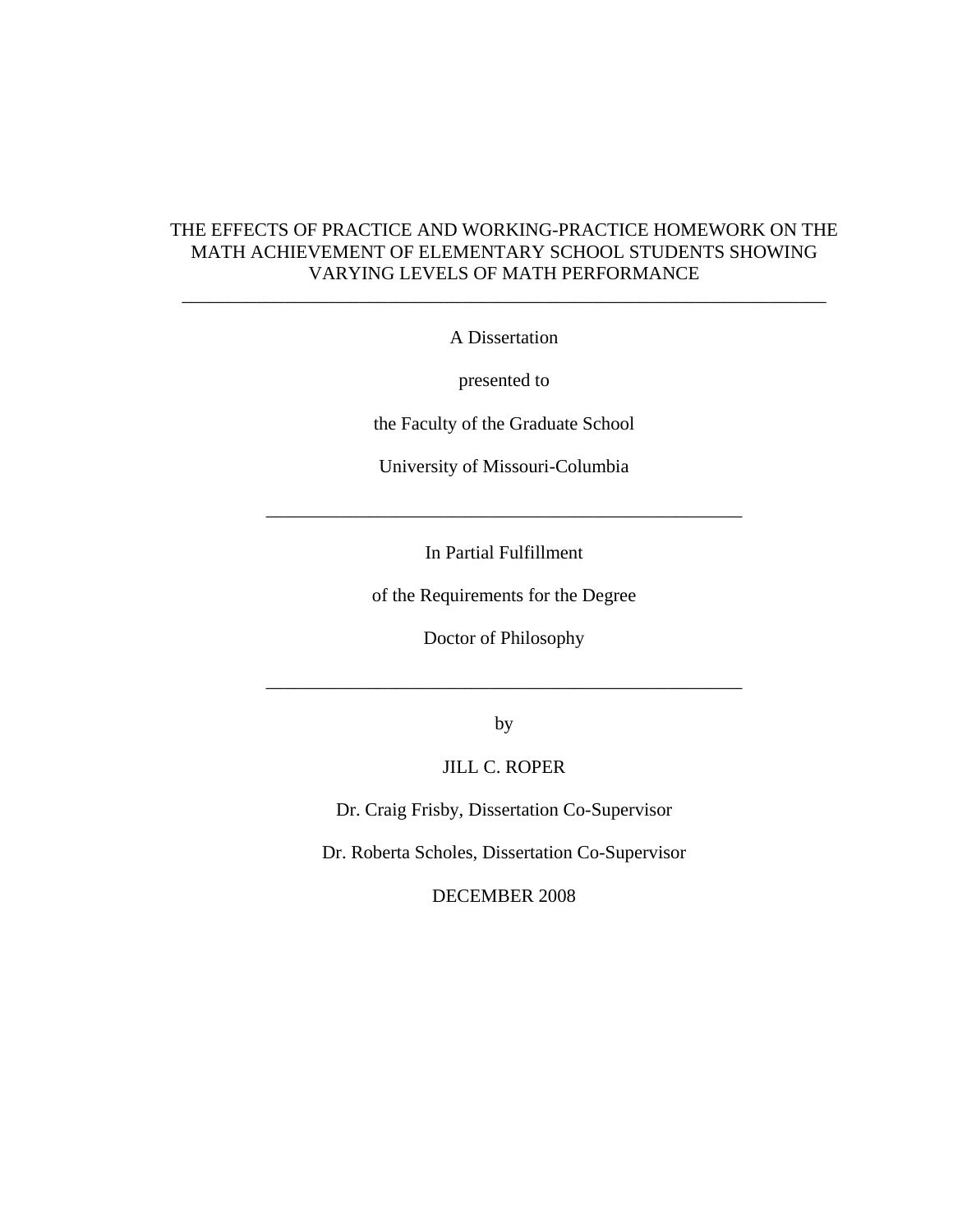© Copyright by Jill Roper 2008

All Rights Reserved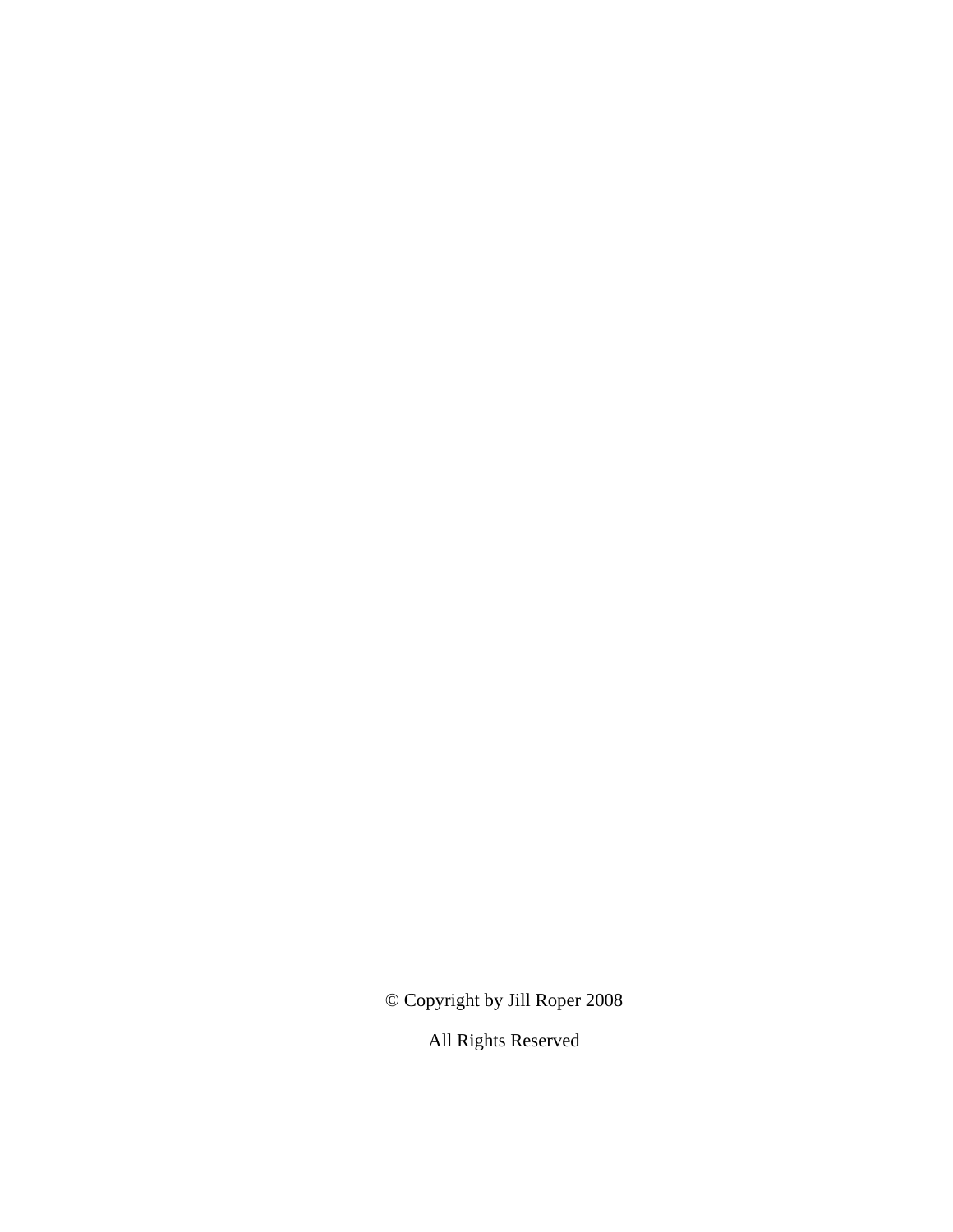The undersigned, appointed by the Dean of the Graduate School, have examined the dissertation entitled

## THE EFFECTS OF PRACTICE AND WORKING-PRACTICE HOMEWORK ON THE MATH ACHIEVEMENT OF ELEMENTARY SCHOOL STUDENTS SHOWING VARYING LEVELS OF MATH PERFORMANCE

presented by Jill C. Roper,

a candidate for the degree of Doctor of Philosophy,

and hereby certify that in their opinion it is worthy of acceptance.

Professor Craig Frisby

Professor Roberta Scholes

Professor Deborah Carr

Professor Cheryl Offutt

Professor Greg Holliday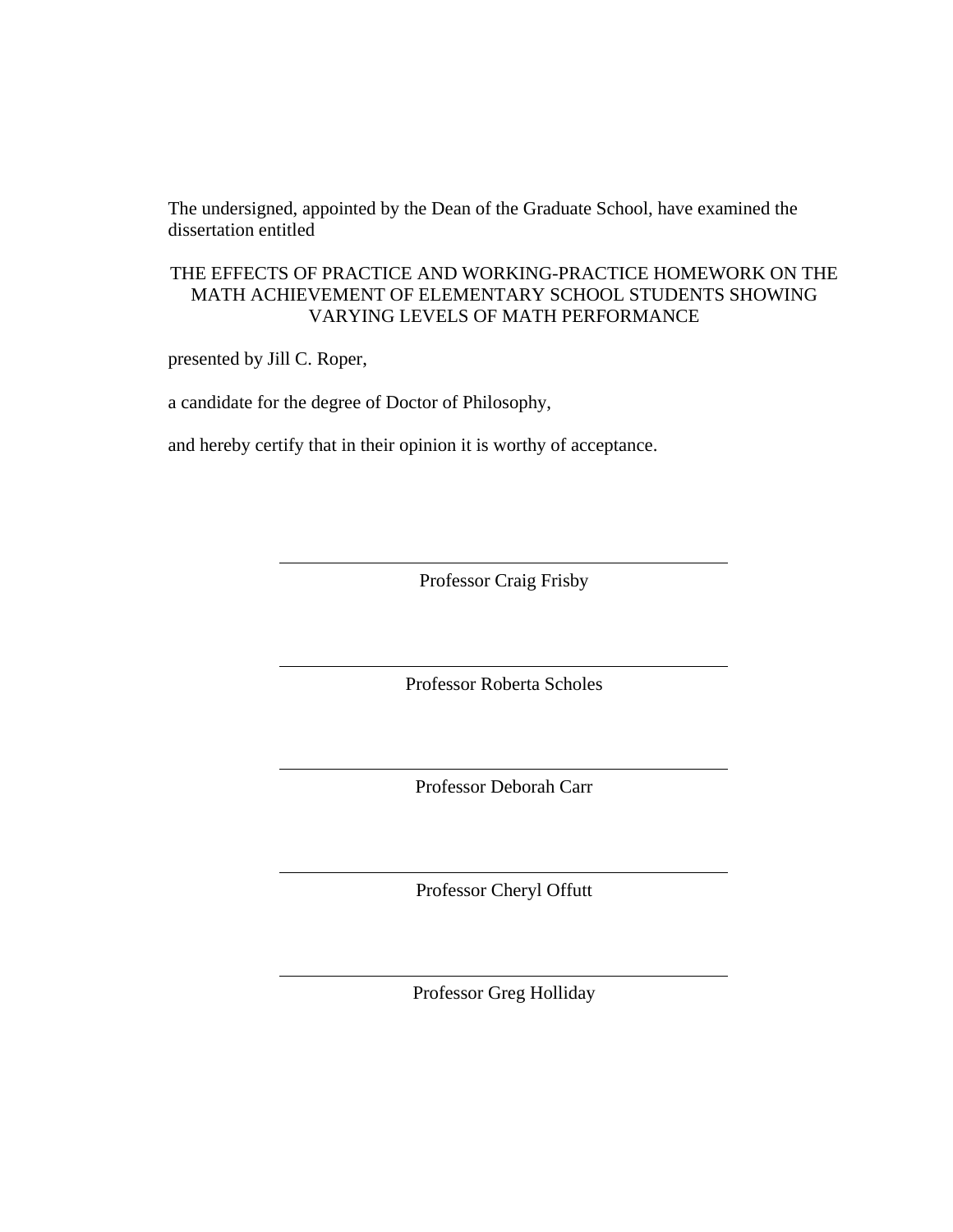# DEDICATION

To RV. Using Brian Wilson and Tony Asher's words, "God only knows what I'd be without you."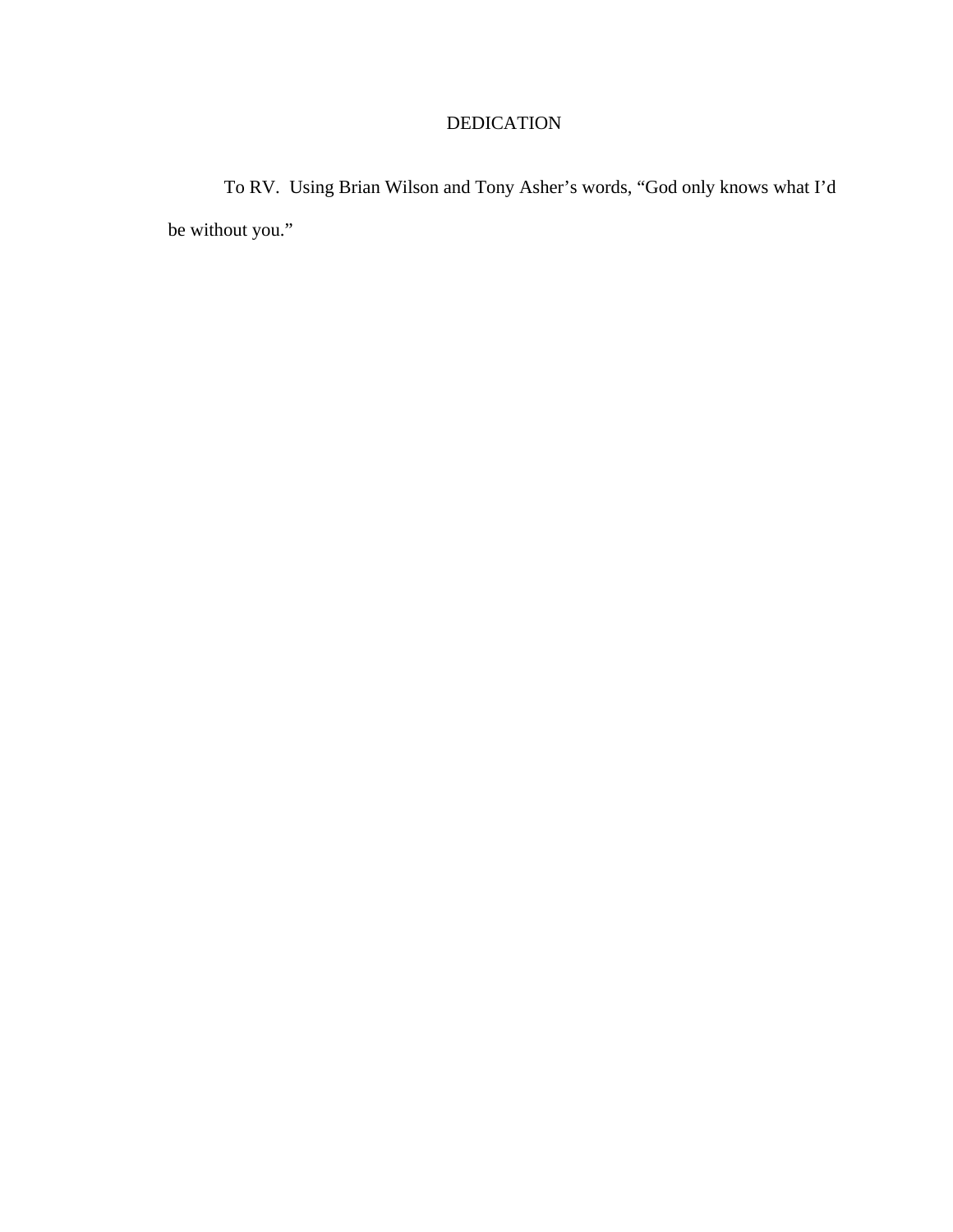#### ACKNOWLEDGEMENTS

 Several individuals have lent a hand -sometimes two- in the completion of this study. As a result, I wanted to express a note of special thanks to my dissertation committee members, especially Dr. Craig Frisby and Dr. Roberta Scholes. John Alspaugh, Professor Emeritus University of Missouri-Columbia, and Randall Knack, Ph.D. and Nationally Certified School Psychologist, assisted with the development and analysis of the research design. An additional note of thanks is necessary for the fifth-grade teachers and students who participated in the study. Without any of these individuals the following research would not have been conducted.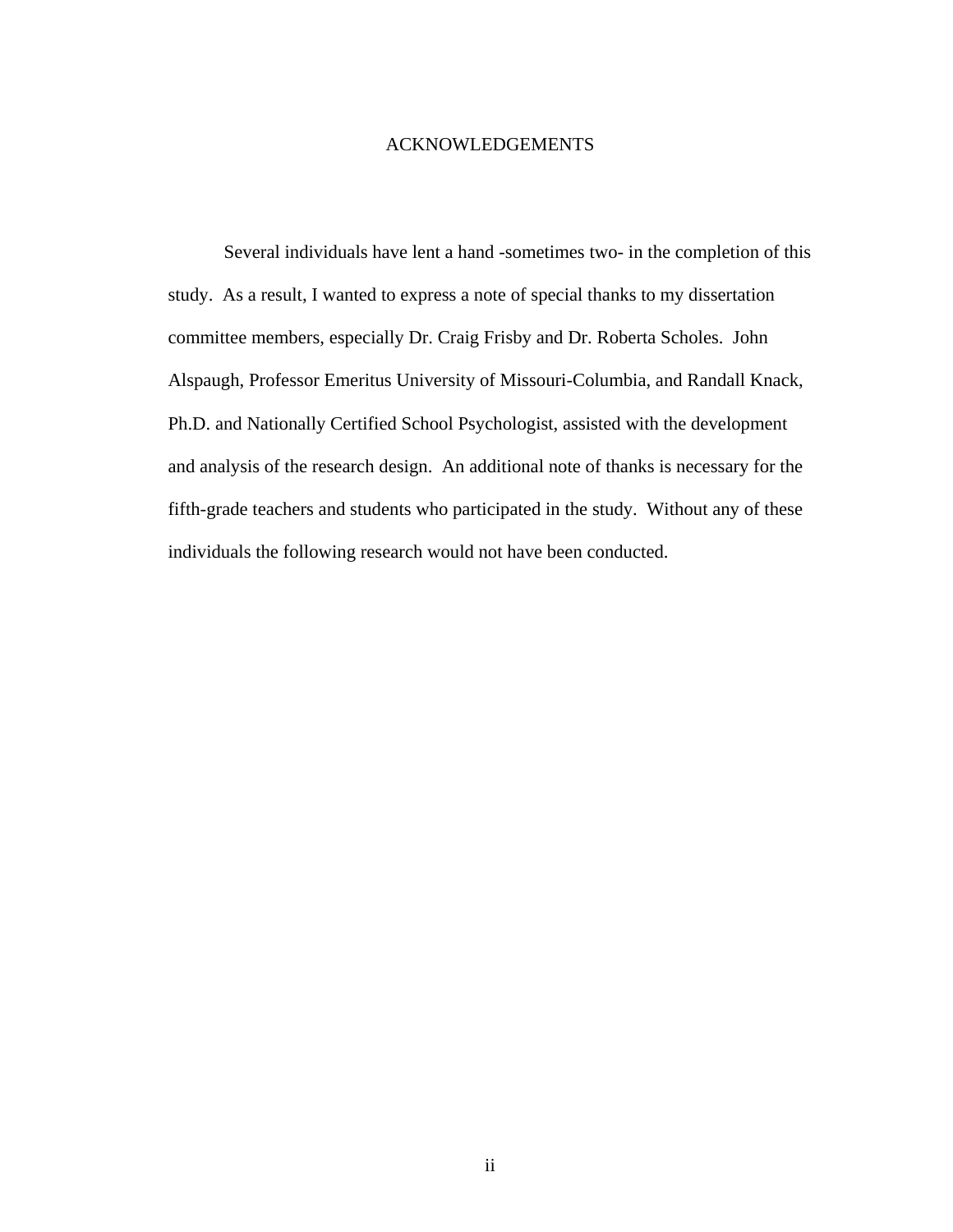# TABLE OF CONTENTS

| Chapter                                                                               |  |  |  |  |
|---------------------------------------------------------------------------------------|--|--|--|--|
|                                                                                       |  |  |  |  |
| Mathematics: Performance, Curriculum, and Evidenced-Based Practices                   |  |  |  |  |
| Homework: An Evidenced-Based Practice                                                 |  |  |  |  |
| Purpose of Study                                                                      |  |  |  |  |
|                                                                                       |  |  |  |  |
| The Fundamentals of How Students Learn                                                |  |  |  |  |
| Learning and Memory Theory                                                            |  |  |  |  |
| Academic Skill Development                                                            |  |  |  |  |
| Historical Perspective on Attitudes Towards Homework                                  |  |  |  |  |
| Late Nineteenth Century: 1880-1900                                                    |  |  |  |  |
| First Half of the Twentieth Century: 1900-1950                                        |  |  |  |  |
| Second Half of the Twentieth Century: 1950-1999                                       |  |  |  |  |
| Early Twenty-first Century: 2000-2008                                                 |  |  |  |  |
| The Effects of Homework on Academic Achievement                                       |  |  |  |  |
| Studies that Compare and Contrast the Effectiveness of Homework versus<br>No Homework |  |  |  |  |
| <b>General Homework Studies</b>                                                       |  |  |  |  |
| Mathematics-specific Homework Studies                                                 |  |  |  |  |
| Research on the Effects of Time Spent on Homework                                     |  |  |  |  |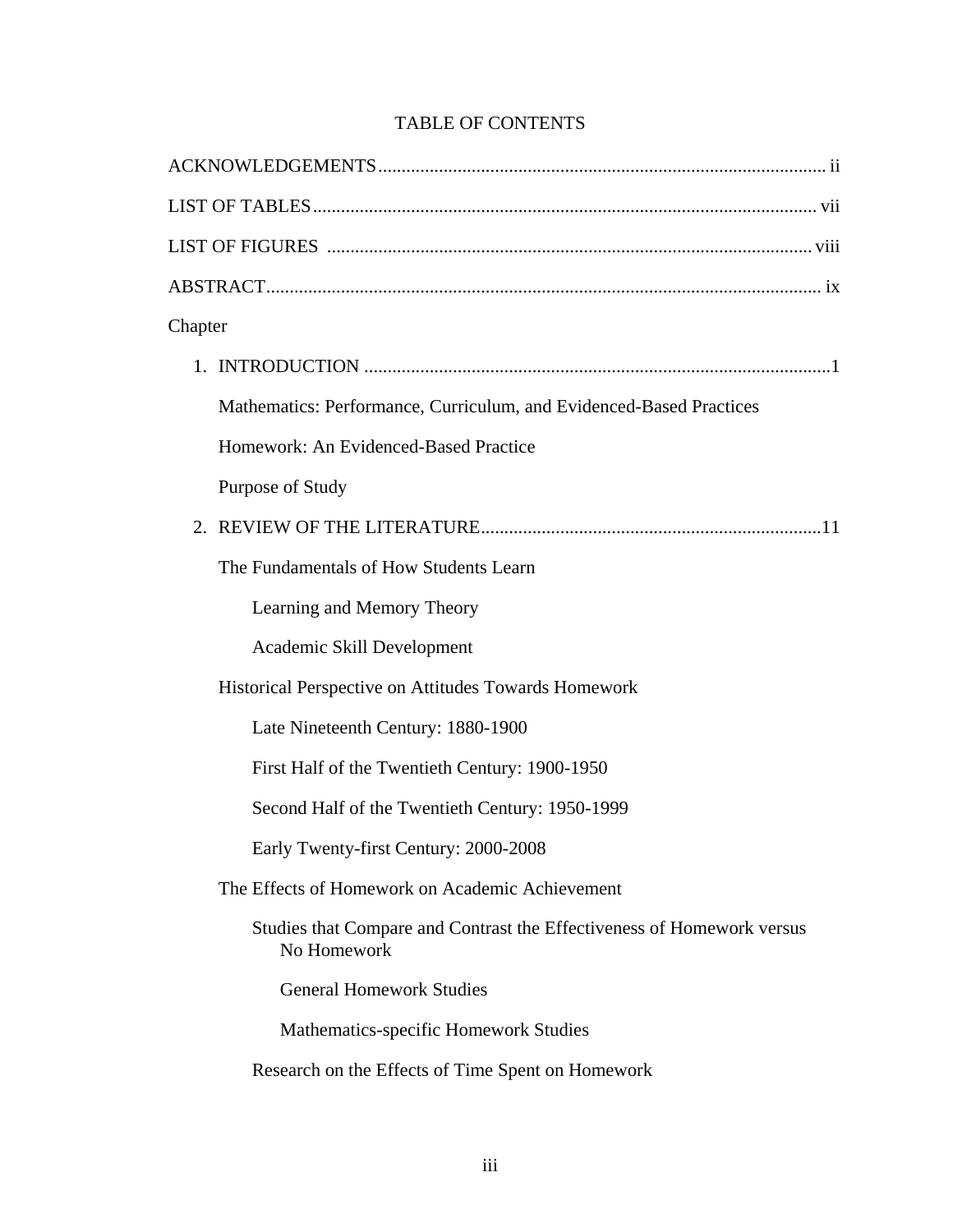| Types of Homework                                                                  |
|------------------------------------------------------------------------------------|
| <b>Practice Homework</b>                                                           |
| <b>Preparation Homework</b>                                                        |
| <b>Extension Homework</b>                                                          |
| <b>Creative Homework</b>                                                           |
| Studies that Compare and Contrast the Effectiveness of Different<br>Homework Types |
| The Effects of Drill and Practice to Enhance Skill Acquisition                     |
| Purpose of the Study                                                               |
|                                                                                    |
| Participants                                                                       |
| Measures                                                                           |
| <b>Curriculum Objectives</b>                                                       |
| Homework                                                                           |
| Practice and Working-Practice Homework                                             |
| <b>Pretest and Posttest</b>                                                        |
| Procedures                                                                         |
| <b>Consent Procedures</b>                                                          |
| Pretest                                                                            |
| Random Assignment of Participants within the Design                                |
| <b>Curriculum Instruction and Homework</b>                                         |
| Posttest                                                                           |
| Data Analysis                                                                      |
| Design                                                                             |
| <b>Statistical Techniques</b>                                                      |
| <b>Assumptions</b>                                                                 |
|                                                                                    |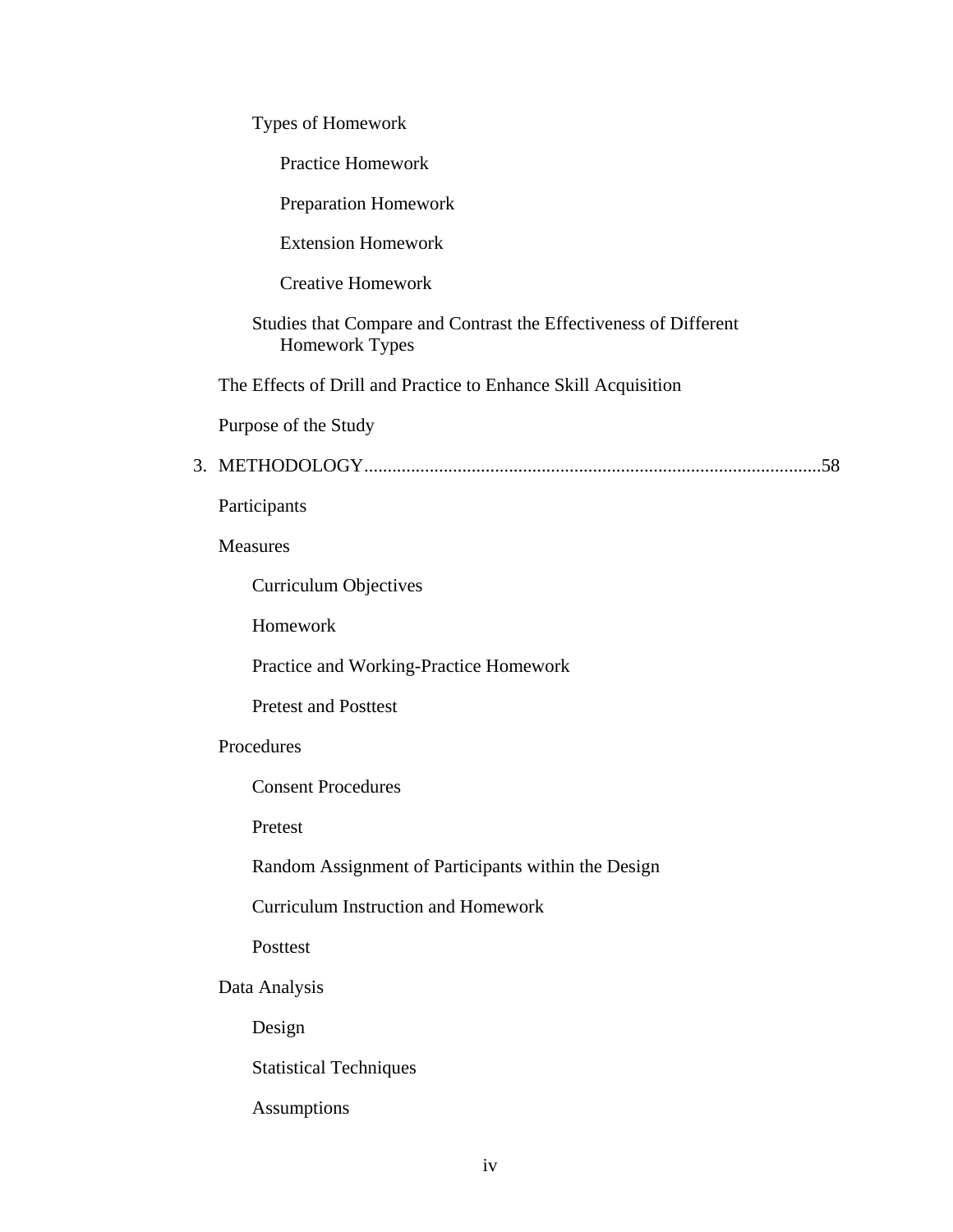| <b>Descriptive Statistics</b>                                            |  |
|--------------------------------------------------------------------------|--|
| Data Inspection                                                          |  |
| Normality                                                                |  |
| Homogeneity of Variance                                                  |  |
| Research Hypothesis 1                                                    |  |
| Research Hypothesis 2                                                    |  |
| Research Hypothesis 3                                                    |  |
| Research Hypothesis 4                                                    |  |
|                                                                          |  |
| Interpretation of Results Relative to the Research Literature and Theory |  |
| Academic Growth                                                          |  |
| Comparison of Homework Types                                             |  |
| Differences Between the Results and the Research Hypotheses              |  |
| No Assessment of Maintenance Material                                    |  |
| <b>Limited Assessment of Acquisition Material</b>                        |  |
| No Assessment of Acquisition Skill Retention                             |  |
| <b>Fixed Curriculum Schedule</b>                                         |  |
| <b>Study Limitations and Directions for Future Research</b>              |  |
| Sample Population Size and Demographics                                  |  |
| <b>Design Limitations</b>                                                |  |
| A 'No Homework' Condition                                                |  |
| <b>Limited Data Collection on Homework Assignments</b>                   |  |
| Level of Achievement Groupings                                           |  |
|                                                                          |  |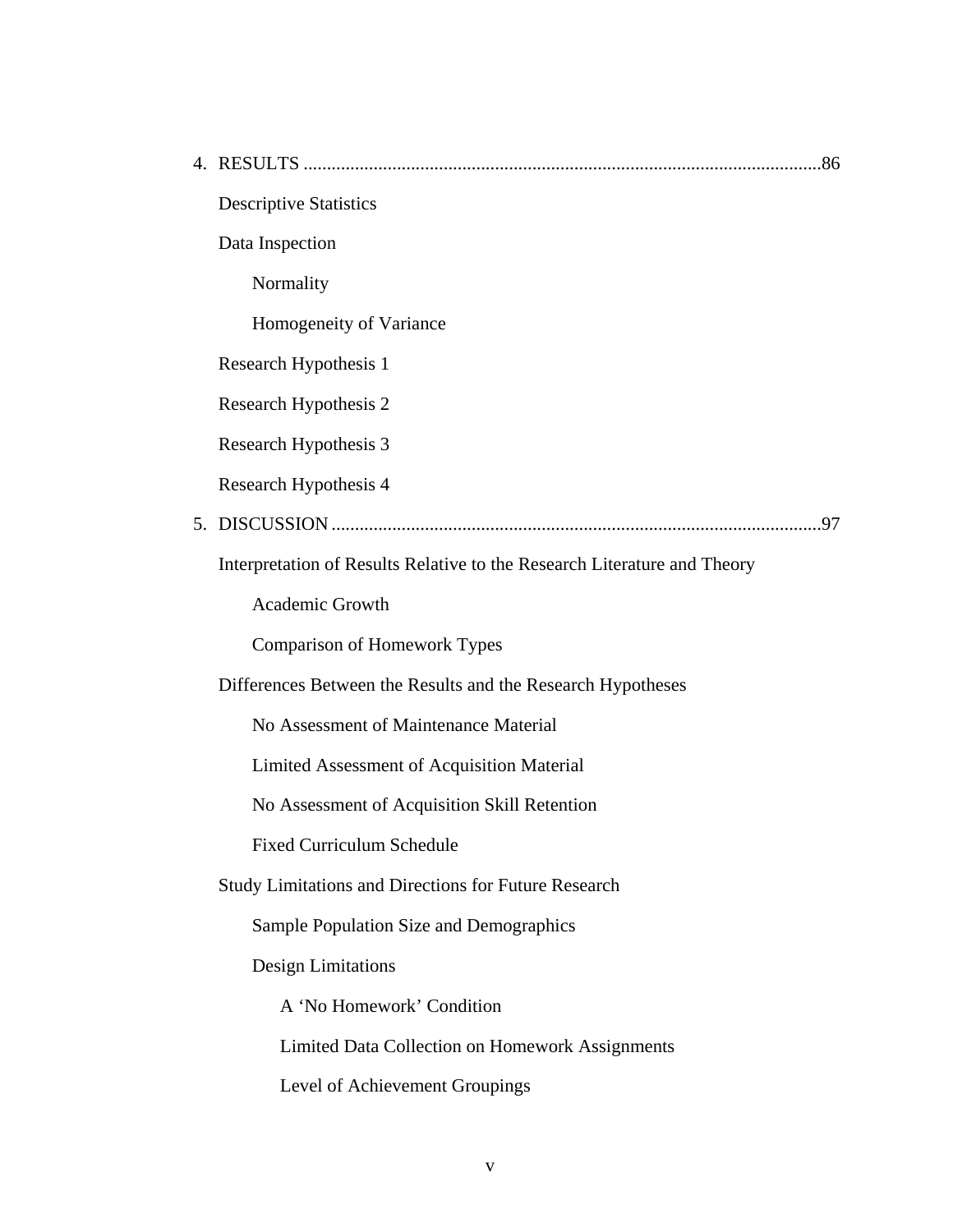| <b>Student Learning and Motivation</b> |  |
|----------------------------------------|--|
| Conclusion                             |  |
|                                        |  |
| <b>APPENDIX</b>                        |  |
|                                        |  |
|                                        |  |
|                                        |  |
|                                        |  |
|                                        |  |
|                                        |  |
|                                        |  |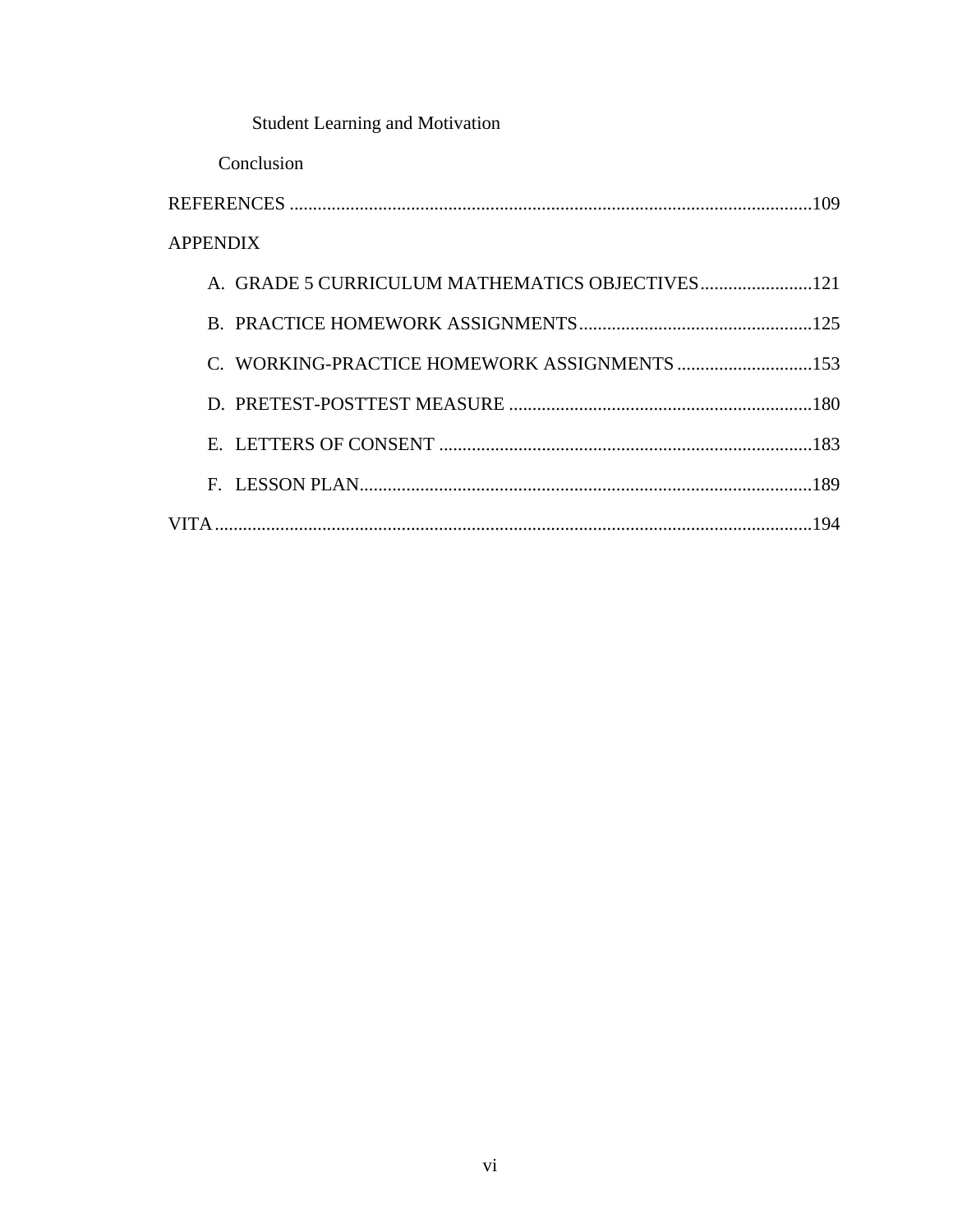# LIST OF TABLES

| Table | Page                                                                              |  |
|-------|-----------------------------------------------------------------------------------|--|
|       | 1. Curriculum Objectives and the Concepts Covered during 6 Weeks of               |  |
|       | 2. The Math Content Covered in Practice Homework and Working-Practice             |  |
|       |                                                                                   |  |
|       | 4. Assignment of Female and Male Participants to Practice and Working-Practice    |  |
|       |                                                                                   |  |
|       |                                                                                   |  |
|       | 7. Paired Samples T-Test: Comparing Pretest and Posttest "Digits Correct" Means90 |  |
|       |                                                                                   |  |
|       |                                                                                   |  |
|       | 10. T-Tests for Independent Means: Comparing Mean Posttest Scores for Practice    |  |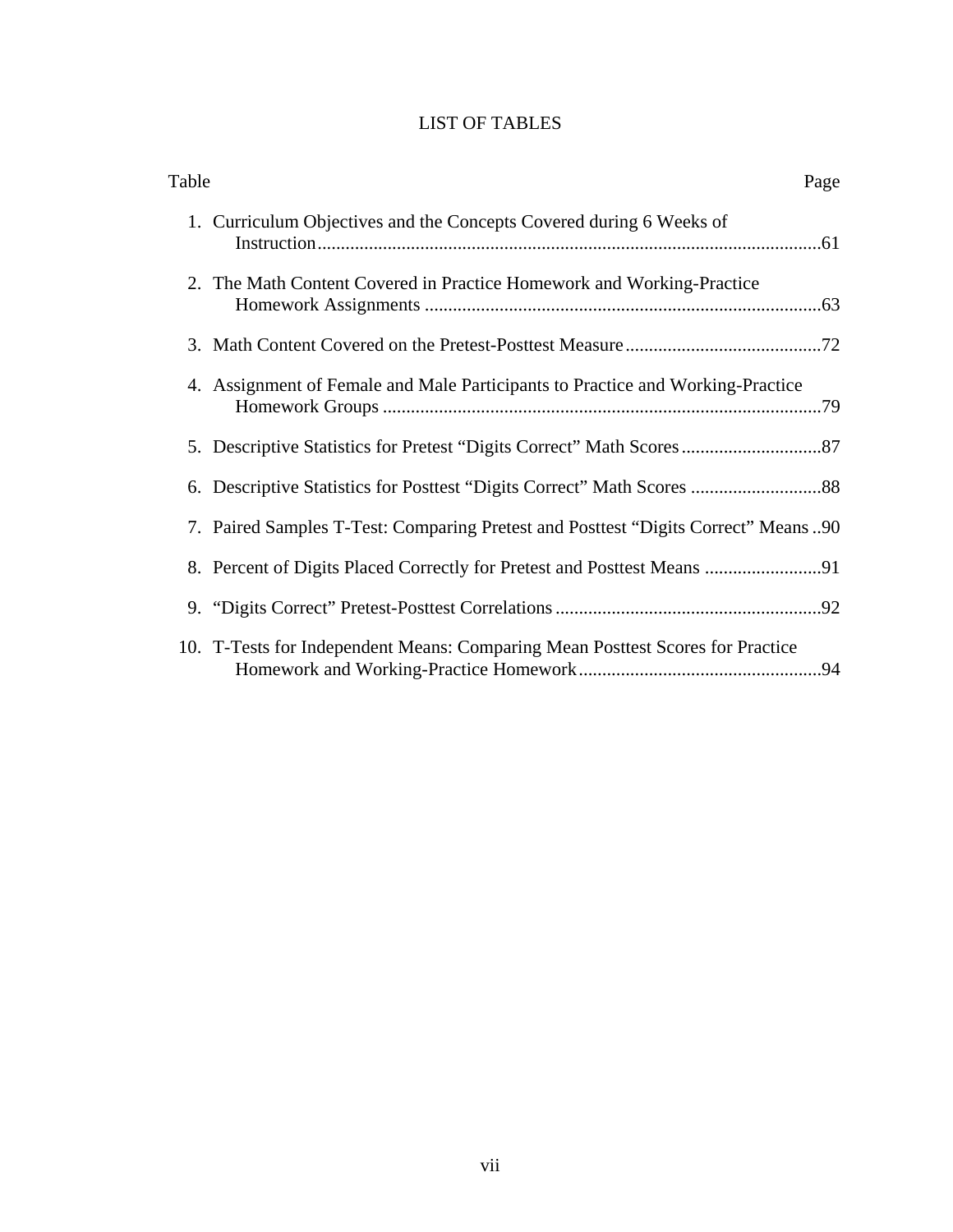# LIST OF FIGURES

| Figure | Page |
|--------|------|
|        |      |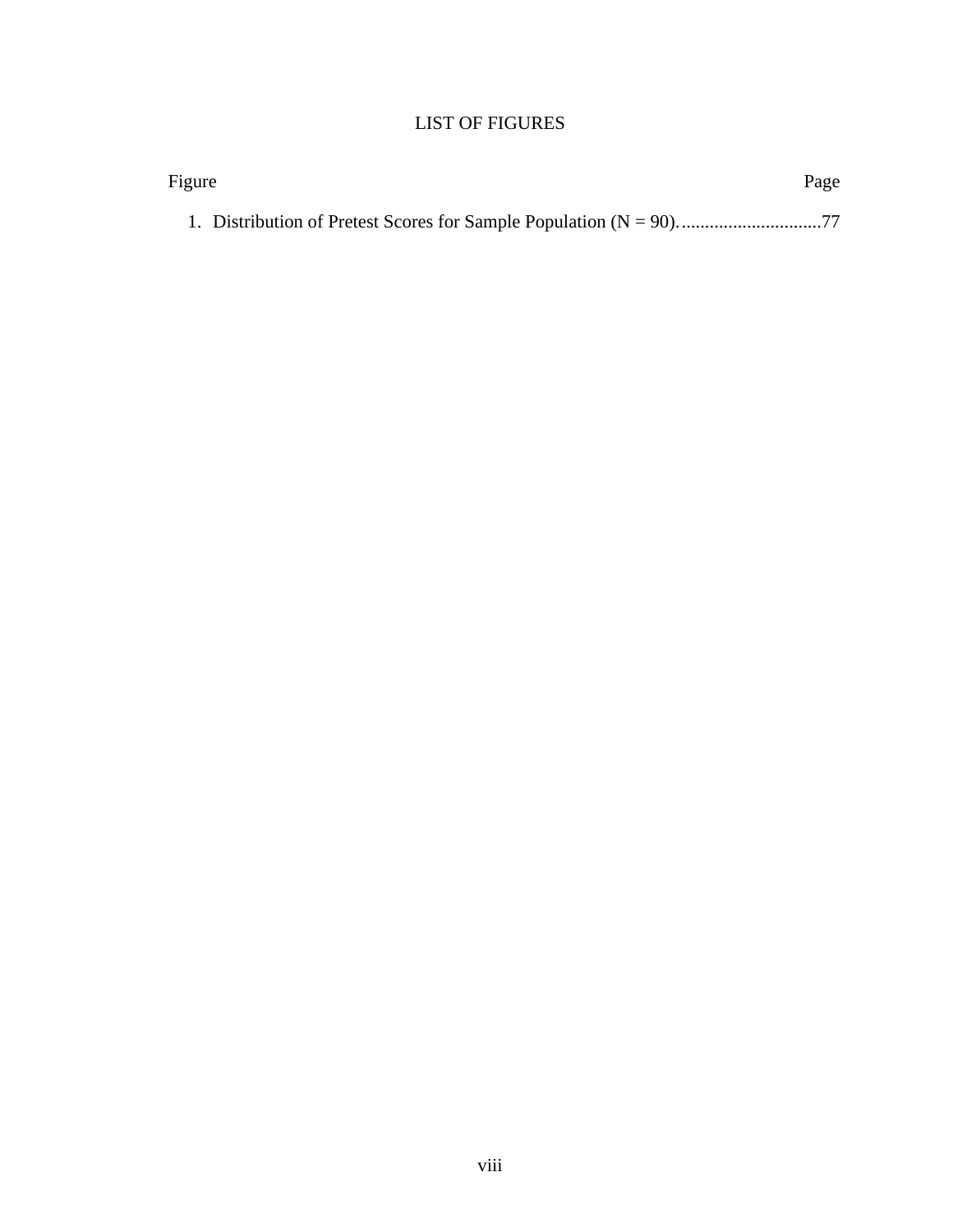## THE EFFECTS OF PRACTICE AND WORKING-PRACTICE HOMEWORK ON THE MATH ACHIEVEMENT OF ELEMENTARY SCHOOL STUDENTS SHOWING VARYING LEVELS OF MATH PERFORMANCE

Jill C. Roper

Dr. Craig Frisby, Dissertation Co-Supervisor Dr. Roberta Scholes, Dissertation Co-Supervisor

## ABSTRACT

While homework has been an active research area, clear documentation of the effects of homework on academic achievement using students showing varying levels of academic performance has not been explored. The purpose of this study was to examine the effects of math calculation homework on the math performance of elementary school students demonstrating varying levels of achievement in math. The study also explored the effects of practice homework and a different type of homework, working-practice homework, which incorporated drill ratio procedures on math achievement. Ninety participants, who were all enrolled in the fifth grade at a Mid-Atlantic, suburban school district, completed the study. After completing a pretest, the participants were blocked into one of three achievement groups (top, middle, and lower) based on their pretest scores and randomly assigned either practice or working-practice homework for 6 weeks. The posttest results indicated no statistically significant differences between the two homework types overall or within each level of achievement group. Regardless of homework type assigned, participants on average demonstrated academic progress for the math calculation skills covered in the presence of instruction; however, between the level of achievement groups, the participants appeared to respond differently.

ix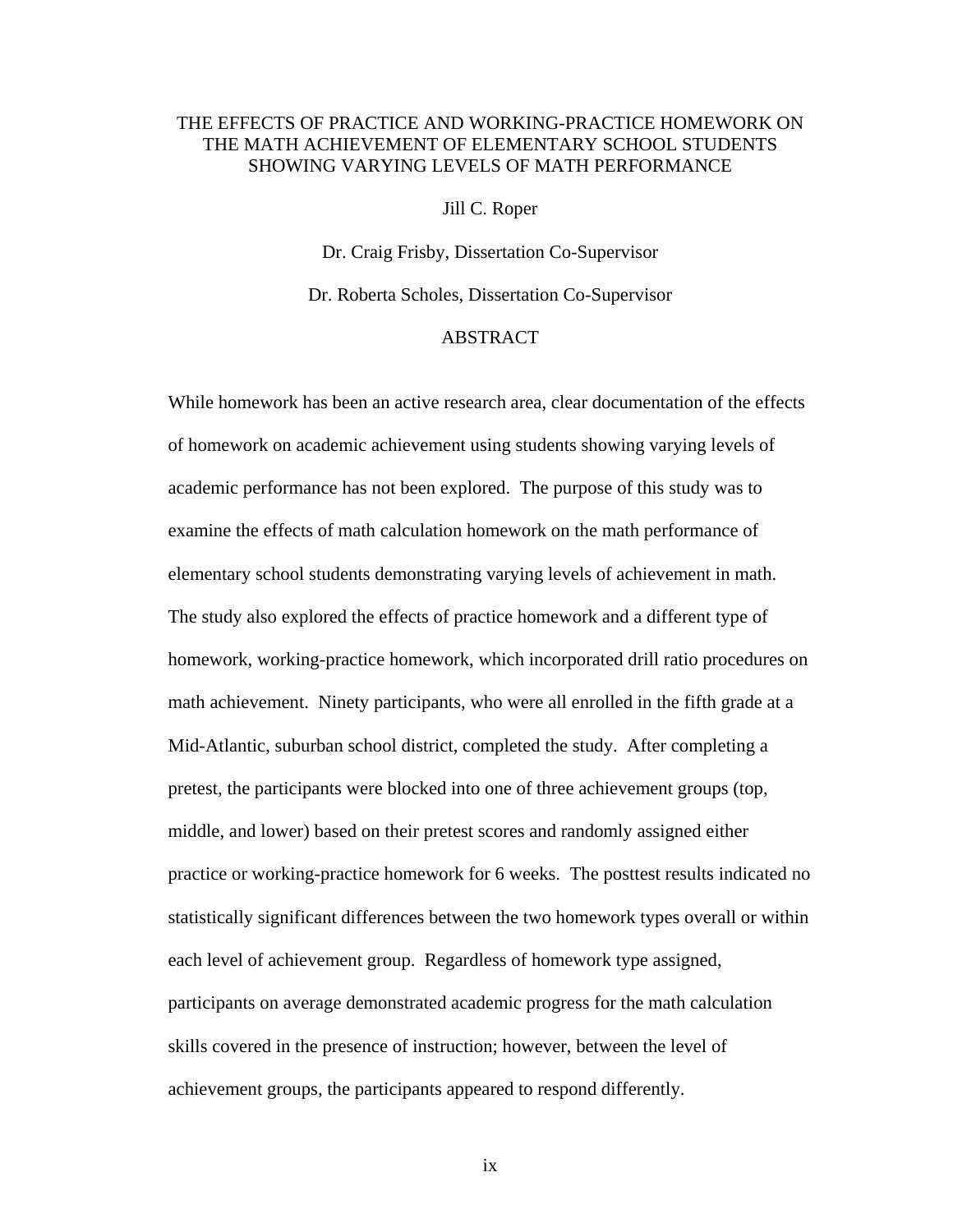#### Chapter One: Introduction

#### *Mathematics: Performance, Curriculum, and Evidenced-Based Practices*

During the last half of the twentieth century and the beginning of the twenty-first century, increased evidenced has suggested that a significant number of American students are not sufficiently learning important mathematics skills. Public and professional concerns pertaining to mathematics performance dates back to the late 1950s when math and science achievements in the United States lagged behind the math and science achievements of other industrialized nations (Cooper, 1989; Cooper, Greathouse, Lindsay, & Nye, 1998; Olympia, Sheridan, & Jenson, 1994; Walberg, Paschal, & Weinstein, 1985). For example, in 1983 the landmark publication of *A Nation at Risk: The Imperative for Educational Reform* concluded that American schools were failing miserably in mathematics as evidenced by scores dropping by nearly forty points on the mathematics section of the College Board's Scholastic Aptitude Tests (SAT; The National Commission on Excellence in Education, 1983). *A Nation at Risk* also included a discussion pertaining to unfavorable comparisons of the mathematics achievement of American students to students in other nations. Consequently, *A Nation at Risk* suggested to the public that American education systems were at risk of producing a generation of students with considerable deficiencies in mathematics.

More recently, the National Center for Educational Statistics reported the average math scores for fourth grade students has increased only 27 points in the past 17 years (Lee, Grigg, & Dion, 2007). Reportedly, the average math scores for eighth grade students increased merely 19 points in the past 17 years. A Children's Defense Fund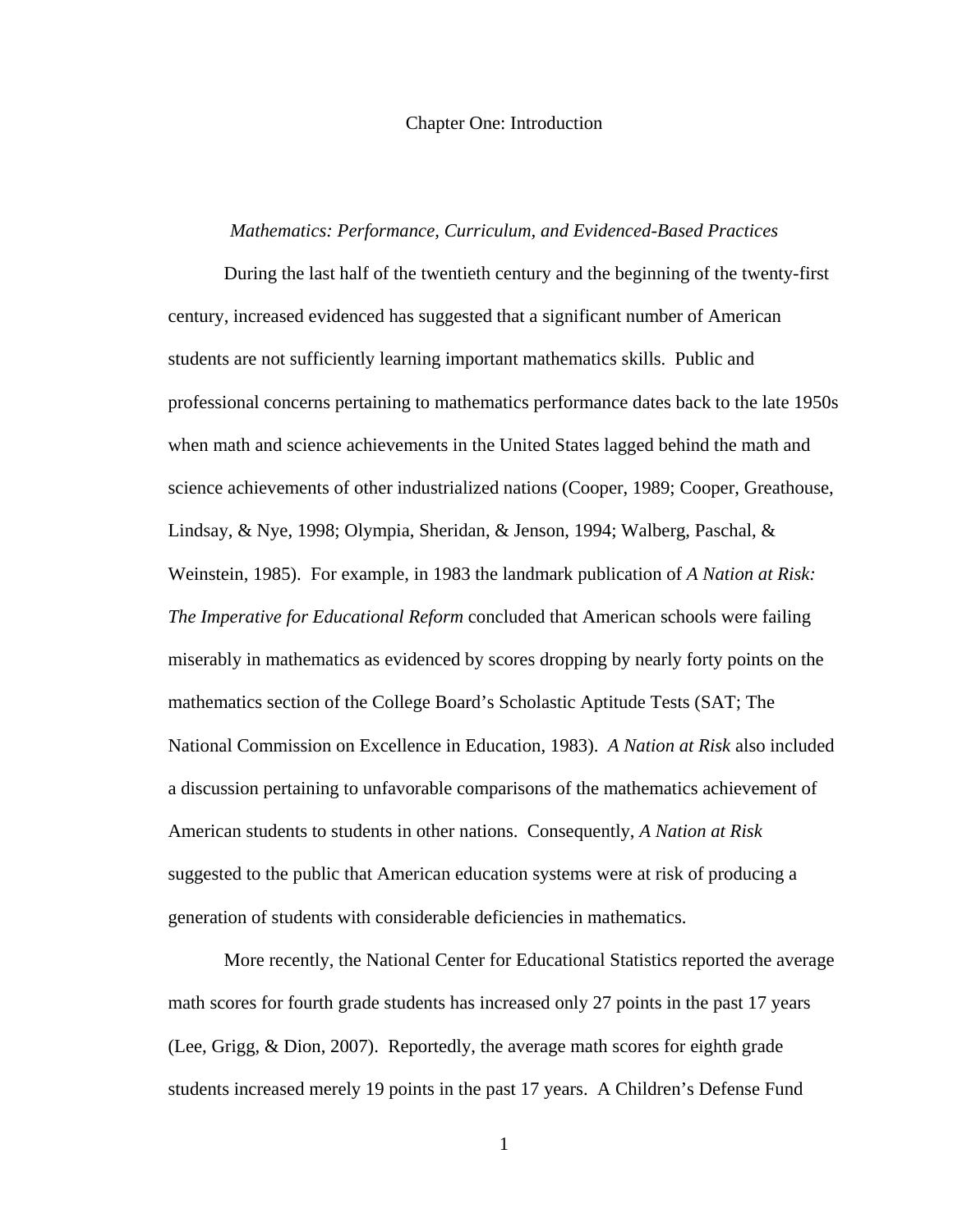study published in 2005 indicated that greater than 50% of fourth grade students are below grade level in the area of math. Data from the National Assessment of Educational Progress suggested that only a small percentage of American students are considered proficient in the area of mathematics (Children's Defense Fund, 2005; Lee, Grigg, & Dion, 2007).

As a result of the lackluster academic performances observed in American school children, waves of educational initiatives were developed and implemented in an attempt to achieve educational reform, including "Goals 2000" and the No Child Left Behind Act. "Goals 2000" produced lofty educational goals for American students to be, for instance, first in the world in both science and mathematics achievement. The No Child Left Behind Act, which was signed into law in early 2002, established grade level achievement standards, adequate yearly progress primarily determined through standardized assessment, and an expectation of student skill proficiency by 2014 through the use of research supported instructional practices (No Child Left Behind Act, 2001). One significant feature of the No Child Left Behind Act was its requirements for curriculum. According to the No Child Left Behind Act, students must have access to effective, scientifically based instructional strategies, and challenging academic content as a requirement of the Act. Reportedly, curriculum that cannot satisfy the scientifically based criteria of the Act cannot be purchased with No Child Left Behind funds by American schools.

Despite the requirements presented in the No Child Left Behind Act, math instruction traditionally falls well behind reading instruction in most everyday educational practices (Clarke, Baker, & Chard, 2008). According to the federal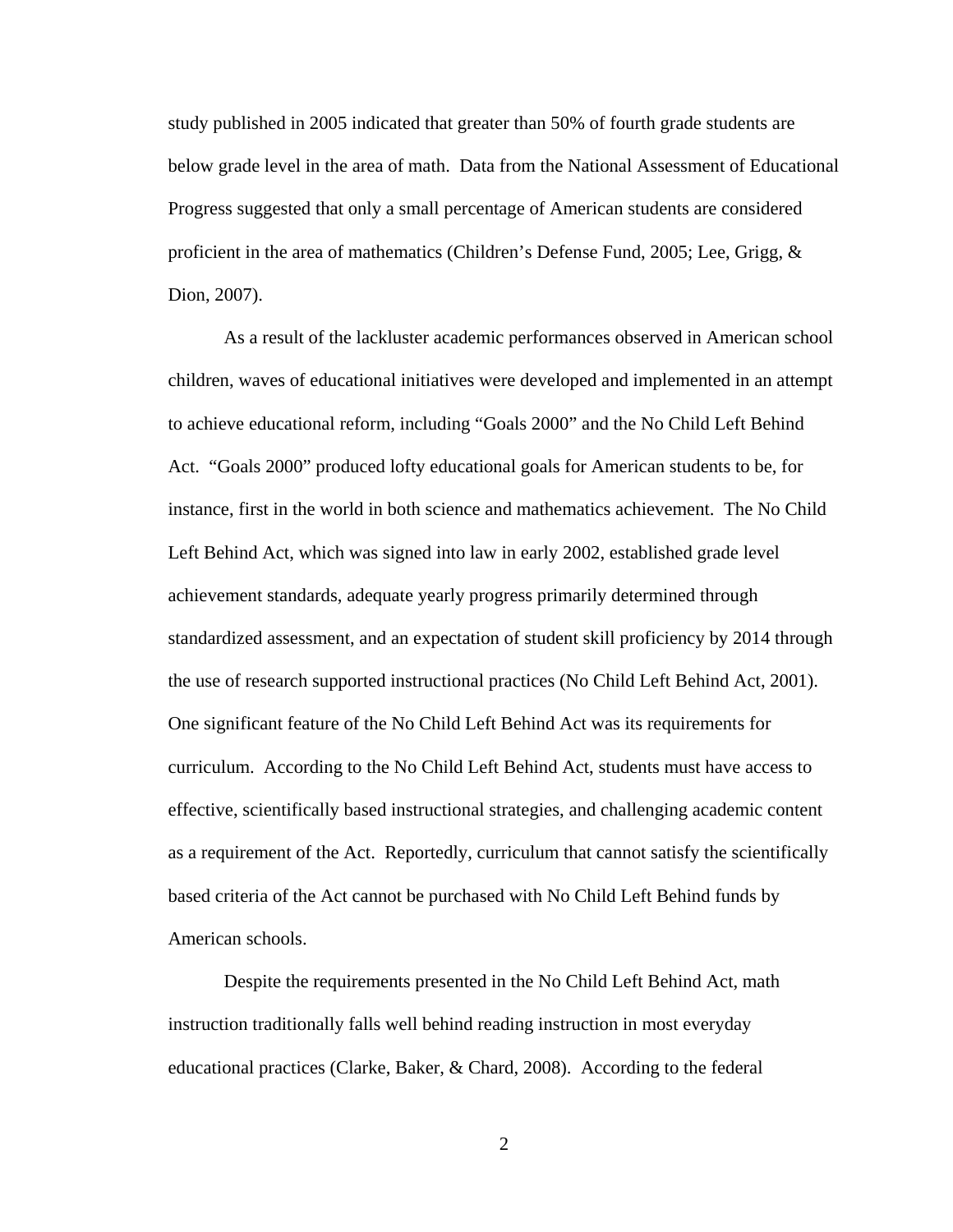government's periodic national survey of teachers, reading instruction consumed on average 36% of instructional time per school week in comparison to mathematics instruction which showed on average 17% of instructional time during the school week. (Rothstein & Jacobsen, 2006). Educational professionals consistently suggest and expect reading to be taught for at least 90 minutes per school day, especially for students struggling with the skills necessary to read (Clarke, Baker, & Chard, 2008). In addition, educational professionals are expected to incorporate the five identified essential components for reading, including phonemic awareness, phonics, vocabulary, fluency, and comprehension in their instructional practices (Lee, Grigg, & Donahue, 2007). Such specificity does not exist for mathematics and the implication is that schools dedicate fewer resources for mathematics instruction in comparison to reading instruction (Clarke, Baker, & Chard, 2008).

Yet, the need for high quality math instruction is beginning to receive some increased political and professional attention. For example, in 2006 a National Math Panel was created within the United States Department of Education. The National Math Panel, which is similar in structure to the 1997 creation of the National Reading Panel, offered the following general themes in regards to mathematics instruction: (1) math knowledge is critical to a well rounded education; (2) long-term success in mathematics is contingent upon a solid foundation of mathematics learning and achievement; (3) the United States needs to improve on how mathematics is taught (Lee, Grigg, & Dion, 2007). Additionally, the National Council of Teachers of Mathematics has advocated for fluent computation as a goal for elementary mathematics instruction and a solid background in algebra as a goal for middle school mathematics instruction (National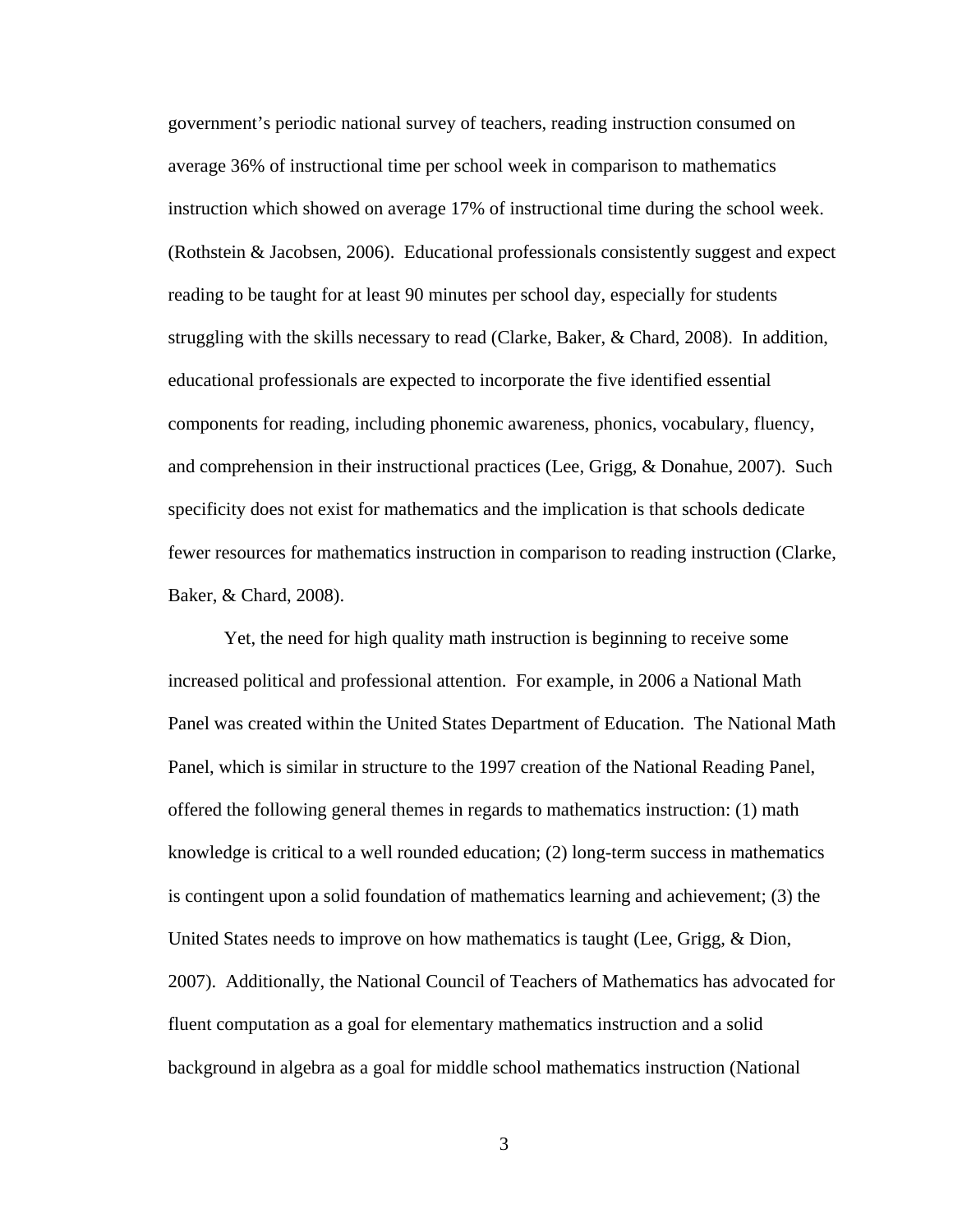Council of Teachers of Mathematics, n.d.). Presently, the National Council of Teachers of Mathematics adopted a concrete set of mathematics goals and objectives, termed curriculum focal points, or key mathematical ideas and concepts for students in Kindergarten through the eighth grade (National Council of Teachers of Mathematics, n.d.). According to the National Council of Teachers of Mathematics, the curriculum focal points were created because American students are expected to acquire a wide range of mathematics topics in a short time period. As a result, the curriculum focal points offer a focused framework designed to guide states and school districts with the development of mathematics expectations, standards, and curriculum. For example, the curriculum focal points for fifth grade mathematics instruction include the following three objectives: (1) developing an understanding of and fluency with division of whole numbers; (2) developing an understanding of and fluency with addition and subtraction of fractions and decimals; (3) describing three-dimensional shapes and analyzing their properties, including volume and surface area. The curriculum focal points for eighth grade mathematics instruction also consist of three objectives: (1) analyzing and representing linear functions and solving linear equations and systems of linear equations; (2) analyzing two and three dimensional space and figures by using distance and angles; (3) analyzing and summarizing data sets (National Council of Teachers of Mathematics, n.d.).

On account of the No Child Left Behind Act, scientifically based instructional strategies, or evidenced-based practices, have also received increased attention from politicians and professionals for the purpose of improving the academic achievement of all students in order to meet annual assessment standards (Odom et al., 2005). However,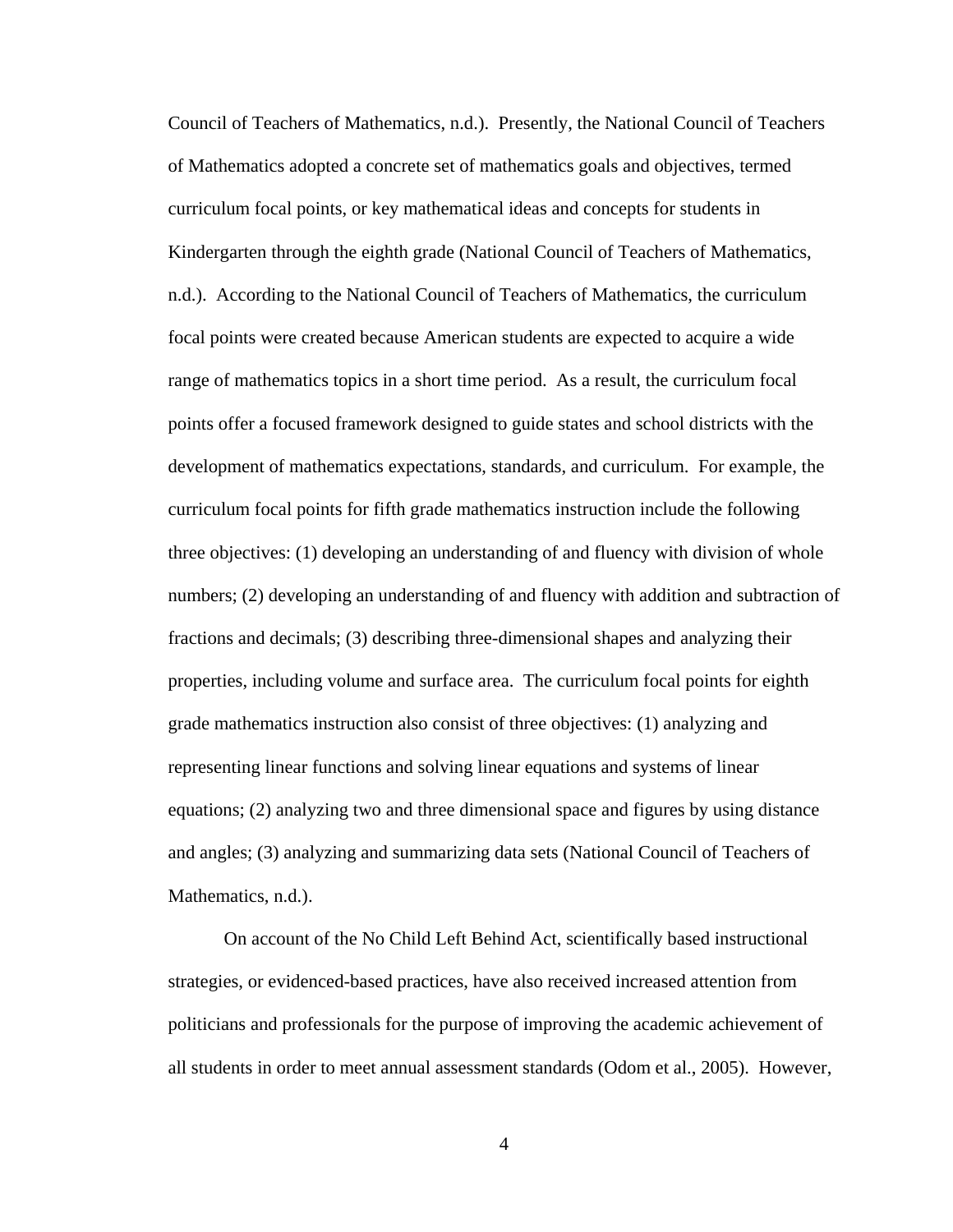in the past, most research attention to evidenced-based practices has focused primarily on reading, which is comparable to the emphasis placed on reading instruction (Daly & McCurdy, 2002). Research attention related to evidenced-based practices in mathematics instruction and intervention has lagged behind comparably, despite national organizations, such as the National Council for Teachers of Mathematics, emphasizing the need for more useful evidenced-based practices to be implemented by educators for the purpose of increasing mathematics achievement (National Council for Teachers of Mathematics, n.d.).

### *Homework: An Evidenced-Based Practice*

Historically, public attitudes toward homework have been cyclical (Gill  $\&$ Schlossman, 1996). Today in the United States, the influence of popular social values, national organizations, and most importantly federal legislation has repositioned focus on scientifically supported instruction and interventions for students enrolled in American educational systems. Consequently, homework, as either an instructional strategy or intervention designed to provide increased opportunities to respond, appears at a crossroads in regards to its overall academic effectiveness as perceived by policymakers, educational practitioners, and the public.

According to the research literature, parental, political, and professional pressure to emphasize homework may be justified because of perceived potential benefits, including improved academic achievement (Keith & Keith, 2006). Researchers have consistently concluded that time spent on homework has a positive relationship with academic achievement for both junior high and high school students (Cooper, 1989; Cooper, Robinson, & Patall, 2006; Keith, 1982). According to the results of Cooper's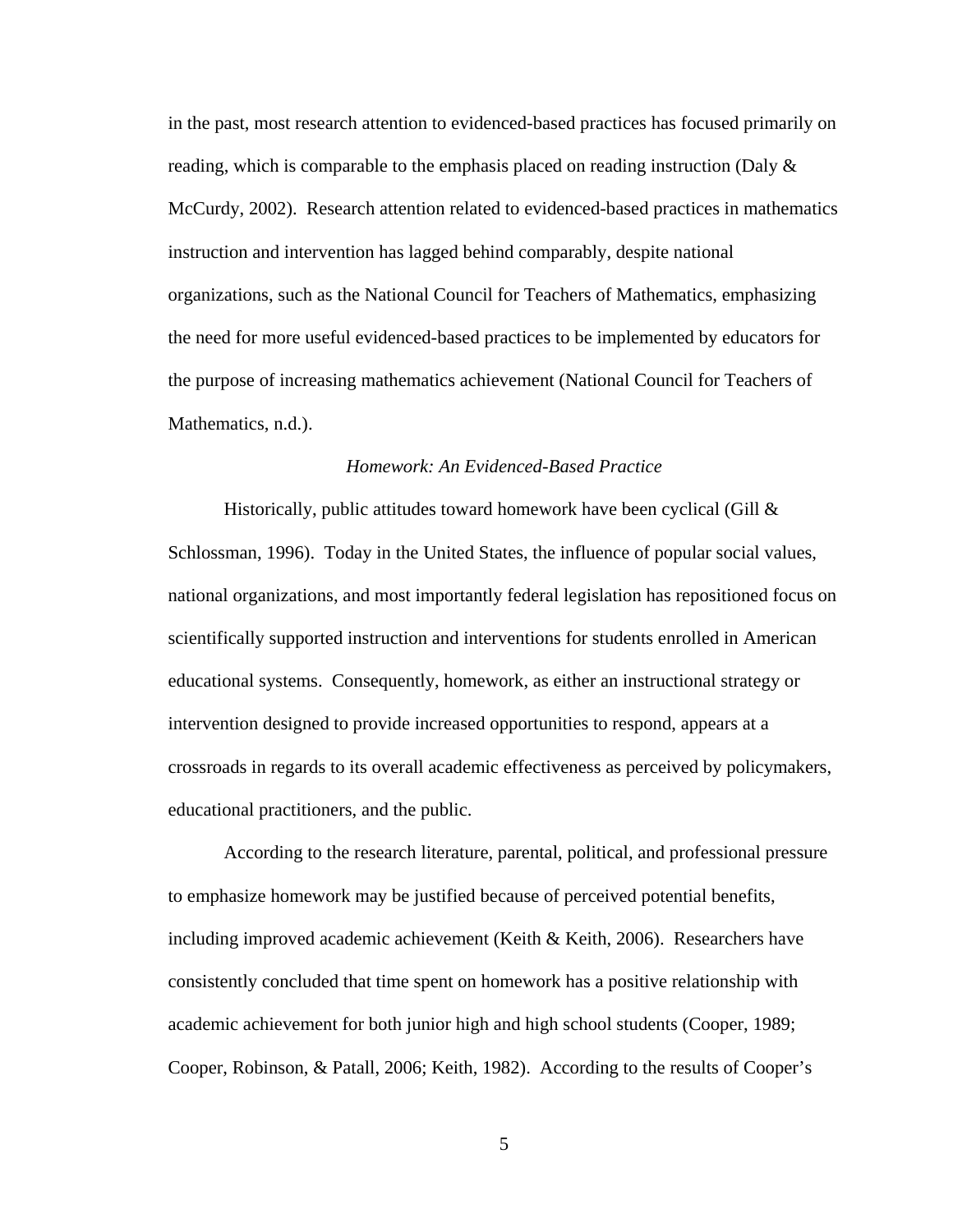(1989) meta-analysis, 14 studies showed students earning higher scores of academic achievement when assigned homework. Although Cooper's (1989) meta-analysis demonstrated that homework had a positive effect on academic related outcomes, the grade level of the student influenced the effect homework had on academic achievement with minimal effects observed for elementary school students.

Cooper et al. (2006) examined the impact of grade level on correlations between time spent on homework and academic achievement. They concluded that a consistent and conclusive causal link exists between homework and academic achievement. The strong effects observed between the assignment of homework and academic achievement for secondary students were consistent with Cooper's previous results, yet a similar effect was also observed with elementary school students, especially in the primary grades (Cooper, 1989; Cooper et al., 2006). Homework completion caused improved academic achievement and Cooper later opined that the purpose for homework in upper elementary grades should be to foster academic achievement (Cooper, 2007; Cooper et al., 2006).

### *Purpose of Study*

The need for research in mathematics instruction and intervention is crucial for three key reasons, which are: (1) the preponderance of evidence suggesting that American students are not acquiring mathematics skills; (2) the federal expectation of skill proficiency by 2014 through the use of research supported instructional practices; (3) the beliefs of national mathematics organizations that American students need to acquire, at minimum, calculation skill fluency and algebraic knowledge by the end of the eighth grade. The need for research in mathematics instruction and intervention is also crucial because math calculation skills can greatly differ between students in public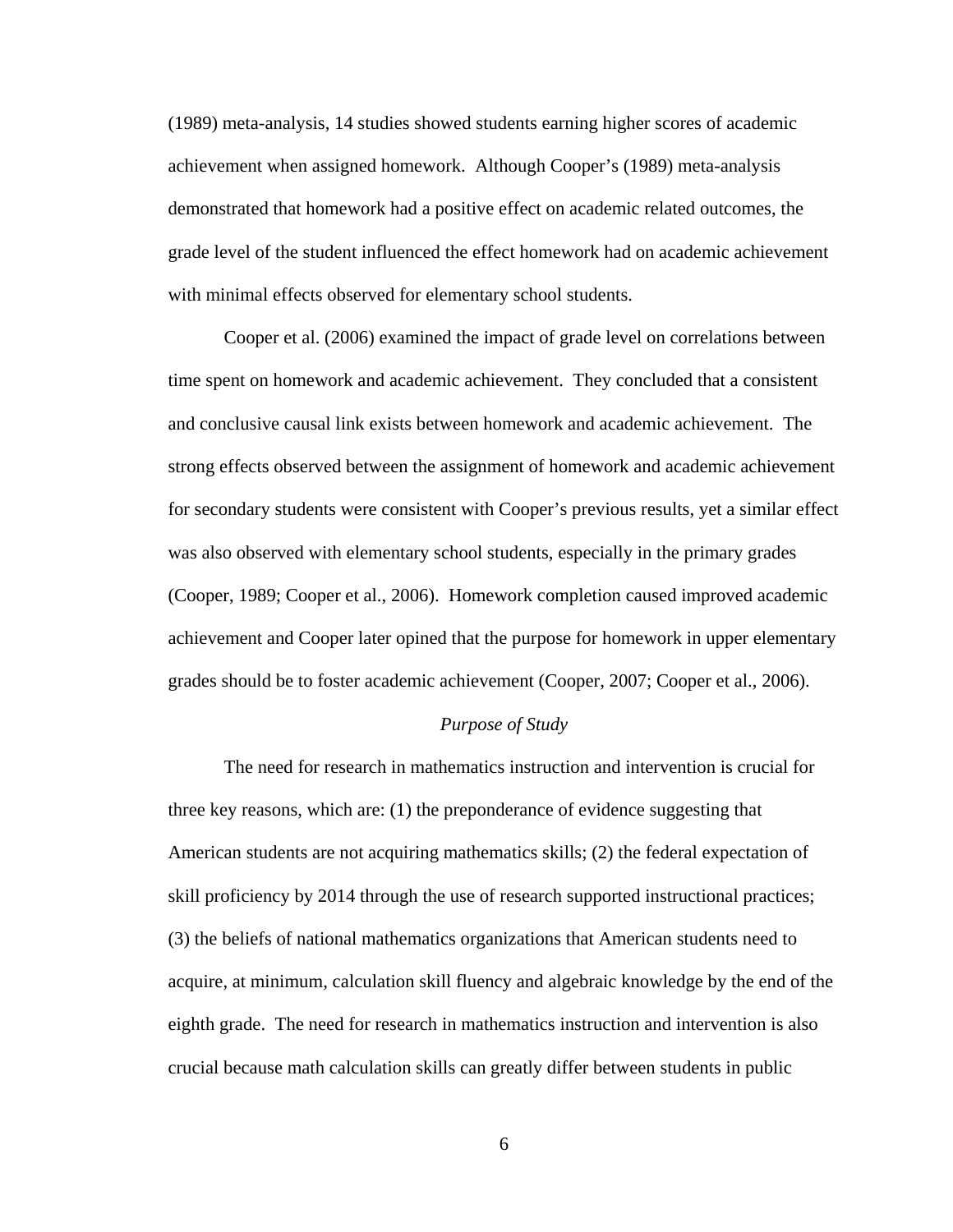elementary schools. According to Fuchs, Fuchs, and Karns (2001), the distribution of math calculation skills in the public schools has shown considerable variability. The National Center for Educational Statistics identified only 39% of fourth grade students as performing at or above the proficient range in mathematics (Lee, Grigg, & Dion, 2007).

Albeit controversial at times in part because of researchers showing some divided conclusions pertaining to its benefits and limitations, homework, as an instructional strategy, is a part of most elementary school students' daily routines (Cooper et al., 2006). According to the most current research published in the literature, elementary schools students were assigned homework on an average of 3.31 nights per school week and the average quantity of homework assigned for the elementary school student was 41.5 minutes per evening (Roderique, Polloway, Cumblad, Epstein, & Bursuck, 1994). Additionally, over two-thirds of all 9-year old students reported completing homework daily (Campbell, Reese, O'Sullivan, & Dossey, 1996). Among students ranging between 6 to 8 years of age, homework appears to have increased from 52 minutes a week in 1981 to 128 minutes in 1997 (Hofferth & Sandberg, 2000). As a result, homework has been a practicing area of study among educational researchers as evidenced by a number of synthesis studies conducted on the topic of homework.

Even though research studies examining the influence of homework on the academic achievement of elementary school students, especially those enrolled in primary grades, have shown mixed results, homework researchers for the most part support the use of homework in upper elementary grades for the purpose of fostering academic achievement (Cooper, 1989; Cooper et al., 2006). So far, research studies attempting to establish a causal relationship between homework and academic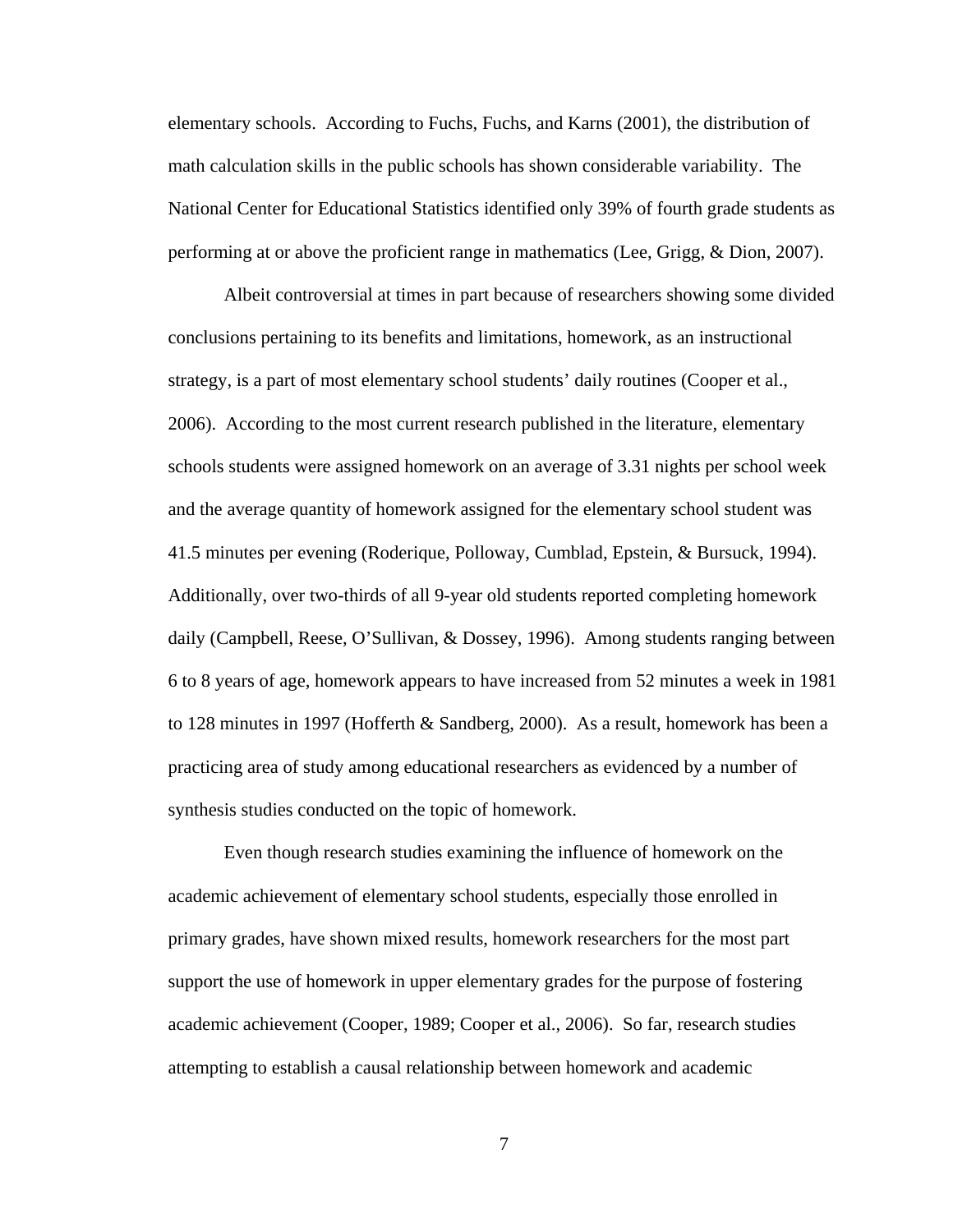achievement are traditionally characterized by two types of designs: randomly assigning classrooms or students within classrooms to homework and no homework conditions; and assessing the amount of homework completed by students and their corresponding academic achievement (Cooper 1989; Cooper et al., 2006). A contribution of the current study to the research literature on homework was to deviate from traditional designs. To date documentation of any causal relationships between homework and varying levels of achievement, including high, average, and low achieving students, has yet to be established in the research literature in spite of evidence that elementary school students show a wide distribution of math calculation skills (Fuchs, Fuchs, & Karns, 2001). According to Cooper et al. (2006), "nearly all the literature that we uncovered looked at the effect of homework on students who might be labeled 'average,' or examined broad samples of students, but did not look for moderating effects of student characteristics" (p. 53). Therefore, one purpose of the present study was to examine the effects of math calculation homework on the mathematics achievement of fifth grade elementary school students demonstrating varying levels of academic achievement in mathematics.

The research literature has consistently demonstrated that increased practice, or increased opportunities to respond, enhances student learning (Skinner, 2008). Consequently, educational researchers have often studied different practice, or drill, models for the purpose of determining the instructional effectiveness of repetition (MacQuarrie, Tucker, Burns, & Hartman, 2002). One of the oldest drill models is practice homework, which typically consists of opportunities for students to practice or review newly acquired skills or procedures presented in class during non-school hours (Cooper, 1989; Lee & Pruitt, 1979). A more recent drill model presented in the drill ratio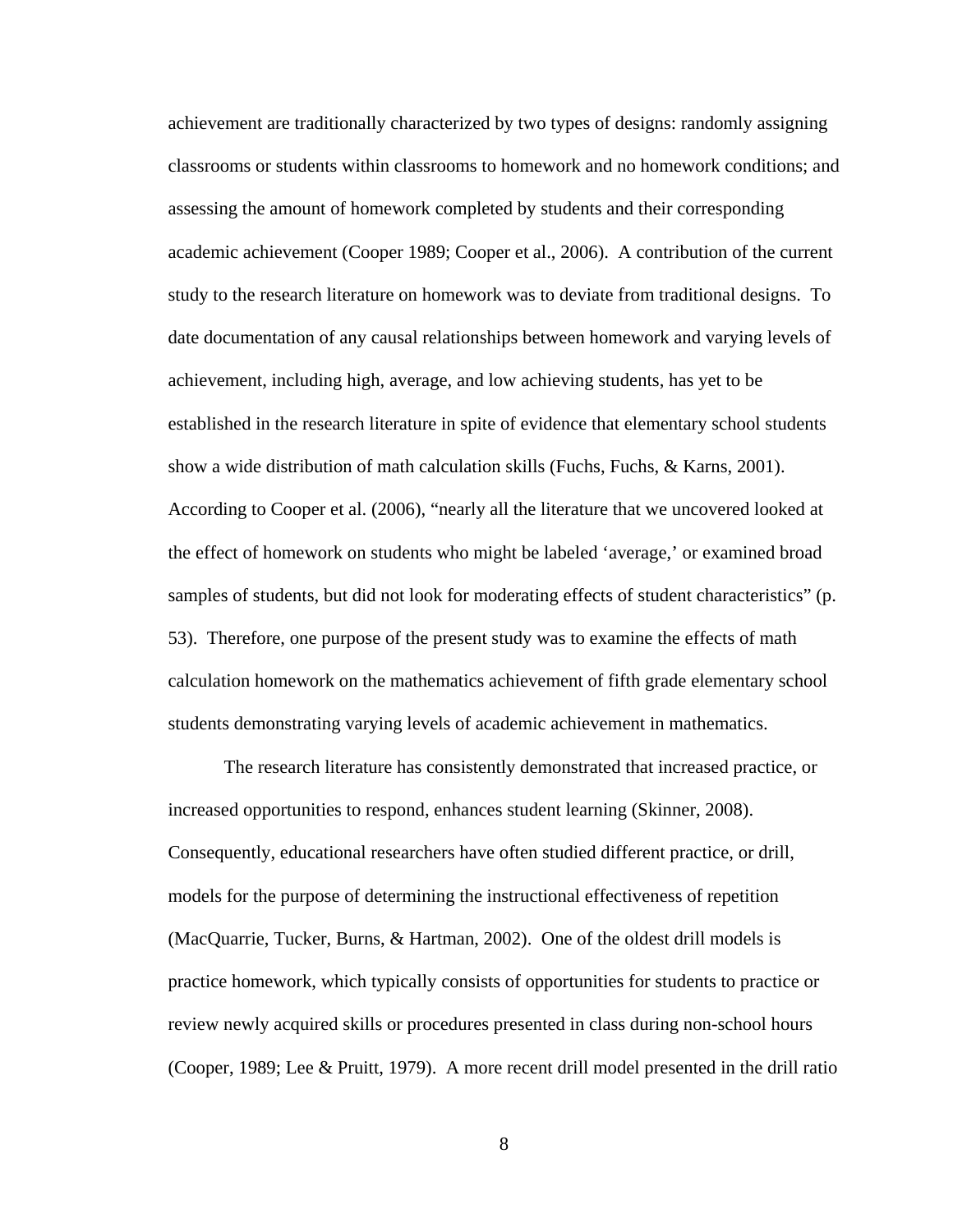literature, incremental rehearsal, has demonstrated that interspersing, or folding-in, known information with unknown information increases academic skill acquisition during in-class activities (MacQuarrie et al., 2002; Nist & Joseph, 2008). Despite the attention to drill models in the research literature, research designs comparing the influence of a traditional drill model to a more recent drill model through homework assignments on academic achievement have not been presented in the research literature. Thus, another purpose of the present study was to examine the effects of two different drill models as presented in homework assignments on participants' academic achievement in mathematics. The present research used practice homework as the traditional drill model and working-practice homework as a more recent drill model. For this study, practice homework consisted only of math calculation skills in need of acquisition. Working-practice homework, a new type of homework created for the study, was derived from the drill ratio research pertaining to incremental rehearsal. For this study, working-practice homework consisted of both math calculation skills already covered in the curriculum and math calculation skills in need of acquisition using a 'folding-in' technique across assignments.

Based on the purposes of the study, research hypotheses were formulated as follows: (1) participants assigned working-practice homework will achieve higher posttest scores compared to participants assigned practice homework; (2) participants blocked in the top third achievement group will achieve higher posttest scores after exposure to working-practice homework compared to those exposed to practice homework; (3) participants blocked in the middle third achievement group will achieve higher posttest scores after exposure to working-practice homework compared to those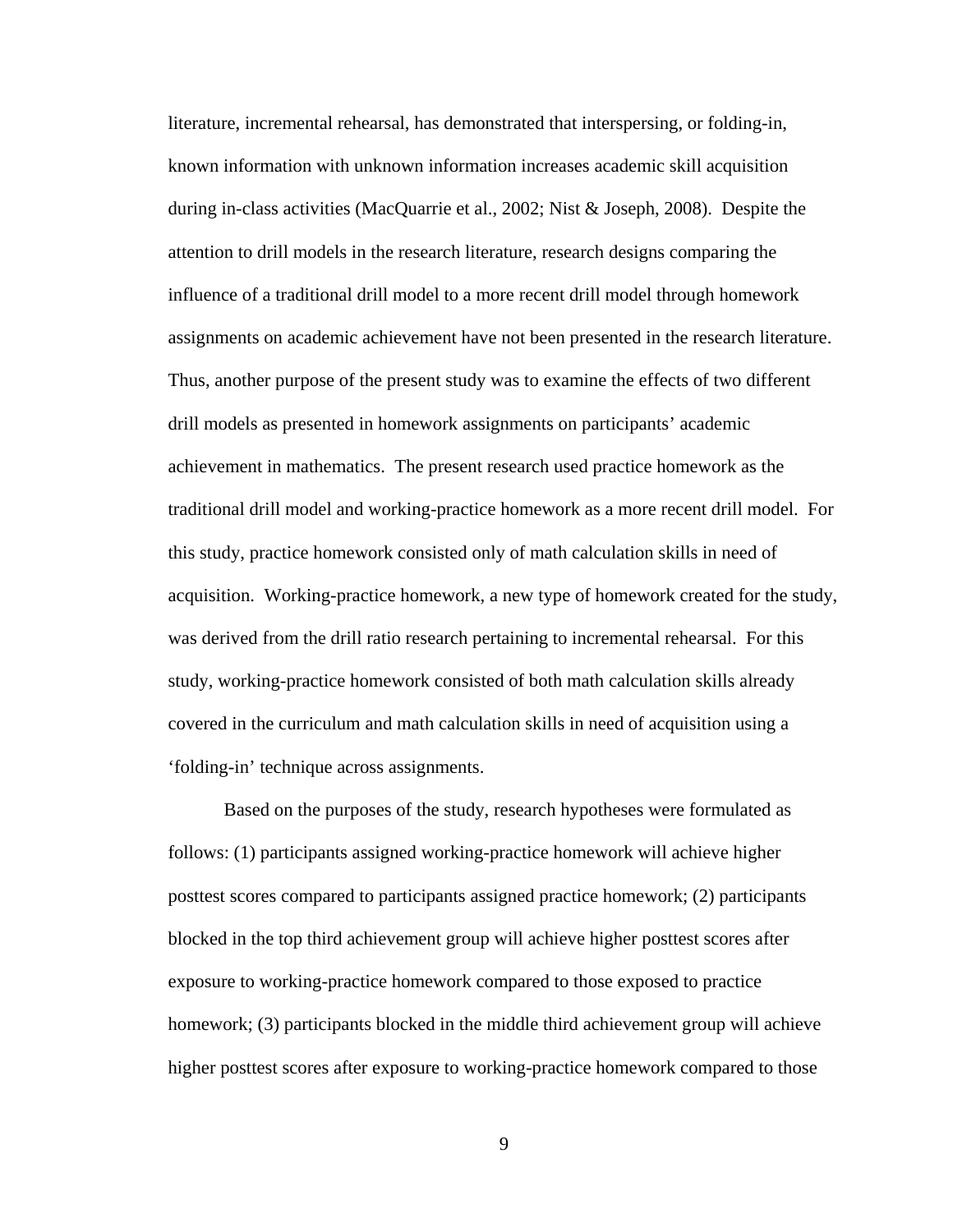exposed to practice homework; (4) participants blocked in the lower third achievement group will achieve higher posttest scores after exposure to working-practice homework compared to those exposed to practice homework.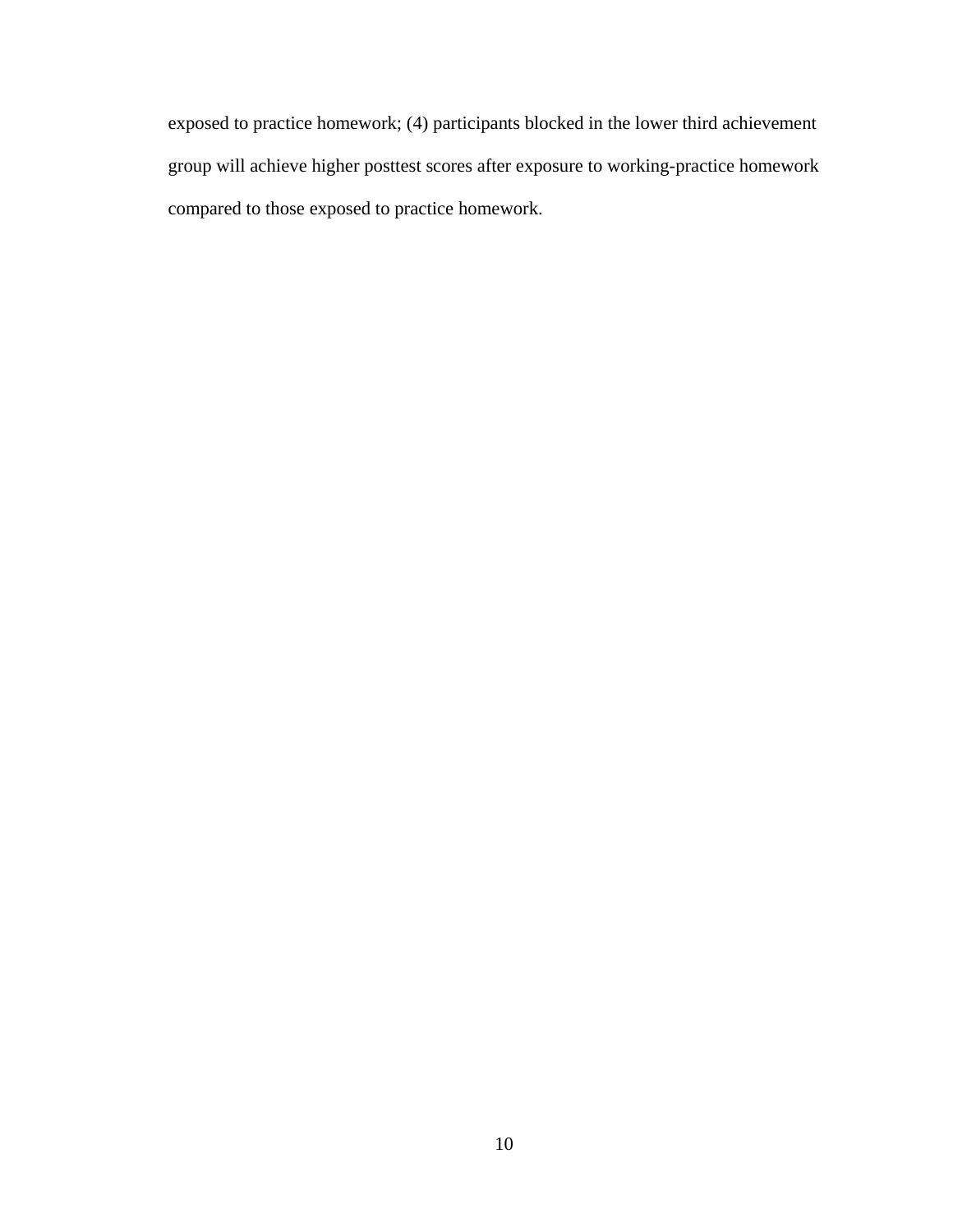#### Chapter Two: Review of the Literature

### *The Fundamentals of How Students Learn*

### *Learning and Memory Theory*

Learning and memory are often considered intertwined. Few acts of cognition and learning do not involve memory (Byrnes 2001, 2007). Information must be encoded and associated with or related to other known information in memory. The existing knowledge stored in memory influences the ease with which new information is stored and later retrieved. Thus, what is remembered about some information is often a function of how the information was learned (Bjorklund, 1995; Byrnes, 2001, 2007).

The key elements of a memory system include sensory buffers, rehearsal systems, records, cues, working memory, and permanent memory (Byrnes, 2001, 2007). When students experience an event, such as completing their math homework, their sensory detectors and perceptual systems register the stimulation from the event, interpret it, and retain it for a very short period of time. As a result, the sensory buffer is useful because it retains information long enough for the student's mind to interpret the information. Rehearsal systems often involve the use of a sensory system to register verbal, visual, or spatial information. The information is rehearsed before the sensory trace (associated with the information) fades. Anderson (1995) used the term "record" to refer to a mental representation of an item of information permanently stored in memory. According to Anderson when a student "knows" a large quantity of information, the student has many records in his or her memory. Records correspond to four different types of knowledge: declarative, procedural, conceptual, and episodic (Anderson, 1995; Byrnes, 2001, 2007).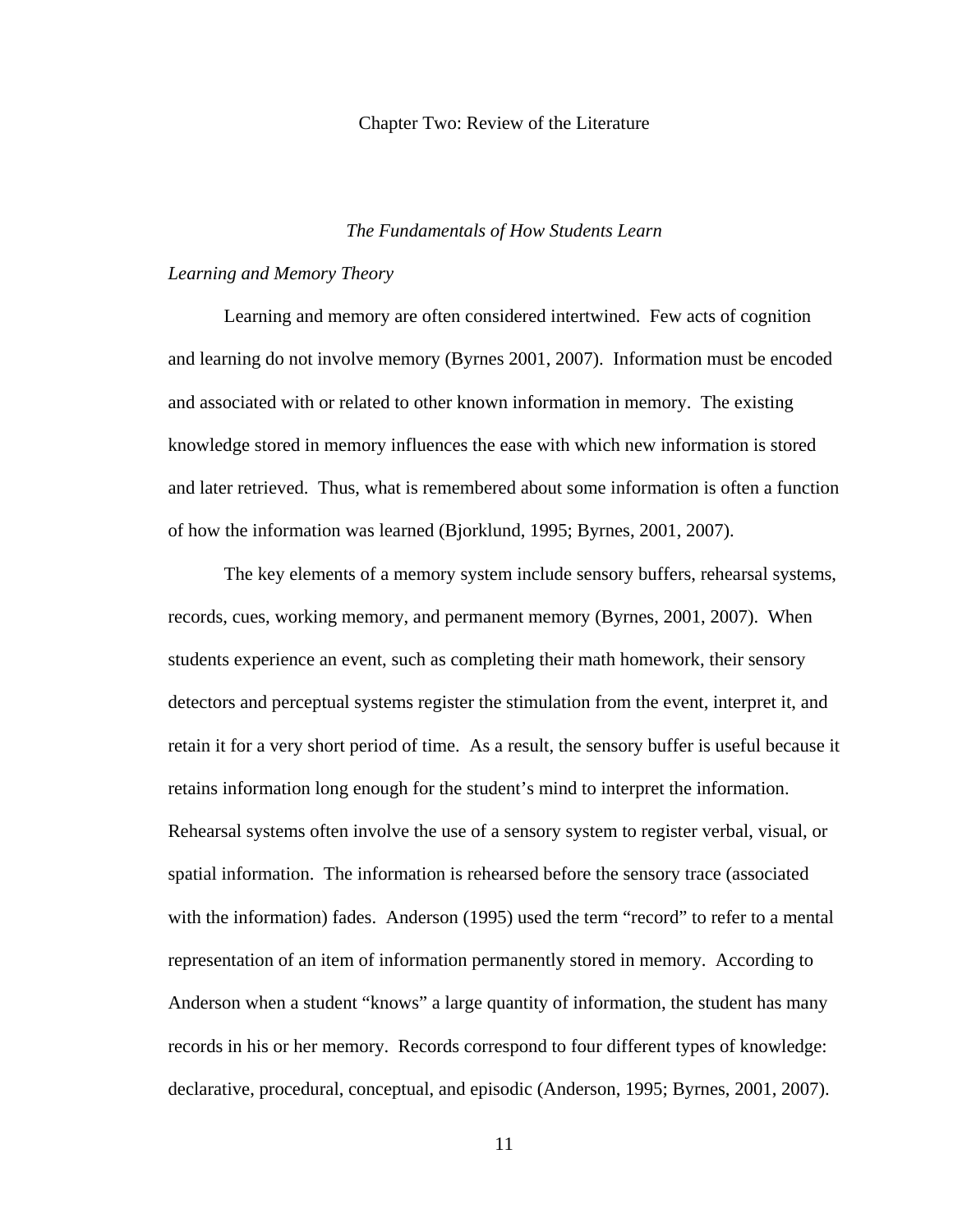Declarative knowledge is a compilation of all the facts a student knows. While procedural knowledge is a compilation of all the skills and habits a student has learned, which according to Byrnes (2001), appears to be associated with environmental cues. When a student is presented with a set of fractions showing common denominators, for example, procedural knowledge may be cued to retrieve the procedure for adding the set of fractions presented. Conceptual knowledge reflects an individual's understanding of their declarative and procedural knowledge, while episodic knowledge represents where someone was when something happened and when the event took place (Bjorklund, 1995; Byrnes, 2001, 2007).

Two constructs explain why students have an easier time remembering some information instead of other information: strength and activation level (Anderson, 1995; Byrnes, 2001, 2007). The strength of a record is the degree to which the record can be retrieved from memory and made available to consciousness. Higher strength records are well-learned facts, procedures, explanations, or personal events easily retrieved from memory, whereas lower strength records are not well-learned facts or procedures and are difficult to recall from memory. According to the research literature, the amount of practice obtained through increasing the number of academic opportunities to respond led to improved retention of newly learned items (Cates, 2005; Greenwood, Delquadri, & Hall, 1984; Skinner et al., 1999). Skills, facts, or procedures practiced regularly through repeated academic trials, such as homework, influences the strength of a record and promotes higher levels of strength than those not practiced to the same degree (Byrnes, 2001, 2007). The activation level of a record is a records' current degree of availability (Anderson, 1995; Byrnes, 2001, 2007). Records considered in a higher state of activation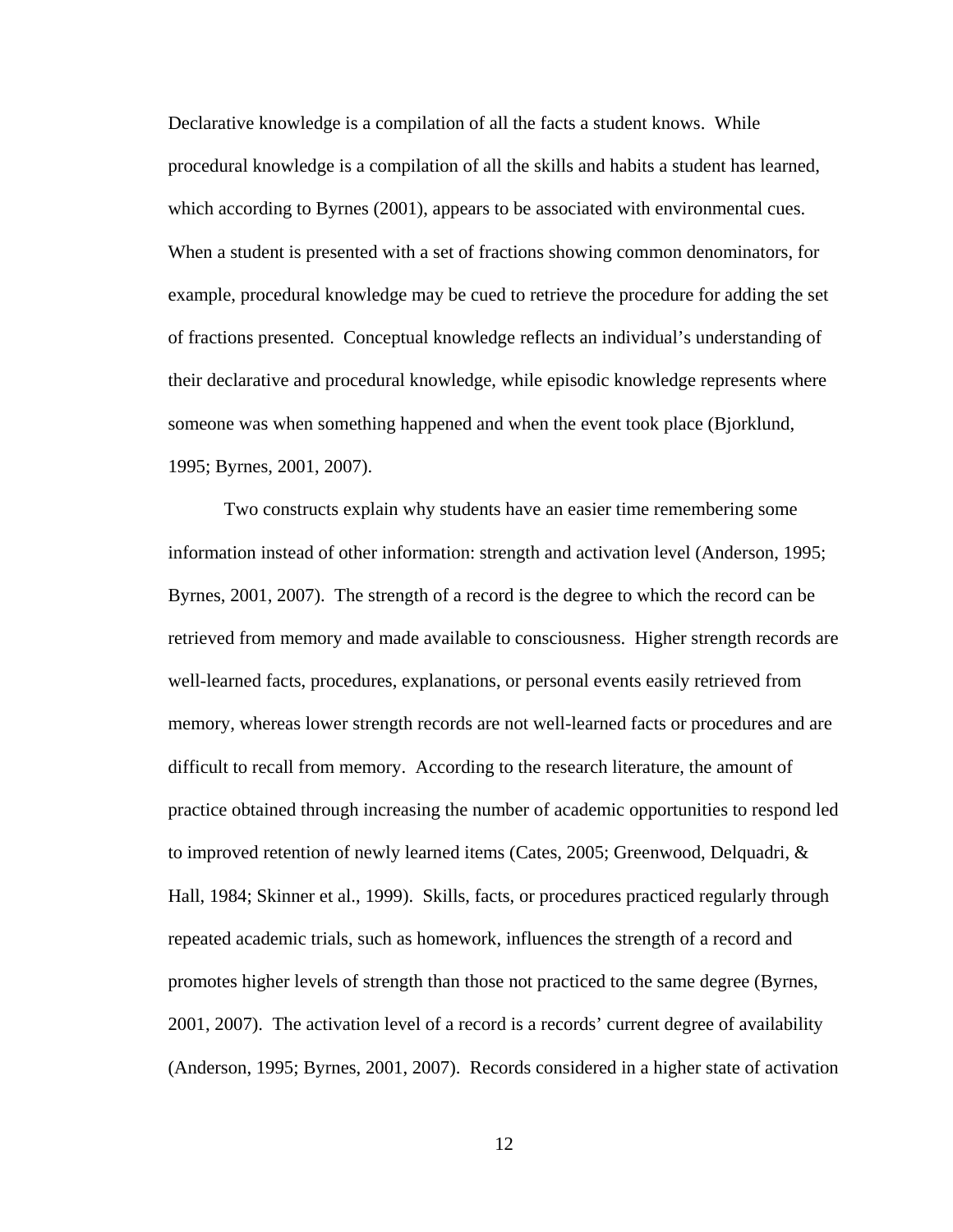are conscious and available, while records considered in a low state of activation are not quite conscious or available. Therefore, higher strength records, or information, come up more quickly than lower strength records. In sum, the activation level refers to the current state of a record and strength corresponds to the potential of the record for activation. A student's memory system relies on cues, or environmental stimuli such as homework, shifting records from a state of low activation to a state of higher activation. If the level of activation is high enough, the record is available to consciousness (Anderson, 1995; Byrnes, 2001, 2007).

In contemporary cognitive psychology, the concept of working memory refers to any information currently available for working on a problem (Bjorklund, 1995; Byrnes, 2001, 2007). Thus, items in the sensory buffers or rehearsal systems are in working memory as are permanent records in a highly active state. In direct contrast to working memory, permanent memory pertains to any student's storehouse of records. In order to form permanent records, three main processes can occur: encoding, elaboration, and rehearsal. Encoding is a general term used to describe the process of taking sensory information and transforming the information into a permanent record. Elaboration pertains to the process of embellishing a sensory experience with additional details. However, rehearsal is the process of repeating, re-experiencing, or practicing some stimulation over and over (Bjorklund, 1995; Byrnes, 2001, 2007). An example of the rehearsal process is when a student completes a homework assignment containing 30 division problems.

The three main ways information is retrieved from permanent memory include inferential reconstruction, recall, and recognition (Bjorklund, 1995; Byrnes, 2001, 2007).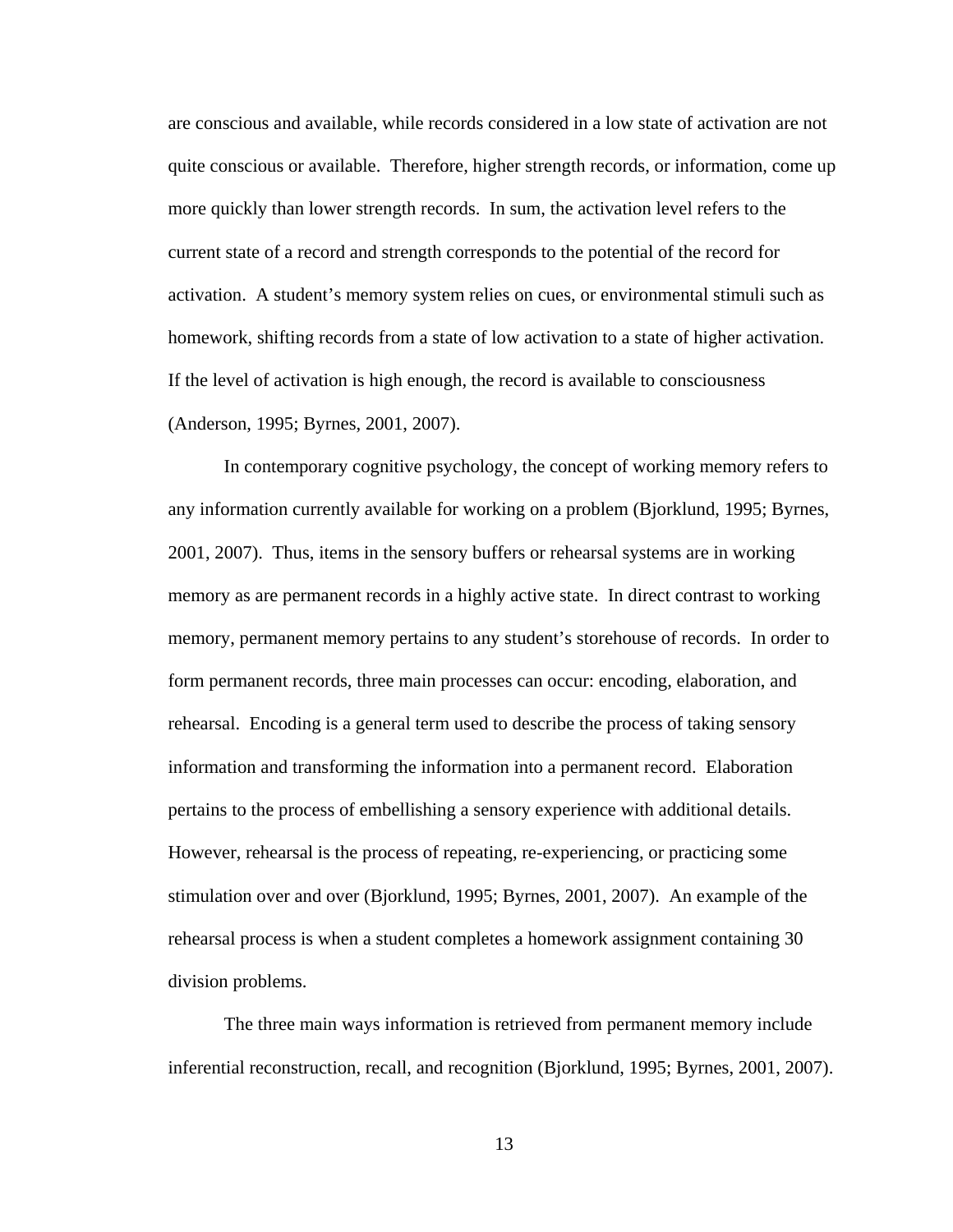Inferential reconstruction is used when environmental cues result in the retrieval of only a few fragments of a more complete record. Recall is when a student is presented with a limited number of environmental cues and attempts to retrieve information associated with those cues. Recognition is the process involved when a student experiences a stimulus and the student matches that stimulus with a permanent record. Whereas recognition directly matches a permanent record with an environmental cue, recall only retrieves information merely associated with that cue (Bjorklund, 1995; Byrnes, 2001, 2007).

Regardless of the cognitive development or learning theory examined, memory is a constant concept used to explain mental processes, including thinking, remembering, and problem solving (Byrnes, 2001, 2007). Furthermore, most theories of cognitive development and learning emphasize the role of practice, repetition, or rehearsal (Bjorklund, 1995; Byrnes 2001, 2007). For behaviorists such as Thorndike (and information processing theorists), practice is thought to increase or modify the strength of associative bonds between individual segments of knowledge. However, for constructivists (such as Piaget and Vygotsky), practice assists students with internalizing skills and eliciting meaning through a process of abstraction. Consequently, the suggestion that academic exercises emphasizing practice, repetition, or rehearsal, such as homework, is detrimental to cognitive development and meaningful learning appears to be theoretically unfounded (Bjorklund, 1995; Byrnes, 2001, 2007).

#### *Academic Skill Development*

Haring and Eaton (1978) presented a hierarchical theory of academic skill development that emphasized drill and practice as two crucial procedures used to teach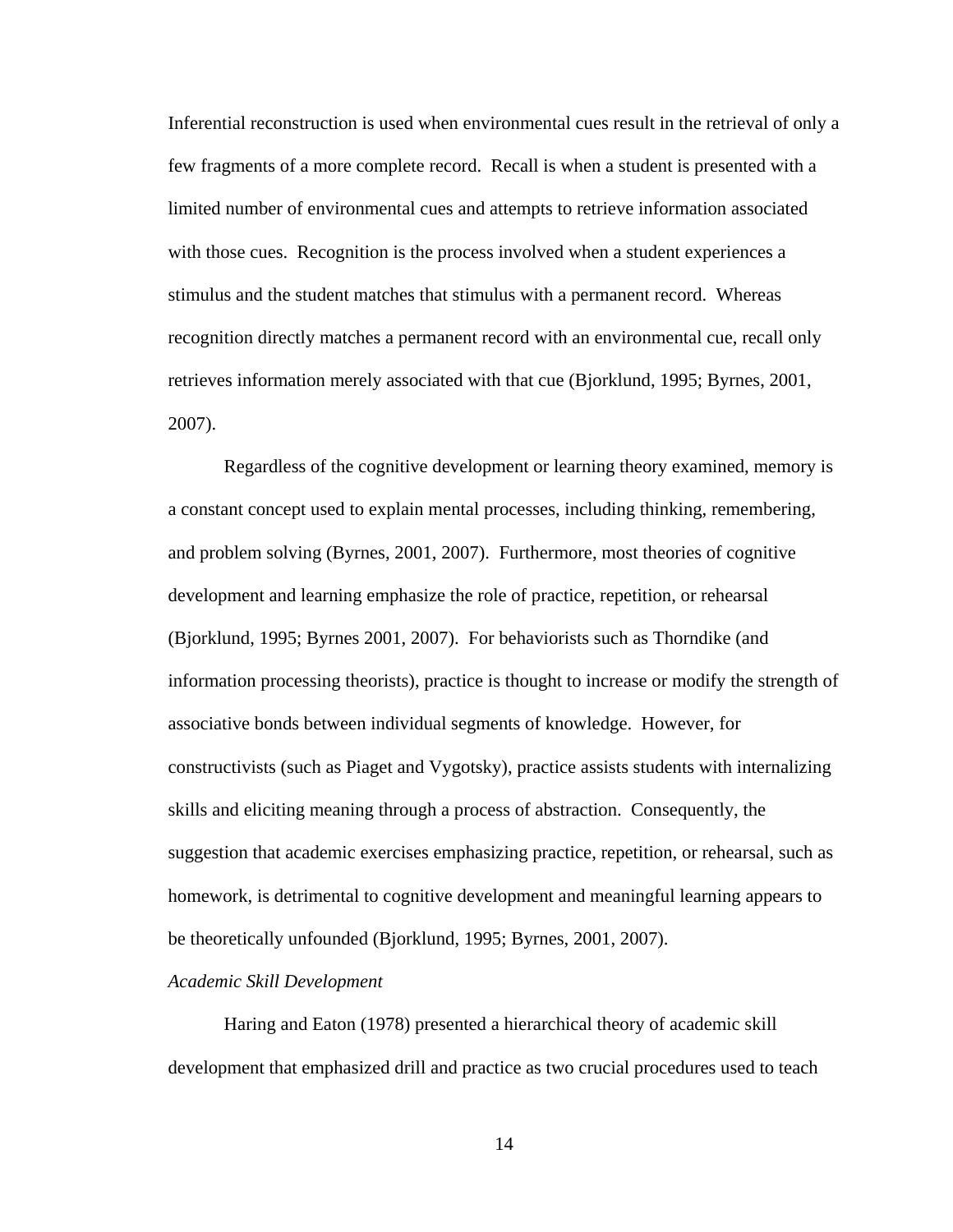skills to a variety of students. They described skill development as occurring in a sequence of four distinct stages (acquisition, fluency, generalization, and adaptation) and also argued that the concept of maintenance occurred throughout the hierarchy. Even though various instructional strategies are available for facilitating the development of academic skills, Haring and Eaton advocated for the inclusion of drill and practice in students' educational environments for the purpose of teaching academic skills. Drill and practice procedures serve different functions. They defined drill as those procedures aimed at the repetition of responses to be learned, while practice was defined as those procedures focused on combining a number of learning responses in order to solve problems. Both drill and practice procedures necessitate numerous opportunities for accurate academic responses.

The first stage in the academic skill development model is acquisition and defined as learning, or acquiring, a new academic skill through the provision of numerous opportunities to accurately respond (Haring  $&$  Eaton, 1978). The purpose of the acquisition stage is for students to acquire a set of specific responses (declarative knowledge) or procedures (procedural knowledge) not yet stored in permanent memory. The acquisition stage is mastered when students produce accurate academic responses under specific conditions. For example, a student who was able to verbally provide the answer "eight" to a verbal cue ("What is  $2 \times 4$ ") would demonstrate mastery of the acquisition stage for this skill only.

The second stage of Haring and Eaton's academic skill development model is fluency, which requires students to perform acquired skills or procedures more proficiently, often in the absence of instruction, while maintaining accurate responses.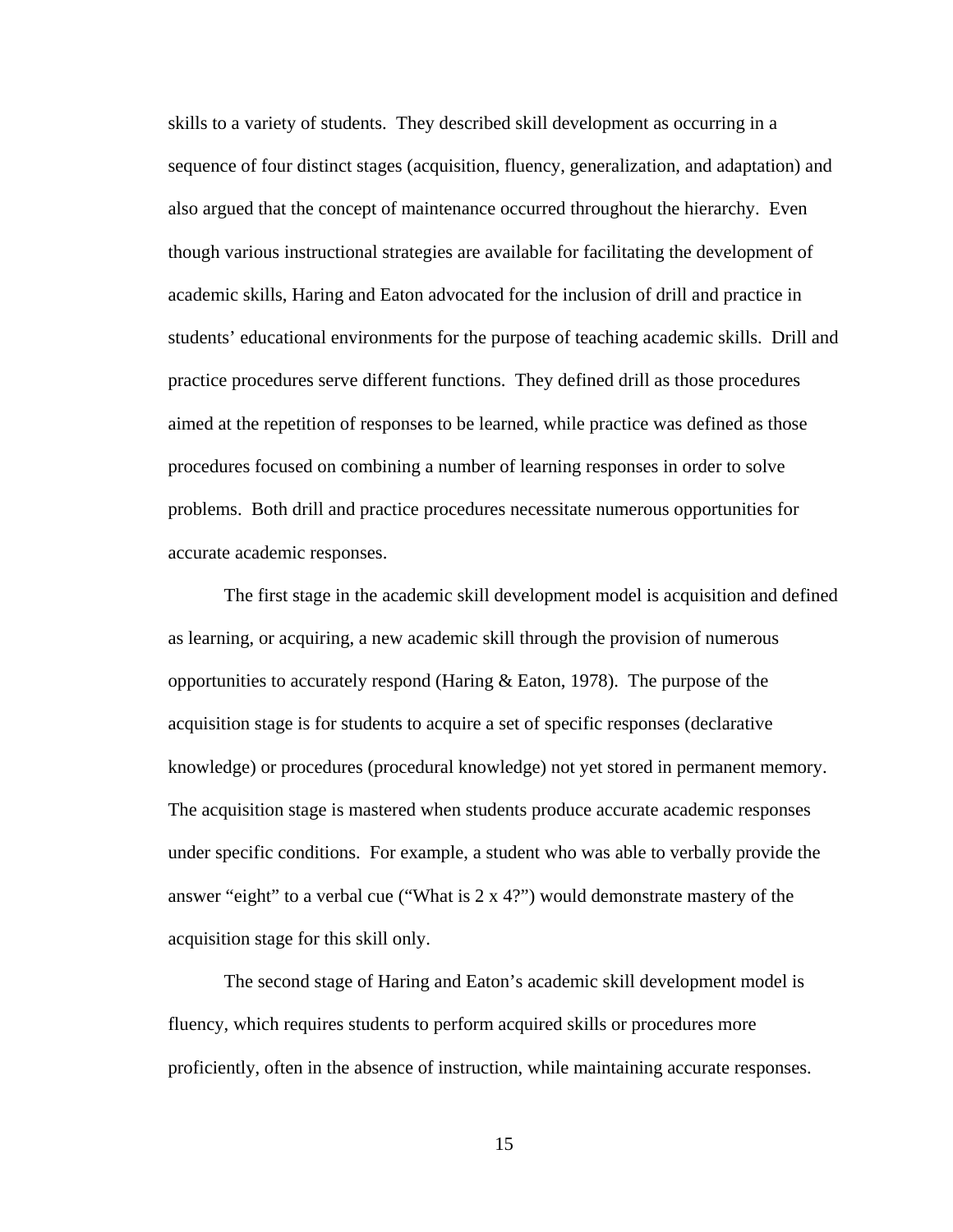Fluency also involves the ability to recall responses quickly and with little cognitive effort. As a result, fluency is often referred to as overlearning, or automaticity, in the cognitive and learning theory literature and consists of intense and repeated drills or practice following the mastery of the acquisition stage (Bjorklund, 1995; Byrnes, 2001, 2007; Haring & Eaton, 1978). According to Haring and Eaton (1978), instructional approaches for developing fluency typically emphasize both drill and practice procedures. As an example, a student who has mastered the fluency stage could demonstrate not only the accurate response of "eight" in the presence of a verbal cue ("What is 2 x 4?") but could also produced the response quickly and with relatively little effort.

Haring and Eaton's third and fourth stages are generalization and adaptation. In the generalization stage, students are expected to perform a newly learned, or acquired, academic skill across different conditions. For instance, when students who were taught to provide the verbal response of "eight" following a verbal cue ("What is  $2 \times 4$ ") could also provide the written response "8" following the same verbal cue ("What is 2 x 4?"), the students demonstrated generalization. Haring and Eaton described the adaptation stage as students modifying learned, or acquired, responses to fit different situations. Students who were able to produce the written response "8" somewhere in a long division problem, such as 168/2, were adapting their mathematics skills to different situations stretching beyond acquisition, fluency, and generalization.

Haring and Eaton's (1978) theory of academic skill development is useful to understand how homework can effectively facilitate academic skill development by increasing opportunities for a student to respond. Because developing the ability to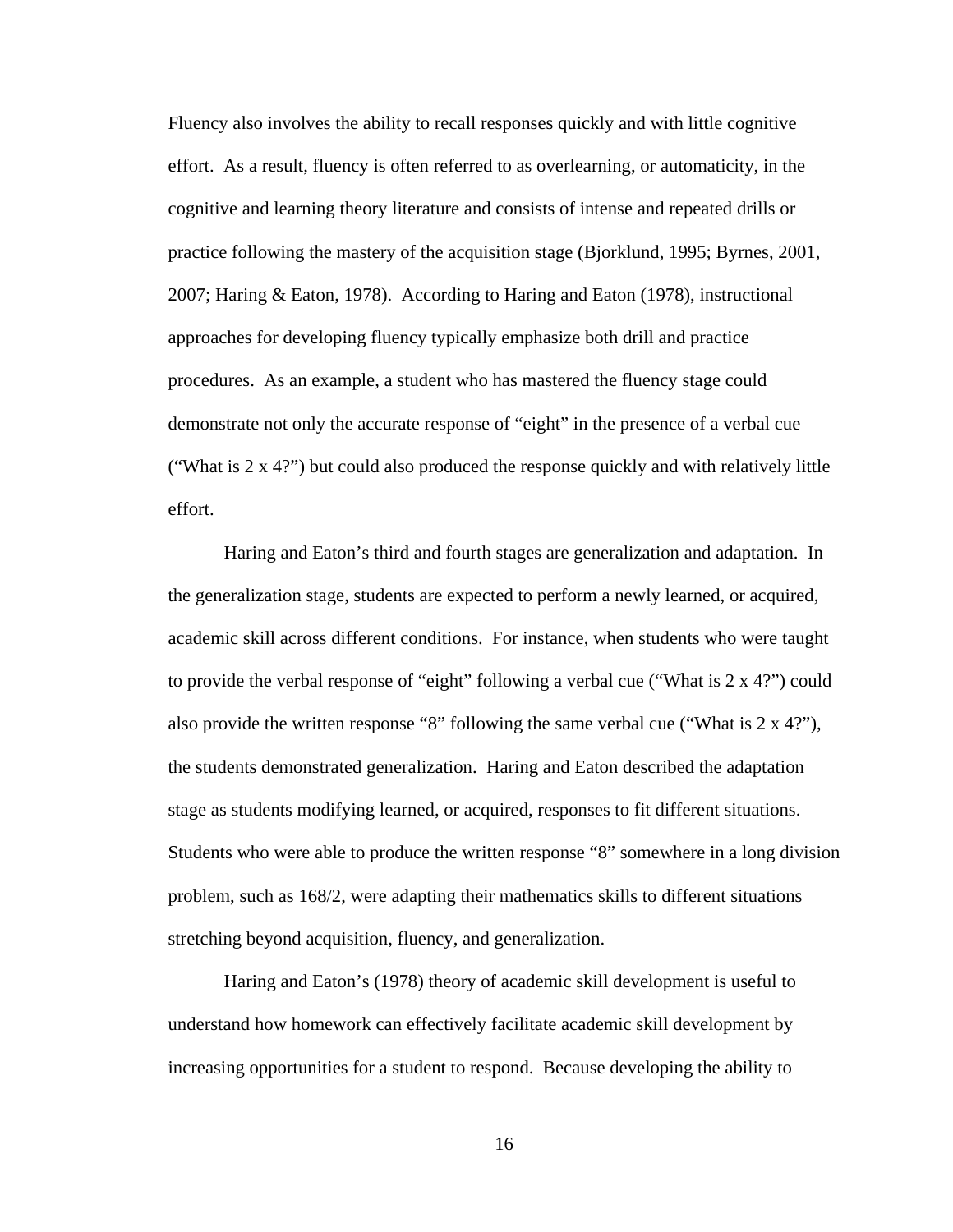respond accurately is the first step to skill mastery, procedures designed to enhance accuracy can also impact subsequent stages of skill development including fluency, generalization, and adaptation (Poncy, Skinner, & Jaspers, 2007). The research literature has consistently shown that providing more student opportunities to respond, by increasing the number of presentations through rehearsal led to improved retention of newly learned items (Cates, 2005; Greenwood et al., 1984). Although increased opportunities to respond is important for student learning, especially with students showing low academic performance, general education teachers seem to lack effective and research supported methods to provide the necessary repetition (Burns, 2004).

## *Historical Perspective on Attitudes Towards Homework*

While the body of research literature demonstrates that homework can effectively facilitate academic skill development by providing increased opportunities for a student to respond, attitudes toward homework have changed in accordance with shifts in economic trends, values, and norms. Homework has been perceived at times as counterproductive to student's educational and social development. At other times, homework has been viewed as an effective instructional tool in the educational environment for the purpose of enhancing the acquisition of academic knowledge. *Late Nineteenth Century: 1880-1900* 

Although historians remain uncertain as to how frequently, how much, and with what variety students at each grade level were assigned homework during the late nineteenth century and early twentieth century, educational historians believe the intellectual demands placed on children in early elementary school were not great (Gill  $\&$ Schlossman, 1996). However, by the fifth grade, intellectual demands increased and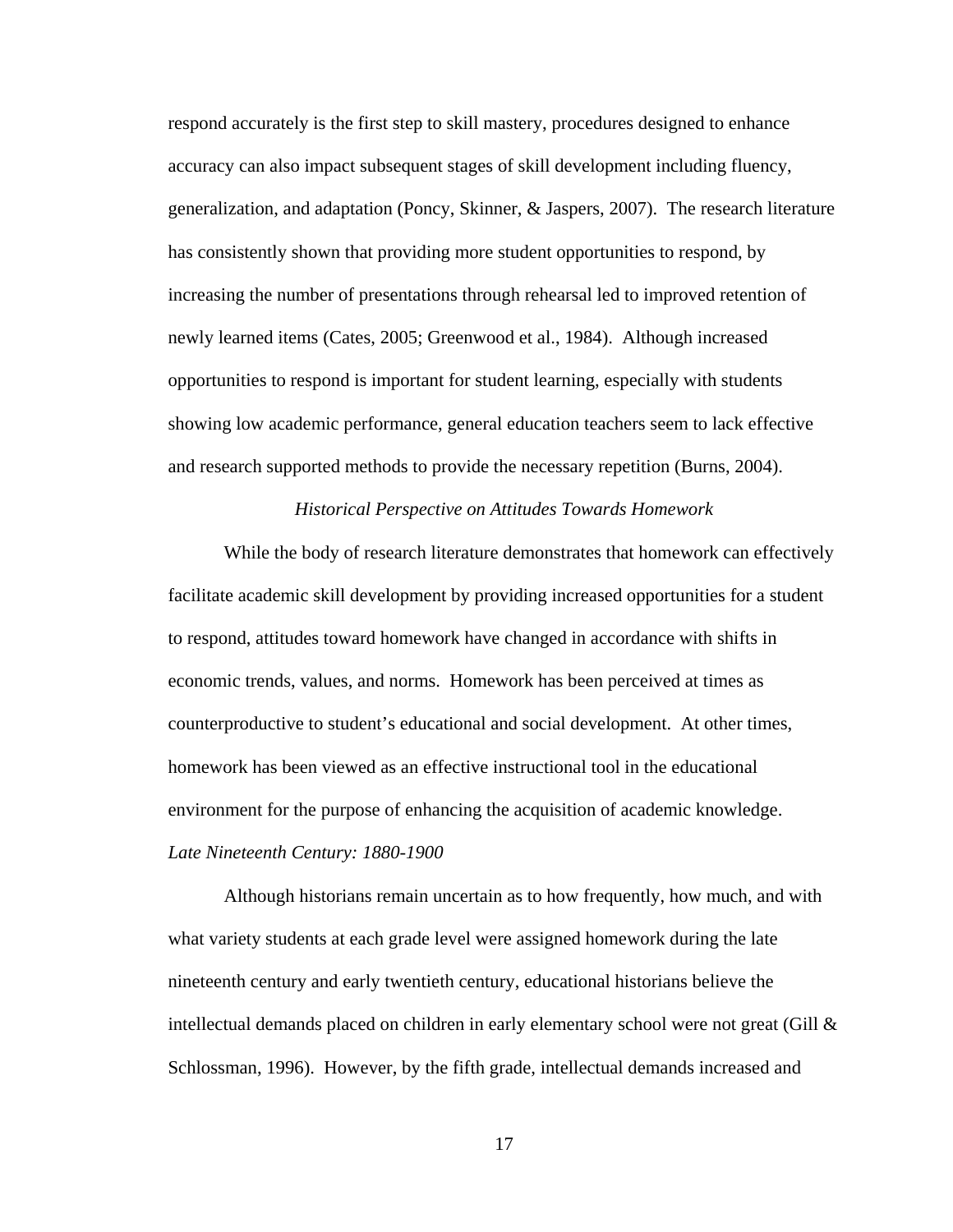educational instruction focused strictly on "the classic trinity" of academic instruction: drill, memorization, and recitation (Gill & Schlossman, 1996; Klavan, 1992). In daily classroom lessons, students were drilled on the "Three R's" ('reading, 'riting, and 'rithmetic') and were not called upon to think creatively by applying recently acquired knowledge to their lives outside of the classroom environment (Klavan, 1992). Additionally, in the remaining academic disciplines, such as history, science, and literature, students were expected to memorize material at home in order to recite the information the following school day (Gill & Schlossman, 1996). Students had no choice but to devote substantial blocks of time each night preparing for daily recitations and examinations through the memorization of historical dates, scientific facts, and literary concepts (Barber & Doyle, 1990; Cooper, 1994; Gill & Schlossman, 1996; LaConte, 1981). Consequently, the educational community perceived homework not only as a determinant for knowledge acquisition and grade promotion, but also as a method of disciplining children's minds through mental exercise (Cooper, 1989; Cooper et al., 1998; Gill & Schlossman, 1996; Klavan, 1992). Homework was heralded as a prerequisite to intellectual growth and development.

### *First Half of the Twentieth Century: 1900-1950*

During the first half of the twentieth century, the majority of educational professionals supported the assignment of homework for the purpose of memorizing information. Yet, a group of educational administrators (including William Torrey Harris), social scientists (such as John Dewey), and journalists (such as Edward Bok), started to question the benefits of homework as an instructional strategy (Gill  $\&$ Schlossman, 1996; Klavan, 1992). Inspired by the publications of Joseph Mayer Rice (a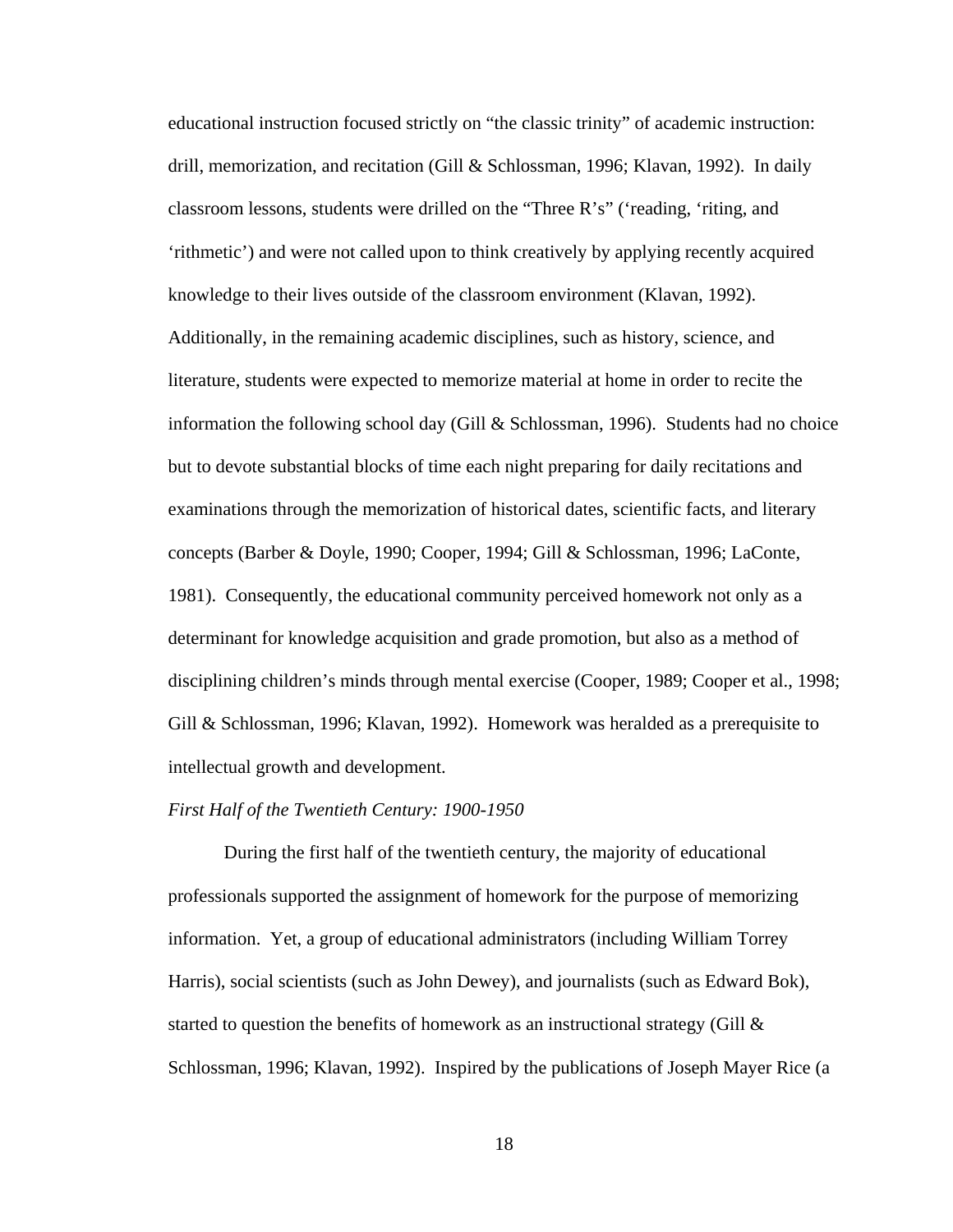doctor who attacked the purpose of recitation), William Torrey Harris (the Commissioner of Education) testified before the United States Congress in 1900 that homework should not be assigned before the age of 12 (Gill & Schlossman, 1996). In addition, Dewey, an educational theoretician, argued for the importance of demonstrating problem-solving skills in the educational environment rather than assigning homework stressing rote memorization for the purpose of drilling students during daily recitations (Baber  $\&$ Doyle, 1990; Klavan, 1992; LaConte, 1981). By far, the most vocal individual in the early years of this seemingly antihomework movement was Edward Bok, the editor of the *Ladies' Home Journal* (Gill & Schlossman, 1996). Under Bok's editorial direction, the *Ladies' Home Journal* advocated against the assignment of homework because the hours spent on homework assignments caused students crooked spines, night terrors, and nervous breakdowns (Gill & Schlossman, 1996). As a result of Bok's antihomework opinions, which were not scientifically based, the *Ladies' Home Journal* supported the abolition of homework for all students under the age of 15 - as well as the idea that high school students should not receive more than one hour of homework per night. Reportedly, Bok personally believed if supplementary study was necessary, a study period needed to be incorporated into the regular school day (Gill & Schlossman, 1996).

Beginning in 1913, antihomework literature flooded the publication markets as evidenced by articles in the *Ladies' Home Journal*, the *New York Times*, the *San Francisco Chronicle*, and the *Elementary School Teacher*. These articles fueled a public outcry against the assignment of homework (Cooper et al., 1998; Gill & Schlossman, 1996; Klavan, 1992). Middle class Americans not only called into question the purpose of homework, but also perceived homework as an intrusion on students' time to pursue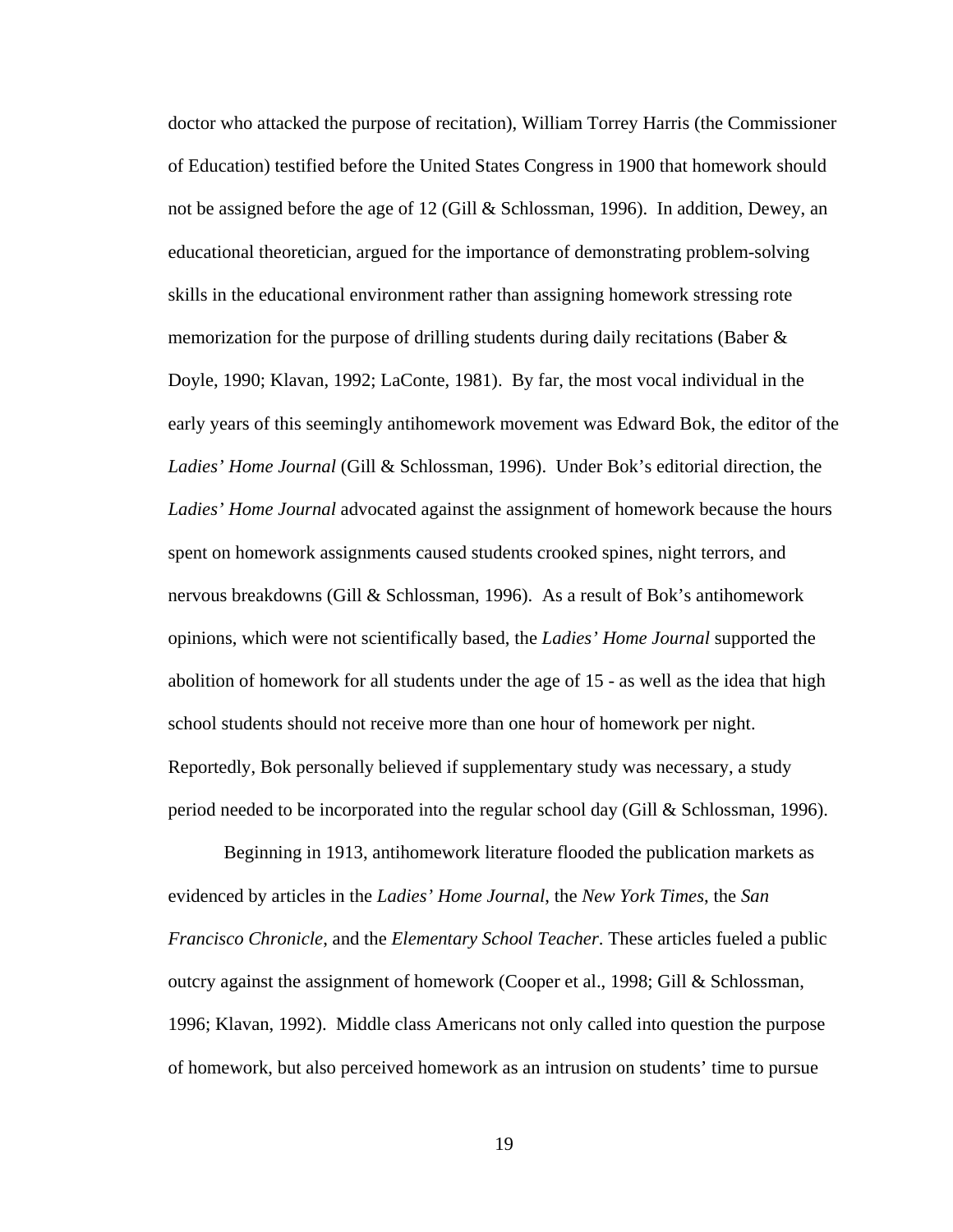either leisure activities or engage in family interactions outside of the school environment (Baber & Doyle, 1990; Cooper et al., 1998; Gill & Schlossman, 1996; Klavan, 1992; LaConte, 1981). Supporters of an antihomework movement advocated for the development of student problem-solving skills, initiative, and interest in learning rather than the 'drill and skill' approach of the late nineteenth century (Cooper, 1989; Cooper et al., 1998; Gill & Schlossman, 1996). Consequently, American school districts, provoked by the American Child Health Association's classification of homework as a form of child labor, either severely limited the amount of homework or abolished homework altogether from academic curricula. Both the New York City and San Diego public school districts banned homework until the fourth grade and eighth grade, respectively, and the Sacramento school district prohibited the assignment of homework to elementary school students altogether (Gill & Schlossman, 1996).

### *Second Half of the Twentieth Century: 1950-1999*

Following the end of World War II, the homework debate underwent another renaissance as a result of emerging educational philosophies. The United States experienced significant changes in demographic patterns after the war, primarily characterized by the shift from a rural to an urban society and new developments in technology to gather, store, access, and transmit information (Baber & Doyle, 1990; LaConte, 1981). Amidst the changes and confusion of America's "Information Age" (Baber & Doyle, 1990, p. 23), opinions pertaining to American educational systems and homework were in a state of controversy. As an instructional tool, homework was both championed and challenged. While defended by some as an academic necessity for achievement, other individuals regarded homework as useless busywork (Baber & Doyle,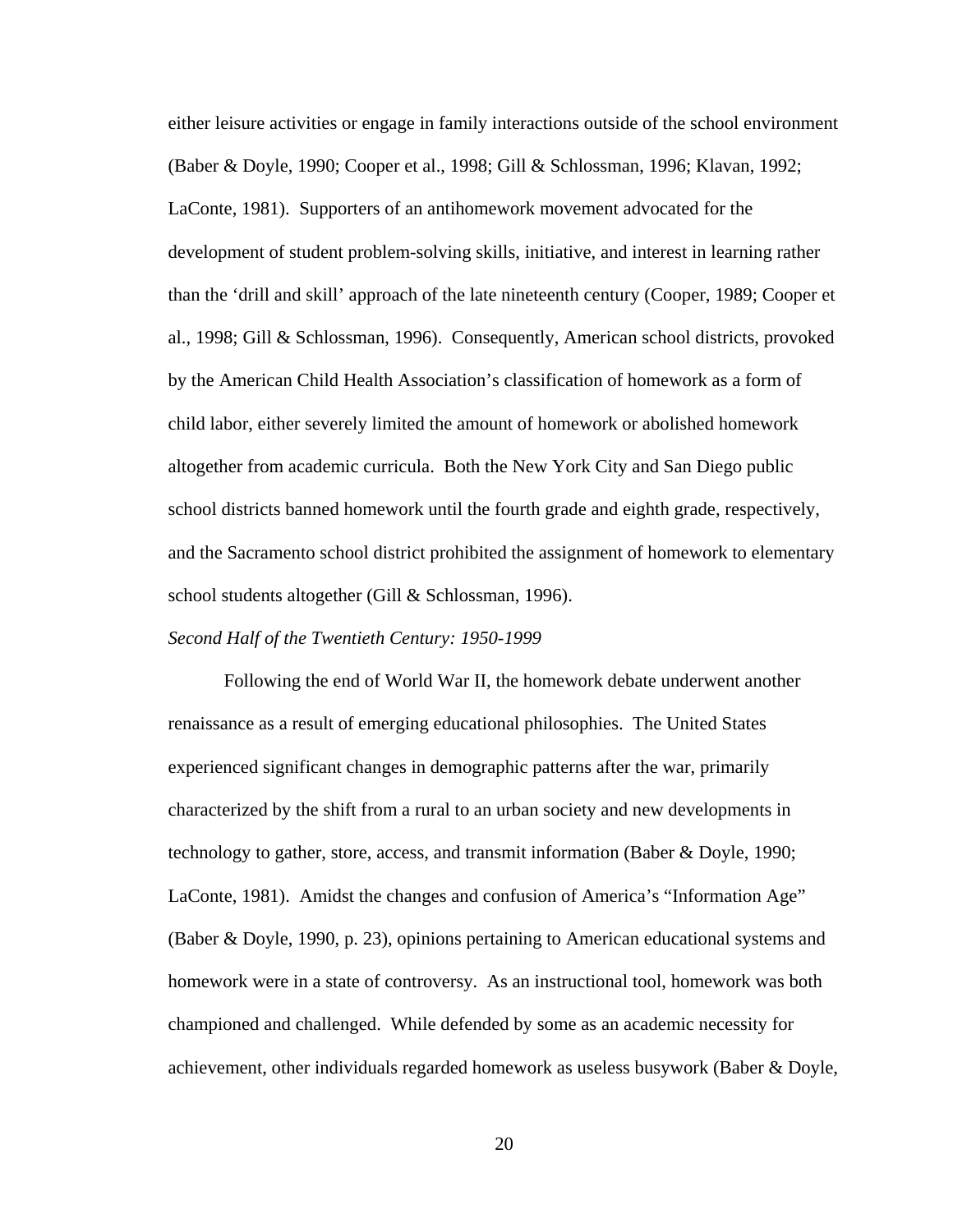1990; LaConte, 1981). However when the Russians started the "race for space" (Klavan, 1992, p. 22) with the launching of the Sputnik satellite in 1957, politicians, educational professionals, and the general public became concerned with the absence of rigor in American educational systems (Cooper, 1989; Cooper et al., 1998; Olympia et al., 1994; Walberg et al., 1985). American students were viewed as lacking in the knowledge base to tackle the complexities of a technological future and perceived as inadequately equipped to compete against the ideological adversaries of the United States (Cooper, 1989; Cooper et al., 1998). As a result, homework was reintroduced into the American educational environment in order to reestablish academic rigor and prepare students for future technological competition (Cooper, 1989; Cooper et al., 1998; Klavan, 1992; Olympia et al., 1994).

During the 1960s, attitudes toward homework experienced, yet again, another ideological shift (Cooper, 1989; Cooper et al., 1998; Klavan, 1992). Contemporary learning theories called into question the value of homework and the impact of homework on students' mental health (Cooper, 1994; Cooper et al., 2006). Rather than enforcing the memorization and regurgitation of factual information, educators, now concerned with the needs of the whole child, emphasized thinking creatively, working cooperatively, and learning simply to learn in the educational environment (Klavan, 1992). In an article written for the *Peabody Journal of Education*, Wildman (1968), an education professional, wrote: "Whenever homework crowds out social experience, outdoor recreation, and creative activities, and whenever it usurps time devoted to sleep, it is not meeting the basic needs of children and adolescents" (p. 203). Once again, the American public was more concerned with preserving children's after school hours for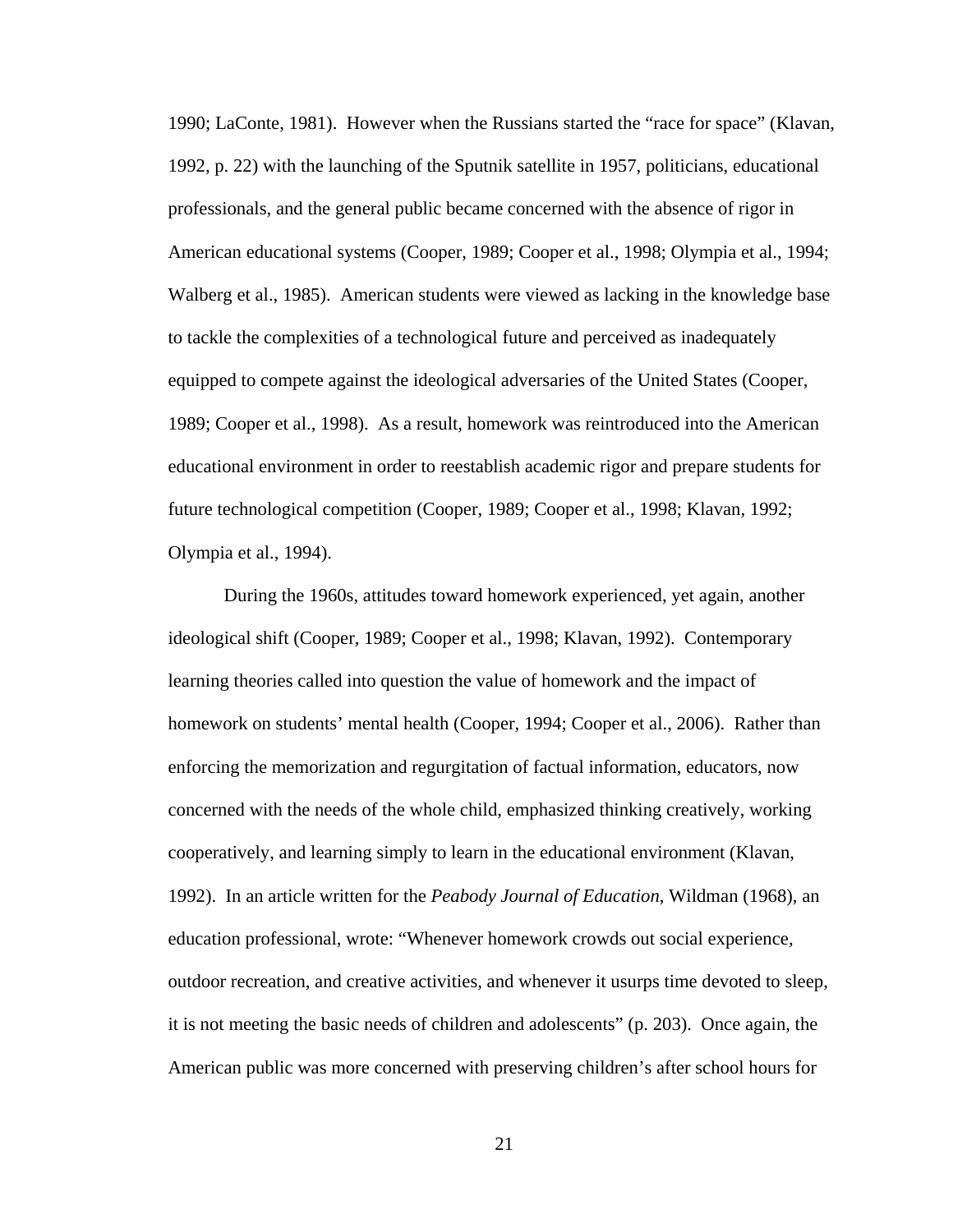leisure activities that stimulated emotional, mental, and physical development (Cooper, 1989; Cooper et al., 1998).

In 1983, the National Commission on Excellence in Education released *A Nation at Risk: The Importance for Educational Reform,* which transformed general attitudes toward homework and shifted the perception of homework towards a more positive light. In *A Nation at Risk*, the Commission argued that young adults were graduating from secondary schools inadequately prepared for either a post-secondary education or entrylevel employment (The National Commission on Excellence in Education, 1983). In addition, the average performance of American high school students on most standardized achievement tests was reported as lower than twenty-six years earlier. As an example, the Commission presented information from the College Board's Scholastic Aptitude Tests (SAT), which displayed an unbroken decline from 1963 to 1980, with verbal scores decreasing by over fifty points and mathematics scores dropping by nearly forty points. Members of the Commission also reported that "the amount of homework for high school seniors has decreased (two thirds report less than 1 hour a night) and grades have risen as average student achievement has been declining" (The National Commission on Excellence in Education, 1983, pp. 19-20). In order to reverse the declining trend in academic achievement the Commission proposed that "we must demand the best effort and performance from all students, whether they are gifted or less able, affluent or disadvantaged, whether destined for college, the forum, or industry" (The National Commission on Excellence in Education, 1983, p. 24). One of the Commission's recommendations was to devote significantly more time to learning the "New Basics" by the assignment of far more homework than was the case in the past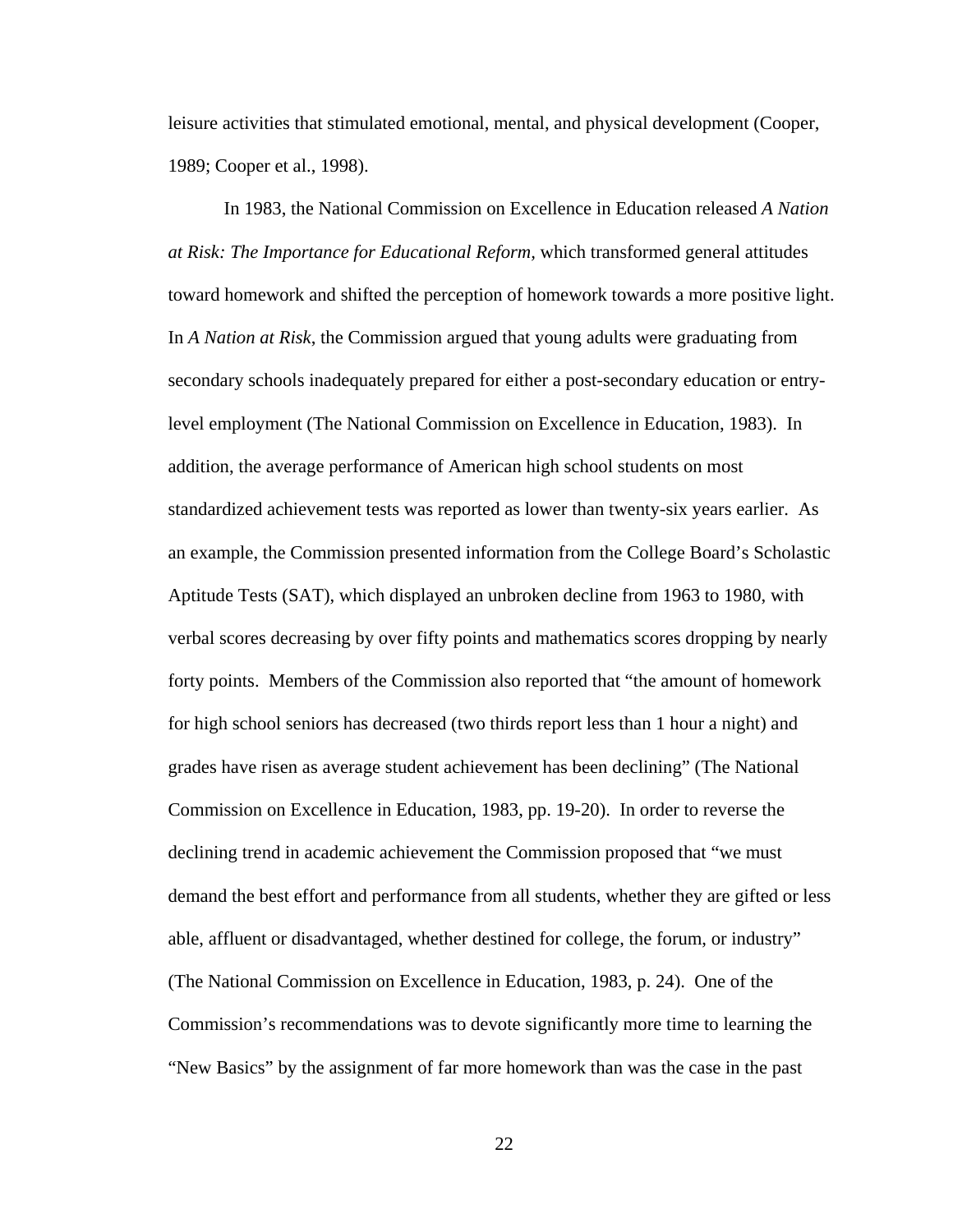(The National Commission on Excellence in Education, 1983, p. 29).

 In order to reinforce homework's return to prominence, the United States government addressed the topic in a booklet titled *What Works* (U.S. Department of Education, 1986). As a public 'cheat sheet' for information pertaining to research on education, *What Works* reported, "student achievement rises significantly when teachers regularly assign homework and students conscientiously do it" (U.S. Department of Education, 1986, p. 41). Furthermore, the booklet concluded that homework benefits all students regardless of ability because of the relationship between total time dedicated to studying and how much information is learned (U.S. Department of Education, 1986). In other words, *What Works* advocated for 'the more homework, the better' approach to assigning homework.

#### *Early Twenty-First Century: 2000-2008*

The topic of homework continues to be a zealous subject for nationwide debate, due to studies, policies, and legislation citing poor academic performance and a need for increased academic expectations (Marzano & Pickering, 2007). A Children's Defense Fund study published in 2005 indicated that greater than 50% of fourth grade students are below grade level in the areas of reading and math, and data from the National Assessment of Educational Progress suggested that only a small percentage of American students are considered proficient in the areas of language arts and mathematics (Children's Defense Fund, 2005; Lee, Grigg, & Dion, 2007). Furthermore, the Department of Health and Human Services campaigned for policy reform focused on improving student academic achievement, and the No Child Left Behind Act (P.L. 107- 110) established standards for minimum grade level achievement and skill proficiency for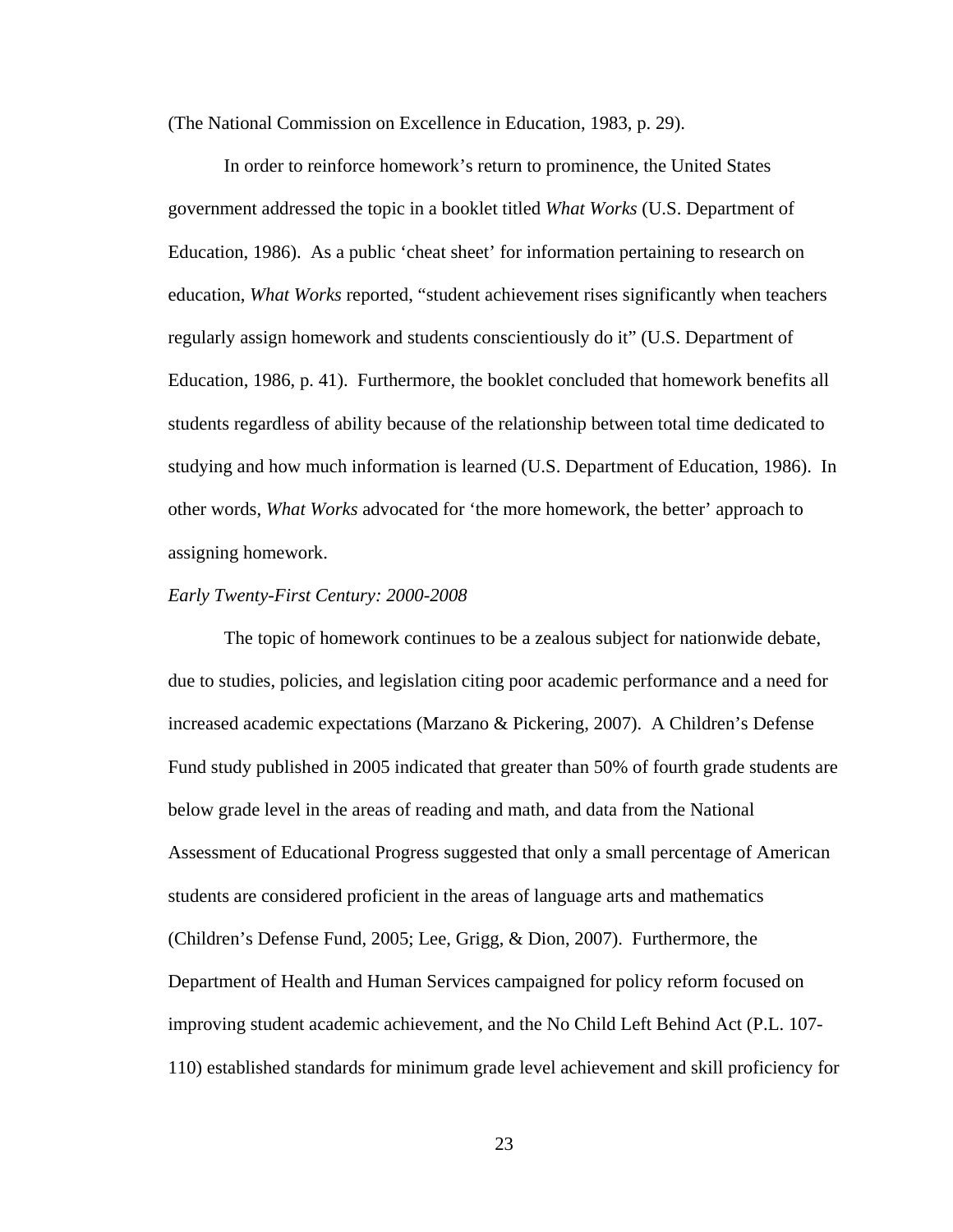all students by 2014 (Department of Health and Human Services, 2001; No Child Left Behind Act, 2001). As a result, research-based instructional strategies, such as homework, are perceived by some as one solution to failing academic standards (Cooper et al., 2006).

The American popular press, including *Newsweek* and the *New York Times*, has joined the efforts of political and professional organizations, like the National Education Association (NEA), the National Parent Teacher Association (NPTA), and the U.S. Department of Education, in maintaining the positive position of the homework pendulum with the publication of articles discussing the advantages of homework for students in the educational environment. In the article *Helping your student get the most out of homework*, the NPTA supports the assignment of homework for all grade levels because "teaching and learning research indicates that children who spend more time on regularly assigned, meaningful homework, on average, do better in school" (National Parent Teacher Association [NPTA] & National Educational Association [NEA], n.d.). Homework also reportedly helps students further understand and review the material presented in class and assists them in learning how to locate and apply more detailed information on a topic (NPTA & NEA, n.d.). Homework is no longer an option for instructors and students in the American educational system, but rather it is an expectation and a part of the daily routine.

Nevertheless, arguments against homework remain popular (Marzano & Pickering, 2007). In the book *The End of Homework: How Homework Disrupts Families, Overburdens Children, and Limits Learning* (Kralovec & Buell, 2000) the authors argued that homework promoted a competitive nature and demanded work while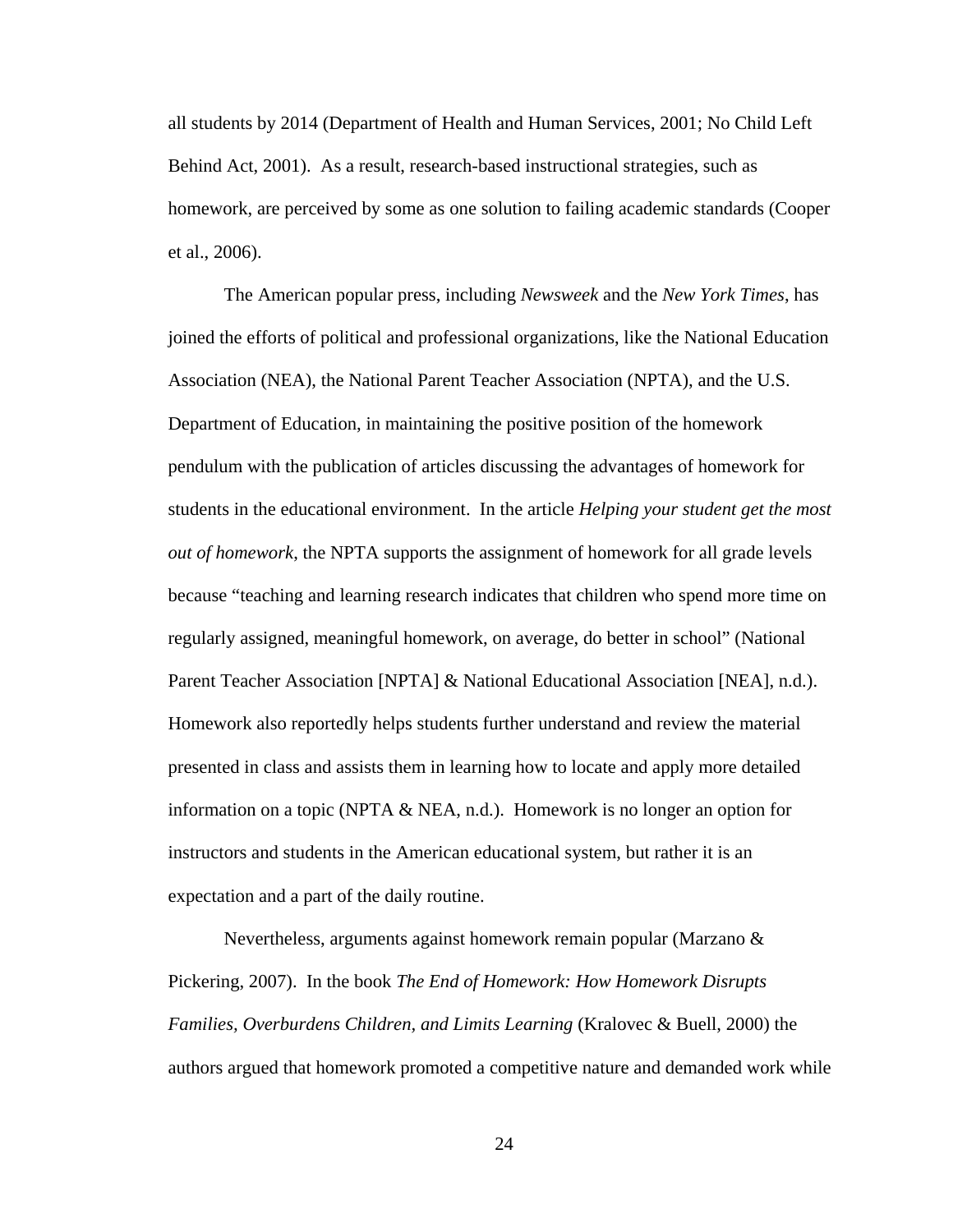sacrificing personal well-being and positive family interactions. Additionally, others claim that the research literature fails to demonstrate the effectiveness of homework as an instructional tool and criticize both the quantity and quality of homework (Bennett  $\&$ Kalish, 2006; Kohn, 2006). Despite a lack of research evidence, these opponents to traditional homework assignments advocate for designing shorter, more effective homework assignments and receiving breaks from the daily homework routine (Bennett & Kalish, 2006; Kohn, 2006).

Over the course of 128 years (1880-2008), attitudes pertaining to the assignment of homework have varied with time, American economic interests, and published literature. In view of both opinion-based and research-oriented publications, the assignment of homework as an instructional strategy for improving the academic achievement of students has been embraced as a means to establish excellence in American educational systems. Yet, the assignment of homework has been shunned at other times because of the perceived emotional, mental, and physical consequences suffered from the hours of memorization and the rigid demands of tasks that typically disregard learning through creativity or exploration. Although the discussions over homework are often influenced by social beliefs and the information in some research literature, the presence of homework in American educational environments and the debate over the advantages and disadvantages of homework seem to transcend time. As a result, the homework debates and the assignment of homework continue to linger in American schools and the American public.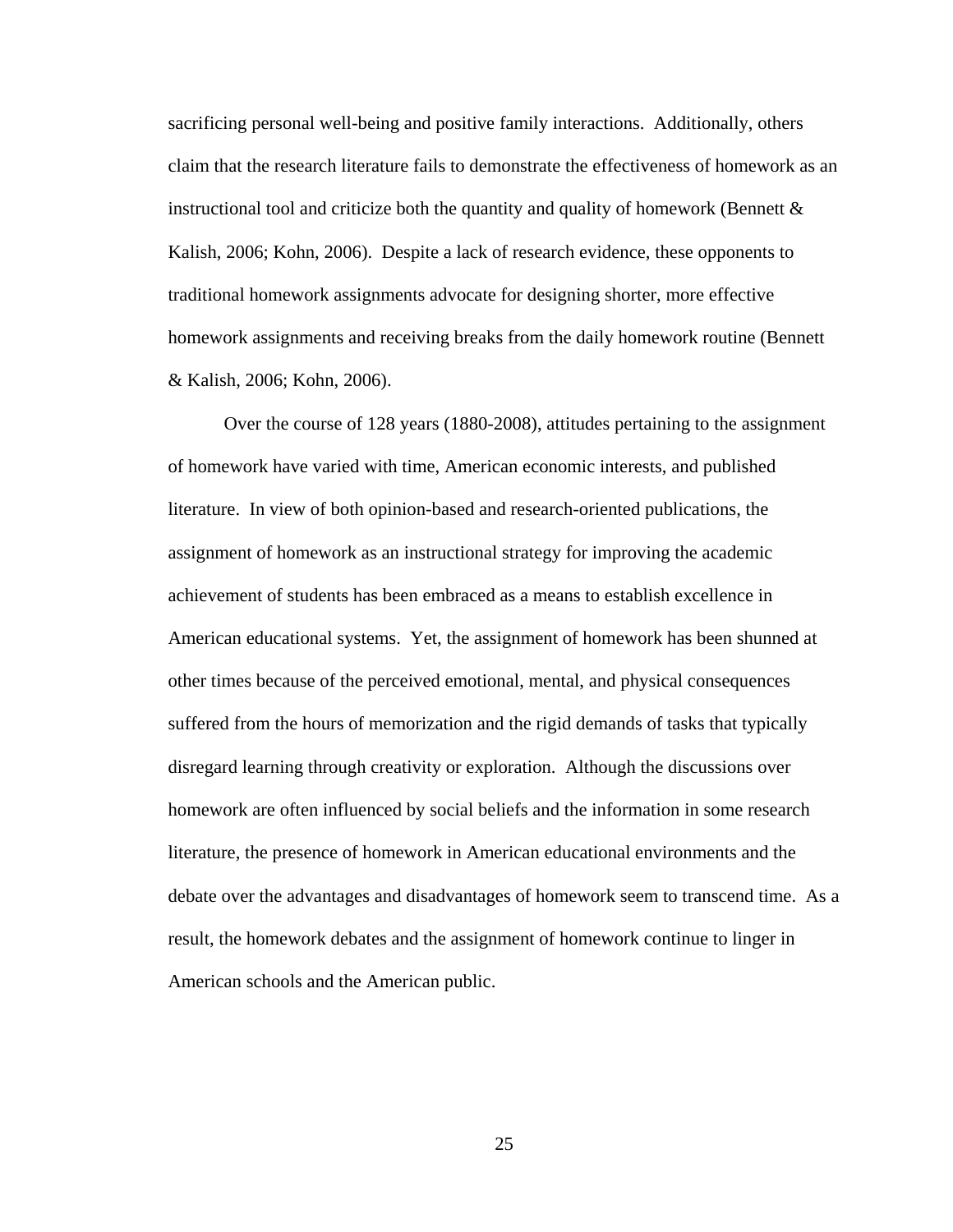#### *The Effects of Homework on Academic Achievement*

Homework has been an active area of research for researchers throughout the past 70 years (Cooper et al., 2006). Consequently, a review of the literature yielded a number of synthesis studies conducted on the topic of homework, spanning a wide range of time and methodologies. The conclusions of these synthesis studies varied in their conclusions pertaining to the benefits and limitations of homework in part because they covered different periods of time, used different criteria for inclusion, and applied different statistical methods for the synthesis of the study results (Cooper et al., 2006). *Studies that Compare and Contrast the Effectiveness of Homework versus No Homework* 

*General homework studies.* In an effort to review the trends in the research pertaining to the effects of homework on student achievement, Goldstein (1960) examined all articles on "home study" listed in the Education Index from 1928 through 1958. Of the 280 articles located by Goldstein, only seventeen were actual reports of experimental research on homework. Goldstein criticized the poor experimental designs of the studies and cautioned his readers that even in the well-designed studies, the results were misconstrued in order to support popular notions about the harmful effects of homework on academic achievement or students' emotional, mental, or physical states. Nevertheless, from these studies Goldstein concluded, "the data in most of the studies suggest that regularly assigned homework favors higher academic achievement, and a few of the best-designed experiments show this quite clearly" (Goldstein, 1960, p. 221). Goldstein also believed the studies he reviewed indicated that homework may be more beneficial for certain grade levels than for other grade levels. No statements about the value of homework at the early elementary level (Grades 1-4) were made, since none of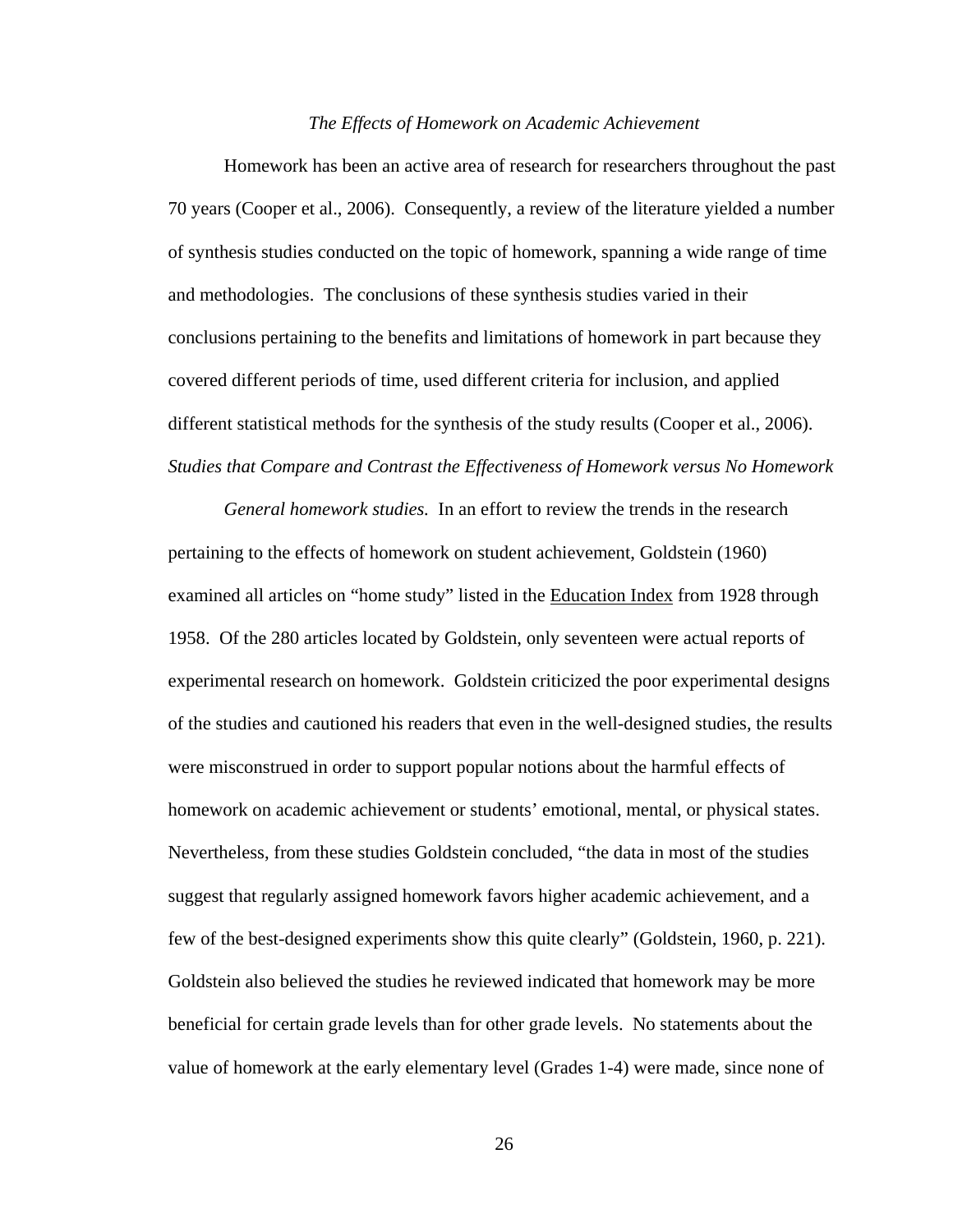the research studies Goldstein analyzed addressed this population. According to Goldstein, the seven investigations focusing on grades 5 and 6 demonstrated positive effects of homework on academic achievement.

In 1981, Knorr synthesized the research literature pertaining to homework and academic achievement. Focusing on studies conducted from 1900 to 1959, Knorr (1981) discussed the twelve designs originally omitted from Goldstein's (1965) review. Knorr found eight studies favoring students who were assigned homework. She concluded that the findings from the twelve studies added greater support to the positive relationship between homework and academic achievement, as well as feedback provided on homework assignments and academic achievement. In her review of the research literature, Knorr also discussed twenty-two research designs published from 1960 to 1979, of which 14 studies showed significant academic differences on several different measures of achievement favoring students enrolled in different grade levels who were assigned homework. Six studies showed no difference and Knorr (1981) concluded that the information presented throughout 80 years of empirical research on the effects of homework on academic achievement remained inconclusive.

Paschal, Weinstein, and Walberg (1984) conducted a quantitative synthesis investigating the effects of homework on academic achievement. Of the 67 documents obtained in a literature review, 15 studies met the criteria for study. These studies included a diversity of students and the quantity of homework assigned. The metaanalysis showed that 69 of the 81 comparisons, or 85%, favored the groups assigned homework. The authors also discovered that when homework was assigned and returned to students with comments or grades, it positively influenced student levels of academic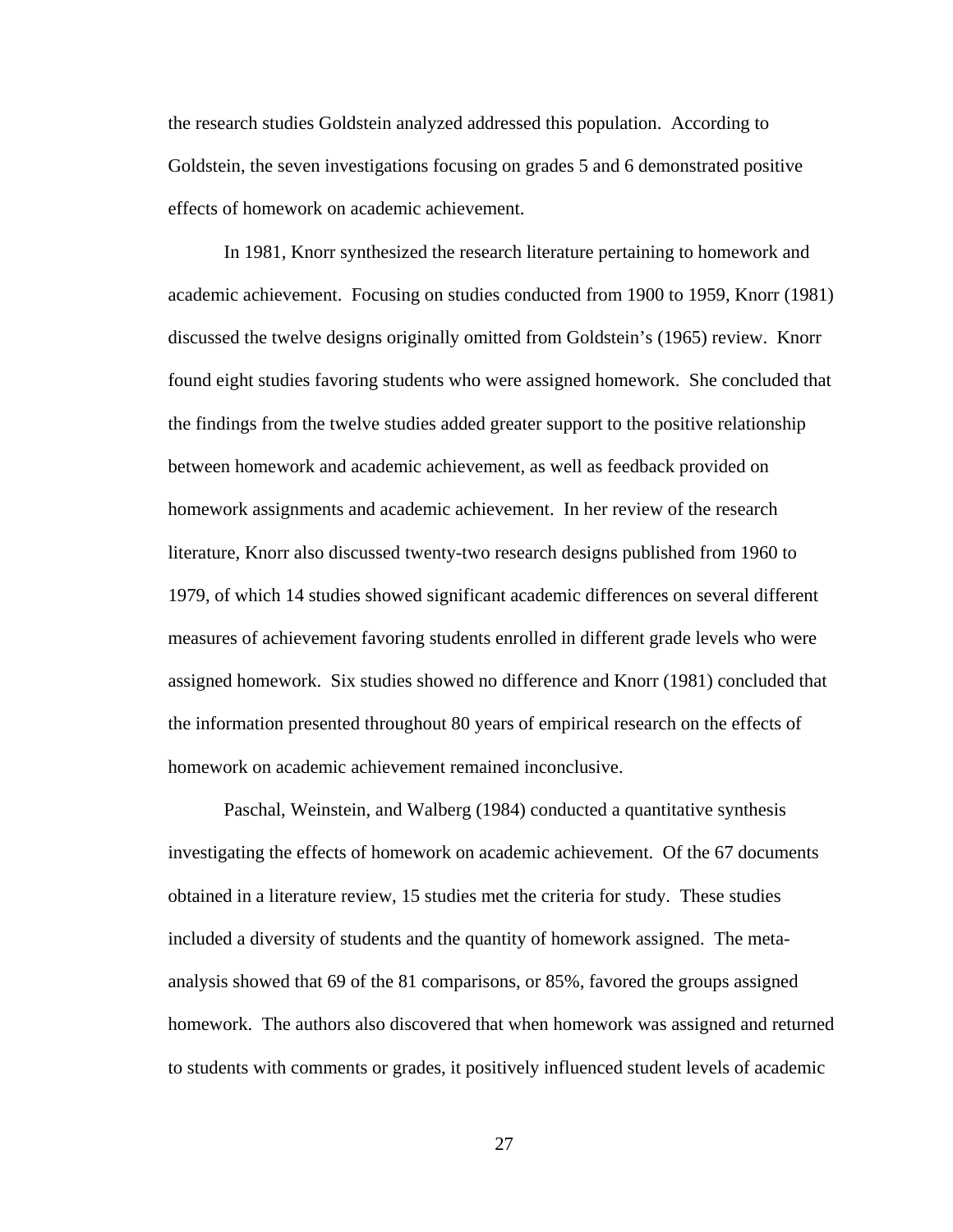achievement. In sum, homework appeared to benefit academic achievement, especially when the assignments were either graded or commented on by the instructor (Paschal et al., 1984).

In 1989, Cooper published a review of research conducted on the effects of homework on academic achievement with studies published between 1936 and 1986. Attempting to overcome the weaknesses of previous literature reviews, Cooper (1989) examined 120 empirical studies pertaining to homework's influences. Three types of homework research were selected to assist in drawing conclusions about the overall effectiveness of homework: homework versus no homework, homework with in-class supervised study, and the relationship between time spent on homework and academic related outcomes. Homework was defined as teacher assigned tasks completed by students during after school hours. The overall results revealed a positive effect of homework.

According to Cooper (1989), 20 studies were identified as favorable for exploring the achievement levels of students assigned homework to the achievement levels of students assigned no homework. The studies reviewed consisted of 3,300 students across 85 classroom and 30 schools in 11 states. The results from 14 of the studies showed students earning higher scores of academic achievement when assigned homework and six of the studies showed students earning higher scores of academic achievement when assigned no homework. The average student merely completing homework academically outperformed 60% of students not doing any homework. Although Cooper's metaanalysis demonstrated that homework had a positive effect on academic related outcomes, the grade level of the student influenced the effect homework had on academic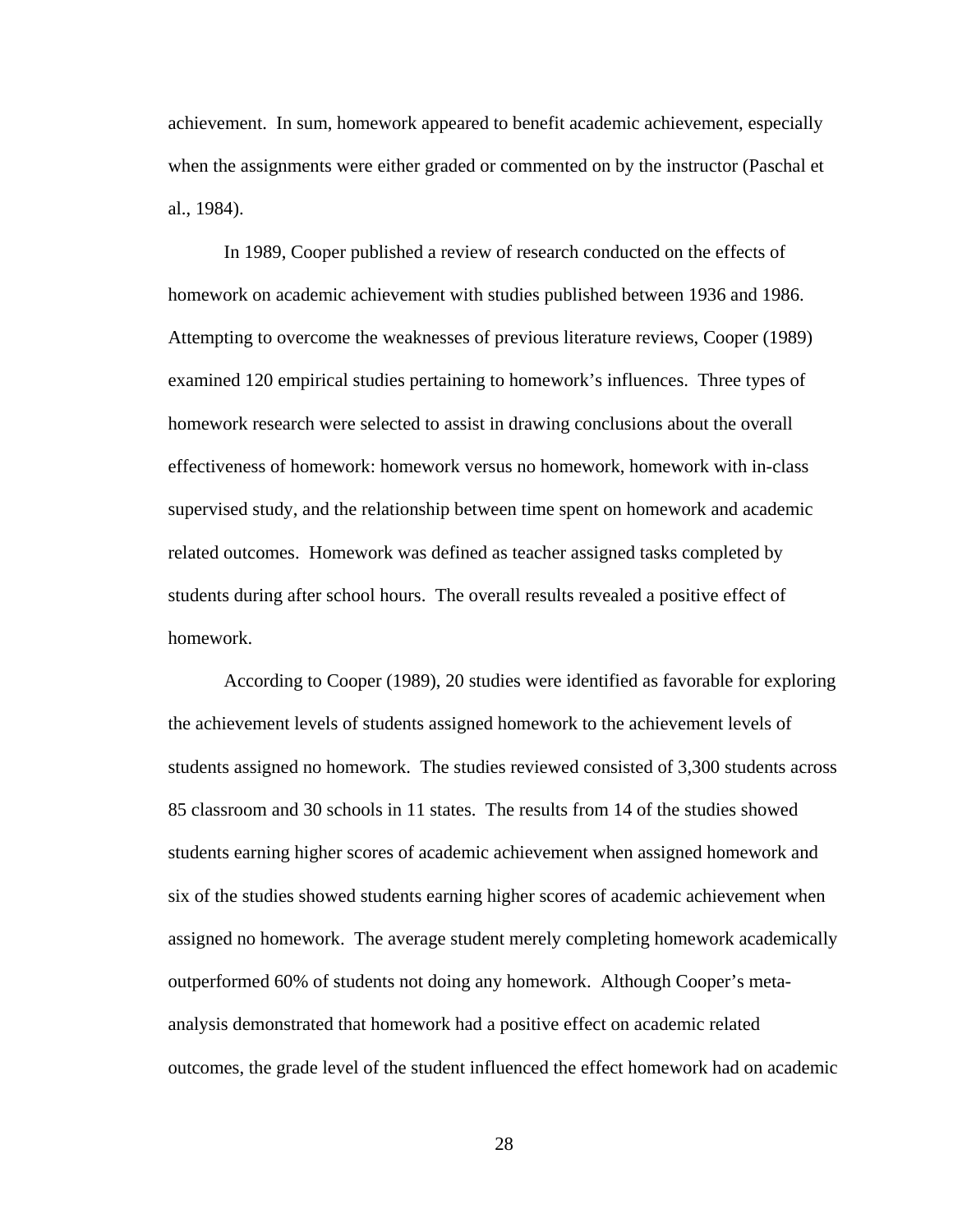achievement. For young children, the effect of homework on academic achievement appeared to be minimal. According to Cooper, studies of time spent on homework and academic achievement revealed a strong positive relationship for high school students, an average relationship for junior high school students, and a weak relationship for upperlevel (grades 4-6) elementary school students. Comparing homework to in-class supervised study, Cooper located eight studies containing over 1,000 students across 40 classrooms and 10 schools in six states. His results showed the average student completing homework academically outperformed approximately 54% of students fulfilling supervised study demands.

Most recently, Cooper et al. (2006) synthesized the research pertaining to the effects of homework, albeit positive or negative, from January 1987 through December 2003. With the goal of updating past conclusions pertaining to the effects of homework, they located research studies examining the effects of homework on a measure of achievement. Two sampling restrictions were established before a homework study was included in the synthesis: each study had to include students in Kindergarten through the twelfth grade and studies had to be conducted in the United States (Cooper et al., 2006).

The literature search located six studies using a research design in which a homework condition and a no homework condition was imposed on students specifically for the purpose of examining the effects of homework (Cooper et al., 2006). Although the six studies varied across research designs, subject matter, grade levels, duration, amount of homework assigned, and the degree of alignment between assignments and outcome measures, all six studies revealed a positive effect of homework on unit tests for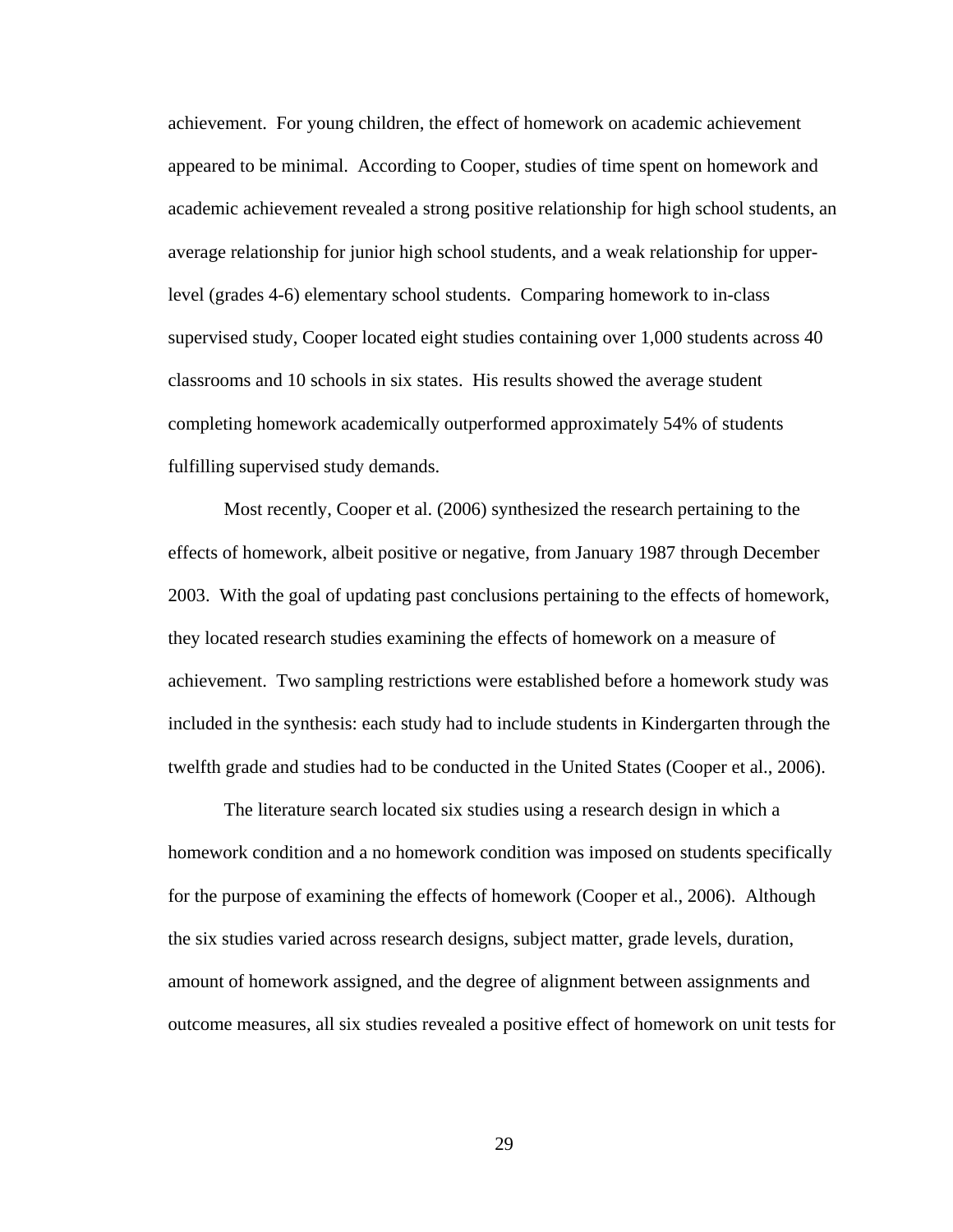both elementary and secondary school students despite design concerns pertaining to students not being randomly assigned to a homework condition.

Furthermore, the authors examined whether the grade level of the students impacted the magnitude of the correlations between time spent on homework and academic achievement (Cooper et al., 2006). Correlations were grouped into those involving elementary school students (Kindergarten through sixth grade) and secondary school students (seventh through twelfth grade). The correlation between time spent on homework and academic achievement using a fixed-error model was significantly higher for secondary school students than for elementary school students. In addition, a random-error model showed a significantly higher correlation for secondary school students than for elementary school students.

Cooper et al. (2006) concluded that research studies have established a consistent and conclusive causal link between homework and academic achievement using several different research designs including: randomly assigning classrooms or students within classrooms to homework and no homework conditions, assigning homework to classrooms in a non-random manner, and using naturalistic measurement to assess both the amount of homework students complete and their academic achievement. The results revealed a positive relationship between homework and academic achievement that was robust against conservative statistical analysis. Consequently, Cooper et al. stated:

with only rare exception, the relationship between the amount of homework students do and their achievement outcomes was found to be positive and statistically significant. Therefore, we think it would not be imprudent, based on the evidence in hand, to conclude that doing homework causes improved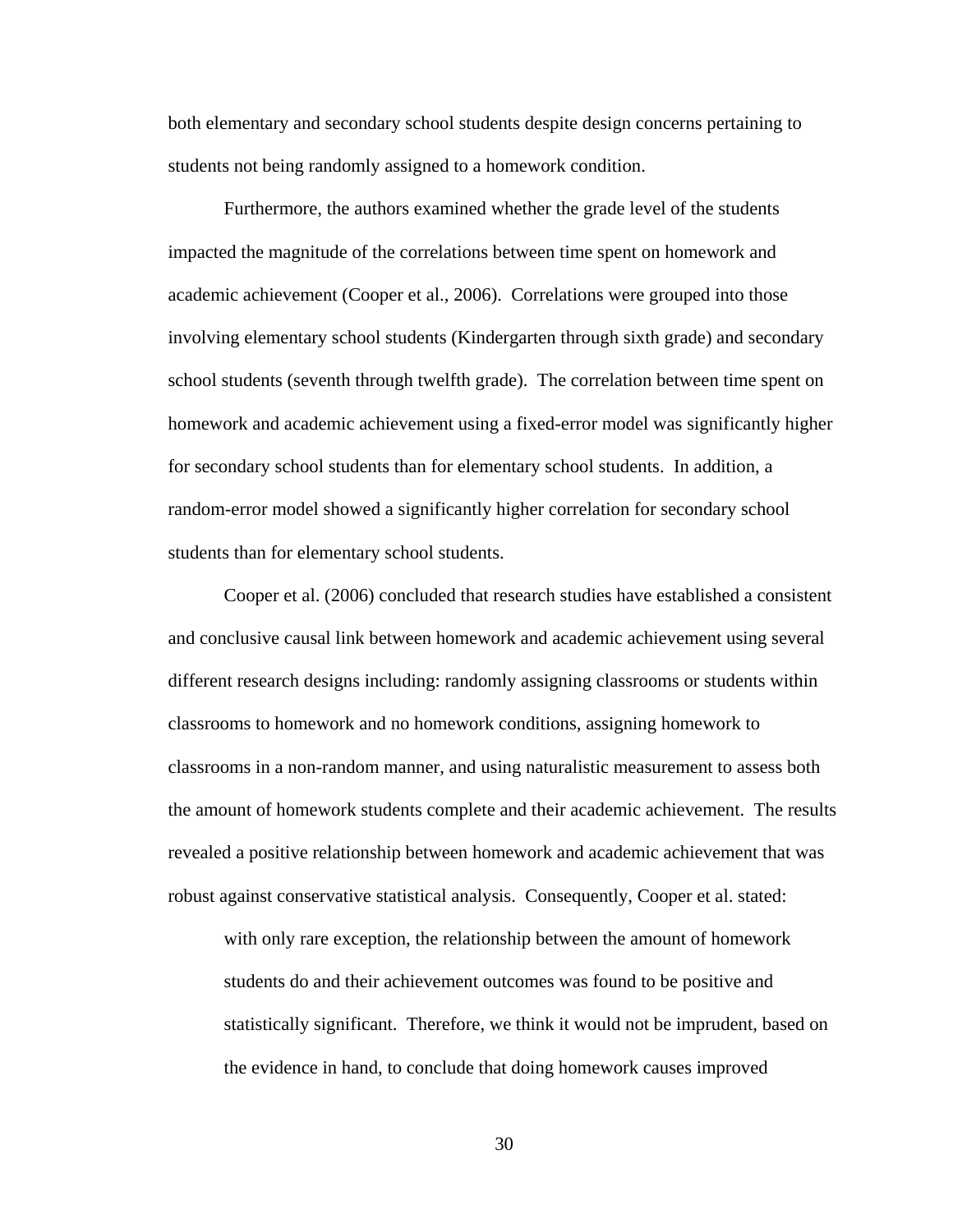academic achievement. Of course, this assertion should not inhibit future efforts to establish more firmly this productive relationship. (2006, p. 48)

Even though the authors determined that strong evidence existed indicating a positive relationship between homework and academic achievement, a weak relationship was observed between homework and achievement in early elementary school grades. Yet, Cooper et al. admitted that the grade level effect on homework must be interpreted with caution because evidence from previous research studies on homework indicated that homework was used for purposes other than increasing academic outcomes and study habits, including time management. As a result, Cooper et al. advocated for future controlled studies examining the causal relationship between homework and academic achievement using students from a variety of grade levels. Finally, a positive relationship between the time spent on homework completion and achievement based on student reports and no relationship between time dedicated to homework completion and achievement based on parent reports was found. According to the authors, parents likely viewed only selected segments of their child's homework behavior and, as a result, parents may not have been able to accurately estimate the amount of time their child spends on homework. Although some students may have exaggerated the quantity of time they spend on homework, the correlation between homework and academic achievement can reportedly still be trusted because the inflation of some student responses was roughly equivalent across students. Nevertheless, future research should compare both student and parent reports pertaining to homework with behavioral observations (Cooper et al., 2006).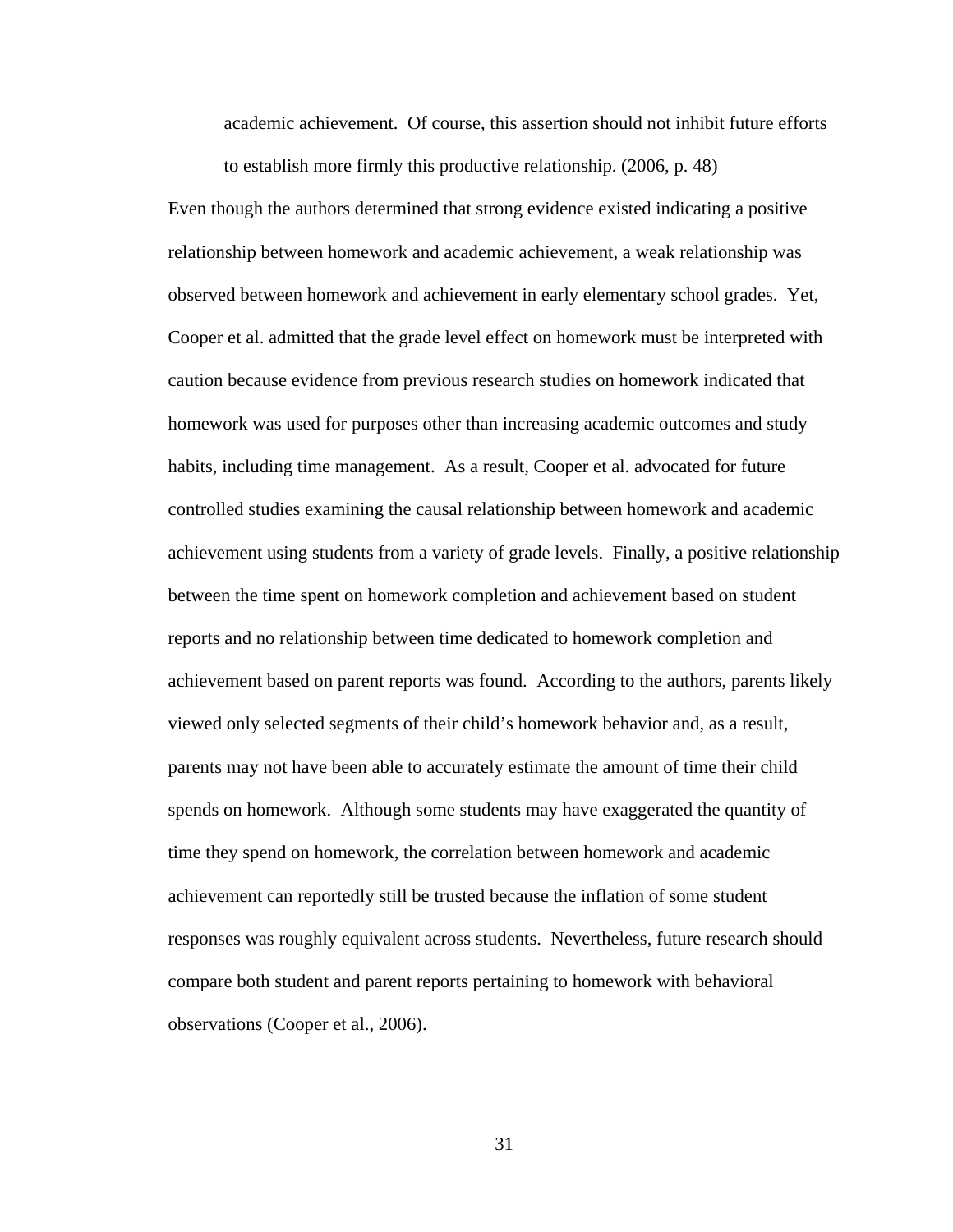While Cooper et al. (2006) showed a positive causal effect of homework on achievement measures of immediate outcomes, such as the unit test, conclusions pertaining to homework's causal effects on long-term measures of achievement, including class grades and standardized tests, and the effectiveness of homework in the elementary school grades, cannot be established because of limited well-designed research studies. Additionally, almost all of the literature reviewed by the authors examined the effects of influence of homework on students who might be labeled as "average" or looked at broad samples of students, but the literature analyzed did not include homework studies focused on varying characteristics of students. Consequently, Cooper et al. argued that future research studies addressing the topic of homework should attempt to address gaps in the literature through experimental, qualitative, or longitudinal designs and include variations in potential factors. Reportedly, the factors in need of exploration included: students in multiple grades (especially elementary school grades), students with varying characteristics (especially varying ability levels and socioeconomic factors), variations in the subject matter content presented on the homework assignments, variations in the amount of homework assigned, and measures of the nonachievement related influence of homework. Even though the design variations in need of future research may be examined within a large scale, single research project, the authors admitted it is more likely that numerous small-scale research projects will gather data on one or a few areas only. The advantage of using small research projects to address the literature gaps on homework resides in the implementation of well-controlled treatments, fewer expenses, and increased power for detecting effects (Cooper et al., 2006).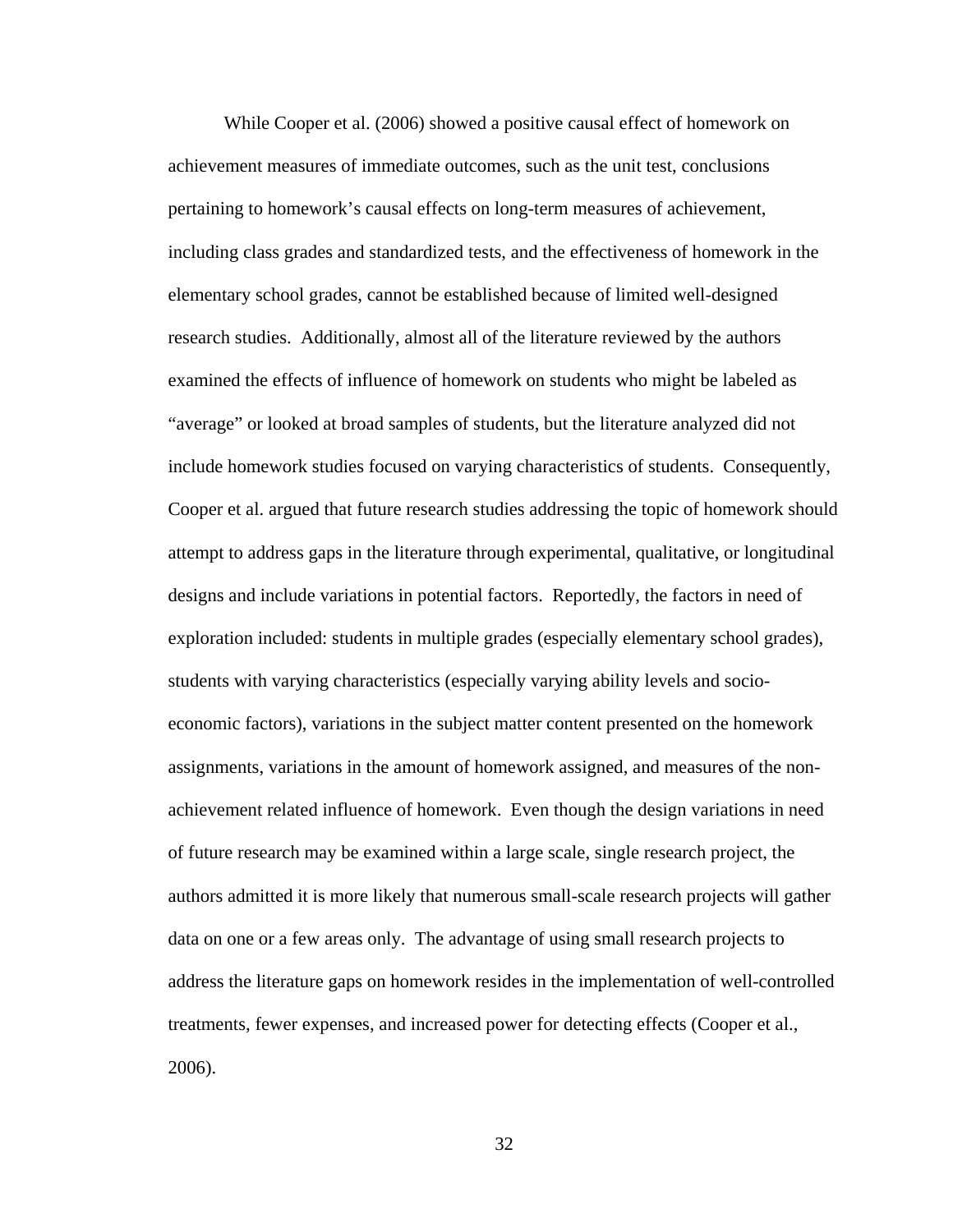*Mathematics-specific homework studies.* While considerably less research has been conducted on the effects of homework for elementary age children, a handful of researchers have discovered significantly positive effects for mathematics homework at the elementary school level. In 1965, Koch reported the results of an experiment that examined the effects of homework on academic achievement in a single disciplinary area: mathematics. Three treatment groups  $(N = 75)$  were formulated from a population of sixth grade students enrolled in an urban elementary school. Group A was assigned by the general educational teacher 30 minutes of daily mathematics homework, Group B was assigned 15 minutes a day, and Group C was not assigned any homework over the course of the 10 week study. An analysis of variance indicated no significant differences between the three groups on the California Test of Mental Ability. The homework assignments were designed to emphasize repetition of the concepts and problem solving information presented in the daily math lectures. A pretest, the Arithmetic Concepts and Arithmetic Problem Solving sections on the Iowa Tests of Basic Skills (ITBS), Form 1, was administered prior to the introduction of the independent variable and a posttest, Form 2 of the ITBS, was presented at the end of the 10-week period. Koch's results displayed significant differences on the weekly tests of mathematical concepts favoring the students assigned homework, yet no significant differences were found between the groups on tests of problem solving skills. The mean difference score on the posttest for the students assigned 30 minutes of homework was larger than the mean difference score for the students assigned 15 minutes of homework in the mathematical concepts section of the ITBS. The mean difference between Group A and Group B was rather small on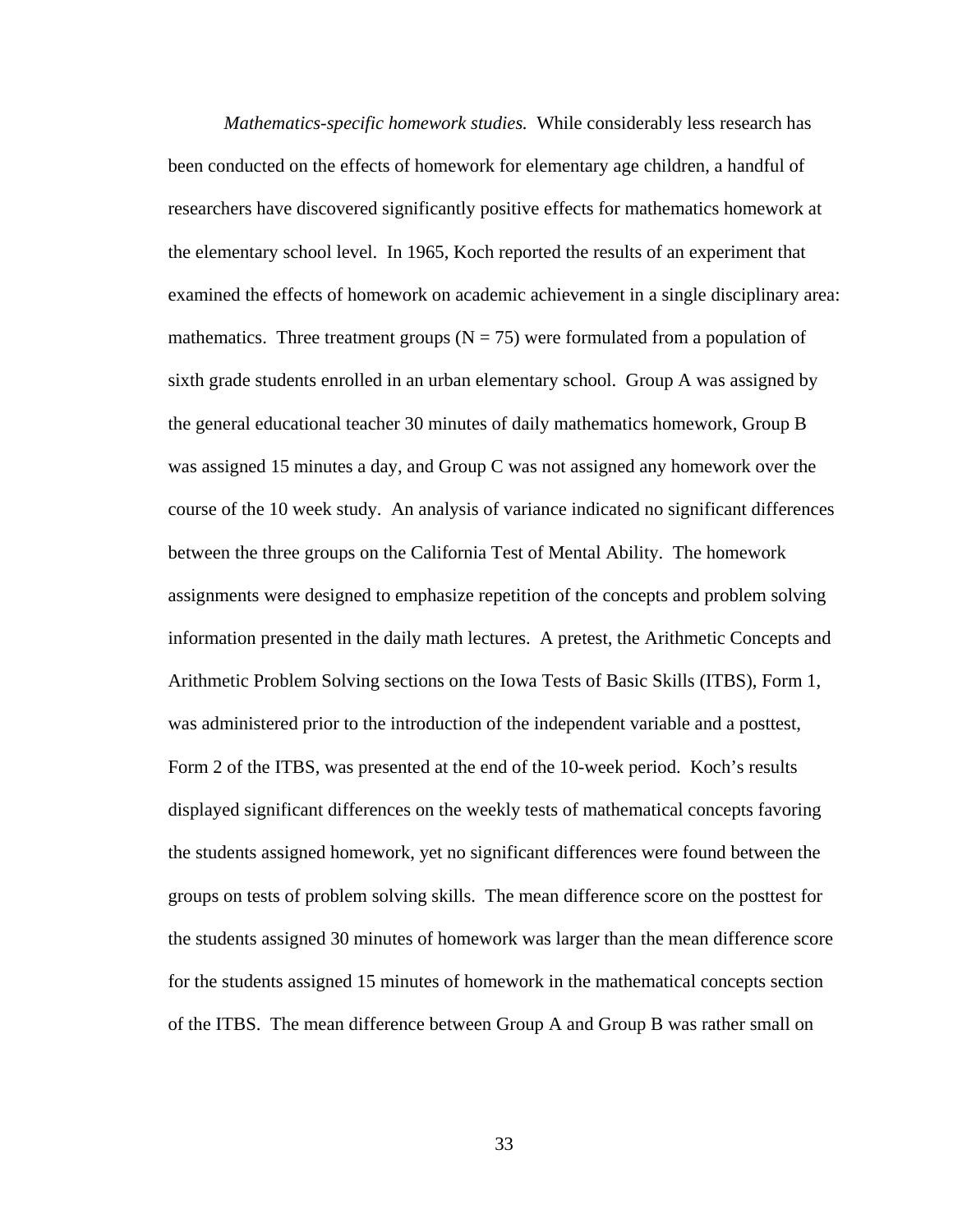the mathematical problem solving section of the ITBS and a significant difference was not observed.

Koch (1965) concluded that homework designed to review or reinforce skills introduced in classroom instruction increased achievement in mathematical computation. He also deduced that 15 minutes of homework did not provide enough practice and suggested that longer homework assignments were necessary to increase academic achievement. Despite his results, Koch maintained the limitations of the study, such as small population, generic assignments which ignore individual differences, and differences in presentation of the material by the teachers, prevented the generalization of the conclusions to all sixth grade students enrolled in public elementary schools.

Following Koch's lead, Maertens (1969) designed a study examining the effects of mathematics homework on computational skills, knowledge of mathematical processes, and problem solving ability of third grade students. A total of 319 third grade students from four different suburban elementary schools were selected to participate in the study. Prior to the beginning of the study, the participants completed the Lorge-Thorndike Intelligence Test, Primary Battery, Level II, Form A, and a mathematical pretest designed by the researcher to measure students' knowledge of mathematical processes and computational skills. Students with scores of 112 and above on the Lorge-Thorndike Intelligence Test were assigned to the "high group." Students with scores of 102 and below were assigned to the "low group" and students with scores falling between 103 and 111 were assigned to the "middle group". Three experimental treatments were assigned to the classrooms during the study: no homework; teacher prepared homework; and experimenter prepared homework. Even though every classroom experienced each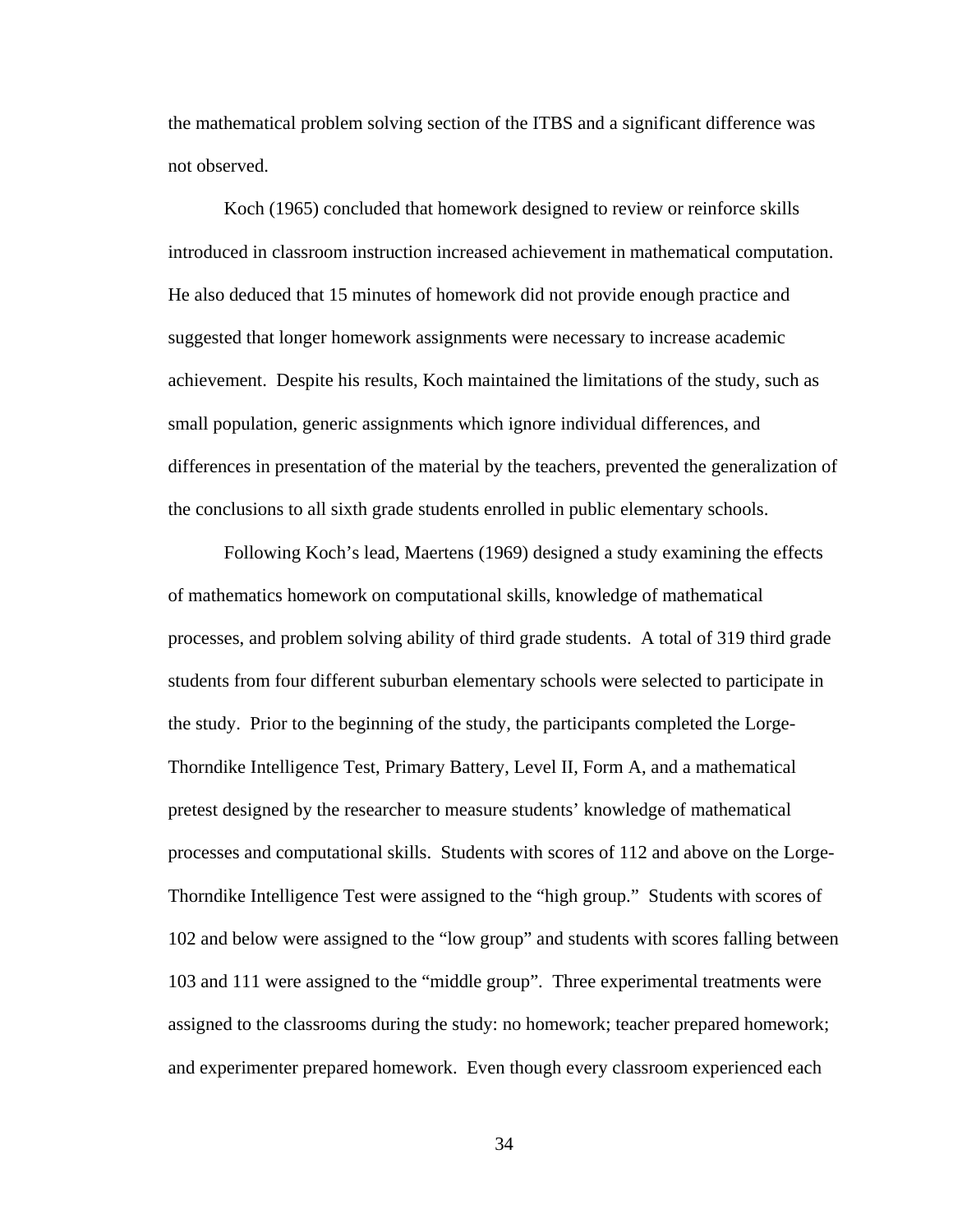of the three treatments, the order in which a classroom received the three treatments varied. After each classroom completed a treatment, experimenter designed achievement tests were administered to measure students' knowledge of mathematical processes, computational skills, and problem solving ability.

According to Maertens (1969), the results showed the mean differences among treatment effects on tests of computation, knowledge of mathematical processes, and problem solving ability were not significant. In addition, the differences among treatment effects within ability groups on achievement tests were not significant. While the results did not support Koch's (1965) conclusions, Maertens believed methodology differences, such as grade level of the participants and the achievement test utilized to measure the effects of the independent variable, might have influenced the effects of homework on the academic achievement in mathematics. Maertens also argued that assignments requiring more than the 20 minutes might demonstrate a positive effect on the levels of achievement. Even so, Maertens concluded from the results of the study that the assignment of mathematics homework to third grade students was ineffective in increasing achievement scores.

In an attempt to further validate Koch's (1965) findings and recommendations, Gray and Allison (1971) designed a study investigating the effect of homework on mathematics achievement. The study occurred over eight weeks and included 55 students in two sixth grade classrooms located in a suburban elementary school. The students were randomly assigned to Treatment Group I (homework) and Treatment Group II (no homework) by the researchers. Students assigned to Treatment Group I received, as a supplement to classroom instruction, three 20-minute homework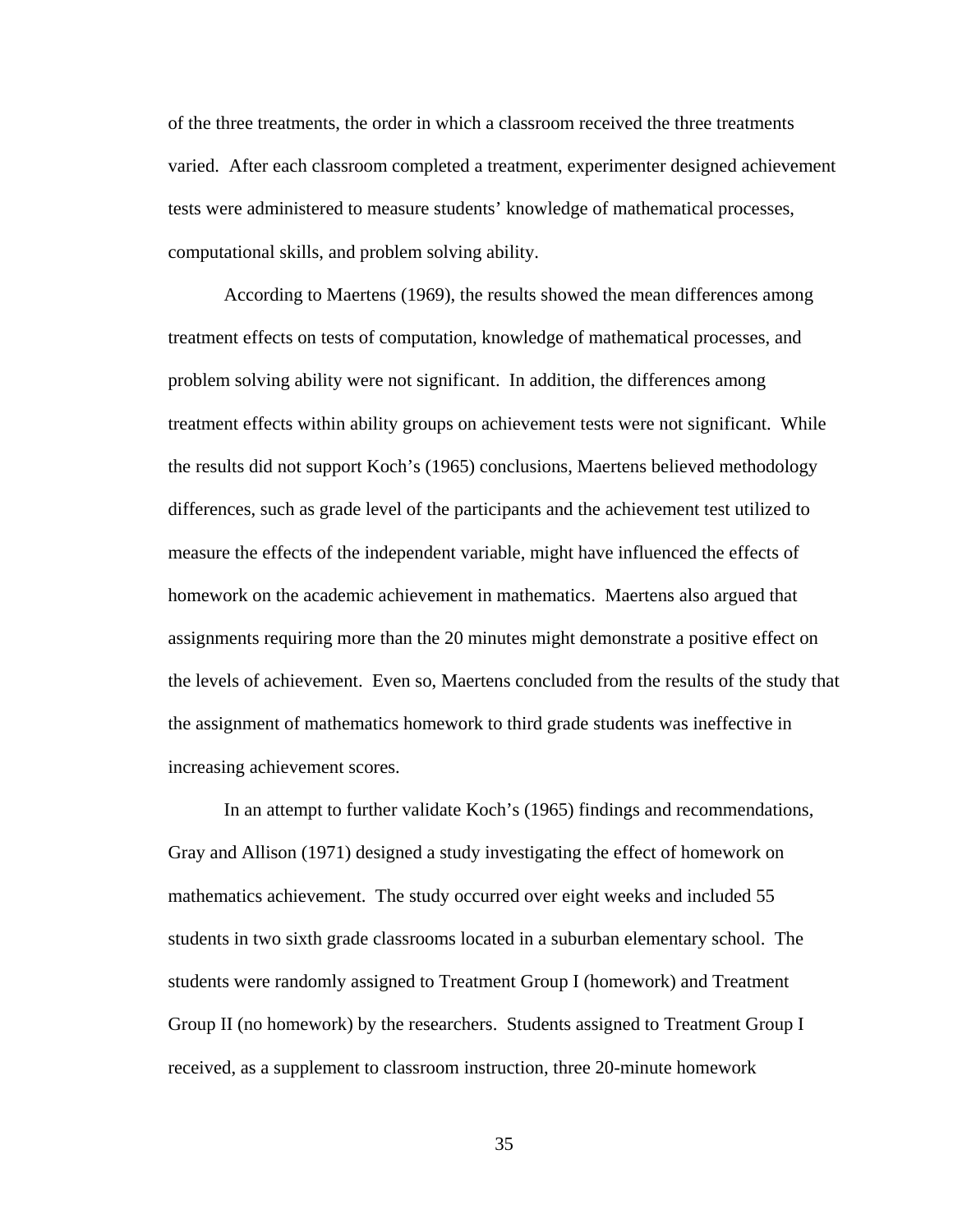assignments per week to practice the material presented in class. The parents were asked not to provide assistance to their children during the course of the study. After the first four weeks of the study had passed, the treatments were reversed to control for a possible effect in the variation of teaching styles, allowing all of the participants to experience both experimental conditions. Achievement tests, designed by Gray and Allison based on the information presented in the classroom lessons, were administered at the end of each four-week period. The researchers found no statistically significant differences in the scores on the mathematics achievement tests between the students assigned practice homework and the students who were not assigned homework. In addition, no statistically significant differences were observed on the measure of understanding the mathematical concepts between the two groups; however, the researchers questioned the sensitivity of the measure selected to examine the independent variable. While the results of the study disagreed with Koch's conclusions, Gray and Allison (1971) concluded "that while this study produced no evidence to suggest that homework was in any way harmful, certainly it is quite possible the non significant findings may indicate that drill type homework is in fact unrelated to pupil growth in computational skills" (p. 345).

Maertens and Johnston (1972) used children from eight elementary schools (146 fourth grade students, 137 fifth grade students, and 134 sixth grade students) in a large rural area to study the effects of mathematics homework on the scores of a pretestposttest and weekly quizzes, both of which assessed computation and problem solving skills. Students in the homework groups were assigned homework reviewing material previously presented in lecture four days a week. The participants were instructed to complete their homework assignments at home in the company of their parents. The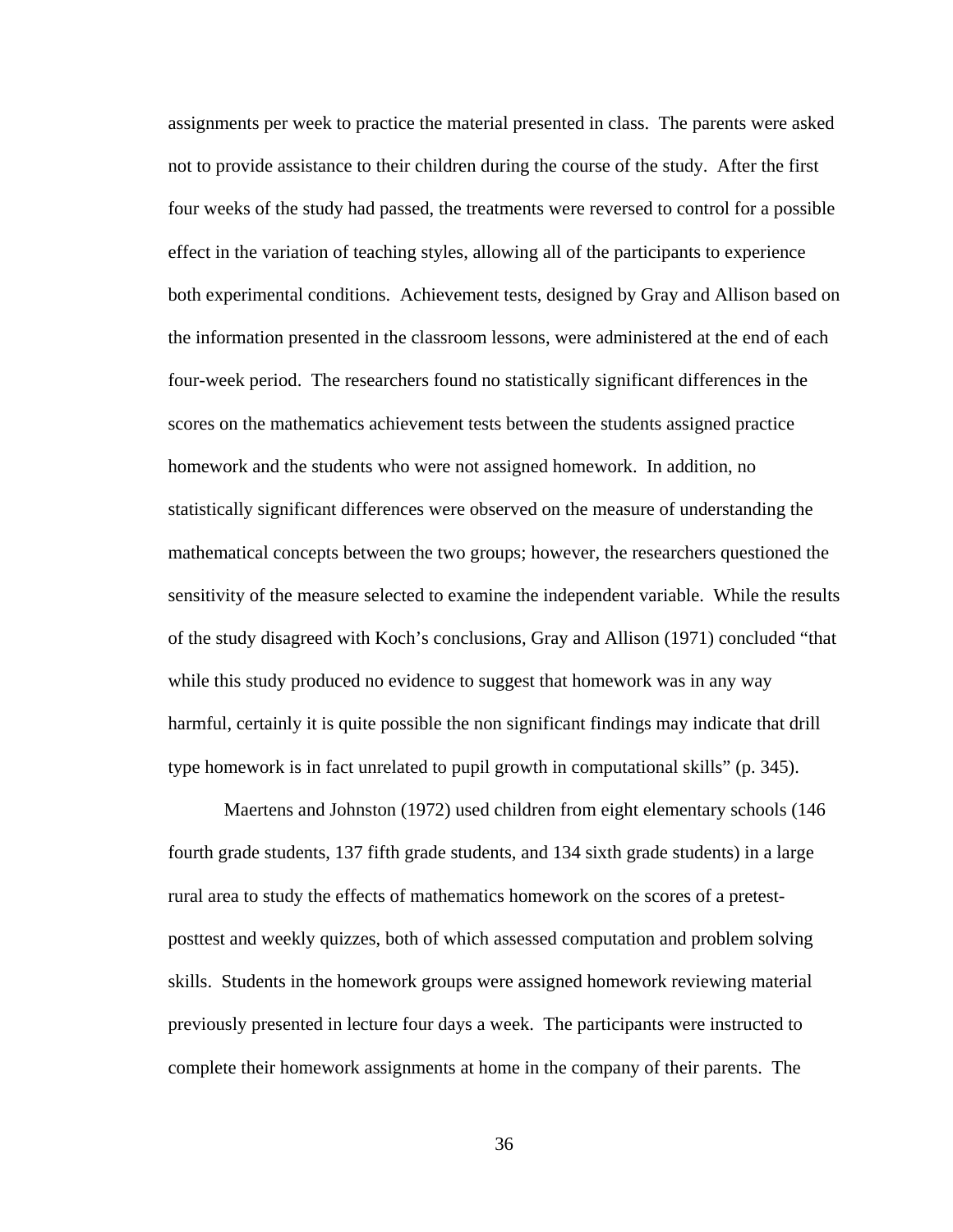mean scores for the weekly quizzes were higher for the groups of students assigned homework than the groups of students receiving no homework across all participants. Students in the fifth grade who were assigned homework scored significantly higher on the problem solving quizzes than the students in the fifth grade not assigned any homework, while the differences on the fourth grade problem solving quizzes were only significant at the .10 level. Interestingly, differences between sixth grade students assigned homework and sixth grade students not assigned any homework were not statistically significant for the weekly quizzes. Significant differences between students assigned homework and students receiving no homework assignments were observed on the pretest-posttest across all three grade levels. For example, fourth grade students assigned homework scored significantly higher on the computation and problem solving posttests than fourth grade students not assigned any homework. Based on the results of the study, Maertens and Johnston concluded that homework assignments had a significant effect on computation and problem-solving performances when combined with parent involvement. The researchers believed inconsistencies in the results might be a function of the psychometric power of the dependent measures or may have indicated the presence of confounding variables. All of the discoveries must be interpreted with caution (Maertens & Johnston, 1972).

Examining studies published between 1900 and 1977, Austin (1979) summarized the research on mathematics homework. In his review of the literature, Austin did not locate a single study including students in grades 1, 2, 11, or 12. Austin also found several of the studies experienced procedural problems and, as a result, the reliability and validity of the data was called into question. Even though the studies considered several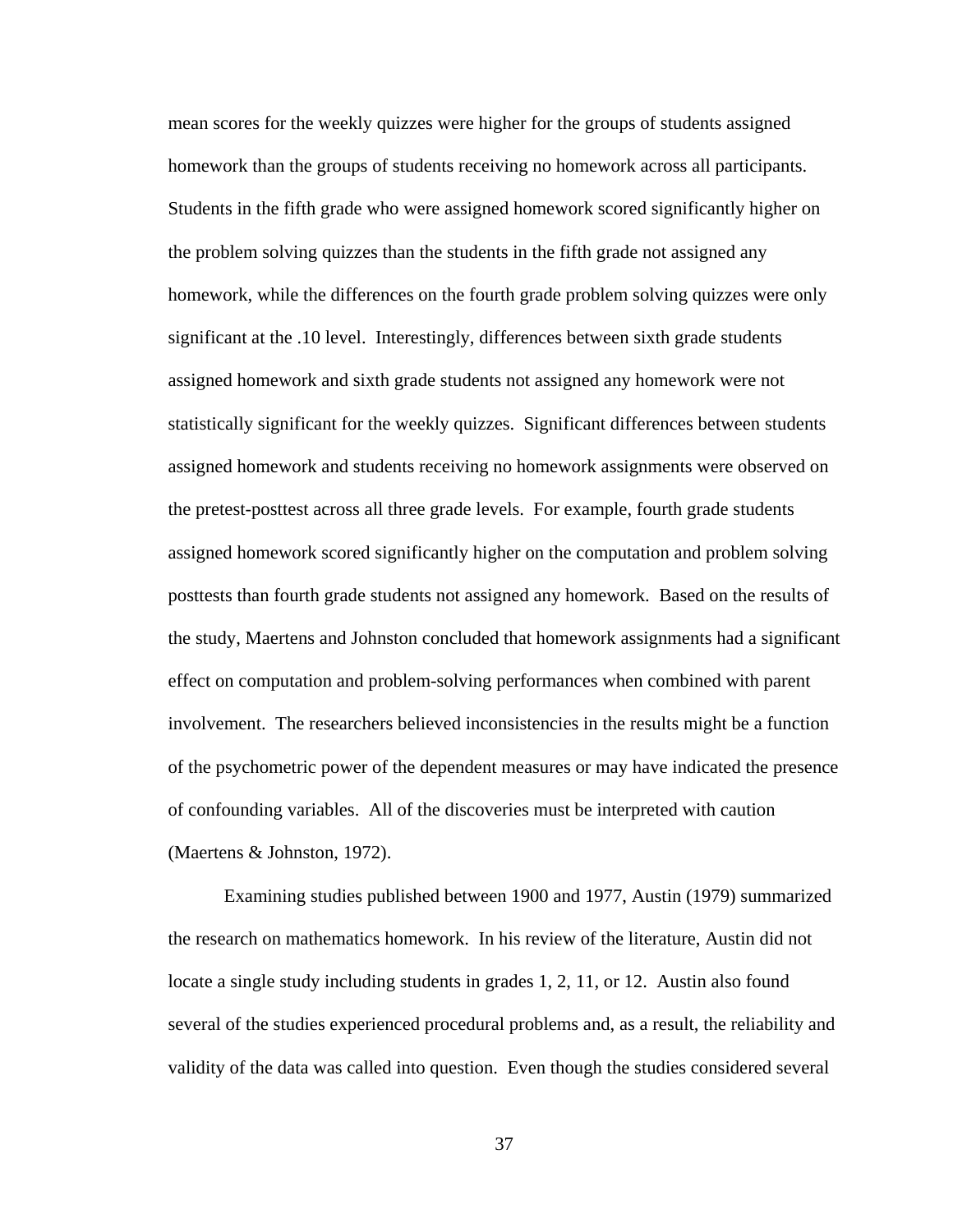different grade levels and several different achievement measures, Austin found 16 studies showing significant differences favoring students who were assigned mathematics homework. Thirteen studies showed no differences. When considering only the post-1950 studies, seven displayed significant differences in favor of the groups assigned mathematics homework and four comparisons did not find significant differences. Based on the information provided in the post-1950 studies, Austin concluded that homework appeared to significantly improve not only computational skills, but also academic achievement in mathematics for students in grades 4 through 10.

According to the literature review, the most recent study located pertaining to the effect of mathematics homework on academic achievement was published in 1994. Barone (1994) examined the effect of assigning math homework on mathematics achievement scores for two fourth grade classrooms located in a Midwestern school district. Prior to the manipulation of the homework assignments, the pretest from the math section of the Iowa Test of Basic Skills (ITBS), Form J, was completed by the students ( $N = 41$ ). Teacher "A" then assigned 15 to 30 math practice problems, to be completed at home, four days a week for five months. Teacher "B" did not assign any homework. Both teachers presented instruction in mathematics for 50 minutes everyday, utilizing the same lesson plans and manipulatives. Both teachers "A" and "B" discussed each week what methods and materials to use for instruction. Following the five month experimental period, both fourth grade classes completed the posttest of the ITBS. The data indicated that fourth grade students who were required to complete homework in mathematics did not exhibit significant differences in achievement when compared to fourth grade students who were not assigned math homework. Even though a small,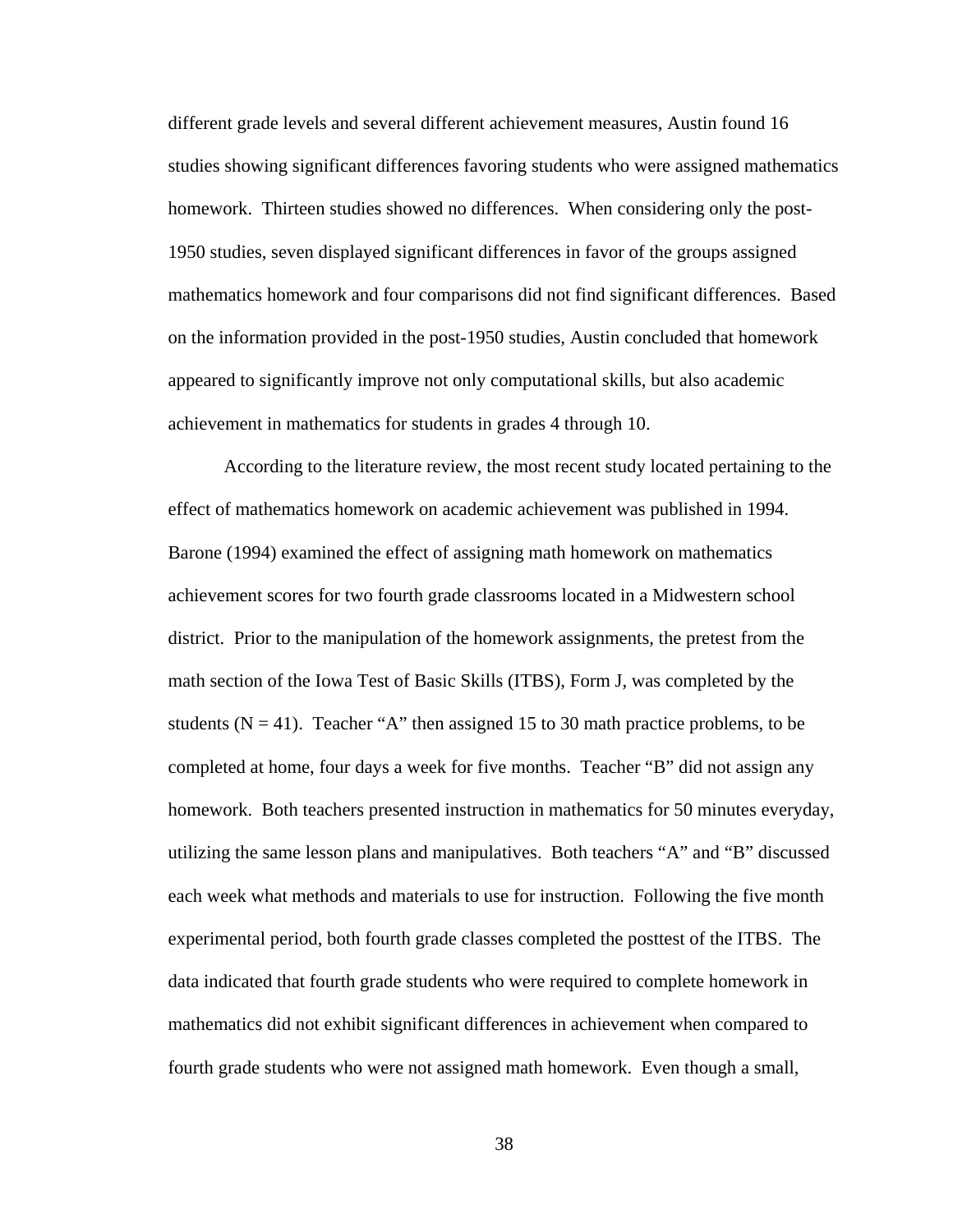selective sample was used in the study and random assignment was not utilized in the design, Barone concluded that mathematics achievement does not demonstrate significant increases from pretest to posttest, when mathematics homework emphasizing practice and repetition is assigned at the elementary level.

#### *Research on the Effects of Time Spent on Homework*

Fredrick and Walberg (1980) discussed learning as a function of time by summarizing theoretical models and research conducted on the topic from 1928 to 1979. According to Fredrick and Walberg, the research studies indicated a moderate and persistent relationship between time dedicated to a subject and achievement. As a result, theoretical models started conceptualizing learning as a function of ability and time, with all other variables being equal. Fredrick and Walberg (1980) reported that in measuring time the theoretical models included not only instructional time, but also out of class time, or time dedicated to homework. The addition of out of class time increased the explanatory power of the models and provided the opportunity to further examine differences in academic achievement.

Keith (1982) attempted to examine the causal effects of homework time on high school seniors' academic achievement using the data from the National Center for Education Statistics' High School and Beyond longitudinal study of 1980. The sample included 20,364 high school seniors. Variables observed in the study included: race, family background, ability, field of study, times spent on homework, and grade point average (G.P.A.). Keith's path analysis confirmed that after controlling for race, family background, ability, and the student's course program, an increase in the amount of time spent on homework had a positive effect on grades for high school seniors of all ability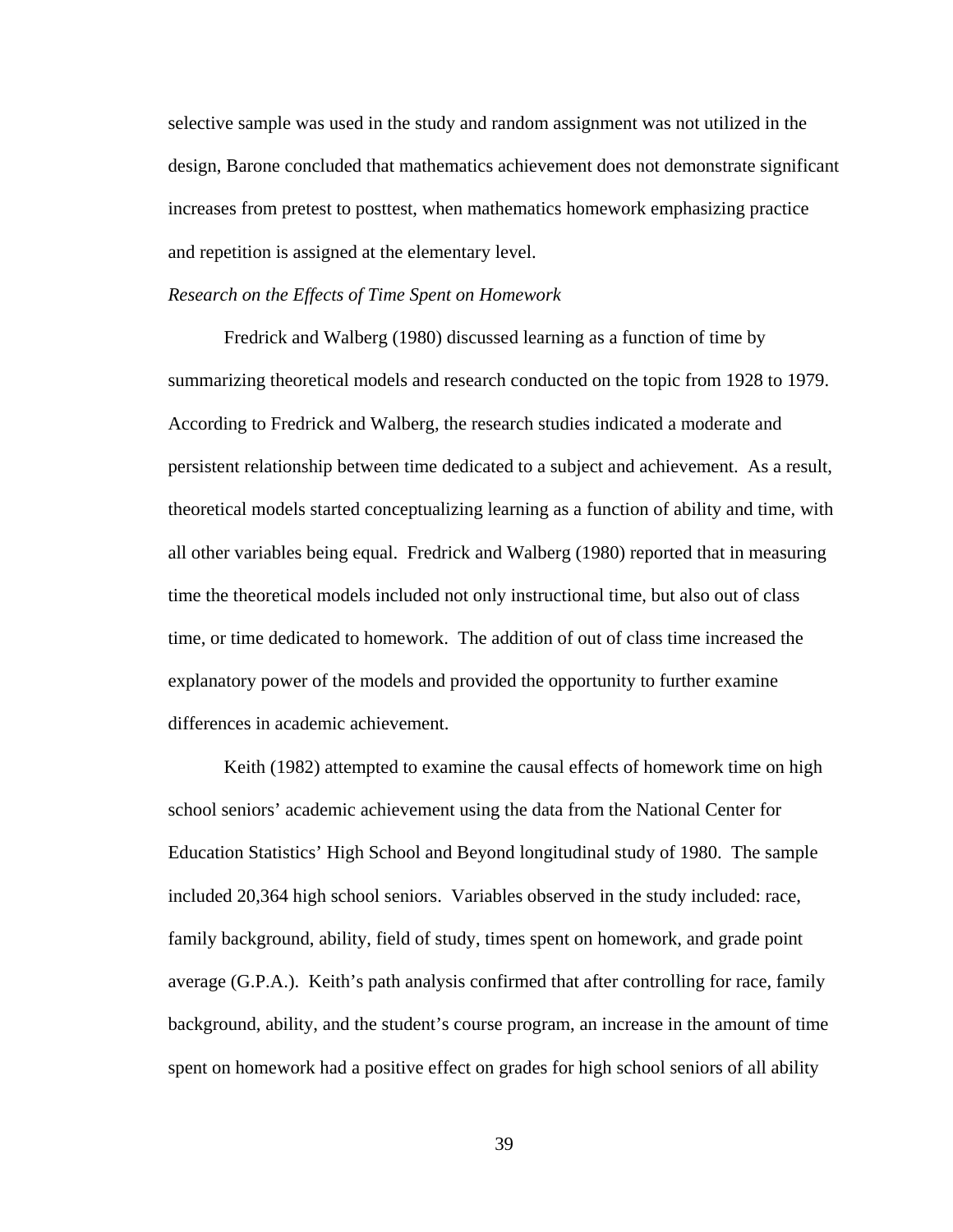levels. Homework appeared to have compensatory effects with low ability students achieving grades comparable to higher ability peers through increased study. Reportedly, when assigned one to three hours of homework a week, low ability students could achieve grades comparable to the grades of average ability students who completed no homework. Although both time spent on homework and G.P.A. were collected from traditionally unreliable student self-reports, Keith (1982) argued that increased time spent on homework is a partial answer to the quandary of how to improve the American educational system.

Shortly after the publication of Keith's article, Epstein (1983) discussed the influence of six variables, including homework time, homework quality, student attitudes, teacher practices, and parent abilities as well as resources, on reading and mathematics achievement, homework performance, and classroom behavior. The study's participants were randomly selected from 16 Eastern school districts and included 3,700 first, third, and fifth grade teachers and their principals, 1,269 parents, and 600 fifth grade students. The participants were asked to complete a survey, which presented different topics including: amount of homework assigned, purpose of homework, estimates of students completing homework, amount of time dedicated to homework, habits for completing homework, help at home on homework, and appropriate level of challenge in homework. The results showed a negative relationship between homework time and parent help on student achievement in reading and mathematics. Epstein reported that students who spend more time on homework and received more help from parents displayed lower achievement in reading and mathematics than students who spent less time on homework. Despite the information obtained in the study, Epstein (1983) encouraged future research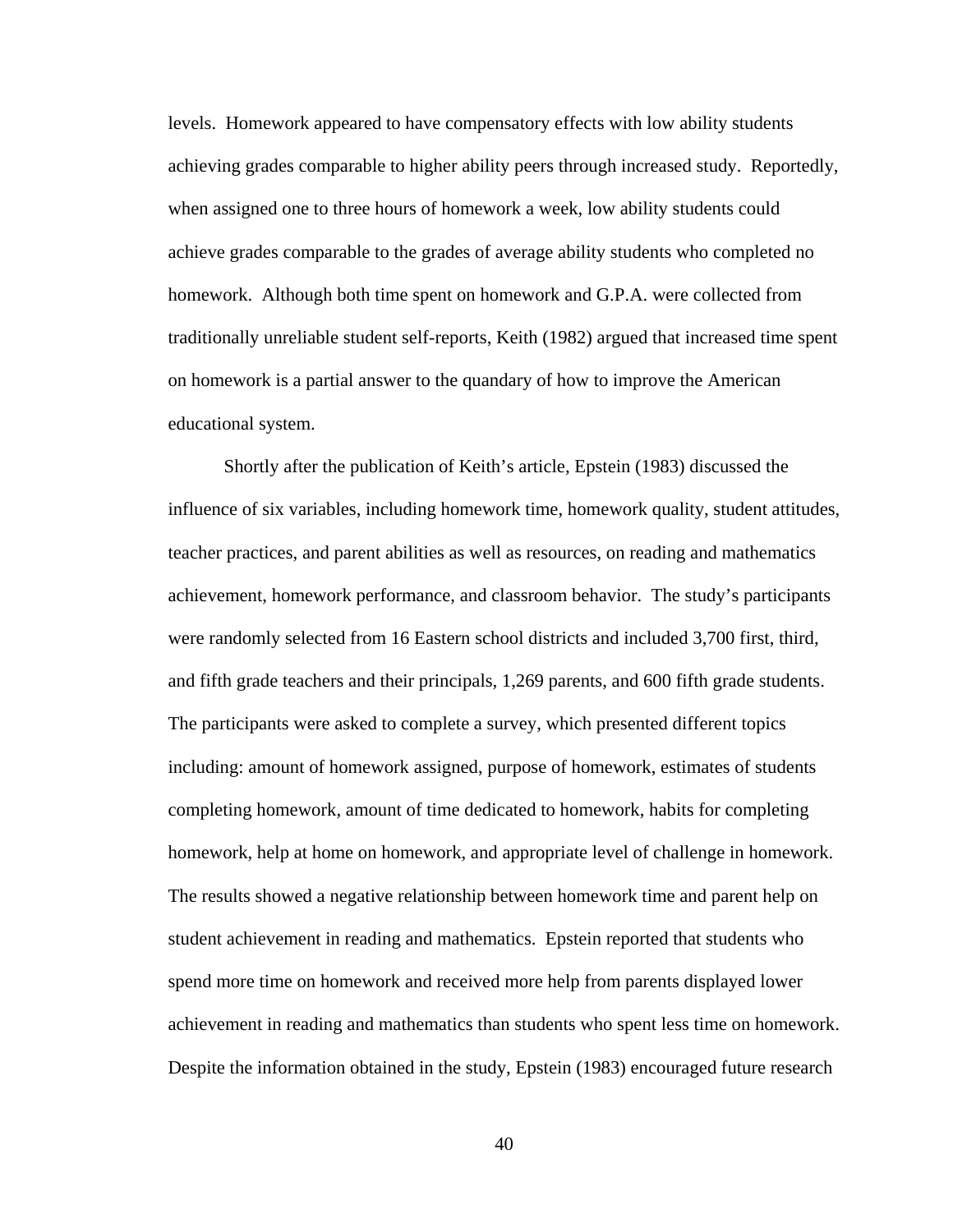designs to focus on whether increased time spent by struggling students results in the improvement or maintenance of academic achievements.

Kappa Delta Pi, the international honor society in education, published a booklet discussing the relationship between homework and academic achievement written by Keith (1986). Keith stated that the majority of quality homework research had been conducted with high school participants and large, representative data sets. As a whole, these analyses revealed two crucial conclusions: the amount of time spent on homework by high school students had a significant influence on academic achievement, whether achievement was measured by grades or test scores; and homework had a considerably positive impact on academic achievement. Even though Keith (1986) found considerably less homework research on younger age participants, Keith concluded that the larger picture indicated a positive relationship between homework and academic achievement for students above the fourth grade level of education.

Fehrmann, Keith, and Reimers (1987) also examined the influence of homework time on academic achievement by analyzing data from a large, contemporary sample of 28,051 high school seniors. Participants for the study were randomly selected from nationally representative longitudinal studies conducted by the National Center for Educational Statistics at the United States Department of Education. Data was obtained through questionnaires on eight variables including: ethnicity, family background, gender, ability, parental involvement, homework, TV time, and grades. Homework was measured through students' perceptions of how much time was dedicated to the completion of homework on a weekly basis. The path analysis showed the effect of homework time on grades as beneficial; the sample of seniors enrolled in high school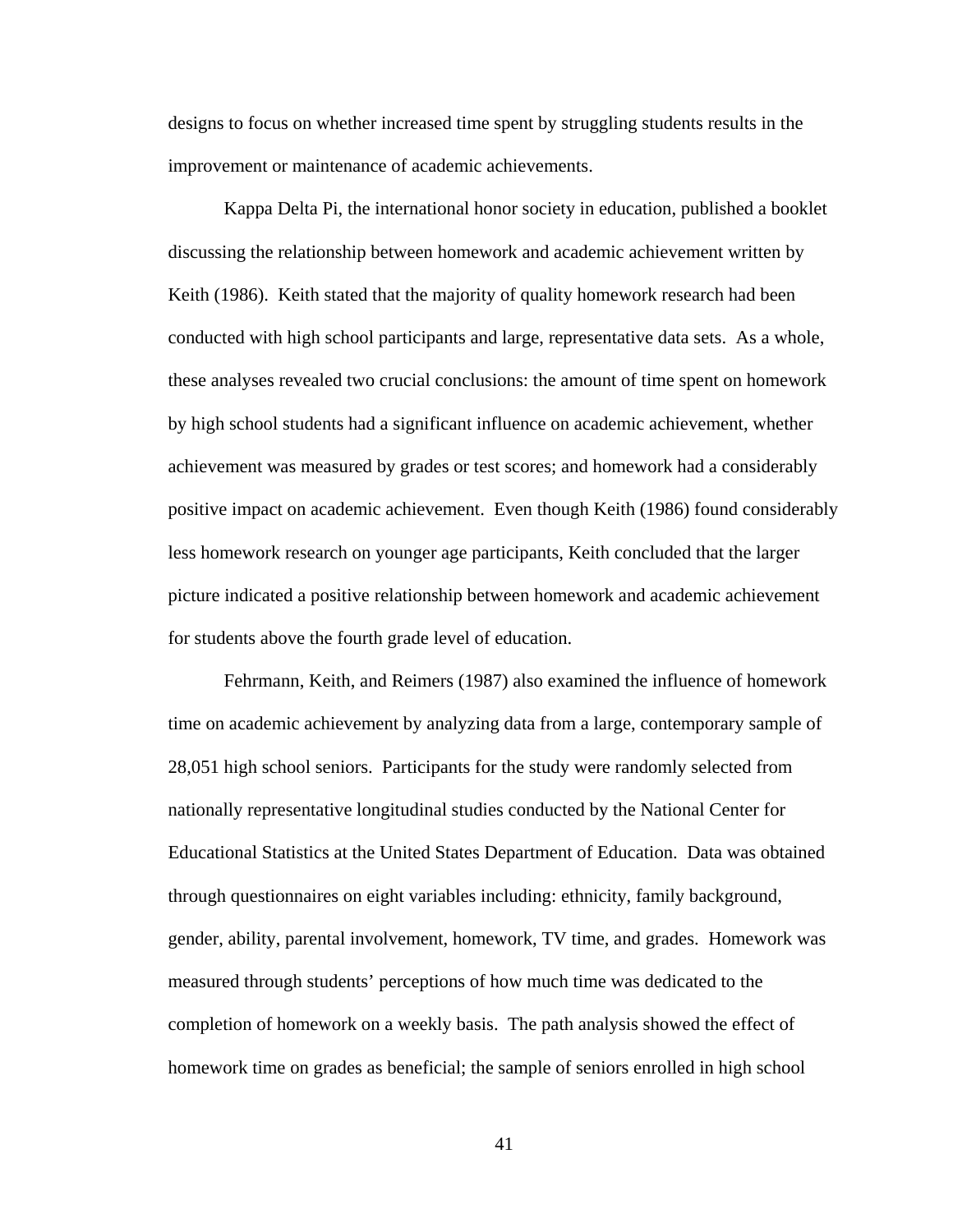showed higher grades when dedicating more time to homework (Fehrmann et al., 1987). Despite the reliability and validity limitations inherent in self-report measures, Fehrmann et al. (1987) concluded that increased time on homework could lead to higher achievement, a finding that was consistent with Keith's (1982) previous research.

Keith and Cool (1992) examined the relationship between homework and academic achievement using a large, longitudinal data set of high school students ( $N =$ 25,875). Students were surveyed as sophomores by the National Center for Education Statistics' High School and Beyond Longitudinal Study in 1980, and once again as high school seniors in 1982. Of the sophomores originally surveyed in 1980, 95% of the participants were included in the 1982 follow-up study. Although the results showed ability as the strongest direct effect on academic achievement, homework demonstrated a meaningful influence on high school seniors' academic achievement. Even though the data used in this research was derived from students' self-reports of time spent on homework, thereby warranting questions pertaining to the reliability and validity of the responses, the results indicated that homework had an influence on academic achievement (Keith & Cool, 1992).

When reviewing the research literature on homework, the two meta-analyses conducted by Cooper and his colleagues (Cooper, 1989; Cooper et al., 2006) are considered the most comprehensive and rigorous. In 1989 when examining the relationship between time spent on homework and academic achievement across 50 correlational designs, Cooper (1989) found that 43 of the correlational designs showed increased achievement scores for students who completed homework. The average student spending more time on homework academically outperformed 65% of students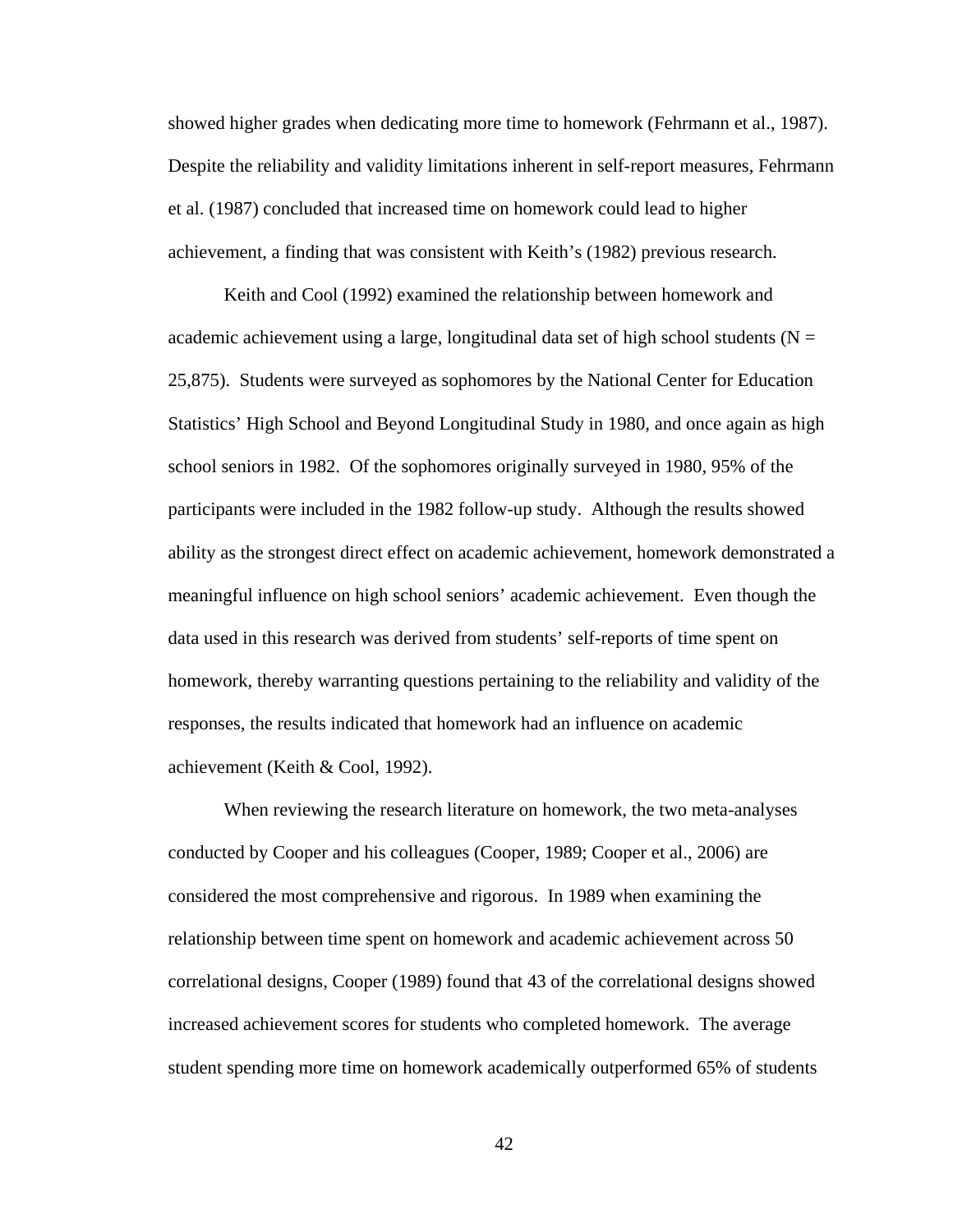completing less homework (Cooper, 1989). Homework had a larger effect when class tests or grades, rather than standardized achievement tests, measured achievement. The subject matter incorporated into the homework assignments did not affect the relationship between homework and achievement (Cooper, 1989).

Recently, Cooper et al. (2006) located 32 studies examining the correlations between the quantity of time students dedicated to homework and academic achievement in their comprehensive meta-analysis on the topic of homework. Reportedly, the 32 studies appeared in the research literature between 1987 and 2004. The sample sizes ranged from 55 to approximately 58,000, with a mean sample size for an adjusted data set of 7,742 and a standard deviation of 10,192. Because limited information pertaining to students' socioeconomic status, sex, and gender was reported in the 32 studies examined, statistical analyses were not conducted on any of these variables. Reportedly, only three of the studies noted that students were drawn from general education classrooms and the remaining research studies did not report information on students' achievement or ability levels (Cooper et al., 2006).

Across the 32 studies, 69 correlations were found between homework and academic achievement. According to Cooper et al. (2006), 50 correlations were in a positive direction and 19 were in a negative direction. Mean weighted correlations were determined using both a fixed error model and a random-error model. Based on these results, Cooper et al. (2006) concluded that the hypothesis stating that the relationship between homework and academic achievement is  $r = 0$  could be rejected under either error models. A positive relationship between time spent on homework and academic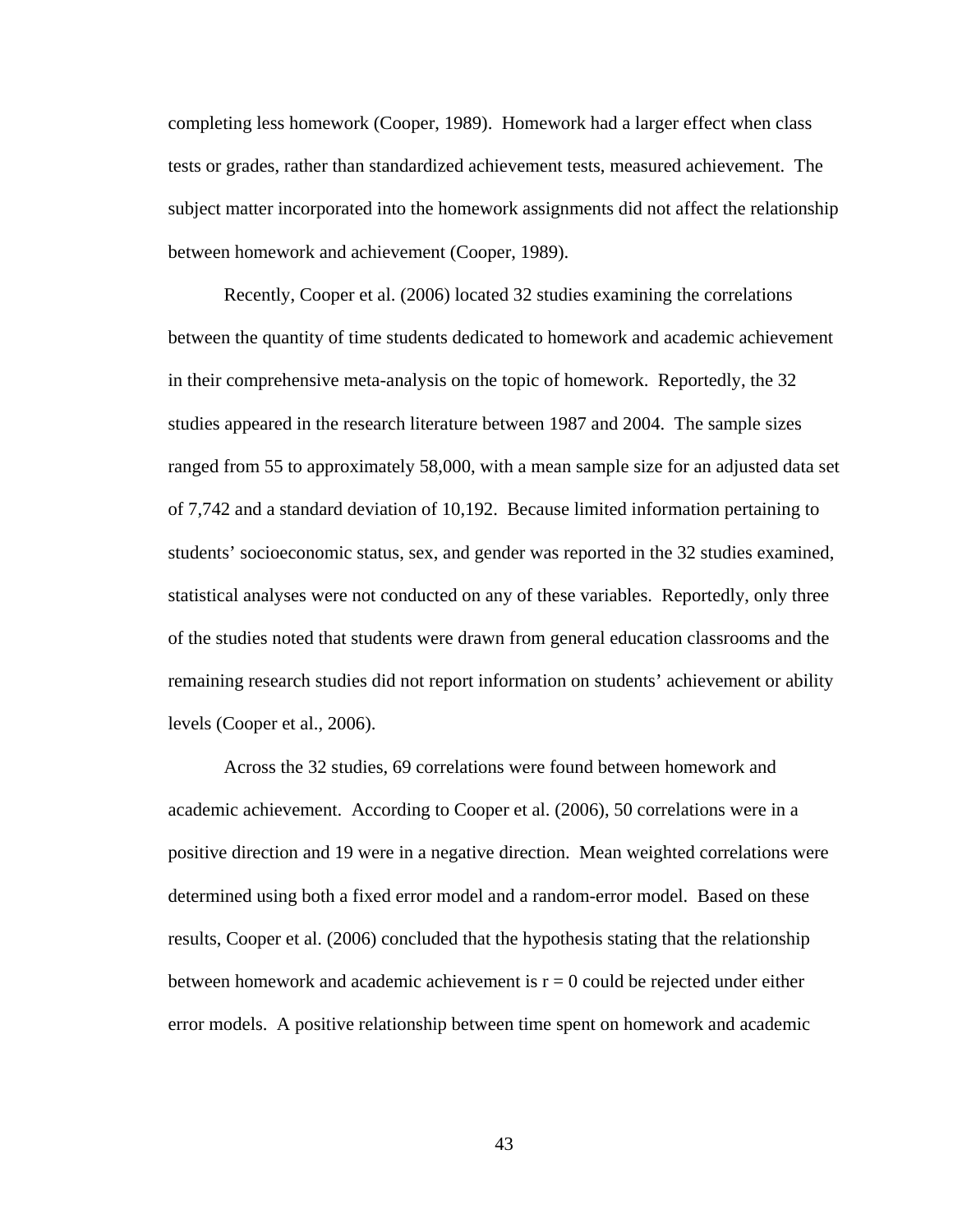achievement was observed and considered robust against conservative re-analyses (Cooper et al., 2006).

### *Types of Homework*

As a common term used in the day-to-day jargon of the educational environment, few administrators, educators, and researchers have formally defined "homework". Maertens (1969) defined arithmetic homework as arithmetic-based material emphasizing information covered in class and completed outside of the regular school day. Keith (1986) defined homework as work teachers assign for completion outside the classroom environment. Refining Keith's definition, Cooper (1989) perceived homework as tasks to be carried out during non-school hours that are assigned by teachers to students. Although students had the option of completing homework during the school day, such as in study halls or subsequent classes, Cooper assumed the majority of assigned work was finished at home by students enrolled in elementary school, junior high school, or high school. Excluded from his definition were practices including in-school guided study, audio-visual lessons, and extracurricular activities (Cooper, 1989). Some of the few documented definitions of homework have also incorporated more detailed descriptions and classifications of specific homework practices.

*Practice homework.* As a traditional drill model, practice homework is the oldest and most common form of homework. Lee and Pruitt (1979) defined practice homework as an opportunity for students to practice or review newly acquired skills or material presented in class. Some examples of practice homework include: end of chapter review questions, repetitive sentence writing, or mathematics calculations. According to LaConte (1981), practice homework assignments, although crucial for learning, are far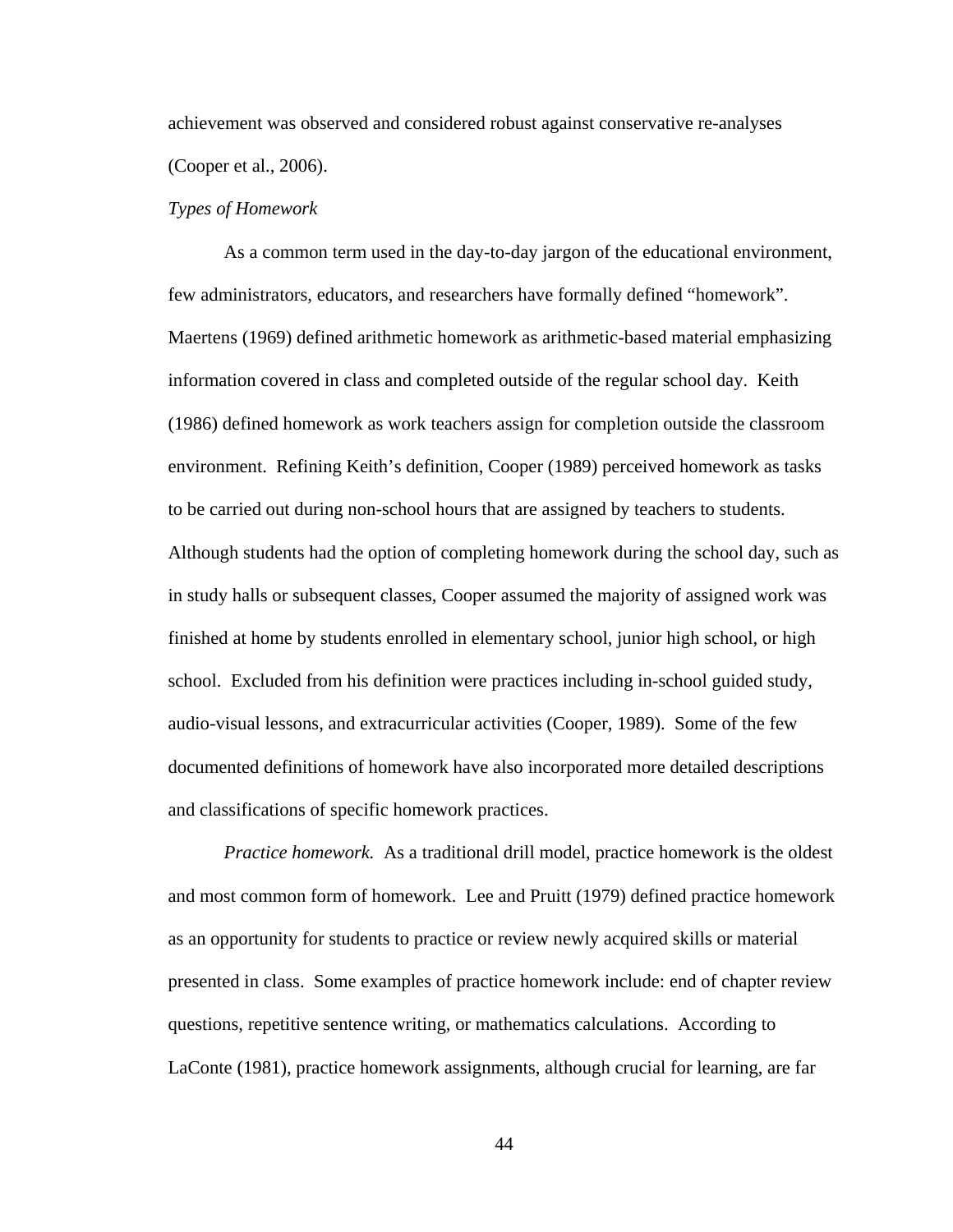too often dull, unimaginative, repetitive exercises producing a state of student boredom. An average student typically masters the skill quickly and continues mechanically through the rest of the exercise simply for the sake of completion, while a less able student, needing more practice, may quit to maintain pace with their peers (Baber  $\&$ Doyle, 1990; LaConte, 1981). Practice assignments may also be especially susceptible to cheating. However, practice homework may be valuable when the assignment is carefully matched to the ability of the student (Baber & Doyle, 1990; Keith, 1986; LaConte, 1981). The most effective type of practice homework requires the students to apply newly acquired knowledge in a direct and personal way (Baber & Doyle, 1990; LaConte, 1981). For example, students who have recently studied different types of trees may be asked to locate and label old magazine photographs of various trees.

*Preparation homework.* Another commonly used homework assignment with students in both junior and senior high schools is preparation homework (Baber & Doyle, 1990; LaConte, 1981). The purpose of preparation assignments is to provide students with sufficient background information in order to prepare them for future class discussions and help the students obtain the maximum benefit when the new material is presented in class (Lee & Pruitt, 1979; Muhlenbruck, Cooper, Nye, & Lindsay, 1999). For example, prior to the lecture students may be instructed to read chapter five in their history books. By focusing on the introduction of a topic, Keith (1986) believes preparation homework lays the foundation for additional learning in the classroom environment, by demanding initiative and individual effort (Baber & Doyle, 1990; LaConte, 1981).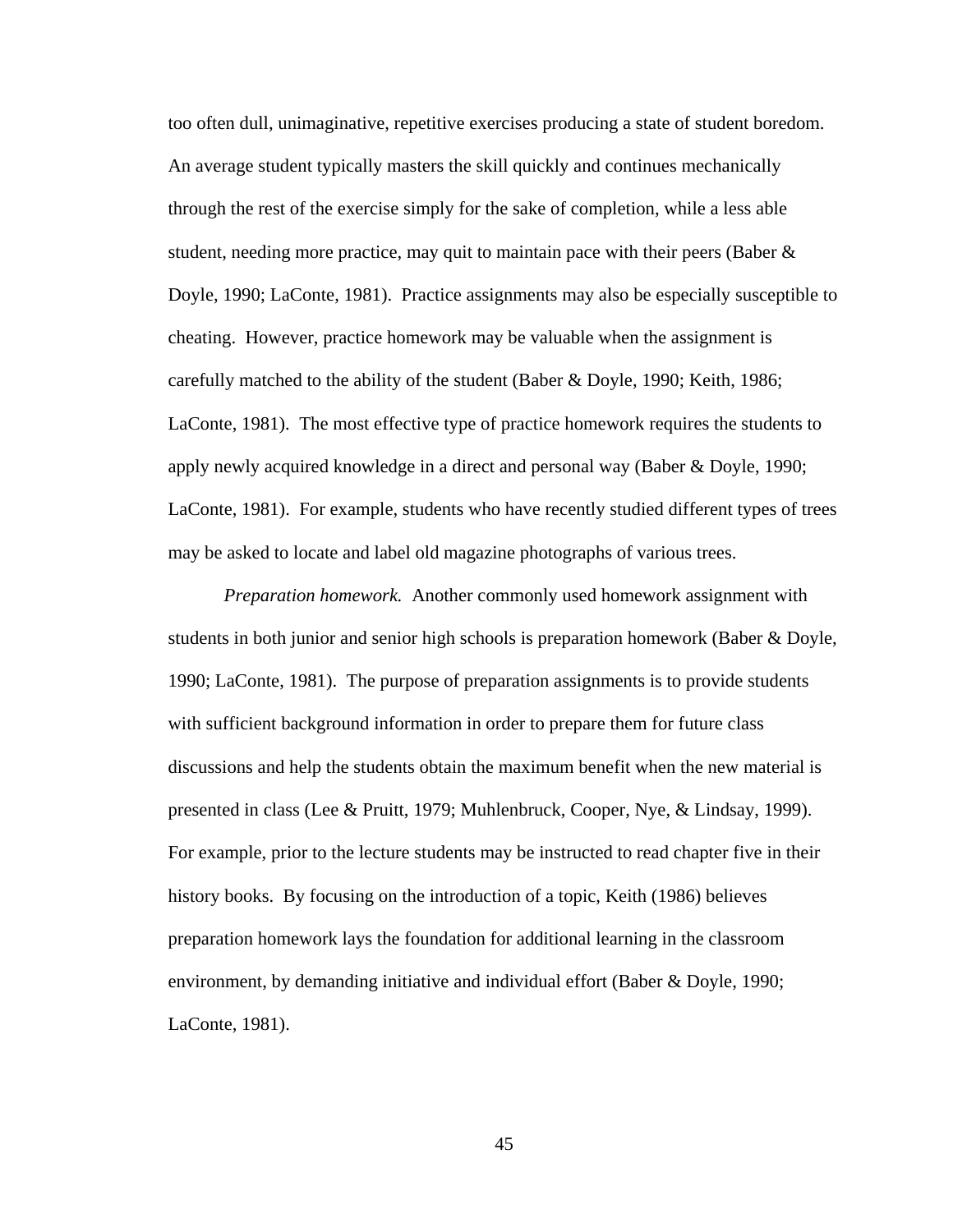*Extension homework.* Extension assignments encourage students to creatively extend or generalize concepts or skills from the familiar to new, highly individualized, situations (Baber & Doyle, 1990; Keith, 1986; LaConte, 1981). Where practice homework is characterized as "more-of-the-same" and preparation assignments as "readto-get-ready" (LaConte, 1981, p. 11), extension homework requires a "transfer of learning" (Keith, 1986, p. 13). According to both LaConte (1981) and Baber and Doyle (1990), typical extension assignments are identified as an ongoing, continuous project running parallel to class work while emphasizing production rather than reproduction. For example, students studying theology may be assigned to read *Uncle Tom's Cabin* and write an essay discussing the religious significance of the text's central characters. The goal of such assignments is to stimulate the student's initiative to learn by allowing a great deal of student choice in the expansion of learning already started in the classroom environment (Baber & Doyle, 1990; LaConte, 1981). Often constructed around problems, extension homework enables the student to apply previously acquired information in order to discover new understandings, and the opportunity to demonstrate individuality.

*Creative homework.* In theory, most homework assignments succumb primarily to the practice, preparation, or extension categories; in practice, numerous homework assignments cut across these classifications (Cooper et al., 2006; Keith, 1986). For example, in a Spanish class, a new verb may be conjugated during the class lecture and supplemented with a homework assignment to construct sentences using the new verb in various forms. Such an assignment falls into two homework domains: practice (practice conjugating the verb) and extension (using the verb in sentences). The blending of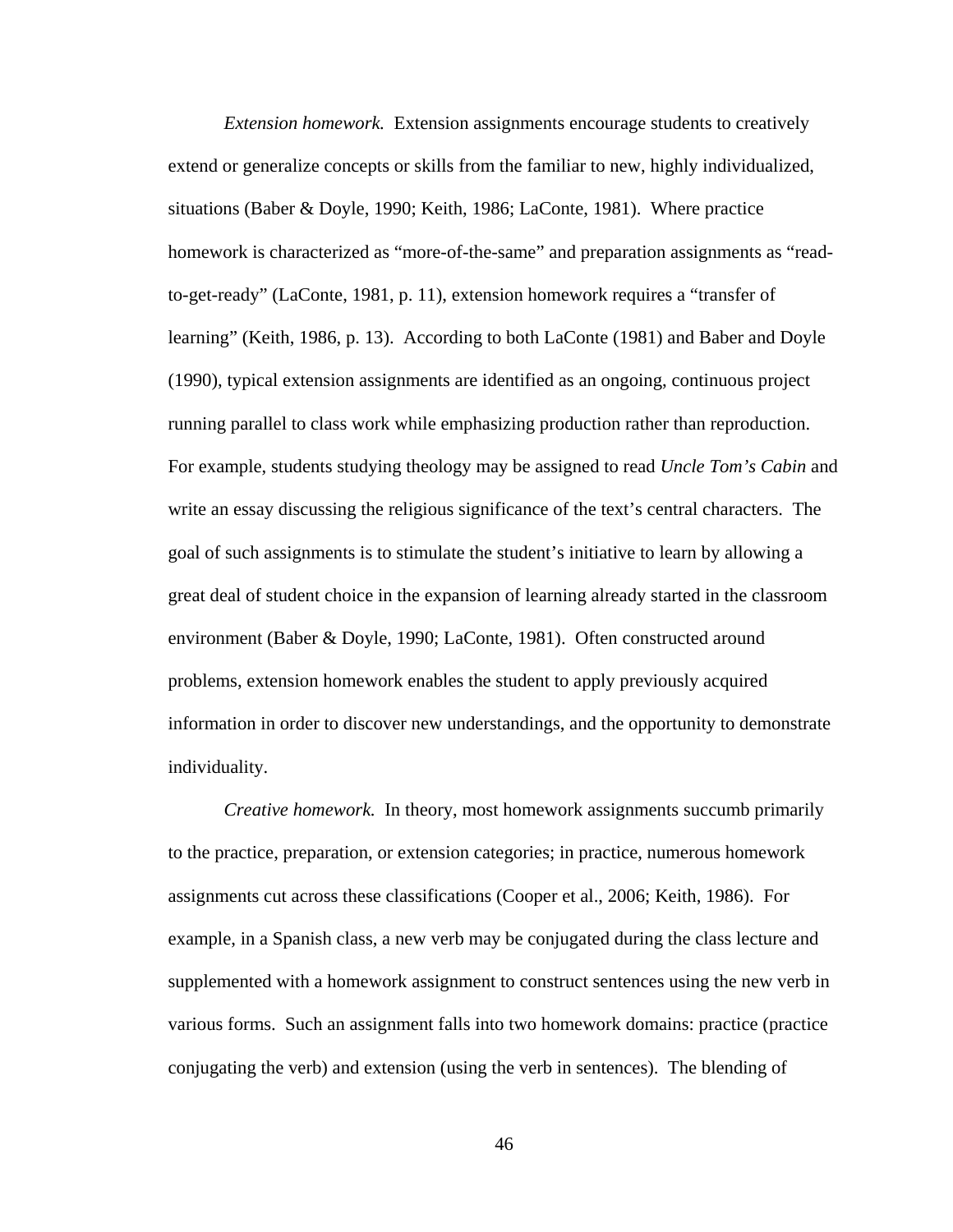different homework designs is often characteristic of creative homework assignments (Keith, 1986). Demanding the integration of a variety of concepts and skills, creative assignments require the extension of previously learned skills and a great amount of student artistry. Usually demanding more time than the other types of assignments, ranging from several days up to an entire semester, traditional examples of creative assignments are research papers, presentations, skits, or simple experiments (Keith, 1986).

#### *Studies that Compare and Contrast the Effectiveness of Different Homework Types*

Homework not only varies in type, but also varies by grade level (Keith, 1986). The type of homework assigned to high school students enrolled in college preparatory courses significantly differs from assignments presented to elementary school students. Even though enhancing instruction is the goal of homework at all grade levels, homework designed to promote abstract thought or a creative performance will likely be more important at higher grade levels, whereas, practicing a basic skill for mastery may be more appropriate for students in earlier grades (Keith, 1986). Therefore, if the types of homework are perceived as a hierarchy, with practice at the lowest level and creative at the highest, the quantity of higher-level homework assignments should increase with grade level. Although practice homework is required at all grade levels and appropriate forms of creative homework would be valuable for elementary school students, the general progression from lower to higher level homework should occur as students acquire more knowledge and grow cognitively. According to Keith (1986), intellectual maturation is necessary because higher levels of homework demand higher levels of learning, such as abstraction, artistry, and generalization.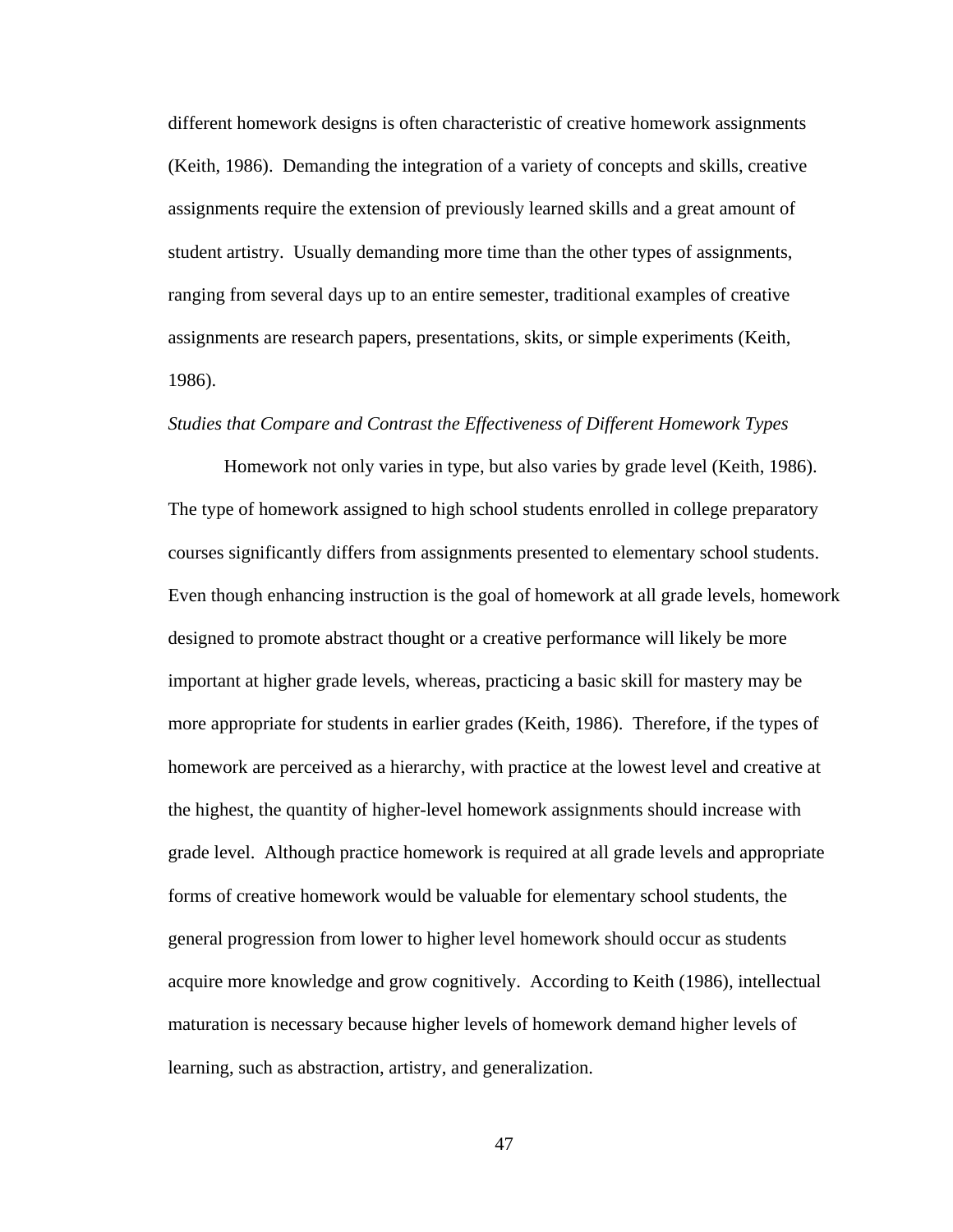Even though types of homework have been categorized and defined by researchers, few studies have examined the effects different types of assignments had on academic achievement. In a study designed to compare the effects of practice and preparation homework on academic achievement, Foyle (1984) used 131 sophomore students enrolled in the fall semester's general educational American History courses offered at a Midwestern high school. During the seven-week experiment, two experienced history teachers, who had worked closely together over the previous four years, taught five sections of an American History course while the experimenter taught one section of the course. Prior to the application of the research design, the teachers and the researcher prepared a homework schedule, constructed the homework assignments, and formulated a multiple-choice test, assessing factual recall of information, to measure comprehension of the material presented in class.

On the first day of class, all of the students were administered a multiple-choice pretest, with one make-up day available for absent participants. The topic of study during the experiment was "United States' Domestic and Foreign Politics: 1865-1932," a sixweek unit consisting of 24 lessons and covering six chapters of the textbook. Once instruction began, four randomly assigned classes received two to five pages of daily homework assignments from the section survey at the end of each reading section, which consisted of term identification from the text and content questions from the text and lecture. Students ( $N = 50$ ) in only two of the four classes were assigned the homework as practice for the lesson topic covered in class. Students ( $N = 43$ ) in the other two classes were assigned the section survey homework as a method of preparation for the following day's lesson topic to be discussed in lecture. Homework was collected, graded, and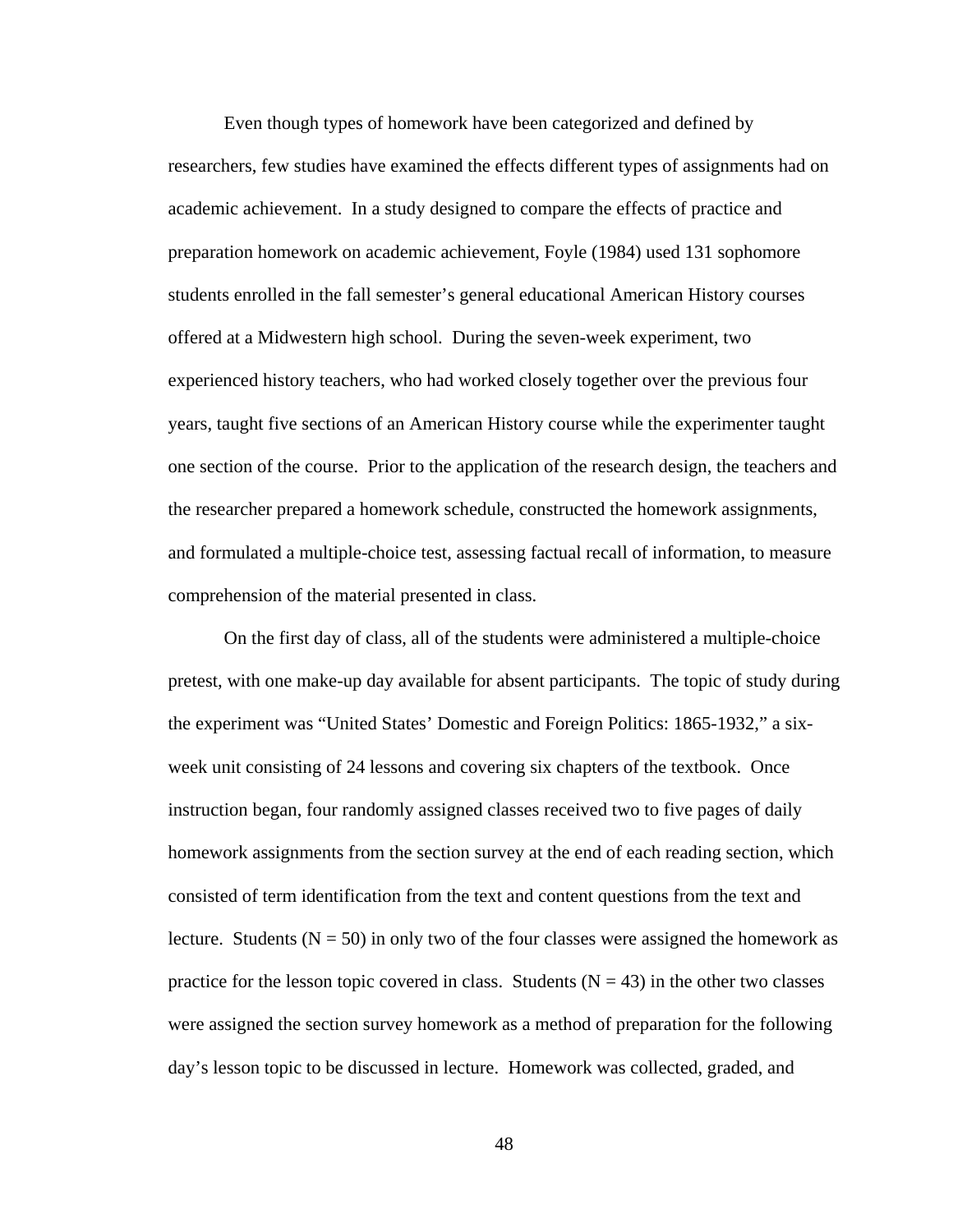returned to the students on a daily basis. Two sections ( $N = 38$ ) were not assigned homework as a supplement to the content presented in lecture. To ensure consistency in instruction concerning the lesson topic and presentation, the teachers and the experimenter met twice a week for collaborative discussions of instructional strategies. At the end of the six-week unit, a multiple-choice posttest was administered to all of the students enrolled in the American History courses. The same multiple-choice pre- and posttests administered to the participants. The experimenter also administered the Verbal Reasoning subtest of the Differential Aptitude Test to measure the participant's levels of ability.

Foyle's (1984) results showed a significant difference in the achievement mean scores between the students assigned homework and the students assigned no homework. Thus, Foyle's results clearly demonstrated the positive impact of homework on the academic achievement of high school students. Yet, his results did not indicate a significant difference in the achievement mean scores between the students assigned practice homework and the students assigned preparation homework. Foyle anticipated a difference in the achievement mean scores because the assigning of preparation homework was the traditional supplemental approach to the academic instruction of social studies. The demand for factual recall of information on the multiple-choice tests did not support Foyle's rationalization. Despite the results, Foyle argued that a difference between the mean scores was not observed because the section surveys assigned as preparation homework were not the appropriate advanced organizer for the daily social studies lesson. Nonetheless, when homework was regularly assigned, regularly collected, promptly graded, and promptly returned, high school students showed increased levels of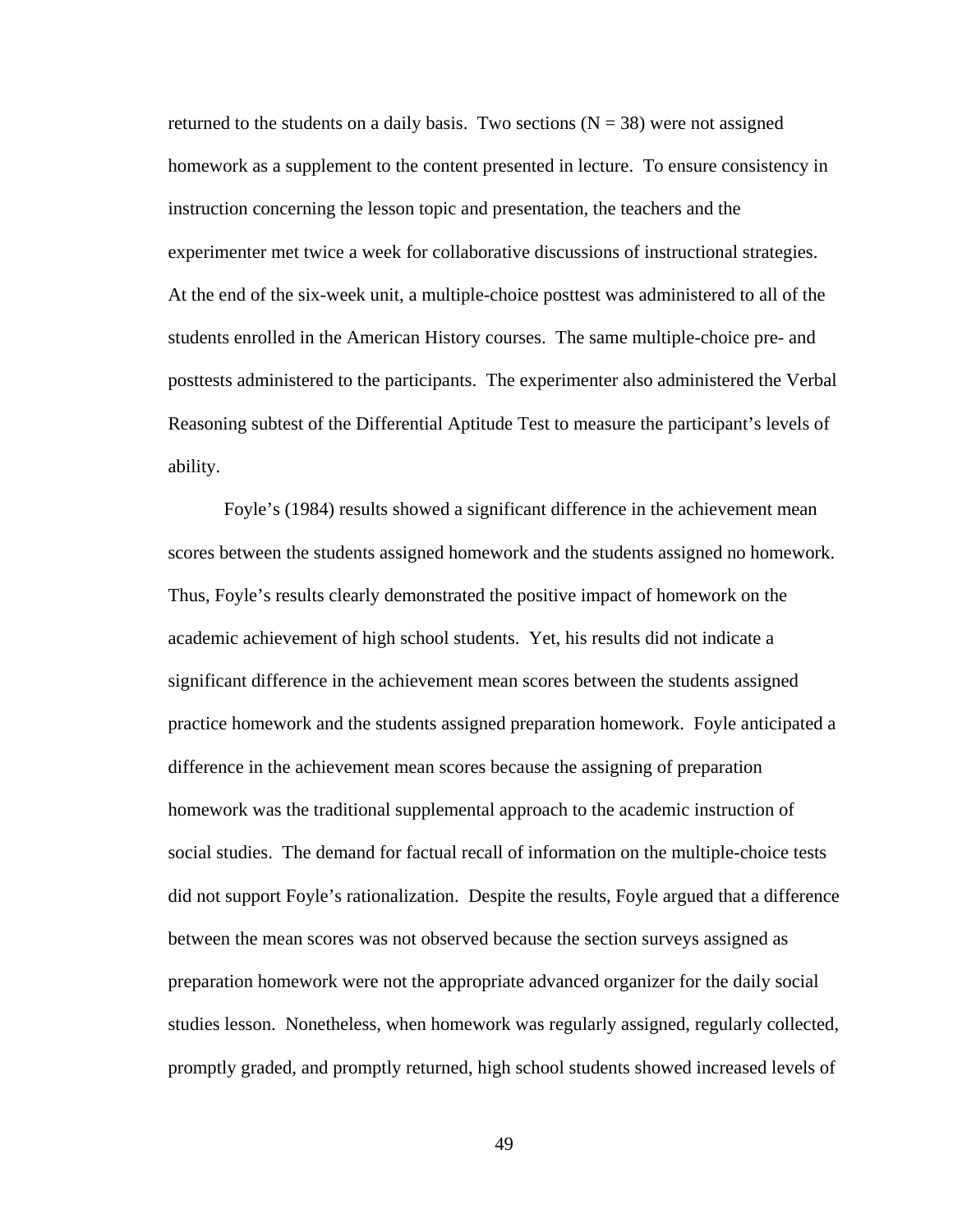academic achievement. Either preparation or practice homework could be assigned in high school social studies courses because both types of homework, as shown by Foyle's results, increased academic achievement. Because the study was limited to a high school of one thousand students located in a moderately sized suburb and the participants of the study were not randomly selected from the population, the results should be interpreted in the context of the research literature for homework.

Roper (2000) also designed a study exploring the effectiveness of practice and preparation homework on the academic achievement of elementary school students with learning disabilities. Set in a special education resource room, the study was a single subject design repeated for four participants. The study's participants included four students in grades 5 and 6 who received reading instruction as a group in a special education resource room at a public Midwestern, urban school district. The study's participants were identified as learning disabled according to a state definition, had a goal on their Individualized Education Plan in reading, received primary instruction for reading in a special education classroom for students with learning disabilities, and received reading instruction in a group of at least two students.

 Two types of homework were assigned to the participants during the study: practice and preparation. The practice and preparation homework assignments were brief (10 to 15 minutes) and developed by the experimenter, using teacher input, and the curriculum used in the instructional setting. The homework assignments included a list of ten vocabulary words and definitions to be read orally by each student in the presence of a parent or guardian. The instructions on the homework requested for a parent or guardian to orally read the vocabulary words and definitions to their child, followed by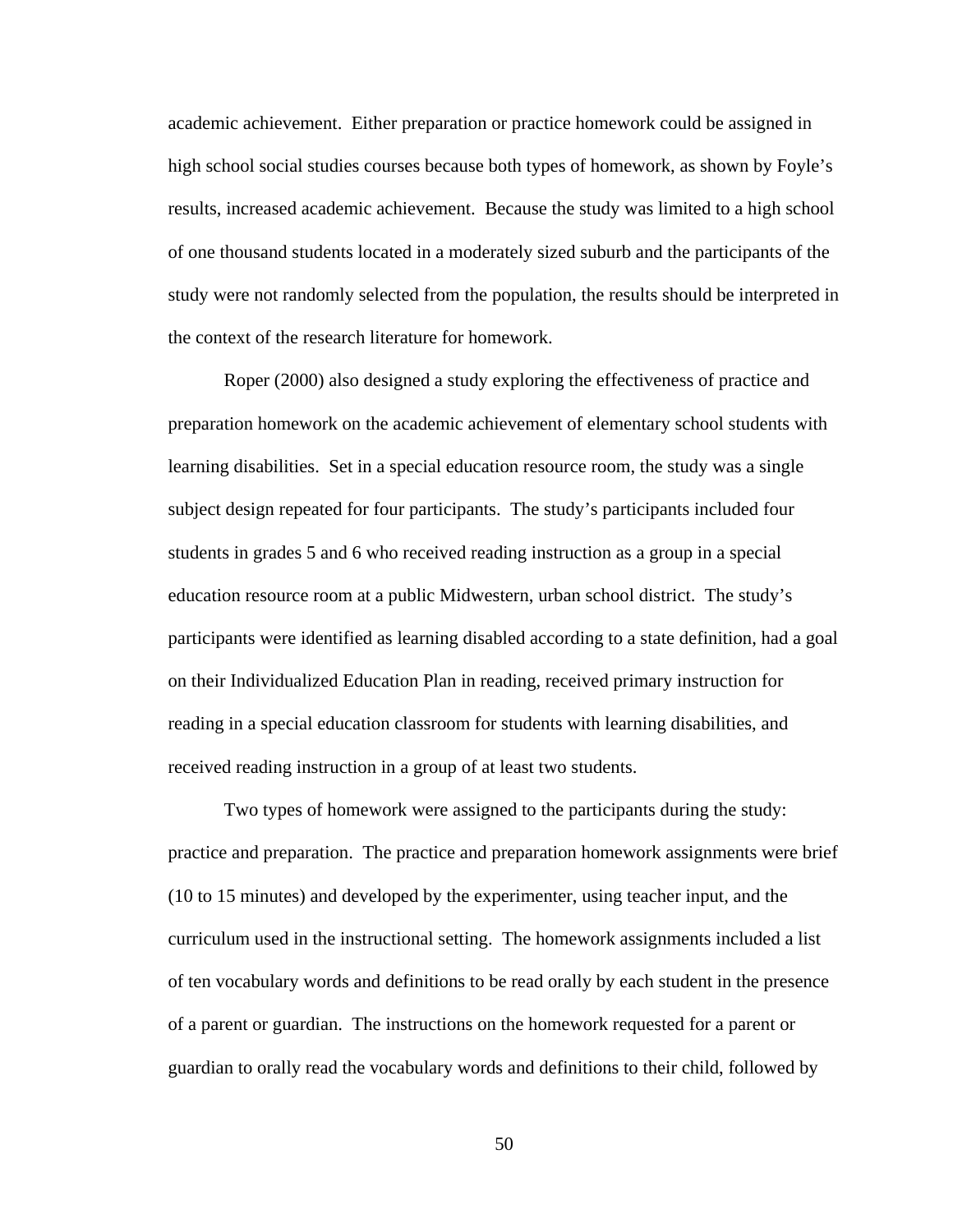the student's oral recitation. The homework also included ten vocabulary application tasks, such as sentences with the vocabulary words omitted, and ten written review tasks, such as crossword puzzles or word finds, to be completed and returned by each student the following school day. The vocabulary words adopted for each assignment changed weekly according to the ten vocabulary words emphasized in class instruction.

Rate of homework return, homework completion, and percent correct on all the practice and preparation homework assignments were recorded. In order to receive credit, the homework had to have been returned the following school day. A student's assignment was considered complete when 90% or more of the questions showed an answer in the space provided on the page and had a parent or guardian's signature somewhere on the assignment. The participants were required to return at least 70% of their homework assignments to be included in the study and were required to attain an average of 70 % correct on the homework assignments. As a result, the data obtained from Student 3 was not included in the results because his rate of homework return was 25% and his average percentage correct was 14%.

The study was conducted in four phases. The first condition, Baseline, was conducted for a total of 10 school days with no homework assignments. The following two conditions were treatment conditions in which the researcher implemented two interventions: practice homework and preparation homework. The treatment conditions were 15 school days each. Following the end of the second treatment condition, the participants, once again, returned to Baseline for a total of 10 school days. Specifically, the participants were not assigned homework for the first 10 school days of the study. On day 11, Student 1and Student 2 were assigned practice homework and Student 3 and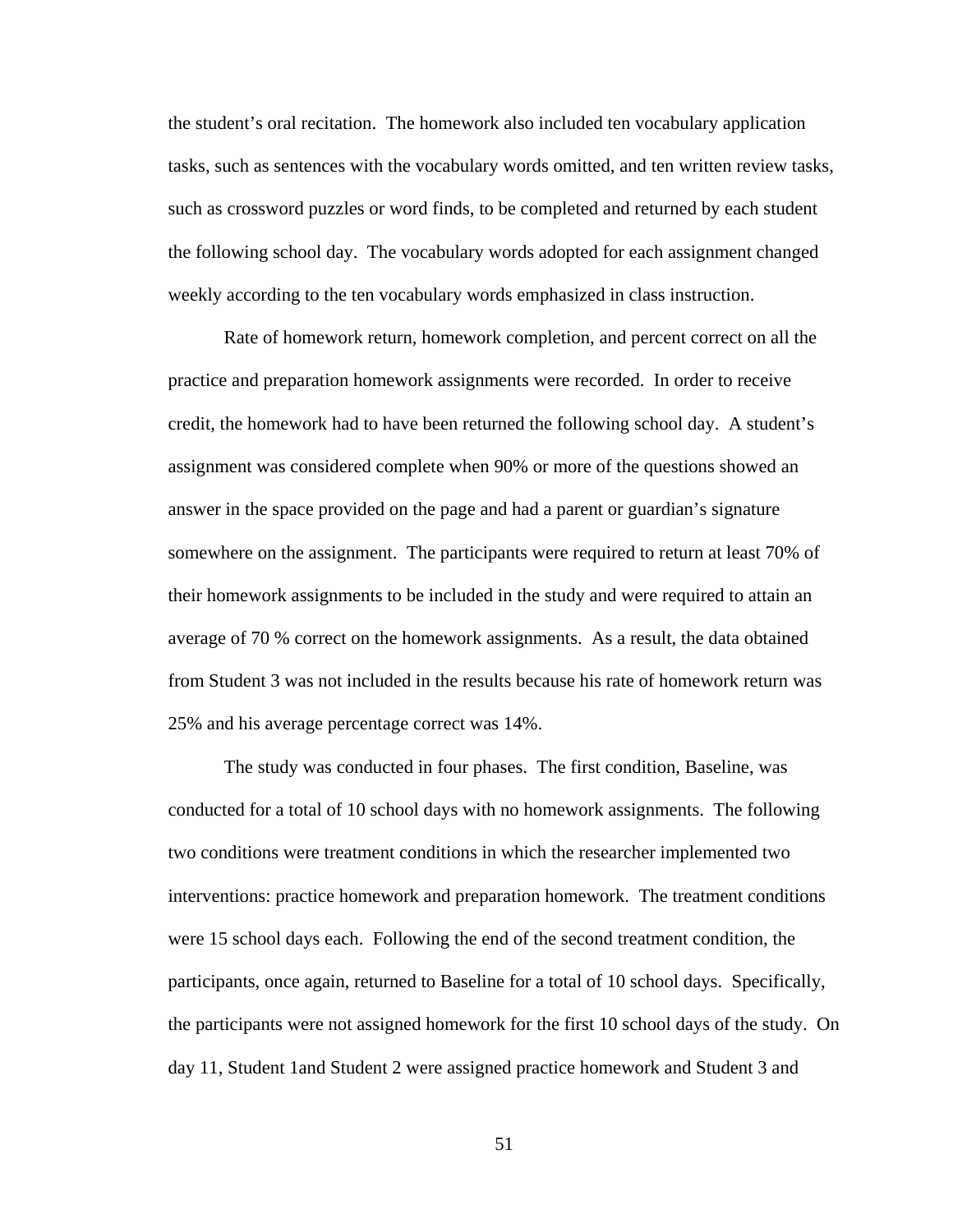Student 4 were assigned preparation homework for the following 15 school days. On day 26, Student 1 and Student 2 were assigned preparation homework rather than practice homework and Student 3 and Student 4 were assigned practice homework rather than preparation homework for the next 15 days of school. Beginning on day 40, the participants were not assigned homework for the final 10 days of the study. The effectiveness of the practice and preparation homework assignments was measured across four dependent measures: word lists, curriculum-based measurement administered story passages, comprehension tests, and a cumulative word list.

According to Roper (2000), the participants' results were not consistent across dependent measures when examining the effectiveness of homework assignments versus no homework assignments on academic achievement. The data obtained from Student 1 supported Roper's hypothesis that higher achievement scores on the curriculum-based measurement administered story passages would be observed when assigned homework versus when she was not assigned homework. However, the data obtained from Student 1 did not support this hypothesis on the other three dependent measures administered: word lists, comprehension tests, and a cumulative word list. Additionally, the data obtained from Student 2 and Student 4 did not support this hypothesis across all dependent measures. Homework did not appear to be an effective intervention for increasing the academic achievement of elementary school students with learning disabilities.

When examining the effectiveness of preparation homework in comparison to practice homework on academic achievement, the results were inconsistent across participants and dependent measures. Although Student 1 and Student 2 showed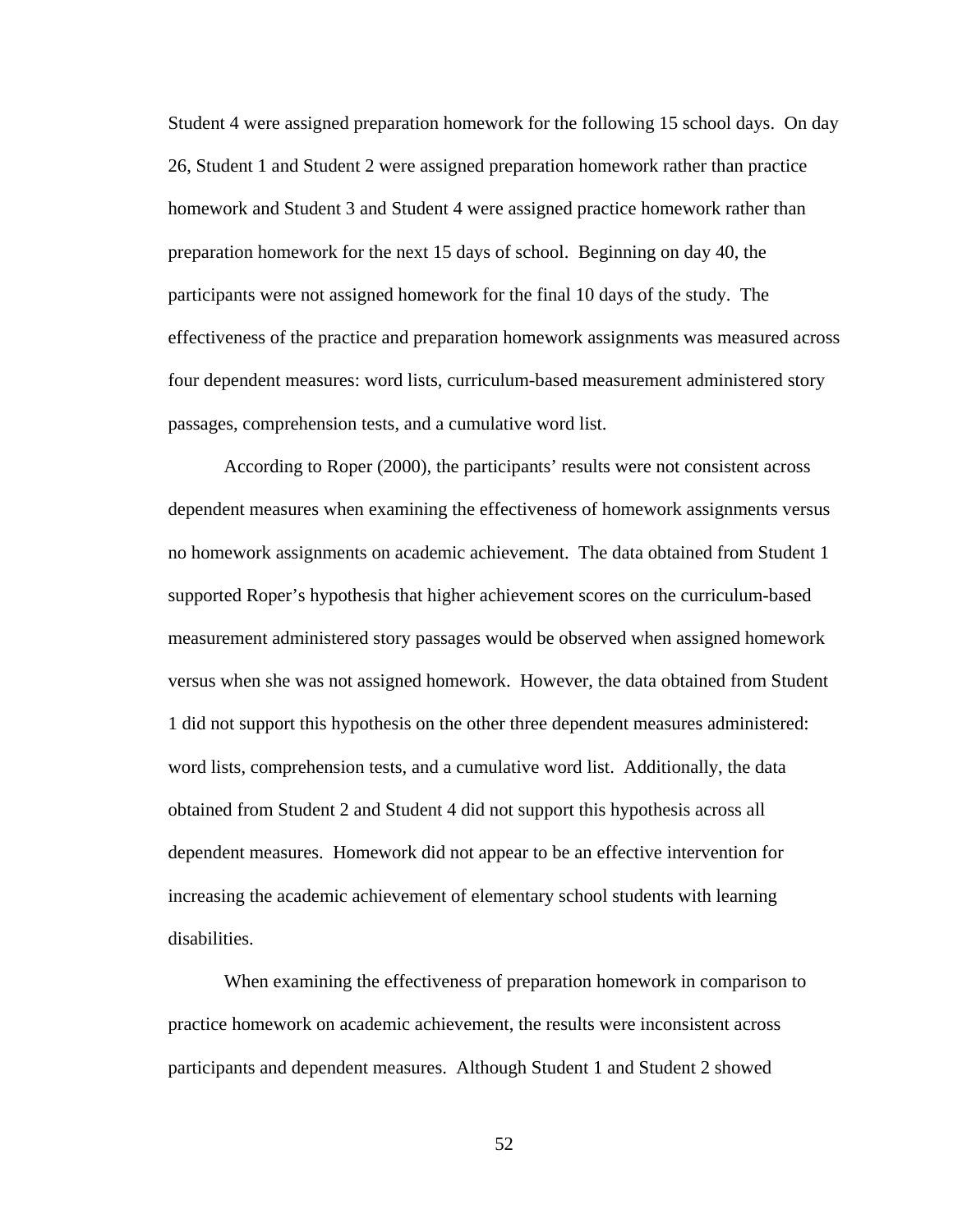increased achievement scores on the story passages and comprehension tests, Student 1 and Student 2 did not exhibit increased achievement scores on the word lists. The data obtained from Student 4 did not show increased achievement scores on any of the dependent measures. Preparation homework did not appear to be a more effective intervention in comparison to practice homework for increasing the academic achievement of elementary school students with learning disabilities (Roper, 2000).

### *The Effects of Drill and Practice to Enhance Skill Acquisition*

According to learning theories and the research literature, practice, or opportunities to respond, improves academic skill acquisition for students. Researchers have previously studied different practice, or drill, models for the purpose of determining the instructional effectiveness of repetition (MacQuarrie, Tucker, Burns, & Hartman, 2002). Drill ratios are a more recent drill model presented in the literature as an effective in-class intervention for academic skill acquisition. In spite of the attention to drill ratios in the research literature as an in-class intervention, research designs incorporating drill ratios in homework assignments as a means for academic skill acquisition has not been designed or evaluated.

Even though Haring and Eaton (1978) identified drill and practice as separate concepts with different definitions, terminology in the drill ratio literature uses the drill and practice concepts interchangeably. Researchers have examined different drill models, which were designed to provide opportunities to academically respond, through increasing the amount of drills, or practice, students receive in the educational environment (Chase & Symonds, 1992). Neef, Iwata, and Page (1977) were the first to study the effects of a drill ratio by combining known and unknown items during drill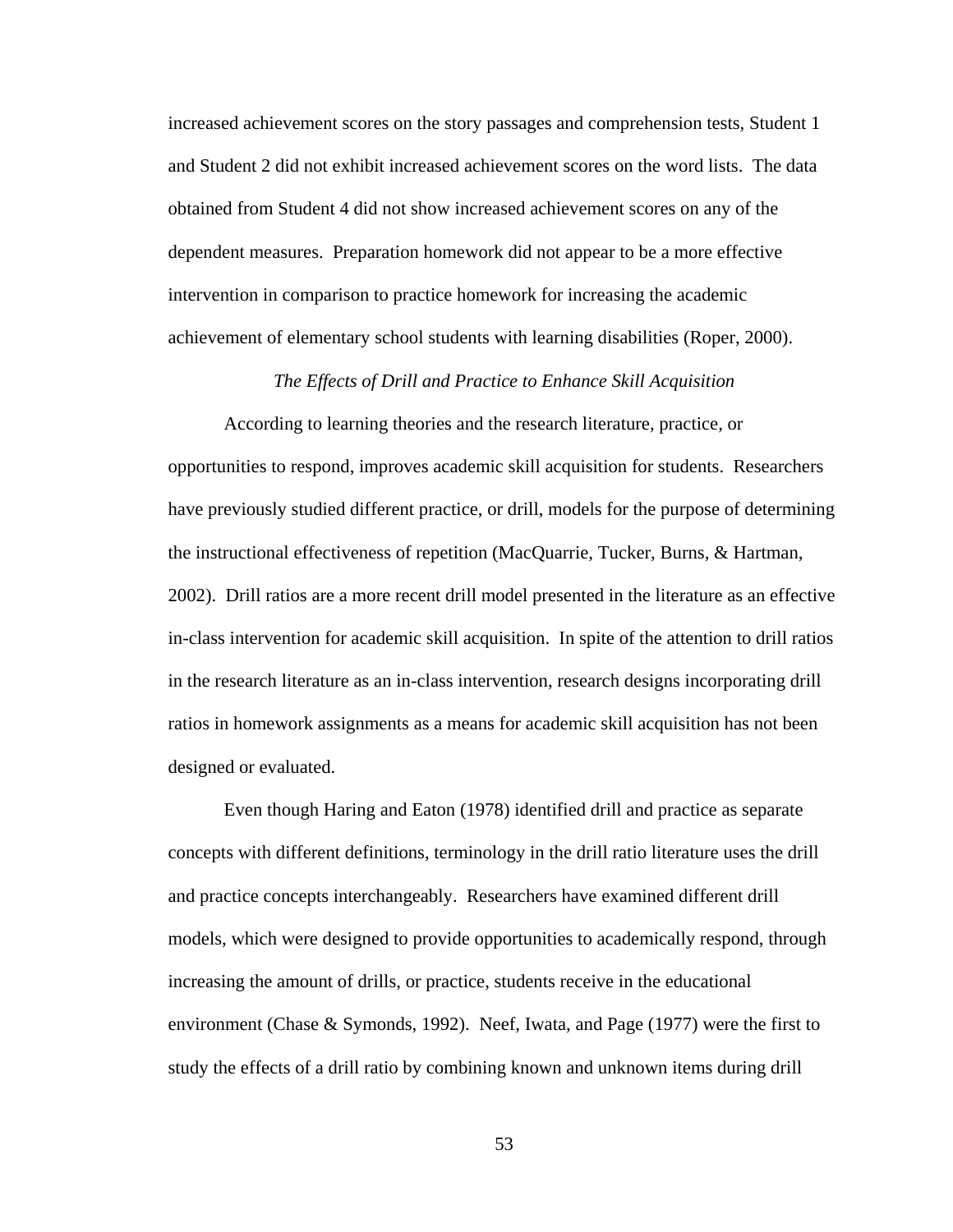tasks by teaching a list of 50% known spelling and sight words with 50% unknown spelling and sight words. The authors' suggested that this concept of drill procedures helped with the acquisition and retention of unknown words more effectively than the presentation of all unknown material. Following the research conducted by Neff et al. (1977), Gickling and his colleagues proposed a ratio of 70% to 85% known items and 15% to 30% unknown items when rehearsing drill tasks (Gickling & Havertape, 1981; Gickling & Rosenfield, 1995). According to Gickling and his colleagues, any ratio below 50:50 known to unknown would likely result in frustration for students while ratios beyond 90:10 known to unknown would not provide sufficient academic challenge.

In an attempt to apply these drill ratio ideas into practice, two specific flash card techniques were developed to provide opportunities to respond by combining known and unknown items: drill sandwich and incremental rehearsal. The drill sandwich concept was designed to teach new items by intermixing unknown items with known items (Coulter & Coulter, 1989). One example of a drill sandwich model is based on a drill ratio of 30% unknown and 70% known items; the unknown items were combined with known items and the entire problem set was rehearsed three times (Coulter  $\&$  Coulter, 1989). This technique has been shown to lead to better retention than using 100% unknown items (Browder & Shear, 1996; Shapiro, 1992). Incremental rehearsal also teaches new items by intermixing unknown items with previously learned ones; however, each new item is introduced one at a time and each new item is rehearsed through multiple presentations (Tucker, 1989). Using Gickling and his colleague's conclusions regarding drill ratios, Tucker developed an incremental rehearsal model with a drill ratio of 90% known to 10% unknown items. In Tucker's incremental rehearsal model, the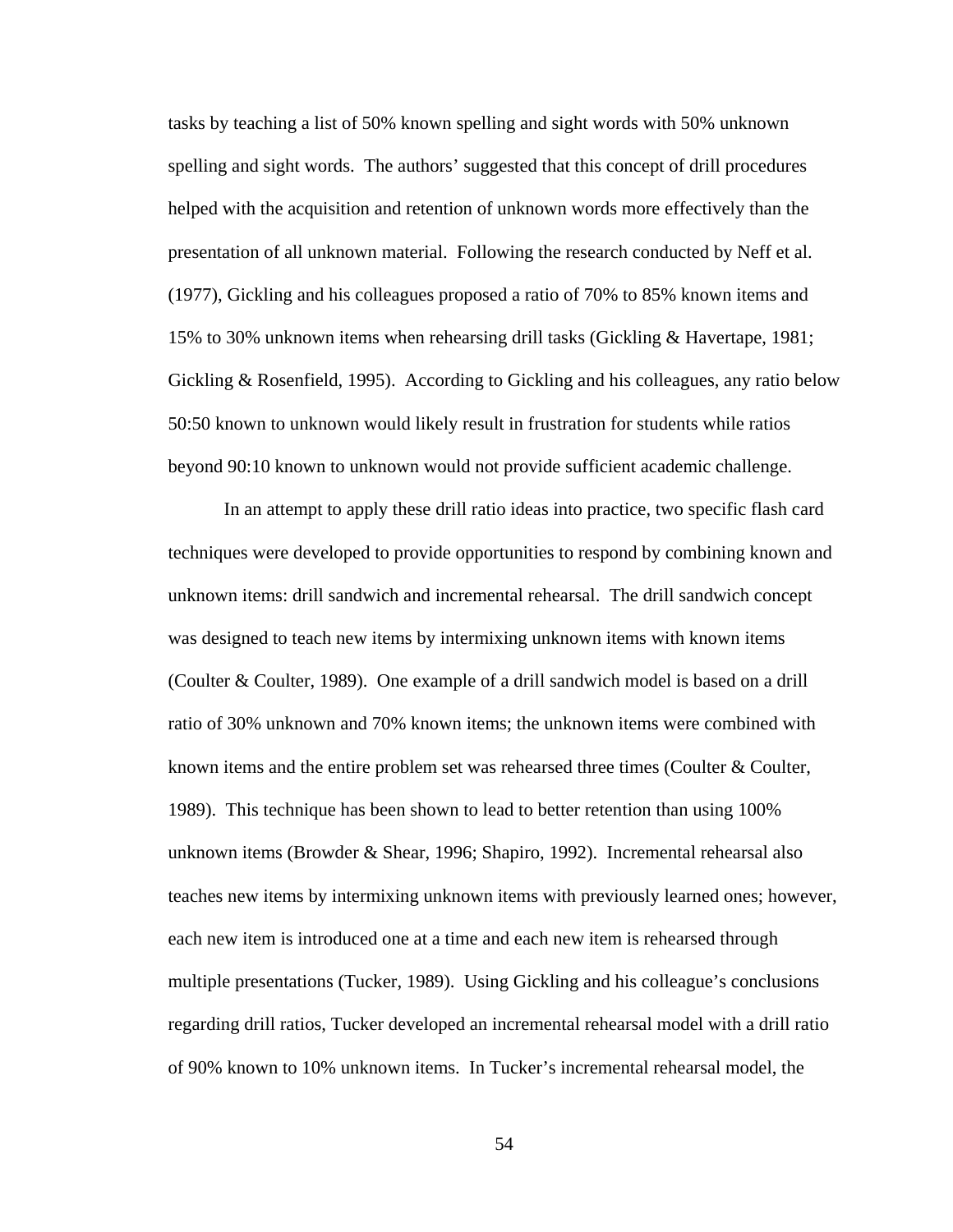unknown items were gradually introduced using a folding-in technique. Previous research studies comparing incremental rehearsal to a drill sandwich method indicated that the incremental rehearsal procedure was more effective for the acquisition of academic skills (Burns, 2004; MacQuarrie, Tucker, Burns, & Hartman, 2002).

According to the research literature, implementation of incremental rehearsal techniques has demonstrated a high rate of success due to the high number of known items, sufficient practice to move unknowns items from working memory to permanent memory, and the increased opportunities for students to respond to the material (MacQuarrie et al., 2002; Tucker 1989). An important aspect of incremental rehearsal using a folding-in technique is its unique recognition of the need for repetition through drill or practice in academic skill acquisition. In 1930, Gates identified a strong relationship between ability level as measure by an intelligence quotient and the number of repetitions of facts necessary for students to acquire new information. Gates' conclusions indicated that students with "average" intelligence quotients required approximately 35 repetitions of information to achieve rapid and accurate word recognition. In an attempt to replicate Gates' findings, a more recent study by Hargis et al. (1988) suggested that students with learning difficulties may require up to 50 repetitions to achievement rapid and accurate levels of recognition.

Although a number of research studies have been designed for the purpose of determining the optimal ratio of known and unknown material, the research focused on determining the ideal drill ratio has been inconclusive (Burns 2004; Gravois & Gickling, 2008). Contingent upon the design of the study, the population of the participants, and the content of the tasks introduced, the research literature provides a range of ratios for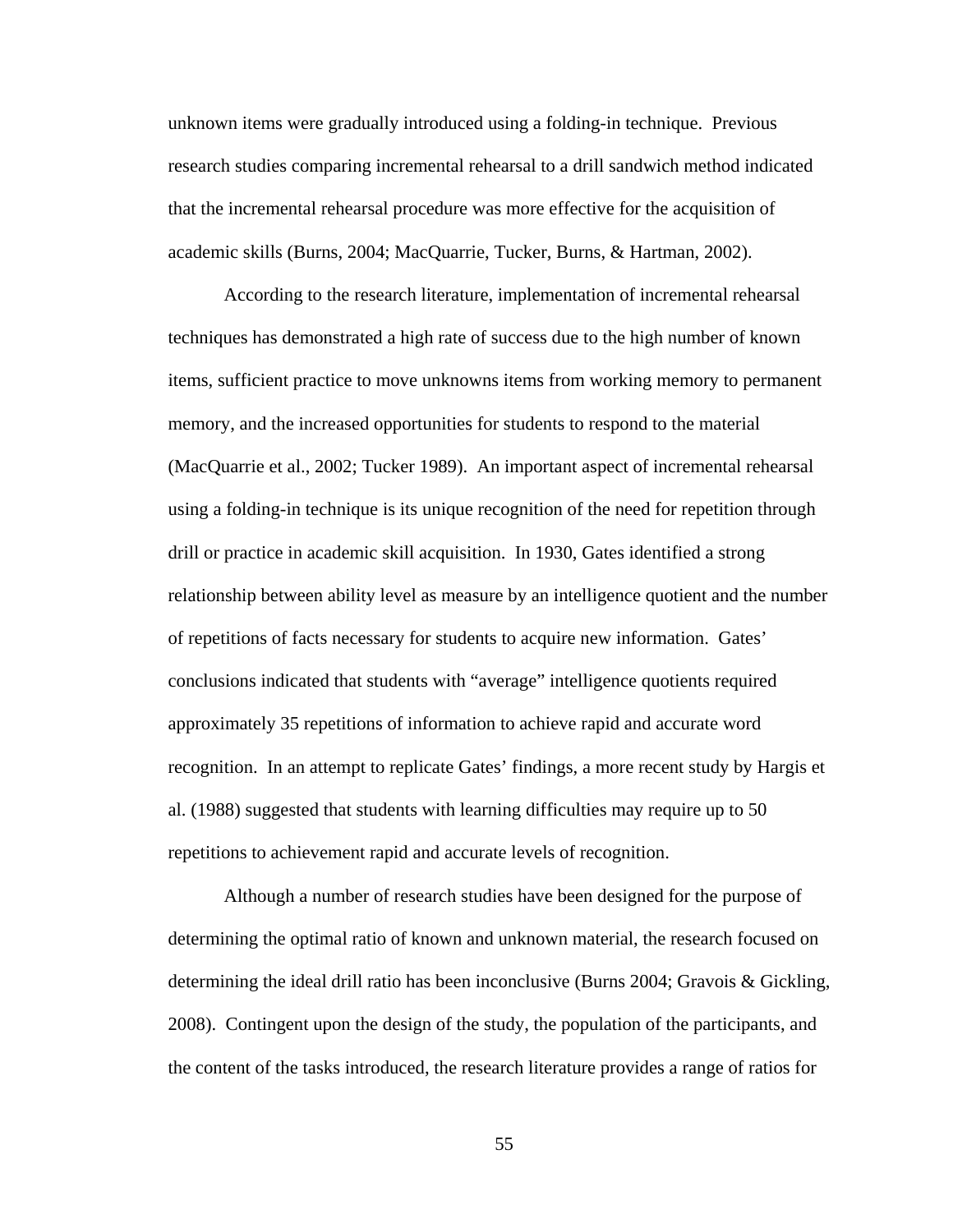achieving the best conditions for drill and practice using drill ratios. For example in his empirical analysis of the drill ratio research, Burns identified 13 studies using drill ratios of known and unknown items to determine the influence on academic outcomes. The results showed large effect sizes for drill ratios including 50%, 60%, 70%, 85%, and 90% known items. The results also showed a large effect size for skill acquisition and a small effect size for skill fluency. Based on the results, Burns (2004) could not recommend one drill ratio over other drill ratios and concluded that drill ratio tasks were more effective for the acquisition of skills rather than practicing skill fluency. While the data presented in Burns' meta-analysis must be used cautiously in educational practice, perhaps the potential implications for future research are even more significant. One specific aspect of the drill ratio research that was not discovered during the literature review was the application of drill ratios in homework assignments for the purpose of skill acquisition.

### *Purpose of the Study*

Based on the review of the homework and drill ratio literature, the following research hypotheses were formulated for the proposed study: (1) participants assigned working-practice homework will achieve higher posttest scores compared to participants assigned practice homework; (2) participants blocked in the top third achievement group will achieve higher posttest scores after exposure to working-practice homework compared to those exposed to practice homework; (3) participants blocked in the middle third achievement group will achieve higher posttest scores after exposure to workingpractice homework compared to those exposed to practice homework; (4) participants blocked in the lower third achievement group will achieve higher posttest scores after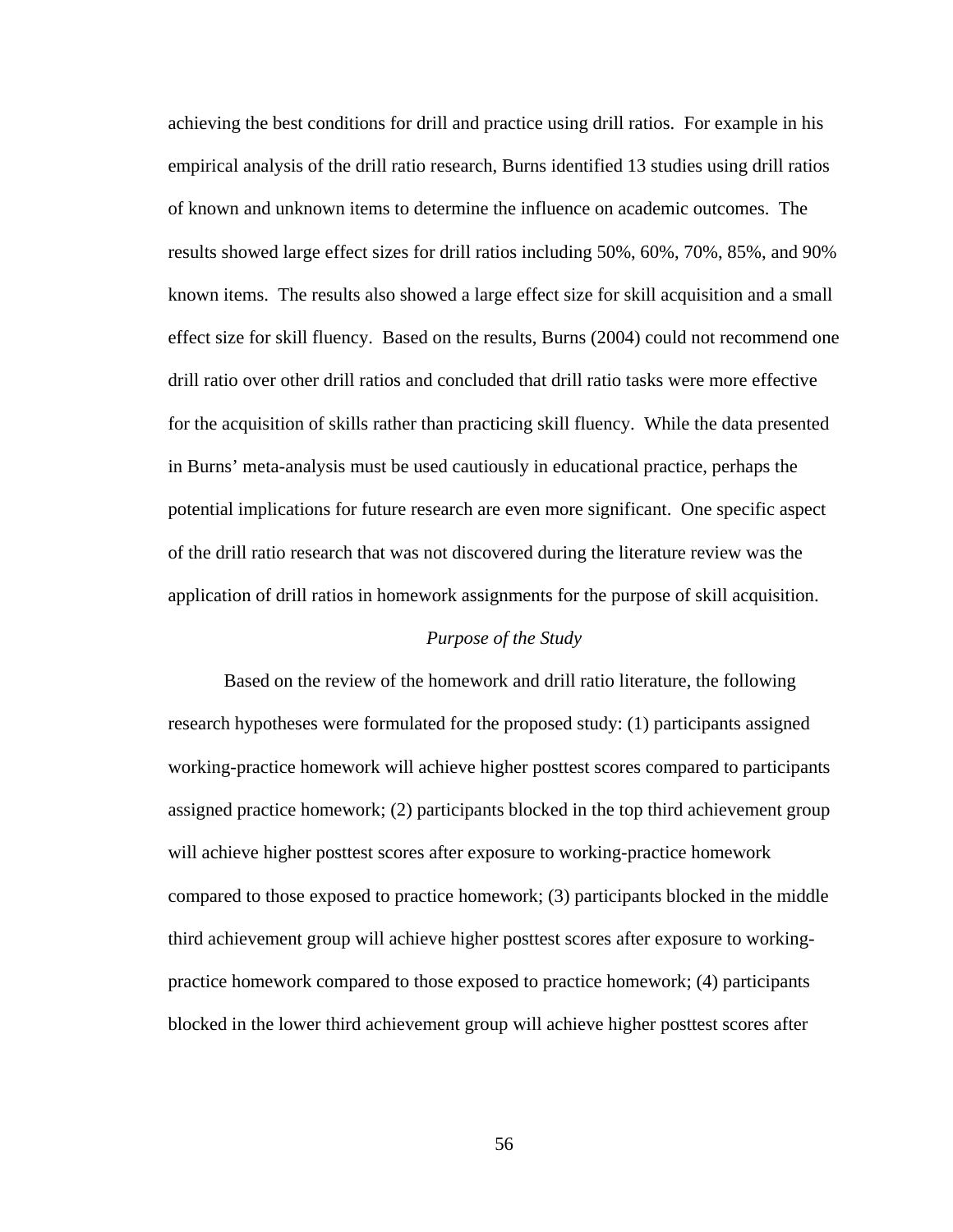exposure to working-practice homework compared to those exposed to practice homework.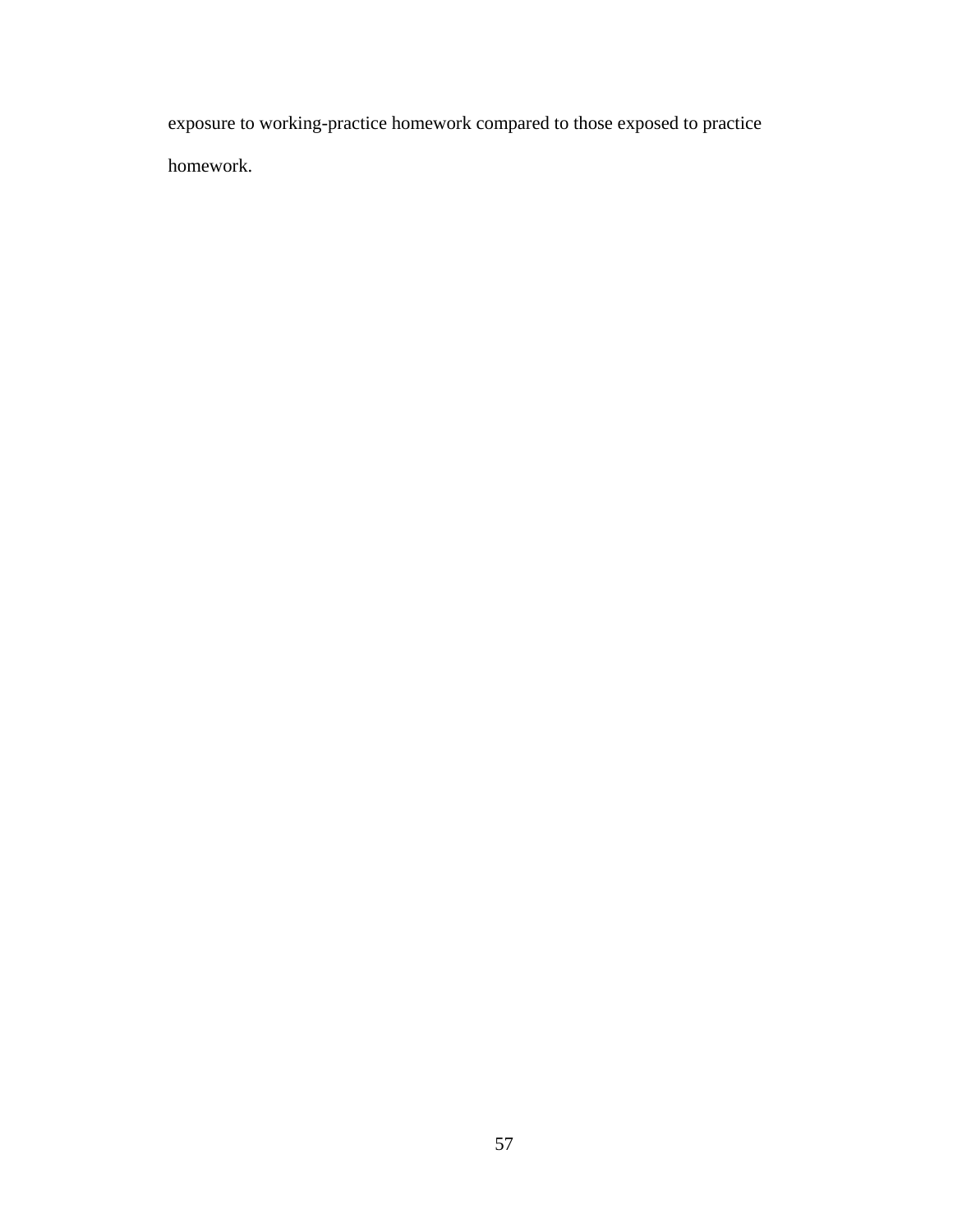### Chapter Three: Methodology

# *Participants*

The study was conducted at an elementary school in a Mid-Atlantic, suburban school district. The elementary school housed 536 general and special education students enrolled in classrooms ranging between Kindergarten and the fifth grade (*School Data* Profiles, 2006). The elementary school's racial or ethnic labels included 42.7% of the student population identified as Hispanic, 20.8% of the population identified as White/Non-Hispanic, 22.1% of the population identified as Black/African American, 7.9% of the population identified as Asian/Pacific Islanders, and 6.4% identified as "Other". Reportedly, 11.7% of the student population were identified as gifted, 8.4% of the students received Title I support, 12.8% received special education services, 38.7% of the students participated in English Learners of Other Language programs, and 46.2% of the population were considered economically disadvantaged. The average daily attendance for the elementary school was 95.5% (*School Data Profiles*, 2006).

All fifth grade classes at one elementary school agreed to participate in the study, which included 94 students across four fifth grade general education classrooms. The participants included fifth grade students receiving academic instruction for the area of mathematics in the general education classroom. Any special education students mainstreamed for mathematics were assumed to be able to meet the academic demands of the class with minimal supports. Although 94 students agreed to participate in the study, 4 students independently withdrew from the school district during the study.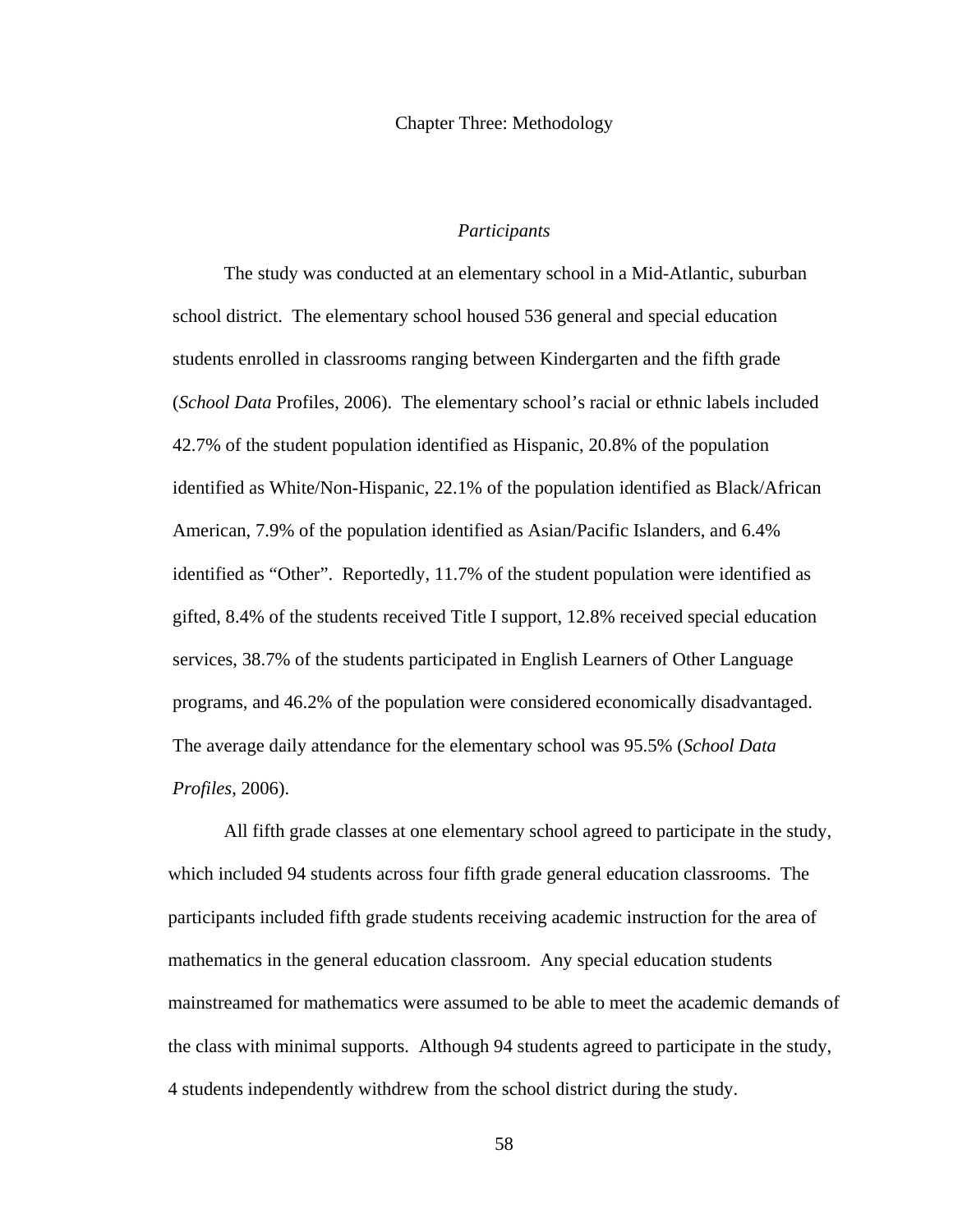Consequently, a total of 90 students, 45 females and 45 males, completed the 6 week study. The school's 4 fifth grade classrooms had 22, 22, 23, and 23 students, respectively, that completed the study.

# *Measures*

### *Curriculum Objectives*

Since 2001, the participating Mid-Atlantic school district was required by the state Board of Education to follow Standards of Learning (SOL) for core academic areas, including mathematics (Commonwealth of Virginia Board of Education, 2002). SOL are intended to provide an academic framework by establishing clear and concise content expectations for both teachers and students enrolled in Kindergarten through the  $12<sup>th</sup>$ grades. Consequently, the school district adopted all of the state identified SOL as curriculum objectives for all academic areas. The fifth grade SOL and school district's math calculation curriculum objectives emphasized proficiency in manipulating whole numbers, fractions, and decimals to solve problems. See Appendix A for the school district's math calculation curriculum objectives for grade 5. Three of the school district's curriculum objectives (Objectives 5.5, 5.6, and 5.7) were covered during instruction throughout implementation of the study. Objective 5.5 stated that students would find the quotient and remainder (if any), when provided with a dividend of 4 digits or fewer and a divisor of 2 digits or fewer. Following the curriculum, the teachers covered Objective 5.5 by presenting the content across four concepts and 1 week of instruction. According to Objective 5.6, students would find the quotient, when given a dividend expressed as a decimal through the thousandths and a single digit divisor. The teachers covered Objective 5.6 by presenting the content across three concepts and 2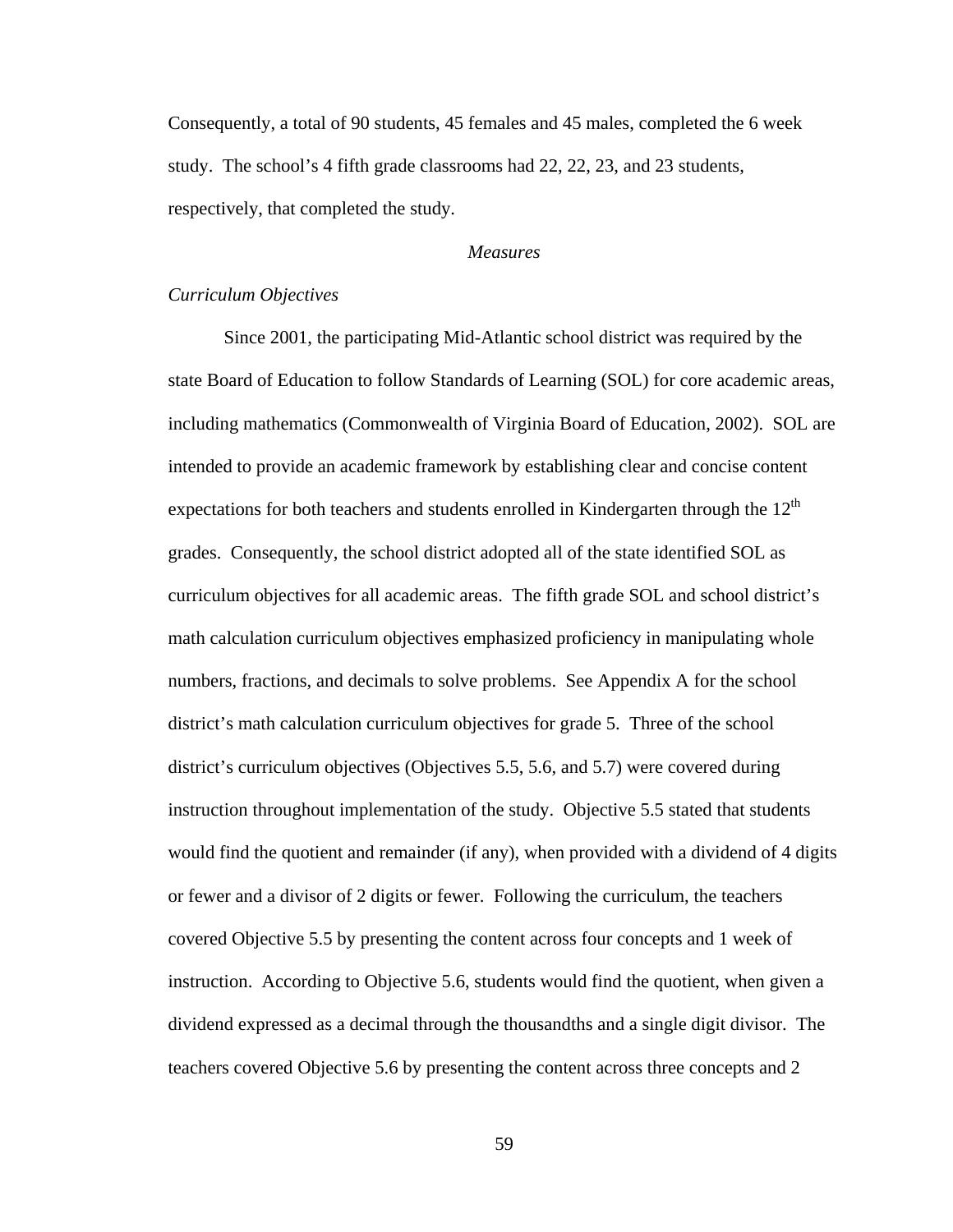weeks of instruction. Objective 5.7 stated that students would not only add and subtract with fractions and mixed numbers (including common and uncommon denominators), but also express answers in the simplest form. The teachers covered Objective 5.7 by presenting the content across 10 concepts and 3 weeks of instruction. See Table 1 for a description of the 17 concepts covered across the three curriculum objectives.

# *Homework*

Homework was operationally defined as mathematics tasks assigned by the two participating general education teachers to be carried out anytime after the block of time assigned for mathematics instruction was completed. The definition excluded in-school guided study, homestudy courses provided by mail, television, or audio/video cassettes, and extracurricular activities (*e.g.*, sports teams and clubs) (Cooper, 1989; Power, Dombrowski, Watkins, Mautone, & Eagle, 2007). However, for this study, the definition acknowledged that participants might complete homework in school during the block of time labeled Core Extension, in after school programs, or at home. *Practice and Working-Practice Homework* 

The homework assignments were developed by the experimenter and participating teachers, requiring approximately 30 to 45 minutes for the participant to complete. The content of the homework assignments were driven by the school district's curriculum objectives and the 17 concepts used to guide instruction (see Table 1). All homework assignments (practice homework and working-practice homework) included calculation tasks. The items adopted for each assignment changed according to the material emphasized in class instruction. To establish the content validity of the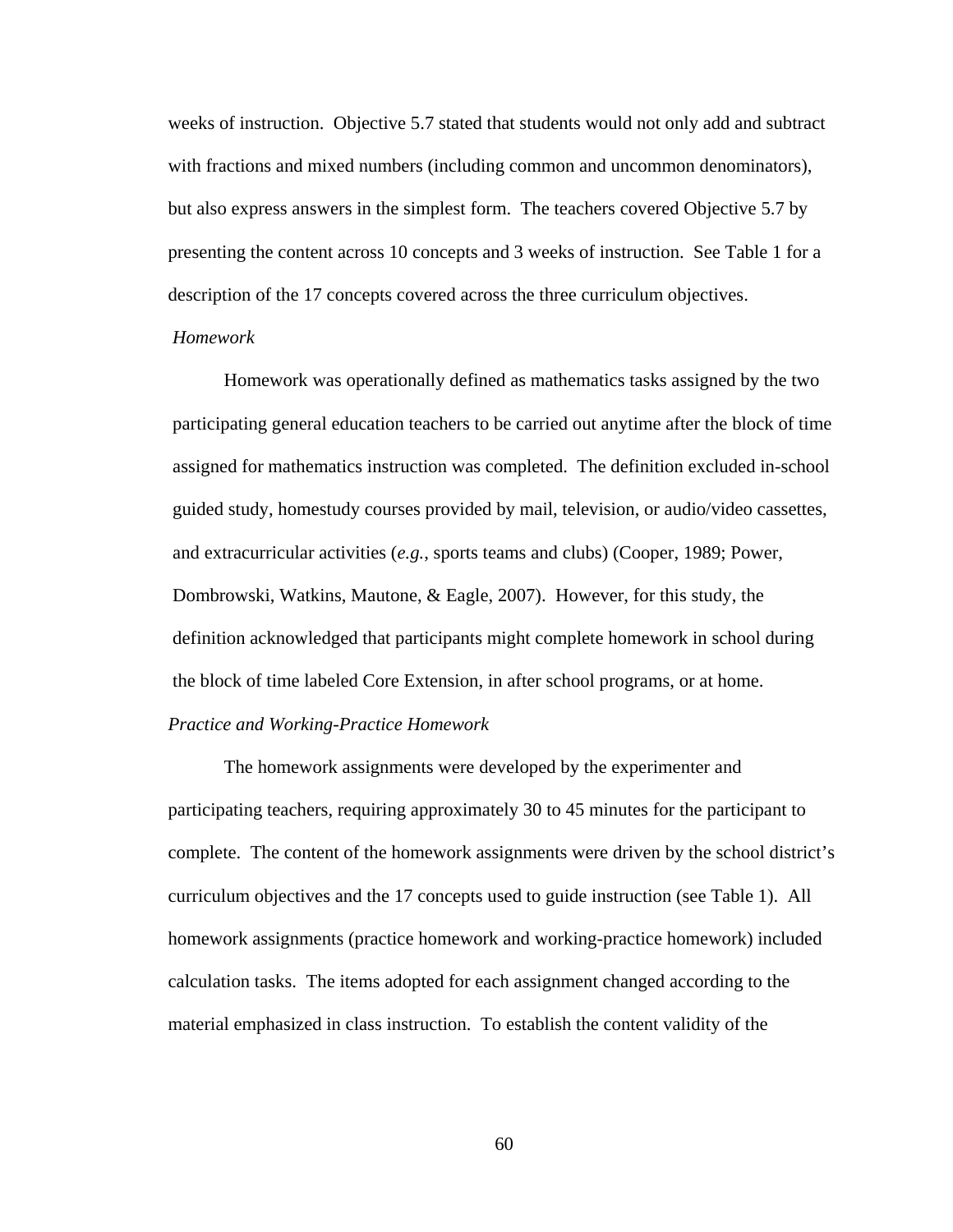*Curriculum Objectives and the Concepts Covered during 6 Weeks of Instruction* 

| Curriculum    |                                                                              |
|---------------|------------------------------------------------------------------------------|
| objective     | <b>Description of Concepts</b>                                               |
| $5.5^a$       | Division of 1 digit divisors with 1, 2, 3, and 4 digit dividends (NR);       |
|               | division of 1 digit divisors $(R)$ ; division of 2 digit divisors with 1, 2, |
|               | 3, and 4 digit dividends (NR); division of 2 digit divisors (R).             |
| $5.6^{\rm b}$ | Division of 1 digit divisor with 1 decimal point in the dividend;            |
|               | division of 1 digit divisor with 2 decimal points in the dividend;           |
|               | division of 1 digit divisor with 3 decimal points in the dividend.           |
| $5.7^{\circ}$ | Addition of fractions with common denominators (NSS);                        |
|               | subtraction of fractions with common denominators (NSS); addition            |
|               | of fractions with uncommon denominators (NSS); subtraction of                |
|               | fractions with uncommon denominators (NSS); addition of fractions            |
|               | with uncommon denominators (SS); subtraction of fractions with               |
|               | uncommon denominators (SS); addition of mixed numbers with                   |
|               | common denominators (SS); subtraction of mixed numbers with                  |
|               | common denominators (SS); addition of mixed numbers with                     |
|               | uncommon denominators (SS); subtraction of mixed numbers with                |
|               | uncommon denominators (SS).                                                  |

*Note.* R=remainders in quotient. NR = no remainders in quotient. NSS = Fraction problems with no simplification of solution. SS = Fraction problems requiring simplification of solution. <sup>a</sup>Covered in Week 1. <sup>b</sup>Covered in Weeks 2 and 3. Covered in Weeks 4, 5, and 6.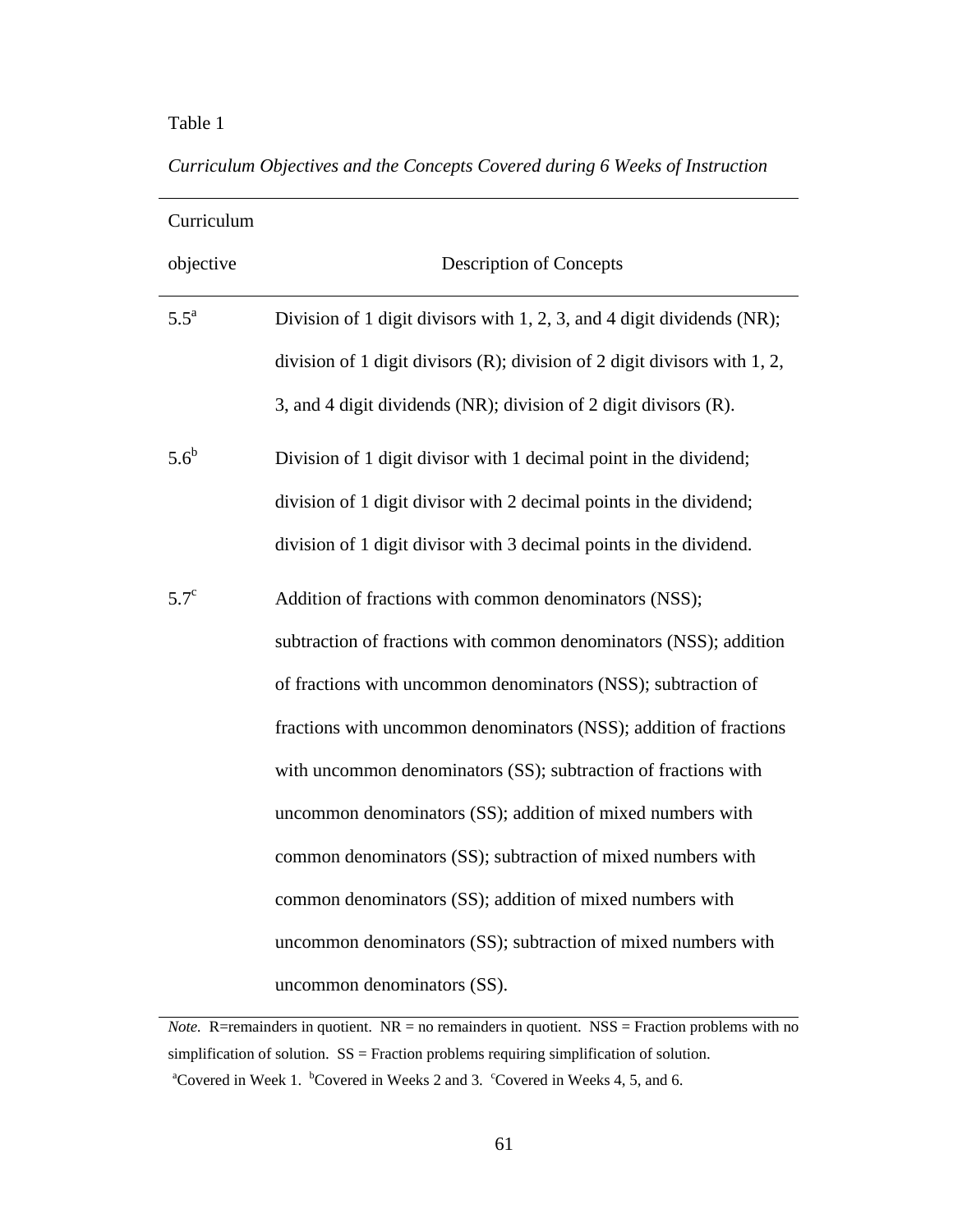homework assignments, the study's participating teachers reviewed the types of math calculation problems presented on the homework assignments to confirm that the content accurately reflected the skills presented during instruction and the school district's curriculum objectives. Altogether, 18 practice homework assignments and 18 workingpractice homework assignments were presented across the 6 week study.

For this study, 100% of the practice homework covered the first step of academic skill development as defined by Haring and Eaton (1978): acquisition. For the purpose of the study, "acquisition" skills referred to new skills in need of practice through the provision of numerous opportunities to respond (Haring & Eaton, 1978). Practice homework assignments were designed for participants to acquire specific mathematical procedures, or procedural knowledge, not yet in their academic repertoire. Practice homework assignments consisted of 30 problems per assignment and were assigned to the participants on Tuesdays, Wednesdays, and Thursdays of a regular school week. Tuesdays' practice homework assignment included problems reviewing the mathematical material covered in class on Monday and Tuesday. On Wednesdays' and Thursdays' practice homework assignments, all of the problems reviewed material covered in class on that same day. For example, after the teacher instructed the participants on the topic of division with 1 and 2 digit divisors on a Wednesday, the practice homework assignment required the participants to calculate division problems with 1 and 2 digit divisors using paper and pencil. See Table 2 for a description of the content covered in each practice homework assignment. See Appendix B for all of the practice assignments used in the study.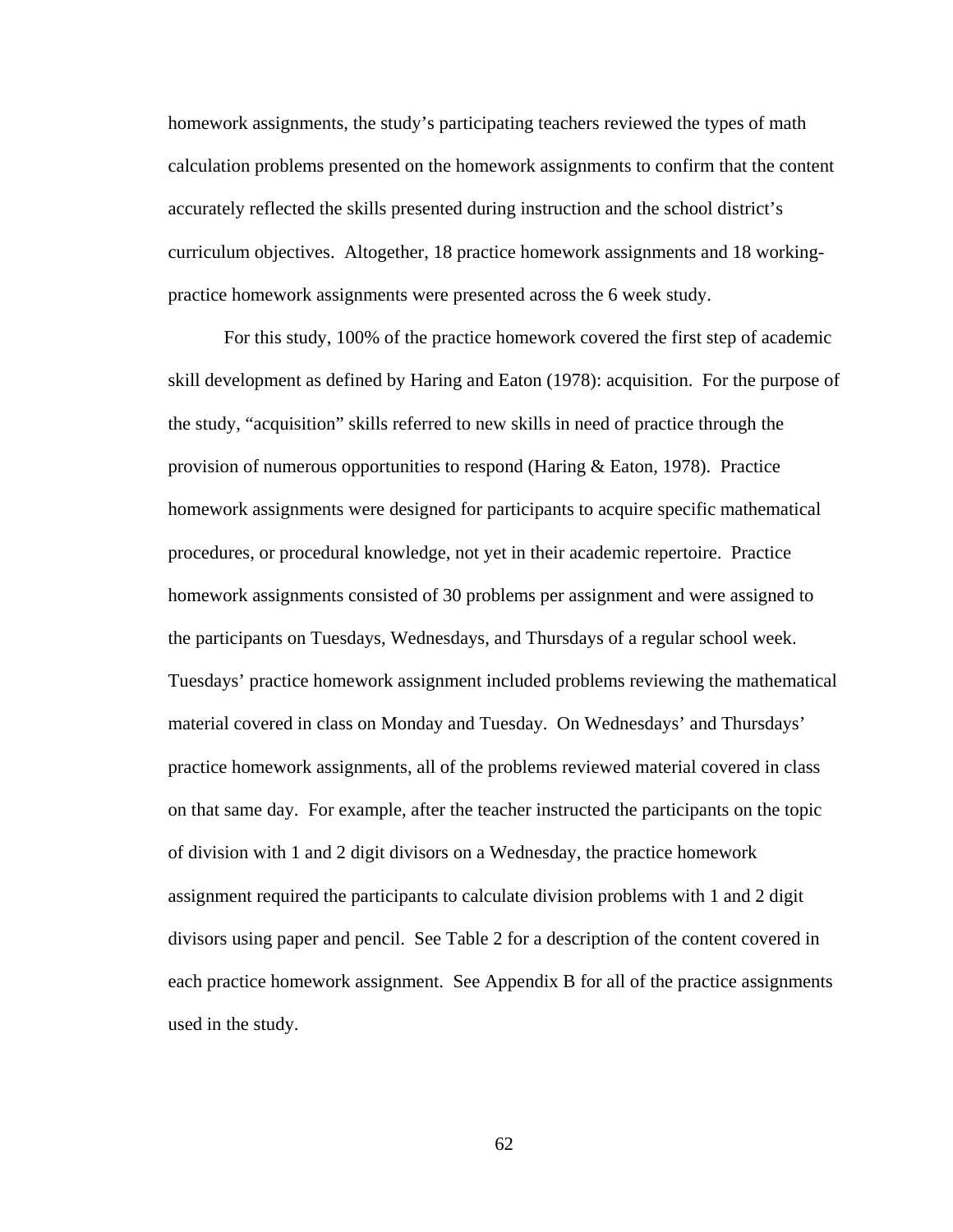|                                         | Working-practice homework               |                                          |  |  |  |  |
|-----------------------------------------|-----------------------------------------|------------------------------------------|--|--|--|--|
| Practice homework                       | Acquisition material <sup>a</sup>       |                                          |  |  |  |  |
|                                         |                                         |                                          |  |  |  |  |
| Division with 1 digit divisors and      | Division with 1 digit divisors and 1-   | Multiplication with 1-3 digit whole      |  |  |  |  |
| 1-4 digit dividends (NR) (30).          | 4 digit dividends (NR) (12).            | numbers $(18)$ .                         |  |  |  |  |
| Division with 1 digit divisors and 1-   | Division with 1 digit divisors and 1-   | Multiplication with 1-3 digit whole      |  |  |  |  |
| 4 digit dividends $(R)$ (15); division  | 4 digit dividends $(R)$ $(6)$ , 2 digit | numbers $(6)^b$ ; Tuesday acquisition    |  |  |  |  |
| with 2 digit divisors and 1-4 digit     | divisors and 1-4 digit dividends        | problems $(12)^c$ .                      |  |  |  |  |
| dividends $(NR)$ $(15)$ .               | $(NR)$ (6).                             |                                          |  |  |  |  |
| Division with 2 digit divisors and 1-   | Division with 2 digit divisors and 1-   | Tuesday acquisition problems $(9)^d$ ;   |  |  |  |  |
| 4 digit dividends $(NR)$ (15); division | 4 digit dividends $(R)$ (12).           | Wednesday acquisition problems $(9)^e$ . |  |  |  |  |
| with 2 digit divisors and 1-4 digit     |                                         |                                          |  |  |  |  |
| dividends $(R)$ (15).                   |                                         |                                          |  |  |  |  |
|                                         |                                         |                                          |  |  |  |  |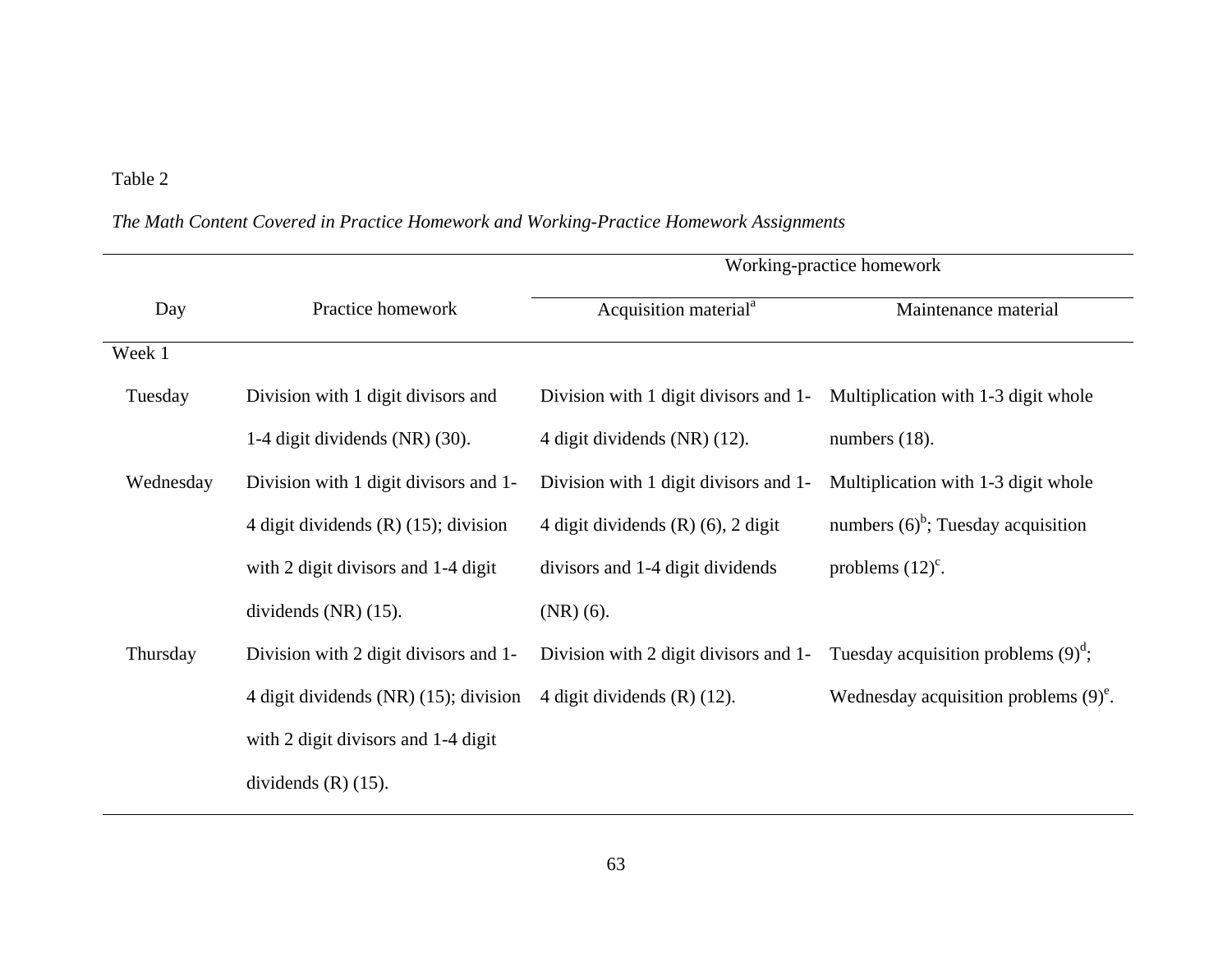## Working-practice homework Day Practice homework Acquisition material<sup>a</sup> Maintenance material Week 2 Tuesday Division with 1 digit divisors and 1 decimal point in dividend (30). Division with 1 digit divisors and 1 decimal point in dividend (12). Multiplication with 1-3 digit whole numbers (18). Wednesday Division with 1 digit divisors and 1 decimal point in dividend (30). Division with 1 digit divisors and 1 decimal point in dividend (12). Multiplication with 1-3 digit whole numbers  $(6)^b$ ; Tuesday acquisition problems  $(12)^c$ . Thursday Division with 1 digit divisors and 2 decimal points in dividend (30). Division with 1 digit divisors and 2 decimal points in dividend (12). Tuesday acquisition problems  $(9)^d$ ; Wednesday acquisition problems  $(9)^e$ .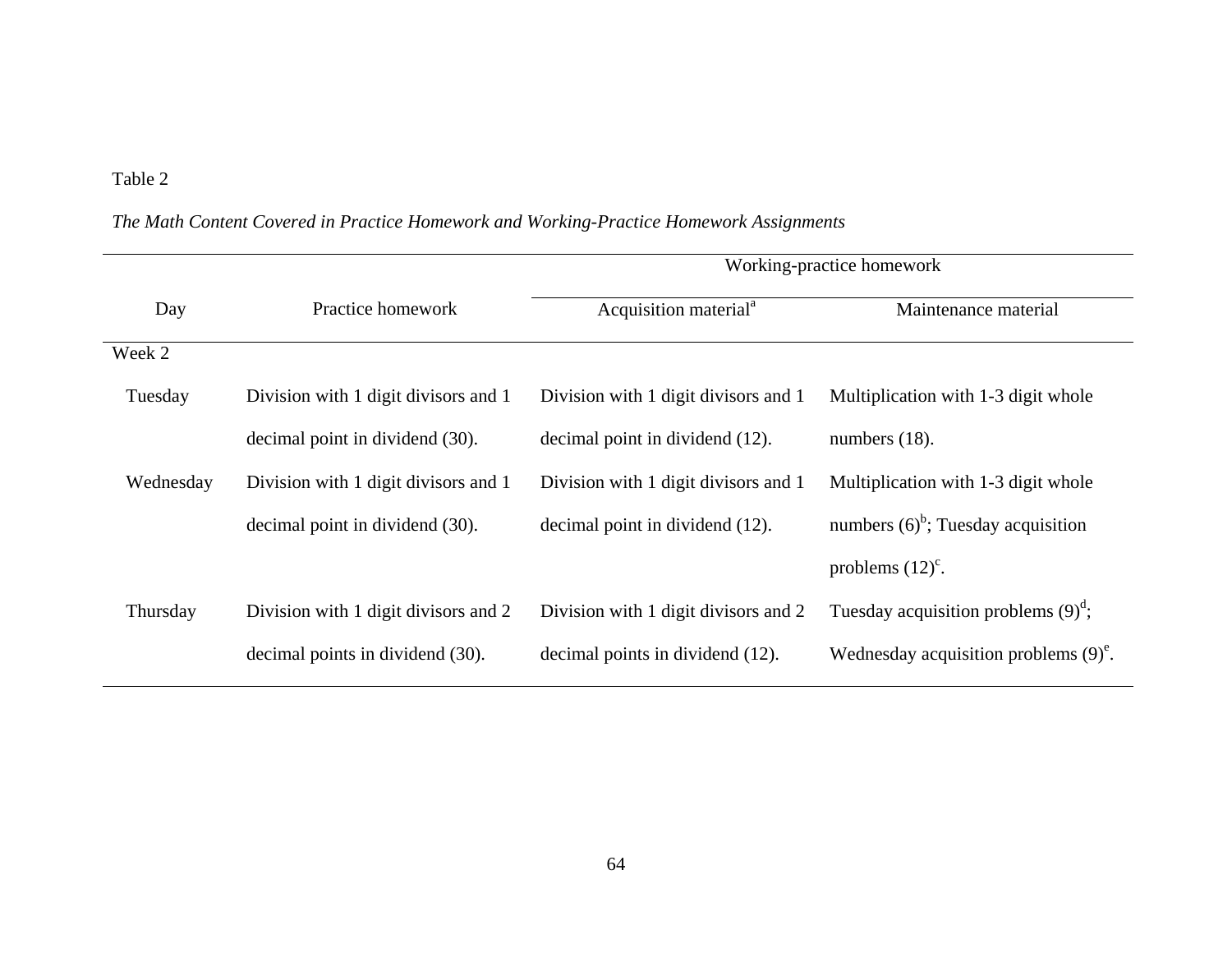## Working-practice homework Day Practice homework Acquisition material<sup>a</sup> Maintenance material Week 3 Tuesday Division with 1 digit divisors and 2 decimal points in dividend (30). Division with 1 digit divisors and 2 decimal points in dividend (12). Multiplication with 1-3 digit whole numbers (18). Wednesday Division with 1 digit divisors and 3 decimal points in dividend (30). Division with 1 digit divisors and 3 decimal points in dividend (12). Multiplication with 1-3 digit whole numbers  $(6)^b$ ; Tuesday acquisition problems  $(12)^c$ . Thursday Division with 1 digit divisors and 3 decimal points in dividend (30). Division with 1 digit divisors and 3 decimal points in dividend (12). Tuesday acquisition problems  $(9)^d$ ; Wednesday acquisition problems  $(9)^e$ .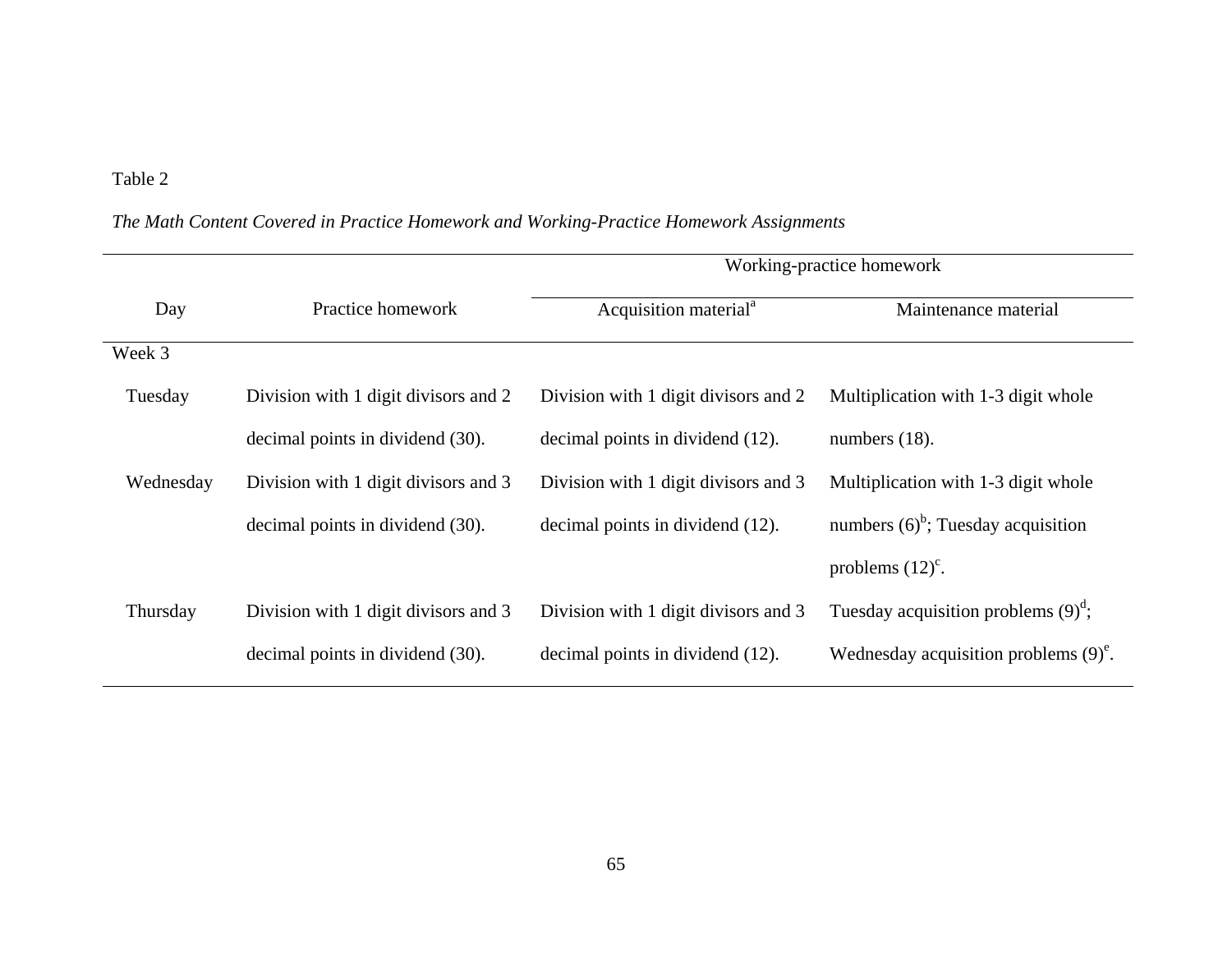|           |                                   |                                   | Working-practice homework                |
|-----------|-----------------------------------|-----------------------------------|------------------------------------------|
| Day       | Practice homework                 | Acquisition material <sup>a</sup> | Maintenance material                     |
| Week 4    |                                   |                                   |                                          |
| Tuesday   | Addition/subtraction of fractions | Addition/subtraction of fractions | Multiplication with 1-3 digit whole      |
|           | with common denominators (NSS)    | with common denominators (NSS)    | numbers $(18)$ .                         |
|           | (30).                             | (12).                             |                                          |
| Wednesday | Addition of fractions with        | Addition of fractions with        | Multiplication with 1-3 digit whole      |
|           | uncommon denominators (NSS)       | uncommon denominators (NSS)       | numbers $(6)^b$ ; Tuesday acquisition    |
|           | (30).                             | (12).                             | problems $(12)^c$ .                      |
| Thursday  | Subtraction of fractions with     | Subtraction of fractions with     | Tuesday acquisition problems $(9)^d$ ;   |
|           | uncommon denominators (NSS)       | uncommon denominators (NSS)       | Wednesday acquisition problems $(9)^e$ . |
|           | (30).                             | (12).                             |                                          |
|           |                                   |                                   |                                          |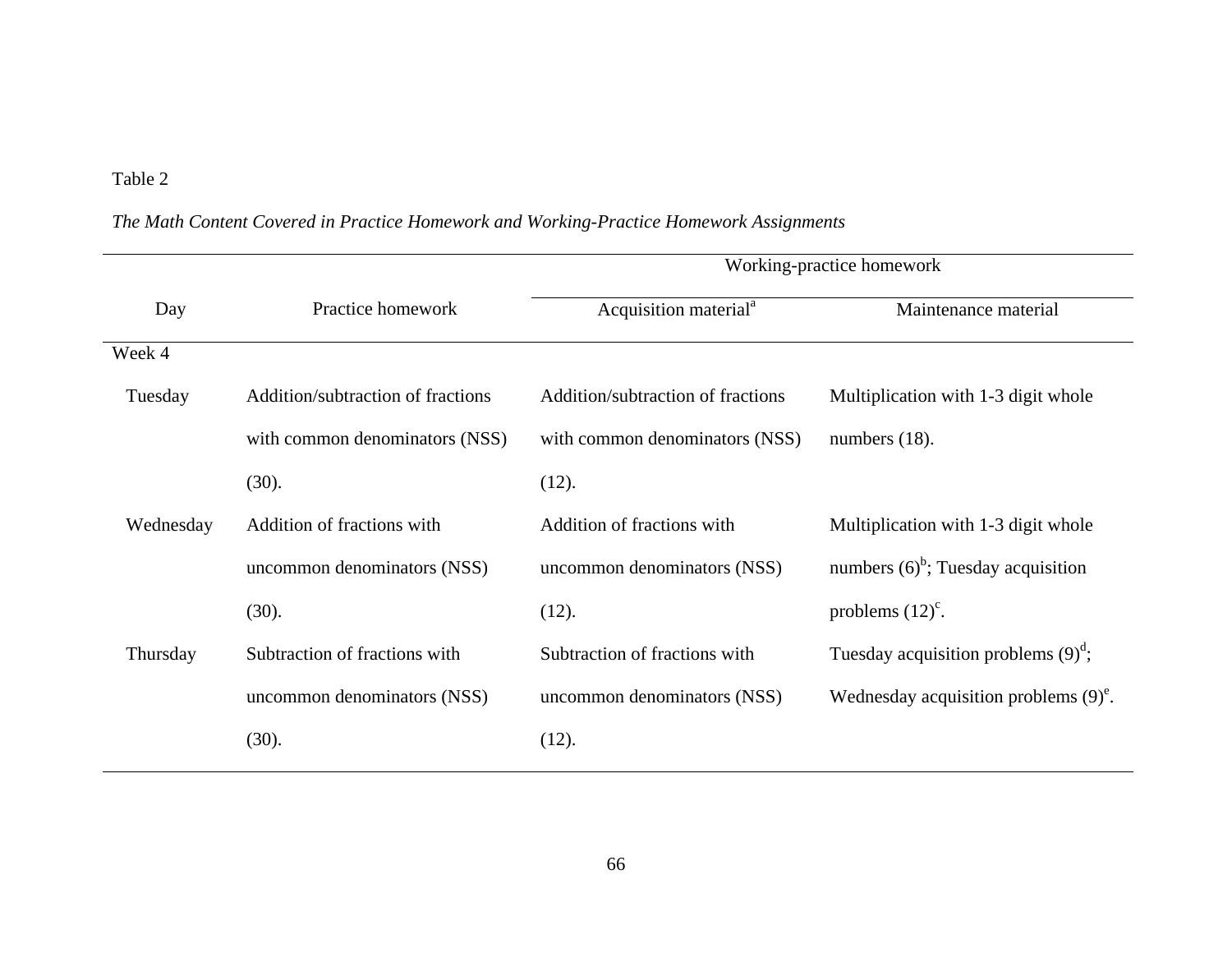|           |                                  |                                       | Working-practice homework                |  |  |
|-----------|----------------------------------|---------------------------------------|------------------------------------------|--|--|
| Day       | Practice homework                | Acquisition material <sup>a</sup>     | Maintenance material                     |  |  |
| Week 5    |                                  |                                       |                                          |  |  |
| Tuesday   | Addition of fractions with       | Addition of fractions with            | Multiplication with 1-3 digit whole      |  |  |
|           | uncommon denominators (SS) (30). | uncommon denominators $(SS)$ $(12)$ . | numbers $(18)$ .                         |  |  |
| Wednesday | Subtraction of fractions with    | Subtraction of fractions with         | Multiplication with 1-3 digit whole      |  |  |
|           | uncommon denominators (SS) (30). | uncommon denominators (SS) (12).      | numbers $(6)^b$ ; Tuesday acquisition    |  |  |
|           |                                  |                                       | problems $(12)^c$ .                      |  |  |
| Thursday  | Addition of mixed numbers with   | Addition of mixed numbers with        | Tuesday acquisition problems $(9)^d$ ;   |  |  |
|           | common denominators (SS) (30).   | common denominators (SS) (12).        | Wednesday acquisition problems $(9)^e$ . |  |  |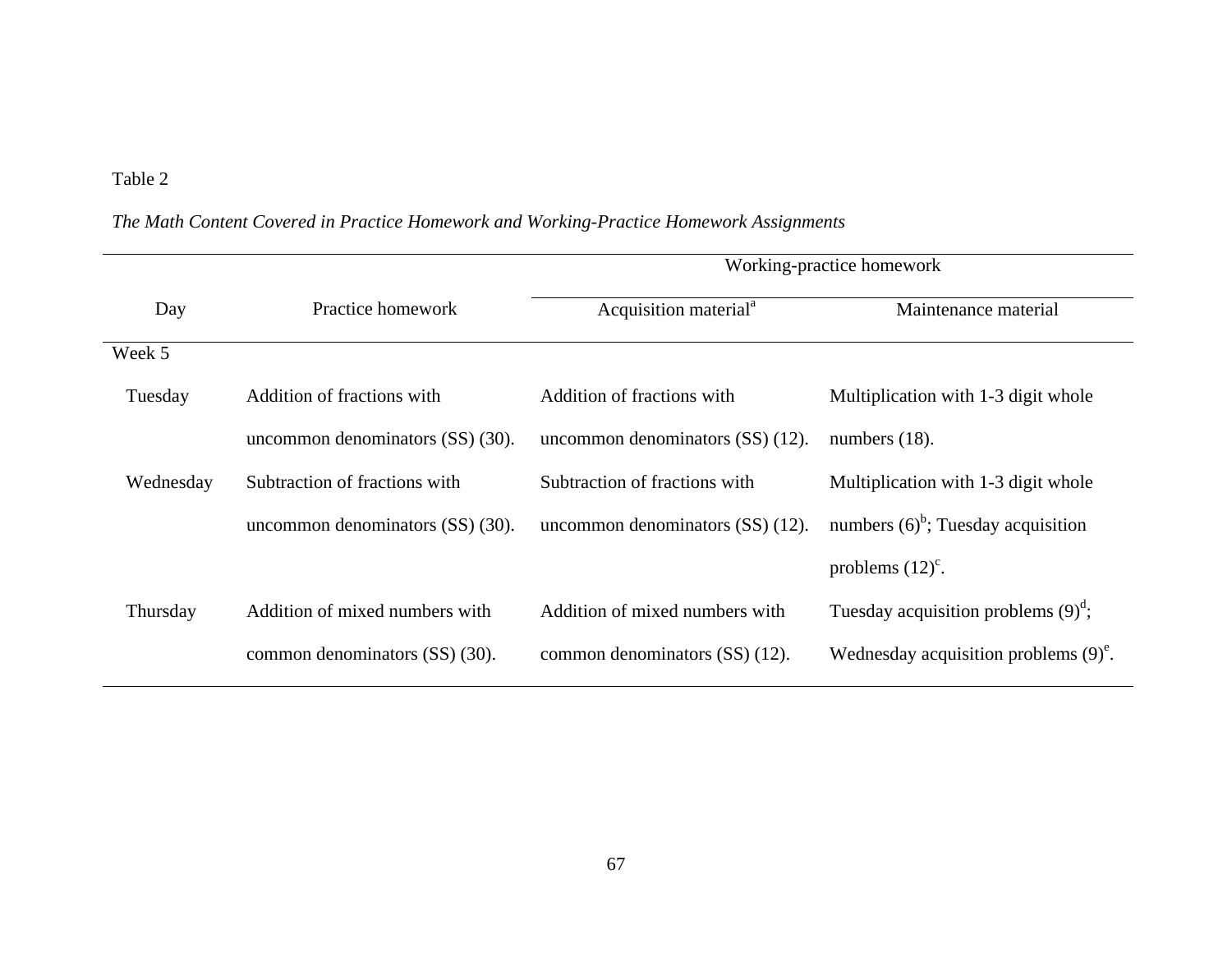## Working-practice homework Day Practice homework Acquisition material<sup>a</sup> Maintenance material Week 6 Tuesday Subtraction of mixed numbers with common denominators (SS) (30). Subtraction of mixed numbers with common denominators (SS) (12). Multiplication with 1-3 digit whole numbers  $(18)$ . Wednesday Addition of mixed numbers with uncommon denominators (SS) (30). Addition of mixed numbers with uncommon denominators (SS) (12). Multiplication with 1-3 digit whole numbers  $(6)^b$ ; Tuesday acquisition problems  $(12)^c$ . Thursday Subtraction of mixed numbers with uncommon denominators (SS) (30). Subtraction of mixed numbers with uncommon denominators (SS) (12). Tuesday acquisition problems  $(9)^d$ ; Wednesday acquisition problems  $(9)^e$ .

### *The Math Content Covered in Practice Homework and Working-Practice Homework Assignments*

*Note*. Each homework assignment contained 30 problems. (N) = number of each type of problem within the assignment.  $R =$  remainders in quotient. NR = no remainders in quotient. NSS = Fraction problems with no simplification of solution. SS = Fraction problems requiring simplification of solution. <sup>a</sup>Acquisition material in working-practice homework was assigned to the following problem numbers: 1, 3, 6, 9, 11, 13, 16, 19, 21, 23, 26, and 29. <sup>b</sup>Maintenance material assigned to following problems numbers: 5, 10, 15, 20, 25, and 30.  $^{\circ}$ Maintenance material from Tuesday assigned to following problem numbers: 2, 4, 7, 8, 12, 14, 17, 18, 22, 24, 27, and 28. dMaintenance material from Tuesday assigned to following problem numbers: 2, 4, 7, 12, 14, 17, 22, 24, and 27.  $\textdegree$ Maintenance material from Wednesday assigned to following problem numbers: 5, 8, 10, 15, 18, 20, 25, 28, and 30.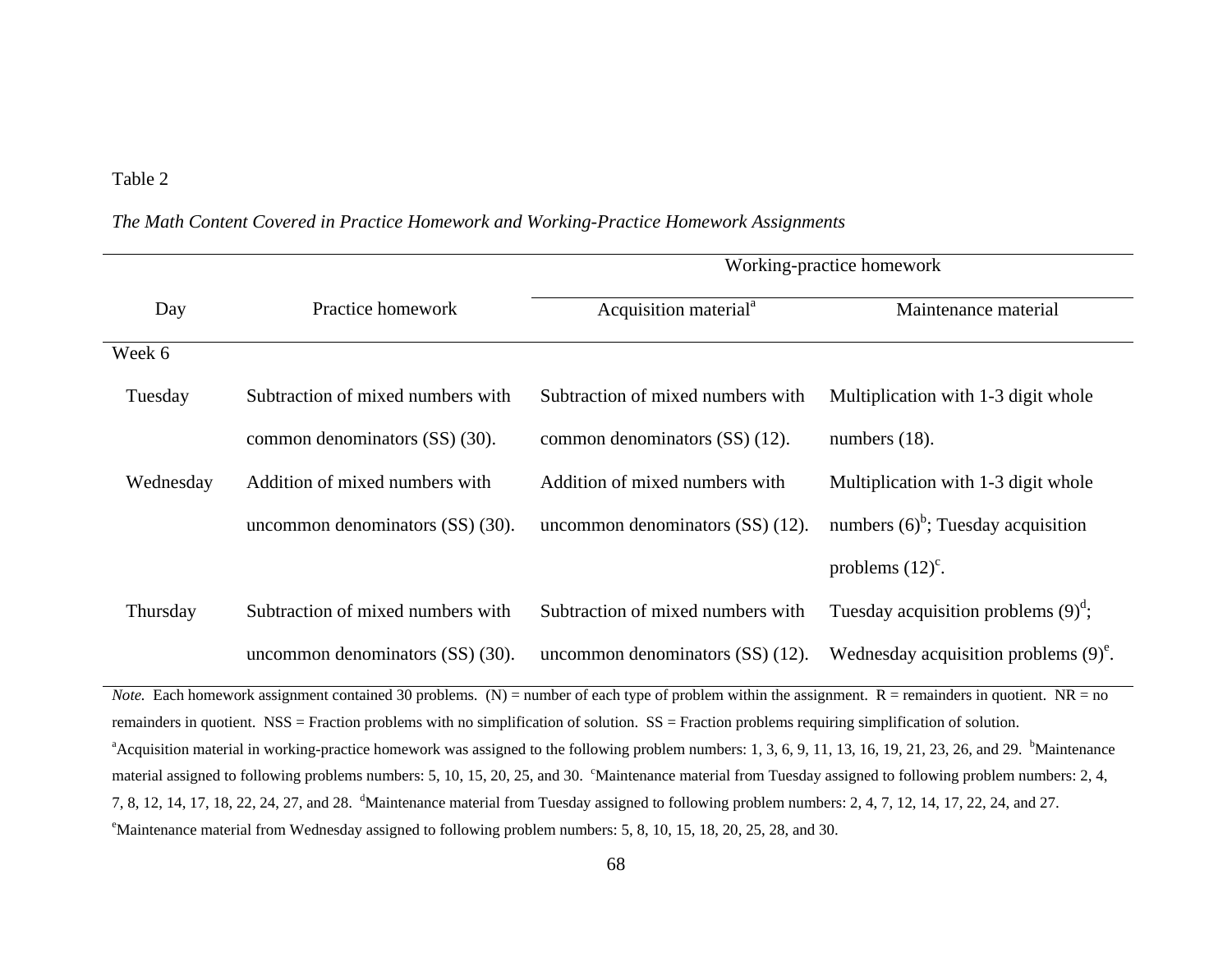Working-practice homework assignments consisted of 60% "maintenance" mathematics material and 40% acquisition skills. Maintenance material was defined as material already covered (Haring  $&$  Eaton, 1978). For the purpose of this study, maintenance material included mathematics calculation skills previously covered in the fifth grade curriculum prior to beginning the study. The participating teachers, who taught mathematics to all fifth grade students, were provided a list of the school district's math calculation curriculum objectives, which reflected the state's Standards of mathematics Learning for grade 5, and asked to identify a fifth grade objective already taught in the beginning of the school year to be used as maintenance material for this study. The participating teachers selected SOL Objective 5.3 as the maintenance material, which stated that students would solve problems involving multiplication of whole numbers using paper and pencil and mental computation. For the workingpractice homework assignments, maintenance calculation problems involving multiplication of whole numbers were selected from the curriculum. Math calculation problems were introduced in working-practice homework assignments on a standardized scheduled which maintained the 60:40 maintenance-to-acquisition ratio. Researchers have begun to investigate the relationship between ratios of maintenance material to acquisition material in academic skill acquisition (Cates, 2005). According to Burns (2004), research focused on determining optimal drill ratios for mathematics skill acquisition have been inconclusive and a single drill ratio is not preferred over another. The 60:40 ratio in this study was selected for ease of working-practice homework material development by the experimenter.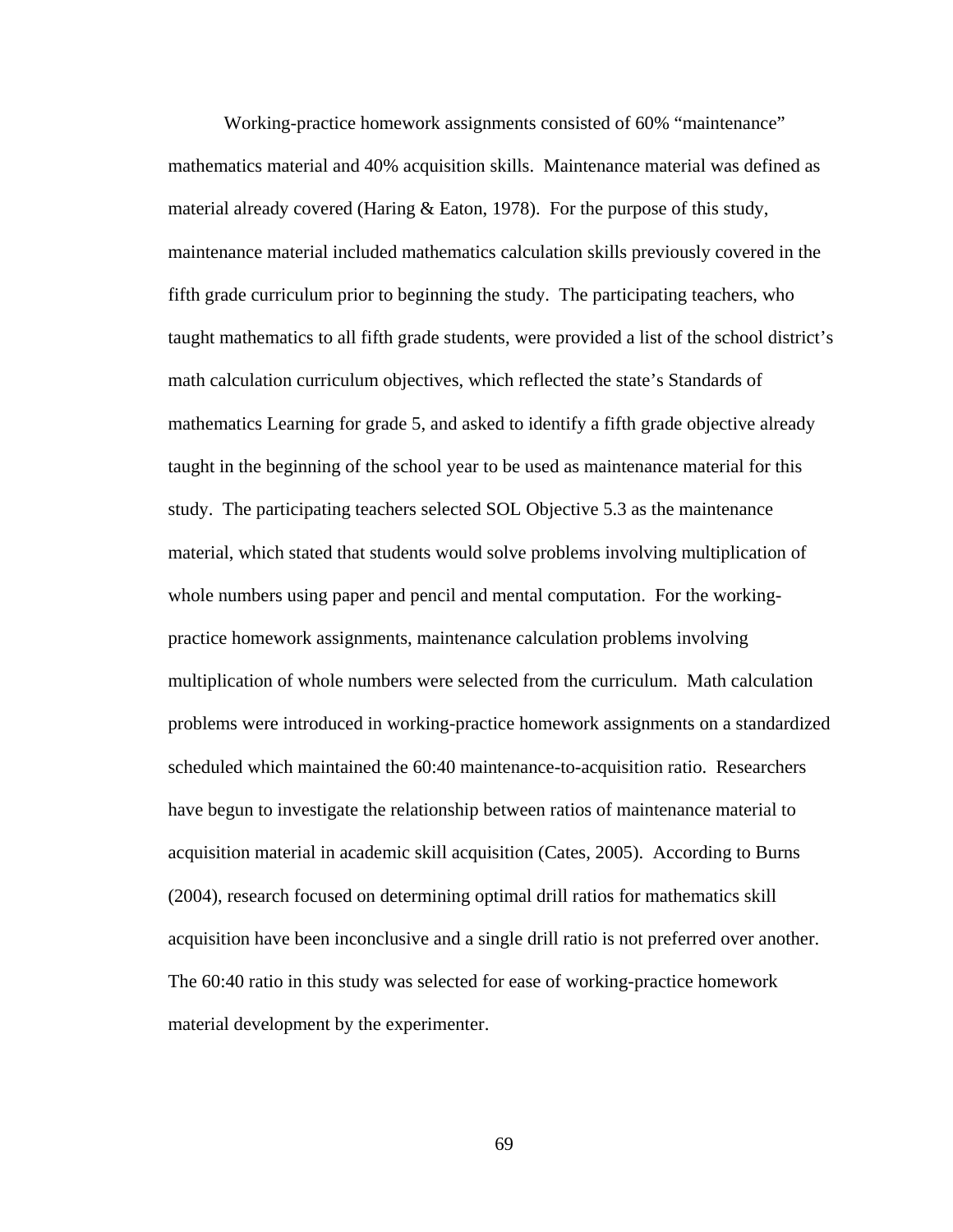Working-practice homework consisted of 30 problems per assignment and was assigned to the participants on Tuesdays, Wednesdays, and Thursdays of a regular school week. See Table 2 for a description of the content covered in each working-practice homework assignment. See Appendix C for all of the working-practice assignments used in the study.

On Tuesdays' working-practice homework, 12 of the 30 problems presented the acquisition mathematical material covered in class on Monday and Tuesday. These acquisition problems were introduced into the working-practice homework assignment using specific problem numbers (see Table 2). The remaining 18 problems consisted of the maintenance calculation problems (whole number multiplication problems, which were randomly selected from the curriculum).

On Wednesdays' working-practice homework assignments, 12 of the 30 problems presented the mathematical material covered in class on Wednesdays (see Table 2). An additional 12 problems included in Wednesdays' assignments were the 12 acquisition problems from Tuesdays' assignments, which were considered maintenance problems for the existing assignment. The final 6 maintenance problems consisted of randomly selected whole number multiplication problems from the fifth grade curriculum. All problems were introduced into the working-practice homework assignment using specific problem numbers (see Table 2).

On Thursdays' working-practice homework assignments 12 of the 30 problems were acquisition problems taken from material covered in class on Thursday (see Table 2). The remaining 18 problems consisted of 9 acquisition problems from Tuesday's assignment as well as 9 acquisition problems from Wednesday's assignment, which were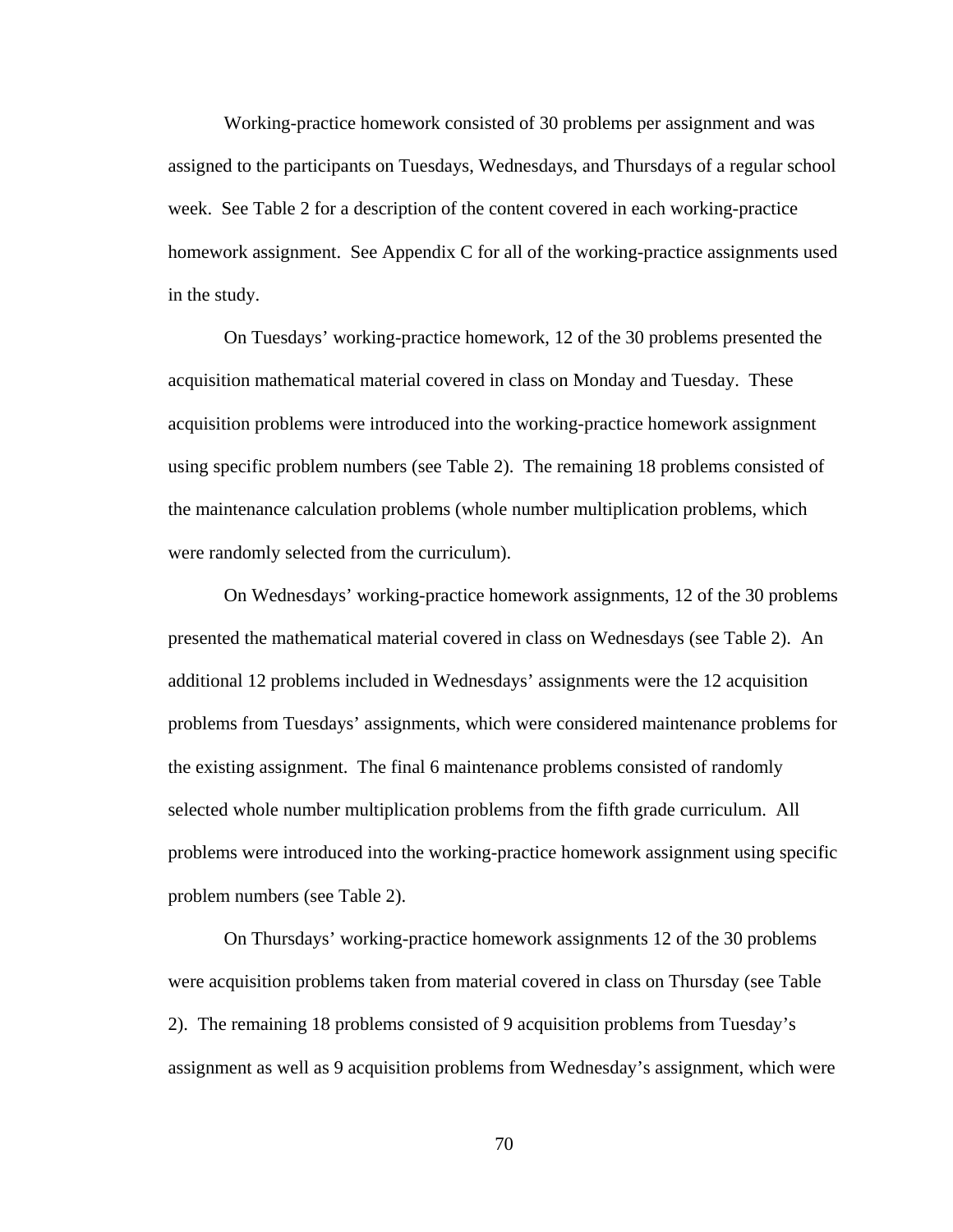identified as maintenance problems on Thursday's assignment. Again, all problems were introduced into the working-practice homework assignment using specific problem numbers (see Table 2).

### *Pretest and Posttest*

The pretest-posttest measure was developed by the experimenter, using teacher input, and measured selected math calculation skills required for fifth grade students. Calculation problems on the measure covered the 17 concepts presented in Table 1. Each of the 17 concepts was represented twice on the pretest-posttest measure for a total of 34 problems. See Table 3 for the number of problems presented and the description of the content covered for each curriculum objective on the pretest-posttest measure. The calculation problems on the pretest-posttest measure were randomly selected from a larger pool of problems in the school district's test bank, which included math calculation problems for curriculum Objectives 5.5, 5.6, and 5.7. The experimenter used a random number generator to randomly order the 34 calculation problems presented on the pretestposttest measure (Urbaniak & Plous, 2000). The format of the pretest-posttest measure, including the layout of the calculation problems, matched the format of the homework assignments. See Appendix D for the pretest-posttest measure used during the study. To establish the content validity of the pretest-posttest measure, the study's participating teachers reviewed the types of math calculation problems on the pretest-posttest measure to confirm the content of the measure accurately reflected the skills presented during instruction, the school district's curriculum objectives, and on the homework assignments.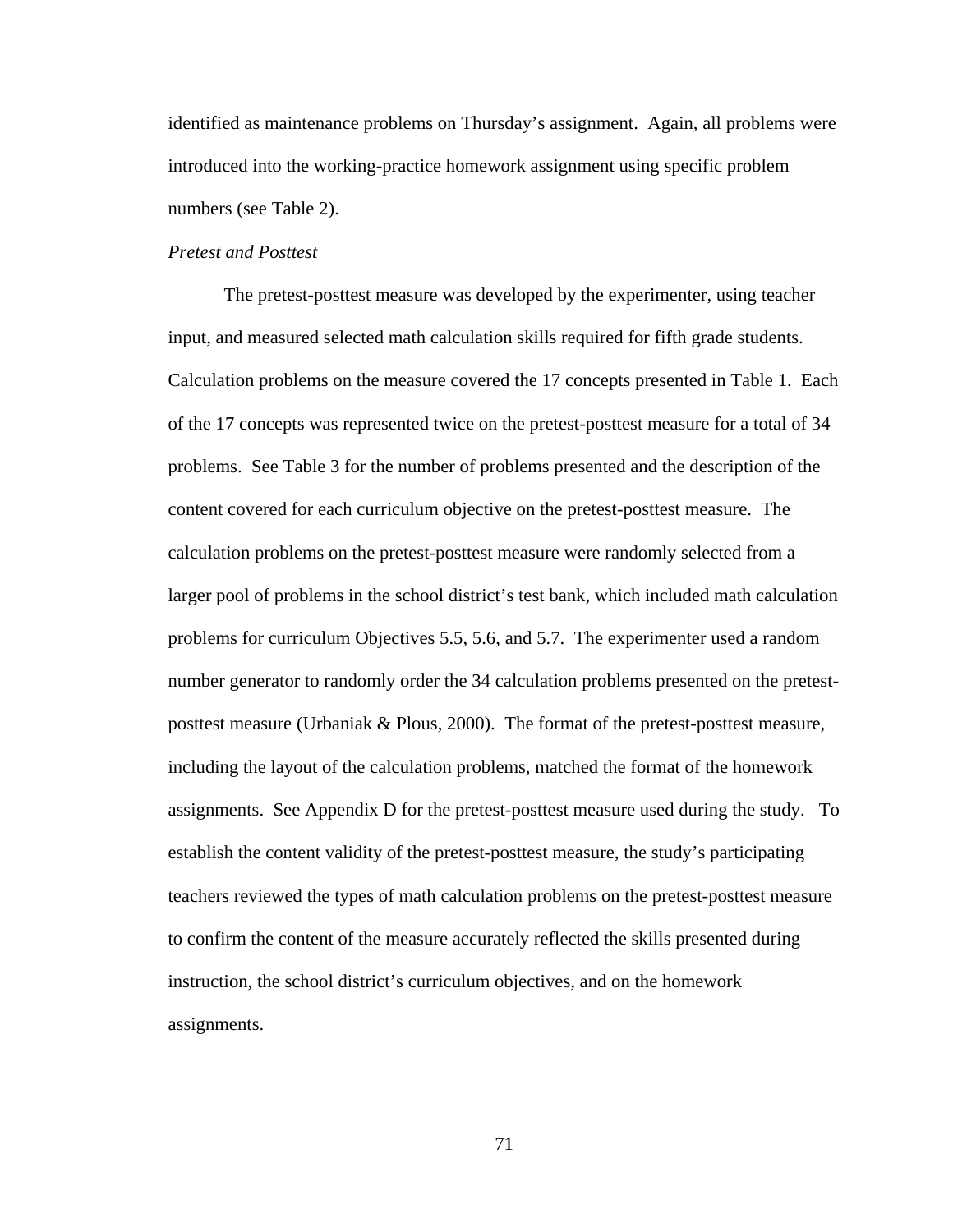## *Math Content Covered on the Pretest-Posttest Measure*

| Curriculum |                                                                                |
|------------|--------------------------------------------------------------------------------|
| objective  | Description of content presented                                               |
| 5.5        | 2 division problems with 1 digit divisors and 1-4 digit dividends (NR); 2      |
| $(n = 8)$  | division problems with of 1 digit divisors $(R)$ ; 2 division problems with 2  |
|            | digit divisors with 1-4 digit dividends (NR); 2 division problems with 2 digit |
|            | divisors $(R)$ .                                                               |
| 5.6        | 2 division problems with 1 digit divisor and 1 decimal point in the dividend;  |
| $(n = 6)$  | 2 division problems with 1 digit divisor with 2 decimal points in the          |
|            | dividend; 2 division problems with 1 digit divisor and 3 decimal points in the |
|            | dividend.                                                                      |
| 5.7        | 2 addition problems with fractions and common denominators (NSS); 2            |
| $(n = 20)$ | subtraction problems with fractions and common denominators (NSS);             |
|            | 2 addition problems with fractions and uncommon denominators (NSS);            |
|            | 2 subtraction problems with fractions and uncommon denominators (NSS);         |
|            | 2 addition problems with fractions and uncommon denominators (SS);             |
|            | 2 subtraction problems with fractions and uncommon denominators (SS);          |
|            | 2 addition problems with mixed numbers and common denominators (SS);           |
|            | 2 subtraction problems with mixed numbers and common denominators              |
|            | (SS); 2 addition with mixed numbers and uncommon denominators (SS);            |
|            | 2 subtraction problems with mixed numbers and uncommon denominators            |
|            | (SS).                                                                          |

*Note.* Maximum digits correct for the measure = 93. R = remainders in quotient. NR = no remainders in quotient. NSS = Fraction problems with no simplification of solution. SS = Fraction problems requiring simplification of solution.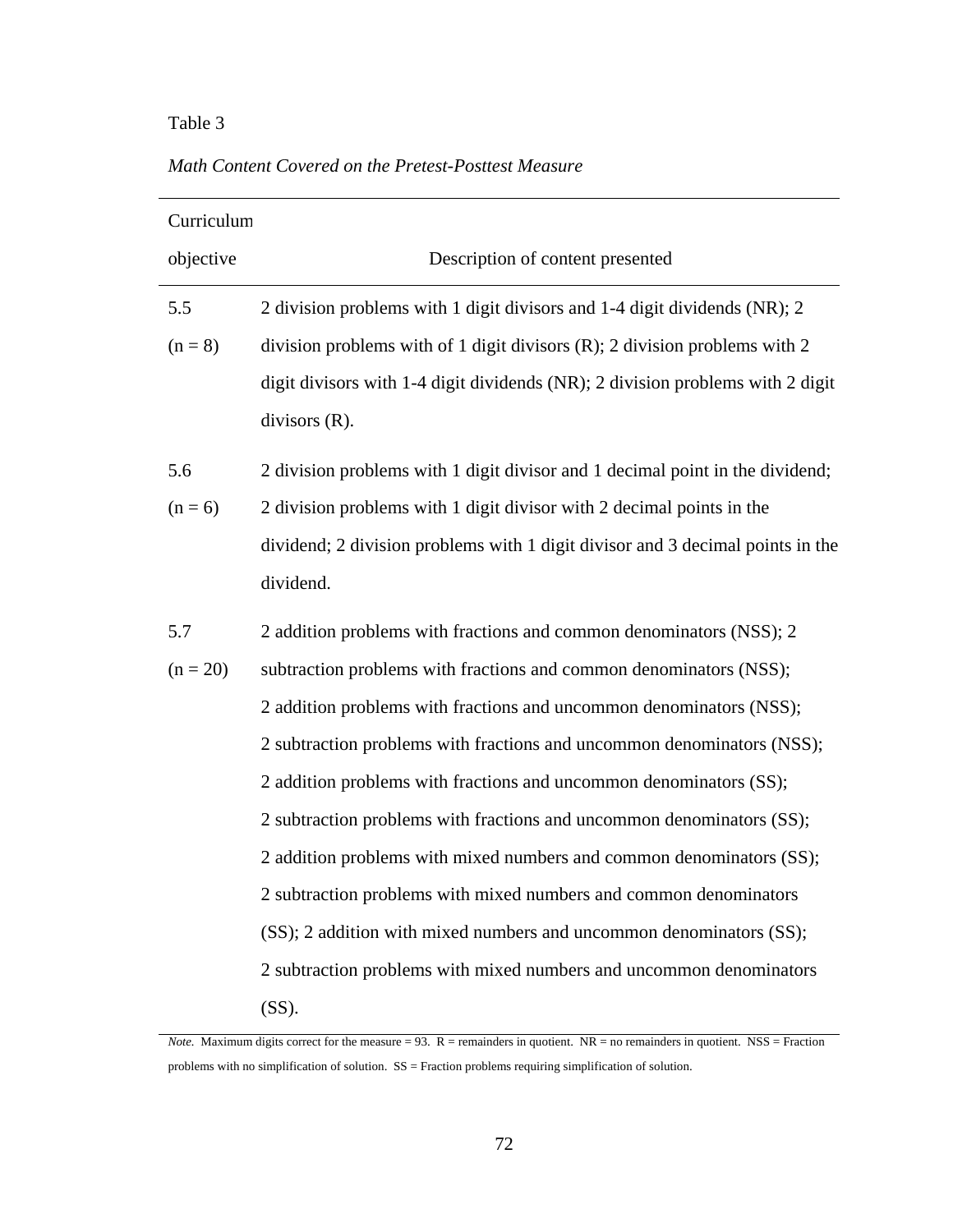The pretest was administered on the first day of the study and the same measure was administered on the last day of the study. Participants were provided 90 minutes to complete the pretest and 90 minutes to complete the posttest. In accordance with curriculum-based measurement, which is a standardized measurement procedure used to measure the level and trend of academic progress, or growth, in reading, written expression, spelling, and mathematics, each participant earned one point for each correct digit in the calculation's answer rather than the traditional test scoring method of giving one point for each problem solved correctly (Deno 1985; Shinn, 1989).

The total score on the pretest and posttest depended on the total number of correct digits the participant computed across all of the mathematics calculation items. Curriculum-based measurement scoring procedures were used because the research literature documents the utility of curriculum-based measurement for benchmarking participant performance in computation (Carson & Eckert, 2003; Crawford, Tindal, & Stueber, 2001; Good & Kaminski, 2002; Hintze & Silberglitt, 2005; Jones & Wickstrom, 2002). Curriculum-based measurement scoring procedures were also used because published norm-referenced tests are not sensitive to differences within a participant across time (Shinn & Bamonto, 1998). If a participant's math calculation skills changed as a result of an instructional approach or academic intervention, for example, published norm-referenced tests are unable to detect the short-term effects, or changes. According to the research literature, reliability estimates for curriculum-based measurement in mathematics ranges from .70 to .98 (Christ & Vining, 2006; Hintze, Christ, & Keller, 2002; Martson, 1989).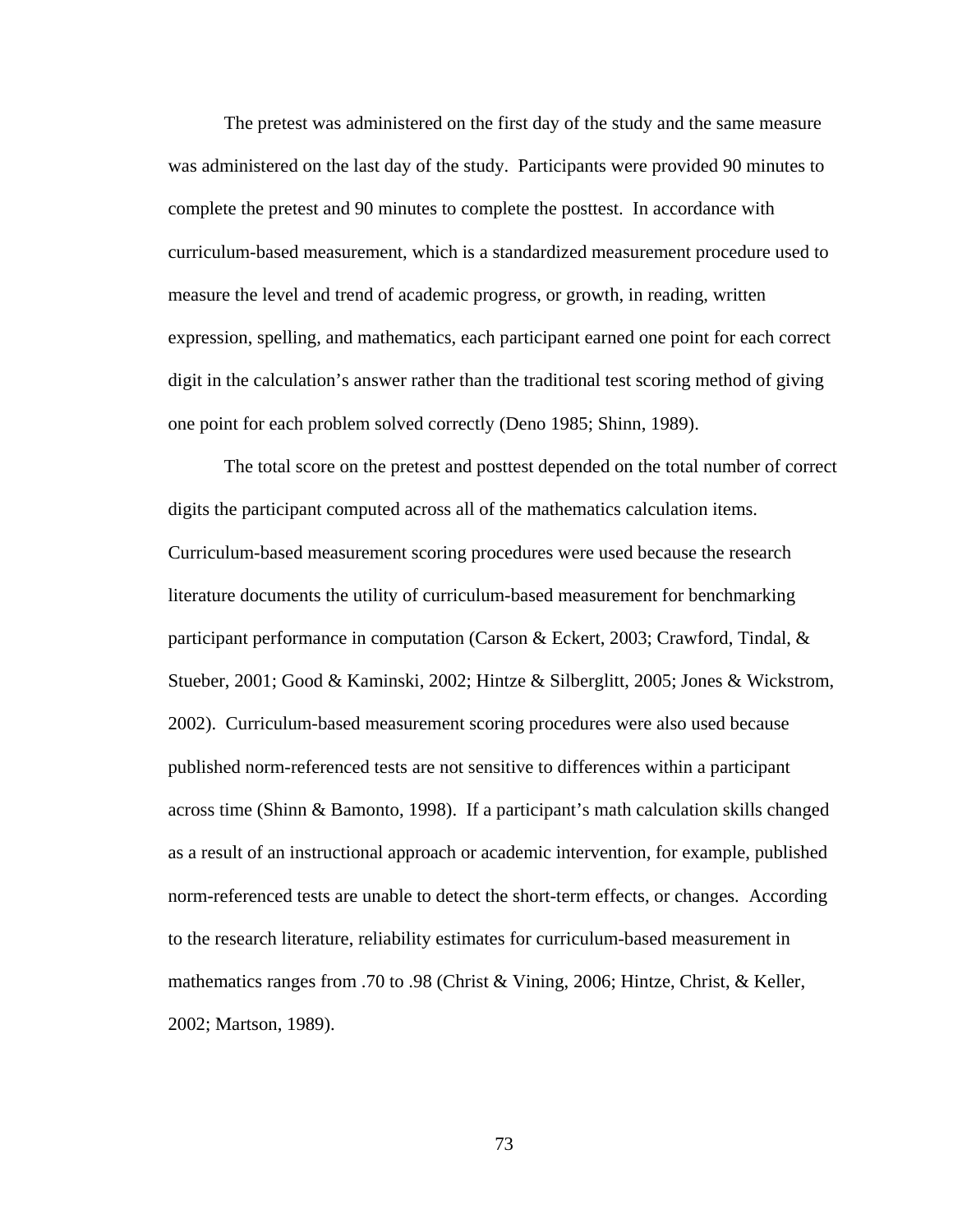The researcher, who had training and experience with curriculum-based measurement, administered and scored both the pretest and posttest. For all computational skills, except long division, a correct digit was a digit written below the line and in the correct place value (Shinn, 1993). If a participant's answer was correct, the participant received the full problem value for digits correct despite the presence or absence of work*.* For computational problems identified as incorrect or incomplete, credit was given for the correct digits in the solution. When the calculation problems required regrouping, the steps involving "carrying" or "borrowing" were not counted as digits correct. For example, in a 4 digit by 3 digit addition with regrouping problem, the digits written above the tens, hundredths, and thousandths columns were not counted. The number of digits computed correctly was the data collected from the pretest and the posttest. The pretest and the posttest included a total of 93 possible digits placed correctly. To verify the reliability of the measure, a Cronbach's alpha of .94 and .92 was calculated for the pretest and posttest measures, respectively, demonstrating high internal consistency overall for the measure (Green & Salkind, 2003; Pagano, 2004; Shannon & Davenport, 2001).

## *Procedures*

#### *Consent Procedures*

Prior to starting the study, approval from the University of Missouri Campus Institutional Review Board was received. The classroom teachers distributed the letters of consent to the 98 potential participants during mathematics in their general education classrooms. The letters of consent were then distributed to the parents or guardians of the potential participants and requested voluntary consent for their child's inclusion in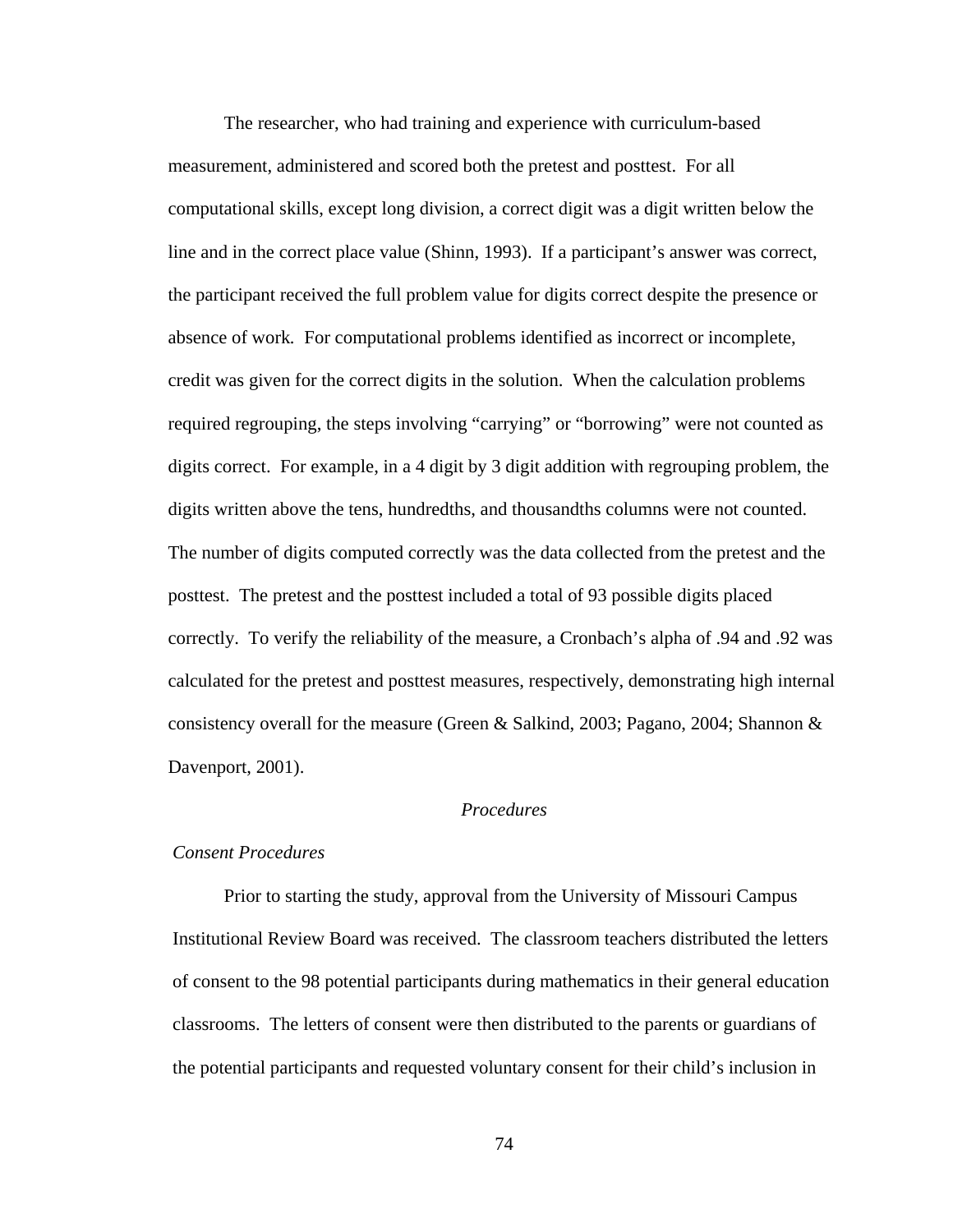the study (see Appendix E). The participants received his or her choice of a mechanical pencil or pen for returning the letters of consent to their classroom teacher. After obtaining consent from the parents or guardians, the participants were presented with letters of assent during mathematics in their general education classrooms (see Appendix E). Ninety-four students returned letters of consent and letters of assent agreeing to participate in the study. The students who did not participate in the study were provided with the standard instruction and homework but no data for the study was collected. Although 94 students agreed to participate in the study, 4 students independently withdrew from the school district during the study. Consequently, a total of 90 students, 45 females and 45 males, participated and completed the 6 week study. The school's 4 fifth grade classrooms had 22, 22, 23, and 23 students, respectively, that completed the study.

### *Pretest*

The study was conducted for six weeks from October 2006 to November 2006. On the first day of the study, all of the participants completed a pretest in their general education classrooms during mathematics. The researcher administered the pretest, scored the pretest, and recorded each score. Although the pretest was scored in compliance with curriculum-based measurement scoring procedures for math, the pretest was not administered in full accordance with curriculum-based measurement procedures because the participants were allowed 90 minutes to complete the pretest (Deno 1985; Shinn, 1989). The participants were read the same set of directions prior to starting the pretest adapted from Shinn's (1989) curriculum-based measurement procedures:

The sheets on your desk are math problems. There are several types of problems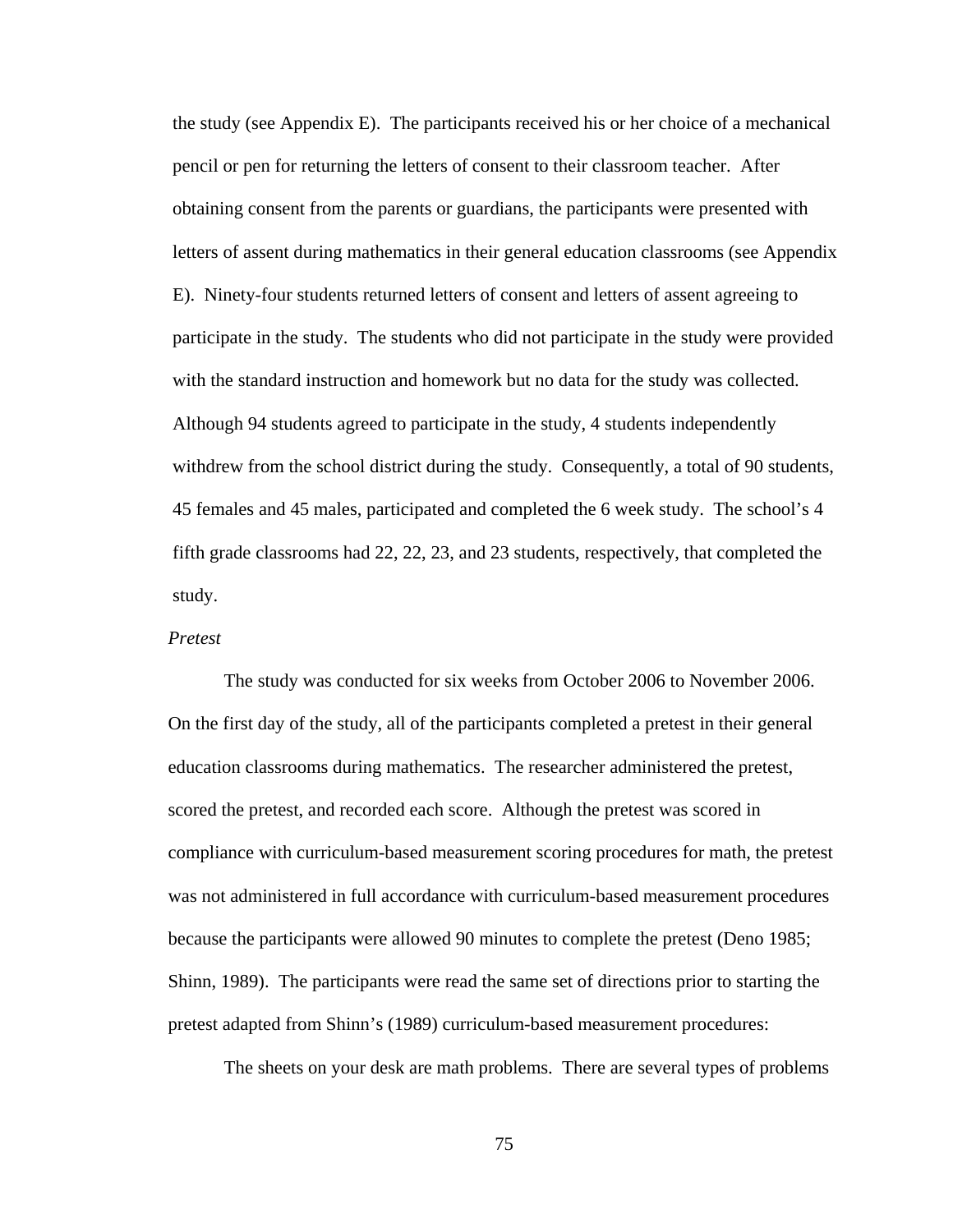on each sheet, like division, division with decimals, addition with fractions and mixed numbers, and subtraction with fractions and mixed numbers. Look at each problem carefully before you answer it. When I say "Start" turn your paper over and begin. Start on the first problem on the left of the top row (*point).* Work across and then go to the next row. If you cannot answer a problem, skip it and go on to the next problem. Are there any questions? Start.

Three participants were absent on the first day of the study and, as a result, were given the pretest as a small group the following school day in their general education environment during the Core Extension, or independent study, period of the blocked schedule. The researcher administered the pretest in compliance with the previously described pretest procedures.

#### *Random Assignment of Participants Within the Design*

After completing the pretest of selected math skills, the participants were blocked into one of the three math achievement levels, or groups, based on his or her total score of digits placed correctly: the top, middle, and lower thirds. The top third was defined as the participants who earned pretest scores in the top one-third, the middle third was defined as the middle one-third pretest scores, and the lower third was defined as the bottom one-third pretest scores. See Figure 1 for the distribution of the pretest scores among the blocked level of achievement subgroups.

Within each of the three math achievement levels, the participants were separated by gender and then randomly assigned to either the control (practice homework) group or treatment (working-practice homework) group using a random number generator, which assigned a random number to each participant (Urbaniak & Plous, 2000). Random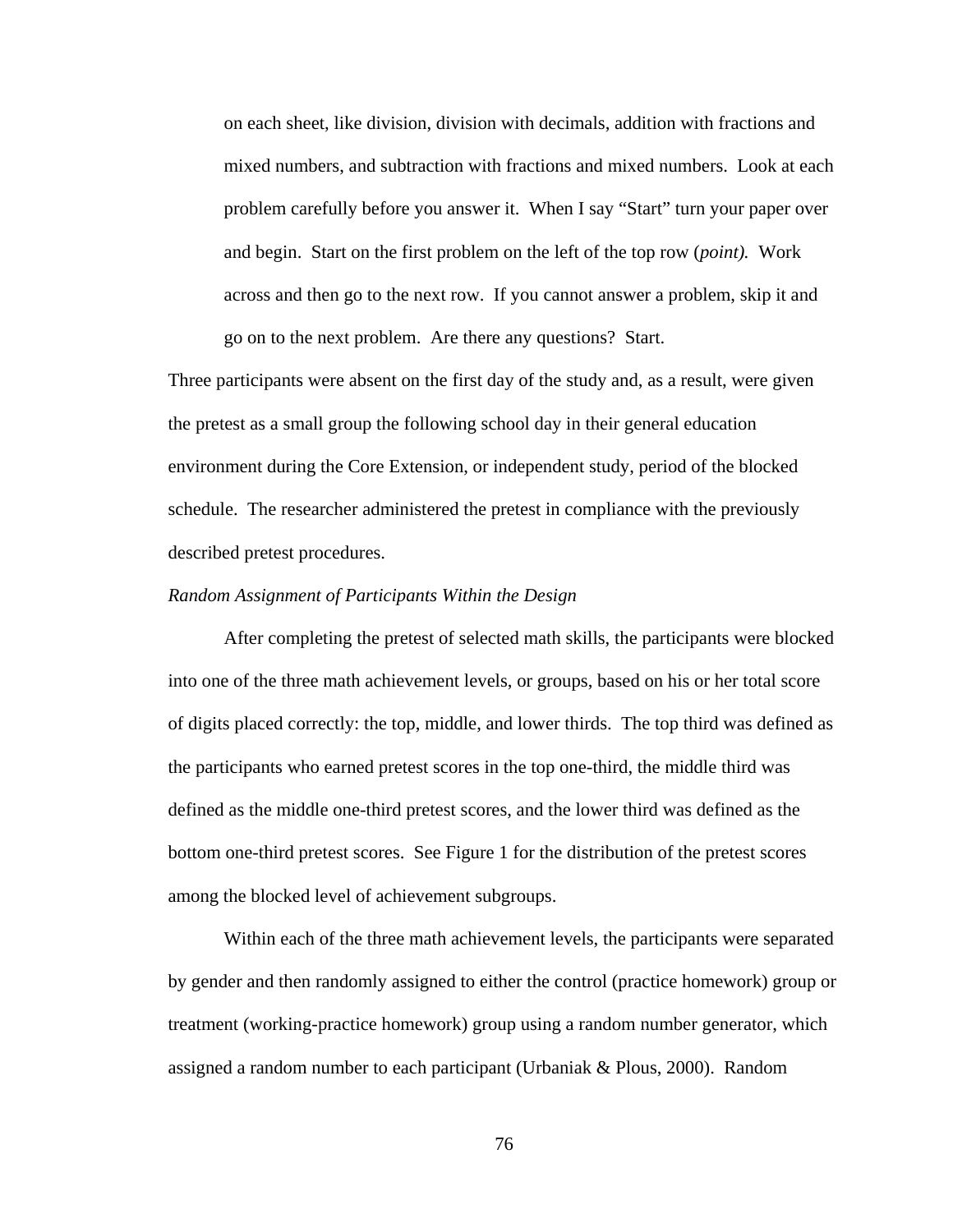

*Figure 1.* Distribution of pretest scores for sample population (N = 90). Each blocked level of achievement subgroup contained 30 participants. A maximum pretest score of 93 digits placed correctly was possible.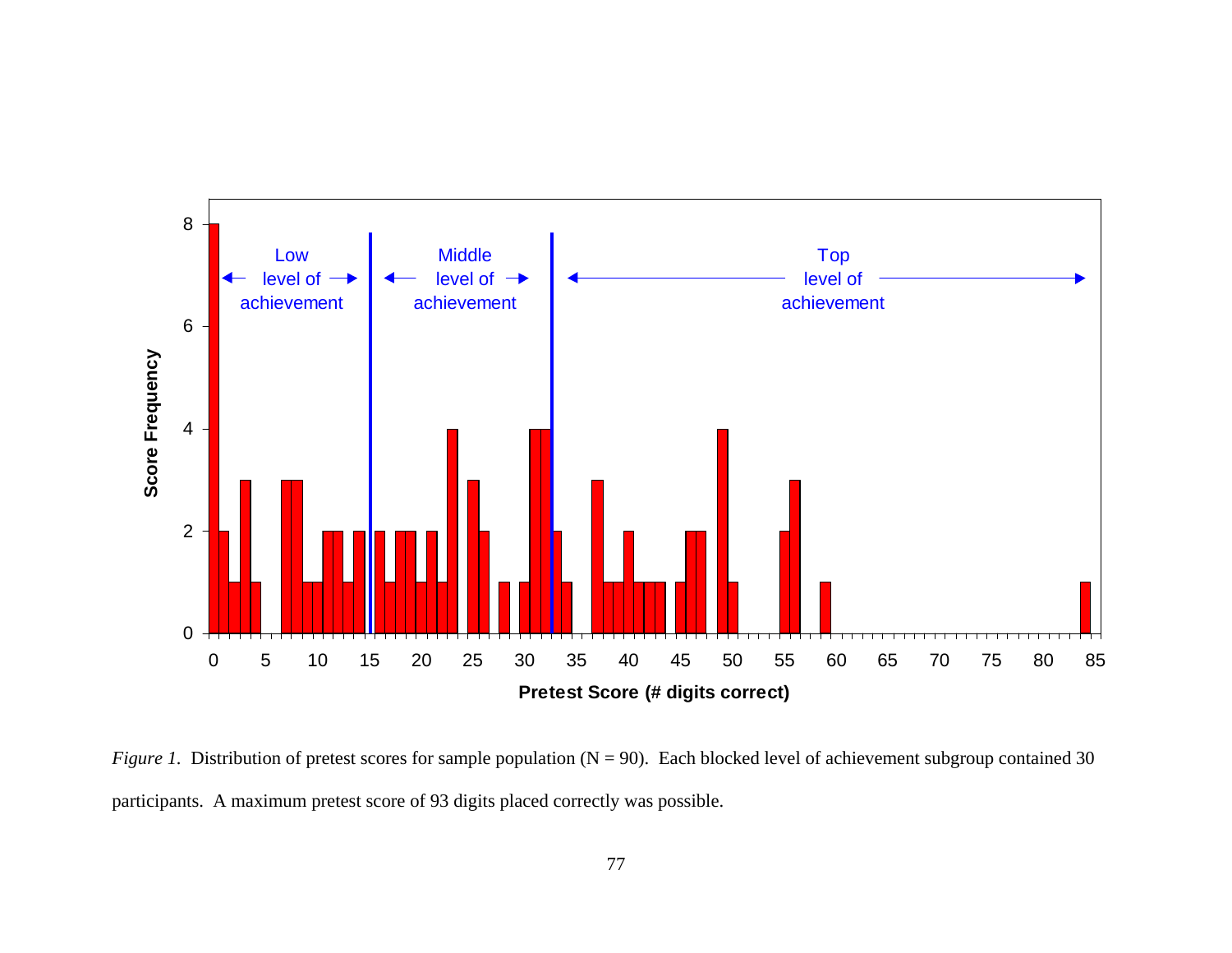assignment in the design permitted an equal proportion of girls and boys to be placed into either the control group or the treatment group. For example, the thirty participants blocked into the top third group consisted of 18 girls and 12 boys. Consequently, 9 girls were randomly assigned to the control group (practice homework) and 9 girls were randomly assigned to the experimental group (work-practice homework), while 6 boys were randomly assigned to the control group and 6 boys were randomly assigned to the experimental group. See Table 4 for the assignment of female and male participants. *Curriculum Instruction and Homework* 

The participants' received mathematics instruction approximately 90 minutes per day, 5 days a week. The four participating fifth grade general education classrooms were organized according to a blocked schedule, where 2 of the classes received mathematics instruction from 10:30 a.m. to 12:00 p.m. in their general education classrooms and the remaining two classrooms received mathematics instruction from 1:15 a.m. to 2:45 p.m. every day of the school week in their general education classrooms. As determined by the school's administration prior to the start of the school year, two teachers taught the math curriculum to all fifth grade students, which helped maintain instructional consistency. Each teacher repeated the same lesson plan twice a day to groups of 20 or more students at a time. The mean number of years of teaching experience between the two participating teachers was 18.5 years.

Mathematics instruction was provided using the district mandated Scott Foresman-Addison Wesley math curriculum and materials, which included a student textbook, a student review and practice workbook, and a teacher sourcebook. The purpose of the teacher sourcebook (curriculum manual) was to develop students'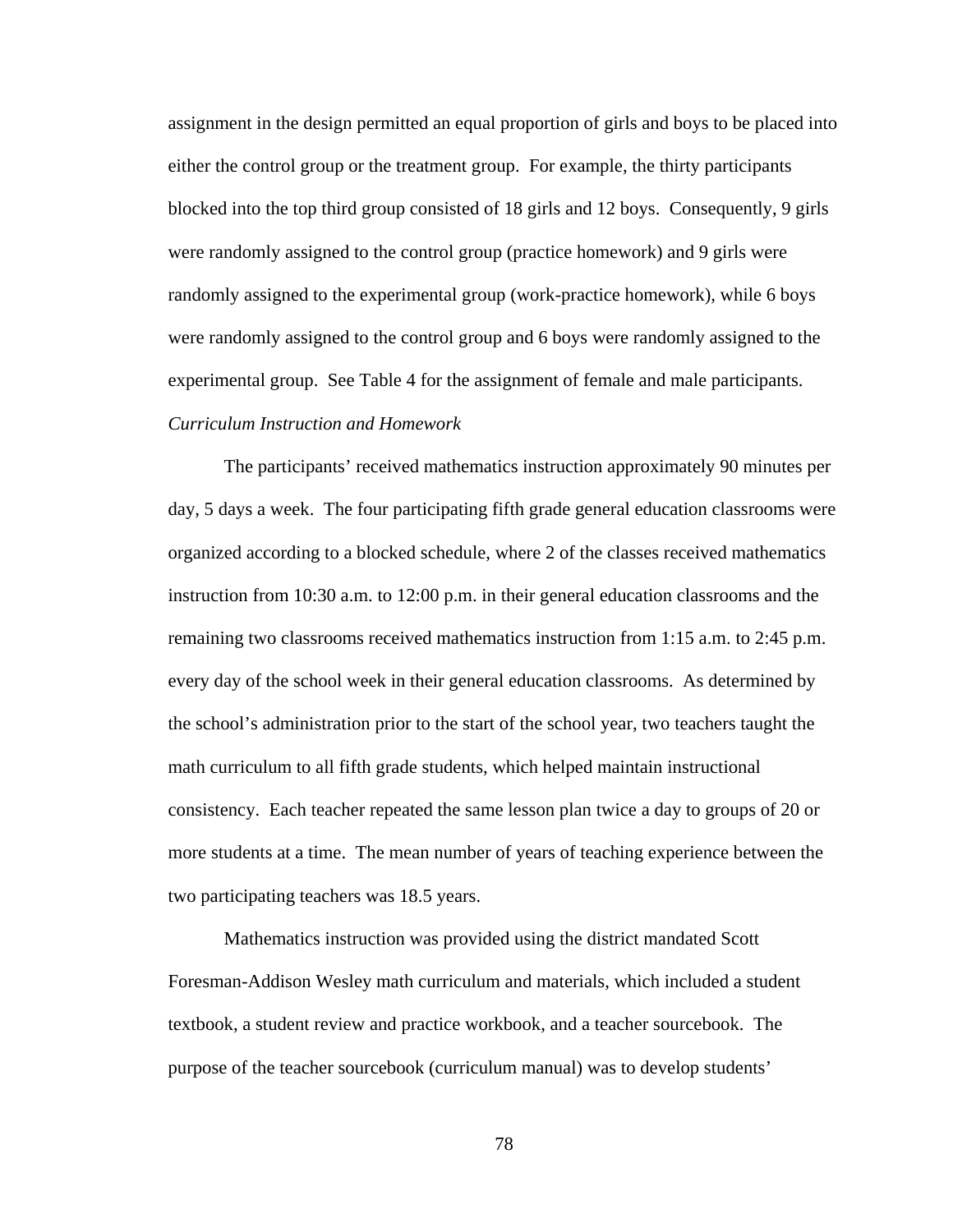*Assignment of Female and Male Participants to Practice and Working-Practice Homework Groups* 

| Level of math | Practice homework |       | Working-practice homework |       |  |  |
|---------------|-------------------|-------|---------------------------|-------|--|--|
| achievement   | Females           | Males | Females                   | Males |  |  |
| Top           | 9                 | 6     | 9                         | 6     |  |  |
| Middle        | 7                 | 8     | 8                         | 7     |  |  |
| Low           | 6                 | 9     | 6                         | 9     |  |  |

understanding of mathematics skills through explicit, step-by-step instruction (Charles et al., 1999). Consequently, the sourcebook provided lesson plans that were, prior to the start of the school year, formally expanded in written form by the two participating math teachers and support staff, such as curriculum coaches, to reflect direct, or explicit, instruction. The lesson plans were uniform insofar as each lesson plan followed the same structural format, which included: stating the math objective; skill review; the presentation of the new information broken down into small steps; guided practice through group instruction, modeling of skills, feedback, and corrections; independent practice with the teacher assessing students' performances; further independent practice assigned through homework. See Appendix F for an example of a lesson plan used during the study. The two participating teachers selected and assigned the lesson plans for math to the fifth grade level curriculum calendar. The purpose of the fifth grade level curriculum calendar was to identify the lesson plans taught across subjects on any given date. Both participating math teachers followed the same lesson plan each day. Any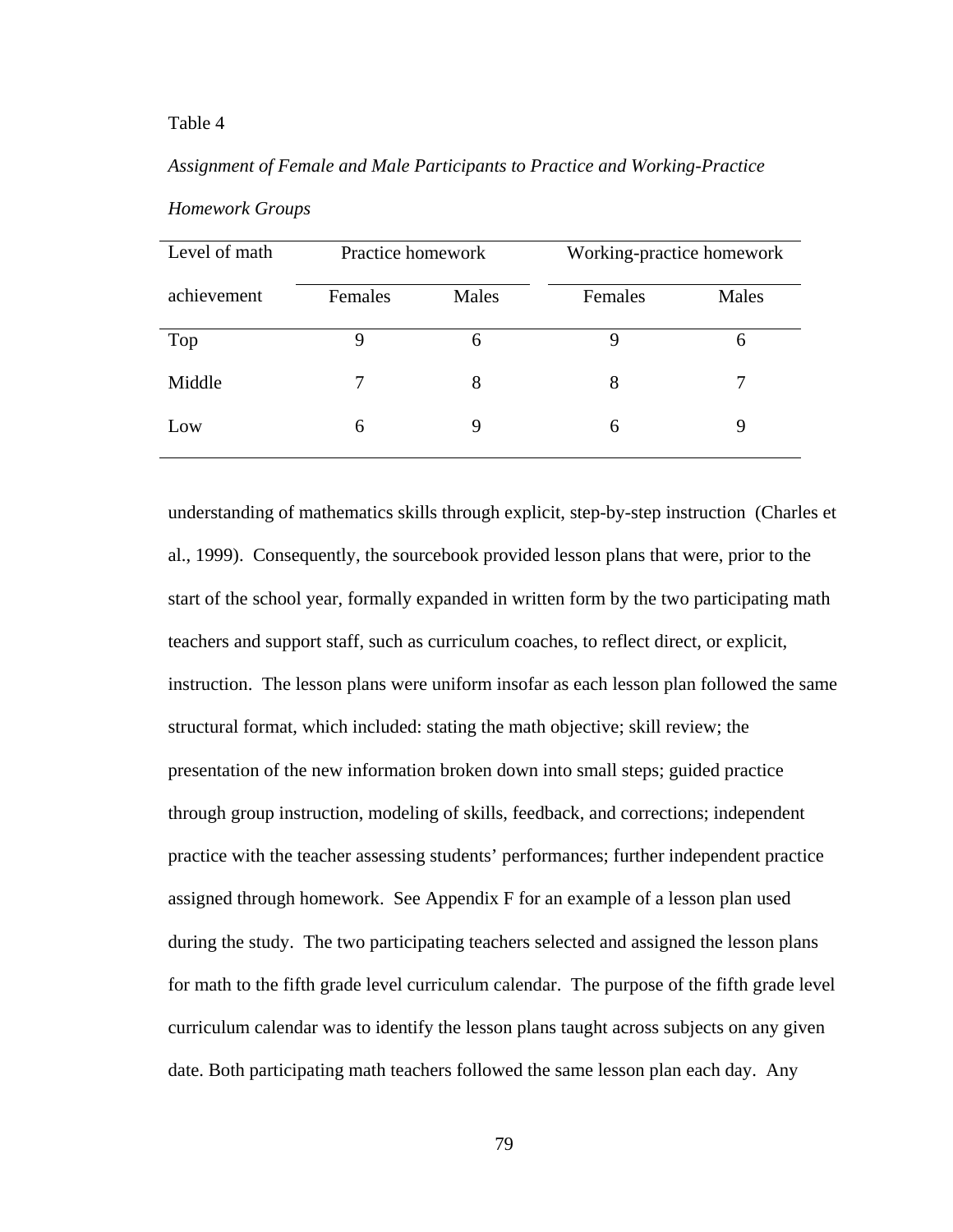potential differences based on the two teachers' instruction skills and styles were minimized by randomly assigning homework type regardless of the teacher and gender. The frequently used alternative design where one teacher instructs the treatment group and another teacher instructs the control group often produces a nested design, which would have inherent validity problems due to limited replications and was not used.

For 6 weeks, the two participating teachers assigned the practice homework to the participants on Tuesdays, Wednesdays, and Thursdays of each week. Working-practice homework was also assigned to the participants on Tuesdays, Wednesdays, and Thursdays of a regular school week. The participants were instructed to return all homework assignments on the following school day to their general education mathematics teacher. If a participant submitted an unfinished assignment, the participant was required to complete that homework assignment during the Core Extension, or independent study, period the following day. Late homework assignments were accepted upon time of receipt. For example, when a participant did not return a homework assignment the following school day, he or she received the missed homework assignment and completed it during the Core Extension period of the blocked schedule. If a participant was absent from school, he or she received instruction from the teacher on the material and was given the missed homework assignment immediately upon returning to school during Core Extension. The participant was given one school night to complete the assignment. The homework assignments were both recorded and corrected by the researcher. The homework assignments were returned to the participants with feedback, including corrected answers and the steps necessary to calculate an incomplete problem. The overall rate of homework return, or homework returned to a student's general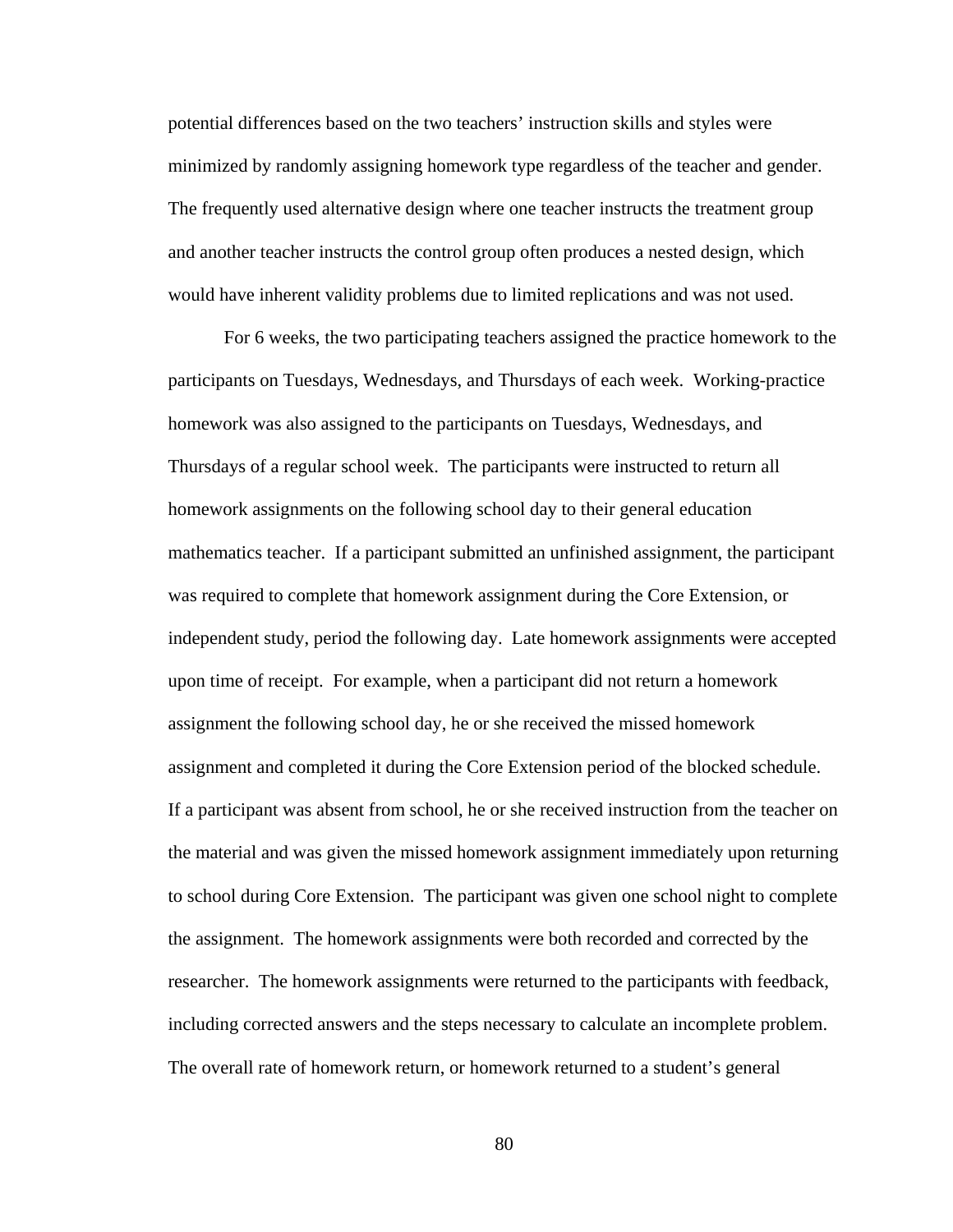education fifth grade math teacher, during the study was 92%. The participants assigned to practice homework group showed a 91% rate of homework return and the participants assigned to the working-practice group showed a 93% rate of homework return. Furthermore, the participants blocked into the upper third group displayed a 92% rate of homework return, the participants blocked into the middle third group earned a 93% rate of homework return, and the participants blocked into the lower third group obtained a 91% rate of homework return.

## *Posttest*

On the last day of the study, the same measure administered on the first day of the study was administered as the posttest in the general education environment. The researcher administered the posttest, scored the posttest, and recorded each score. The posttest was scored in compliance with curriculum-based measurement procedures for math and administered following the same procedures for the administration of the pretest. As a result, the participants were provided 90 minutes to complete the posttest during math. Furthermore, the participants were read the same set of directions prior to the start of the posttest that the researcher read prior to the start of the pretest. Five participants were absent on the last day of the study. Consequently, the 5 participants were given the posttest as a small group the following school day in the general education environment during the Core Extension, or independent study, period of the blocked schedule. The researcher administered the posttest in compliance with the previously described posttest procedures.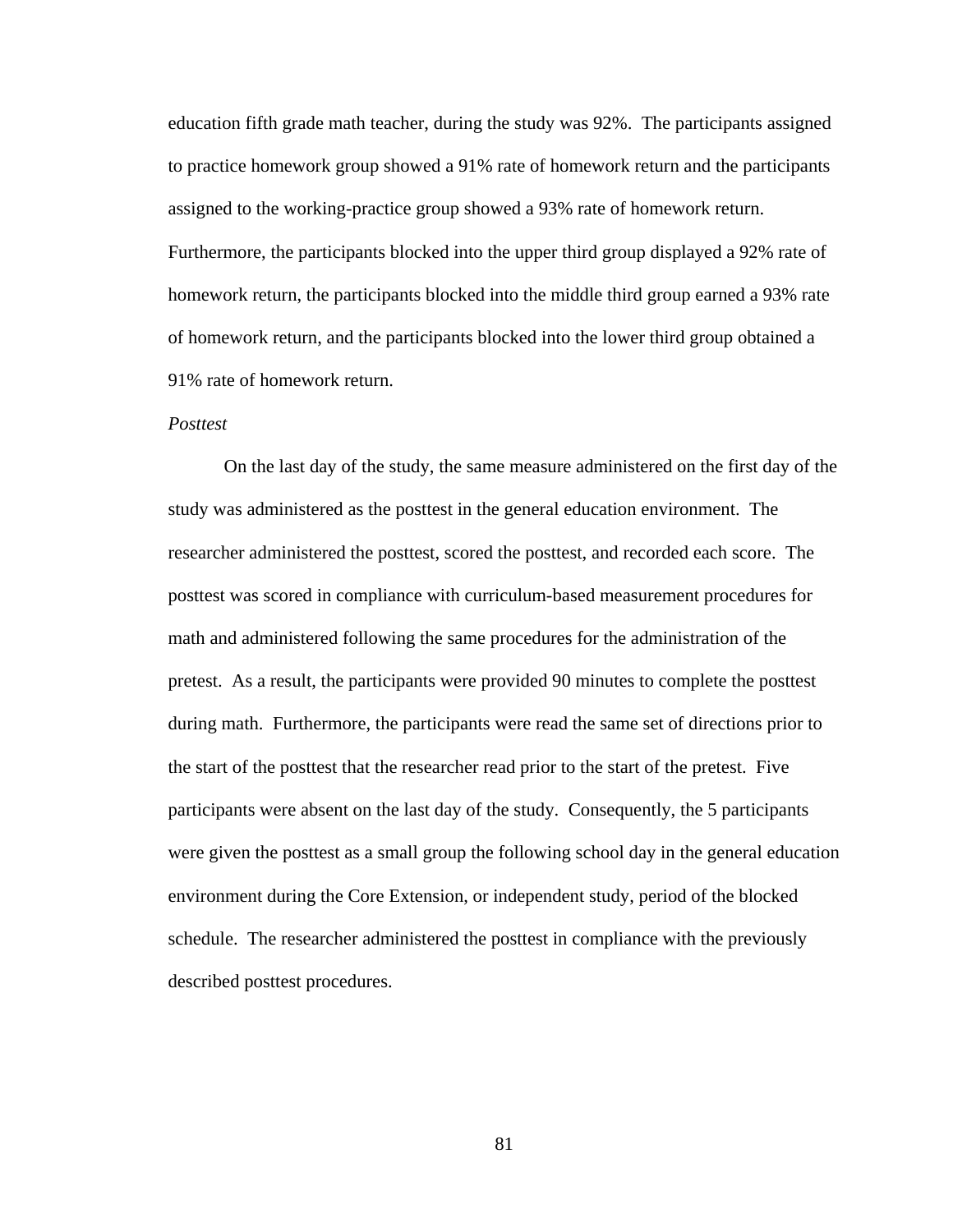#### *Data Analysis*

#### *Design*

The research implemented a two-group relative comparison blocked design. The research was an experimental design using random assignment to experimental and control groups in order to control for threats to internal validity. The dependent variable for the design was participants' posttest scores. The control group received a standard treatment: practice homework. The practice homework provided opportunities to respond to newly acquired skills, or procedures, presented during mathematics instruction. For the study, 100% of the practice homework covered acquisition, or recently presented, math calculation skills. The treatment group received a newly designed form of homework, working-practice homework, developed from drill ratio research, which concluded that participants learn best by including some familiar practice along with recently acquired skills or material (MacQuarrie et al., 2002). Workingpractice homework was designed to provide more effective practice, or opportunities to respond, by incorporating new material with maintenance, or previously covered, material and was assigned to the treatment group. For this study, 60% of the workingpractice homework covered maintenance mathematics material and 40% covered acquisition skills. The practice and working-practice homework were calculation assignments and the content was based on the curriculum presented throughout the study.

Blocking was utilized in the research design to form more homogenous subgroups, thereby controlling for within group variability and reducing error variance. As a result, participants were blocked according to their level of achievement on a math pretest. Participants' scores on the math pretest reflected their math calculation skill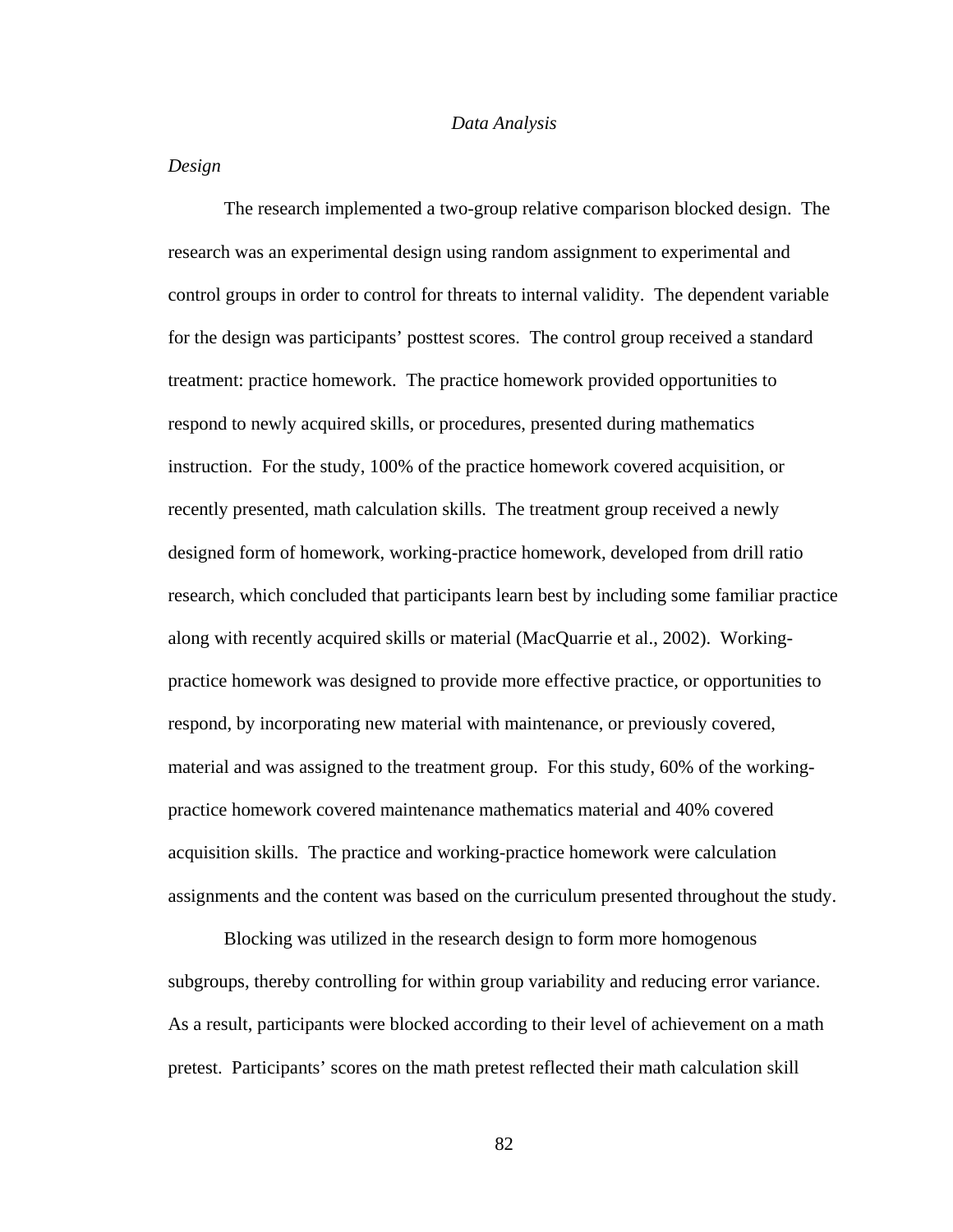knowledge relative to the content and prior to the experimental treatment. After completing a pretest of selected math skills, the participants were separated based on their pretest score into three groups: the top, middle, and lower third of the pretest score distributions.

#### *Statistical Techniques*

The t-test for independent means was used to examine the effects of the independent variable, homework type (practice homework and working-practice homework) on the dependent variable, posttest scores (Aron & Aron, 1994; Maxwell & Delany, 2000, 2004; Shannon & Davenport, 2001). The t-test for independent means was used to examine the entire sample of 90 participants to determine whether the posttest means between the treatment group and the control group were statistically different and was also used to evaluate each blocked subgroup of participants (the top, middle, and lower thirds) to determine whether statistically significant differences existed within each group. Since the sample sizes were equal for each comparison, the t-test for independent means would be considered robust (Maxwell  $\&$  Delaney, 2000). Paired-samples t-tests were used within each cell and for overall groups to verify that statistically significant differences existed between the pretest scores and the posttest scores.

 Initially, the data was analyzed using an ANOVA for the purpose of determining whether a significant change occurred from pretreatment to posttreatment (Maxwell  $\&$ Delaney, 2000). For the ANOVA, the dependent variable was the gain score, which was defined as the difference between a participant's posttest score and pretest score. In this analysis, two independent variables were included: homework type (practice homework and working-practice homework) and level of achievement (top, middle, and lower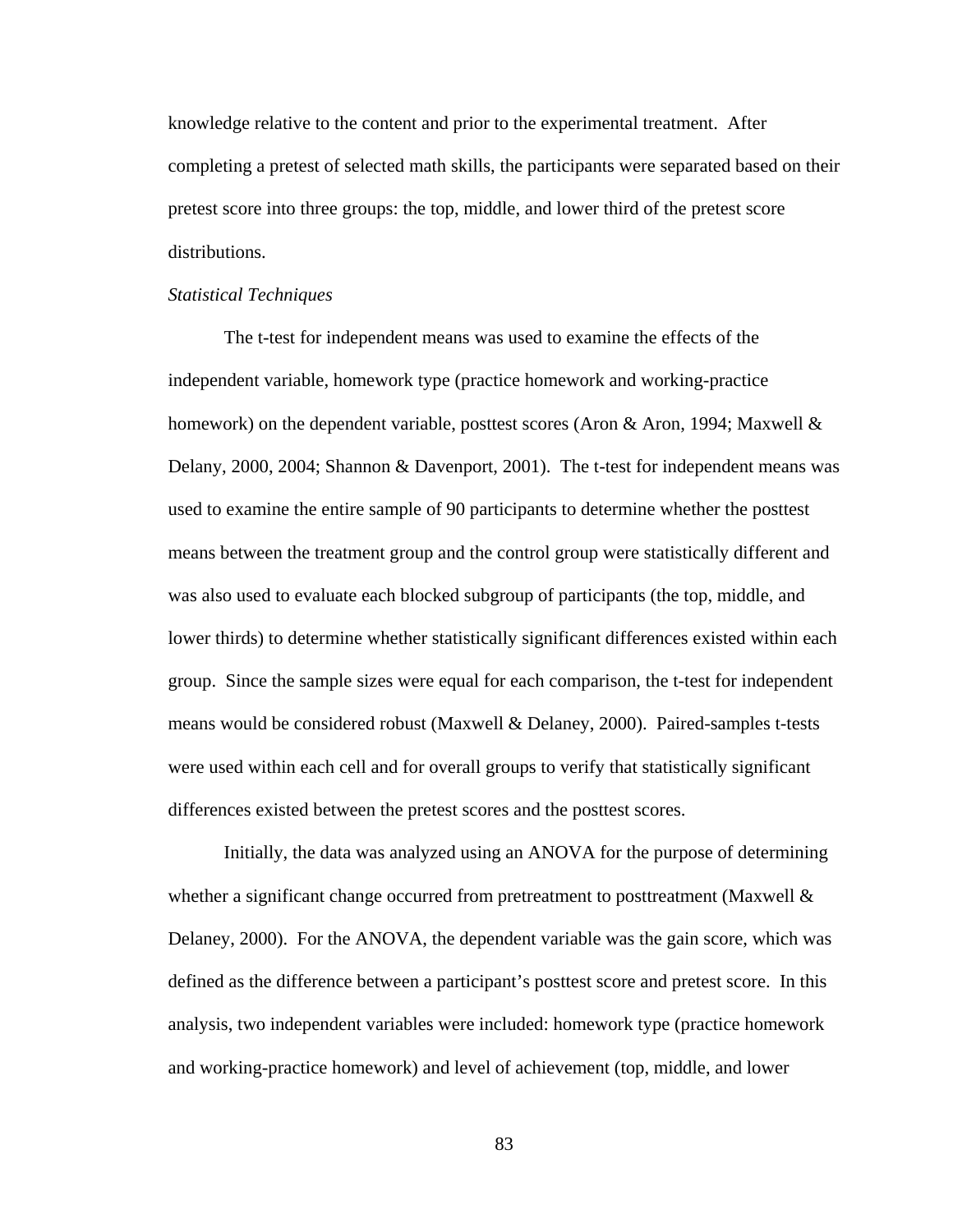thirds). Upon review of these results, inconsistent correlations between the pretest and posttest scores within each cell were observed, as evidenced by positive correlations in some cells, correlations appearing flat in other cells, and one cell correlation appearing negative and trending downward. The inconsistency in cell correlations could have been due to the relatively small sample sizes for the individual cells  $(n = 15$  within each cell). As a result, the reliability of gain scores as the dependent variable was questioned and this statistical procedure was not used with the data set (Maxwell & Delaney, 2000).

 After considering the ANOVA of gain scores, an ANCOVA was considered for determining if differences existed between groups on the posttest measure despite preexisting differences (Maxwell & Delaney, 2000). For the ANCOVA, the dependent variable was the posttest score, the independent variables were homework type (practice homework and working-practice homework) and level of achievement (top, middle, and lower thirds), and the covariate was the pretest score. An ANCOVA relies on the homogeneity of regression slopes, which is established by examining the slopes of the regression lines in the different group to determine if they are equal within sampling error (Maxwell & Delaney, 2000). Upon review of these results, inconsistent correlations between the pretest and posttest scores within each cell were again observed, as discussed in the ANOVA of gain score analysis. Additionally, large differences among the cell variances on the pretest and posttest descriptive statistics were noted. When considering the inconsistent correlations within each cell and the large differences among the cell variances on the pretest and the posttest, it was questionable that the homogeneity of regression slopes within each cell could be established. Because this assumption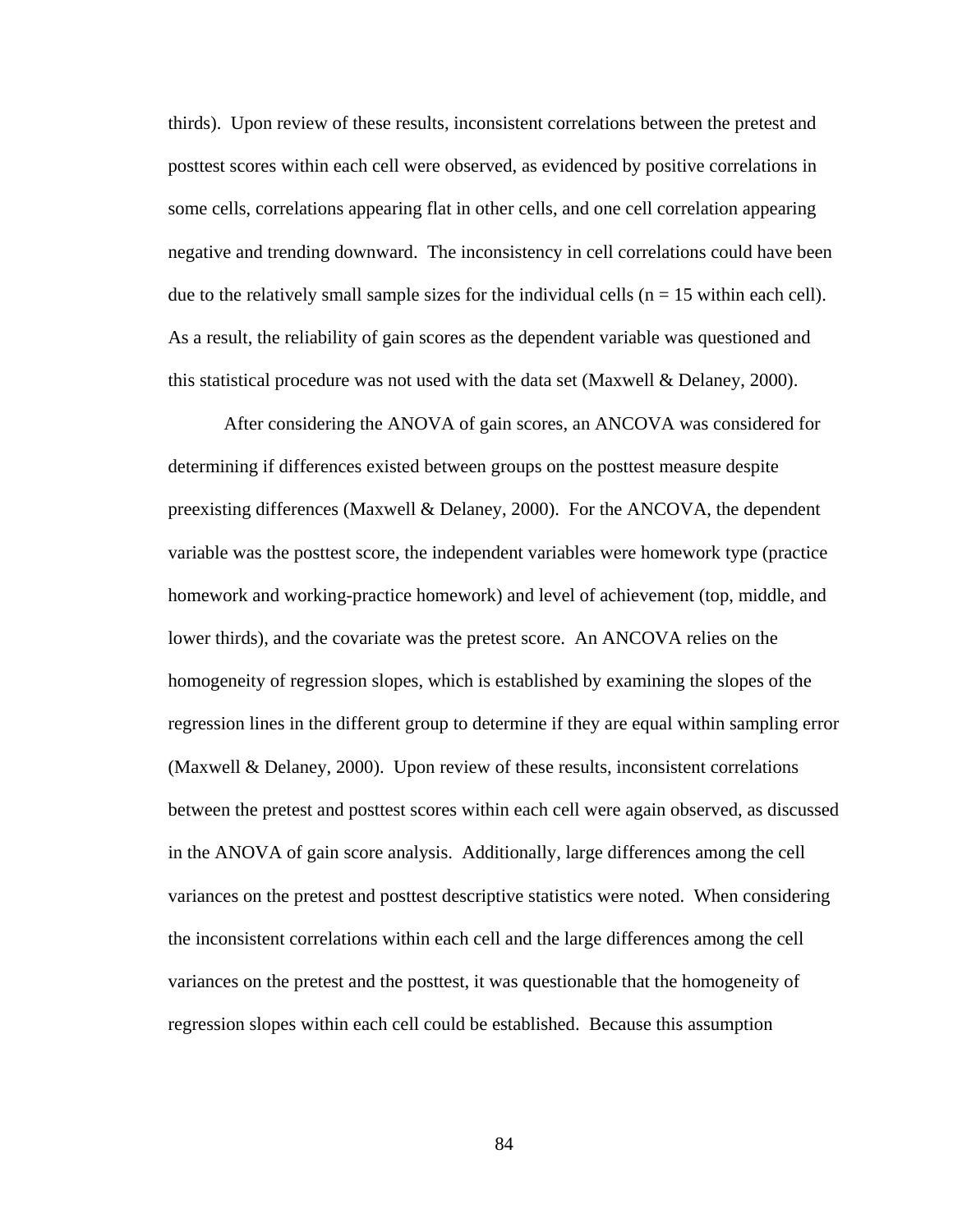appeared to be violated, the ANCOVA was not used with the data set as the statistical procedure.

## *Assumptions*

The assumptions for t-tests of independent means were independence, normality, and homogeneity of variance (Maxwell & Delany, 2000, 2004; Shannon & Davenport, 2001). In the design, independence was established because random assignment was utilized in assigning participants to either the treatment group or the control group. As a result, the groups are considered independent (Green & Salkind, 2003; Morgan et al., 2004; Pagano, 2004). Prior to data analysis, the data was screened for any violations to the assumptions of normality and homogeneity of variance. The researcher analyzed both the skewness and kurtosis values across the entire sample and the subgroups to verify the normal distribution of posttest scores. Homogeneity of variance was analyzed using Levene's Test of Equality of Error Variances (Green & Salkind, 2003; Morgan et al., 2004; Pagano, 2004; Shannon & Davenport, 2001).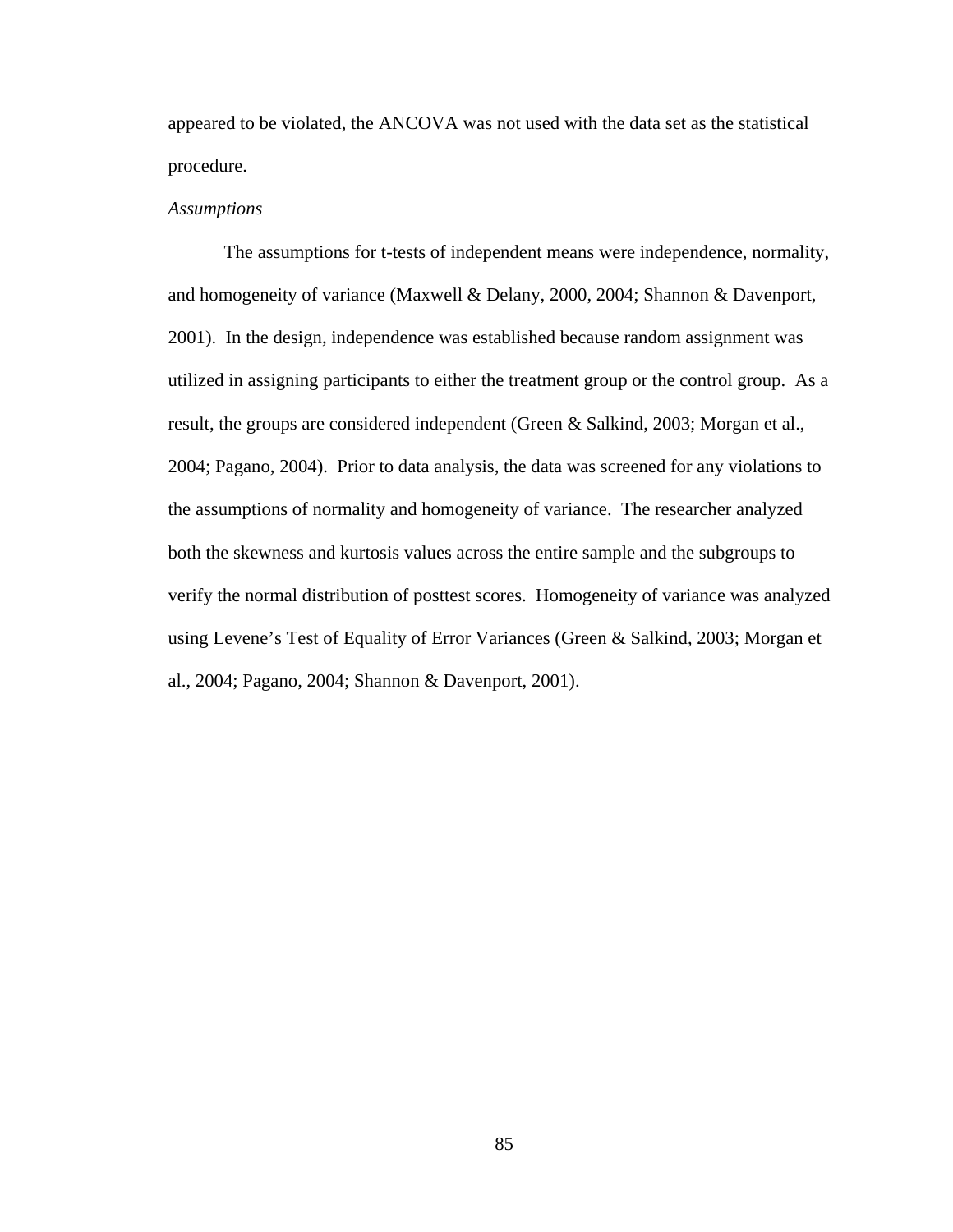#### Chapter Four: Results

## *Descriptive Statistics*

 The mean score (as measured by number of digits placed correctly) and SD for each homework group crossed with level of achievement group are reported in Table 5 for the pretest measure. Based on the pretest scores, the participants were blocked into the top, middle, and lower level of achievement groups. The minimum and maximum pretest scores for each level of achievement group and homework group are also reported in Table 5. The distribution of pretest scores for each participant was presented in Figure 1. In the top level of achievement group, one participant scored an 84 out of a possible 93 digits correct, while the next highest participant was a 59 out of 93 digits correct, explaining the large difference in maximum scores for practice homework and workingpractice homework groups. As a result, the SD of the top level of achievement group was higher than the middle and lower level of achievement groups.

For the posttest measure, the mean score, SD, and minimum and maximum scores are reported in Table 6 for each homework group and level of achievement group. The mean scores for the posttest measure exhibited a similar pattern to the pretest mean scores, where the top level of achievement group had a higher mean score than the middle level of achievement group, which had a higher mean score than the lower level of achievement. An interesting finding is the SD exhibited an inversely proportional relationship with respect to level of achievement group. The lower level of achievement group had a much higher SD than the middle achievement group, which had a higher SD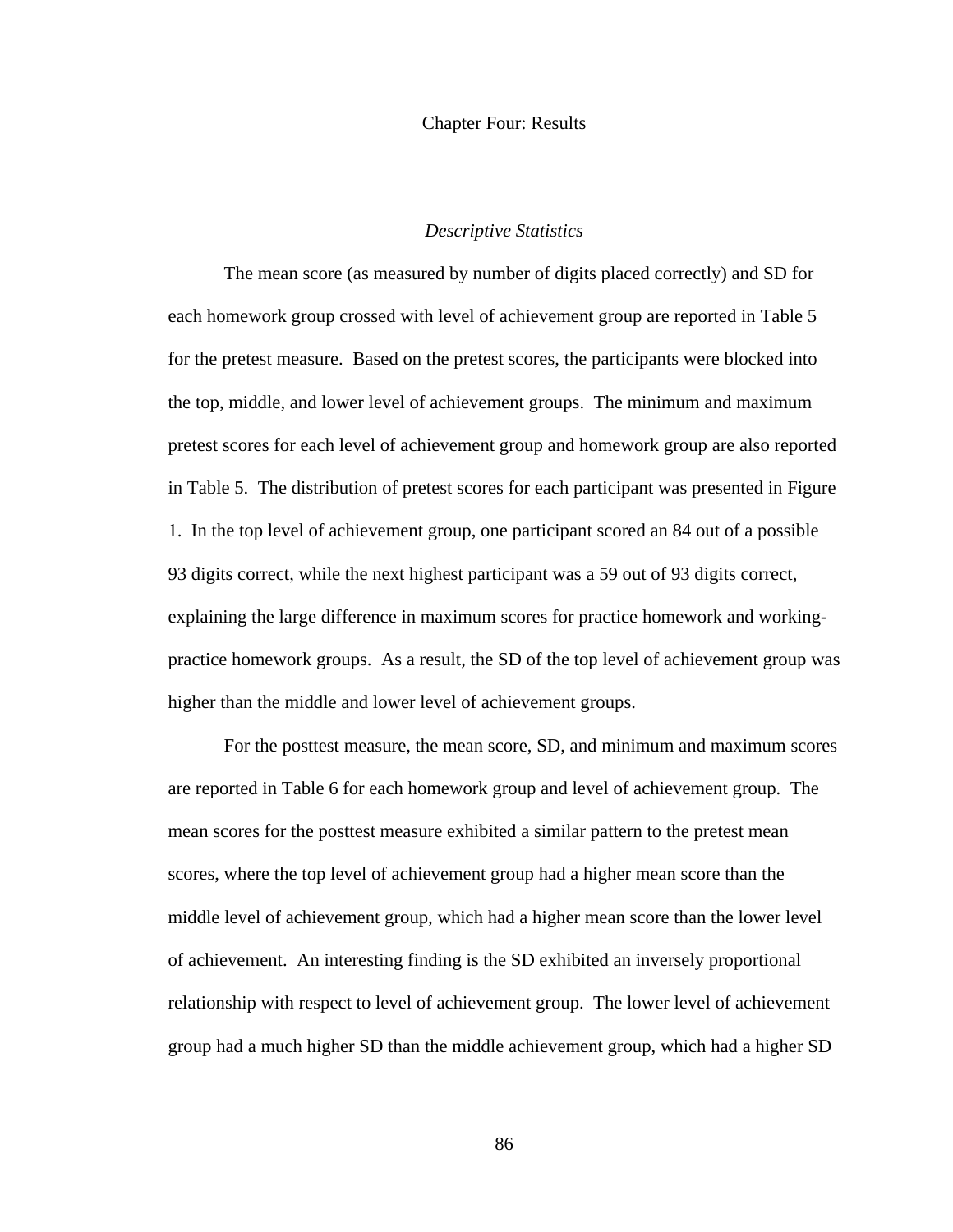| Homework                                            | $\mathbf N$ | M     | SE M <sup>a</sup> | Min - Max | Median         | Variance                   | <b>SD</b> | <b>Skewness</b> | $SE S^b$ | Kurtosis | SE K <sup>c</sup> |
|-----------------------------------------------------|-------------|-------|-------------------|-----------|----------------|----------------------------|-----------|-----------------|----------|----------|-------------------|
| Top level of achievement                            |             |       |                   |           |                |                            |           |                 |          |          |                   |
| Practice                                            | 15          | 46.93 | 3.33              | $34 - 84$ | 42             | 166.07                     | 12.89     | 1.851           | .580     | 4.142    | 1.121             |
| Working-practice                                    | 15          | 45.87 | 1.89              | $33 - 56$ | 47             | 53.70                      | 7.33      | $-.490$         | .580     | $-.473$  | 1.121             |
| All                                                 | 30          | 46.40 | 1.88              | $33 - 84$ | 46             | 106.39                     | 10.31     | 1.622           | .427     | 4.852    | .833              |
| Middle level of achievement                         |             |       |                   |           |                |                            |           |                 |          |          |                   |
| Practice                                            | 15          | 25.87 | 1.31              | $17 - 32$ | 26             | 25.70                      | 5.07      | $-.396$         | .580     | $-1.111$ | 1.121             |
| Working-practice                                    | 15          | 23.20 | 1.44              | $16 - 32$ | 23             | 31.03                      | 5.57      | .527            | .580     | $-.881$  | 1.121             |
| All                                                 | 30          | 24.53 | .99               | $16 - 32$ | 24             | 29.22                      | 5.41      | .042            | .427     | $-1.320$ | .833              |
|                                                     |             |       |                   |           |                | Lower level of achievement |           |                 |          |          |                   |
| Practice                                            | 15          | 6.00  | 1.37              | $0 - 14$  | 7              | 28.14                      | 5.30      | .176            | .580     | 1.121    | 1.121             |
| Working-practice                                    | 15          | 5.20  | 1.24              | $0 - 14$  | $\overline{4}$ | 22.89                      | 4.78      | .372            | .580     | $-1.258$ | 1.121             |
| All                                                 | 30          | 5.60  | .91               | $0 - 14$  | 5.5            | 24.80                      | 4.98      | .270            | .427     | $-1.426$ | .833              |
| All participants regardless of level of achievement |             |       |                   |           |                |                            |           |                 |          |          |                   |
| Practice                                            | 45          | 26.27 | 2.81              | $0 - 84$  | 26             | 355.65                     | 18.86     | .621            | .354     | .524     | .695              |
| Working-practice                                    | 45          | 24.76 | 2.66              | $0 - 56$  | 23             | 317.37                     | 17.81     | .231            | .354     | $-1.199$ | .695              |
| All                                                 | 90          | 25.51 | 1.92              | $0 - 84$  | 24             | 333.31                     | 18.26     | .441            | .254     | $-.245$  | .503              |

## *Descriptive Statistics for Pretest "Digits Correct" Math Scores*

Table 5

*Note.* Maximum digits correct for the measure = 93.

<sup>a</sup>Standard error of the mean. <sup>b</sup>Standard error of skewness. <sup>c</sup>Standard error of kurtosis.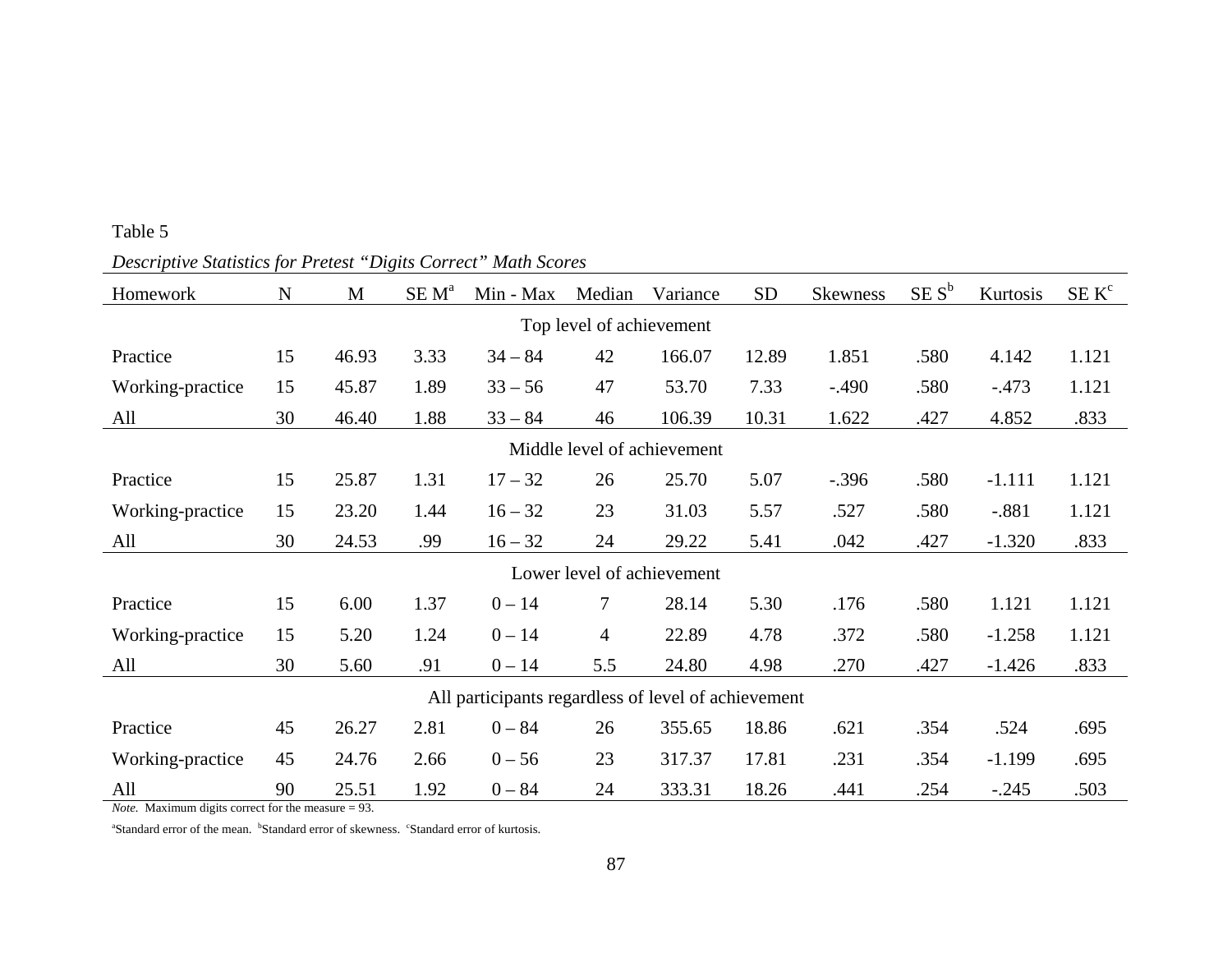| Homework                                            | $\mathbf N$ | M     | SE M <sup>a</sup> | Min - Max | Median                     | Variance | <b>SD</b> | <b>Skewness</b> | $SE S^b$ | Kurtosis | SE K <sup>c</sup> |
|-----------------------------------------------------|-------------|-------|-------------------|-----------|----------------------------|----------|-----------|-----------------|----------|----------|-------------------|
| Top level of achievement                            |             |       |                   |           |                            |          |           |                 |          |          |                   |
| Practice                                            | 15          | 78.80 | 2.22              | $61 - 91$ | 79                         | 74.17    | 8.61      | $-.490$         | .580     | .034     | 1.121             |
| Working-practice                                    | 15          | 81.80 | 2.21              | $65 - 92$ | 84                         | 73.46    | 8.57      | $-.956$         | .580     | .074     | 1.121             |
| All                                                 | 30          | 80.30 | 1.57              | $61 - 92$ | 80.5                       | 73.60    | 8.58      | $-.652$         | .427     | $-.313$  | .833              |
| Middle level of achievement                         |             |       |                   |           |                            |          |           |                 |          |          |                   |
| Practice                                            | 15          | 70.73 | 3.52              | $41 - 89$ | 70                         | 185.64   | 13.62     | $-.539$         | .580     | $-.076$  | 1.121             |
| Working-practice                                    | 15          | 70.33 | 3.55              | $35 - 90$ | 70                         | 188.67   | 13.74     | $-.996$         | .580     | 2.027    | 1.121             |
| All                                                 | 30          | 70.53 | 2.45              | $35 - 90$ | 70                         | 180.74   | 13.44     | $-.728$         | .427     | .622     | .833              |
|                                                     |             |       |                   |           | Lower level of achievement |          |           |                 |          |          |                   |
| Practice                                            | 15          | 57.40 | 5.49              | $16 - 85$ | 67                         | 451.97   | 21.26     | $-.662$         | .580     | $-.686$  | 1.121             |
| Working-practice                                    | 15          | 51.67 | 5.00              | $16 - 75$ | 59                         | 375.52   | 19.38     | $-1.030$        | .580     | $-.390$  | 1.121             |
| All                                                 | 30          | 54.53 | 3.69              | $16 - 85$ | 60                         | 407.98   | 20.20     | $-712$          | .427     | $-.585$  | .833              |
| All participants regardless of level of achievement |             |       |                   |           |                            |          |           |                 |          |          |                   |
| Practice                                            | 45          | 68.98 | 2.61              | $16 - 91$ | 73                         | 306.11   | 17.50     | $-1.252$        | .354     | 1.381    | .695              |
| Working-practice                                    | 45          | 67.93 | 2.83              | $16 - 92$ | 69                         | 360.61   | 18.99     | $-1.211$        | .354     | 1.360    | .695              |
| All                                                 | 90          | 68.46 | 1.91              | $16 - 92$ | 71.5                       | 329.89   | 18.16     | $-1.217$        | .254     | 1.266    | .503              |

# *Descriptive Statistics for Posttest "Digits Correct" Math Scores*

Table 6

*Note.* Maximum digits correct for the measure = 93.

<sup>a</sup>Standard error of the mean. <sup>b</sup>Standard error of skewness. *CStandard error of kurtosis*.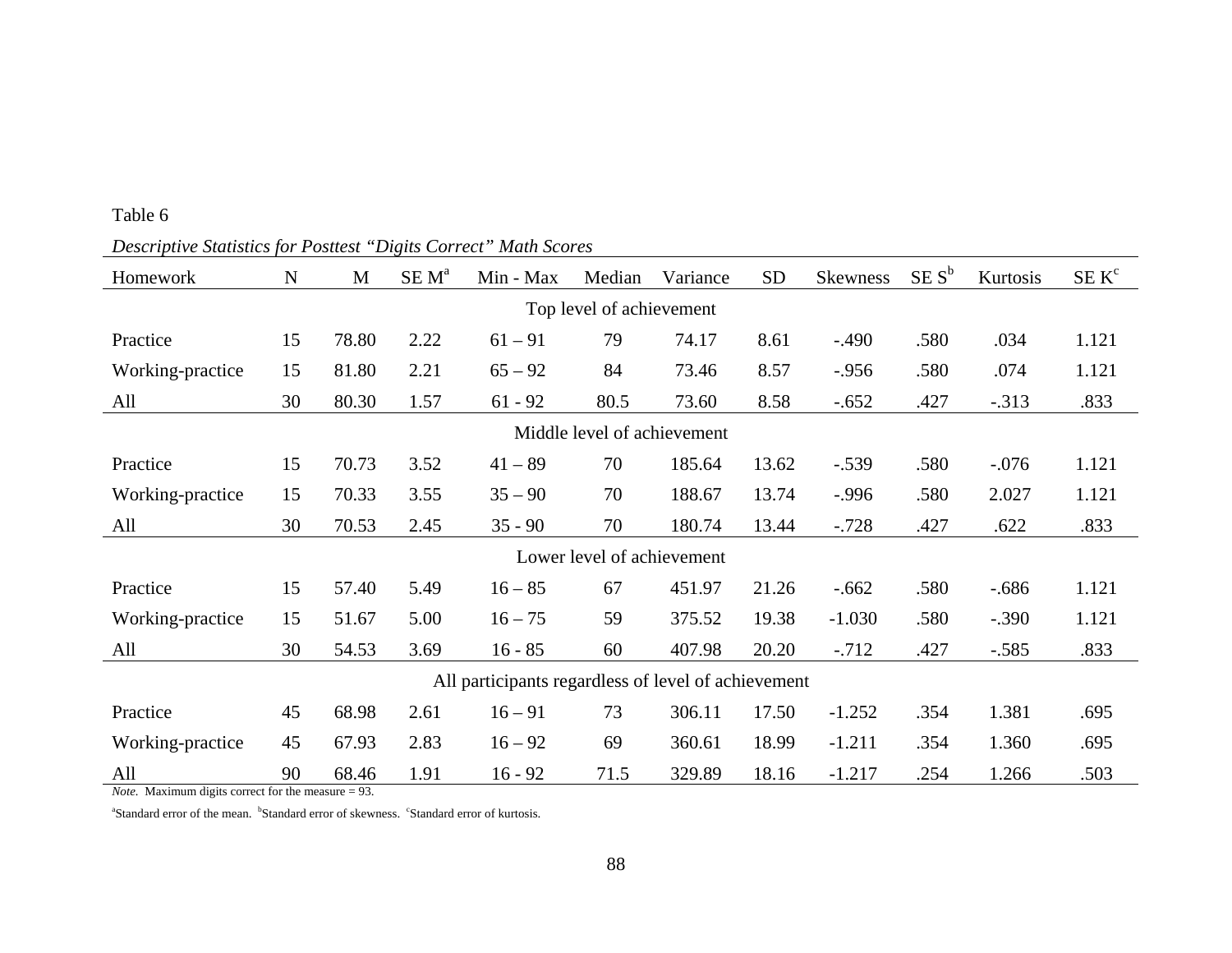than the top achievement group. The lower level of achievement group had a large difference in the minimum and maximum mean scores, further supporting this finding.

The entire sample population experienced an increase in the mean pretest score to the mean posttest score, from 25.51 out of 93 digits correct  $(SD = 18.26)$  to 68.46 out of 93 digits correct  $(SD = 18.16)$ , respectively. There was a statistically significant difference between the mean pretest score and the mean posttest score indicating academic growth,  $t(89) = -24.265$ ,  $p < .01$ , two-tailed. Increases in mean scores from the pretest measure to posttest measure were observed for all groups, regardless of homework type or level of achievement. Paired sample t-test results confirmed the statistically significant differences between the mean pretest score and mean posttest score for all groups ( $p < .01$  for all cases), as reported in Table 7. The percentage of digits placed correctly for the pretest and posttest mean scores are reported in Table 8, further evidence of academic growth from the pretest measure to the posttest measure.

The correlations between the pretest scores and posttest scores of all groups are presented in Table 9. The correlation of the entire sample population  $(r = .575)$  was sufficient to relate the pretest score to the posttest score. However, the correlation results for the individual groups (3 levels of achievement X 2 type of homework) were lower than those observed for entire sample population, the entire practice homework group, and the entire working-practice group, which could be due to the smaller sample sizes for the individual groups. These individual groups displayed inconsistent trends in pretestposttest correlations. While 3 of 6 individual correlations were positive, albeit lower, the middle level of achievement group with working-practice homework had a negative correlation and the two lower level of achievement groups had correlations that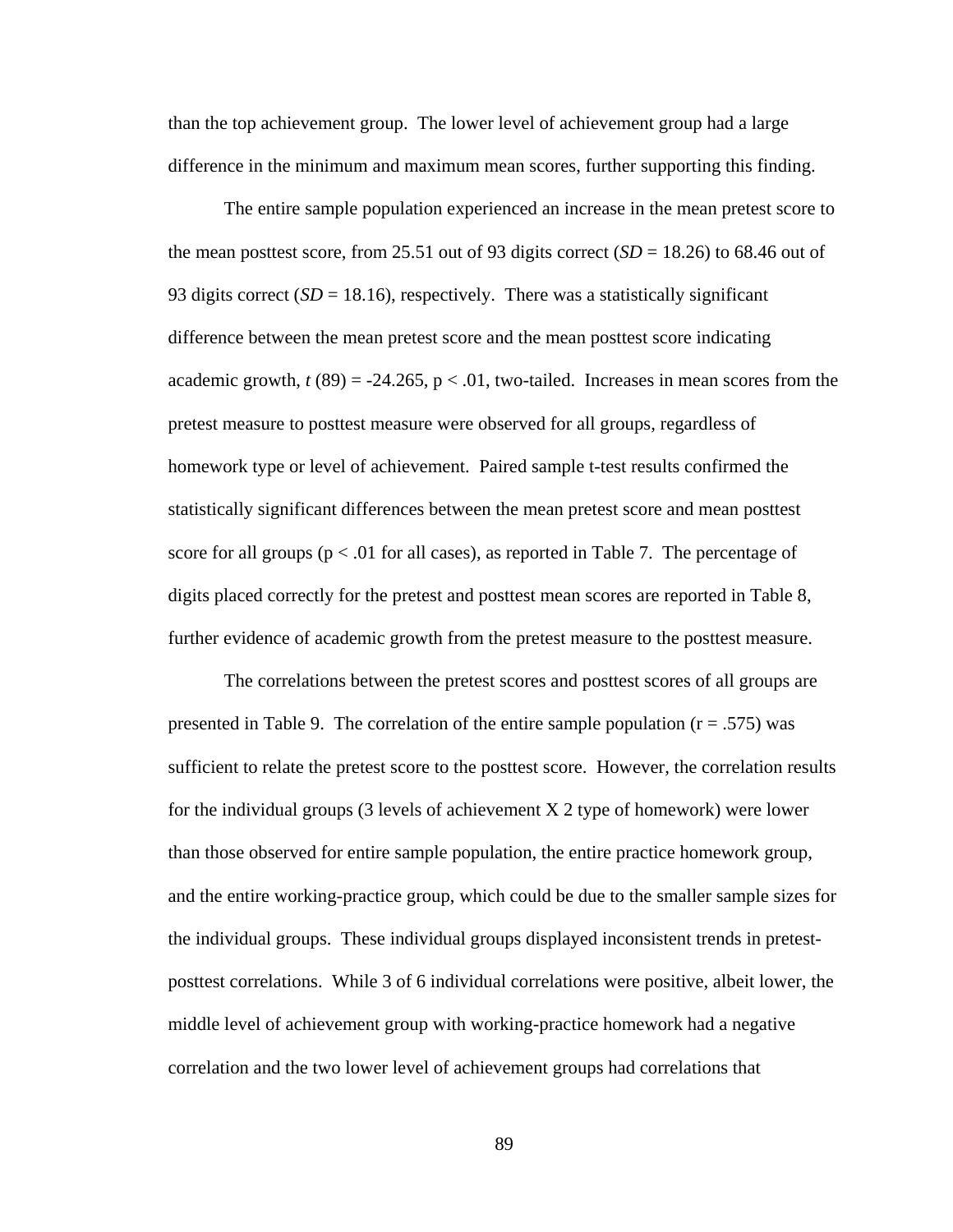|                          | Paired differences                                  |                            |      |           |    |                  |  |  |  |  |  |
|--------------------------|-----------------------------------------------------|----------------------------|------|-----------|----|------------------|--|--|--|--|--|
| Homework                 | M                                                   | <b>SD</b>                  | t    | df        | p  |                  |  |  |  |  |  |
| Top level of achievement |                                                     |                            |      |           |    |                  |  |  |  |  |  |
| Practice                 | $-31.87$                                            | 11.47                      | 2.96 | $-10.761$ | 14 | $.000*$          |  |  |  |  |  |
| Working-practice         | $-35.93$                                            | 9.76                       | 2.52 | $-14.252$ | 14 | $.000*$          |  |  |  |  |  |
| All                      | $-33.90$                                            | 10.67                      | 1.95 | $-17.404$ | 29 | $.000*$          |  |  |  |  |  |
|                          | Middle level of achievement                         |                            |      |           |    |                  |  |  |  |  |  |
| Practice                 | $-44.87$                                            | 12.72                      | 3.28 | $-13.665$ | 14 | $.000^{\degree}$ |  |  |  |  |  |
| Working-practice         | $-47.13$                                            | 15.55                      | 4.02 | $-11.738$ | 14 | $.000*$          |  |  |  |  |  |
| All                      | $-46.00$                                            | 14.00                      | 2.56 | $-17.404$ | 29 | $.000*$          |  |  |  |  |  |
|                          |                                                     | Lower level of achievement |      |           |    |                  |  |  |  |  |  |
| Practice                 | $-51.40$                                            | 21.92                      | 5.66 | $-9.081$  | 14 | $.000^*$         |  |  |  |  |  |
| Working-practice         | $-46.47$                                            | 19.60                      | 5.06 | $-9.181$  | 14 | $.000*$          |  |  |  |  |  |
| All                      | $-48.93$                                            | 20.59                      | 3.76 | $-13.019$ | 29 | $.000*$          |  |  |  |  |  |
|                          | All participants regardless of level of achievement |                            |      |           |    |                  |  |  |  |  |  |
| Practice                 | $-42.71$                                            | 17.71                      | 2.64 | $-16.179$ | 44 | $.000^{\degree}$ |  |  |  |  |  |
| Working-practice         | $-43.18$                                            | 16.01                      | 2.39 | $-18.086$ | 44 | $.000*$          |  |  |  |  |  |
| All                      | $-42.94$                                            | 16.79                      | 1.77 | $-24.265$ | 89 | $.000*$          |  |  |  |  |  |

*Paired Samples T-Test: Comparing Pretest and Posttest "Digits Correct" Means* 

*Note*: There was a maximum score of 93 digits correct on the pretest-posttest measure.

a Standard error of the mean.

 $p < .01$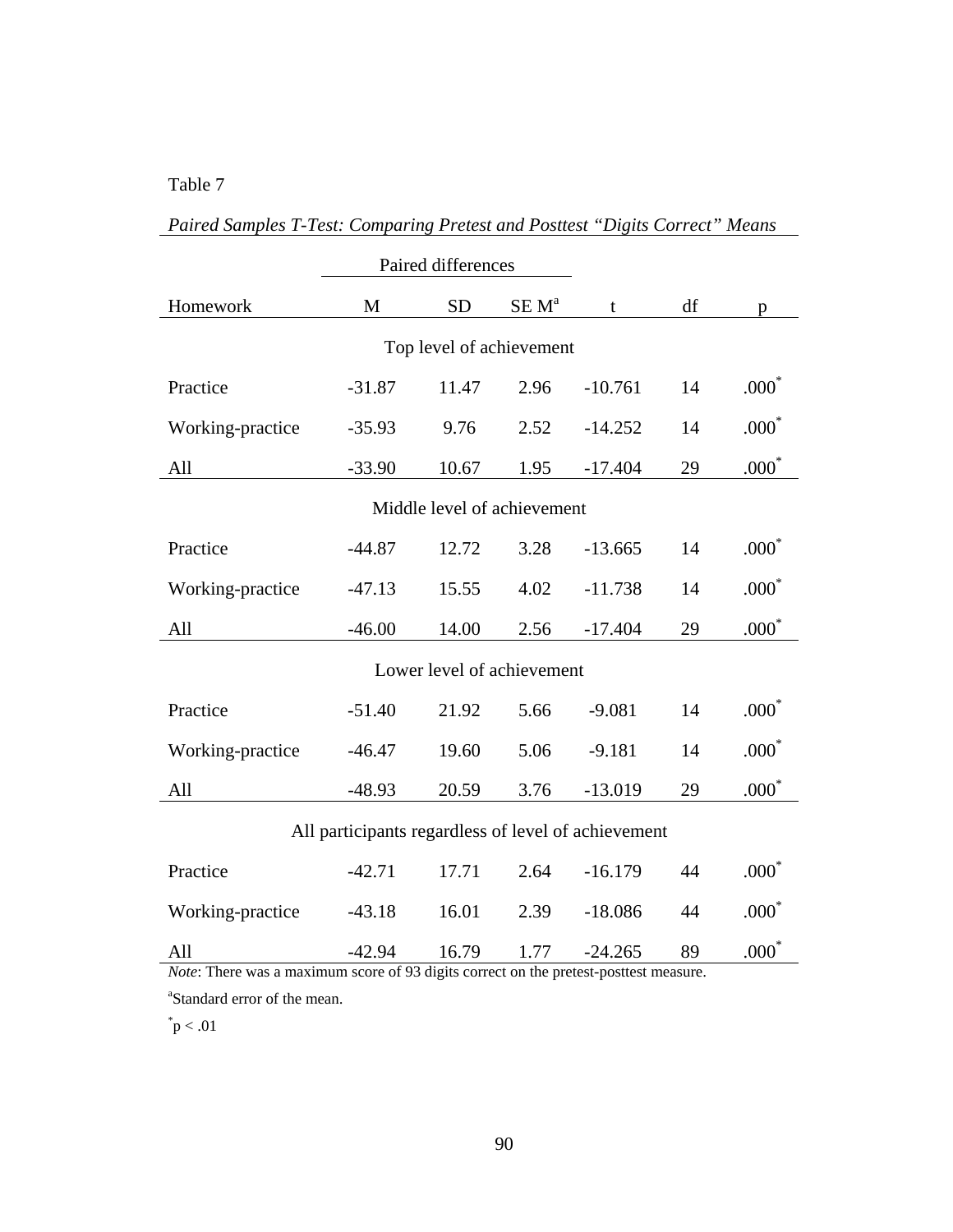|                                                     |    | i ercent of Digus I tacea Correctly for I relest and I ostlest means<br>% Digits Correct |          |  |  |  |  |  |  |
|-----------------------------------------------------|----|------------------------------------------------------------------------------------------|----------|--|--|--|--|--|--|
| Homework                                            | N  | Pretest                                                                                  | Posttest |  |  |  |  |  |  |
| Top level of achievement                            |    |                                                                                          |          |  |  |  |  |  |  |
| Practice                                            | 15 | 50%                                                                                      | 85%      |  |  |  |  |  |  |
| Working-practice                                    | 15 | 49%                                                                                      | 88%      |  |  |  |  |  |  |
| All                                                 | 30 | 50%                                                                                      | 86%      |  |  |  |  |  |  |
| Middle level of achievement                         |    |                                                                                          |          |  |  |  |  |  |  |
| Practice                                            | 15 | 28%                                                                                      | 76%      |  |  |  |  |  |  |
| Working-practice                                    | 15 | 25%                                                                                      | 76%      |  |  |  |  |  |  |
| All                                                 | 30 | 26%                                                                                      | 76%      |  |  |  |  |  |  |
| Lower level of achievement                          |    |                                                                                          |          |  |  |  |  |  |  |
| Practice                                            | 15 | 6%                                                                                       | 61%      |  |  |  |  |  |  |
| Working-practice                                    | 15 | 6%                                                                                       | 56%      |  |  |  |  |  |  |
| All                                                 | 30 | 6%                                                                                       | 59%      |  |  |  |  |  |  |
| All participants regardless of level of achievement |    |                                                                                          |          |  |  |  |  |  |  |
| Practice                                            | 45 | 28%                                                                                      | 74%      |  |  |  |  |  |  |
| Working-practice                                    | 45 | 27%                                                                                      | 73%      |  |  |  |  |  |  |

# *Percent of Digits Placed Correctly for Pretest and Posttest Means*

*Note*: There was a maximum score of 93 digits correct on the pretest-posttest measure.

All 90 27% 74%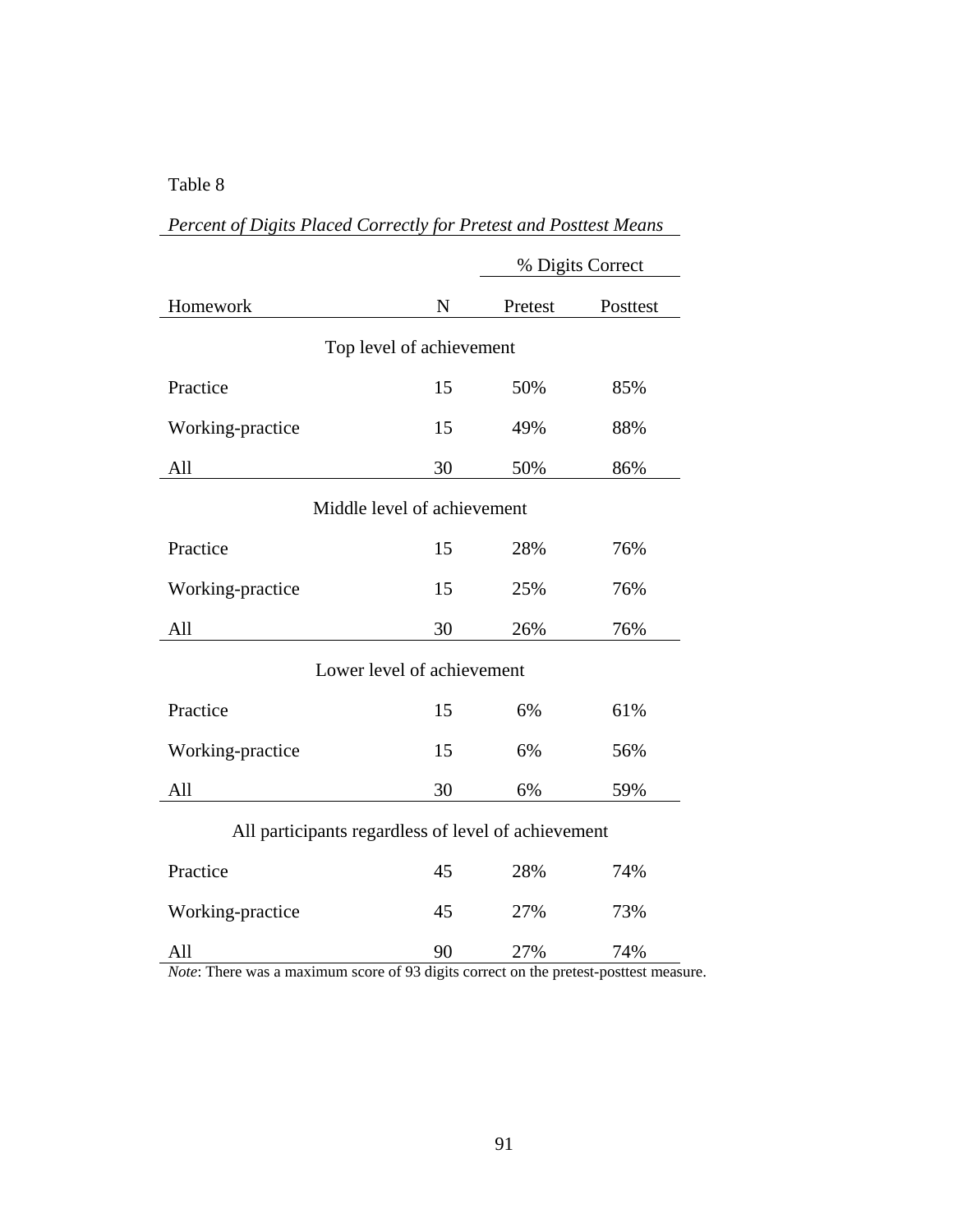| Level of achievement |                                            |                                         |                                                                                                                                                    |  |  |  |  |  |  |
|----------------------|--------------------------------------------|-----------------------------------------|----------------------------------------------------------------------------------------------------------------------------------------------------|--|--|--|--|--|--|
| Top                  | Middle                                     | Lower                                   | All                                                                                                                                                |  |  |  |  |  |  |
|                      |                                            |                                         |                                                                                                                                                    |  |  |  |  |  |  |
|                      |                                            |                                         |                                                                                                                                                    |  |  |  |  |  |  |
|                      |                                            |                                         | .045 (n = 30) .575 <sup>**</sup> (n = 90)                                                                                                          |  |  |  |  |  |  |
|                      | <i>Note:</i> (n) = number of participants. | $.374^{\circ}$ (n = 30) $.095$ (n = 30) | .490 (n = 15) .359 (n = 15) $-.002$ (n = 15) .528 <sup>**</sup> (n = 45)<br>.253 (n = 15) -.146 (n = 15) .076 (n = 15) .623 <sup>**</sup> (n = 45) |  |  |  |  |  |  |

#### *"Digits Correct" Pretest-Posttest Correlations*

 $p < .05.$  \*\*p < .01

approached  $r = 0$ . Possible reasons for the inconsistent correlations are the smaller sample size in the individual groups or it could be due to differences in how the participants in each level of achievement responded to the treatments (homework type).

## *Data Inspection*

## *Normality*

Prior to data analysis, the data was screened for assumption violations to normality. Reportedly, the skewness value was –1.217 and the kurtosis value was 1.266 for the entire sample population. Although the descriptive statistics showed the distribution of posttest scores was negatively skewed and indicated a slightly taller distribution in comparison to a normal distribution, this feature likely reflects the interventions and the pretest-posttest measure used in the study (Aron & Aron, 1994). Both treatment and control groups received interventions designed to increase their skill acquisition and demonstrate skill mastery for problems similar in content to those on the pretest-posttest measure, which had a maximum score of 93 digits correct. The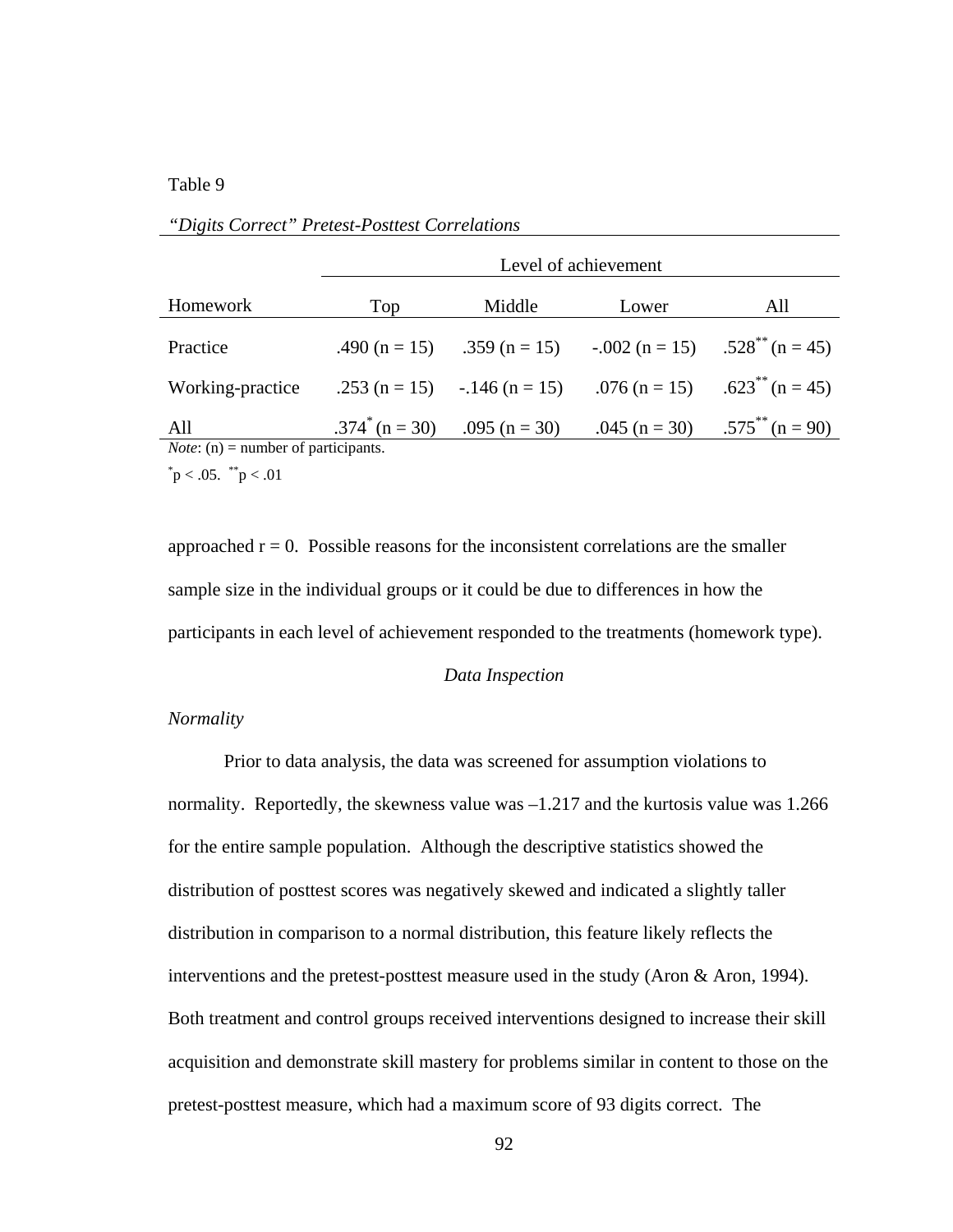maximum score may theoretically pose a limit, or ceiling, to the potential for increase in the posttest scores. Because the data were skewed in the same direction (negatively) and both skewness and kurtosis values fell within  $1 \, \text{SE}$  and were less than  $\pm 2$ , data analysis using the t-test for independent means would be robust (Ramirez & Shapiro, 2006; Shannon & Davenport, 2001; Tabachnick & Fidell, 2007).

#### *Homogeneity of Variance*

The data was further screened for assumption violations to homogeneity of variance prior to analysis. According to the data screening, Levene's Test of Equality of Error Variances resulted in  $p > 0.05$ , meeting the criteria for homogeneity of variance (see Table 10). Consequently, the t-test for independent means was considered robust and the likelihood for Type I error was minimized (Green & Salkind, 2003; Maxwell & Delany, 2000, 2004; Morgan et al., 2004; Pagano, 2004).

## *Research Hypothesis 1*

 It was hypothesized that fifth grade participants exposed to working-practice homework would achieve higher posttest scores compared to the fifth grade participants exposed to practice homework. However, the mean posttest score for the treatment group, or the group receiving working-practice homework assignments, was 67.9 out of 93 digits correct (*SD* = 18.99) and the mean posttest score for the control group, or the group receiving practice homework assignments, was 68.98 out of 93 digits correct (*SD* = 17.50); *t* (88) = .271, p = .787, two-tailed (see Table 10). Consequently, the results showed no significant difference between the mean posttest scores for participants receiving working-practice homework and participants receiving practice homework. Research Hypothesis 1 was rejected.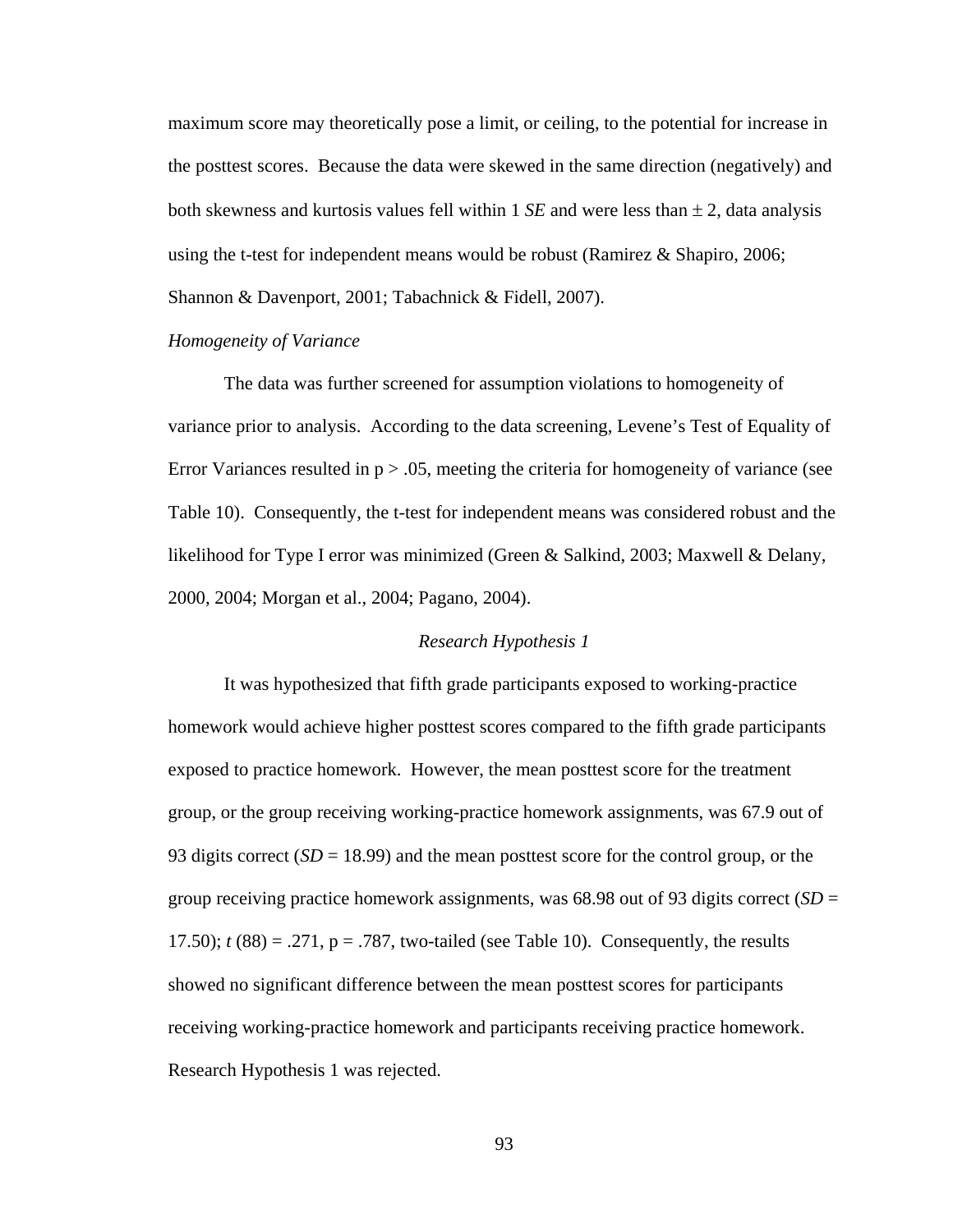|                      | Levene's test <sup>a</sup> |              |         |    | T-test |              |                          |                             |  |
|----------------------|----------------------------|--------------|---------|----|--------|--------------|--------------------------|-----------------------------|--|
| Level of achievement | $\mathbf F$                | $\mathbf{p}$ | t       | df | p      | $\Delta M^b$ | Effect size <sup>c</sup> | Observed power <sup>d</sup> |  |
| Top                  | .024                       | .878         | $-.956$ | 28 | .347   | $-3.00$      | $-.35$                   | .17                         |  |
| Middle               | .125                       | .726         | .080    | 28 | .937   | .40          | .03                      | .08                         |  |
| Lower                | .252                       | .620         | .772    | 28 | .447   | 5.73         | .28                      | .13                         |  |
| All participants     | .100                       | .753         | .271    | 88 | .787   | 1.04         | .06                      | .16                         |  |

*T-Tests for Independent Means: Comparing Mean Posttest Scores for Practice Homework and Working-Practice Homework* 

<sup>a</sup>Levene's test for equality of variances. <sup>b</sup>Practice homework mean – working-practice homework mean. <sup>c</sup> $\Delta M/SD$  of both populations. <sup>d</sup>Estimated from Cohen

(1988).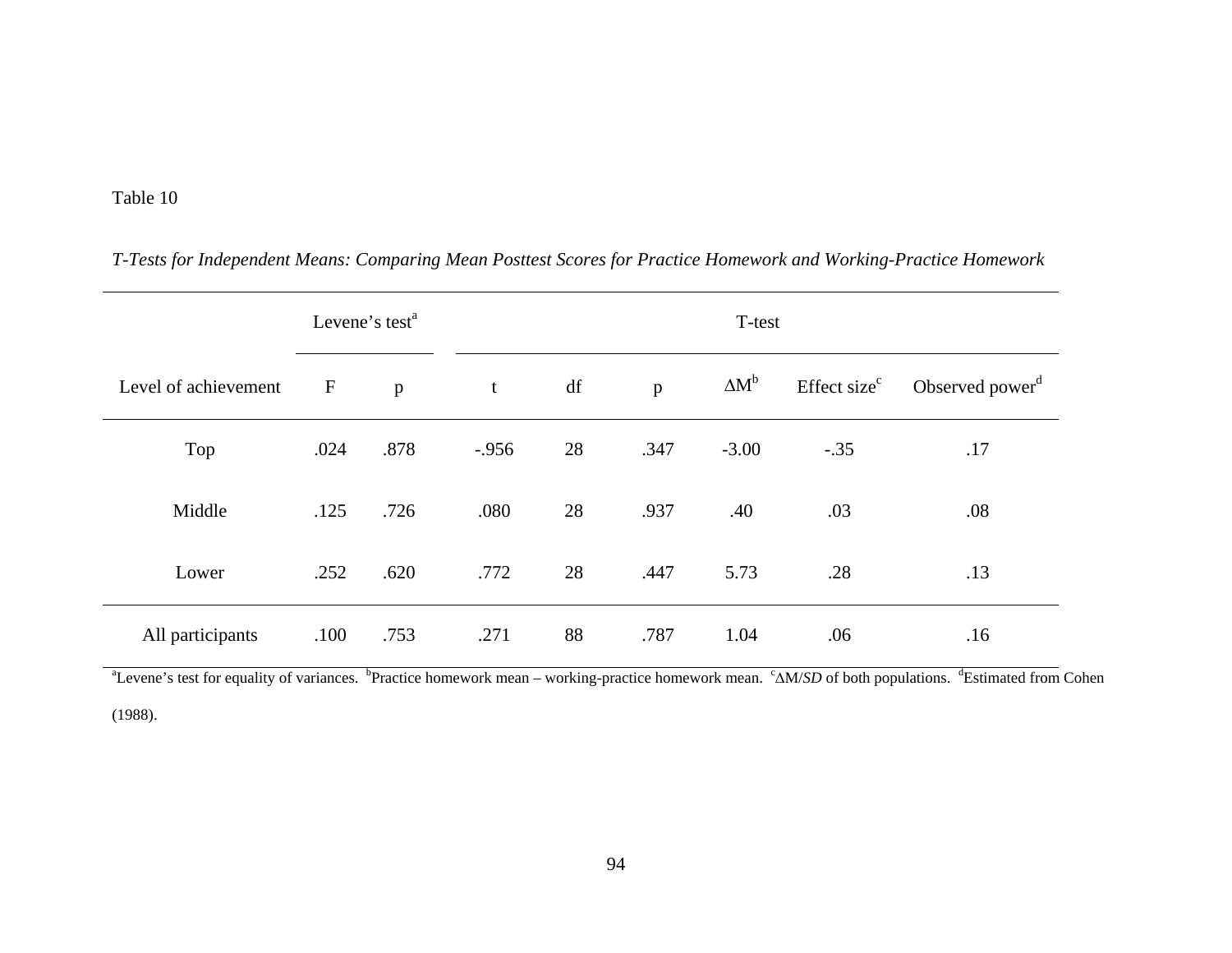#### *Research Hypothesis 2*

 It was hypothesized that fifth grade participants blocked in the top third achievement group exposed to working-practice homework would achieve higher posttest scores compared to those exposed to practice homework. Yet, the mean posttest score for participants blocked in the top third achievement group and receiving working-practice homework was 81.80 out of 93 digits correct  $(SD = 8.57)$  and the mean posttest score for participants blocked in the top third achievement group and receiving practice homework was 78.80 out of 93 digits correct  $(SD = 8.61)$ ,  $t(28) = -.956$ ,  $p = .347$ , two-tailed (see Table 10). The results showed no significant difference between the mean posttest scores for participants blocked in the top third achievement group and receiving workingpractice homework and those receiving practice homework. Research Hypothesis 2 was rejected.

### *Research Hypothesis 3*

It was hypothesized that fifth grade participants blocked in the middle third achievement group exposed to working-practice homework would achieve higher posttest scores compared to those exposed to practice homework. The mean posttest score for participants blocked in the middle third achievement group and receiving workingpractice homework was 70.33 out of 93 digits correct (*SD* = 13.74) and the mean posttest score for participants blocked in the middle third achievement group and receiving practice homework was 70.73 out of 93 digits correct  $(SD = 13.62)$ ,  $t(28) = .080$ ,  $p =$ .937, two-tailed (see Table 10). The results showed no significant difference between the mean posttest scores for participants blocked in the middle third achievement group and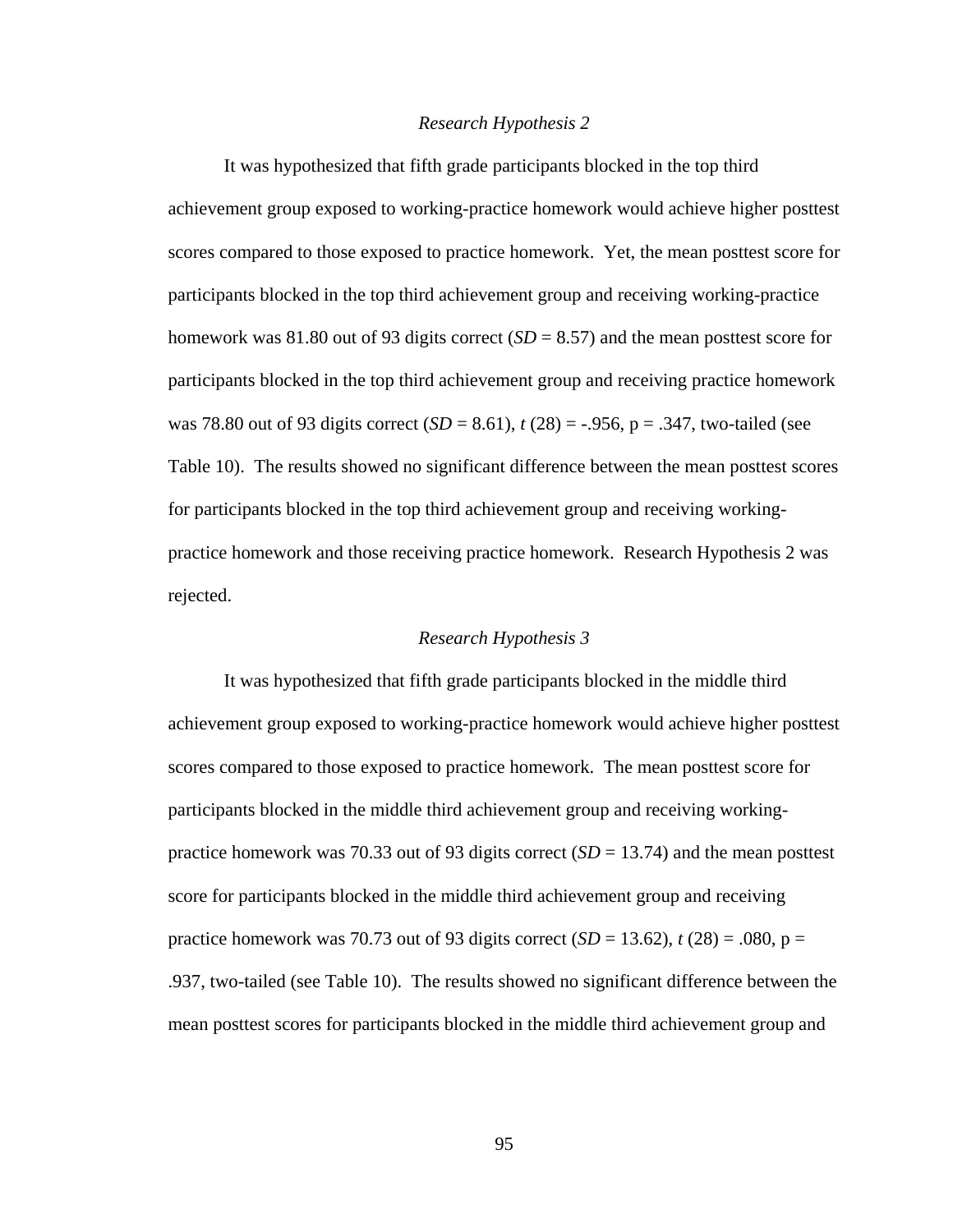receiving working-practice homework and those receiving practice homework. Research Hypothesis 3 was rejected.

## *Research Hypothesis 4*

It was hypothesized that fifth grade participants blocked in the lower third achievement group exposed to working-practice homework would achieve higher posttest scores compared to those exposed to practice homework. The mean posttest score for participants blocked in the lower third achievement group and receiving working-practice homework was 51.67 out of 93 digits correct  $(SD = 19.38)$  and the mean posttest score for participants blocked in the lower third achievement group and receiving practice homework was 57.40 out of 93 digits correct (*SD* = 21.26), *t* (28) = .772, p = .447, twotailed (see Table 10). The results showed no significant difference between the mean posttest scores for participants blocked in the lower third achievement group and receiving working-practice homework and those receiving practice homework. Research Hypothesis 4 was rejected.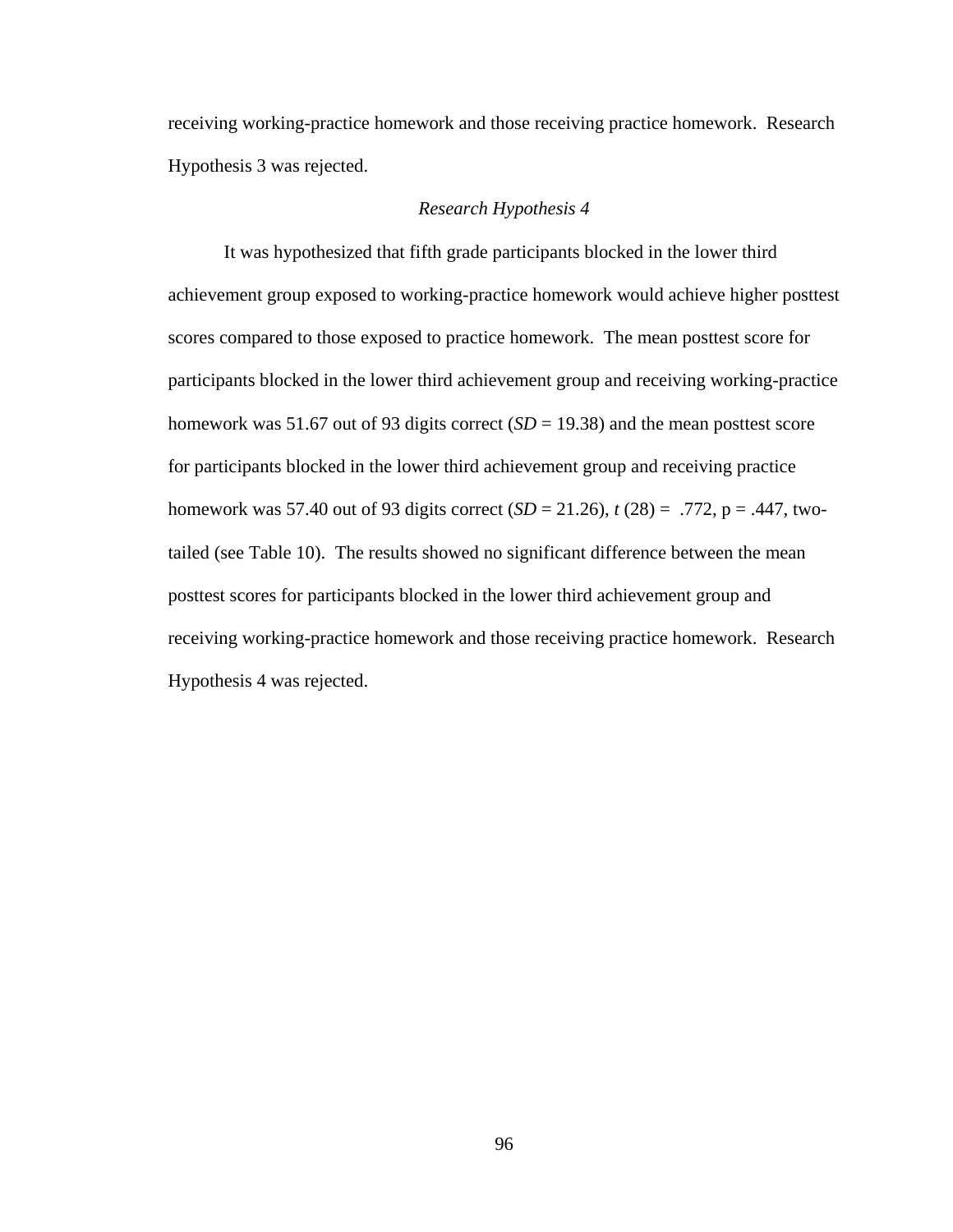#### Chapter Five: Discussion

# *Interpretation of Results Relative to the Research Literature and Theory Academic Growth*

The results indicated that on average the entire sample population showed a change, or academic growth, from the pretest measure to the posttest measure for the calculation concepts covered in the study after receiving instruction and completing homework assignments, as evidenced by descriptive statistics and the paired samples ttest results. Furthermore, participants on average displayed academic growth regardless of homework type or level of achievement in the presence of instruction.

However, analyzing the data from an educationally significant standpoint may be beneficial. Both the pretest and posttest measure were scored in accordance with curriculum-based measurement procedures, where the total score on the pretest or posttest measure was dependent upon the total number of digits placed correctly by the participant across all of the mathematics calculation items. Evaluation of academic growth using the percent of digits placed correctly further validated the growth demonstrated in the results. The overall growth for the sample population from 27% of the digits placed correctly on the pretest to 74% of the digits placed correctly on the posttest could be regarded as two letter grades in many educational systems (see Table 8). Similarly, the growth exhibited by the participants blocked into the top or middle third achievement groups could be regarded as an increase in three and two letter grades, respectively, when considering the number of digits placed correctly. Although academic growth was observed from the pretest measure to the posttest measure for the participants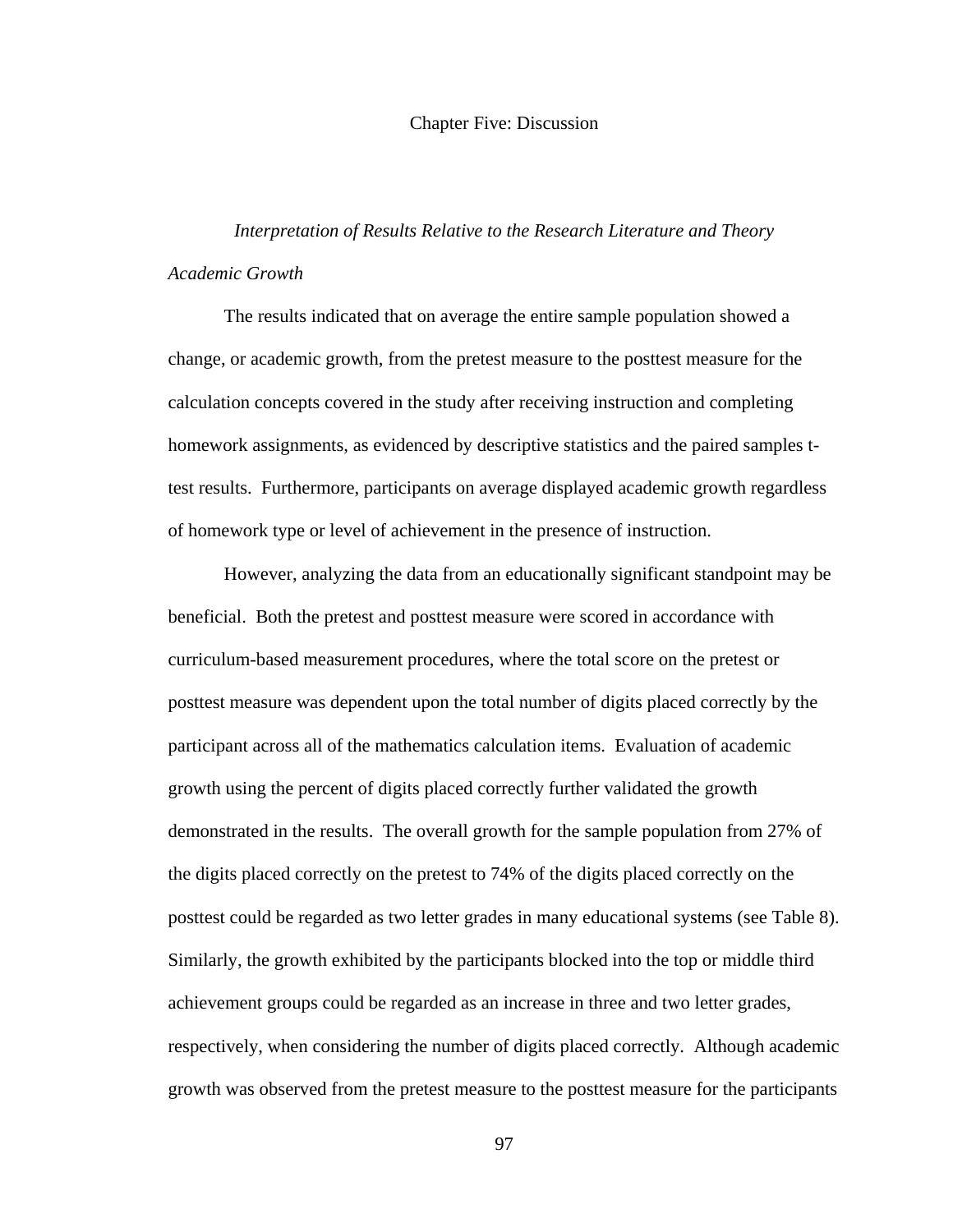blocked into the lower third group, on average these participants still showed failing outcomes using most educational systems grading scales. Consequently, within the level of achievement groups, the participants appeared to respond differently to the instruction and the homework assignments from an educational point of view.

For the study, the homework assignments were designed to provide opportunities for further academic responding, independent of instructional procedures to promote the acquisition of the calculation procedures as described by Haring and Eaton's (1978) academic skill model (Cates, 2005; Goldman & Pellegrino, 1987; Skinner, 1998; Skinner & Schock, 1995). The desired outcome of the homework intervention was for participants to acquire a set of calculation procedures, or procedural knowledge, through the process of rehearsal and store the procedures in permanent memory (Byrnes 2001, 2007; Haring & Eaton, 1978). This observed academic growth aligns with some of the research literature pertaining to the assignment of homework for upper level elementary school students as an effective instructional strategy implemented for the purpose of increasing academic achievement (Cooper, 1989; Cooper et al., 2006; Koch, 1965; Maertens & Johnston, 1972). In the presence of instruction, homework appeared as a useful evidenced-based strategy for facilitating calculation skill acquisition.

#### *Comparison of Homework Types*

An examination of the results suggested that regardless of homework type assigned, participants on average demonstrated academic progress for the math calculation skills covered throughout the study in the presence of instruction. This observation is preliminary in nature because the design of the study did not include a 'no homework' control group of fifth grade participants. Power estimates for all four t-tests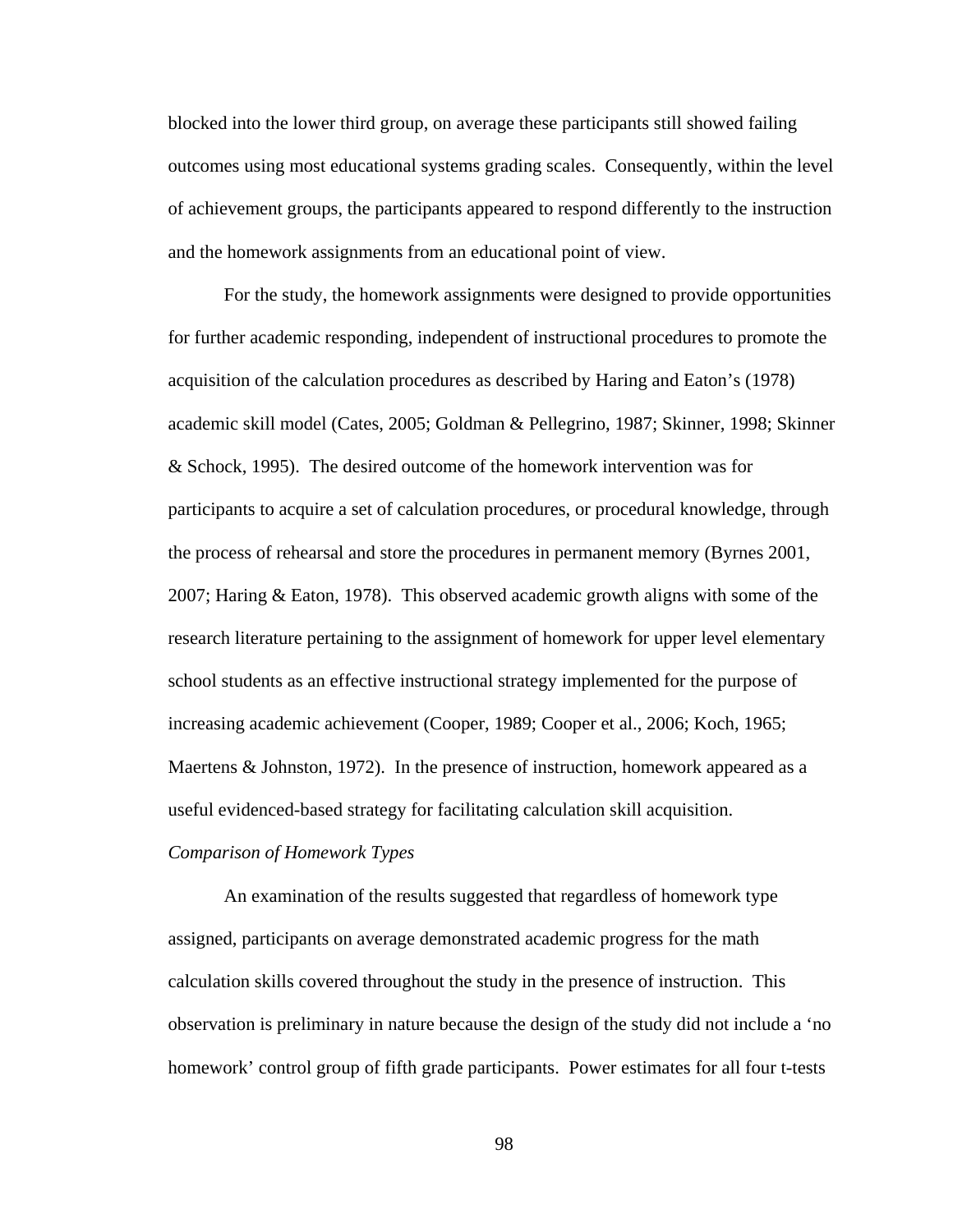for independent means were low (see Table 10). Even though the power was low for all participants (.16), the difference between the homework groups is probably not large. Theoretically, a large effect size for the 45 participants in each homework group would have resulted in a much higher power (approximately .96), suggesting that the study design would be capable of detecting a significant difference in the posttest means if a difference actually existed (Aron & Aron, 1994). Examination of the percent of digits placed correctly further confirms the lack of significant differences between homework types and again provides insight from an educationally significant standpoint. For example, the participants blocked into the top third level of achievement group and assigned practice homework showed 85% of the digits placed correctly on the posttest measure, while those participants assigned working-practice homework showed 88% of the digits placed correctly (see Table 8). The difference between 85% and 88% on grading scales for many educational systems is negligible. In sum, the information obtained from the results indicated that differences between homework types were not statistically significant for the math calculation concepts covered in the study.

 The research literature has documented the importance of increased opportunities for academic responding for the purpose of academic skill development (Cates, 2005; Goldman & Pellegrino, 1987; Haring & Eaton, 1978; Skinner, 1998, Skinner & Schock, 1995). Some researchers consider drill and practice an effective strategy for increasing academic skills and assisting with academic skill remediation (Chase & Symonds, 1992; Greenwood et al., 1984). As a result, specific drill approaches have been developed, including traditional drill (100% unknown items), drill sandwich (50% known items and 50% unknown items), and incremental rehearsal (gradually increasing the ratio of known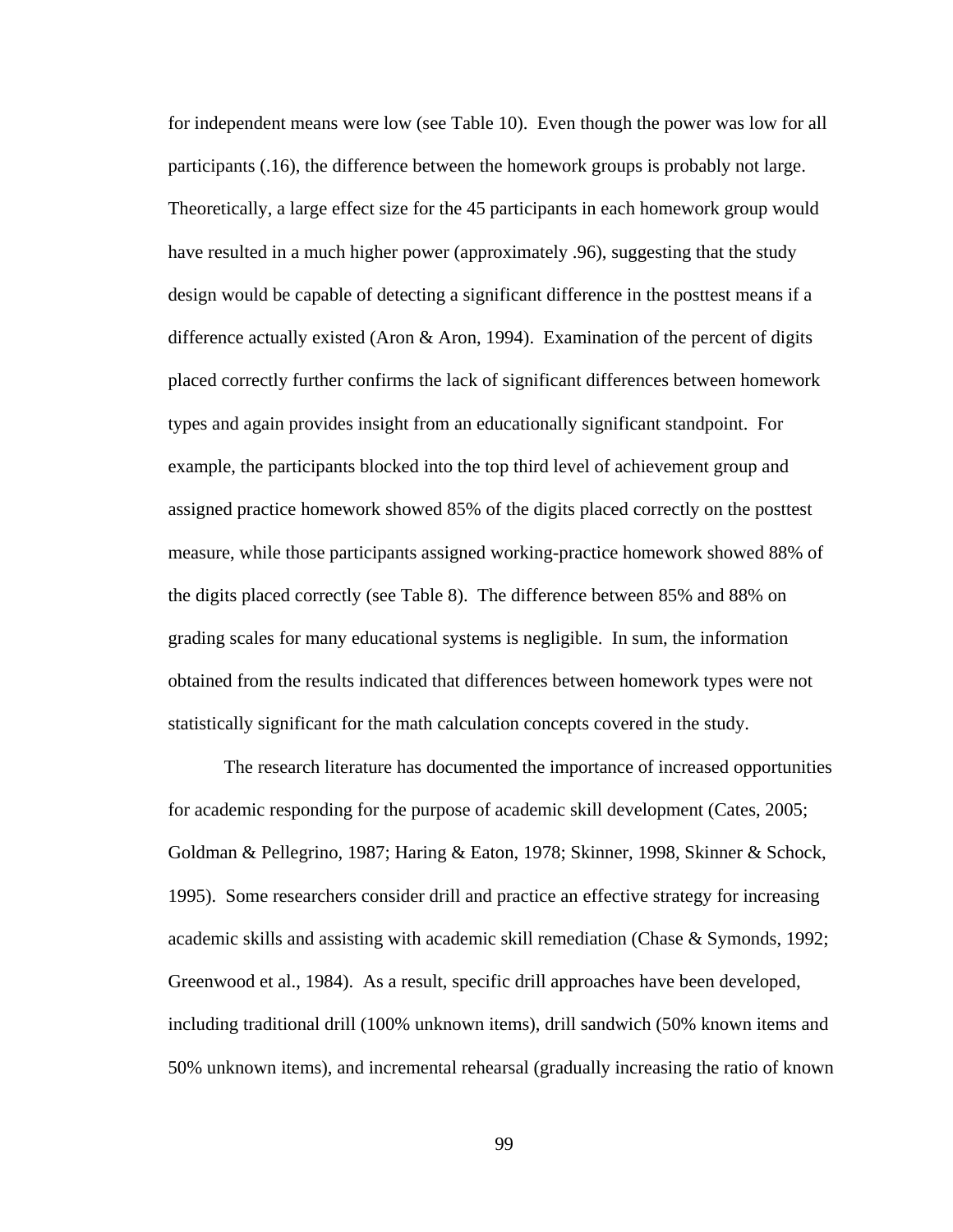to unknown items using a 'folding-in' technique) (Burns, 2004, 2005; Coulter & Coulter, 1989). Seemingly, when rehearsing, or acquiring, new information, interspersing known items with unknown items appeared as an effective practice and a meta-analysis of the research literature pertaining to interspersal approaches, which consisted of 13 research studies, showed large effect sizes for activities involving 50% to 69% known items, 70% to 85% known items, and 90% known items (Burns, 2004, 2005).

 The current study compared the effects of practice homework, a traditional drill approach using 100% acquisition skills requiring further practice, to working-practice homework, a new type of homework created specifically for the present study. Workingpractice homework was developed from the incremental rehearsal literature and included 60% maintenance skills, or calculation skills previously covered in the fifth grade curriculum, and 40% acquisition skills. Although the drill ratio research literature yielded large effect sizes for drill activities incorporating at least 50% to 90% known items and suggested that including known items leads to positive outcomes, such as increased academic skills, no statistically significant difference was observed in the current study between the participants assigned practice homework and those assigned working-practice homework (Burns, 2004, 2005; MacQuarrie et al., 2002). As a result, the participants assigned 100% acquisition skills as homework and those assigned 60% maintenance skills and 40% acquisition skills showed no difference in their posttest results. Neither homework type emerged from this study as superior for the purpose of skill acquisition of the calculation tasks presented.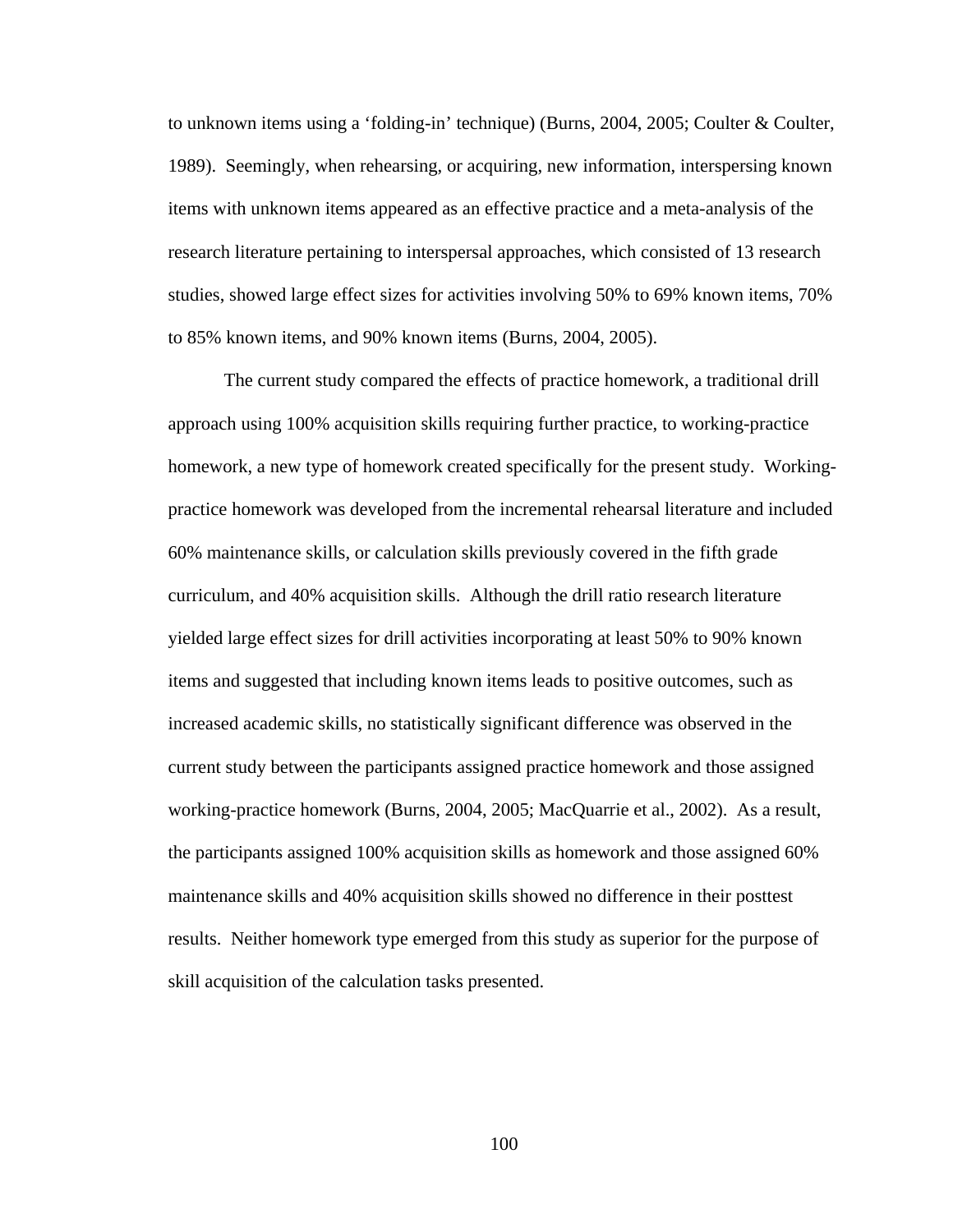# *Differences Between the Results and the Research Hypotheses*

# *No Assessment of Maintenance Material*

Some reasons may explain the potential absence of statistically significant findings between participants assigned working-practice homework and those assigned practice homework. In this investigation, no initial assessment occurred for the purpose of identifying actual maintenance material prior to the implementation of the homework conditions. For the working-practice homework, the maintenance material was selected by the two participating teachers for the working-practice homework and included mathematics calculation skills previously covered in the fifth grade curriculum. The maintenance material selected was objective 5.3, which stated that students would solve problems involving multiplication of whole numbers using paper and pencil and mental computation. However, the study's design did not assess participants' acquisition of, or fluency with, objective 5.3. As a result, the content of the working-practice homework assignments, for some participants, may not have fully aligned with incremental rehearsal procedures and the drill ratio literature. For some participants in the study, the math calculation material identified as maintenance may have actually been skills in need of acquisition on the working-practice homework assignments, which may have impacted the results and lack of statistical significance for the research.

#### *Limited Assessment of Acquisition Material*

 According to the drill ratio research literature, the incremental rehearsal flashcard drill procedure typically involves presenting 90% known material to 10% unknown material using a 'folding-in' strategy (MacQuarrie et al., 2002). This procedure also involves practicing one specific set of concepts with the 90:10 ratio several times until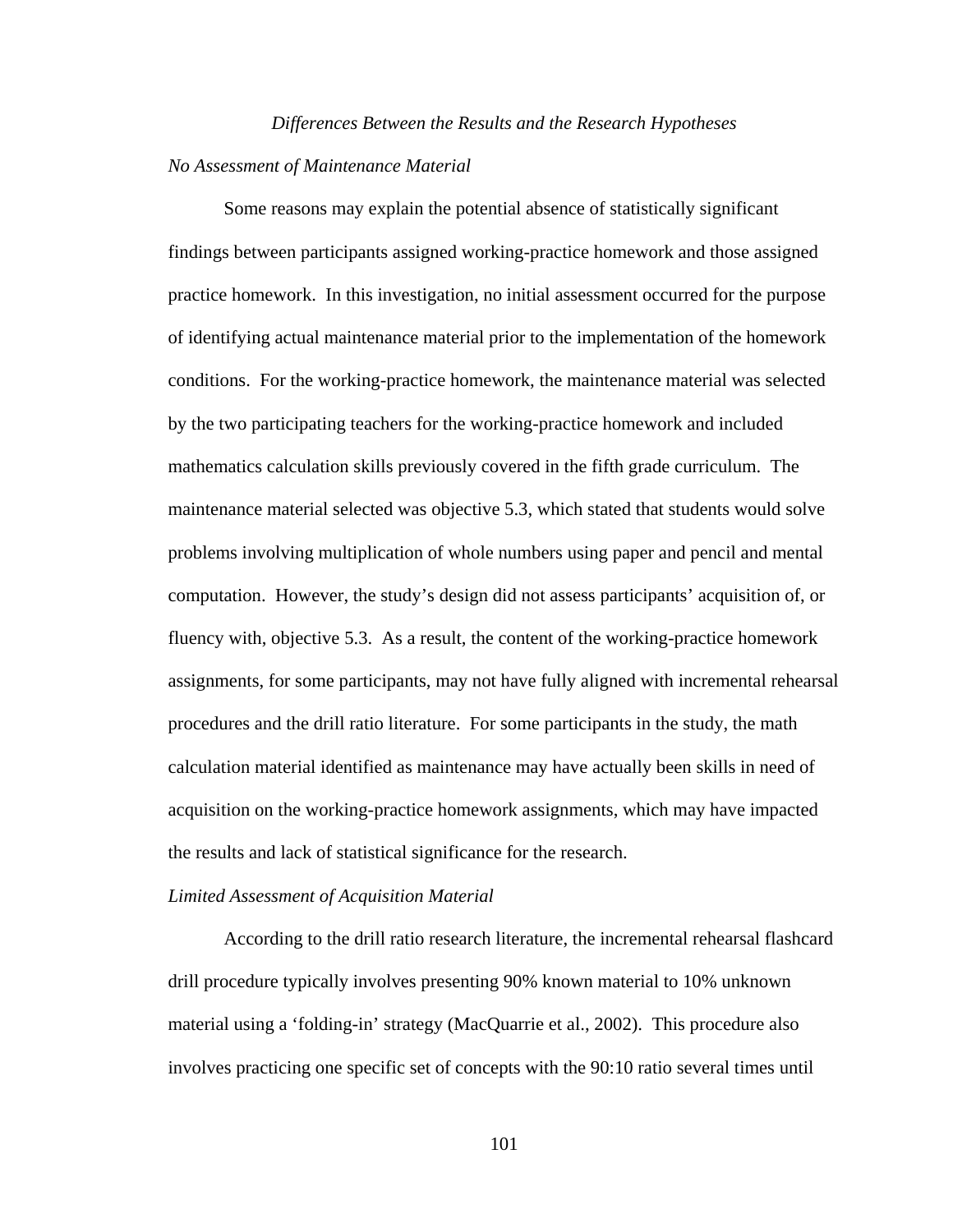the skill was acquired and a new concept, or unknown material, was 'folded-in'. For example, Burns' (2005) study showed incremental rehearsal as an effective for increasing the acquisition and fluency with single digit multiplication facts using 3 third grade students. A drill ratio of 90% known math facts to 10% unknown math facts was used and required that new, or unknown, math facts were not introduced to each participant until the previous unknown math fact in the ratio was acquired. Although the current study incorporated aspects of incremental rehearsal into the working-practice homework assignments, these assignments did not show a 90:10 ratio, rather a 60:40 ratio. Additionally, the current study consisted of a larger group of students receiving the working-practice homework ( $N = 45$ ), rather than a smaller group of individuals. As a result, skill acquisition of the "unknown" material was not determined with these participants before introducing new "unknown" material in the working-practice assignments. Because the development and implementation of the working-practice homework assignment did not fully adhere to traditional incremental rehearsal procedures, the results may have been impacted.

In addition, the implemented research design did not incorporate an examination of learning rates, or how quickly the homework assignments results in skill acquisition (Cates, 2005). The study's design consisted of assigning practice or working-practice homework three times a week for 6 weeks, followed by the administration of the posttest measure on the last day of the sixth week. While no statistically significant difference was observed between the two homework groups at the end of the 6 week period, it is possible when considering the concept of learning rates that a difference may have occurred between the two groups at different points in time. Increased effectiveness for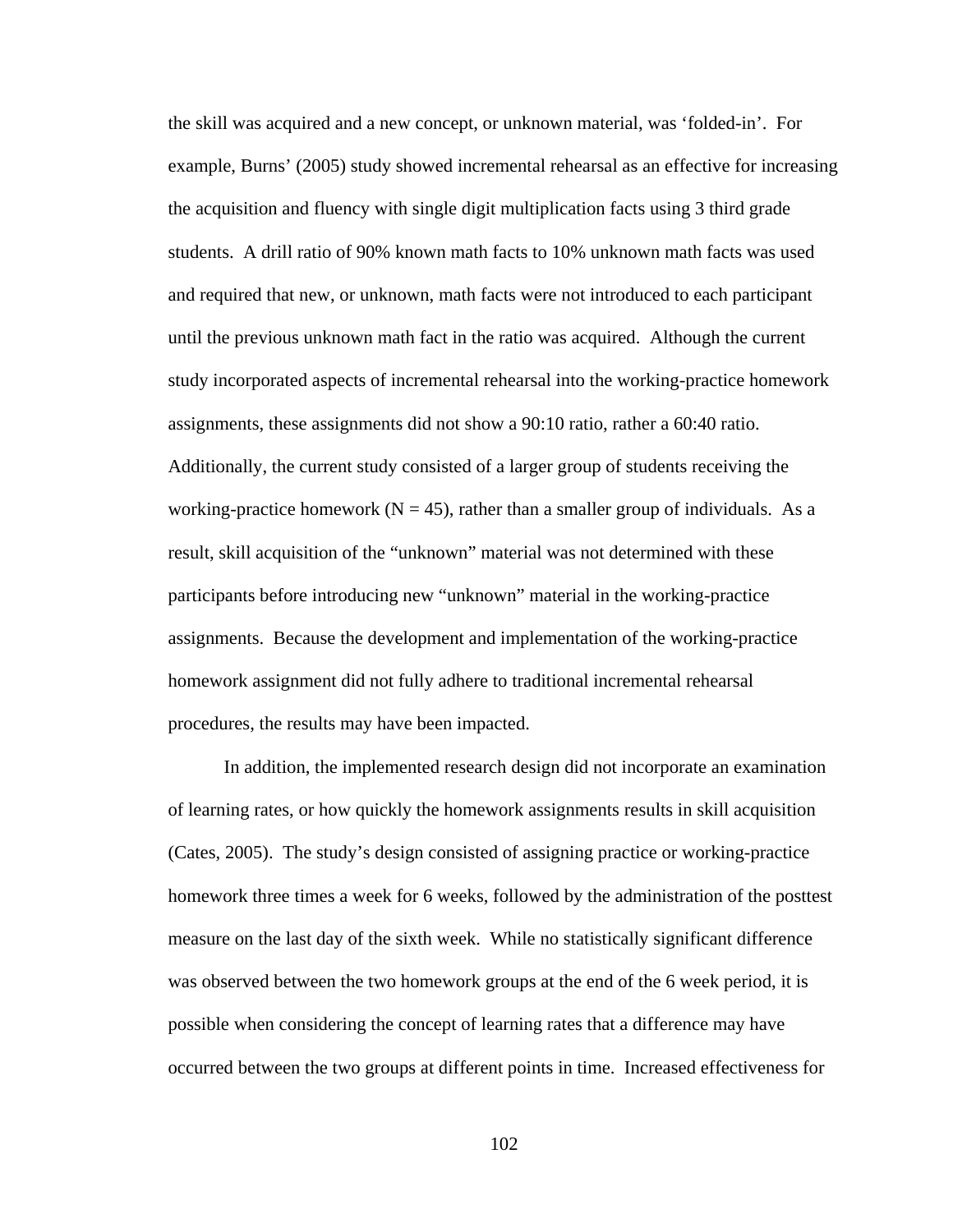the working-practice homework may have been observed with the implementation of individualized drill ratios for a small group of students rather than a universal drill ratio for a large group of students (Cates, 2005).

#### *No Assessment of Acquisition Skill Retention*

The drill ratio literature indicates that drill ratio procedures are not only effective for skill acquisition, but also effective for the retention of skills across time (MacQuarrie et al., 2002; Nist & Joseph, 2008). Another use of the term 'maintenance' in the research literature refers to how well the instructional strategies and intervention effects on the sample populations are maintained across time (Glasgow, 2002; Glasgow et al., 2003; Glasgow et al., 2001; Merrell & Buchan, 2006). The design of the study may have benefited from collecting data several weeks following the administration of the posttest measure to determine whether the type of homework assigned showed enduring effects on students' math calculation achievement despite the passage of time. Consequently, the collection of 'maintenance' data may have provided additional information pertaining to homework type and the retention of skills.

#### *Fixed Curriculum Schedule*

 The design of the study consisted of participants receiving homework assignments three days per week for 6 weeks. The curriculum covered in the study included 3 math objectives broken down and presented in 17 concepts (see Table 1). Consequently, 17 complex math calculation concepts were presented across 18 homework assignments over a 6 week period. This period of time was held constant due to state and district curriculum requirements and did not consider individual rates of skill acquisition or learning. Participants were expected to maintain progress with the previously established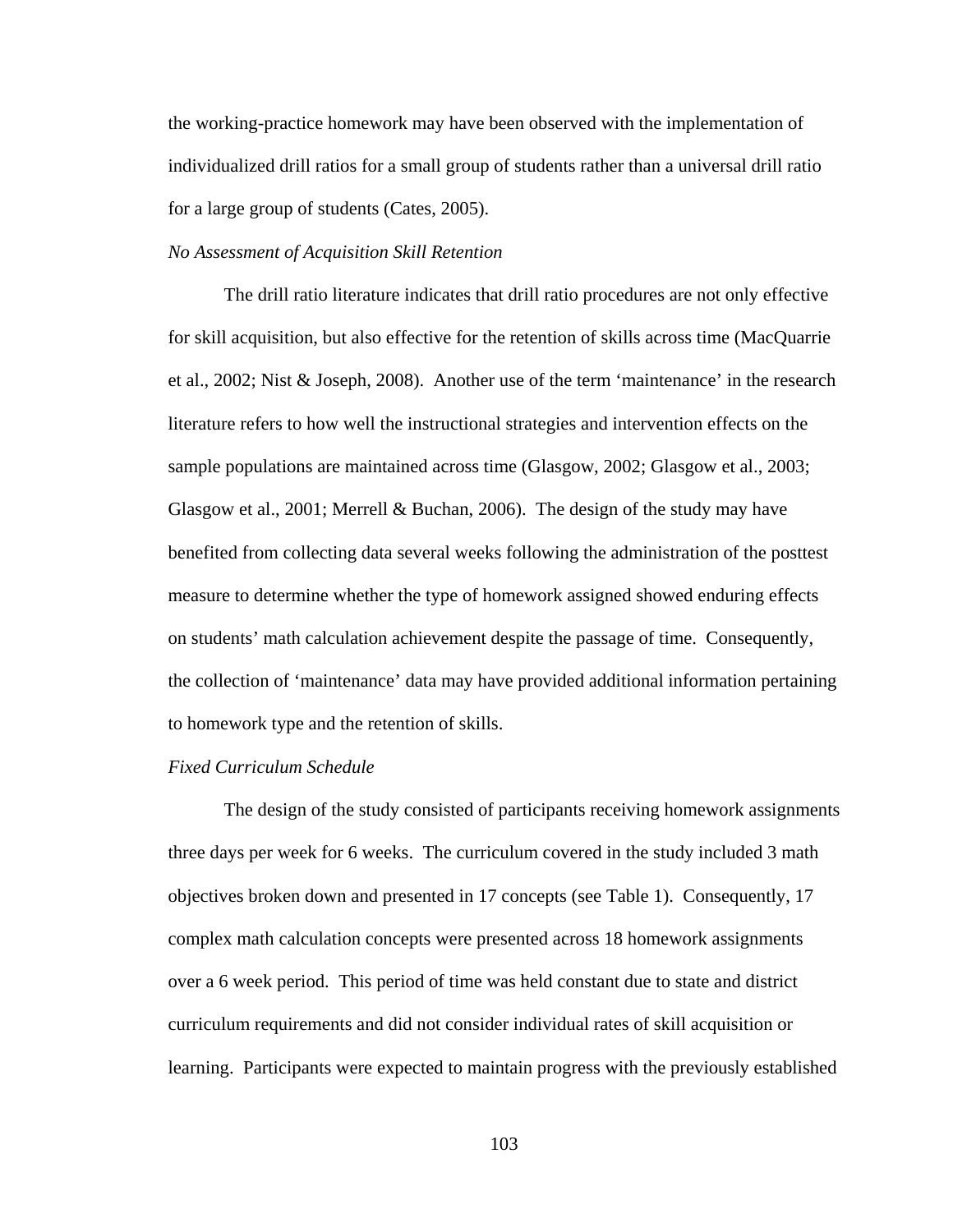math curriculum calendar. Because some participants may have needed more opportunities to respond to fully acquire the different math calculation skills and procedures, the results may have been impacted.

# *Study Limitations and Directions for Future Research Sample Population Size and Demographics*

Limitations to the study may influence the utility of the information found and the corresponding conclusions. For example, the data for the study was collected from a small sample population consisting of 90 fifth grade participants at a Mid-Atlantic, suburban, elementary school. The present study also consisted of a few school specific components, such as blocked schedules, the use of direct instruction, and the curriculum. As a result, the degree to which the study's results would apply, or generalize, to students enrolled in other elementary schools with varying racial or ethnic characteristics, economic backgrounds, and English language learning needs is unclear. Future research in the area of homework, especially in comparing homework types with varying levels of academic achievement is needed with larger sample populations from different geographical locations, different racial, ethnic, and economic backgrounds, varying English language learning needs, and varying ages and grades. The purpose of this future research is to document the impact of varying homework types as an instructional strategy or intervention on the academic achievement of students showing varying levels of performance (Glasgow, 2002; Glasgow, Lichtenstein, & Marcus, 2003; Glasgow, McKay, Piette, & Reynolds, 2001; Merrell & Buchan, 2006). A future study consisting of a larger sample population could also allow for greater flexibility of the statistical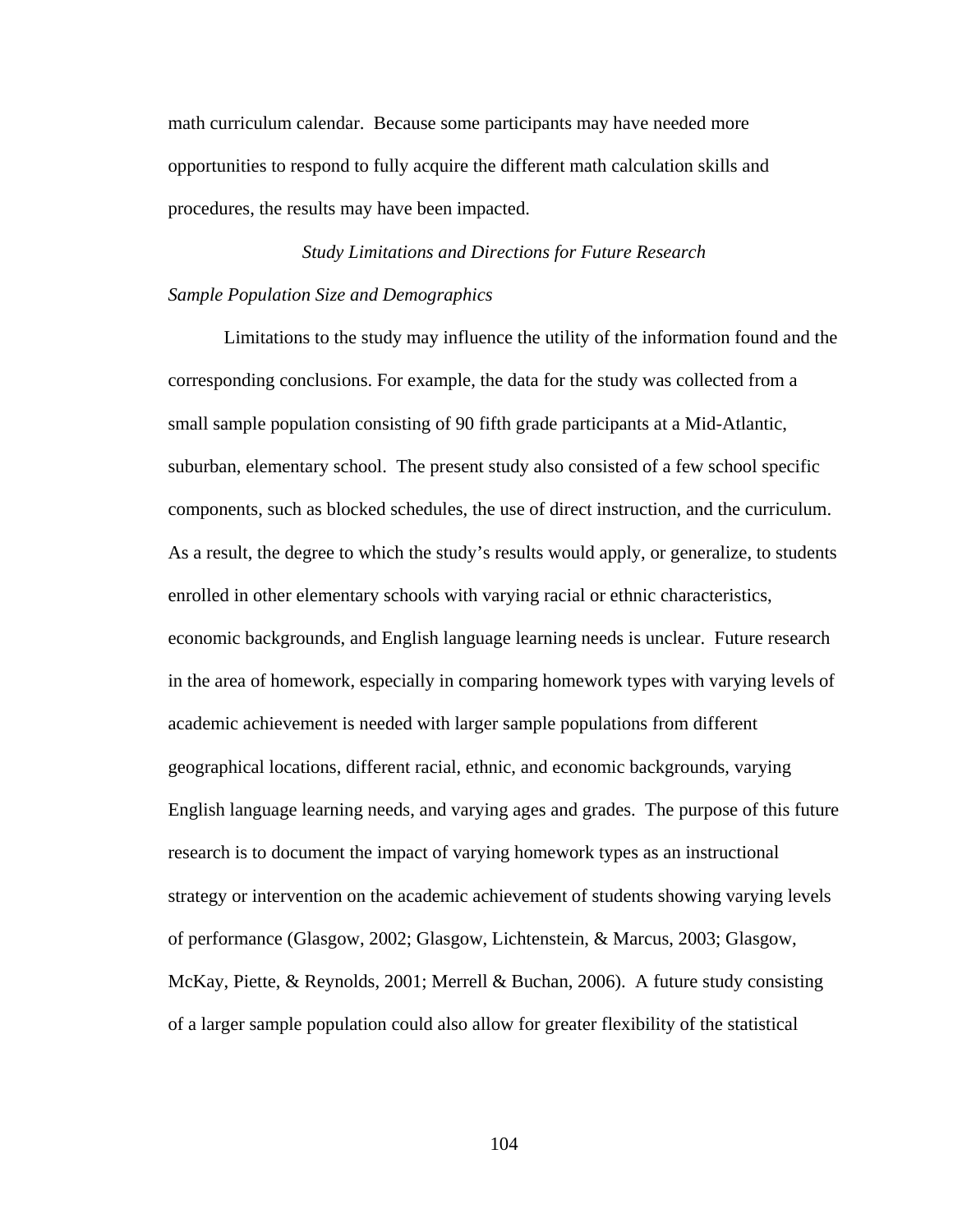techniques used (e.g., ANOVA, ANCOVA, etc.) and may permit an exploration of interaction effects between independent variables.

#### *Design Limitations*

*A 'no homework' condition*. The findings formulated from the current study did not establish a causal relationship between different homework types and academic achievement because the design did not include a 'no homework' control group. It is unclear whether students not receiving any homework would have shown similar academic growth after receiving instruction on the calculation concepts covered in the study. As a result, future research may want to incorporate a 'no homework' control group in the design.

*Limited data collection on homework assignments.* Although feedback was provided to the participants on their homework assignments, data collection on the accuracy, the number of digits placed correctly, and the percentage correct on each homework assignment was not included in the design. This data may have provided further information on the effectiveness of both homework assignments and participants' academic achievement. Future research may benefit from data collection on the accuracy and percentage correct on each homework assignment.

*Level of achievement groupings.* The blocking procedure for this study was selected after a review of the research literature did not uncover any documentation of blocking procedures for the purpose of investigating the effectiveness of homework on participants showing varying levels of academic achievement.In the present study, participants were blocked into thirds based on their pretest score for the purpose of creating homogeneous subgroups (see Figure 1). Yet, the participants in these three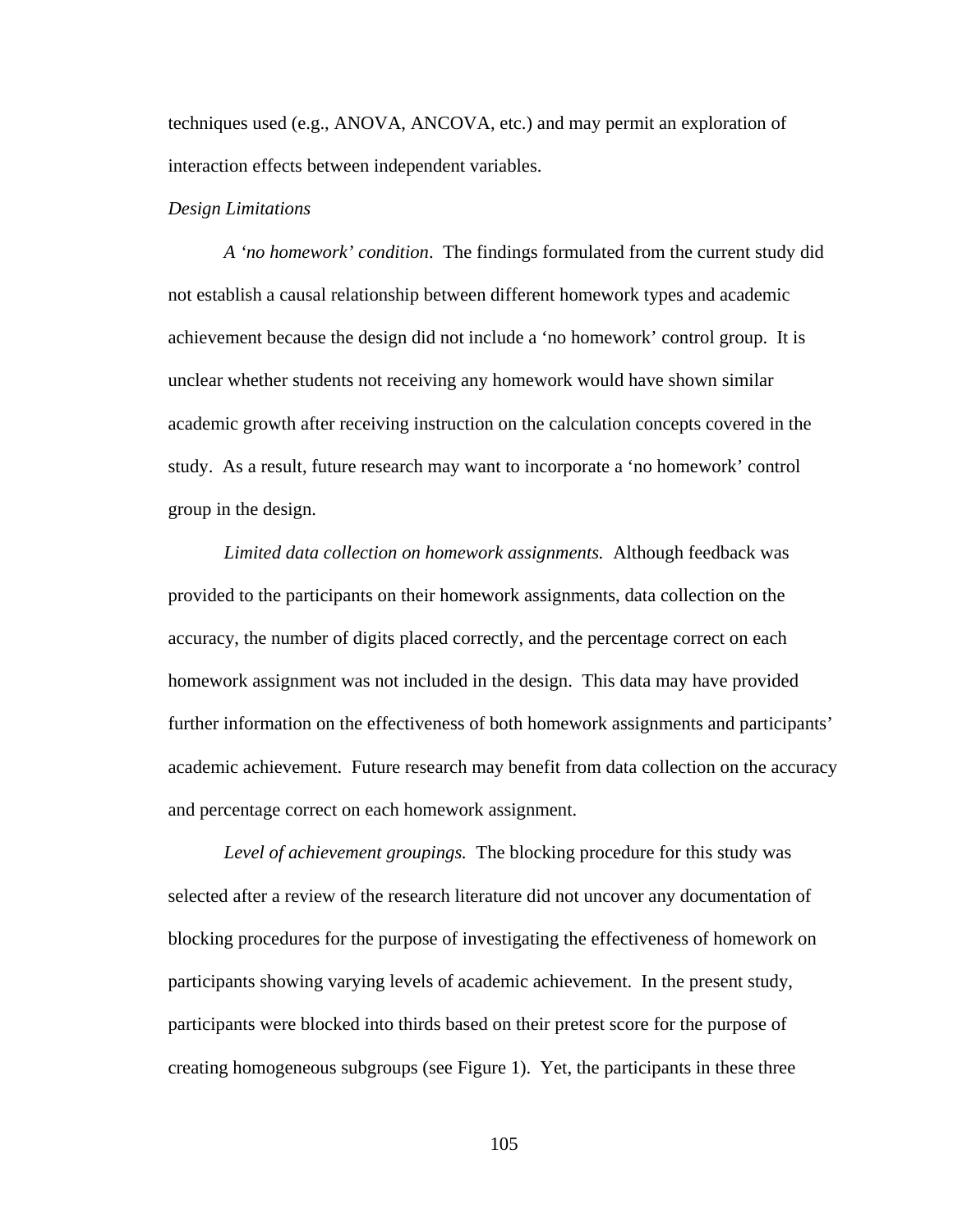subgroups may have been heterogeneous. For example, some participants blocked into the lower third achievement group showed considerable academic progress from the pretest to the posttest, while some of these participants showed limited academic progress. Other future research considerations may include different blocking methods for the level of achievement groups. In future studies, specific blocking procedures could be determined after reviewing the pretest scores in order to see if natural blocks in the data exist to form homogenous subgroups. Another possibility is to evaluate other blocking procedures, such as blocking the participants into four groups.

#### *Student Learning and Motivation*

Both educational researchers and professionals have judiciously contemplated the role of motivation in student achievement and learning (Graham & Weiner, 1996). Reportedly, early research on school achievement and learning segregated cognitive and motivational factors; yet, throughout the last thirty years research has explored the interaction between cognition and motivation and the joint impact of cognition and motivation on student achievement and learning (Linnenbrink & Pintrich, 2002). Needless to say, most researchers acknowledge that students need a combination of cognitive skill and motivation in order to perform academically well in school (Pintrich & Schunk, 2002). Student motivation as measured by interest in the academic tasks presented or self-efficacy was not included in the study's design and may be considered a limitation. Because student motivation drives student engagement and study skills, which impacts academic achievement, future research designs involving varying types of homework, such as practice and working-practice homework, and varying levels of achievement may benefit from including the measurement, analysis, and evaluation of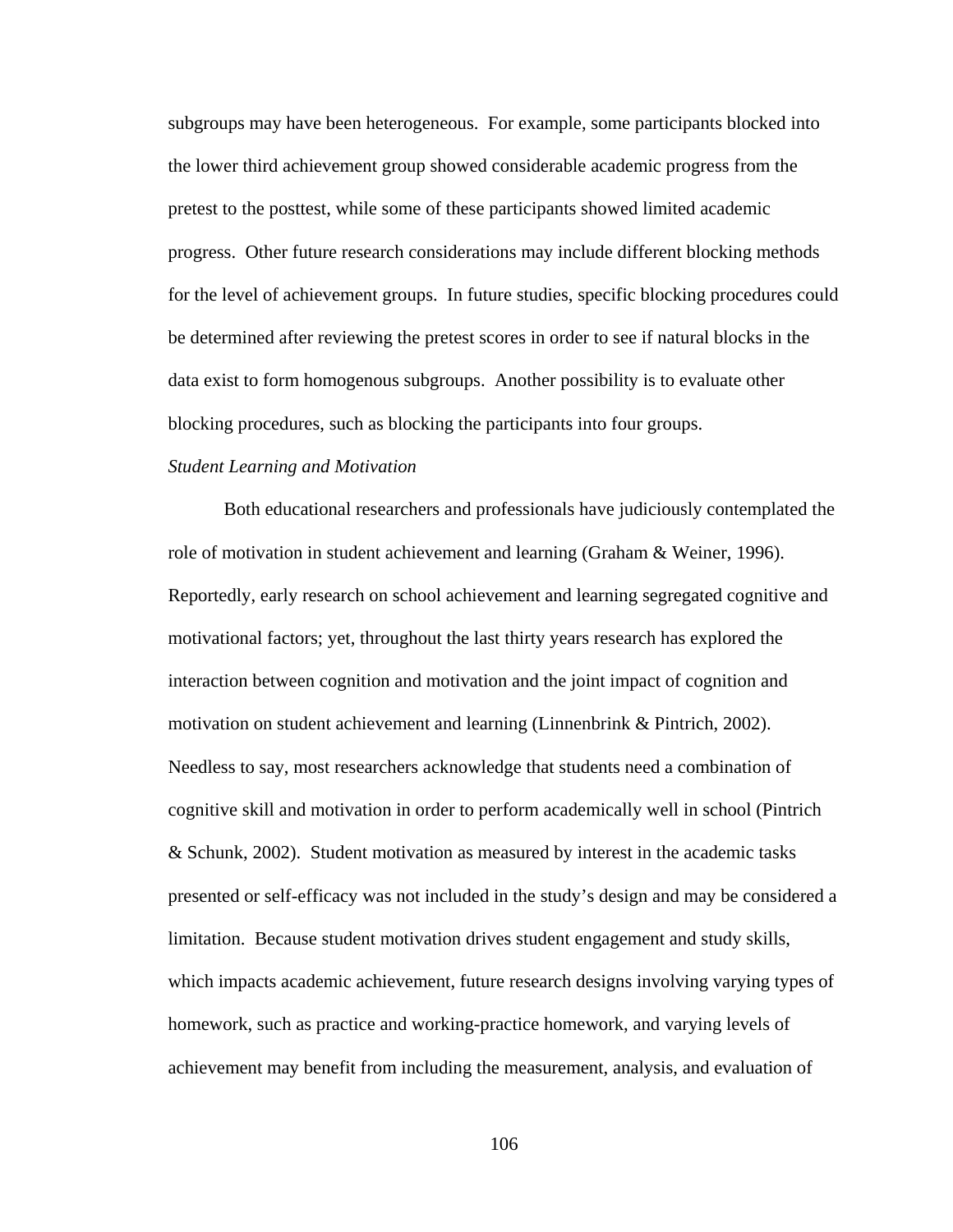motivation through, for instance, student self-reports and classroom observations designed to enhance self-reported information (Linnenbrink & Pintrich, 2002).

#### *Conclusion*

Both educators and educational professionals are expected to focus on improving academic achievement for all students regardless of prior levels of achievement and current levels of achievement using evidenced-based instructional strategies and interventions (Ysseldyke  $\&$  Bolt, 2007). Although the generally positive effect of homework as an instructional strategy or intervention on academic achievement has been documented in the literature and for the most part supported by homework researchers for upper elementary school students, the current study attempted to further the research literature by examining the influence of different homework types on academic achievement. Moreover, the current study furthered the research literature pertaining to homework by examining the impact of homework on participants showing varying levels of achievement in mathematics.

Several conclusions can be summarized from the present study. First, academic growth was observed on average for all participants overall as well as within each achievement level in the presence of instruction and the assignment of homework. Second, upon examination of the practice homework and working-practice homework, neither of these homework types proved more effective in increasing the academic achievement of the participants overall or within each achievement level. Finally, within the level of achievement groups, the participants appeared to respond differently to the instruction and the homework assignments (regardless of homework type) from an educational perspective. Participants blocked into the lower third achievement group on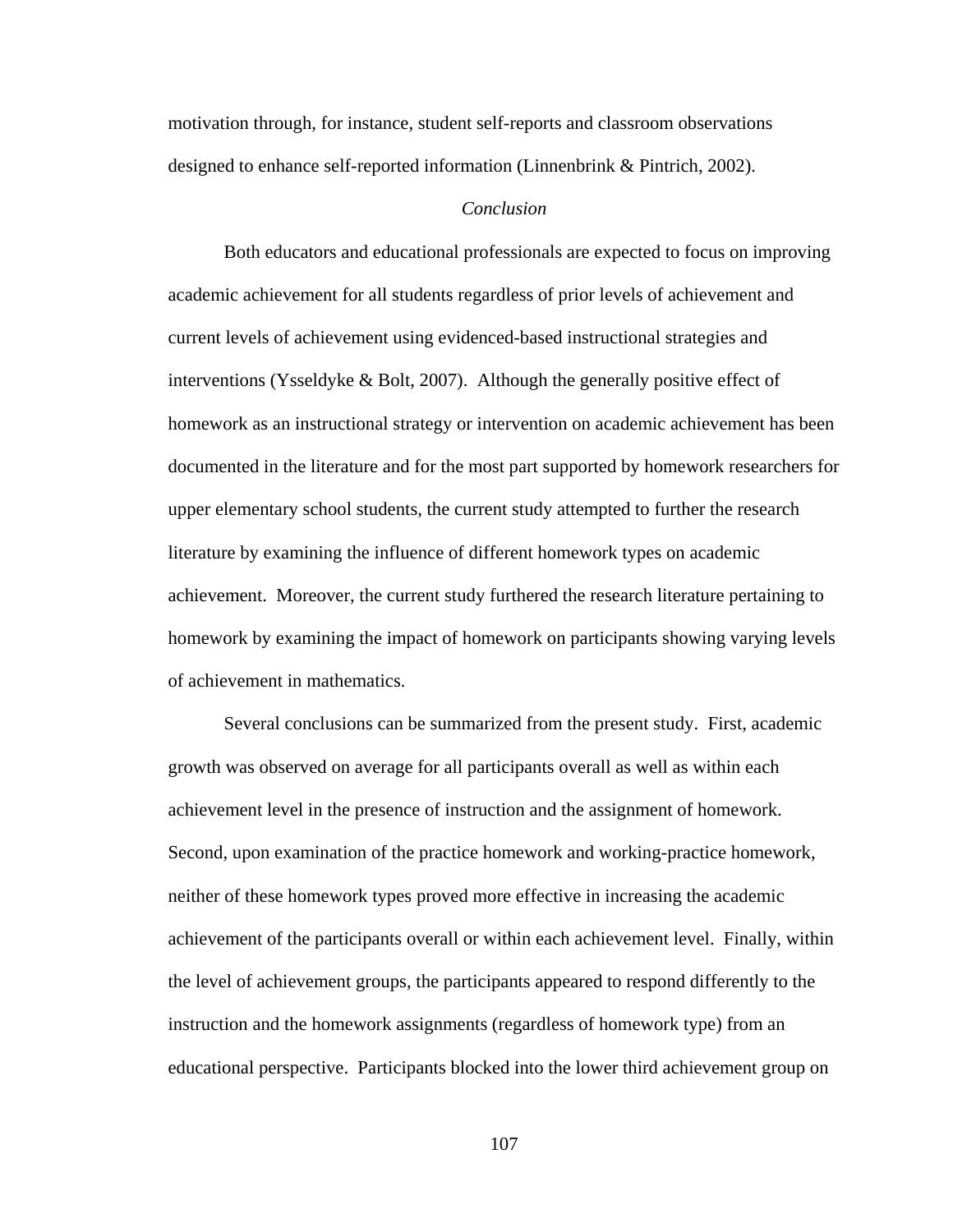average showed failing outcomes on the posttest measure, despite the observed academic growth from the pretest measure. As a result, these students may benefit from additional research supported instructional strategies and interventions in the presence of progress monitoring in order to promote math skill acquisition.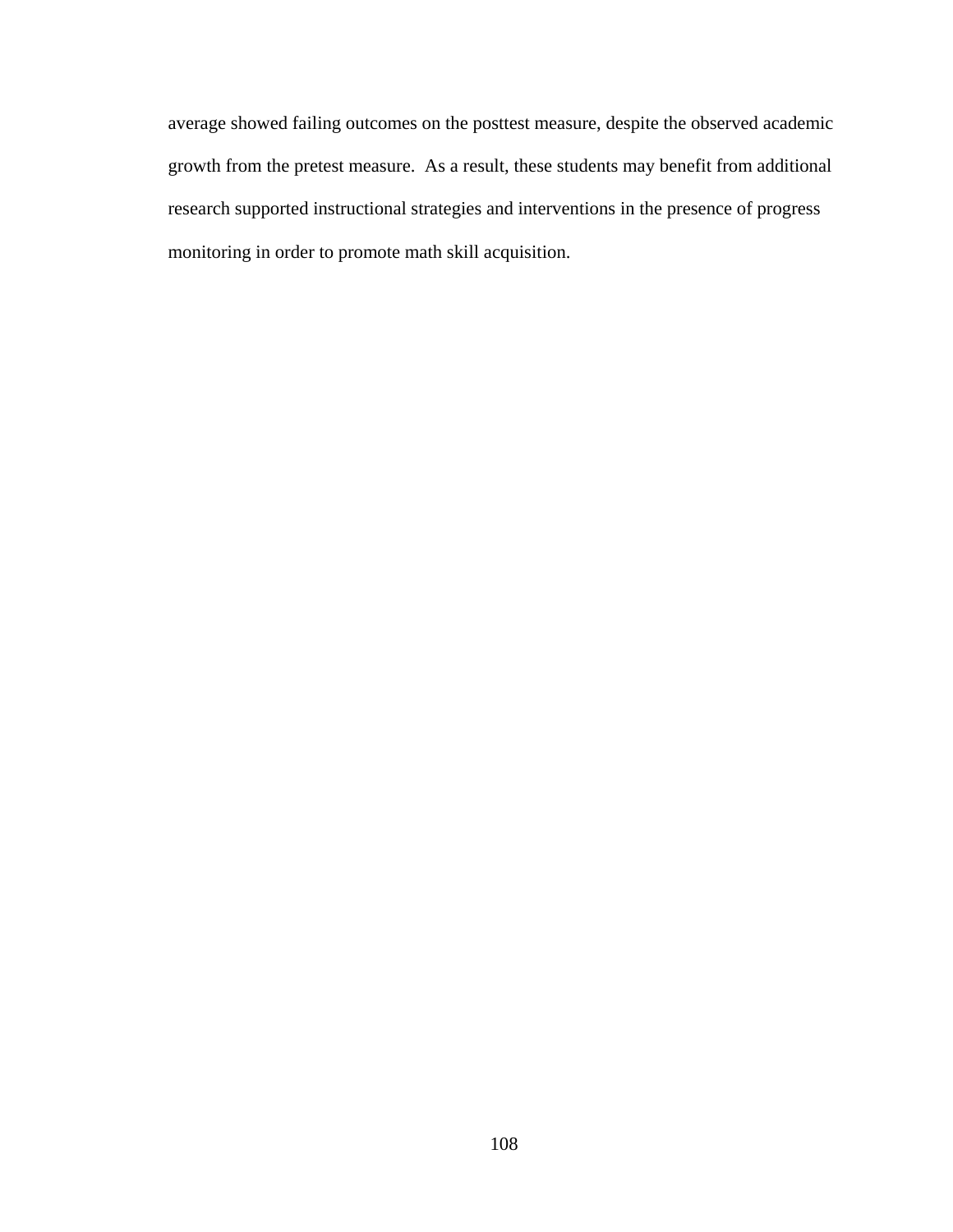#### References

- Anderson, E. S., & Keith, T. Z. (1997). A longitudinal test of a model of academic success for at-risk high school students. *Journal of Educational Research*, *90*(5), 259-568.
- Anderson, J. R. (1995). *Learning and memory: An integrated approach*. New York: Wiley.
- Aron, A., & Aron, E. N. (1994). *Statistics for psychology*. Englewood Cliffs, NJ: Prentice-Hall.
- Austin, J. D. (1979). Homework research in mathematics. *School Science and Mathematics*, *79*, 115-121.
- Baber, B. S., & Doyle, M. E. (1990). *Homework as a learning experience*. Washington, D. C.: National Education Association.
- Barone, A. M. (1994). *Homework: Effectiveness in elementary school math achievement*. Unpublished master's thesis, Minnesota State University Moorhead.
- Bennett, S., & Kalish, N. (2006). *The case against homework: How homework is hurting our children and what we can do about it*. New York: Crown.
- Bjorklund, D. F. (1995). *Children's thinking: Developmental functions and individual differences* (2nd ed.). Pacific Grove, CA: Brooks/Cole.
- Browder, D. M., & Shear, S. M. (1996). Interspersal of known items in a treatment package to teach sight words to students with behavior disorders. *The Journal of Special Education*, *29*, 400-413.
- Burns, M. K. (2004). Empirical analysis of drill ratio research: Refining the instructional level for drill tasks. *Remedial and Special Education, 25*(3)*,* 167-173.
- Burns, M. K. (2005). Using incremental rehearsal to increase fluency of single-digit multiplication facts with children identified as learning disabled in mathematics computation. *Education and Treatment of Children, 28*(3)*,* 237-249.
- Byrnes, J. P. (2001). *Cognitive development and learning: In instructional contexts* (2nd ed.). Needham Heights, MA: Allyn & Bacon.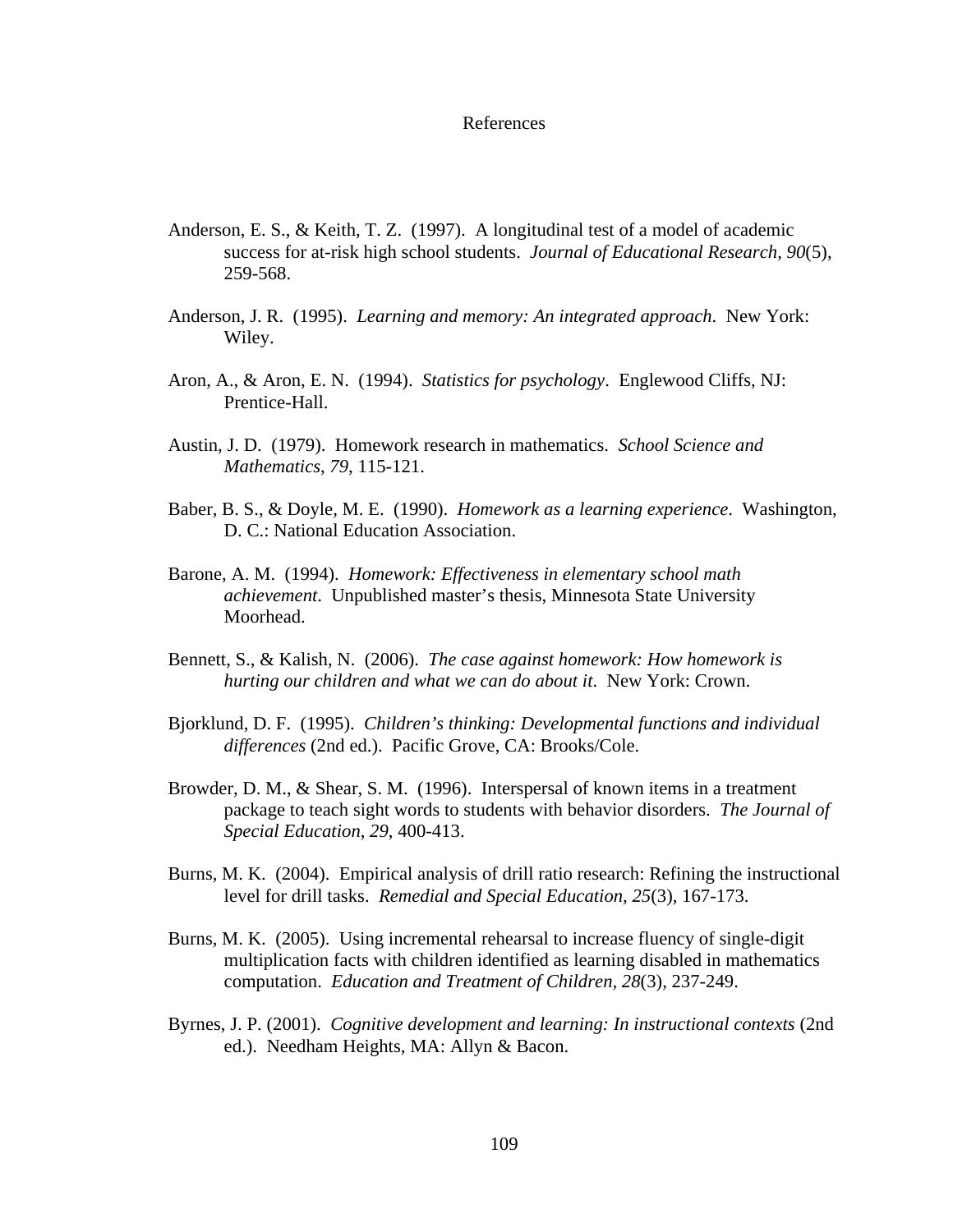- Byrnes, J. P. (2007). *Cognitive development and learning: In instructional contexts* (3rd ed.). Needham Heights, MA: Allyn & Bacon.
- Callahan, K., Rademacher, J.A., & Hildreth, B. L. (1998). The effect of parent participation in strategies to improve the homework performance of students who are at risk. *Remedial and Special Education*, *19*(3), 131-141.
- Campbell, J. R., Reese, C. M., O'Sullivan, C., & Dossey, J. A. (1996). *NAEP 1994 Trends in Academic Progress*. Washington, DC: U.S. Department of Education.
- Carson, P.M., & Eckert, T.L. (2003) An experimental analysis of mathematics I instructional components: Examining the effects of student-selected versus empirically-selected interventions. *Journal of Behavioral Education*, *12,* 35-54.
- Cates, G. L. (2005). A review of the effects of interspersing procedures on the stages of academic skill development. *Journal of Behavioral Education*, *14*, 305-325.
- Charles, C. I., Barnett, C. S., Briars, D. J., Crown, W. D., Johnson, M. L., Leinwand, S. J., et al. (1999). *Scott foresman-addison wesley math: The millennium edition*. Glenview, IL: Addison Wesley Longman.
- Chase, D. H., & Symonds, P. M. (1992). Practice vs. motivation. *Journal of Educational Psychology*, *84*, 282-289.
- Check, J.F. (1966). Homework-is it needed? *Clearinghouse*, *41*, 143-147.
- Children's Defense Fund. (2005). *The state of America's children 2005*. Retrieved January 27, 2008 from http://www.childrensdefense.org/site/DocServer/Greenbook\_2005.pdf?docID=17 415
- Christ, T. J., & Vining, O. (2006). Curriculum based measurement procedures to develop multiple-skill mathematics computation probes: Evaluation of random and stratified stimulus-set arrangements. *School Psychology Review*, *35*, 387- 400.
- Clarke, B, Baker, S., & Chard, D. (2008). Best practices in mathematics assessment and intervention with elementary students. In A. Thomas & J. Grimes (Eds.), *Best Practices in School Psychology V* (pp. 453-464). Bethesda, MD: National Association of School Psychologists.
- Cobb, S., Peach, W., Craig, K., & Wilson, V. (1990). The effects of homework on academic performance of learning disabled and nonhandicapped math students. *Journal of Instructional Psychology*, *16*, 168-171.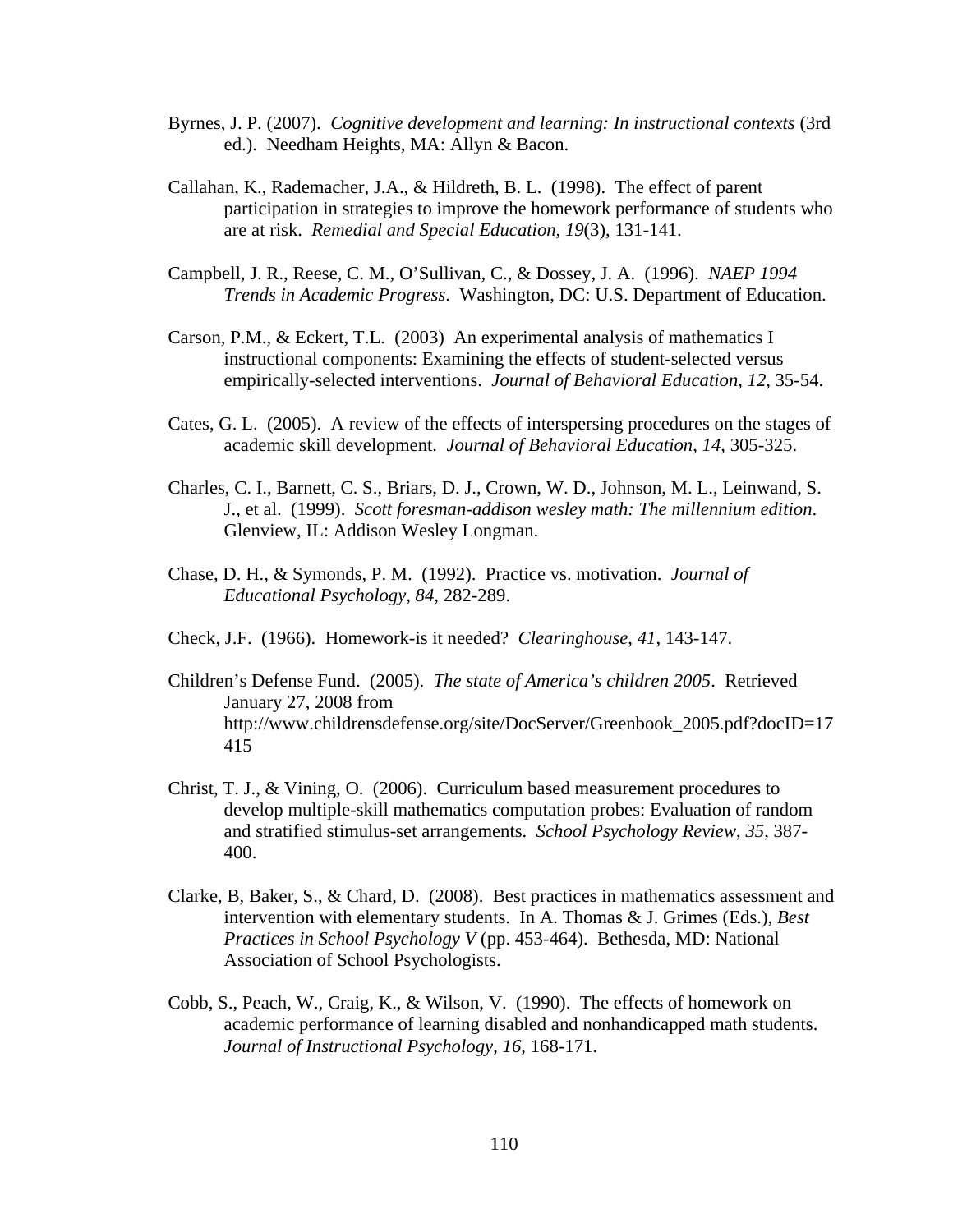- Cohen, J. (1977). Statistical power analysis for the behavioral sciences. New York: Academic Press.
- Commonwealth of Virginia Board of Education. (2002). *Mathematics Standards of Learning Curriculum Framework: Grade 5*. Retrieved January 27, 2008, from http://www.doe.virginia.gov/VDOE/Instruction/Math/grade5mathcf.pdf
- Cool, V. A., & Keith, T. Z. (1991). Testing a model of school learning: Direct and indirect effects on academic achievement. *Contemporary Educational Psychology*, *16*(1), 28-44.
- Cooper, H. (1989). *Homework*. New York: Longman.
- Cooper, H. (1994). *The battle over homework: An administrator's guide to setting sound and effective policies*. Thousand Oaks, CA: Corwin Press.
- Cooper, H. (2001). *The battle over homework: Common ground for administrators, teachers, and parents* (2<sup>nd</sup> ed.). Thousand Oaks, CA: Corwin Press.
- Cooper, H. (2007). *The battle over homework* (3rd ed.). Thousand Oaks, CA: Corwin Press.
- Cooper, H., Greathouse, S., Lindsay, J. L., & Nye, B. (1998). Relationships among attitudes about homework, amount of homework assigned and completed, and student achievement. *Journal of Educational Psychology*, *90*, 70-83.
- Cooper, H., & Nye, B. (1994). Homework for students with learning disabilities: The implications of research for policy and practice. *Journal of Learning Disabilities*, *27*, 470-479.
- Cooper, H., Robinson, J. C., & Patall, E. A. (2006). Does homework improve academic achievement? A synthesis of research. *Review of Educational Research*, *76*, 1- 62.
- Cooper, H., & Valentine, J. C. (2001). Using research to answer practical questions about homework. *Educational Psychologist*, *36*(3), 143-153.
- Coulter, W. A., & Coulter, E. M. (1989). *Curriculum-based assessment for instructional design: Trainer's manual*. (Unpublished training manual available from Directions and Resources, P.O. Box 57113, New Orleans, LA 70157).
- Crawford, L., Tindal, G., & Stieber, S. (2001). Using oral reading rate to predict student performance on state-wide achievement tests. *Educational Assessment*, *7*, 303- 323.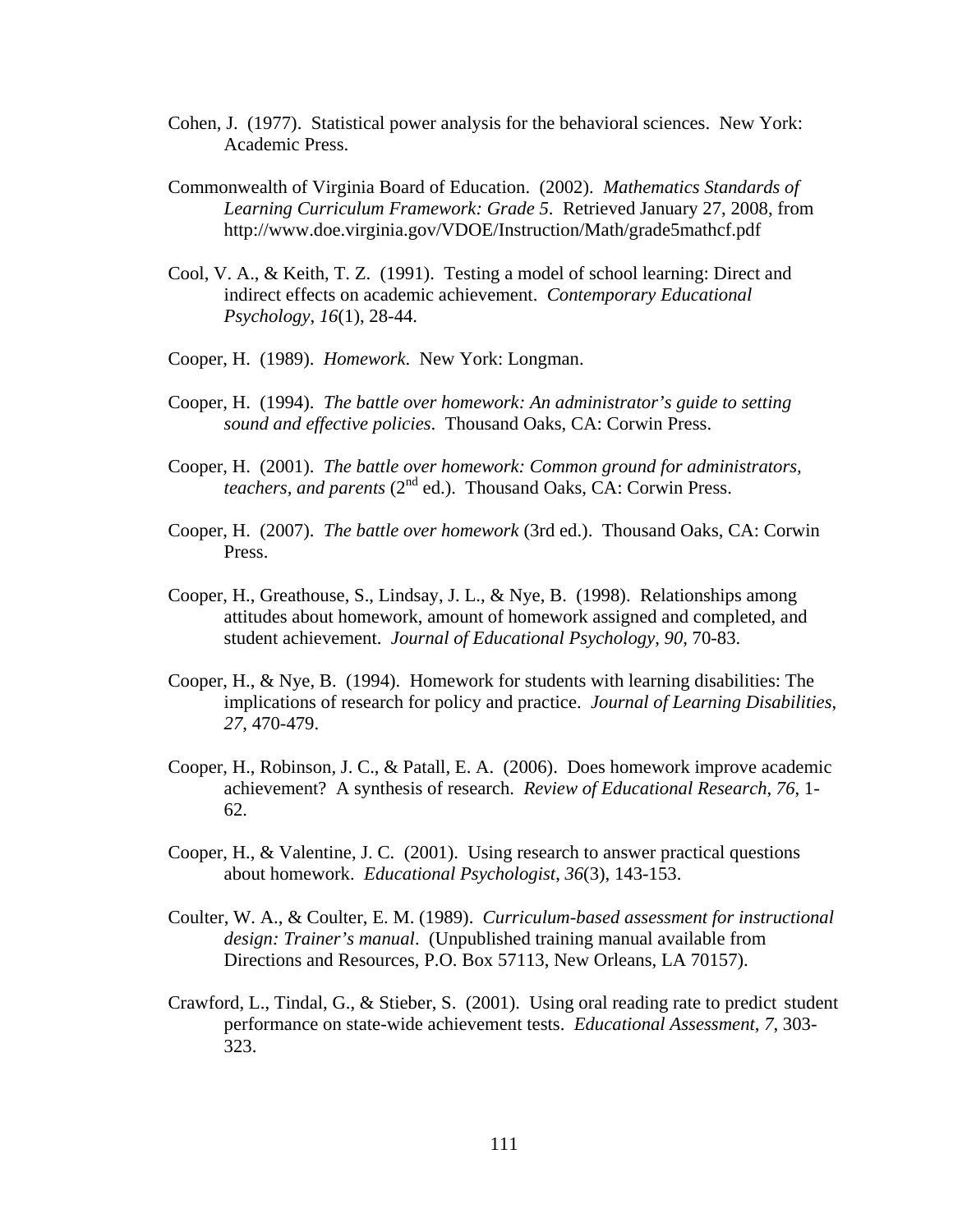- Daly, E. J., III, Martens, B. K., Barnett, D., Witt, J. C., & Olson, S. C. (2007). Varying intervention delivery in response to intervention: Confronting and resolving challenges with measurement, instruction, and intensity. *School Psychology Review*, *36*(4), 562-581.
- Daly, E. J., & McCurdy, M. (2002). Getting it right so they can get it right: An overview of the special series. *School Psychology Review, 31, 453-458*.
- Deno, S. L. (1985). Curriculum-based measurement: The emerging alternative. *Exceptional Children*, *52*, *219-232*.
- Deno, S. L., & Fuchs, L. S. (1987). Developing curriculum-based measurement systems for data-based special education problem solving. *Focus on Exceptional Children*, *19*, 1-15.
- Department of Health and Human Services. (2001). *Report of the Surgeon General's conference on children's mental health: A national action agenda*. Retrieved January 25, 2008 from http://www.surgeongeneral.gov/topics/cmh/ childreport.htm
- Dominguez de Ramirez, R., & Shapiro, E. (2006). Curriculum-based measurement and the evaluation of reading skills of Spanish-speaking English language learners in bilingual education classrooms. *School Psychology Review*, *25*(3), 356-369.
- Ehrhardt-Padgett, G. N., Hatzichristou, C., Kitson, J., & Meyers, J. (2004). Awaking to a new dawn: Perspectives of the future of school psychology. *School Psychology Review*, *33*(1), 105-114.
- Epstein, J.L. (1983). *Homework practice, achievements and behaviors of elementary school students*. Baltimore: Johns Hopkins University. (ERIC Document Reproduction Service No. ED 250351)
- Epstein, M. H., Polloway, E. A., Foley, R. M., & Patton, J. R. (1993). Homework: A comparison of teachers' and parents' perceptions of the problems experienced by students identified as having behavioral disorders, learning disabilities, or no disabilities. *Remedial and Special Education*, *14*, 40-50.
- Fehrmann, P.G., Keith. T.Z., & Reimers, T.M. (1987). Home influence on school learning: Direct and indirect effects of parental involvement on high school grades. *Journal of Educational Research*, *80*(6), 330-337.
- Foyle, H. (1984). The effects of preparation and practice homework on student achievement in tenth-grade American history (Doctoral dissertation, Kansas State University, 1984). *Dissertation Abstracts International*, *45*, 2474-A.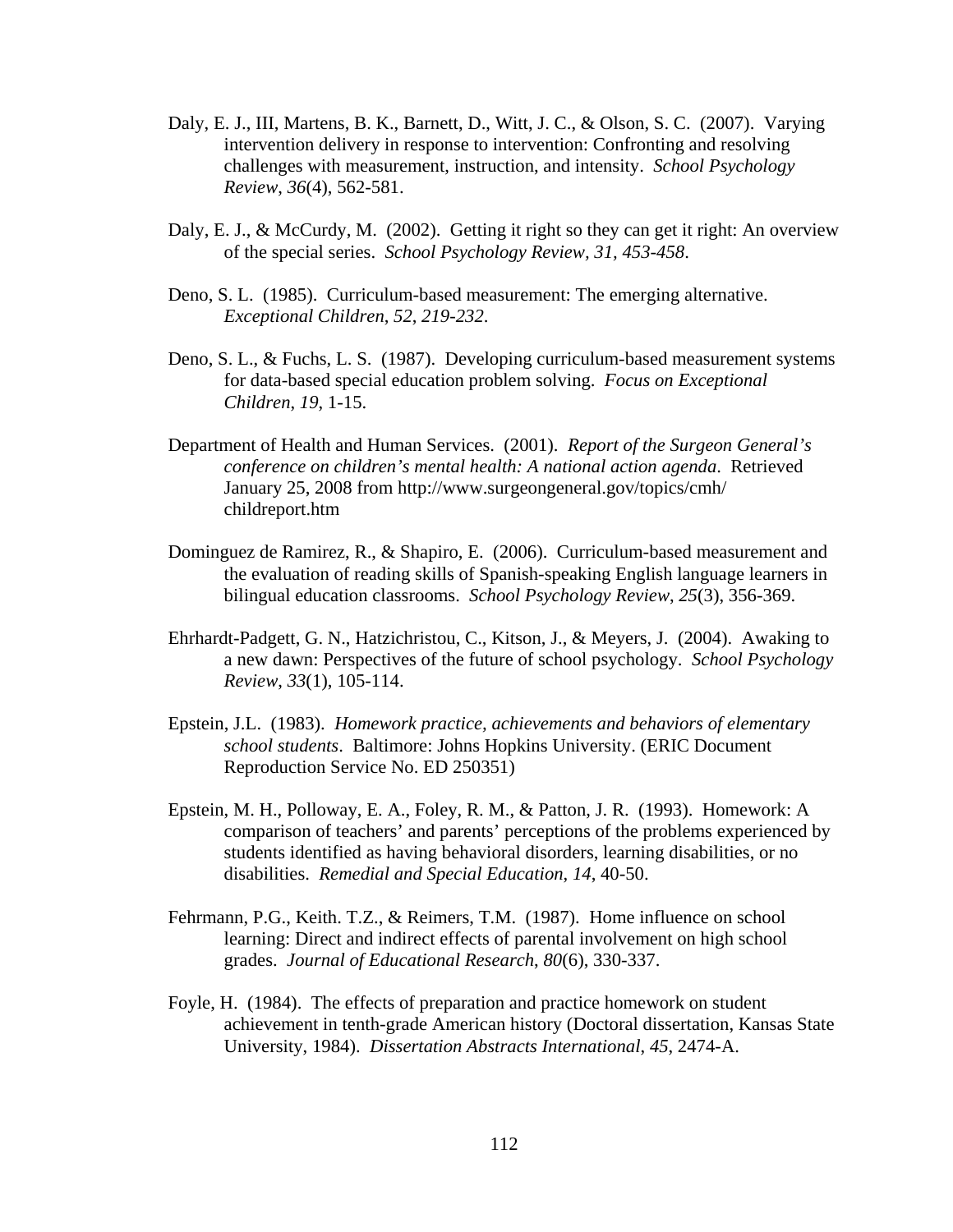- Fredrick, W.C., & Walberg, H.J. (1980). Learning as a function of time. *Journal Educational Research*, *73*, 183-194.
- Fuchs, L. S. (1989). Evaluating solutions: Monitoring progress and revising intervention plans. In M. R. Shinn (Ed.), *Curriculum-based measurement: Assessing special children* (pp. 153-181). New York: Guilford Press.
- Fuchs, L. S., & Deno, S. L. (1991). Paradigmatic distinctions between instructionally relevant measurement models. *Exceptional Children*, *57*, *488-500*.
- Fuchs, L. S., Fuchs, D., & Karns, K. (2001). Enhancing kindergarten children's mathematical development: Effects of peer-assisted learning strategies. *Elementary School Journal*, *101*, 495-510.
- Fuchs, L. S., Fuchs, D., Yazdian, L., & Powell, S. (2002). Enhancing first-grade children's mathematics development with peer-assisted learning strategies. *School Psychology Review*, *31*(4), 569-583.
- Gates, A. I. (1930). *Interest and ability in reading.* New York: Macmillan.
- Gickling, E. E., & Havertape, S. (1981). *Curriculum-based assessment (CBA)*. Minneapolis, MN: School Psychology Inservice Training Network.
- Gickling, E., & Rosenfield, S. (1995). Best practices in curriculum-based assessment. In A. Thomas & J. Grimes (Eds.), *Best practices in school psychology* (3<sup>rd</sup> ed., pp. 587-595). Washington, DC: National Association of School Psychologists.
- Gill, B., & Schlossman, S. (1996). A sin against childhood: Progressive education and the crusade to abolish homework, 1897-1941. *American Journal of Education*, *105*, 27-66.
- Goldman, S. R., & Pellefrino, J. W. (1987). Information processing and elementary math. *Journal of Learning Disabilities*, *20*, 23-32.
- Goldstein, A. (1960). Does homework help? A review of research. *The Elementary School Journal*, *60*, 212-224.
- Good, L. S., & Fuchs, D. (1996). Combining performance assessment and curriculumbased measurement to strength instructional planning. *Learning Disabilities Research & Practice*, *11*, 183-192.
- Gramhom, S., & Weiner, B. (1996). Theories and principles of motivation. In D. C. Berliner & R. Calfee (Eds.), *Handbook of educational psychology* (pp.63-84). New York: Macmillan.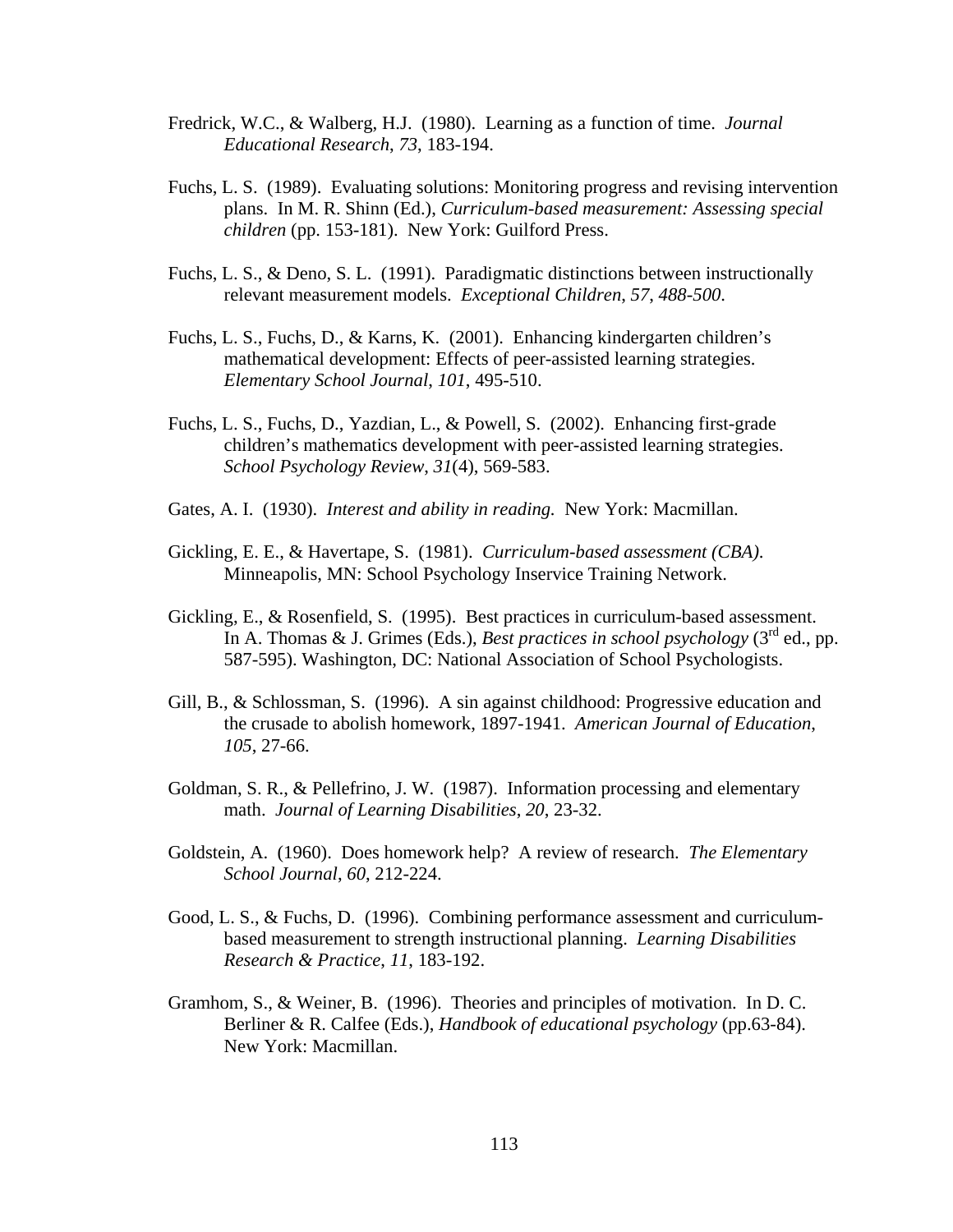- Gravois, T. A., & Gickling, E. E. (2008). Best practices in instructional assessment. In A. Thomas & J. Grimes (Eds.), *Best practices in school psychology V: Vol. 2*  (pp.503-518). Bethesda, MD: National Association of School Psychologists.
- Gray, R. F., & Allison, D. E. (1971). An experimental study of the relationship of homework to pupil success in computation with fractions. *School Science and Mathematics*, *71*, 339-346.
- Green, S. B., & Salkind, N. J. (2003). *Using SPSS for Windows and Macintosh*: *Analyzing and understanding data* (3rd ed.). Upper Saddle River, NJ: Prentice Hall.
- Greenwood, C. R., Delquadri, J., & Hall, R. V. (1984). Opportunity to respond and student academic performance. In W. Heward, T. Heron, D. Hill, & J. Trap-Porter (Eds.), *Focus on behavior analysis in education* (pp.58-88). Columbus, OH: Charles E. Merrill.
- Hagan, H. (1927). The value of homework as compared with supervised study. *Chicago Principal's Club*. *2*, 147-149.
- Hargis, C. H., Terhaar-Yonkers, M., Williams, P. C., & Reed, M. T. (1988). Repetition requirements for word recognition. *Journal of Reading, 31*(4), 320-327.
- Haring, N. G., & Eaton, M. D. (1978). Systematic instructional procedures: An instructional hierarchy. In N. G. Haring, T. C. Lovitt, M. D. Eaton, & C. L. Hasen (Eds.), *The fourth R: Research in the classroom* (pp. 23-40). Columbus, OH: Merrill.
- Hintze, J. M., Christ, T. J., & Keler, L. A. (2002). The generalizability of CBM surveylevel mathematics assessments: Just how many samples do we need? *School Psychology Review*, *31*, 514-528.
- Hintze, J. M., & Silberglitt, B. (2005). A longitudinal examination of the diagnostic accuracy and predictive validity of R-CBM and high-stakes testing. *School Psychology Review*, *34*, 514-528.
- Hofferth, S. L., & Sandberg, J. F. (2000). *Changes in American children's time, 1981- 1997*. Ann Arbor: University of Michigan Population Studies Center.
- Jones, K. M, & Wickstrom, K. F. (2002). Done in sixty seconds: Further analysis of the brief assessment model for academic problems. *School Psychology Review*, *31*, 554-568.
- Keith, T. Z. (1982). Time spent on homework and high school grades: A large-sample path analysis. *Journal of Educational Psychology*, *74*, 248-253.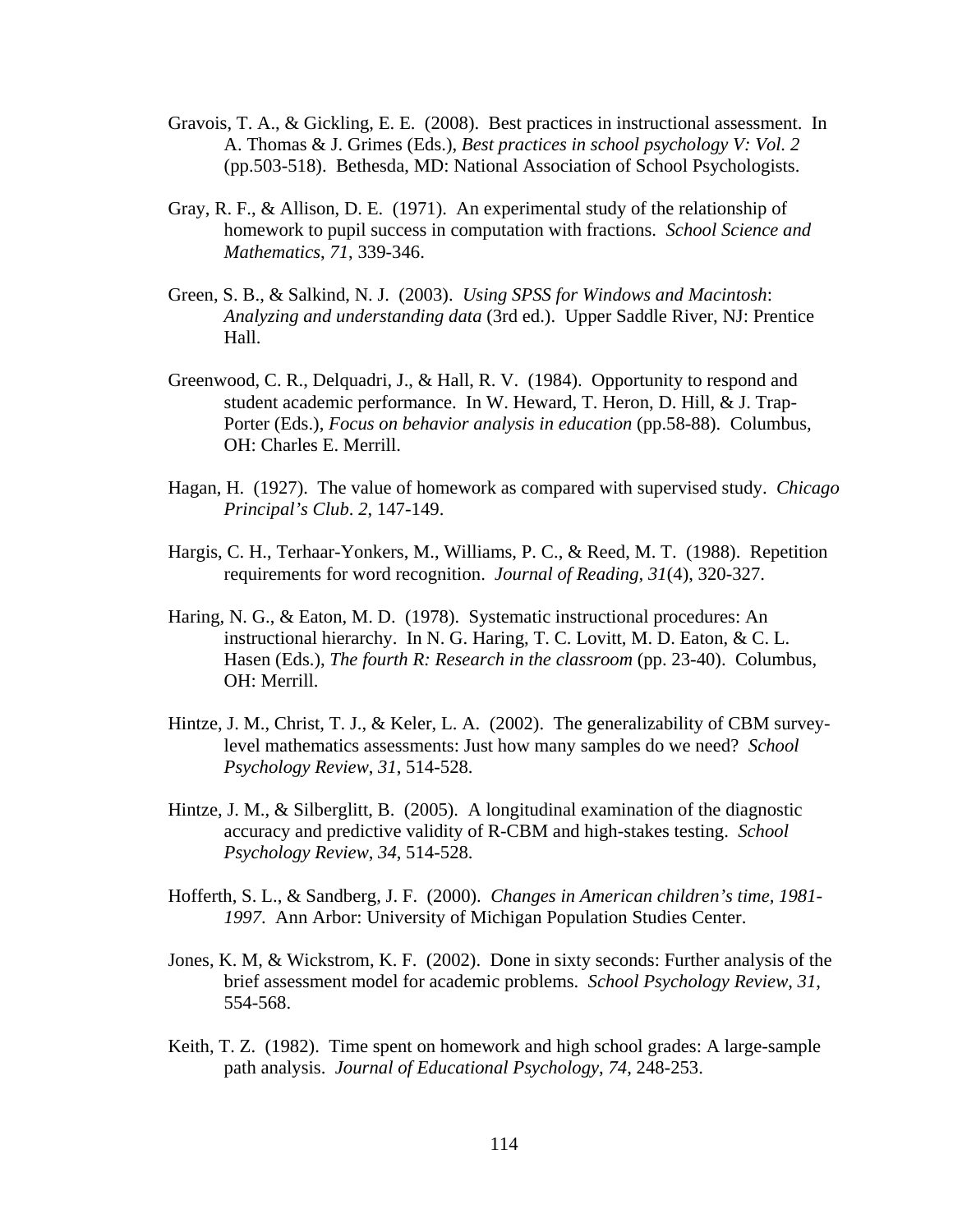Keith, T. Z. (1986). *Homework*. West Lafayette, IN: Kappa Delta Pi.

- Keith, T. Z., & Cool, V. A. (1992). Testing models of school learning: Effects of quality of instruction, motivation, academic coursework, and homework on academic achievement. *School Psychology Quarterly*, *7*, 207-226.
- Keith, T. Z., & Keith, P. B. (2006). Homework. In G. G. Bear & K. M. Minke (Eds.), *Children's Needs III: Development, Prevention, and Intervention* (pp. 615-629). Washington, DC: National Association of School Psychologists.
- Keith, T. Z., Keith, P.B., Troutman, G. C., Bickley, P. G, Trivette, P. S., & Singh, K. (1993). Does parental involvement affect eighth-grade student achievement? Structural analysis of national data. *School Psychology Review*, *22*(3), 474-496.
- Klavan, E. (1992). *Taming the homework monster: How to make homework a positive learning experience for your child*. New York: Poseidon Press.
- Knorr, C. L. (1981). A synthesis of homework research and related literature. (ERIC Document Reproduction Service No. ED167508).
- Koch, E. A. (1965). Homework in arithmetic. *The Arithmetic Teacher*, *12*, 9-13.
- Kohn, A. (2006). *The homework myth: Why our kids get too much of a bad thing*. Cambridge, MA: Da Cappo Press.
- Kralovec, E., & Buell, J. (2000). *The end of homework: How homework disrupts families, overburdens children, and limits learning*. Boston: Beacon.
- LaConte, R. T. (1981). *Homework as a learning experience: What research says to the teacher*. Washington, D. C.: National Education Association.
- Landers, M. F. (1984). Helping the LD child with homework: Ten tips. *Academic Therapy*, *20*, 209-225.
- Lee, J. F., & Pruitt, K. W. (1979). Homework assignments: Classroom games or teaching tools? *Clearinghouse*, *53*, 31-35.
- Lee, J., Grigg, W. S., & Dion, G. S. (2007). *The nation's report card: Mathematics 2007* (DOE Publication No. NCES 2007494), Washington, DC: U.S. Government Printing Office.
- Lee, J., Grigg, W. S., & Donahue, P. L. (2007). *The nation's report card: Reading 2007* (DOE Publication No. NCES 2007496), Washington, DC: U.S. Government Printing Office.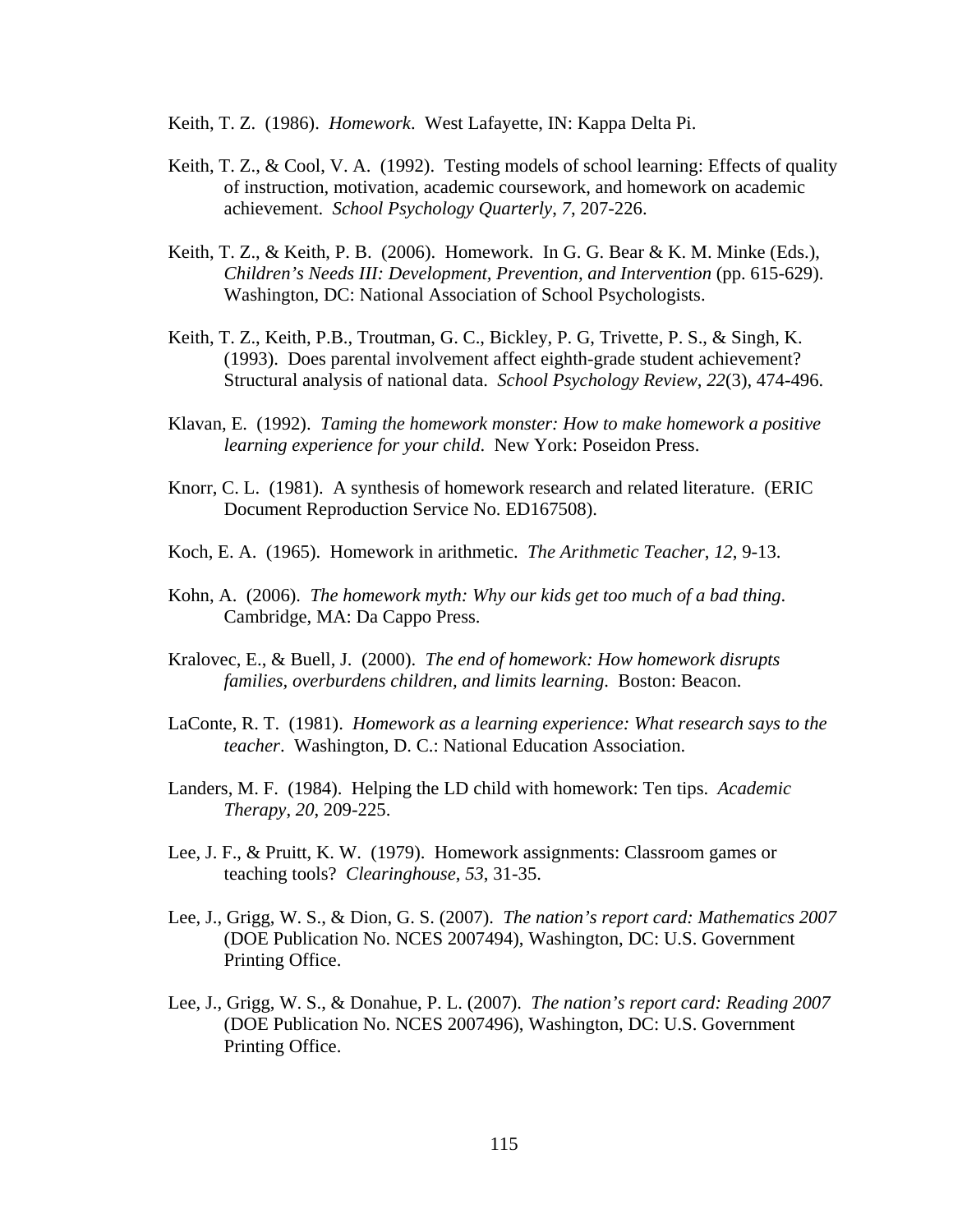- Linnenbrink, E. A., & Pintrich, P. R. (2002). Motivation as an enabler for academic success. *School Psychology Review*, *31*(3), 313-327.
- Lord, F. M. (1967). A paradox in the interpretation of group comparisons. *Psychological Bulletin*, *72*, 304-305.
- MacQuarrie, L.L., Tucker, J.A., Burns, M. K., Hartman, B. (2002). Comparison of retention rates using traditional, drill sandwich, and incremental rehearsal flash cards methods. *School Psychology Review*, *31*(4), 584-595.
- Maertens, N. (1969). An analysis of the effects of arithmetic homework upon the achievement of third-grade pupils. *The Arithmetic Teacher*, *16*, 383-389.
- Maertens, N., & Johnston, J. (1972). Effects of arithmetic homework upon the attitudes and achievement of fourth, fifth and sixth grade pupils. *School Science and Mathematics*, *72*, 117-126.
- Manzo, K. K., & Galley, M. (2003). Math climbs, reading flat on '03 NAEP. *Education Week*, *23*(12), 1-18.
- Marston, D. B. (1989). A curriculum-based measurement approach to assessing academic performance: What it is and why do it. In M. R. Shinn (Ed.), *Curriculum-based measurement: Assessing special children* (pp. 18-78). New York: Guilford Press.
- Marzano, R. J., & Pickering, D. J. (2007). Special topic: The case for and against homework. *Educational Leadership*, *64*(6), 74-79.
- Maxwell, S. E., & Delaney, H. D. (2000). *Designing experiments and analyzing data: A model comparison perspective*. Mahwah, NJ: Erlbaum.
- Maxwell, S. E., & Delaney, H. D. (2004). *Designing experiments and analyzing data: A model comparison perspective* (2nd ed.). Mahwah, NJ: Erlbaum.
- Morgan, G. A., Leech, N. L., Gloeckner, K. W., & Barrett, K. C. (2004). *SPSS for introductory statistics*: *Use and interpretation* (2nd ed.). Mahwah, NJ: Erlbaum.
- Mulhenbruck, L., Cooper, H., Nye, B., & Lindsay, J., J. (1999). Homework and achievement: Explaining the different strengths of relation at the elementary and secondary school levels. *Social Psychology of Education*, *3*, 295-317.
- National Commission on Excellence in Education. (1983). *A nation at risk: The imperative for educational reform*. Washington, DC: U.S. Government Printing Office.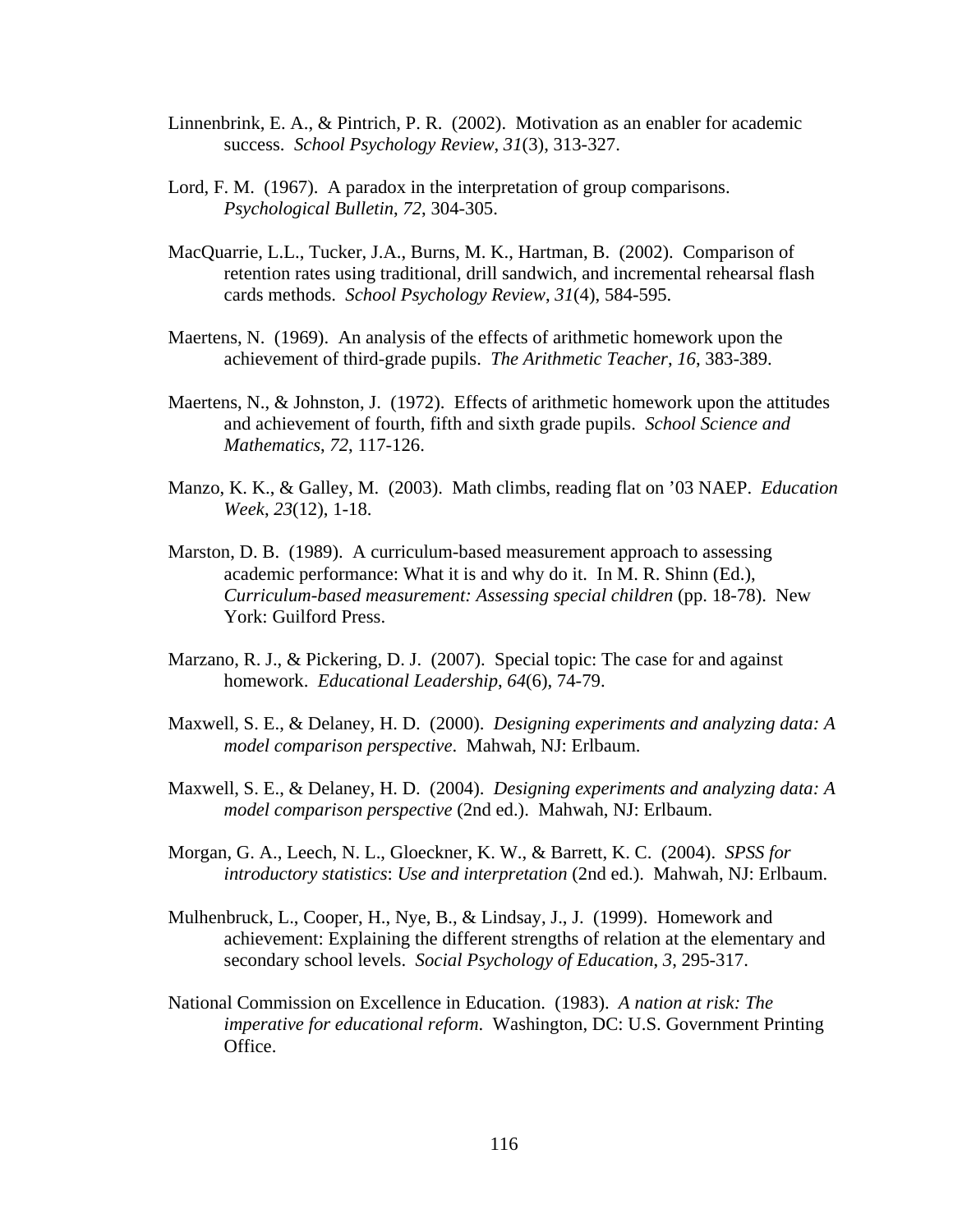- National Council of Teachers of Mathematics. (n.d.). *Curriculum focal points for mathematics in prekindergarten through grade 8.* Retrieved November 22, 2008, from http://www.nctm.org/standards/focalpoints.aspx?id=298&linkidentifier  $=$ id&itemid $=$ 298
- National Parent Teacher Association & National Education Association. (n.d.). *Helping your student get the most out of homework*. Retrieved January 25, 2008, from http://www.pta.org/pr\_magazine\_article\_details\_1118088722562.html
- Nist, L., &Joseph, L. M. (2008). Effectiveness and efficiency of flashcard drill instructional methods on urban first-graders' word recognition, acquisition, maintenance, and generalization. *School Psychology Review, 37, 294-308.*
- No Child Left Behind Act of 2001, Pub. L. No. 107-110, 115 Stat. 1425 (2002).
- Odom, S. L., Brantlinger, E., Gersten, R. H., Thompson, B., & Harries, K. R. (2005). Research in special education: Scientific methods and evidenced-based practices. *Exceptional Children, 71, 137-148*.
- Olympia, D. E., Sheridan, S. M., & Jenson, W. (1994). Homework: A natural means of home-school collaboration. *School Psychology Quarterly*, *9*, 60-80.
- Pagano, R. R. (2004). *Understanding statistics in the behavioral sciences* (7th ed.). Belmont, CA: Thomson/Wadsworth.
- Paschal, R. A., Weinstein T., & Walberg, H. (1984). The effects of homework on learning: A quantitative synthesis. *Journal of Educational Research*, *78*, 97-104.
- Pintrich, P. R., & Schunk, D. (2002). *Motivation in education: Theory, research, and applications* (2nd ed.). Upper Saddle, NJ: Prentice-Hall.
- Polloway, E. A., Epstein, M. H., Bursuck, W. D., Jayanthi, M., & Cumblad, C. (1994). Homework practices of general education teachers. *Journal of Learning Disabilities*, *27*, 500-509.
- Poncy, B. C., Skinner, C. H., & O'Mara, T. (2006). Detect, practice, and repair (DPR): The effects of a class-wide intervention on elementary students' math fact fluency. *Journal of Evidence Based Practices for Schools*, *7*, 47-68.
- Power, T. J. (2006). Editorial note: Improving Academic Competence for all students. *School Psychology Review*, *35*(3), 339-340.
- Power, T. J., Dombrowski, S. C., Watkins, W. W., Mautone, J. A., & Eagle, J. W. (2007). Assessing children's homework performance: Development of multidimensional, multi-information rating scales. *Journal of School Psychology*, *45*, 333-348.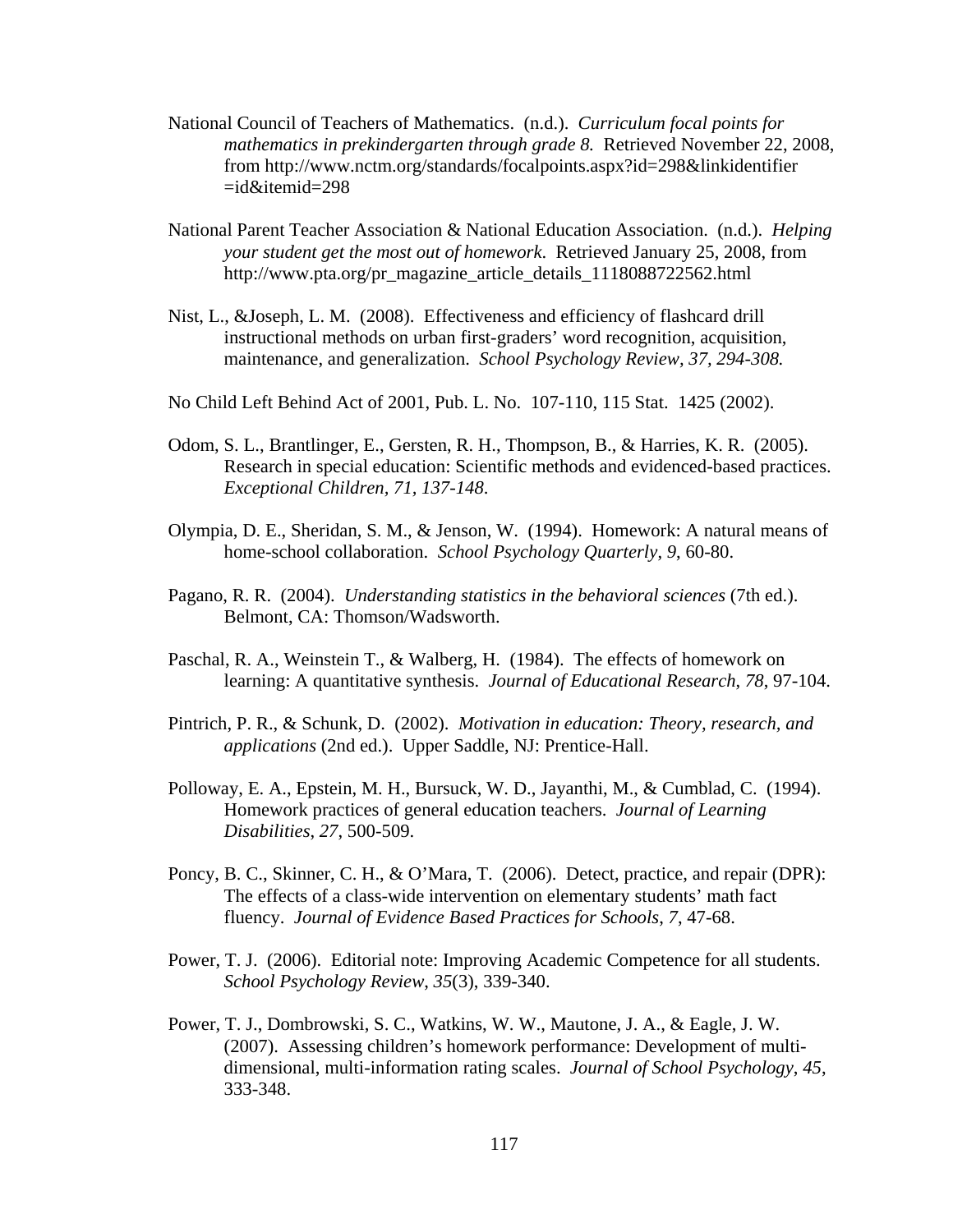- Rivera-Batiz, F. L. (1992). Quantitative literacy and the likelihood of employment among young adults in the United States. *The Journal of Human Resources*, *27*, 313-328.
- Roderique, T.W., Polloway, E.A., Cumblad, C., Epstein, M.H., & Bursuck, W.D. (1994). Homework: A survey of policies in the United States. *Journal of Learning Disabilities*, *27*(8), 481-487.
- Roper, J. (2000). *The effects of practice and preparation homework on the academic achievement of elementary school students with learning disabilities.* Unpublished master's thesis, Minnesota State University Moorhead.
- Rosenberg, M. S. (1989). The effects of daily homework assignments on the acquisition of basic skills by students with learning disabilities. *Journal of Learning Disabilities*, *22*, 314-323.
- Rothstein, R, & Jacobsen, R. (2006). The goals of education. *Phi Delta Kappan, 88*(4), 264-272.
- *School data profiles*. (2006, November 29). Retrieved April 4, 2007, from http://www.pwcs.edu/Accountability/Profiles/SchoolProfiles.html
- Shapiro, E. S. (1992). Use of Gickling's model of curriculum-based assessment to improve rading in elementary age students. *School Psychology Review*, *21*, 168- 176.
- Shapiro, E. S. (1996). *Academic skills problems: Direct assessment and intervention*  (2nd ed.). New York: Guilford Press.
- Shinn, M. R. (1988). Development of curriculum-based local norms for use in special education decision-making. *School Psychology Review*, *17*, *61-80*.
- Shinn, M. R. (1989). *Curriculum-based measurement: Assessing special children*. New York: Guilford Press.
- Shinn, M. R. (1993). *Administration and scoring of curriculum-based measurement*. Eugene: University of Oregon, CBA Training Institute.
- Shinn, M. R., & Bamonto, S. (1998). Advanced application of curriculum-based measurement: Big ideas and avoiding confusion. In M. R. Shinn (Ed.), *Advanced applications of curriculum-based measurement* (pp. 1-31). New York: Guilford Press.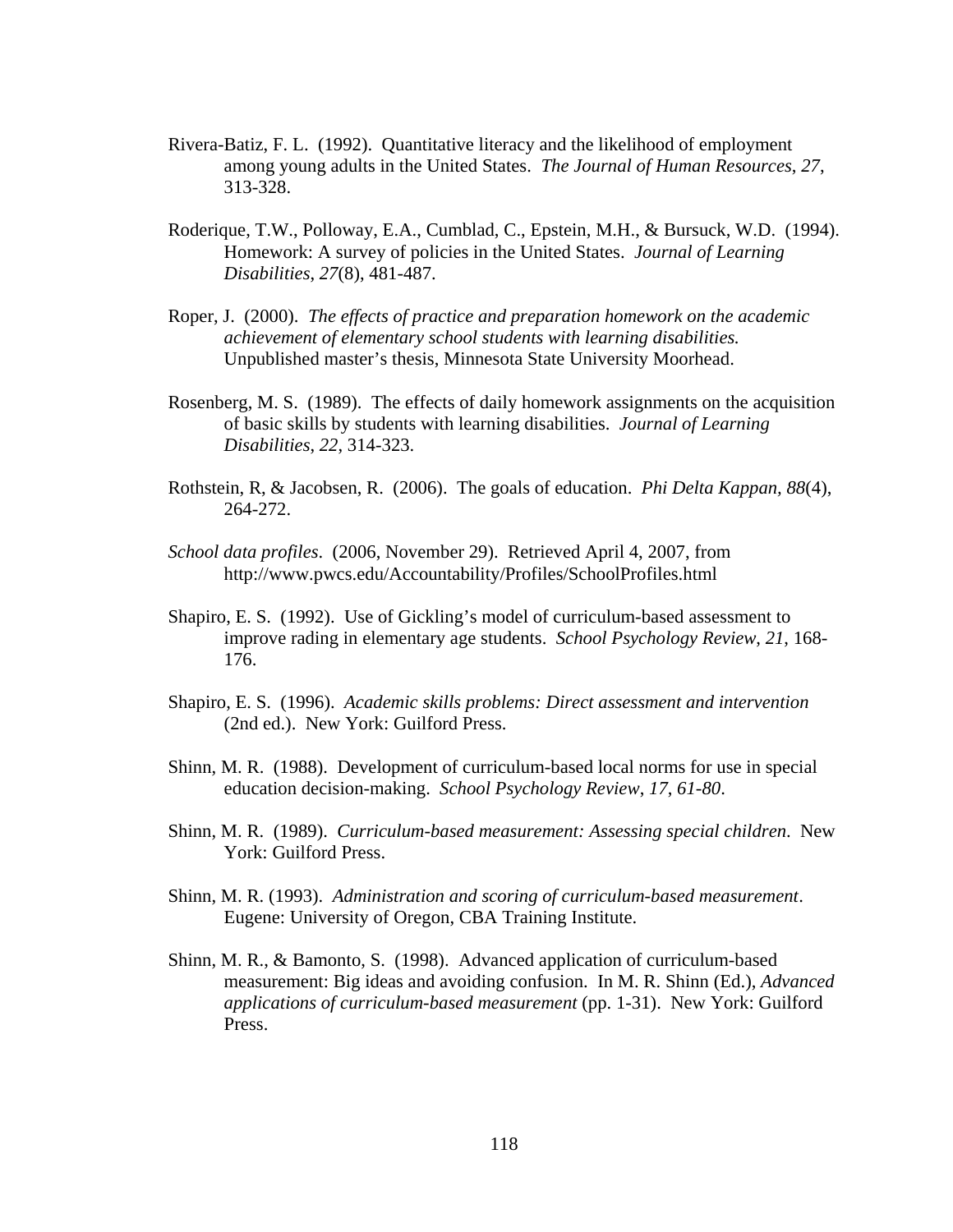- Skinner, C. H. (1998). Preventing academic skills deficits. In T. S. Watson & F. Gresham (Eds.), *Handbook of child behavior therapy: Ecological consideration in assessment, treatment, and evaluation* (pp. 61-83). New York: Plenum.
- Skinner, C. H. (2008). Theoretical and applied implications of precisely measuring learning rates. *School Psychology Review, 37, 309-314*.
- Skinner, C. H., Hall-Johnson, K., Skinner, A. L., Cates, G. L., Johns, G. A, & Webber, J. (1999). Enhancing students' perceptions of mathematics assignments by increasing relative problem completion rates through the interspersal technique. *Journal of Experimental Education*, *68*, 43-59.
- Skinner, C. H., & Schock, H. H. (1995). Best practices in math assessment. In A. Thomas & J. Grimes (Eds.), *Best practices in school psychology* (3rd ed., pp. 731- 740). Washington, DC: National Association of School Psychologists.
- Tabachnick, B. G., & Fidell, L. S. (2007). *Using multivariate statistics* (5th ed.). Needham Heights, MA: Allyn & Bacon.
- Truesdell, L. A., & Abramson, T. (1992). Academic behavior and grades of mainstreamed students with mild disabilities. *Exceptional Children*, *58*, 392-398.
- Tucker, J. A. (1989). *Basic flashcard technique when vocabulary is the goal*. Unpublished teaching material, University of Tennessee at Chattanooga.
- Urbank G. C. & Plous, S. (2000). *Research randomizer*. Retrieved on October 1, 2006, from www.randomizer.org
- U.S. Department of Education. (1986). *What works*. Washington DC: Author.
- Volpe, R. J., DuPaul, G. J., DiPerna, J. C., Jitendra, A. K., Lutz, J. G., Tresco, K., et al. (2006). Attention deficit hyperactivity disorder and scholastic achievement: A model of mediation via academic enablers. *School Psychology Review*, *35*(1), 47- 61.
- Walberg, H. J., Paschal, R. A., & Weistein, T. (1985). Homework's powerful effects on learning. *Educational Leadership*, *51*, 76-79.
- Wildman, P. R. (1968). Homework pressures. *Peabody Journal of Education*, *45*, 202- 204.
- Wright, D. B. (2003). Making friends with your data: Improving how statistics are conducted and reported. *British Journal of Educational Psychology*, *73*, 123-136.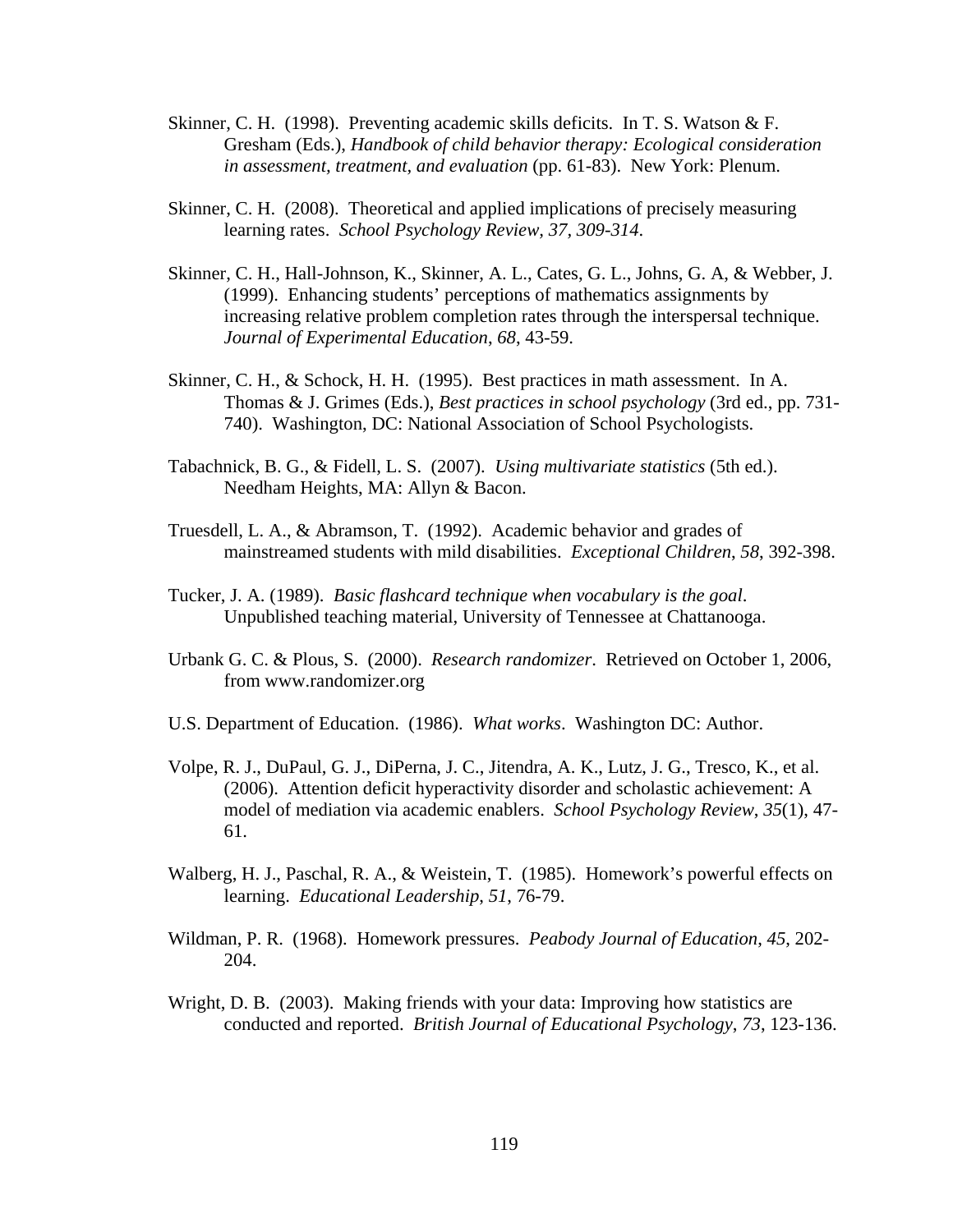Ysseldyke, J., & Bolt, D. M. (2007). Effects of technology-enhanced continuous progress monitoring on math achievement. *School Psychology Review*, *36*(3), 453-467.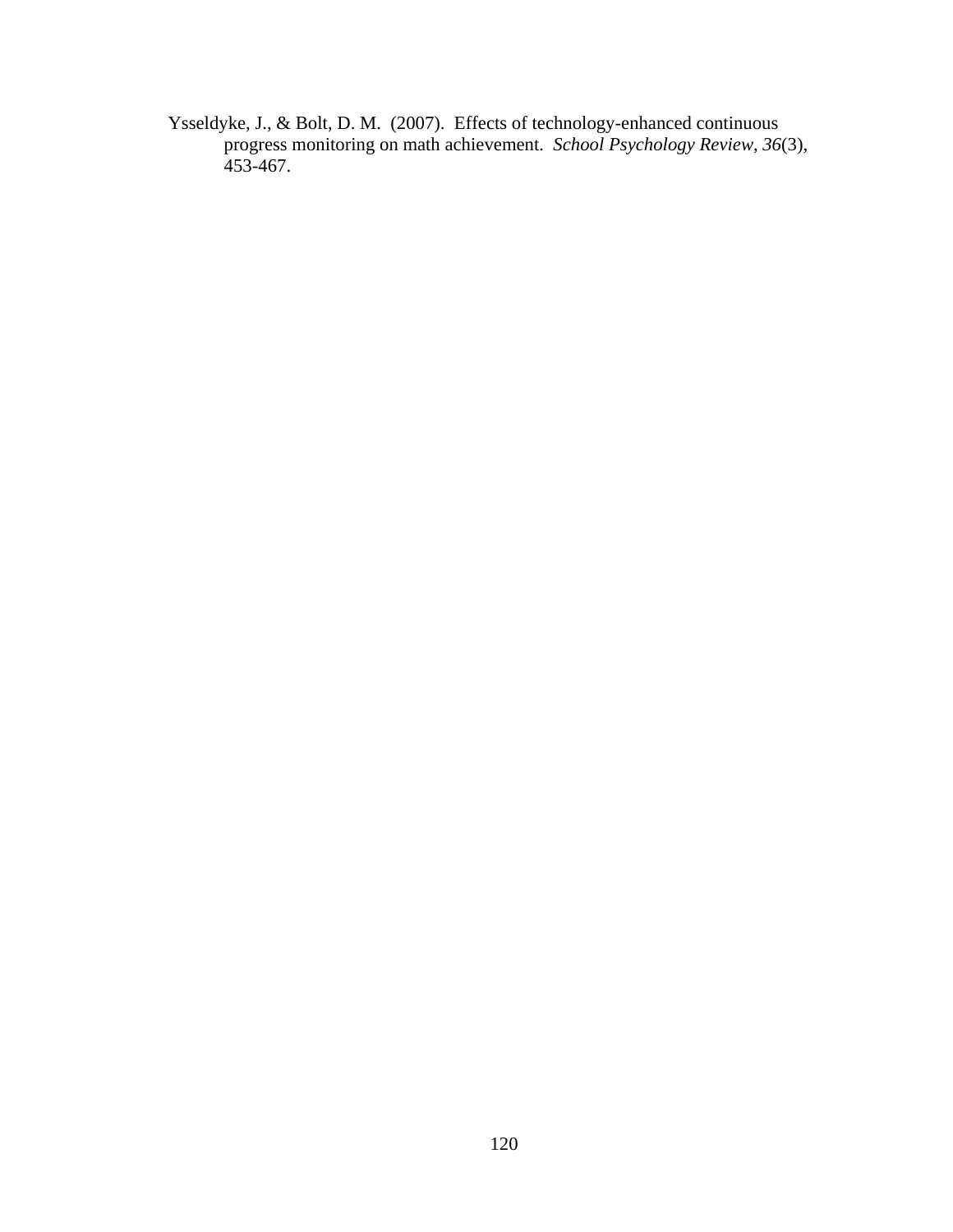**Appendix A** 

# **GRADE 5 CURRICULUM MATHEMATICS OBJECTIVES**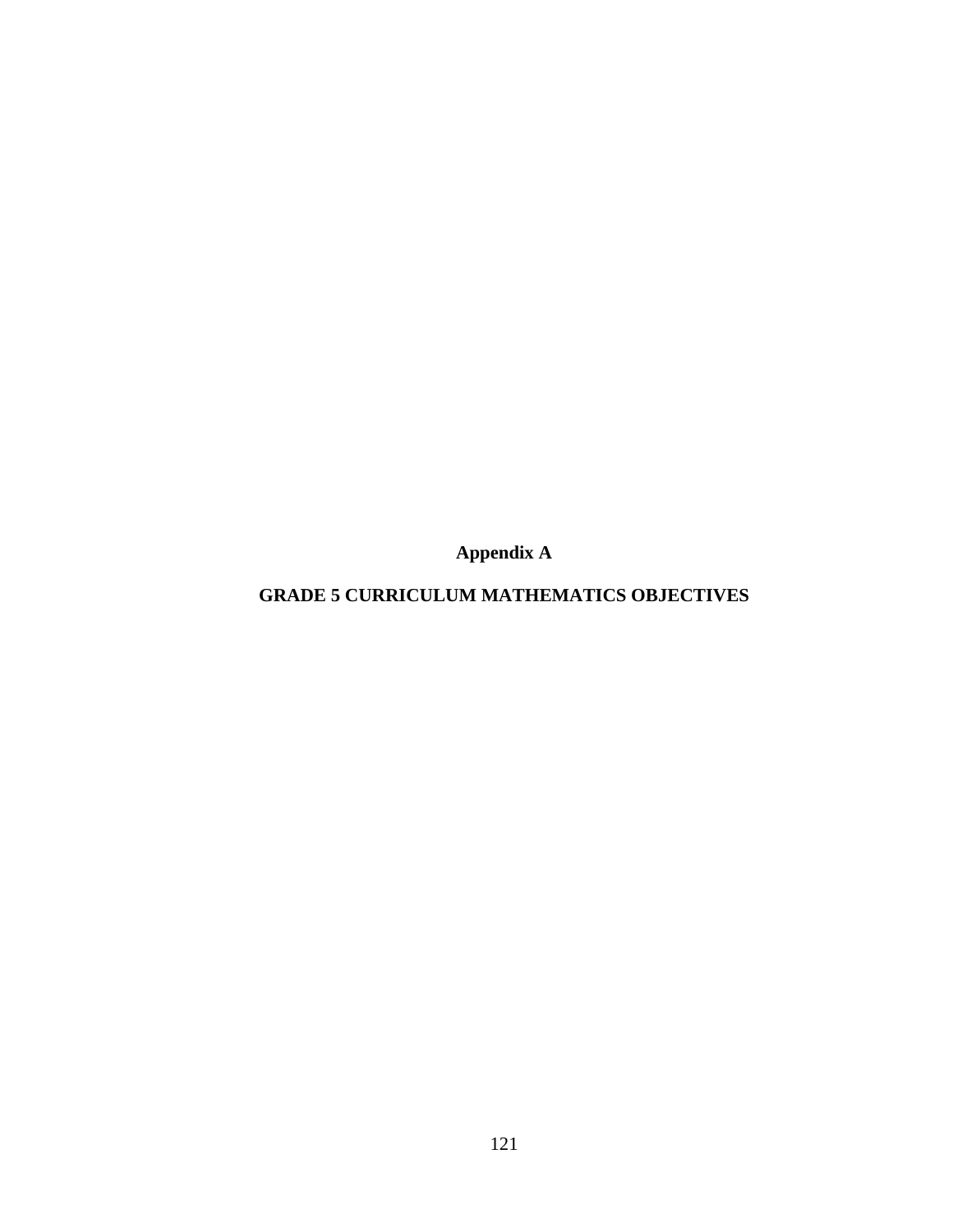# Objective 5.1

The student will read, write, and identify the place values of decimals through thousandths. The student will round decimals to the nearest tenth or hundreds place. The student will compare the value of two decimals through thousands using the symbols >,  $\lt$ , or  $=$ .

#### Objective 5.2

The student will recognize and name commonly used fractions, halves, fourths, fifths, eighths, and tenths in their equivalent decimal form and vice versa. The student will order a given set of fractions and decimals from least to greatest. Fractions will include like and unlike denominators, limited to 12 or less, and mixed numbers.

#### Objective 5.3

The student will solve problems, using paper and pencil and mental computation, involving:

- $\blacktriangleright$  multiplication
- $\blacktriangleright$ division

#### Objective 5.4

The student will find the sum, difference, and product of two numbers expressed as decimals through thousandths, using an appropriate method of calculation, including paper and pencil, mental computation, and calculators.

#### Objective 5.5

The student, given a dividend of four digits or fewer and a divisor of two digits of fewer, will find the quotient and remainders (if any).

#### Objective 5.6

The student, given a dividend expressed as a decimal through thousandths and a single digit divisor, will find the quotient.

#### Objective 5.7

The student will add and subtract with fractions and mixed numbers, with and without regrouping, and express answers in simplest form. Problems will include like and unlike denominators, limited to 12 or less.

#### Objective 5.8

The student will describe and determine the perimeter of a polygon and the area of a square, rectangle, and right triangle, given the appropriate measures.

#### Objective 5.9

The student will identify and describe the diameter, radius, chord, and circumference of a circle.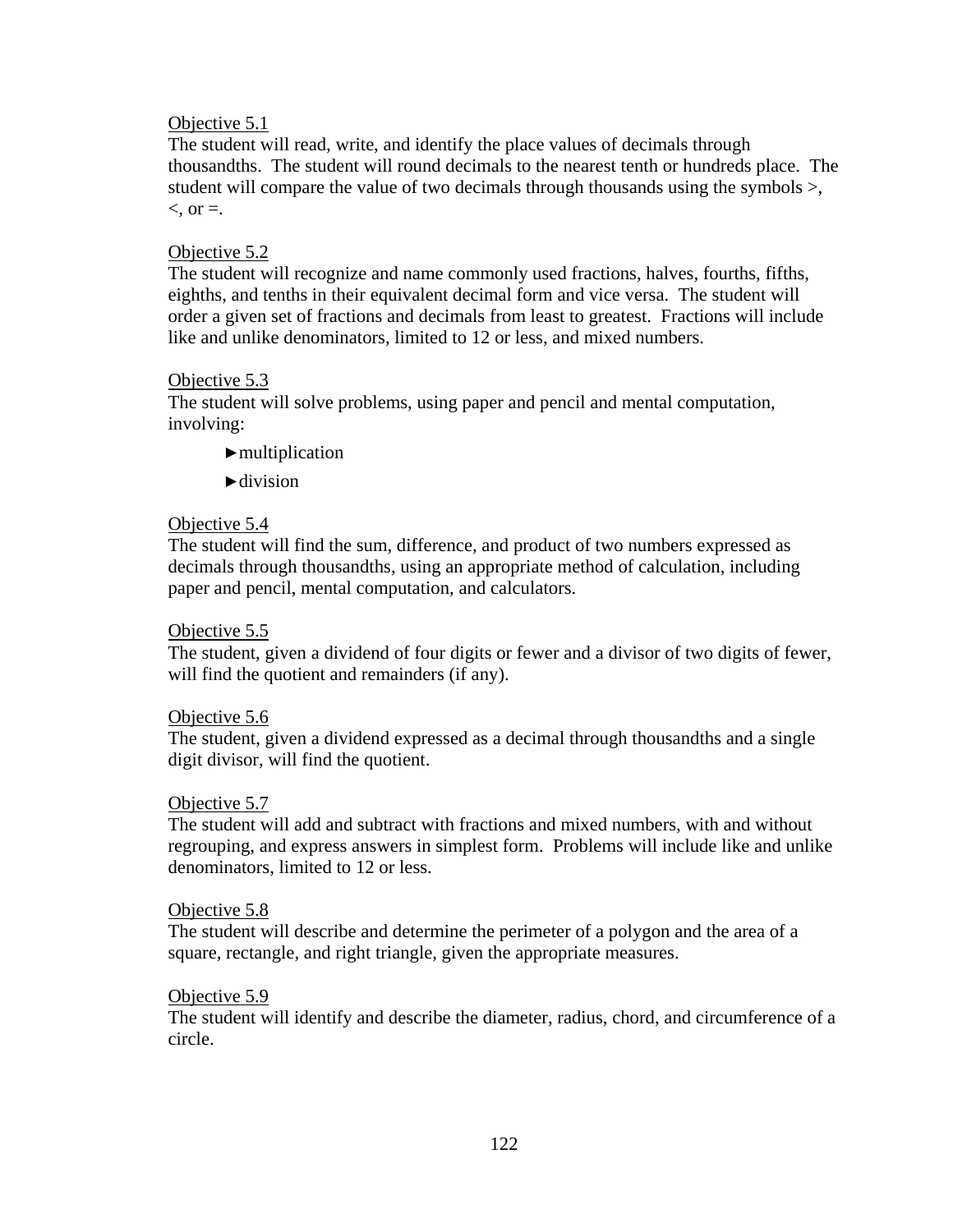# Objective 5.10

The student will differentiate between perimeter, area, and volume and identify whether the application of the concept of perimeter, area of volume is appropriate for given situation.

# Objective 5.11

The student will choose an appropriate measuring device and unit of measure to solve problems involving the measurement of:

- $\blacktriangleright$  Length-part of an inch (1/2,  $\frac{1}{4}$ , and 1/8), inches, feet, yards, miles, millimeters, centimeters, meters, and kilometers
- ▶Area-square units
- ▶Weight and mass-ounces, pounds, tons, grams, and kilograms · liquid volume-cups, pints, quarts, gallons, milliliters, and liters
- ▶Temperature-Celsius and Fahrenheit units. Problems also will include estimating the conversion of Celsius and Fahrenheit units relative to familiar situations (water freezes at 0C and at 212F, normal body temperature is about 37C and 98.6F)

# Objective 5.12

The student will determine an amount of elapsed time in hours and minutes within a 24 hour period.

Objective 5.13

The students will classify angles and triangles as right, acute, or obtuse.

Objective 5.14

The student will measure and draw right, acute, and obtuse angles and triangles, using appropriate tools.

Objective 5.15.

The student will recognize, identify, describe, and analyze the properties of twodimensional (plane) figures (square, rectangle, triangle, parallelogram, rhombus, kite, and trapezoid) in order to develop definitions of these figures.

- ▶The student will identify and explore congruent, noncongruent, and similar figures
- ▶The student will investigate and describe the results of combining and subdividing shapes
- ▶The student will identify and describe a line of symmetry
- $\blacktriangleright$  The student will recognize the images of figures resulting from geometric transformations such as translations (slides), reflections (flips), or rotations (turns)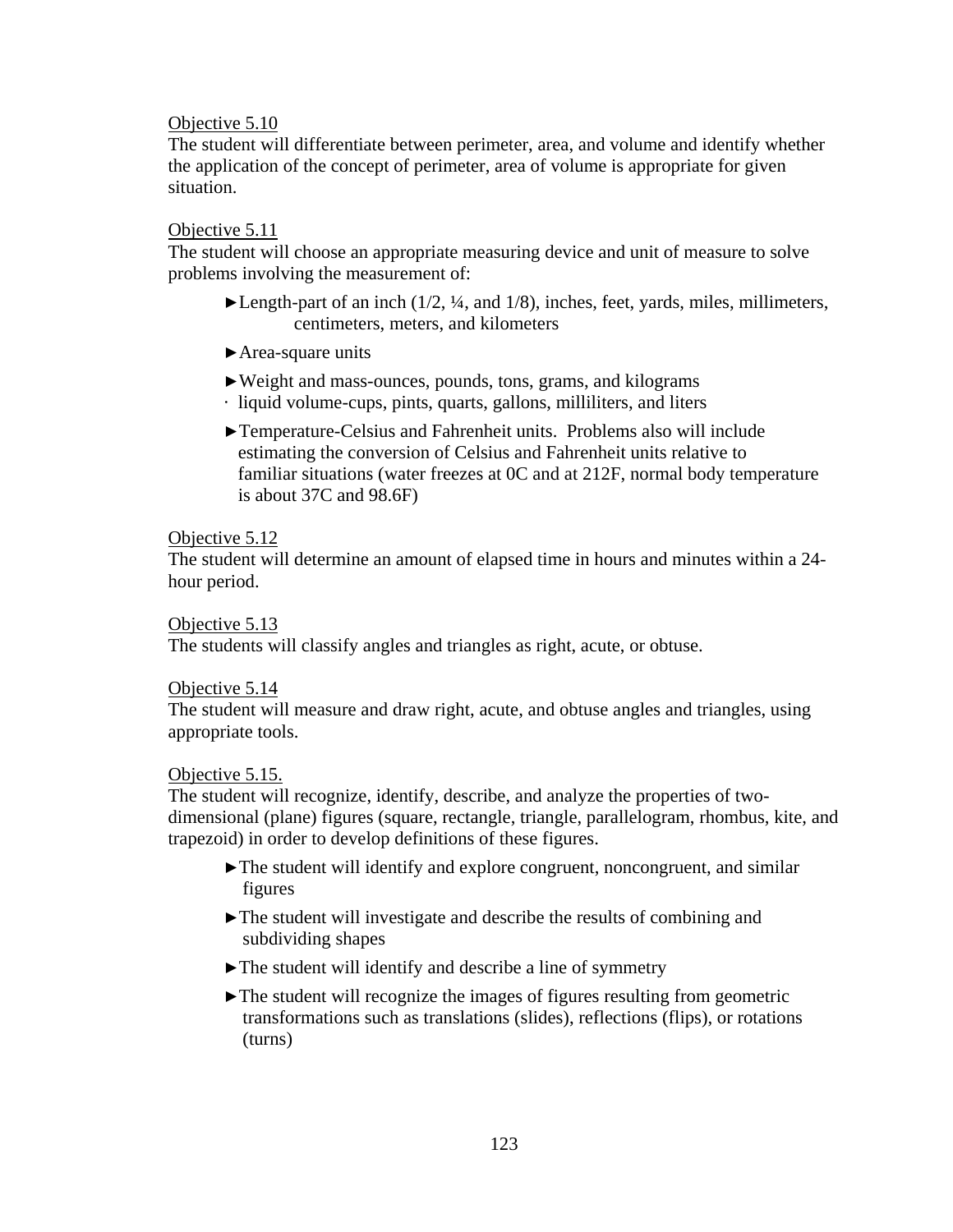# Objective 5.16

The student will identify, compare, and analyze properties of three-dimensional (solid) geometric shapes (cylinders, cones, cubes, square pyramids, and rectangular prisms).

# Objective 5.17

The student will solve problems involving the probability of a single event by using tree diagrams or by constructing a sample space representing all possible results.

- ▶The student will predict the probability of the outcome of a simple experiment, representing it with fractions or decimals from 0 to 1 and test this prediction
- ▶The student will create a problem statement involving probability based on information from a given problem situation; students will not be required to solve the problem created

# Objective 5.18

The student will, given a problem situation, collect, organize, and display a set of numerical data in a variety of forms, using bar graphs, stem-and-leaf plots, and line graphs, to draw conclusions and make predictions.

# Objective 5.19

The student will find the mean, median, mode, and range of a set of data.

# Objective 5.20

The student will analyze the structure of numerical and geometric patterns (how the change or grow) and express the relationship, using words, tables, graphs, or mathematical sentences. Concrete materials and calculators will be used.

# Objective 5.21

The student will:

- $\blacktriangleright$  Investigate and describe the concept of a variable
- $\blacktriangleright$  Use a variable expression to represent a given verbal quantitative expression involving one operation
- ▶Write an open sentence to represent a given mathematical relationship using a variable

# Objective 5.22

The student will create a problem situation based on a given open sentence using a single variable.

# Objective 5.23

The student will identify an ordered pair for a point on a graph and locate the point for an ordered pair in the first quadrant in a coordinate plane, or the x or y axis.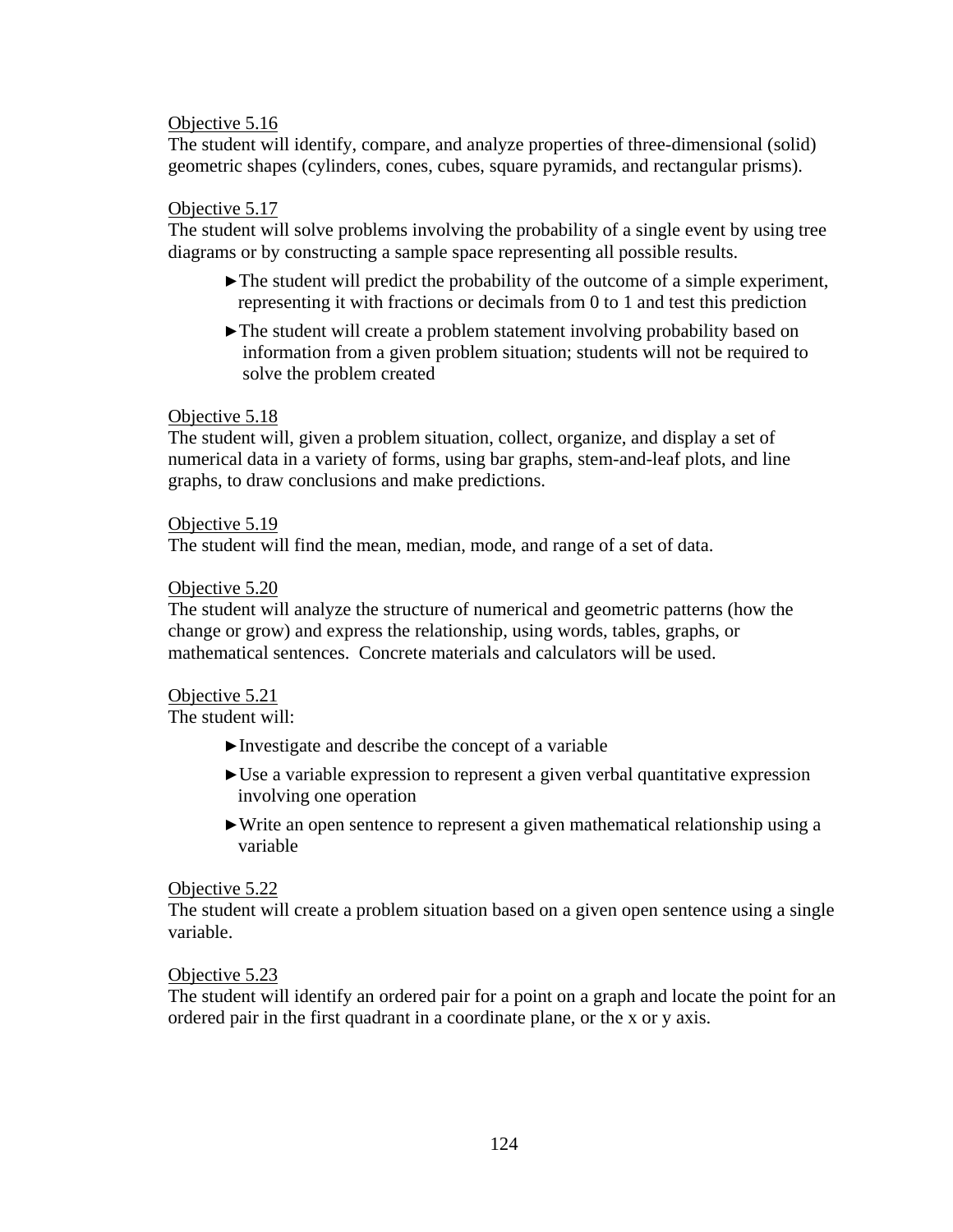**Appendix B** 

**PRACTICE HOMEWORK ASSIGNMENTS**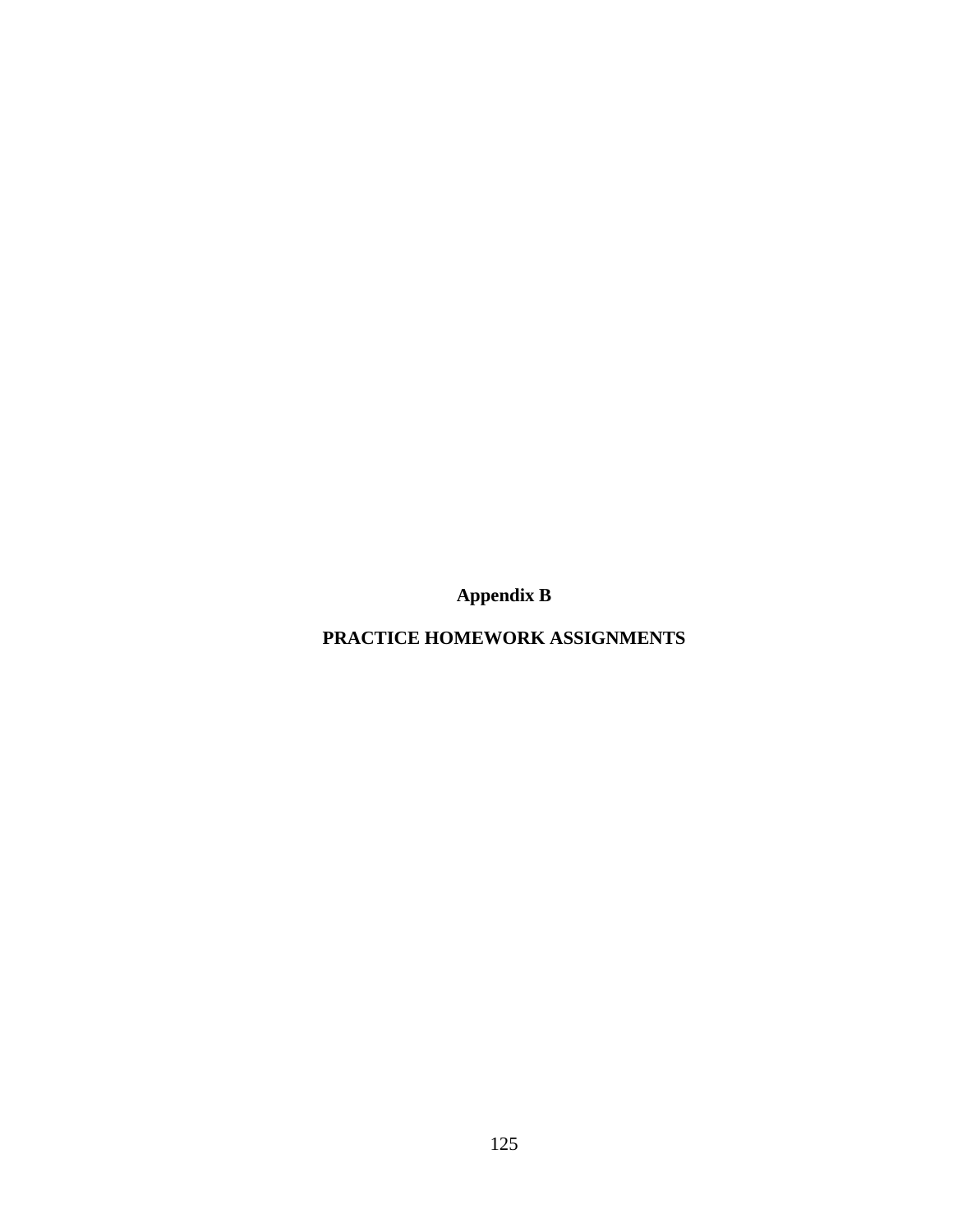|                     |                                              | Directions: Practice dividing. SOL 5.5                                                                                                                                                  |                                                                                        |                |  |  |
|---------------------|----------------------------------------------|-----------------------------------------------------------------------------------------------------------------------------------------------------------------------------------------|----------------------------------------------------------------------------------------|----------------|--|--|
| 1) $3 \overline{9}$ | 2) $6 \overline{102}$                        |                                                                                                                                                                                         | 3) $5\overline{185}$ 4) $3\overline{18}$ 5) $1\overline{1395}$                         |                |  |  |
|                     | 6) $2 \overline{)32}$ 7) 8 $\overline{)560}$ |                                                                                                                                                                                         | 8) $4\overline{)2208}$ 9) $2\overline{)8}$ 10) $5\overline{)30}$                       |                |  |  |
|                     |                                              | 11) $4 \overline{8}$ 12) $7 \overline{4921}$ 13) $3 \overline{375}$ 14) $5 \overline{95}$ 15) $8 \overline{8}$                                                                          |                                                                                        |                |  |  |
| 16)                 |                                              | $3\begin{array}{ l} 6 \\ 17 \end{array}$ $7\begin{array}{ l} 490 \\ 18 \end{array}$ $18)$ $4\begin{array}{ l} 6004 \\ 19 \end{array}$ $19)$ $5\begin{array}{ l} 2580 \\ 11 \end{array}$ |                                                                                        | $20)$ 9 164    |  |  |
| 21)                 |                                              | $9\overline{81}$ 22) $8\overline{784}$ 23) $5\overline{210}$ 24) $9\overline{2016}$                                                                                                     |                                                                                        | 25) 2   4      |  |  |
| 26)<br>$7 \mid 42$  | 27) $6 \mid 60$                              |                                                                                                                                                                                         | 28) 4 $\begin{vmatrix} 6436 & 29 \end{vmatrix}$ 6 $\begin{vmatrix} 5766 \end{vmatrix}$ | 30) $7 \mid 7$ |  |  |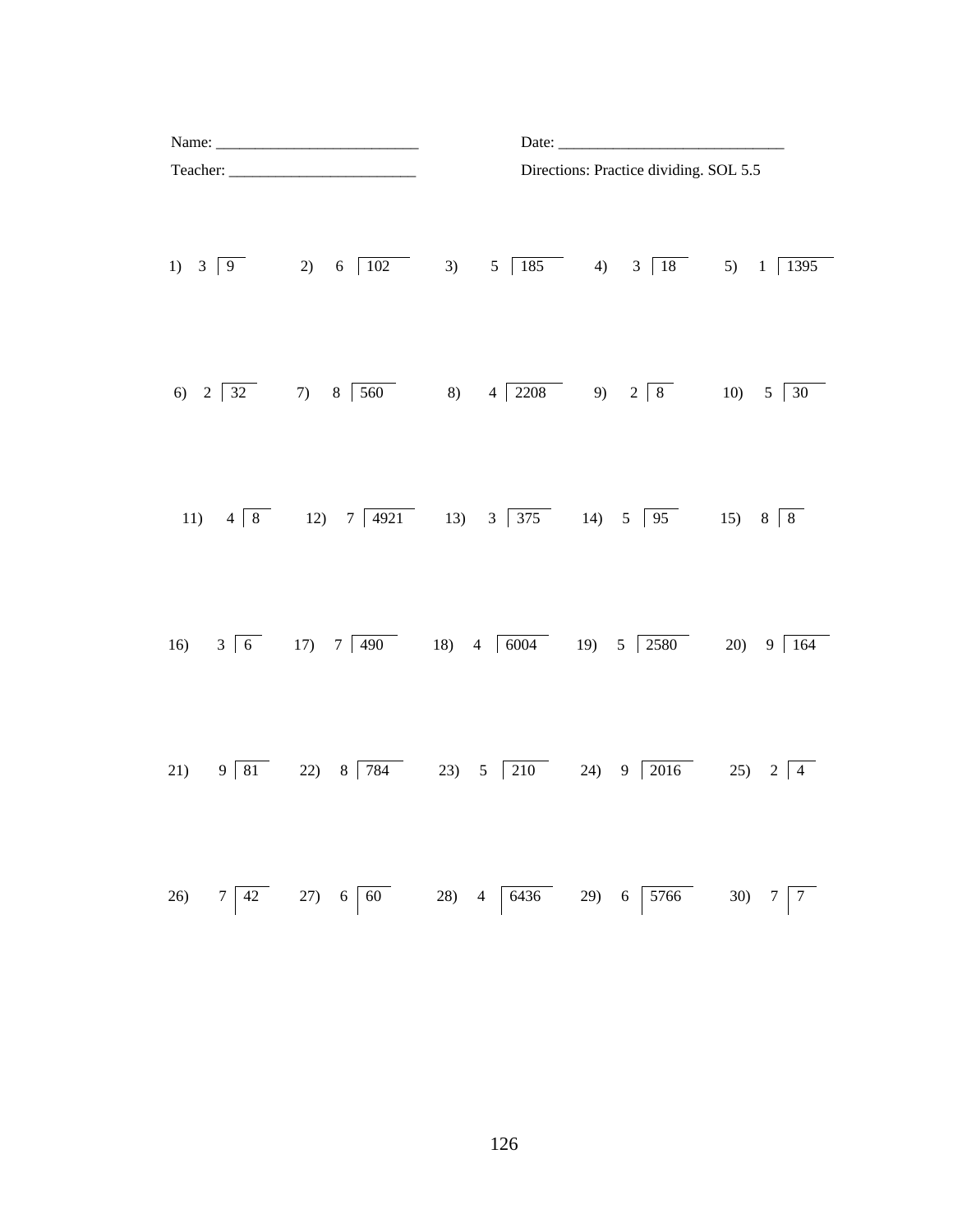|     | Directions: Practice dividing. SOL 5.5                                                                               |  |  |  |  |
|-----|----------------------------------------------------------------------------------------------------------------------|--|--|--|--|
|     | 1) $7\overline{)9}$ 2) $8\overline{)87}$ 3) $26\overline{)520}$ 4) $4\overline{)3379}$ 5) 11 $\overline{)99}$        |  |  |  |  |
|     |                                                                                                                      |  |  |  |  |
|     | 11) $3\overline{)8798}$ 12) $5\overline{)726}$ 13) $28\overline{)84}$ 14) $29\overline{)6960}$ 15) $6\overline{)75}$ |  |  |  |  |
|     |                                                                                                                      |  |  |  |  |
| 21) | 35 315 22) 10 7030 23) 9 124 24) 2 5 25) 12 96                                                                       |  |  |  |  |
| 26) | $4\overline{)9}$ 27) $9\overline{)69}$ 28) 44 $\overline{)9196}$ 29) 2 $\overline{)997}$ 30) 19 76                   |  |  |  |  |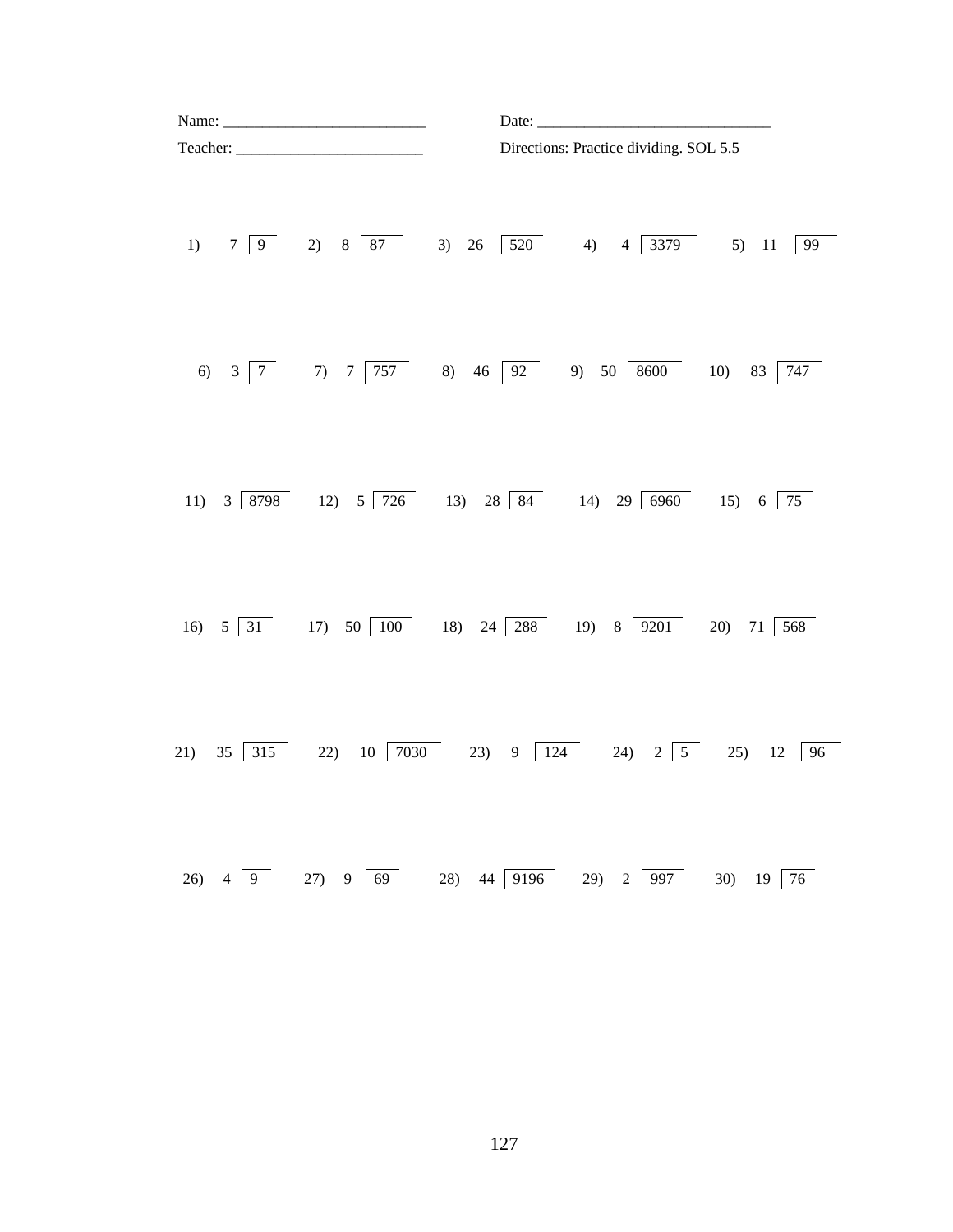|          |         |                                                                                               | Date:                                                                   |                                   |                   |  |  |
|----------|---------|-----------------------------------------------------------------------------------------------|-------------------------------------------------------------------------|-----------------------------------|-------------------|--|--|
| Teacher: |         |                                                                                               | Directions: Practice dividing. SOL 5.5                                  |                                   |                   |  |  |
| 1)       | 15 90   | $19 \overline{227}$<br>2)                                                                     | 3) 40 60                                                                | 53 954<br>4)                      | 5)<br>10 70       |  |  |
| 6)       | 83 7719 |                                                                                               | 7) $18 \overline{)9913}$ 8) $25 \overline{)570}$ 9) $12 \overline{)48}$ |                                   | 10)<br>4380<br>20 |  |  |
| 11)      | 60 77   | 12) 30 150                                                                                    |                                                                         | 13) 56 758 14) 10 134 15) 33 1688 |                   |  |  |
|          |         | 16) $34\overline{7936}$ 17) $18\overline{4896}$ 18) $16\overline{672}$ 19) 22 $\overline{97}$ |                                                                         |                                   | 20) 24   57       |  |  |
| 21)      | 23 6808 |                                                                                               | 22) 97 $\boxed{582}$ 23) 88 2375 24) 14 95                              |                                   | $25)$ 46 92       |  |  |
| 26)      | 35 7525 | 50 4212<br>27)                                                                                | 28) 39 78                                                               | 29) $38 \overline{)955}$          | 30) 76 2812       |  |  |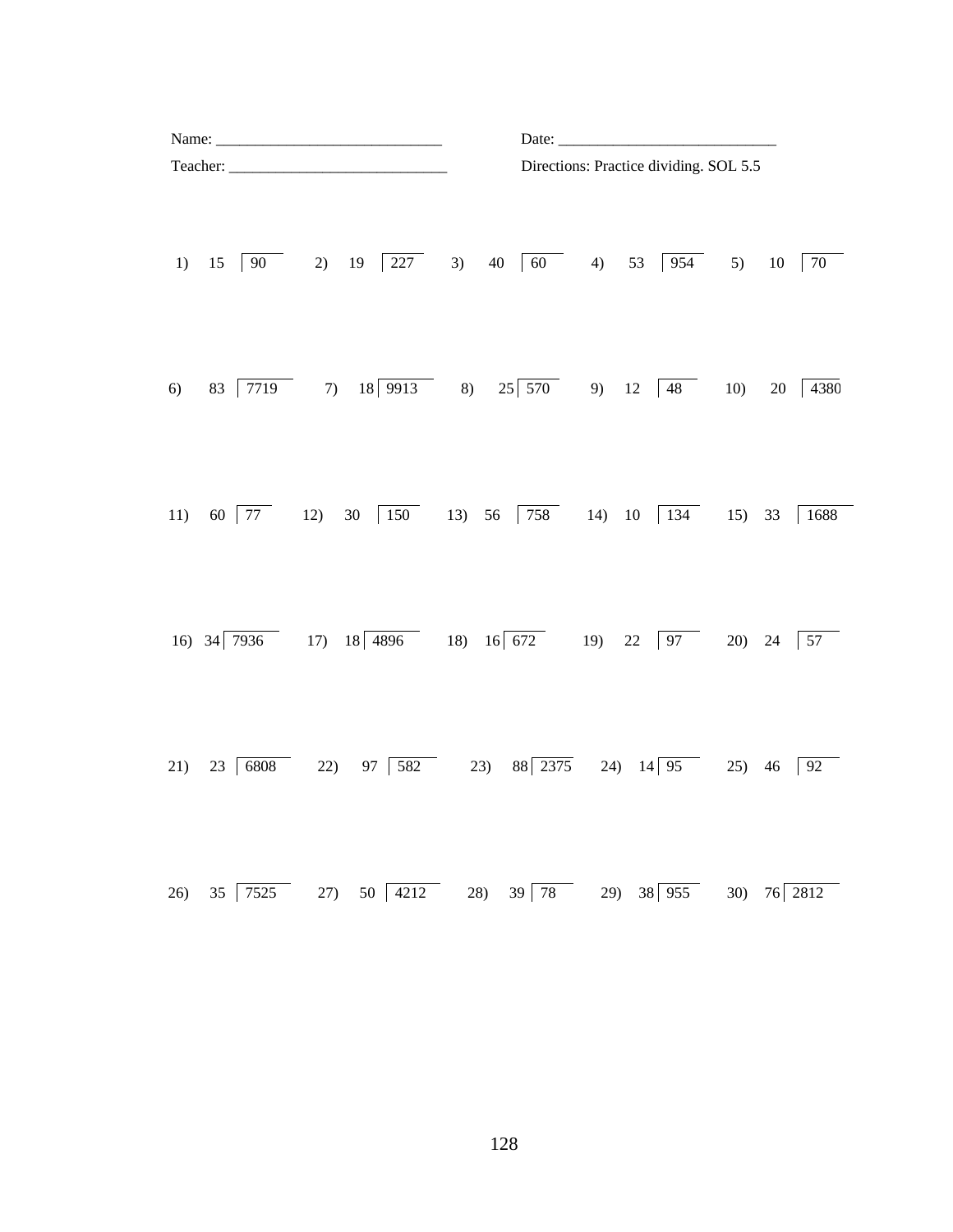|     |  |                                                                                                                                                                             | Directions: Practice dividing. SOL 5.6 |  |  |
|-----|--|-----------------------------------------------------------------------------------------------------------------------------------------------------------------------------|----------------------------------------|--|--|
|     |  | 1) 7 $\boxed{0.7}$ 2) 5 $\boxed{388.0}$ 3) 3 $\boxed{26.4}$ 4) 3 $\boxed{19.2}$ 5) 2 $\boxed{78.2}$                                                                         |                                        |  |  |
| 6)  |  | $9\overline{)38.7}$ 7) 6 18.6 8) 2 1.8 9) 5 2.5 10) 9 40.5                                                                                                                  |                                        |  |  |
|     |  | 11) $2\begin{bmatrix} 0.2 \\ 12 \end{bmatrix}$ 8 $\begin{bmatrix} 352.8 \\ 352.8 \end{bmatrix}$ 13) 7 14.0 14) 4 $\begin{bmatrix} 482.4 \\ 132.4 \end{bmatrix}$ 15) 9 441.9 |                                        |  |  |
|     |  | 16) $7\begin{array}{ c c c c c c c c c } \hline 2.1 & 17 & 3 & 332.1 & 18 & 2 & 35.2 & 19 & 5 & 99.5 & 20 & 9 & 9.9 \ \hline \end{array}$                                   |                                        |  |  |
|     |  | 21) $6\overline{)92.7}$ 22) $4\overline{)116.8}$ 23) $8\overline{)247.2}$ 24) $5\overline{)20.8}$ 25) $9\overline{)285.3}$                                                  |                                        |  |  |
| 26) |  | $1\begin{array}{ l} 0.8 \end{array}$ 27) 6 60 28) 3 83.7 29) 6 9.6 30) 2 4.6                                                                                                |                                        |  |  |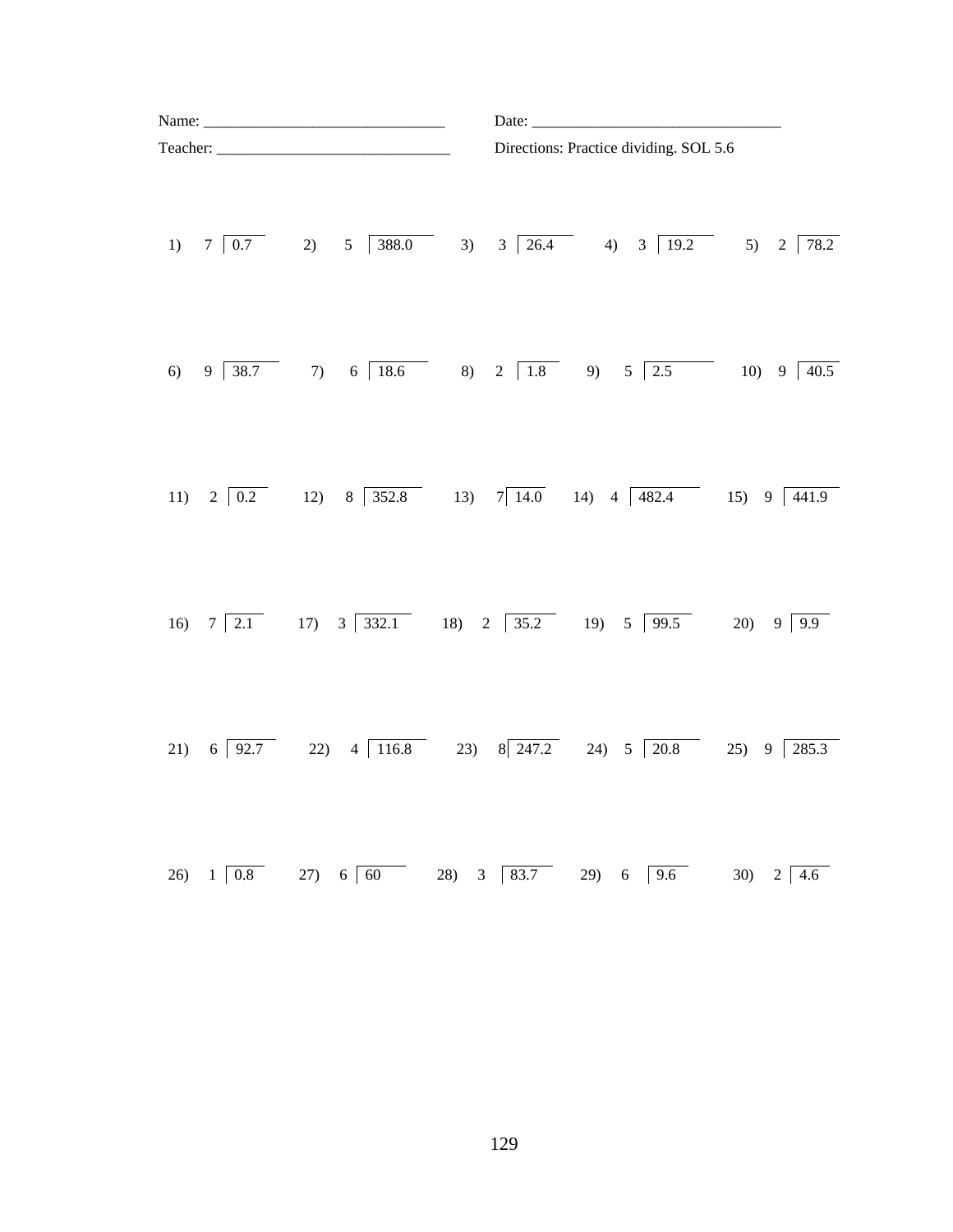|     |  |                                                                                                                                                                                                                           | Directions: Practice dividing. SOL 5.6 |  |  |  |  |  |
|-----|--|---------------------------------------------------------------------------------------------------------------------------------------------------------------------------------------------------------------------------|----------------------------------------|--|--|--|--|--|
|     |  | 1) $6\overline{)9.6}$ 2) $4\overline{)333.2}$ 3) $8\overline{)965.6}$ 4) $5\overline{)264.5}$ 5) $6\overline{)46.8}$                                                                                                      |                                        |  |  |  |  |  |
| 6)  |  | $3\begin{array}{ l} 3 \end{array}$ (0.9 7) $8\begin{array}{ l} 3.2$ (8) $5\begin{array}{ l} 17.5 \end{array}$ (9) $9\begin{array}{ l} 490.5 \end{array}$ 10) $1\begin{array}{ l} 314.7 \end{array}$                       |                                        |  |  |  |  |  |
|     |  |                                                                                                                                                                                                                           |                                        |  |  |  |  |  |
|     |  | 16) 8 $\boxed{93.6}$ 17) 2 $\boxed{927.0}$ 18) 4 $\boxed{214.4}$ 19) 7 $\boxed{857.5}$ 20) 5 697.5                                                                                                                        |                                        |  |  |  |  |  |
|     |  | 21) $2\begin{array}{ l} 30.4 \end{array}$ 22) 8 $\begin{array}{ l} 461.6 \end{array}$ 23) 7 $\begin{array}{ l} 147.7 \end{array}$ 24) 5 $\begin{array}{ l} 364.0 \end{array}$ 25) 3 $\begin{array}{ l} 134.7 \end{array}$ |                                        |  |  |  |  |  |
| 26) |  | $6 \mid 4.2$ 27) 9 15.3 28) 4 14.0 29) 1 2.9 30) 8 370.4                                                                                                                                                                  |                                        |  |  |  |  |  |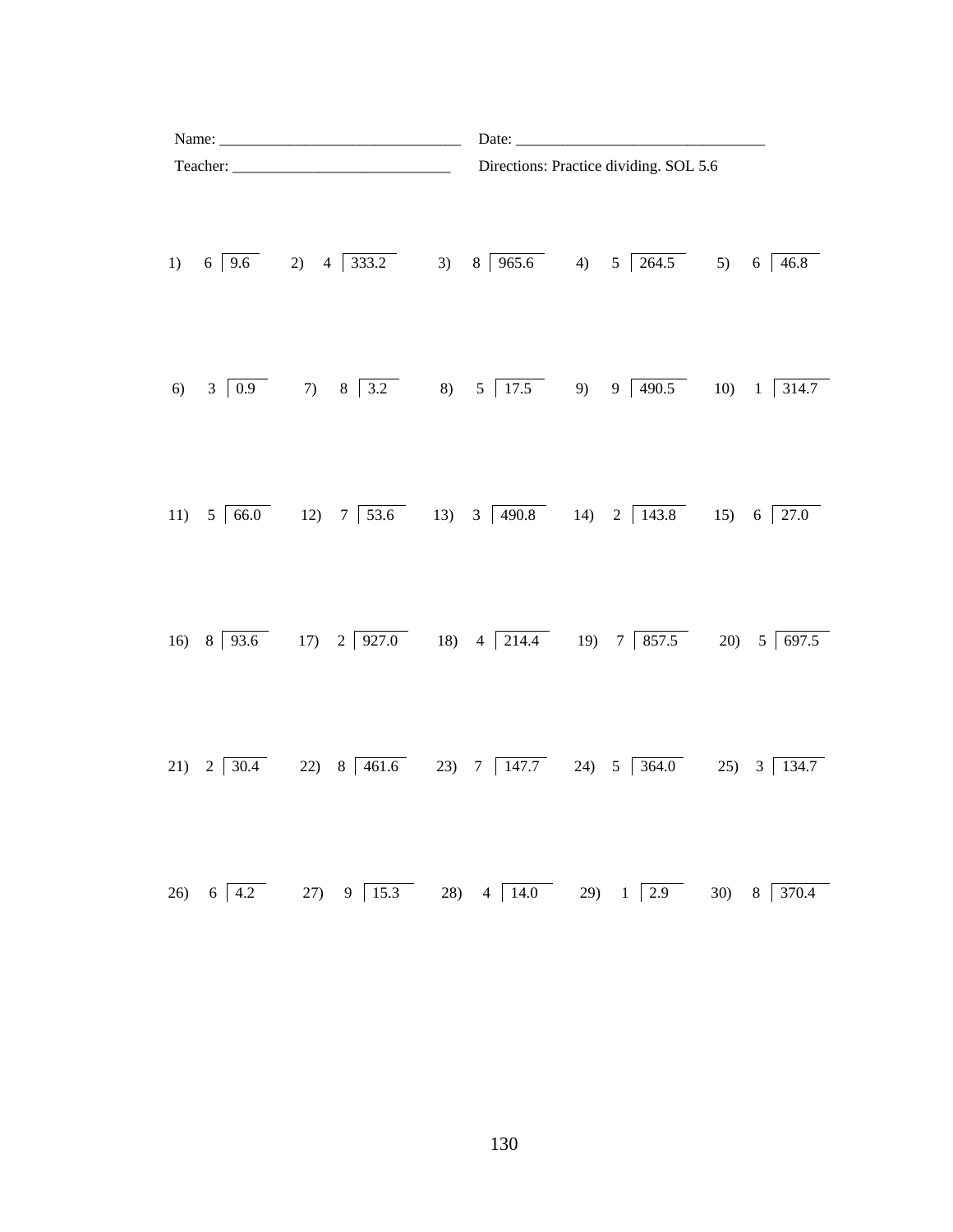|     |  |                                                                                                                            | Date: $\frac{1}{\sqrt{1-\frac{1}{2}}\cdot\frac{1}{2}}$ |                             |  |  |
|-----|--|----------------------------------------------------------------------------------------------------------------------------|--------------------------------------------------------|-----------------------------|--|--|
|     |  |                                                                                                                            | Directions: Practice dividing. SOL 5.6                 |                             |  |  |
| 1)  |  | $3\overline{)3.48}$ 2) $9\overline{)945.0}$ 3) $5\overline{)4.55}$ 4) $2\overline{)8.08}$ 5) $7\overline{)34.09}$          |                                                        |                             |  |  |
| 6)  |  |                                                                                                                            |                                                        |                             |  |  |
|     |  | 11) $6\overline{)0.72}$ 12) $4\overline{)47.52}$ 13) $9\overline{)0.45}$ 14) $3\overline{)13.23}$ 15) $2\overline{)68.94}$ |                                                        |                             |  |  |
| 16) |  | 2 $\boxed{9.96}$ 17) 5 $\boxed{96.60}$ 18) 7 17.71 19) 8 $\boxed{0.08}$                                                    |                                                        | 20) 3 $\boxed{0.24}$        |  |  |
| 21) |  | $4\overline{)5.08}$ 22) 6 4.44 23) 9 2.52 24) 8 91.84 25) 7 7.77                                                           |                                                        |                             |  |  |
|     |  |                                                                                                                            |                                                        | 30)<br>$3 \overline{)5.34}$ |  |  |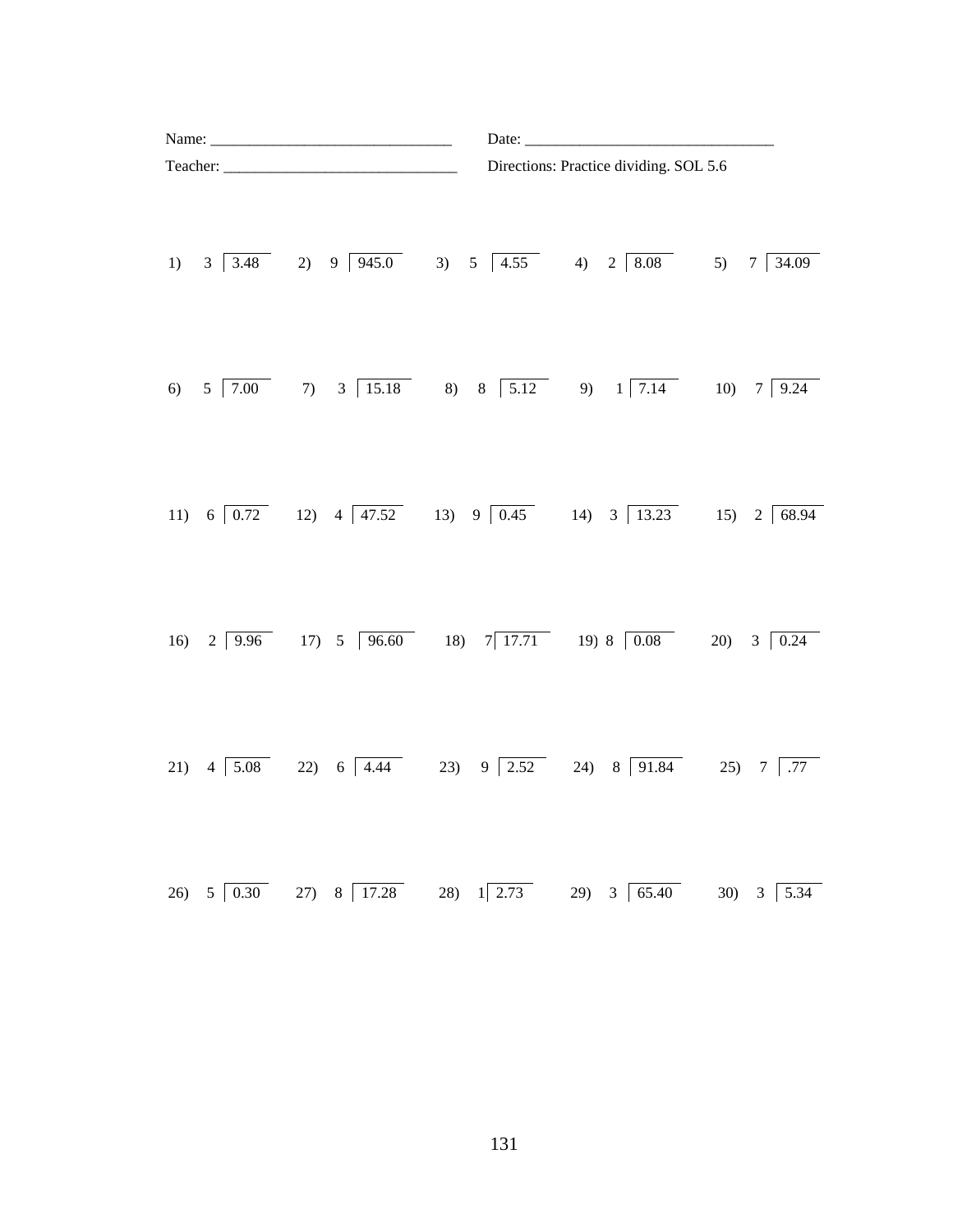|    |  |                                                                                                                                                                                                                      | Date: $\frac{1}{\sqrt{1-\frac{1}{2}}\cdot\frac{1}{2}}$ |  |  |  |  |
|----|--|----------------------------------------------------------------------------------------------------------------------------------------------------------------------------------------------------------------------|--------------------------------------------------------|--|--|--|--|
|    |  |                                                                                                                                                                                                                      | Directions: Practice dividing. SOL 5.6                 |  |  |  |  |
| 1) |  | $4\overline{)56.36}$ 2) $7\overline{)9.80}$ 3) $6\overline{)33.06}$ 4) $1\overline{)9.05}$ 5) $3\overline{)70.11}$                                                                                                   |                                                        |  |  |  |  |
| 6) |  | 7 $\boxed{2.10}$ 7) 5 $\boxed{5.65}$ 8) 9 $\boxed{44.55}$ 9) 4 $\boxed{0.68}$ 10) 5 $\boxed{7.25}$                                                                                                                   |                                                        |  |  |  |  |
|    |  | 11) 8 $\boxed{43.04}$ 12) 9 $\boxed{42.21}$ 13) 3 $\boxed{8.46}$ 14) 4 $\boxed{97.2}$ 15) 5 7.20                                                                                                                     |                                                        |  |  |  |  |
|    |  | 16) 6 $\boxed{13.38}$ 17) 9 $\boxed{39.06}$ 18) 1 $\boxed{27.29}$ 19) 6 $\boxed{89.40}$ 20) 2 $\boxed{0.32}$                                                                                                         |                                                        |  |  |  |  |
|    |  |                                                                                                                                                                                                                      |                                                        |  |  |  |  |
|    |  | 26) $6\begin{array}{ l} 4.74 \end{array}$ 27) $7\begin{array}{ l} 93.03 \end{array}$ 28) $4\begin{array}{ l} 12.16 \end{array}$ 29) $2\begin{array}{ l} 61.24 \end{array}$ 30) $9\begin{array}{ l} 0.18 \end{array}$ |                                                        |  |  |  |  |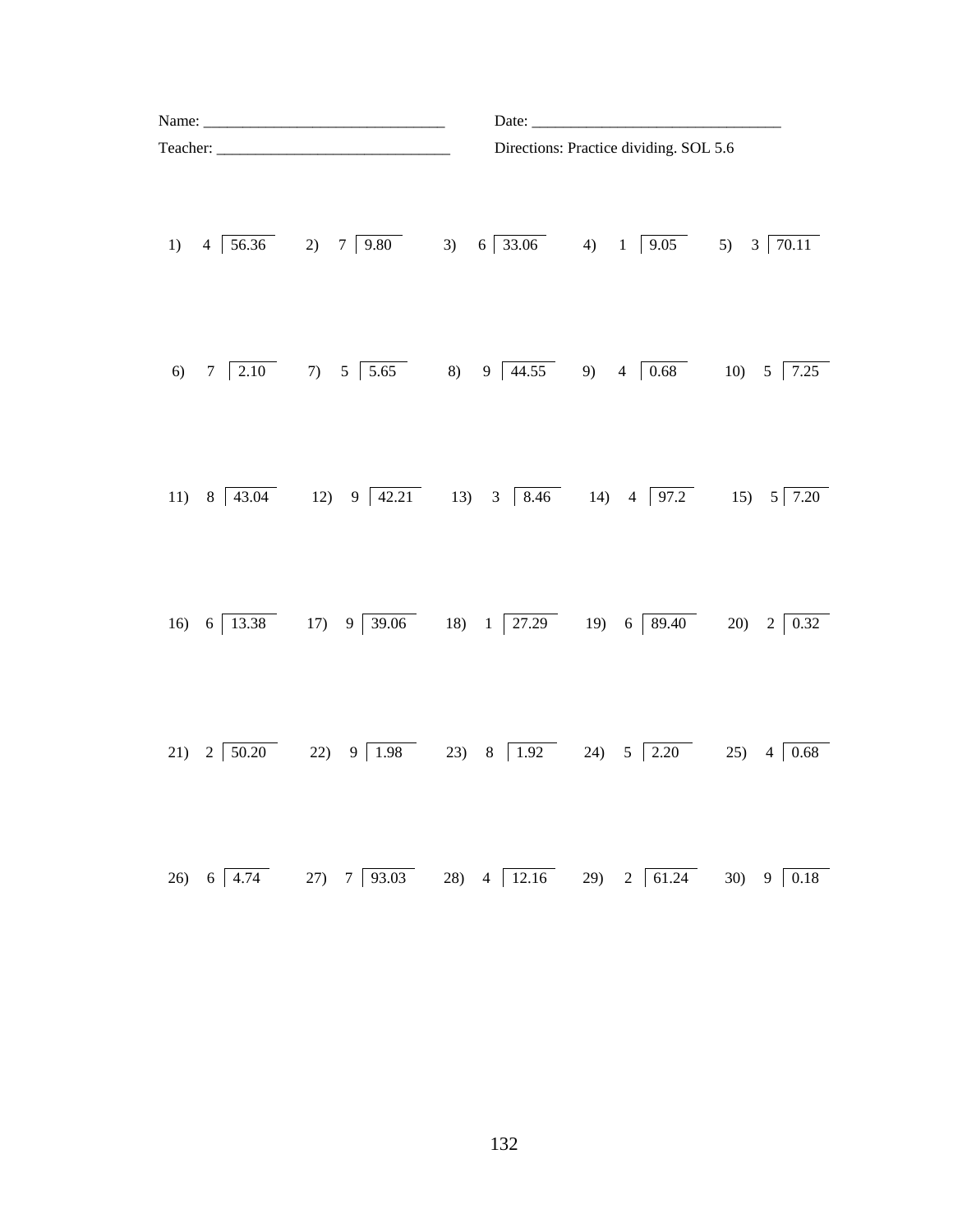|  |                                                                                                                                                                                                 | Directions: Practice dividing. SOL 5.6 |  |
|--|-------------------------------------------------------------------------------------------------------------------------------------------------------------------------------------------------|----------------------------------------|--|
|  | 1) 7 $\boxed{25.123}$ 2) 2 $\boxed{2.248}$ 3) 6 $\boxed{58.374}$ 4) 9 $\boxed{0.387}$ 5) 8 $\boxed{0.680}$                                                                                      |                                        |  |
|  |                                                                                                                                                                                                 |                                        |  |
|  |                                                                                                                                                                                                 |                                        |  |
|  | 16) 8 78.072 17) 2 30.804 18) 7 8.652 19) 5 0.375 20) 4 44.776                                                                                                                                  |                                        |  |
|  |                                                                                                                                                                                                 |                                        |  |
|  | 26) $2\begin{array}{ l} \hline 6.904 \end{array}$ 27) $3\begin{array}{ l} 0.405 \end{array}$ 28) $8\begin{array}{ l} 83.704 \end{array}$ 29) $3\begin{array}{ l} 0.651 \end{array}$ 30) 6 7.656 |                                        |  |

133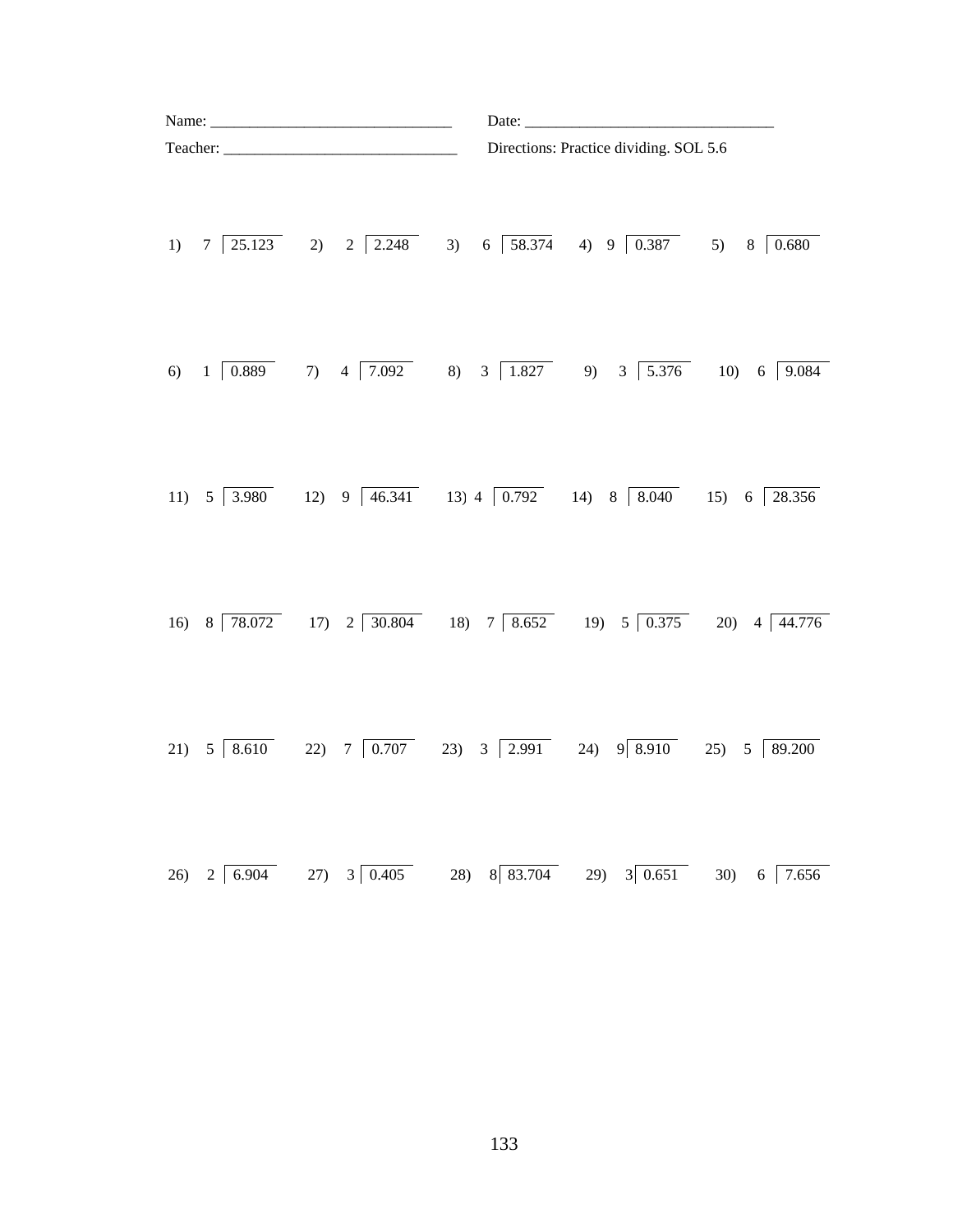|     |                                                                                                                            |  | Date: $\frac{1}{\sqrt{1-\frac{1}{2}}\sqrt{1-\frac{1}{2}}\sqrt{1-\frac{1}{2}}\sqrt{1-\frac{1}{2}}\sqrt{1-\frac{1}{2}}\sqrt{1-\frac{1}{2}}\sqrt{1-\frac{1}{2}}\sqrt{1-\frac{1}{2}}\sqrt{1-\frac{1}{2}}\sqrt{1-\frac{1}{2}}\sqrt{1-\frac{1}{2}}\sqrt{1-\frac{1}{2}}\sqrt{1-\frac{1}{2}}\sqrt{1-\frac{1}{2}}\sqrt{1-\frac{1}{2}}\sqrt{1-\frac{1}{2}}\sqrt{1-\frac{1}{2}}\sqrt{1-\frac{1}{2}}\sqrt{1-\frac{1}{2}}$ |  |
|-----|----------------------------------------------------------------------------------------------------------------------------|--|---------------------------------------------------------------------------------------------------------------------------------------------------------------------------------------------------------------------------------------------------------------------------------------------------------------------------------------------------------------------------------------------------------------|--|
|     |                                                                                                                            |  | Directions: Practice dividing. SOL 5.6                                                                                                                                                                                                                                                                                                                                                                        |  |
|     |                                                                                                                            |  |                                                                                                                                                                                                                                                                                                                                                                                                               |  |
|     |                                                                                                                            |  |                                                                                                                                                                                                                                                                                                                                                                                                               |  |
|     |                                                                                                                            |  |                                                                                                                                                                                                                                                                                                                                                                                                               |  |
|     | 16) 6 27.924 17) 5 91.805 18) 3 86.400 19) 8 4.680 20) 5 87.555                                                            |  |                                                                                                                                                                                                                                                                                                                                                                                                               |  |
|     | 21) 7 $\boxed{0.938}$ 22) 4 $\boxed{5.492}$ 23) 7 41.370 24) 2 25.354 25) 9 14.211                                         |  |                                                                                                                                                                                                                                                                                                                                                                                                               |  |
| 26) | $3\overline{)2.196}$ 27) $4\overline{)45.204}$ 28) $9\overline{)40.32}$ 29) $9\overline{)32.049}$ 30) $8\overline{)5.144}$ |  |                                                                                                                                                                                                                                                                                                                                                                                                               |  |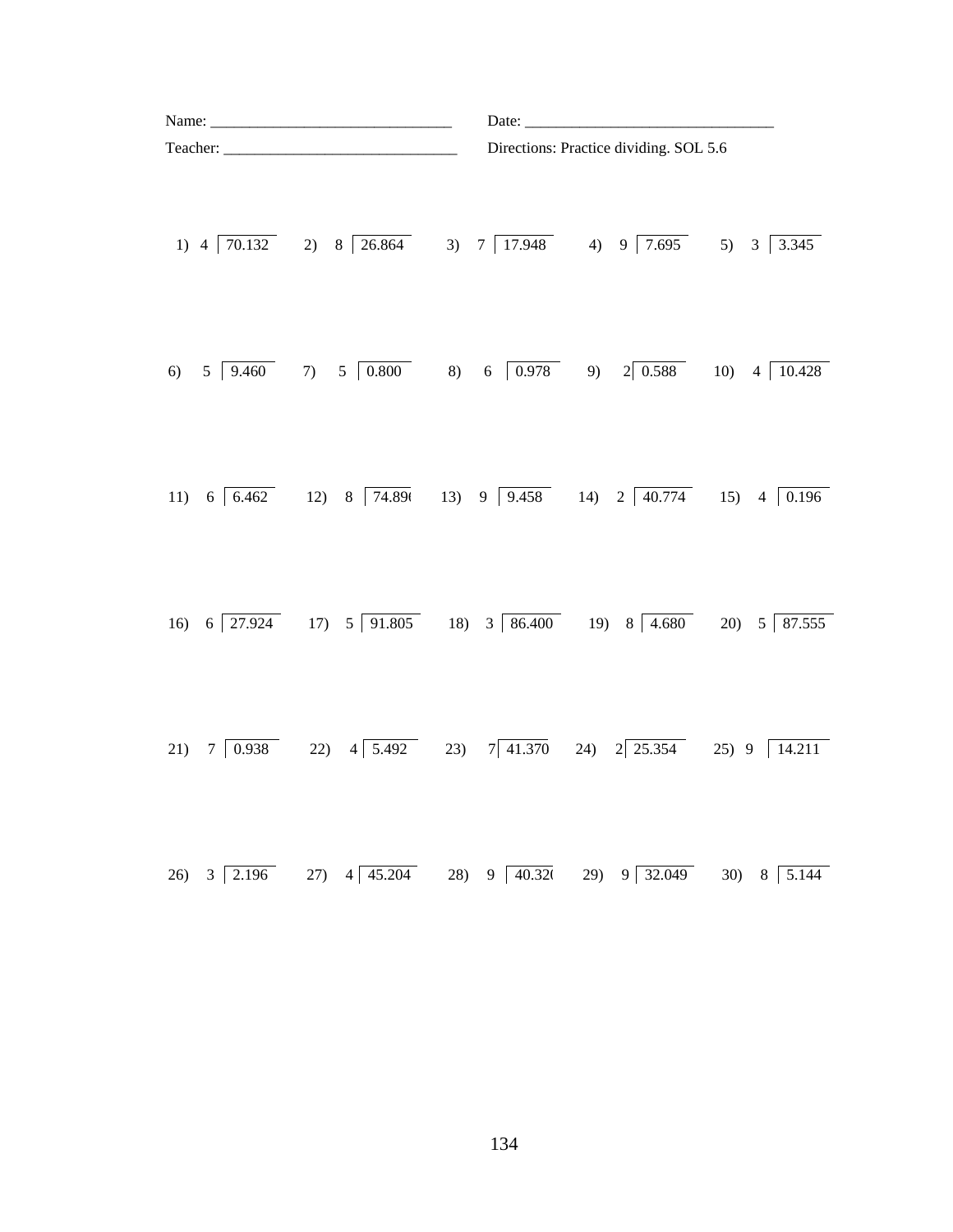|     |                |                |  |                                                                         |             |         |                | Date:                                                                 |                                                                                                                |     |             |     |                                    |                   |
|-----|----------------|----------------|--|-------------------------------------------------------------------------|-------------|---------|----------------|-----------------------------------------------------------------------|----------------------------------------------------------------------------------------------------------------|-----|-------------|-----|------------------------------------|-------------------|
|     |                |                |  |                                                                         |             | SOL 5.7 |                |                                                                       | Directions: Find each sum and difference. Simplify.                                                            |     |             |     |                                    |                   |
|     |                |                |  | 1) $\frac{2}{5}$ + $\frac{1}{5}$ = 2) $\frac{7}{11}$ + $\frac{4}{11}$ = |             |         |                |                                                                       |                                                                                                                |     |             |     | 3) $\frac{4}{5}$ $-\frac{2}{5}$ =  |                   |
|     |                |                |  |                                                                         |             |         |                |                                                                       | 4) $\frac{2}{2}$ – $\frac{1}{2}$ = 5) $\frac{3}{9}$ – $\frac{1}{9}$ = 6) $\frac{1}{12}$ + $\frac{6}{12}$ =     |     |             |     |                                    |                   |
|     |                |                |  |                                                                         |             |         |                | 7) $\frac{3}{6}$ - $\frac{2}{6}$ = 8) $\frac{1}{9}$ + $\frac{4}{9}$ = |                                                                                                                |     |             |     | 9) $\frac{3}{7}$ + $\frac{3}{7}$ = |                   |
| 10) |                |                |  |                                                                         |             |         |                |                                                                       | $\frac{1}{12} + \frac{4}{12} =$ 11) $\frac{3}{4} - \frac{0}{4} =$ 12) $\frac{9}{10} - \frac{2}{10} =$          |     |             |     |                                    |                   |
|     |                |                |  |                                                                         |             |         |                |                                                                       | 13) $\frac{6}{6}$ - $\frac{1}{6}$ = 14) $\frac{3}{5}$ + $\frac{1}{5}$ = 15) $\frac{11}{11}$ - $\frac{9}{11}$ = |     |             |     |                                    |                   |
| 16) | $\overline{1}$ | $+\frac{0}{1}$ |  | $=$ 17)                                                                 | $rac{5}{7}$ |         | $-\frac{3}{7}$ | $\equiv$                                                              |                                                                                                                | 18) | $rac{2}{4}$ | $+$ | $\frac{1}{4}$                      | $\equiv$ $\equiv$ |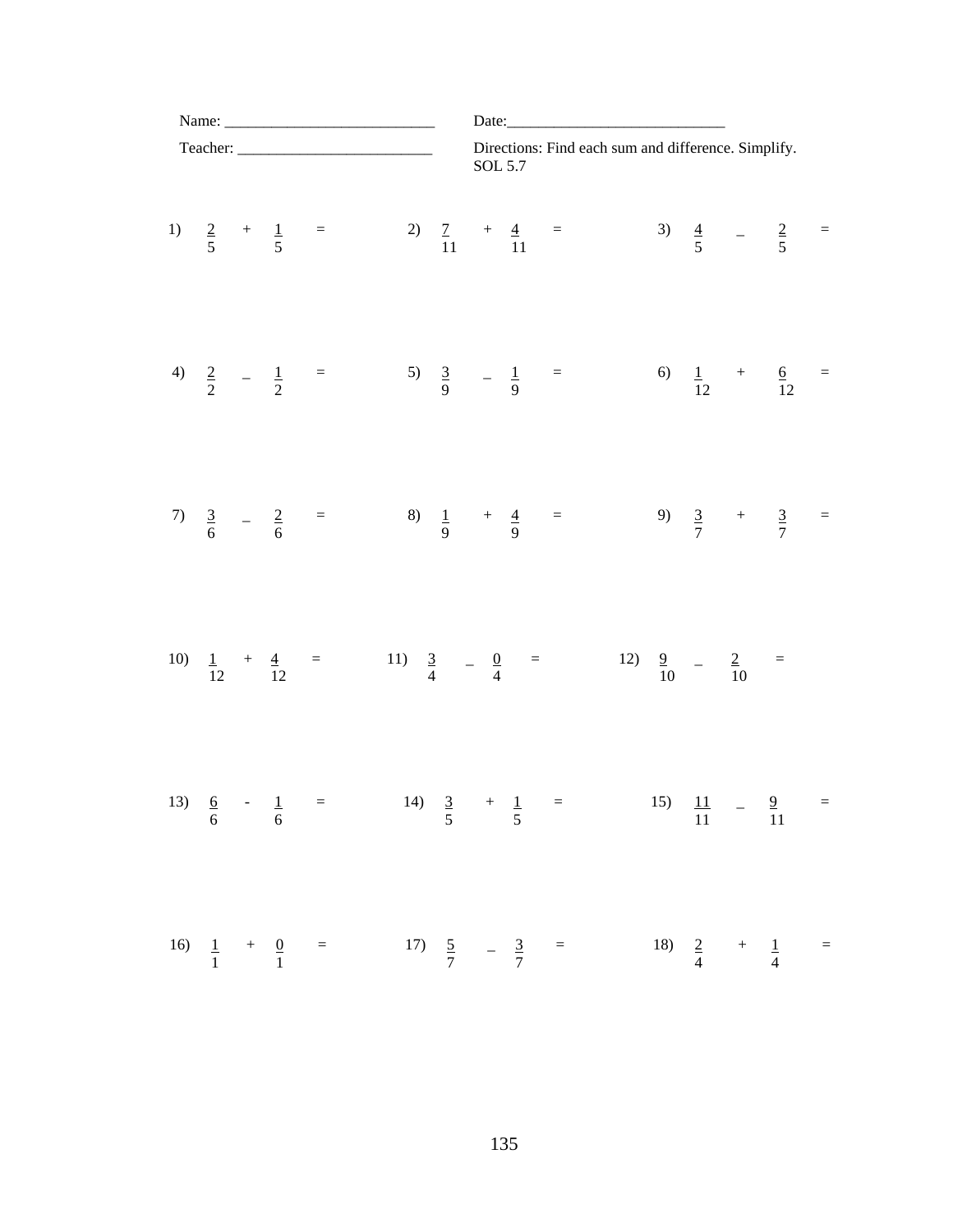|  |  | 19) $\frac{6}{11} + \frac{2}{11} = 20$ $\frac{2}{3} - \frac{0}{3} = 21$ $\frac{5}{11} - \frac{1}{11} =$        |  |  |  |  |  |  |
|--|--|----------------------------------------------------------------------------------------------------------------|--|--|--|--|--|--|
|  |  | 22) $\frac{11}{12}$ - $\frac{7}{12}$ = 23) $\frac{1}{3}$ + $\frac{1}{3}$ = 24) $\frac{2}{9}$ + $\frac{2}{9}$ = |  |  |  |  |  |  |
|  |  | 25) $\frac{1}{8}$ + $\frac{6}{8}$ = 26) $\frac{1}{2}$ + $\frac{0}{2}$ = 27) $\frac{12}{12}$ - $\frac{7}{12}$ = |  |  |  |  |  |  |
|  |  | 28) $\frac{7}{9}$ $\frac{3}{9}$ = 29) $\frac{5}{10}$ + $\frac{4}{10}$ = 30) $\frac{8}{8}$ $\frac{7}{8}$ =      |  |  |  |  |  |  |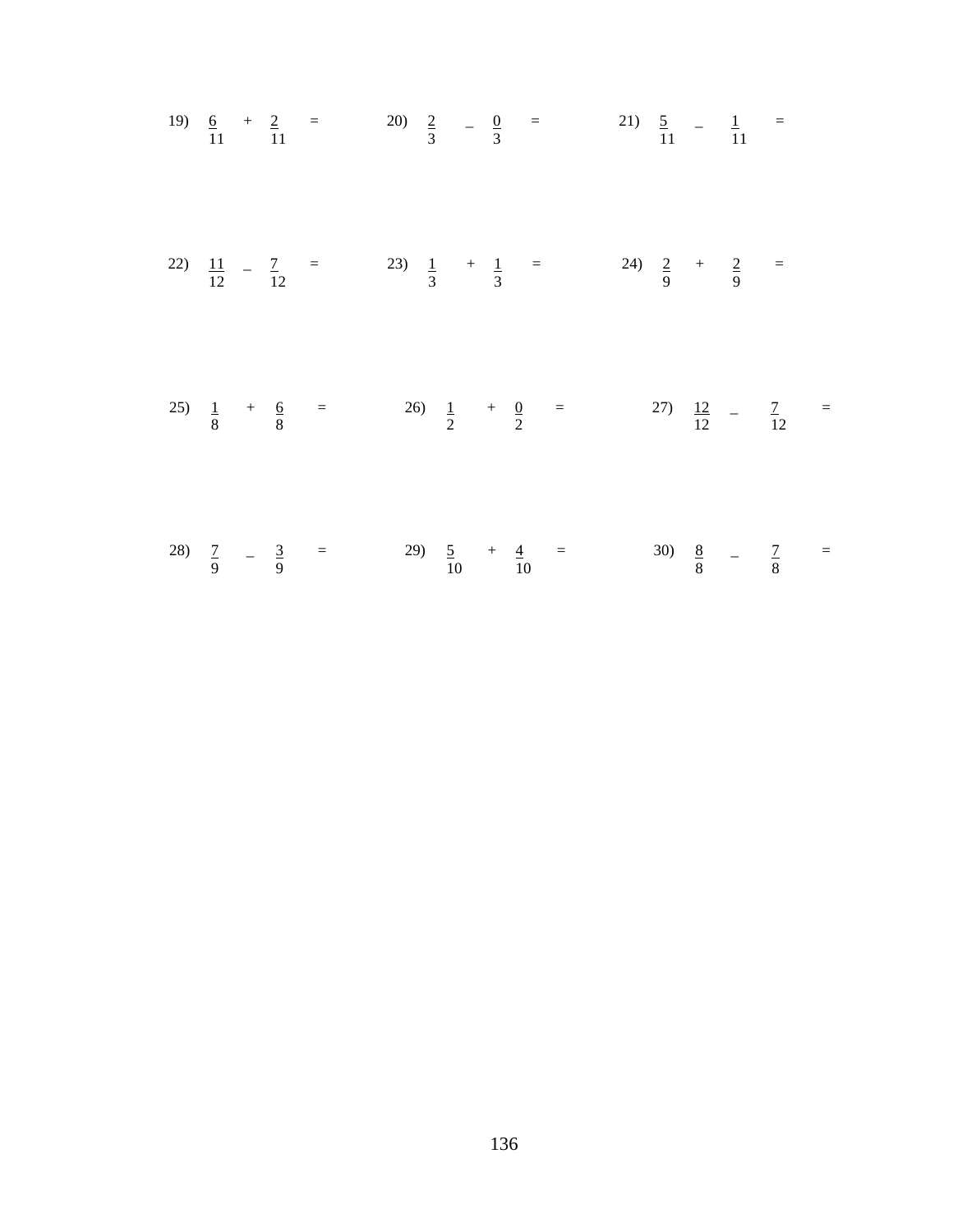|     |               | Name: $\frac{1}{\sqrt{1-\frac{1}{2}}\sqrt{1-\frac{1}{2}}\left(1-\frac{1}{2}\right)}$ |                                   |  |  | Date: |                                                                                                       |  |  |                                      |  |
|-----|---------------|--------------------------------------------------------------------------------------|-----------------------------------|--|--|-------|-------------------------------------------------------------------------------------------------------|--|--|--------------------------------------|--|
|     |               | Teacher:                                                                             |                                   |  |  |       | Directions: Find each sum. Simplify. SOL 5.7                                                          |  |  |                                      |  |
|     |               |                                                                                      | 1) $\frac{3}{10} + \frac{2}{5} =$ |  |  |       | 2) $\frac{1}{6}$ + $\frac{1}{8}$ =                                                                    |  |  | 3) $\frac{1}{3}$ + $\frac{5}{9}$ =   |  |
|     |               |                                                                                      |                                   |  |  |       | 4) $\frac{4}{10} + \frac{1}{2} = 5$ $\frac{1}{8} + \frac{3}{4} = 6$ $\frac{1}{2} + \frac{2}{5} =$     |  |  |                                      |  |
|     |               |                                                                                      |                                   |  |  |       | 7) $\frac{2}{9} + \frac{1}{12} = 8$ $\frac{3}{4} + \frac{2}{12} = 9$ $\frac{1}{6} + \frac{1}{9} =$    |  |  |                                      |  |
|     |               |                                                                                      |                                   |  |  |       | 10) $\frac{1}{2} + \frac{3}{8} = 11$ $\frac{1}{5} + \frac{5}{10} =$                                   |  |  | 12) $\frac{8}{11}$ + $\frac{1}{2}$ = |  |
|     |               |                                                                                      |                                   |  |  |       | 13) $\frac{5}{8} + \frac{1}{4} = 14$ $\frac{1}{8} + \frac{7}{12} = 15$ $\frac{1}{4} + \frac{3}{10} =$ |  |  |                                      |  |
| 16) | $\frac{1}{3}$ |                                                                                      |                                   |  |  |       | $+2/5$ = 17) $\frac{3}{12}$ + $\frac{1}{12}$ =                                                        |  |  | 18) $\frac{2}{3}$ + $\frac{1}{6}$ =  |  |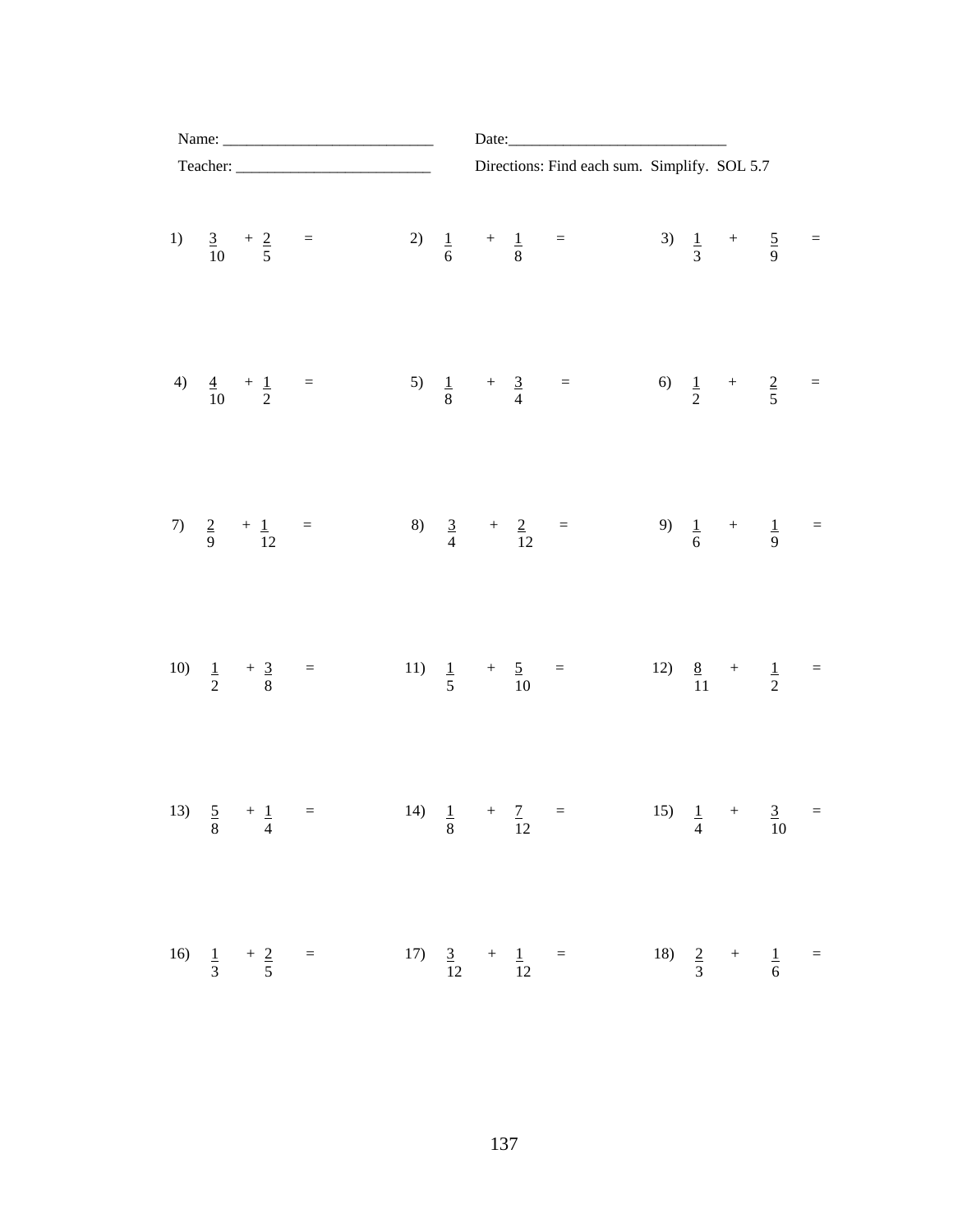|  |  | 19) $\frac{1}{4} + \frac{1}{3} = 20$ $\frac{2}{7} + \frac{2}{5} = 21$ $\frac{1}{2} + \frac{1}{4} =$   |  |  |  |  |  |  |
|--|--|-------------------------------------------------------------------------------------------------------|--|--|--|--|--|--|
|  |  | 22) $\frac{3}{12} + \frac{1}{6} = 23$ $\frac{1}{3} + \frac{2}{9} = 24$ $\frac{4}{9} + \frac{1}{3} =$  |  |  |  |  |  |  |
|  |  | 25) $\frac{1}{12} + \frac{1}{2} = 26$ $\frac{2}{4} + \frac{1}{12} = 27$ $\frac{1}{4} + \frac{2}{3} =$ |  |  |  |  |  |  |
|  |  | 28) $\frac{1}{5} + \frac{1}{10} = 29$ $\frac{1}{3} + \frac{1}{2} = 30$ $\frac{1}{8} + \frac{4}{6} =$  |  |  |  |  |  |  |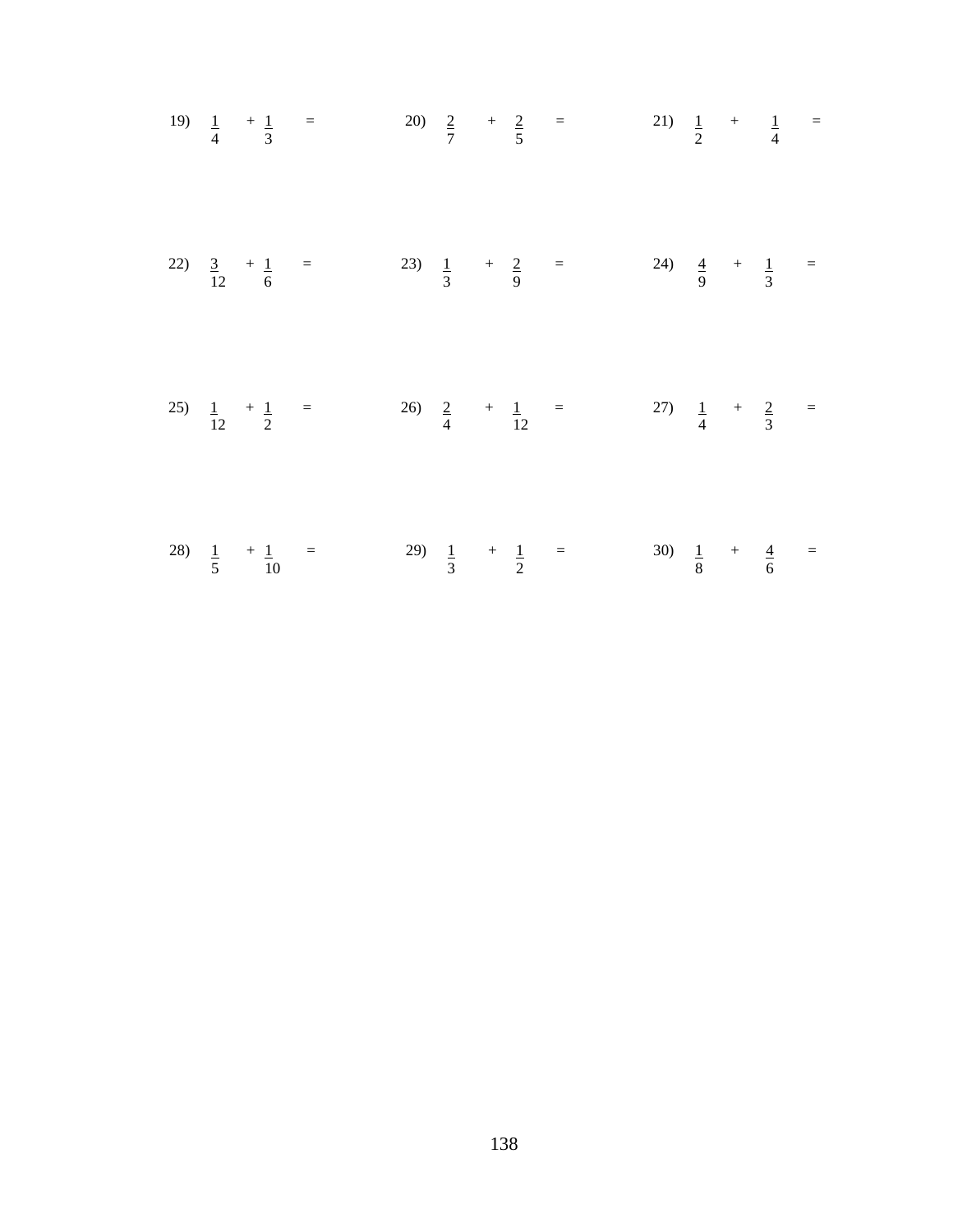|  |  |  |                                                                                                        |  |  |  |  |  |  |  | Directions: Find each difference. Simplify. SOL 5.7                                                           |  |
|--|--|--|--------------------------------------------------------------------------------------------------------|--|--|--|--|--|--|--|---------------------------------------------------------------------------------------------------------------|--|
|  |  |  |                                                                                                        |  |  |  |  |  |  |  | 1) $\frac{5}{7}$ $\frac{1}{2}$ = 2) $\frac{8}{11}$ $\frac{1}{2}$ = 3) $\frac{7}{8}$ $\frac{8}{12}$ =          |  |
|  |  |  | 4) $\frac{5}{12}$ $\frac{2}{9}$ = 5) $\frac{2}{7}$ $\frac{1}{4}$ = 6) $\frac{3}{4}$ $\frac{1}{6}$ =    |  |  |  |  |  |  |  |                                                                                                               |  |
|  |  |  | 7) $\frac{6}{10} - \frac{1}{2} = 8$ $\frac{3}{5} - \frac{2}{9} = 9$ $\frac{1}{3} - \frac{3}{10} =$     |  |  |  |  |  |  |  |                                                                                                               |  |
|  |  |  |                                                                                                        |  |  |  |  |  |  |  | 10) $\frac{1}{6}$ - $\frac{1}{9}$ = 11) $\frac{6}{10}$ - $\frac{1}{4}$ = 12) $\frac{5}{12}$ - $\frac{1}{3}$ = |  |
|  |  |  |                                                                                                        |  |  |  |  |  |  |  | 13) $\frac{2}{3}$ $-\frac{1}{9}$ = 14) $\frac{7}{10}$ $-\frac{2}{5}$ = 15) $\frac{1}{2}$ $-\frac{1}{3}$ =     |  |
|  |  |  | 16) $\frac{7}{12} - \frac{1}{2} = 17$ $\frac{11}{12} - \frac{1}{6} = 18$ $\frac{5}{9} - \frac{1}{3} =$ |  |  |  |  |  |  |  |                                                                                                               |  |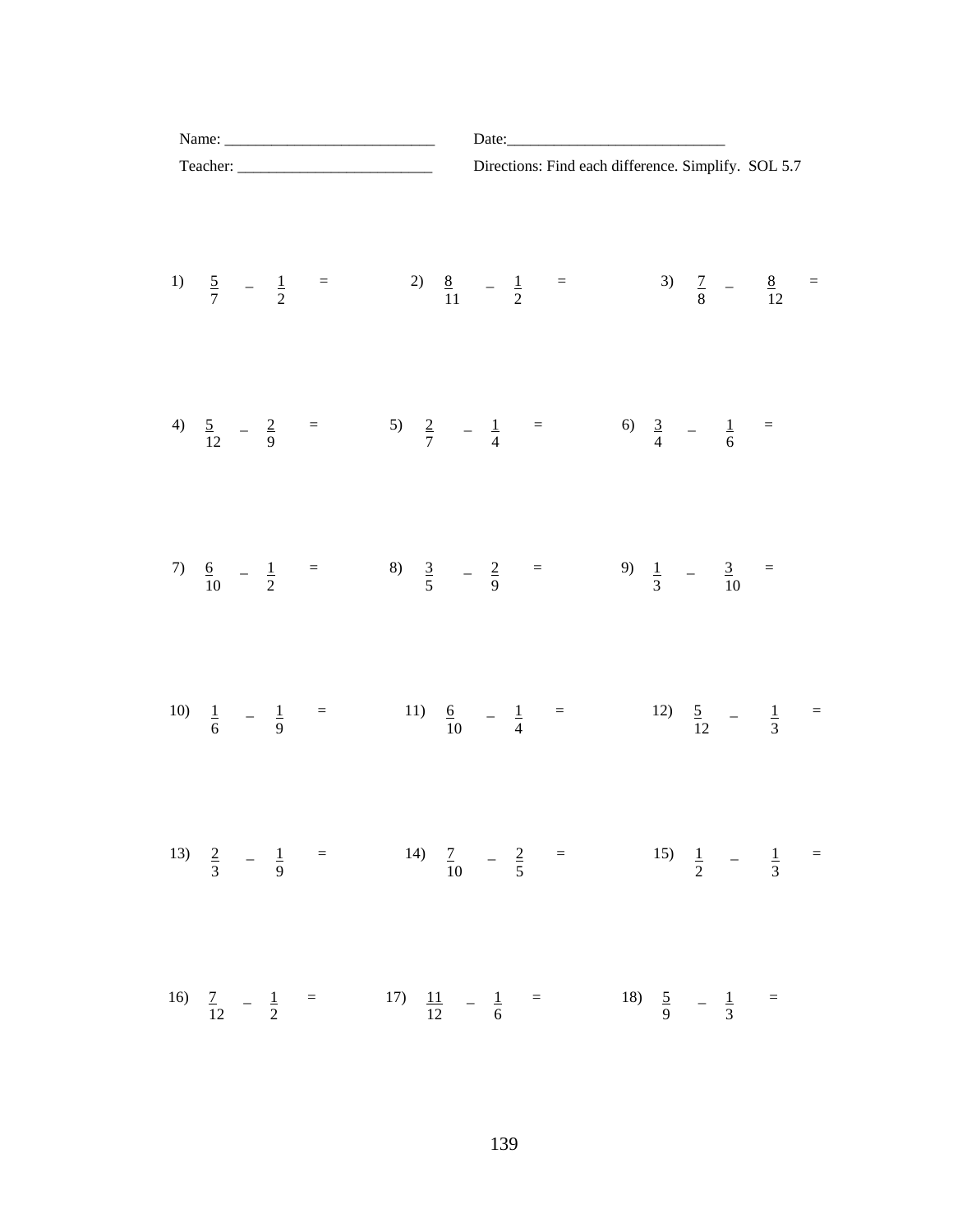|  |  | 19) $\frac{3}{8}$ - $\frac{1}{6}$ = 20) $\frac{5}{9}$ - $\frac{1}{2}$ = 21) $\frac{2}{5}$ - $\frac{2}{7}$ =  |  |  |  |  |  |  |
|--|--|--------------------------------------------------------------------------------------------------------------|--|--|--|--|--|--|
|  |  | 22) $\frac{3}{6}$ - $\frac{3}{10}$ = 23) $\frac{2}{2}$ - $\frac{1}{8}$ = 24) $\frac{3}{4}$ - $\frac{2}{3}$ = |  |  |  |  |  |  |
|  |  | 25) $\frac{4}{5}$ - $\frac{1}{3}$ = 26) $\frac{6}{7}$ - $\frac{2}{3}$ = 27) $\frac{8}{9}$ - $\frac{2}{9}$ =  |  |  |  |  |  |  |
|  |  | 28) $\frac{7}{7}$ $\frac{3}{4}$ = 29) $\frac{8}{9}$ $\frac{1}{5}$ = 30) $\frac{7}{9}$ $\frac{2}{3}$ =        |  |  |  |  |  |  |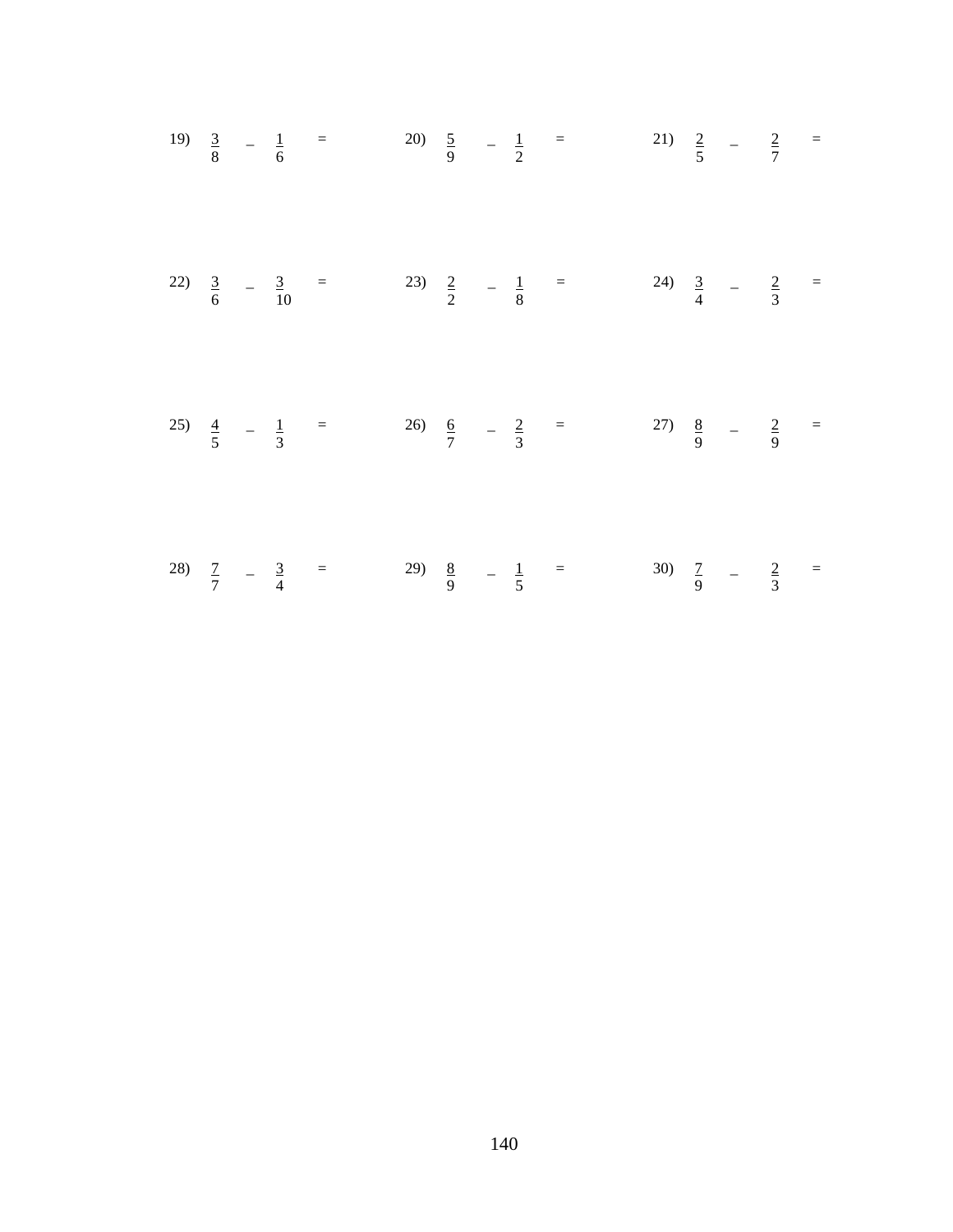|                   | Name: $\frac{1}{\sqrt{1-\frac{1}{2}}\sqrt{1-\frac{1}{2}}\sqrt{1-\frac{1}{2}}\sqrt{1-\frac{1}{2}}\sqrt{1-\frac{1}{2}}\sqrt{1-\frac{1}{2}}\sqrt{1-\frac{1}{2}}\sqrt{1-\frac{1}{2}}\sqrt{1-\frac{1}{2}}\sqrt{1-\frac{1}{2}}\sqrt{1-\frac{1}{2}}\sqrt{1-\frac{1}{2}}\sqrt{1-\frac{1}{2}}\sqrt{1-\frac{1}{2}}\sqrt{1-\frac{1}{2}}\sqrt{1-\frac{1}{2}}\sqrt{1-\frac{1}{2}}\sqrt{1-\frac{1}{2}}\sqrt{1-\frac{1}{2}}$ |  |  |                                                                                                         |  |  |  |  |  | Date: |  |                  |  |                                              |  |
|-------------------|---------------------------------------------------------------------------------------------------------------------------------------------------------------------------------------------------------------------------------------------------------------------------------------------------------------------------------------------------------------------------------------------------------------|--|--|---------------------------------------------------------------------------------------------------------|--|--|--|--|--|-------|--|------------------|--|----------------------------------------------|--|
|                   |                                                                                                                                                                                                                                                                                                                                                                                                               |  |  |                                                                                                         |  |  |  |  |  |       |  |                  |  | Directions: Find each sum. Simplify. SOL 5.7 |  |
|                   |                                                                                                                                                                                                                                                                                                                                                                                                               |  |  | 1) $\frac{4}{7} + \frac{2}{6} =$ 2) $\frac{1}{2} + \frac{3}{10} =$ 3) $\frac{1}{3} + \frac{1}{6} =$     |  |  |  |  |  |       |  |                  |  |                                              |  |
| 4)                |                                                                                                                                                                                                                                                                                                                                                                                                               |  |  | $\frac{4}{10}$ + $\frac{3}{5}$ = 5) $\frac{2}{3}$ + $\frac{2}{8}$ = 6) $\frac{1}{6}$ + $\frac{1}{10}$ = |  |  |  |  |  |       |  |                  |  |                                              |  |
|                   |                                                                                                                                                                                                                                                                                                                                                                                                               |  |  | 7) $\frac{7}{12} + \frac{1}{6} = 8$ $\frac{4}{9} + \frac{1}{12} = 9$ $\frac{2}{4} + \frac{3}{9} =$      |  |  |  |  |  |       |  |                  |  |                                              |  |
|                   |                                                                                                                                                                                                                                                                                                                                                                                                               |  |  | 10) $\frac{2}{4} + \frac{2}{5} = 11$ $\frac{1}{2} + \frac{2}{8} = 12$ $\frac{5}{11} + \frac{4}{6} =$    |  |  |  |  |  |       |  |                  |  |                                              |  |
|                   |                                                                                                                                                                                                                                                                                                                                                                                                               |  |  | 13) $\frac{5}{10} + \frac{1}{3} = 14$ $\frac{2}{3} + \frac{2}{12} = 15$ $\frac{4}{11} + \frac{2}{4} =$  |  |  |  |  |  |       |  |                  |  |                                              |  |
| 16) $\frac{1}{3}$ |                                                                                                                                                                                                                                                                                                                                                                                                               |  |  | $+\frac{2}{8}$ = 17) $\frac{2}{3}$                                                                      |  |  |  |  |  |       |  | $+\frac{3}{9}$ = |  | 18) $\frac{2}{8}$ + $\frac{5}{9}$ =          |  |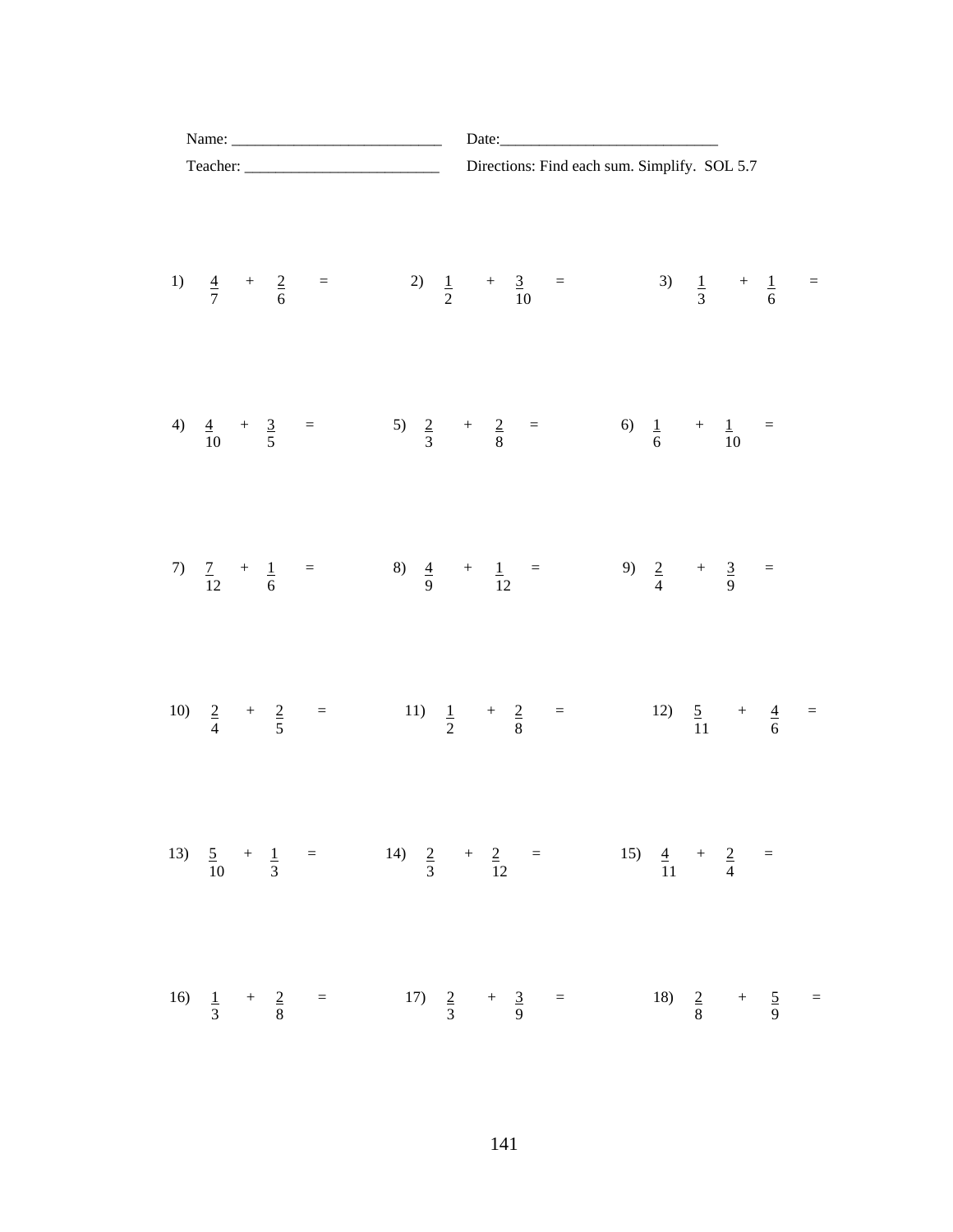|  |  | 19) $\frac{3}{6}$ + $\frac{3}{12}$ = 20) $\frac{2}{4}$ + $\frac{4}{10}$ = 21) $\frac{1}{6}$ + $\frac{1}{9}$ = |  |  |  |  |  |  |
|--|--|---------------------------------------------------------------------------------------------------------------|--|--|--|--|--|--|
|  |  | 22) $\frac{4}{8}$ + $\frac{2}{7}$ = 23) $\frac{2}{4}$ + $\frac{2}{8}$ = 24) $\frac{3}{5}$ + $\frac{2}{12}$ =  |  |  |  |  |  |  |
|  |  | 25) $\frac{2}{8}$ + $\frac{3}{10}$ = 26) $\frac{1}{3}$ + $\frac{3}{9}$ = 27) $\frac{2}{4}$ + $\frac{4}{8}$ =  |  |  |  |  |  |  |
|  |  | 28) $\frac{3}{5}$ + $\frac{2}{8}$ = 29) $\frac{2}{8}$ + $\frac{3}{6}$ = 30) $\frac{1}{3}$ + $\frac{2}{4}$ =   |  |  |  |  |  |  |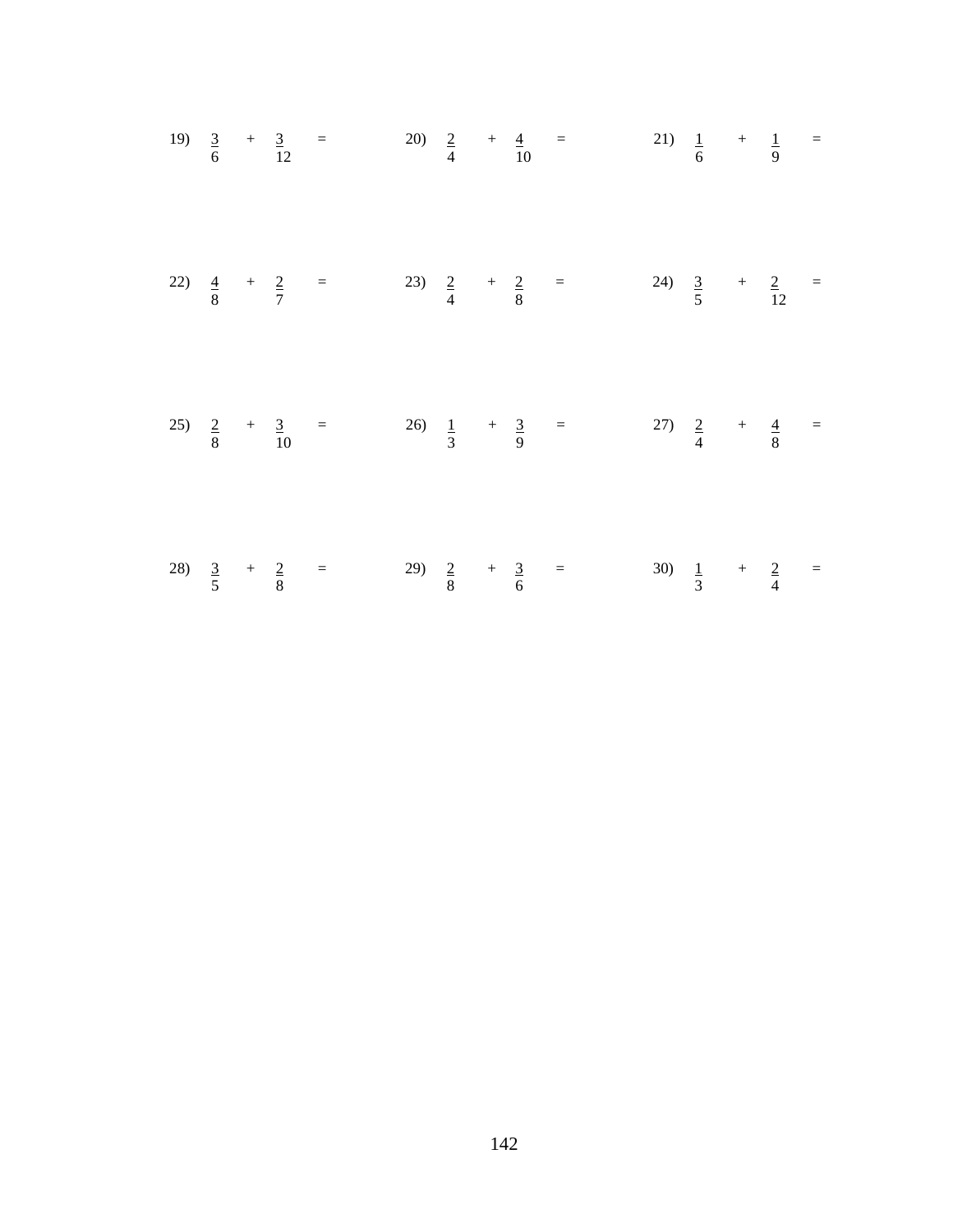|     |             |  | Teacher: |  |                                                      |  |  |  | Directions: Find each difference. Simplify. SOL 5.7                                                          |  |                                    |  |
|-----|-------------|--|----------|--|------------------------------------------------------|--|--|--|--------------------------------------------------------------------------------------------------------------|--|------------------------------------|--|
|     |             |  |          |  |                                                      |  |  |  | 1) $\frac{4}{6}$ $\frac{1}{3}$ = 2) $\frac{3}{5}$ $\frac{2}{8}$ = 3) $\frac{2}{4}$ $\frac{4}{11}$ =          |  |                                    |  |
|     |             |  |          |  |                                                      |  |  |  | 4) $\frac{7}{7}$ $\frac{1}{2}$ = 5) $\frac{8}{9}$ $\frac{1}{3}$ = 6) $\frac{6}{8}$ $\frac{5}{11}$ =          |  |                                    |  |
|     |             |  |          |  |                                                      |  |  |  | 7) $\frac{9}{12}$ $-\frac{1}{2}$ = 8) $\frac{2}{2}$ $-\frac{2}{10}$ = 9) $\frac{4}{6}$ $-\frac{2}{7}$ =      |  |                                    |  |
|     |             |  |          |  |                                                      |  |  |  | 10) $\frac{8}{10}$ - $\frac{2}{4}$ = 11) $\frac{2}{3}$ - $\frac{2}{6}$ = 12) $\frac{3}{5}$ - $\frac{2}{4}$ = |  |                                    |  |
|     |             |  |          |  |                                                      |  |  |  | 13) $\frac{3}{4}$ - $\frac{5}{12}$ = 14) $\frac{5}{6}$ - $\frac{1}{4}$ = 15) $\frac{6}{8}$ - $\frac{1}{2}$ = |  |                                    |  |
| 16) | $rac{4}{5}$ |  |          |  | $-\frac{3}{6}$ = 17) $\frac{2}{5}$ $-\frac{2}{10}$ = |  |  |  |                                                                                                              |  | 18) $\frac{2}{4}$ $-\frac{1}{3}$ = |  |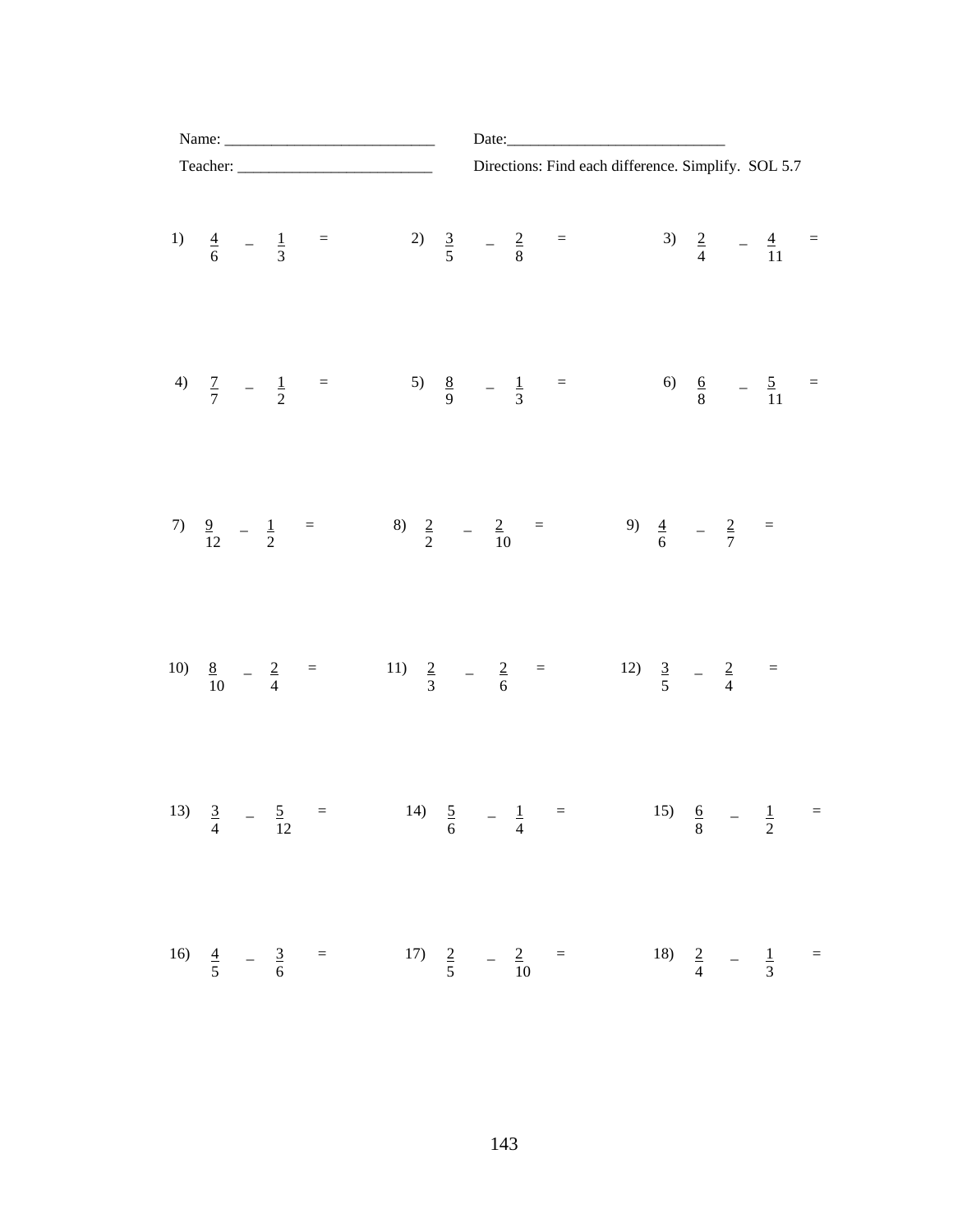|  |  |  |  |  | 19) $\frac{6}{8}$ - $\frac{3}{9}$ = 20) $\frac{6}{8}$ - $\frac{1}{10}$ = 21) $\frac{7}{9}$ - $\frac{2}{6}$ =   |  |  |  |
|--|--|--|--|--|----------------------------------------------------------------------------------------------------------------|--|--|--|
|  |  |  |  |  | 22) $\frac{7}{8}$ - $\frac{7}{12}$ = 23) $\frac{3}{6}$ - $\frac{2}{10}$ = 24) $\frac{4}{5}$ - $\frac{8}{12}$ = |  |  |  |
|  |  |  |  |  | 25) $\frac{6}{9}$ $-\frac{1}{2}$ = 26) $\frac{3}{4}$ $-\frac{6}{8}$ = 27) $\frac{5}{9}$ $-\frac{6}{12}$ =      |  |  |  |
|  |  |  |  |  | 28) $\frac{6}{8}$ - $\frac{3}{7}$ = 29) $\frac{4}{6}$ - $\frac{2}{3}$ = 30) $\frac{6}{9}$ - $\frac{3}{6}$ =    |  |  |  |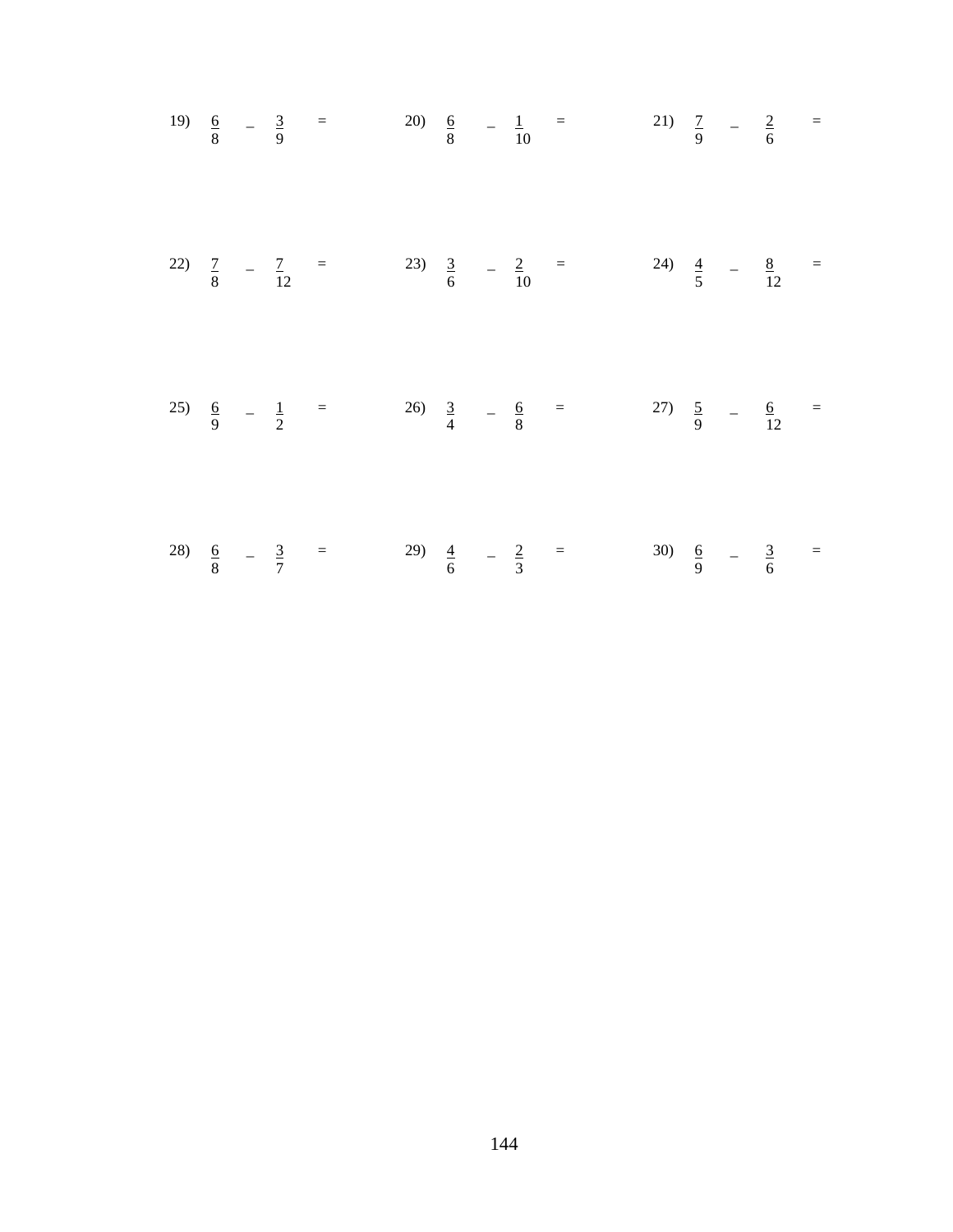|                                          | Name: $\frac{1}{\sqrt{1-\frac{1}{2}}\cdot\frac{1}{2}}$ |  |                   |                                       | Date:         |  |  |  |                                              |  |     |                |  |                    |                                           |                  |
|------------------------------------------|--------------------------------------------------------|--|-------------------|---------------------------------------|---------------|--|--|--|----------------------------------------------|--|-----|----------------|--|--------------------|-------------------------------------------|------------------|
| Teacher:                                 |                                                        |  |                   |                                       |               |  |  |  | Directions: Find each sum. Simplify. SOL 5.7 |  |     |                |  |                    |                                           |                  |
| 1) $1 \tfrac{2}{8}$ + 2 $\tfrac{8}{8}$ = |                                                        |  |                   |                                       |               |  |  |  |                                              |  |     |                |  |                    | 2) 7 $\frac{11}{12}$ + 8 $\frac{5}{12}$ = |                  |
| 3) 12 $\frac{10}{5}$ + 7 $\frac{6}{5}$ = |                                                        |  |                   |                                       |               |  |  |  |                                              |  |     |                |  |                    | 4) 1 $\frac{4}{7}$ + 1 $\frac{3}{7}$ =    |                  |
| 5)                                       |                                                        |  |                   | $12 \frac{2}{3}$ + 10 $\frac{4}{3}$ = |               |  |  |  |                                              |  |     |                |  |                    | 6) 7 $\frac{4}{8}$ + 6 $\frac{2}{8}$ =    |                  |
| 7) $5 \frac{7}{9} + 3 \frac{5}{9} =$     |                                                        |  |                   |                                       |               |  |  |  |                                              |  |     |                |  |                    | 8) 11 $\frac{2}{4}$ + 11 $\frac{1}{4}$ =  |                  |
| 9) 9 $\frac{3}{8}$ + 6 $\frac{3}{8}$ =   |                                                        |  |                   |                                       |               |  |  |  |                                              |  | 10) |                |  |                    | $10 \frac{3}{7} + 6 \frac{6}{7} =$        |                  |
| 11)                                      |                                                        |  |                   | $10 \frac{1}{3} + 8 \frac{1}{3} =$    |               |  |  |  |                                              |  | 12) |                |  |                    | $12 \frac{2}{6} + 8 \frac{2}{6} =$        |                  |
| 13) 9 $\frac{3}{5}$ + 4 $\frac{1}{5}$ =  |                                                        |  |                   |                                       |               |  |  |  |                                              |  |     |                |  |                    | 14) 8 $\frac{2}{4}$ + 2 $\frac{3}{4}$ =   |                  |
| 15)                                      | $\boldsymbol{8}$                                       |  | $\frac{6}{9}$ + 6 |                                       | $rac{5}{9}$ = |  |  |  |                                              |  | 16) | $\overline{c}$ |  | $\frac{3}{10}$ + 9 |                                           | $\frac{2}{10}$ = |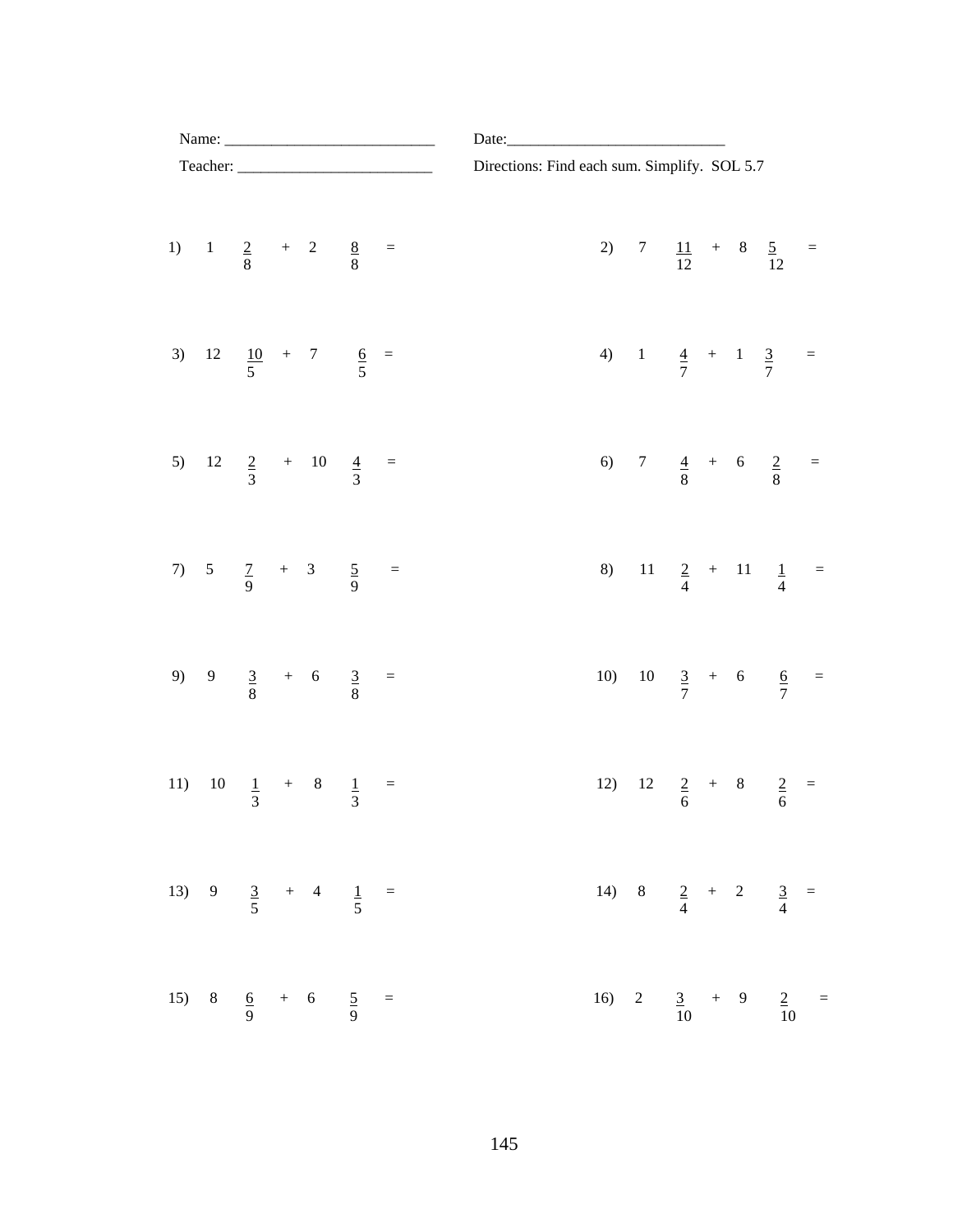| $17)$ | $\frac{4}{12}$ + 6 $\frac{6}{12}$ =       |  |  |     |  |  | 18) 1 $\frac{4}{6}$ + 1 $\frac{2}{6}$ =     |  |
|-------|-------------------------------------------|--|--|-----|--|--|---------------------------------------------|--|
|       | 19) 4 $\frac{59}{9}$ + 2 $\frac{1}{9}$ =  |  |  |     |  |  | 20) 3 $\frac{1}{8}$ + 2 $\frac{6}{8}$ =     |  |
| $21)$ | $5 \frac{57}{7} + 5 \frac{3}{7} =$        |  |  | 22) |  |  | $3 \frac{1}{2} + 4 \frac{1}{2} =$           |  |
| 23)   | 6 $\frac{6}{11}$ + 7 $\frac{3}{11}$ =     |  |  | 24) |  |  | $7 \frac{4}{10} + 4 \frac{5}{10} =$         |  |
| 25)   | $8 \frac{1}{6}$ + 4 $\frac{2}{6}$ =       |  |  |     |  |  | 26) 9 $\frac{7}{12}$ + 5 $\frac{1}{12}$ =   |  |
|       | 27) 6 $\frac{8}{10}$ + 9 $\frac{8}{10}$ = |  |  |     |  |  | 28) 7 $\frac{10}{11}$ + 3 $\frac{10}{11}$ = |  |
| 29)   | $8 \frac{5}{8} + 9 \frac{5}{8} =$         |  |  | 30) |  |  | $\frac{5}{10} + 9 \frac{3}{10} =$           |  |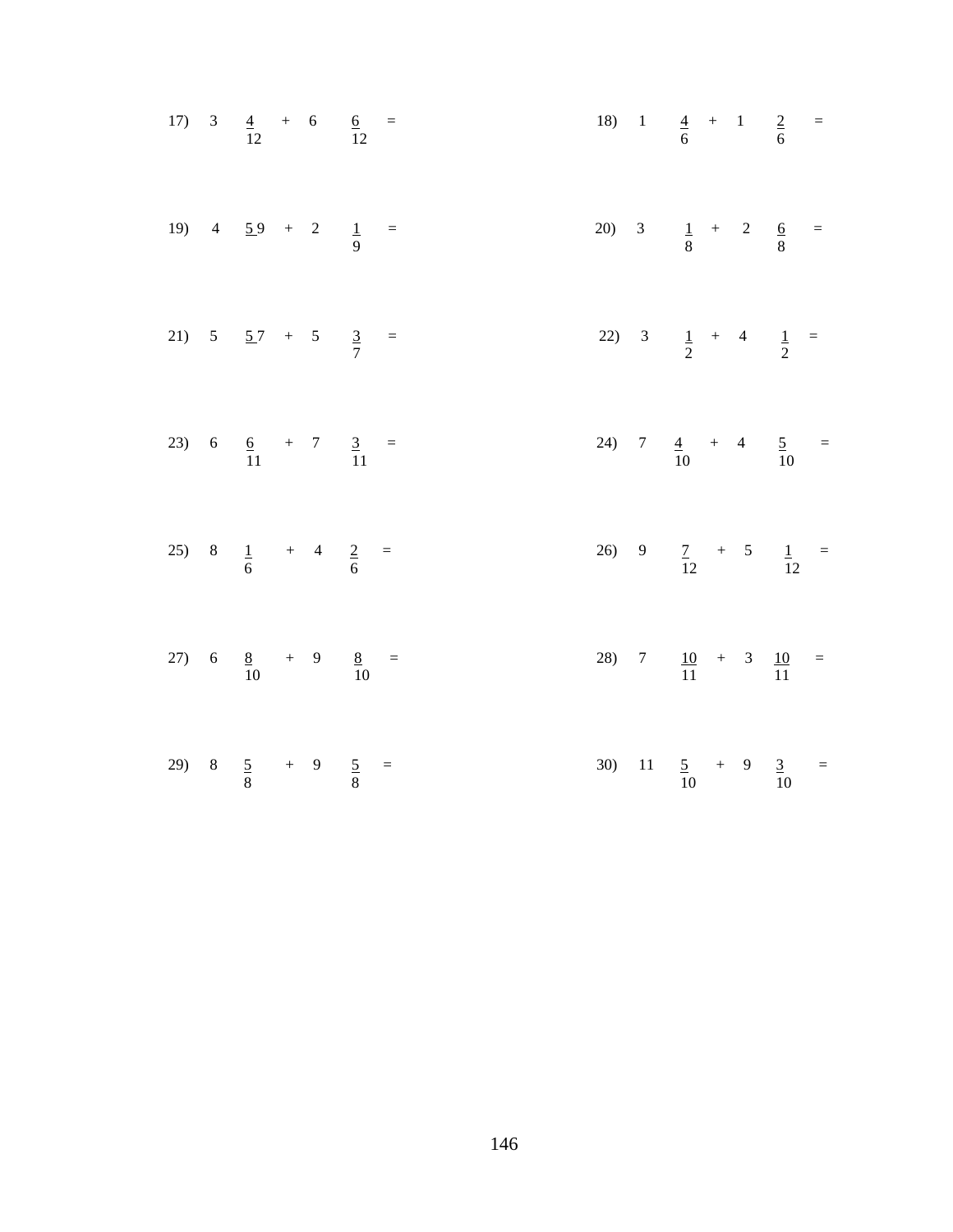|     |       |                                                            |  |  |                  |  | Date: $\overline{\phantom{a}}$ |  |                                                     |  |                                            |  |  |  |                                           |
|-----|-------|------------------------------------------------------------|--|--|------------------|--|--------------------------------|--|-----------------------------------------------------|--|--------------------------------------------|--|--|--|-------------------------------------------|
|     |       | Teacher:                                                   |  |  |                  |  |                                |  | Directions: Find each difference. Simplify. SOL 5.7 |  |                                            |  |  |  |                                           |
|     |       | 1) 4 $\frac{1}{2}$ - 2 $\frac{1}{2}$ =                     |  |  |                  |  |                                |  |                                                     |  | 2) 10 $\frac{8}{9}$ - 4 $\frac{5}{9}$ =    |  |  |  |                                           |
|     | 3) 12 | $\frac{9}{11}$ - 6 $\frac{7}{11}$ =                        |  |  |                  |  |                                |  |                                                     |  | 4) 9 $\frac{4}{4}$ - 3 $\frac{2}{4}$ =     |  |  |  |                                           |
|     |       | 5) 8 $\frac{6}{9}$ - 6 $\frac{3}{9}$ =                     |  |  |                  |  |                                |  |                                                     |  |                                            |  |  |  | 6) 10 $\frac{6}{11}$ - 9 $\frac{5}{11}$ = |
| 7)  |       | $\frac{11}{3}$ $\frac{2}{3}$ $\frac{9}{3}$ $\frac{2}{3}$ = |  |  |                  |  |                                |  |                                                     |  | 8) 12 $\frac{4}{7}$ - 2 $\frac{3}{7}$ =    |  |  |  |                                           |
| 9)  |       | $8 \frac{4}{8} - 3 \frac{4}{8} =$                          |  |  |                  |  |                                |  |                                                     |  | 10) 12 $\frac{4}{5}$ - 5 $\frac{2}{5}$ =   |  |  |  |                                           |
| 11) |       | $11 \quad \underline{9}10 \quad - \quad 4$                 |  |  | $\frac{1}{10}$ = |  |                                |  |                                                     |  |                                            |  |  |  | 12) 10 $\frac{2}{3}$ - 7 $\frac{1}{3}$ =  |
|     |       | 13) 8 $\frac{7}{8}$ - 4 $\frac{3}{8}$ =                    |  |  |                  |  |                                |  |                                                     |  | 14) 9 $\frac{7}{9}$ - 4 $\frac{4}{9}$ =    |  |  |  |                                           |
| 15) |       | 12 $\frac{10}{12}$ - 7 $\frac{1}{12}$ =                    |  |  |                  |  |                                |  |                                                     |  |                                            |  |  |  | 16) 9 $\frac{4}{6}$ - 3 $\frac{1}{6}$ =   |
| 17) |       | $7 \frac{5}{8}$ - 6 $\frac{3}{8}$ =                        |  |  |                  |  |                                |  |                                                     |  | 18) 7 $\frac{10}{12}$ - 4 $\frac{4}{12}$ = |  |  |  |                                           |

147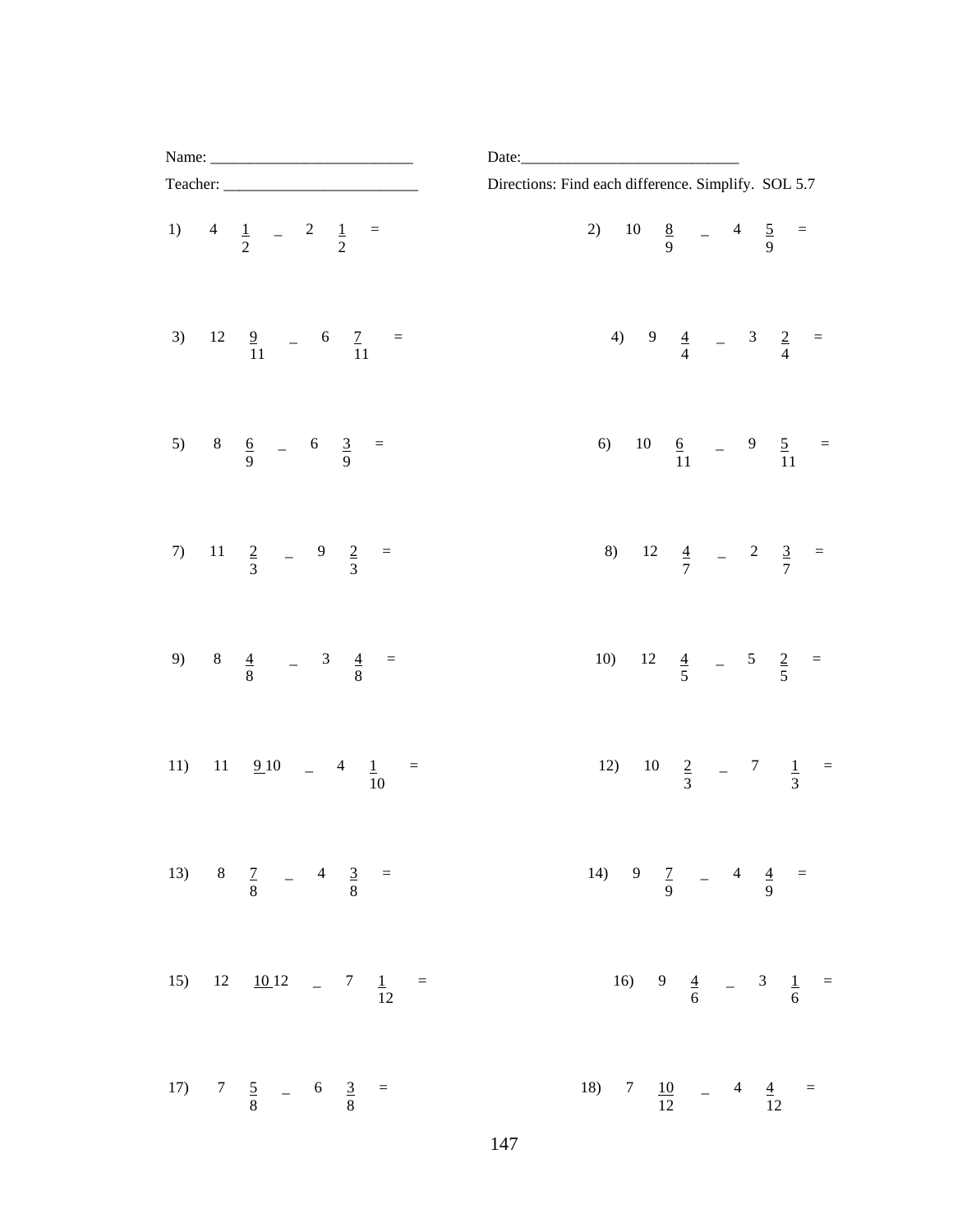|  | 19) 12 $\frac{9}{10}$ - 4 $\frac{4}{10}$ = | 20) 11 $\frac{3}{4}$ - 8 $\frac{1}{4}$ =    |
|--|--------------------------------------------|---------------------------------------------|
|  | 21) 8 $\frac{6}{7}$ - 2 $\frac{4}{7}$ =    | 22) 12 $\frac{4}{5}$ - 1 $\frac{2}{5}$ =    |
|  | 23) 4 $\frac{7}{10}$ - 2 $\frac{3}{10}$ =  | 24) 7 $\frac{6}{8}$ - 5 $\frac{2}{8}$ =     |
|  | 25) 6 $\frac{10}{12}$ - 3 $\frac{2}{12}$ = | 26) 10 $\frac{6}{6}$ - 2 $\frac{2}{6}$ =    |
|  | 27) 9 $\frac{2}{2}$ - 8 $\frac{1}{2}$ =    | 28) 10 $\frac{3}{6}$ - 1 $\frac{1}{6}$ =    |
|  | 29) 7 $\frac{8}{10}$ - 3 $\frac{6}{10}$ =  | 30) 12 $\frac{11}{12}$ - 1 $\frac{8}{12}$ = |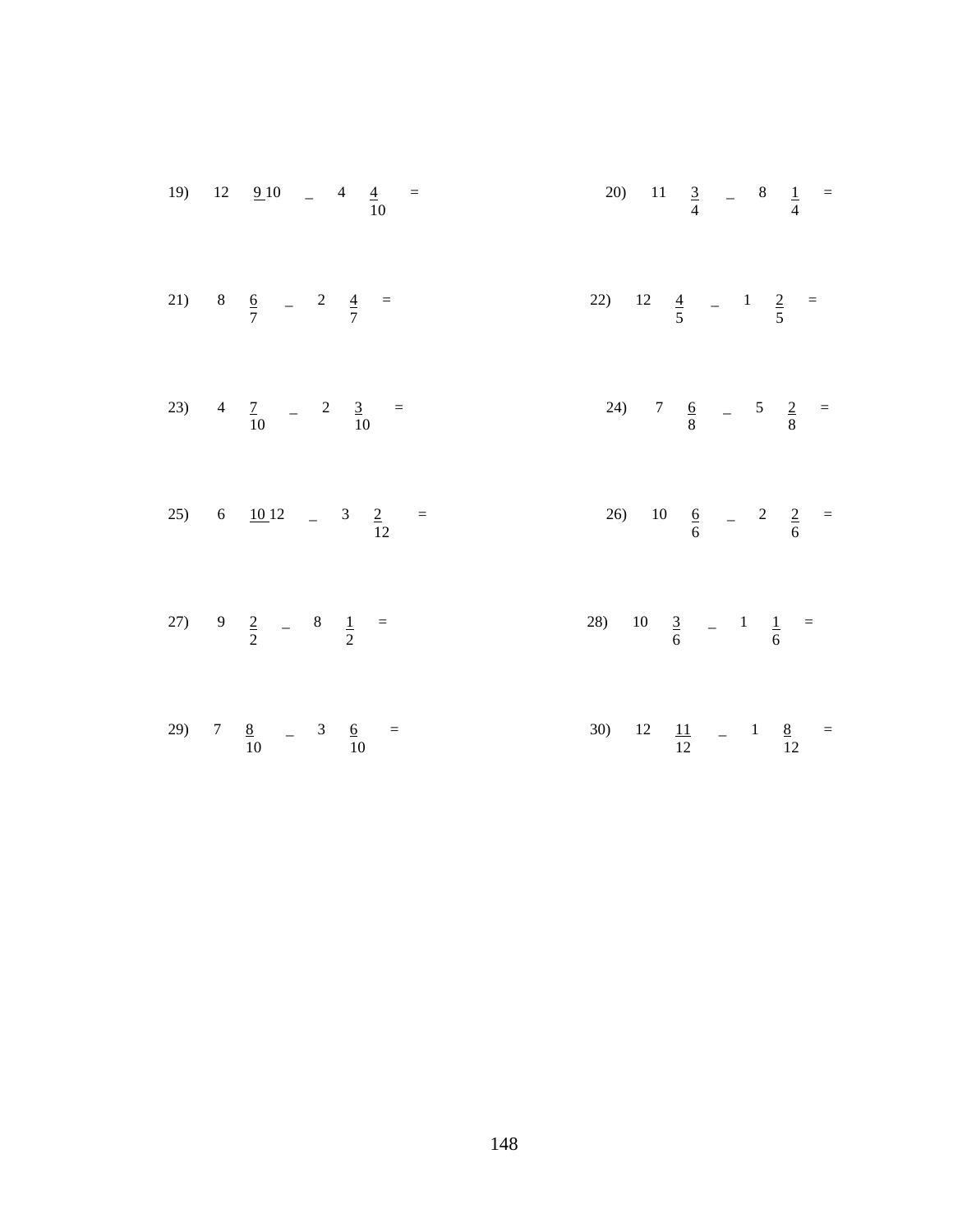|     | Name: $\frac{1}{\sqrt{1-\frac{1}{2}}\cdot\frac{1}{2}}$ |                                                                                    |  |  |  | Date:                                                          |                                          |  |  |  |
|-----|--------------------------------------------------------|------------------------------------------------------------------------------------|--|--|--|----------------------------------------------------------------|------------------------------------------|--|--|--|
|     | Teacher:                                               |                                                                                    |  |  |  | Directions: Find each sum and difference. Simplify.<br>SOL 5.7 |                                          |  |  |  |
|     | 1) 2 $\frac{2}{3}$ + 4 $\frac{1}{2}$ =                 |                                                                                    |  |  |  |                                                                | 2) 3 $\frac{5}{12}$ + 8 $\frac{2}{3}$ =  |  |  |  |
|     | 3) 9 $\frac{1}{4}$ - 6 $\frac{1}{6}$ =                 |                                                                                    |  |  |  |                                                                | 4) $5 \frac{2}{3} + 9 \frac{6}{9} =$     |  |  |  |
| 5)  |                                                        | $\frac{11}{8}$ $\frac{6}{7}$ $\frac{3}{7}$ =                                       |  |  |  |                                                                | 6) 12 $\frac{4}{6}$ - 10 $\frac{1}{3}$ = |  |  |  |
| 7)  |                                                        | $\begin{array}{cccc} 11 & \frac{4}{8} & - & \frac{9}{6} & \frac{2}{6} \end{array}$ |  |  |  |                                                                | 8) 1 $\frac{6}{8}$ + 7 $\frac{1}{2}$ =   |  |  |  |
|     | 9) 2 $\frac{2}{4}$ + 2 $\frac{4}{10}$ =                |                                                                                    |  |  |  |                                                                | 10) 9 $\frac{2}{5}$ - 4 $\frac{2}{7}$ =  |  |  |  |
| 11) |                                                        | $12 \frac{3}{4}$ $-4 \frac{4}{8}$                                                  |  |  |  |                                                                | 12) 11 $\frac{2}{2}$ + 1 $\frac{3}{5}$ = |  |  |  |
|     | 13) 12 $\frac{5}{11}$ + 5 $\frac{4}{6}$ =              |                                                                                    |  |  |  |                                                                | 14) 3 $\frac{4}{11}$ + 2 $\frac{2}{4}$ = |  |  |  |
|     | 15) 6 $\frac{4}{6}$ - 3 $\frac{1}{5}$ =                |                                                                                    |  |  |  |                                                                | 16) 8 $\frac{7}{9}$ - 8 $\frac{2}{6}$ =  |  |  |  |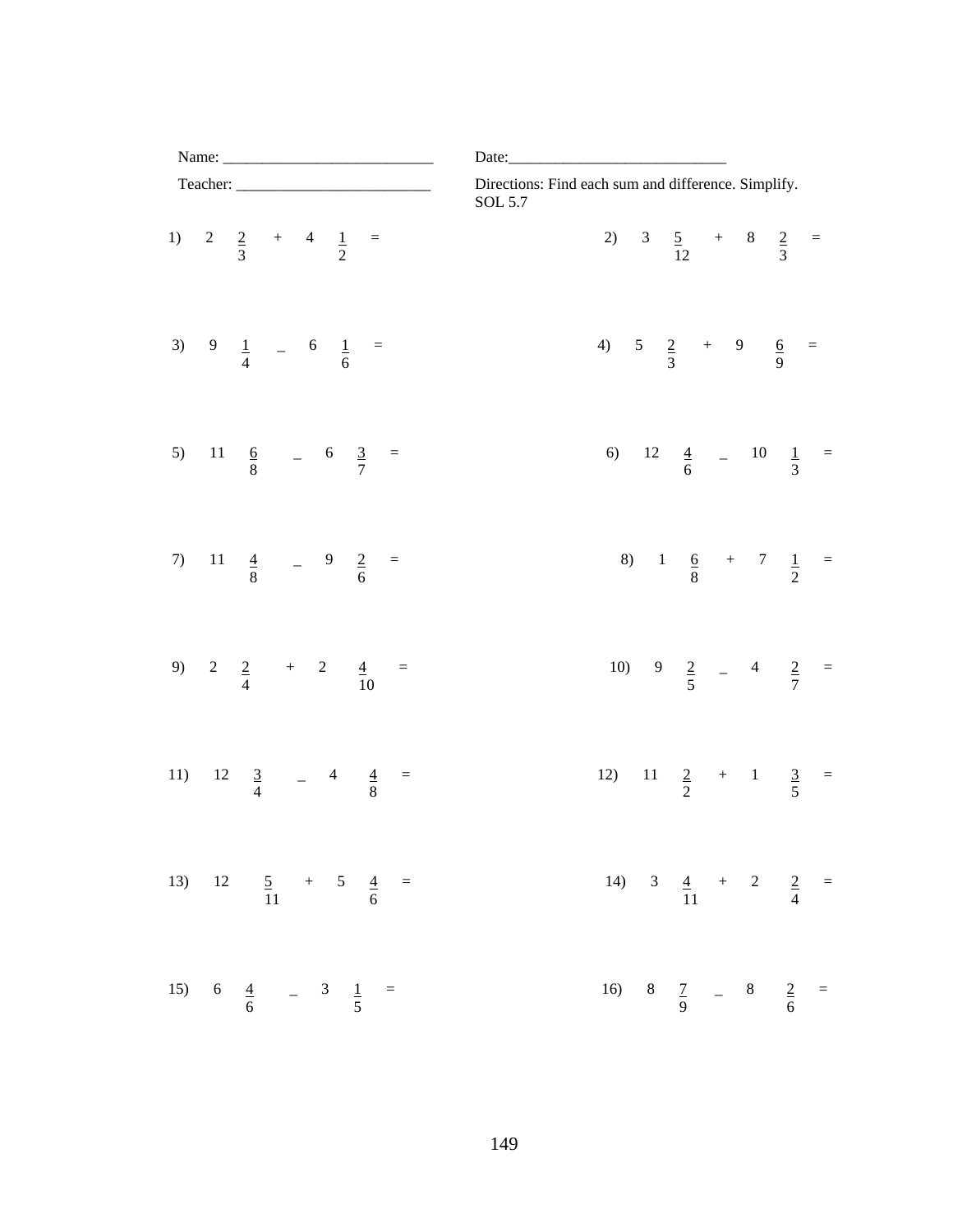| 17) |  |  | $10 \frac{3}{4} - 7 \frac{5}{12} =$        |                                          | 18) 11 $\frac{2}{3}$ + 7 $\frac{2}{8}$ =  |  |  |
|-----|--|--|--------------------------------------------|------------------------------------------|-------------------------------------------|--|--|
| 19) |  |  | $12 \quad \frac{2}{8}$ + 4 $\frac{3}{6}$ = |                                          | 20) 9 $\frac{2}{4}$ - 7 $\frac{2}{3}$ =   |  |  |
| 21) |  |  | $6 \frac{2}{4}$ $- \frac{2}{11}$ =         |                                          | 22) 9 $\frac{7}{10}$ + 8 $\frac{8}{12}$ = |  |  |
| 23) |  |  | $\frac{8}{12}$ - 1 $\frac{4}{9}$ =         | 24) 10 $\frac{1}{2}$ - 7 $\frac{3}{9}$ = |                                           |  |  |
| 25) |  |  | $4 \frac{3}{5} + 3 \frac{5}{10} =$         | 26)                                      | $1 \frac{4}{7}$ + $1 \frac{4}{6}$ =       |  |  |
| 27) |  |  | $5\frac{2}{4}$ + 10 $\frac{5}{9}$ =        |                                          | 28) $4 \frac{2}{5}$ $- 4 \frac{2}{10}$ =  |  |  |
| 29) |  |  | $10 \t 68 - 1 \t 2 =$                      |                                          | 30) 8 $\frac{4}{7}$ + 9 $\frac{1}{2}$ =   |  |  |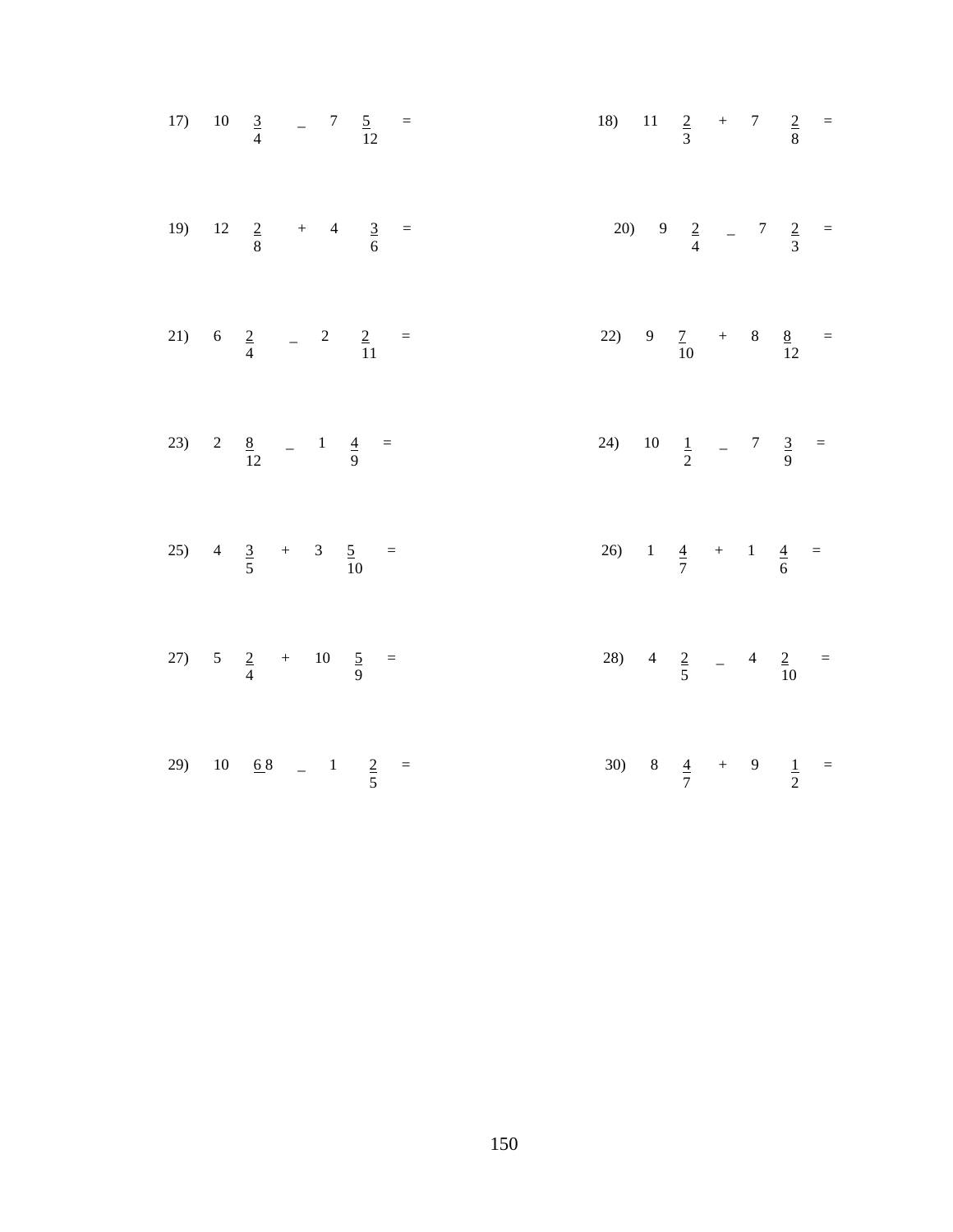| Name: $\frac{1}{\sqrt{1-\frac{1}{2}} \cdot \frac{1}{2}}$         | Date:                                                          |
|------------------------------------------------------------------|----------------------------------------------------------------|
| Teacher:                                                         | Directions: Find each sum and difference. Simplify.<br>SOL 5.7 |
| 1) 3 $\frac{5}{7}$ - 1 $\frac{1}{2}$ =                           | 2) 3 $\frac{3}{7}$ + 2 $\frac{1}{2}$ =                         |
| 3) 8 $\frac{4}{10}$ + 8 $\frac{3}{5}$ =                          | 4) $11 \t\t \frac{7}{12}$ + 1 $\frac{1}{6}$ =                  |
| 5) 9 $\frac{1}{2}$ - 8 $\frac{1}{3}$ =                           | 6) $12 \frac{9}{12}$ - 8 $\frac{1}{2}$ =                       |
| 7) 6 $\frac{1}{6}$ + 3 $\frac{1}{9}$ =                           | 8) 3 $\frac{3}{4}$ - 1 $\frac{1}{2}$ =                         |
| $\frac{12}{8}$ $\frac{6}{8}$ $\frac{9}{2}$ $\frac{1}{2}$ =<br>9) | 10) 4 $\frac{8}{9}$ - 3 $\frac{2}{3}$ =                        |
| 11) $5\frac{2}{4}$ + 1 $\frac{3}{6}$ =                           | 12) 3 $\frac{1}{2}$ + 3 $\frac{2}{5}$ =                        |
| 13) 11 $\frac{8}{12}$ - 4 $\frac{3}{10}$ =                       | 14) 9 $\frac{4}{5}$ - 3 $\frac{8}{12}$ =                       |
| 15) 9 $\frac{1}{3}$ + 2 $\frac{6}{9}$ =                          | 16) 8 $\frac{1}{3}$ + 4 $\frac{1}{6}$ =                        |
| 17)<br>$\frac{11}{2}$ $\frac{1}{2}$ $\frac{6}{10}$ =             | 18) 6 $\frac{5}{6}$ + 5 $\frac{3}{9}$ =                        |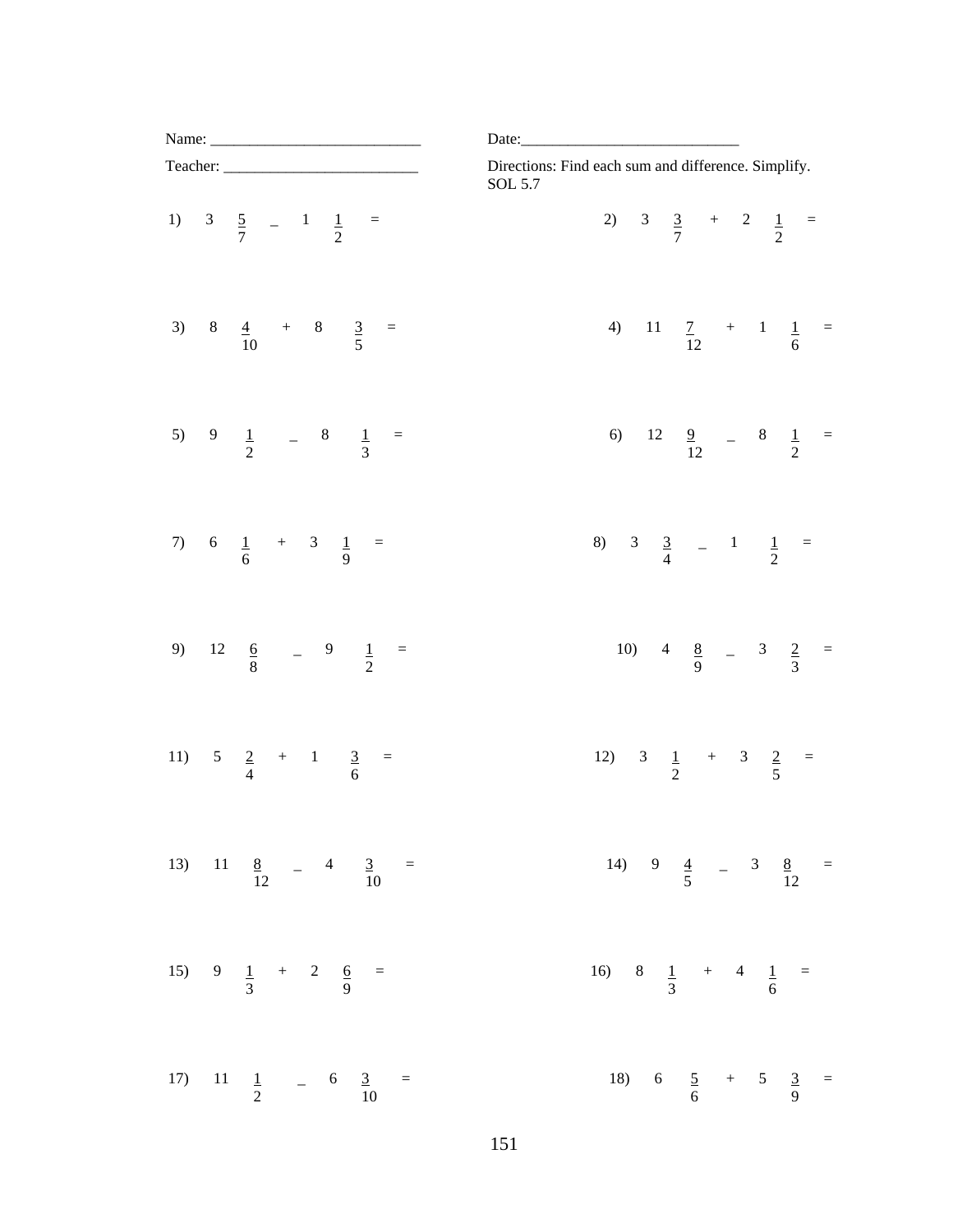|     | 19) 9 $\frac{4}{8}$ + 3 $\frac{5}{4}$ =  |  |  |     | 20) 5 $\frac{3}{4}$ - 2 $\frac{5}{12}$ =                        |  |  |
|-----|------------------------------------------|--|--|-----|-----------------------------------------------------------------|--|--|
|     | 21) 10 $\frac{2}{8}$ + 3 $\frac{5}{9}$ = |  |  |     | 22) 7 $\frac{1}{3}$ + 8 $\frac{2}{8}$ =                         |  |  |
|     | 23) 7 $\frac{7}{9}$ - 4 $\frac{1}{5}$ =  |  |  |     | 24) 11 $\frac{5}{6}$ - 3 $\frac{1}{3}$ =                        |  |  |
|     | 25) 9 $\frac{4}{5}$ - 5 $\frac{2}{8}$ =  |  |  | 26) | $\frac{11}{10}$ $\frac{7}{10}$ + $\frac{12}{5}$ $\frac{4}{5}$ = |  |  |
|     | 27) 8 $\frac{5}{6}$ - 1 $\frac{1}{9}$ =  |  |  |     | 28) 9 $\frac{8}{12}$ + 5 $\frac{3}{6}$ =                        |  |  |
| 29) | $4 \frac{3}{4} + 6 \frac{7}{12} =$       |  |  | 30) | $6 \frac{2}{4}$ - 2 $\frac{2}{9}$ =                             |  |  |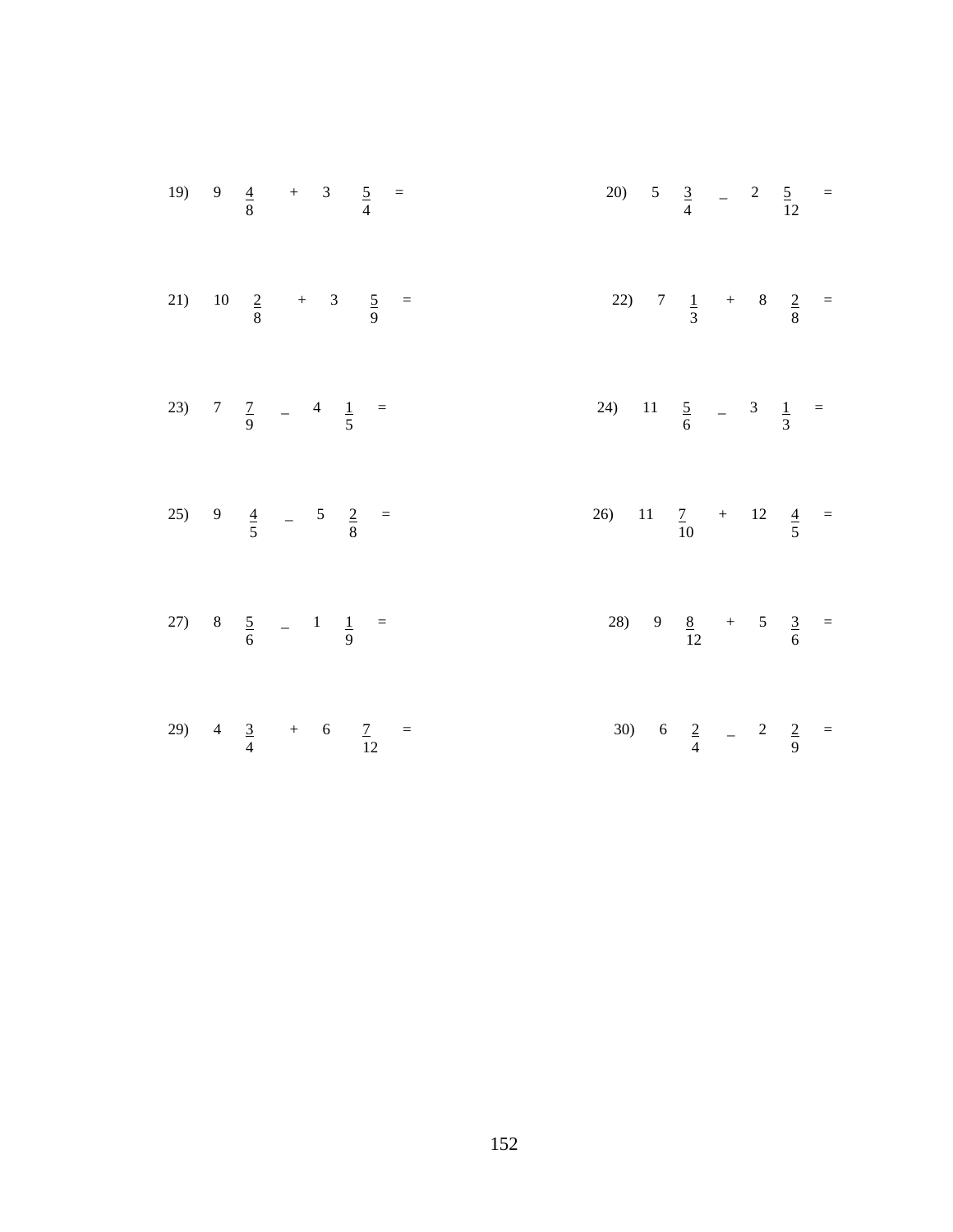**Appendix C** 

## **WORKING-PRACTICE HOMEWORK ASSIGNMENTS**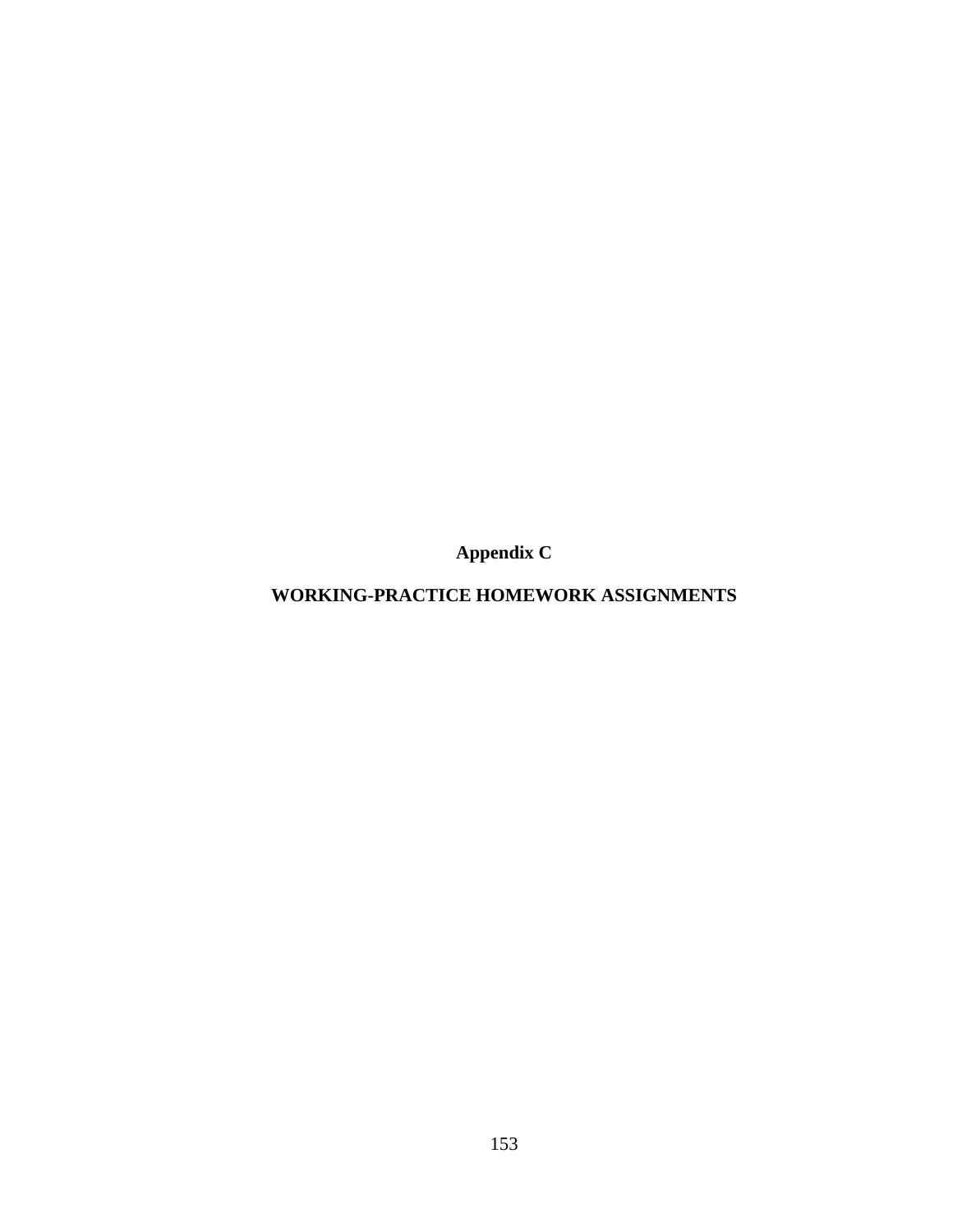|     |                  |                                |                                       | Date: $\frac{1}{\sqrt{1-\frac{1}{2}} \cdot \frac{1}{2}}$         |                                                 |  |  |  |  |  |  |  |
|-----|------------------|--------------------------------|---------------------------------------|------------------------------------------------------------------|-------------------------------------------------|--|--|--|--|--|--|--|
|     |                  |                                | and 5.3.                              | Directions: Practice dividing and multiplying. SOL 5.5           |                                                 |  |  |  |  |  |  |  |
| 1)  | $3 \quad 9$      |                                |                                       | 2) 60 3) 5 185 4) 22 5) 9<br>$x$ 2<br>$x$ 1 $x$ 4                |                                                 |  |  |  |  |  |  |  |
|     |                  | $x$ 11                         | $\begin{array}{c} x \\ 3 \end{array}$ | 6) $2 \overline{)32}$ 7) 13 8) 860 9) $2 \overline{)8}$ 10) 35   | $x \quad 5$                                     |  |  |  |  |  |  |  |
|     |                  | $x$ 18                         |                                       | 11) $4 \overline{8}$ 12) 31 13) 3 375 14) 7 15)<br>$\frac{x}{3}$ | 80<br>$\begin{array}{c} x \quad 33 \end{array}$ |  |  |  |  |  |  |  |
|     |                  | $x \quad 26$                   | $\begin{array}{c} x \\ 7 \end{array}$ | 16) 3 $\boxed{6}$ 17) 126 18) 17 19) 5 2580                      | 20)<br>77<br>x 60                               |  |  |  |  |  |  |  |
|     |                  |                                |                                       | 21) 9 81 22) 216 23) 5 210 24) 4 25) 86<br>x 90                  |                                                 |  |  |  |  |  |  |  |
| 26) | $7 \mid 42 \mid$ | 27)<br>100<br>5<br>$\mathbf X$ | 28)<br>45<br>x 33                     | $6\overline{5766}$<br>29)                                        | 30)<br>52<br>x 19                               |  |  |  |  |  |  |  |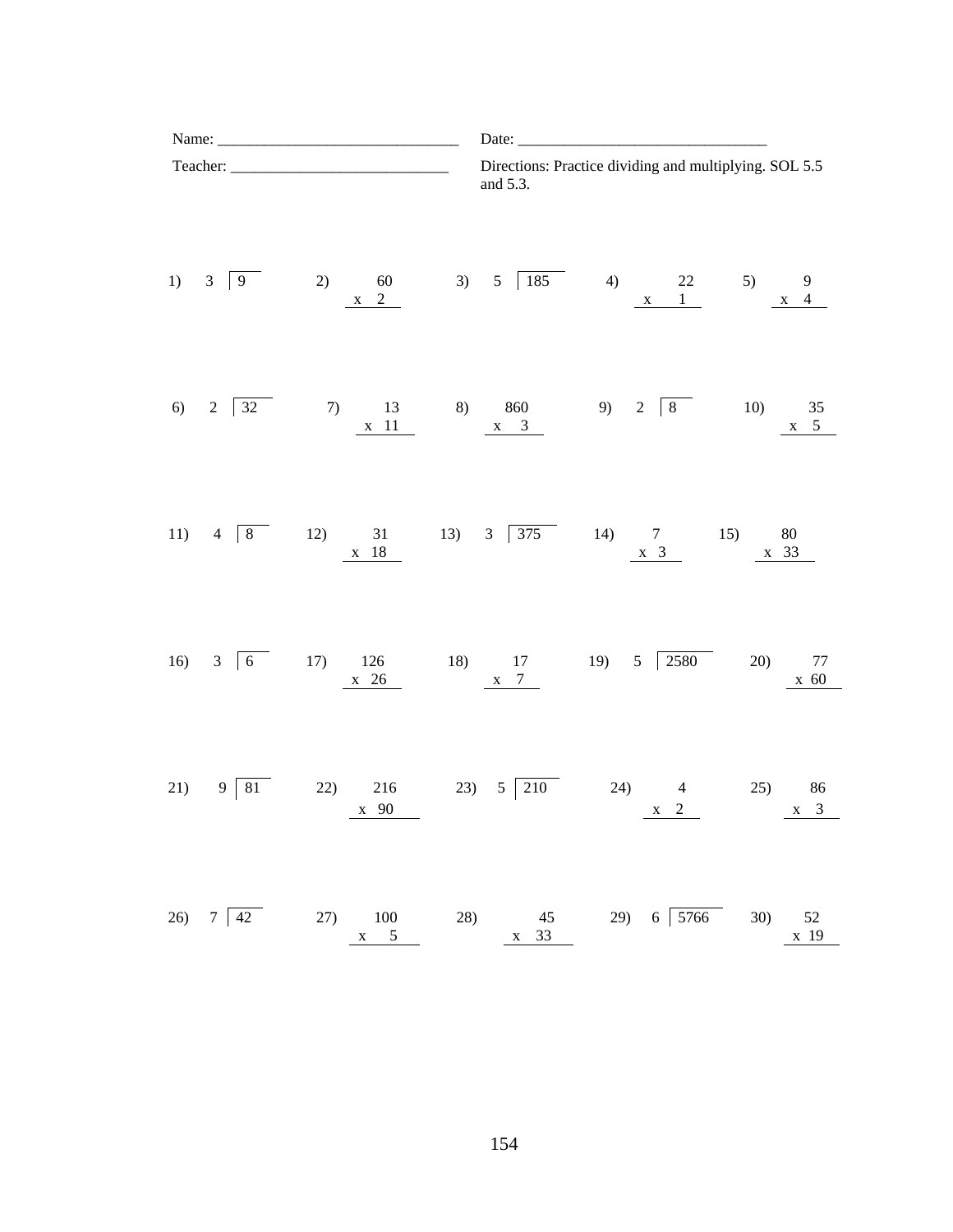|     |                |                                                                                                                                                                                |     | Date: $\frac{1}{\sqrt{1-\frac{1}{2}} \cdot \frac{1}{2}}$           |     |                       |       |                         |  |  |  |
|-----|----------------|--------------------------------------------------------------------------------------------------------------------------------------------------------------------------------|-----|--------------------------------------------------------------------|-----|-----------------------|-------|-------------------------|--|--|--|
|     | Teacher:       |                                                                                                                                                                                |     | Directions: Practice dividing and multiplying. SOL 5.5<br>and 5.3. |     |                       |       |                         |  |  |  |
| 1)  | $7 \mid 9$     | 2) $3 \boxed{9}$                                                                                                                                                               | 3)  | $26\overline{520}$ 4) 5 185                                        |     |                       | 5)    | 161<br>x 46             |  |  |  |
| 6)  | $3 \mid 7$     | 7) $2 \overline{)32}$ 8) $2 \overline{)8}$ 9) $50 \overline{)8600}$                                                                                                            |     |                                                                    |     |                       | 10) 9 | $x \quad 0$             |  |  |  |
| 11) | $\mathfrak{Z}$ |                                                                                                                                                                                |     |                                                                    |     |                       | 15)   | 166<br>x 12             |  |  |  |
| 16) | $5 \mid 31$    | 17) $3\begin{array}{ l} \hline 6 \\ \hline \end{array}$ 18) $5\begin{array}{ l} \hline 2580 \\ \hline \end{array}$ 19) 8 $\begin{array}{ l} \hline 9201 \\ \hline \end{array}$ |     |                                                                    |     |                       |       | 20) 17<br>$x \quad 6$   |  |  |  |
| 21) | 315<br>35      | $\mathbf{9}$<br>22)<br>81                                                                                                                                                      | 23) | 124<br>9                                                           | 24) | $\sqrt{5}$<br>$210\,$ | 25)   | 42<br>38<br>$\mathbf X$ |  |  |  |
|     |                | 26) $4\overline{)9}$ 27) $7\overline{)42}$ 28) $6\overline{)5766}$ 29) $2\overline{)997}$                                                                                      |     |                                                                    |     |                       |       | 30) 9<br>$x = 6$        |  |  |  |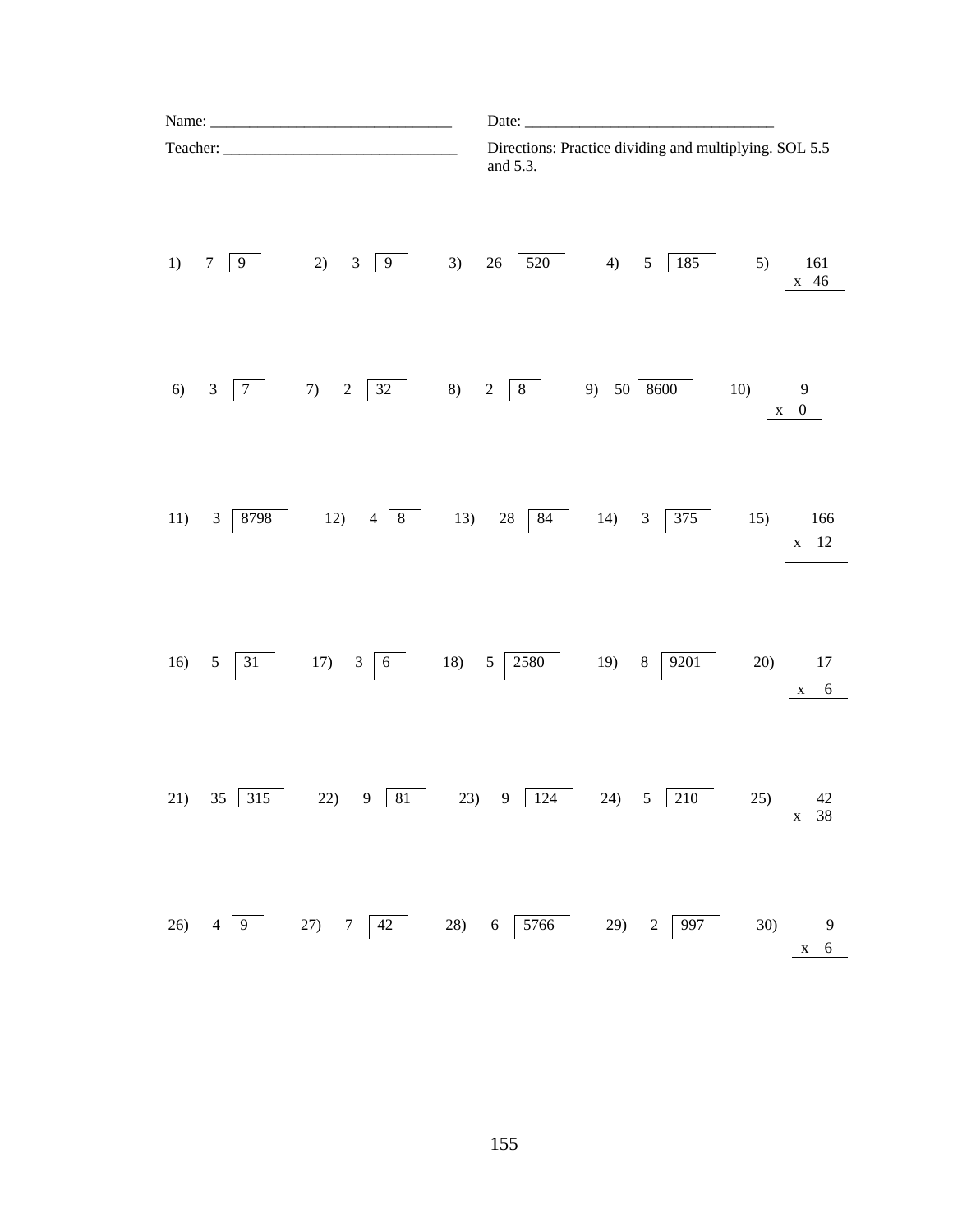|     |            | Date: $\frac{1}{\sqrt{1-\frac{1}{2}} \cdot \frac{1}{2}}$ |                                                                                               |                 |  |  |  |  |  |
|-----|------------|----------------------------------------------------------|-----------------------------------------------------------------------------------------------|-----------------|--|--|--|--|--|
|     |            |                                                          | Directions: Practice dividing. SOL 5.5.                                                       |                 |  |  |  |  |  |
| 1)  | $15 \t 90$ |                                                          | 2) $5\begin{array}{ c c c c c } \hline 185 & 3) & 40 & 60 & 4) & 2 & 32 \ \hline \end{array}$ | 5) $7   9$      |  |  |  |  |  |
| 6)  | 83         |                                                          |                                                                                               |                 |  |  |  |  |  |
| 11) |            |                                                          | 60 $\boxed{77}$ 12) 3 $\boxed{375}$ 13) 56 $\boxed{758}$ 14) 5 $\boxed{2580}$ 15) 3 8798      |                 |  |  |  |  |  |
| 16) | 34 7936    |                                                          | 17) $9\overline{81}$ 18) 28 $\overline{84}$ 19) 22 $\overline{97}$                            | 20) $5 \mid 31$ |  |  |  |  |  |
| 21) |            |                                                          | 23 $\boxed{6808}$ 22) 5 210 23) 88 2375 24) 7 42<br>$25)$ 35 315                              |                 |  |  |  |  |  |
| 26) |            |                                                          | 35 $\boxed{7525}$ 27) 6 $\boxed{5766}$ 28) 9 $\boxed{124}$ 29) 38 $\boxed{955}$<br>30)        | $4 \mid 9$      |  |  |  |  |  |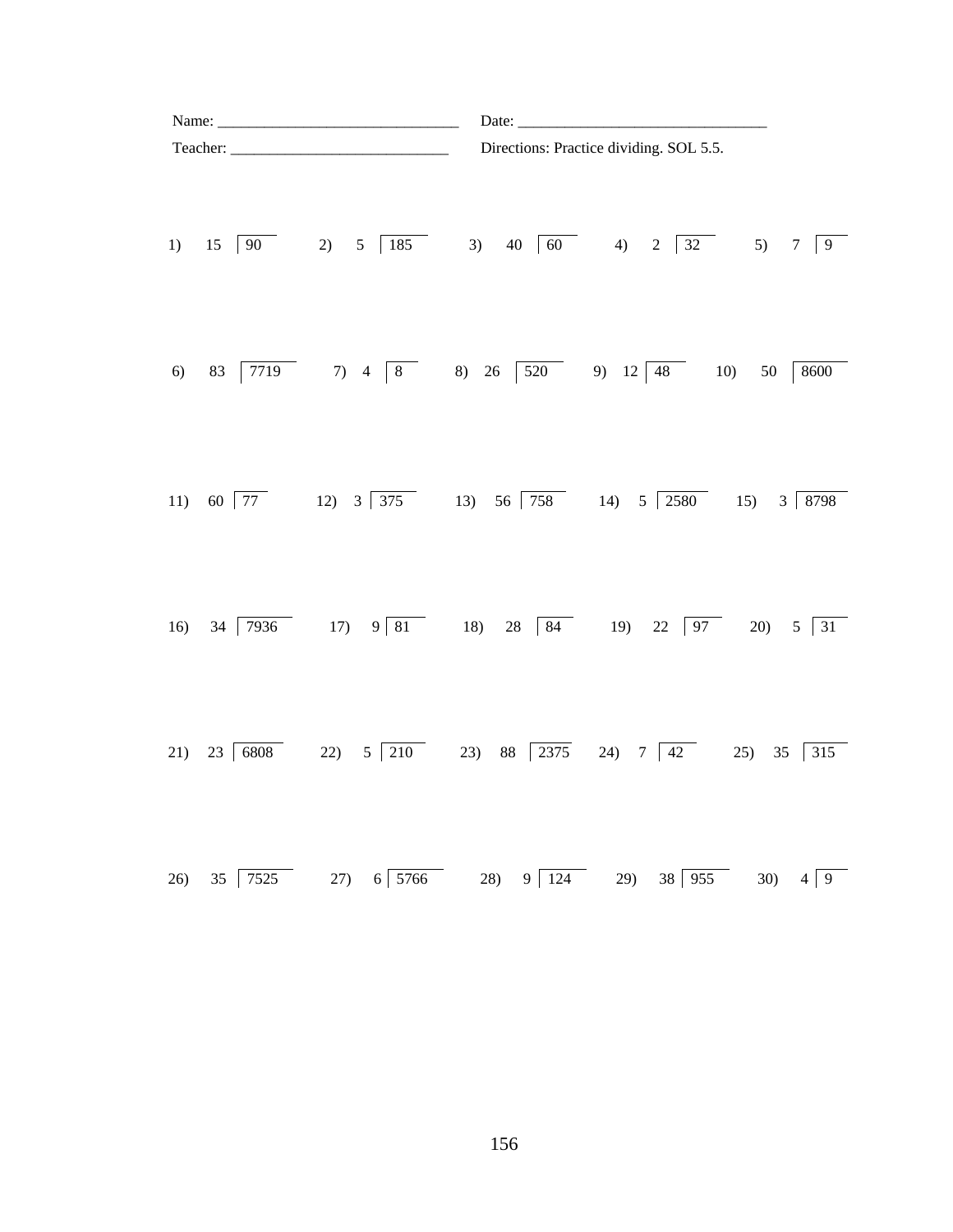|                            |                                        | Date: $\frac{1}{\sqrt{1-\frac{1}{2}}\cdot\frac{1}{2}}$                                   |  |  |  |  |  |  |  |
|----------------------------|----------------------------------------|------------------------------------------------------------------------------------------|--|--|--|--|--|--|--|
|                            |                                        | Directions: Practice dividing and multiplying. SOL 5.6<br>and 5.3.                       |  |  |  |  |  |  |  |
| $7\overline{0.7}$<br>1)    | 207<br>2)<br>76<br>$\mathbf X$         | $3 \overline{)26.4}$<br>4)<br>3)<br>62<br>57<br>5)<br>x 14<br>$x \quad 3$                |  |  |  |  |  |  |  |
| 38.7<br>$\mathbf{9}$<br>6) | 7)<br>$\tau$<br>$x \quad 4$            | 60<br>8)<br>9)<br>5 <sup>1</sup><br>2.5<br>10)<br>11<br>$x \quad 9$<br>$x \quad 2$       |  |  |  |  |  |  |  |
| $2\sqrt{0.2}$<br>11)       | 12)<br>57<br>x 25                      | 13) $7 \overline{)14.0}$<br>14)<br>35<br>15)<br>425<br>34<br>$x \quad 6$<br>$\mathbf{X}$ |  |  |  |  |  |  |  |
| 16)<br>$7 \mid 2.1$        | 17)<br>87<br>$x \quad 6$               | 19) $5 \overline{)99.5}$<br>18) 4<br>20)<br>15<br>$x \quad 3$<br>$x \quad 5$             |  |  |  |  |  |  |  |
| $6\quad 92.7$<br>21)       | 22)<br>160<br>x 40                     | $8\overline{247.2}$<br>23)<br>24)<br>70<br>25)<br>85<br>$x \quad 9$<br>$x \quad 2$       |  |  |  |  |  |  |  |
| $1 \mid 0.8$<br>26)        | 27)<br>$10\,$<br>$10\,$<br>$\mathbf X$ | 29) $6 \overline{)9.6}$<br>28)<br>30)<br>183<br>9<br>$x \quad 5$<br>x 88                 |  |  |  |  |  |  |  |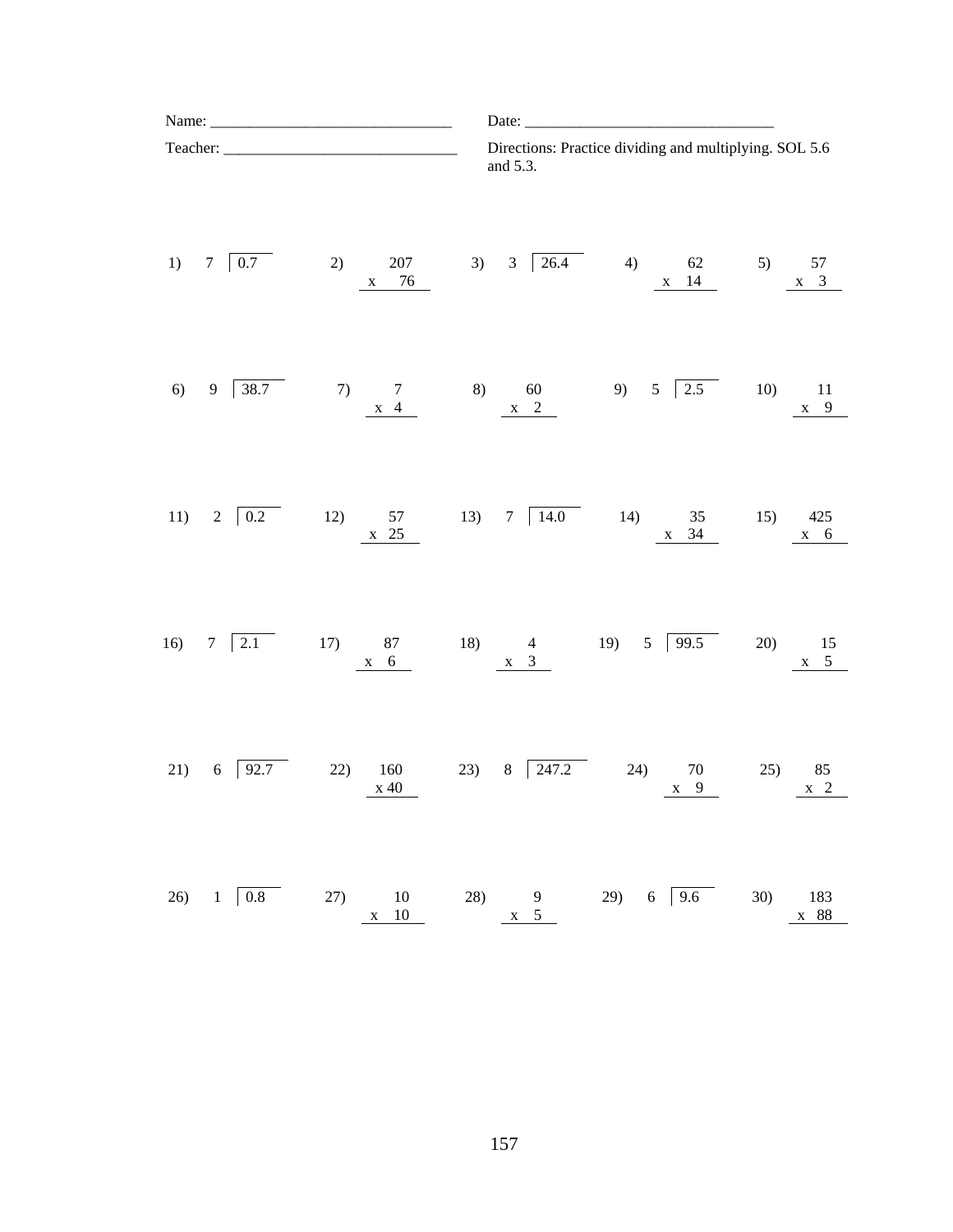|     |                      |                                     | Date: $\_\_$                                                                 |                                                                                                                                                                            |                          |
|-----|----------------------|-------------------------------------|------------------------------------------------------------------------------|----------------------------------------------------------------------------------------------------------------------------------------------------------------------------|--------------------------|
|     | Teacher:             |                                     | and 5.3.                                                                     | Directions: Practice dividing and multiplying. SOL 5.6                                                                                                                     |                          |
| 1)  | $6\quad 9.6$         | $7\overline{\hspace{1em}}0.7$<br>2) | 3)<br>$8\,$                                                                  | $965.6$ 4) 3 26.4                                                                                                                                                          | 413<br>5)<br>$x \quad 1$ |
| 6)  | $3 \ 0.9$            |                                     | 7) 9 $\boxed{38.7}$ 8) 5 $\boxed{2.5}$ 9) 9 $\boxed{490.5}$                  |                                                                                                                                                                            | 10)<br>59<br>$x \quad 9$ |
| 11) | 5 <sup>1</sup>       |                                     | $\overline{66.0}$ 12) 2 $\overline{0.2}$ 13) 3 $\overline{490.8}$ 14) 7 14.0 |                                                                                                                                                                            | 15)<br>273<br>x 15       |
| 16) |                      |                                     | 8 93.6 17) 7 2.1 18) 5 99.5 19) 7 857.5                                      |                                                                                                                                                                            | 20)<br>8<br>$x \quad 8$  |
| 21) | $2 \overline{)30.4}$ | 22) $6 \overline{)92.7}$            | 23)<br>147.7<br>$\boldsymbol{7}$                                             | 24) 8<br>247.2                                                                                                                                                             | 25)<br>70<br>70<br>X     |
|     |                      |                                     |                                                                              | 26) $6\begin{array}{ l} 4.2 \end{array}$ 27) $1\begin{array}{ l} 0.8 \end{array}$ 28) $6\begin{array}{ l} 9.6 \end{array}$ 29) $1\begin{array}{ l} 2.9 \end{array}$ 30) 48 | x <sub>7</sub>           |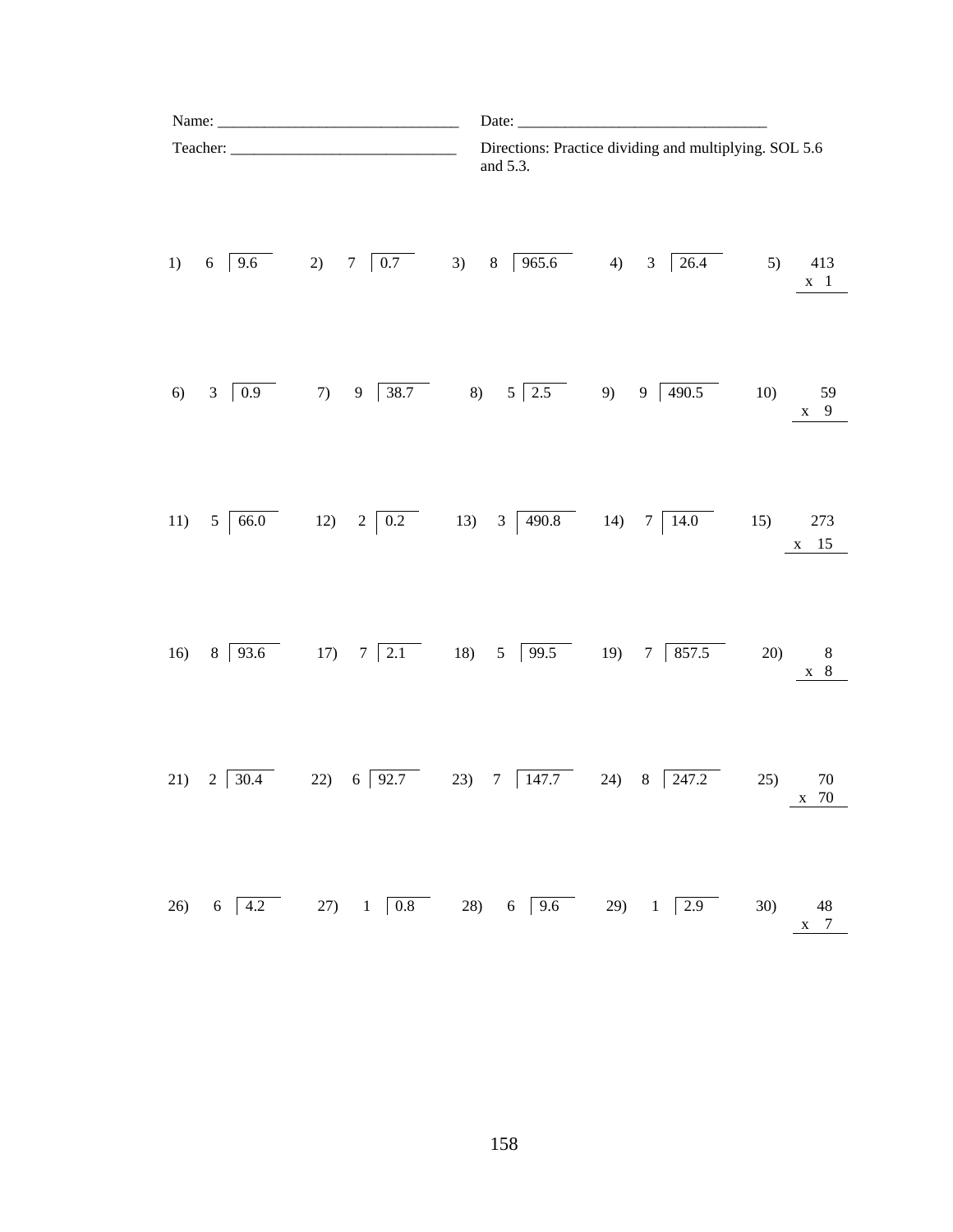|     |                          |                                                                         | Directions: Practice dividing. SOL 5.6.                                                                                |                        |
|-----|--------------------------|-------------------------------------------------------------------------|------------------------------------------------------------------------------------------------------------------------|------------------------|
| 1)  | $3 \overline{)3.48}$     |                                                                         | 2) 7 $\boxed{0.7}$ 3) 5 $\boxed{4.55}$ 4) 3 $\boxed{26.4}$ 5) 8 $\boxed{965.6}$                                        |                        |
| 6)  | $5 \overline{7.00}$      |                                                                         | 7) $9\overline{)38.7}$ 8) $3\overline{)0.9}$ 9) $1\overline{)7.14}$ 10) $9\overline{)490.5}$                           |                        |
|     |                          |                                                                         | 11) $6\overline{)0.72}$ 12) $5\overline{)2.5}$ 13) $9\overline{)0.45}$ 14) $7\overline{)14.0}$ 15) $5\overline{)66.0}$ |                        |
|     | 16) $2 \overline{)9.96}$ |                                                                         | 17) $5\overline{)99.5}$ 18) $3\overline{)490.8}$ 19) $8\overline{)0.08}$ 20) $7\overline{)857.5}$                      |                        |
|     | 21) $4 \overline{)5.08}$ |                                                                         | 22) $6\overline{)92.7}$ 23) $9\overline{)2.52}$ 24) $8\overline{)247.2}$                                               | $2 \quad 30.4$<br>(25) |
| 26) |                          | $5\begin{array}{ c c c c c } \hline 0.30 & 27 \hline \end{array}$ 6 9.6 | 28) 7 $\boxed{147.7}$ 29) 3 $\boxed{65.40}$                                                                            | 30)<br>$4 \; 4.2$      |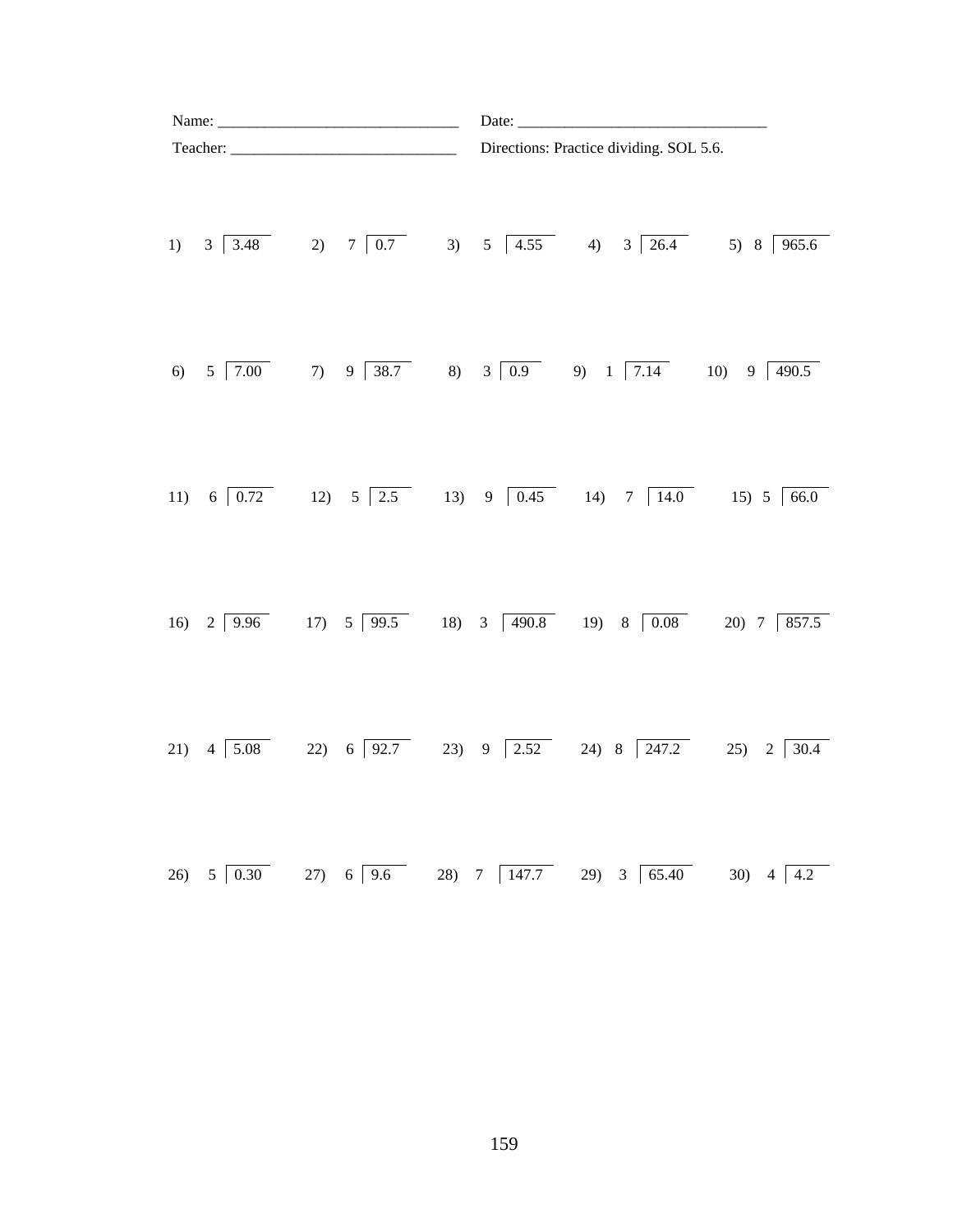| Name: $\frac{1}{\sqrt{1-\frac{1}{2}}}\frac{1}{\sqrt{1-\frac{1}{2}}}\frac{1}{\sqrt{1-\frac{1}{2}}}\frac{1}{\sqrt{1-\frac{1}{2}}}\frac{1}{\sqrt{1-\frac{1}{2}}}\frac{1}{\sqrt{1-\frac{1}{2}}}\frac{1}{\sqrt{1-\frac{1}{2}}}\frac{1}{\sqrt{1-\frac{1}{2}}}\frac{1}{\sqrt{1-\frac{1}{2}}}\frac{1}{\sqrt{1-\frac{1}{2}}}\frac{1}{\sqrt{1-\frac{1}{2}}}\frac{1}{\sqrt{1-\frac{1}{2}}}\frac{1}{\sqrt{1-\frac{1}{2}}}\frac{1}{\$ |                                 | Date: $\frac{1}{\sqrt{1-\frac{1}{2}} \cdot \frac{1}{2}}$                                        |
|--------------------------------------------------------------------------------------------------------------------------------------------------------------------------------------------------------------------------------------------------------------------------------------------------------------------------------------------------------------------------------------------------------------------------|---------------------------------|-------------------------------------------------------------------------------------------------|
|                                                                                                                                                                                                                                                                                                                                                                                                                          |                                 | Directions: Practice dividing and multiplying. SOL 5.6<br>and 5.3.                              |
| 56.36<br>1)<br>$\overline{4}$                                                                                                                                                                                                                                                                                                                                                                                            | 2)<br>x 69                      | 86 3) 6 33.06 4) 40 5) 8<br>$x \quad 0$<br>$x \quad 3$                                          |
| 2.10<br>6)<br>7                                                                                                                                                                                                                                                                                                                                                                                                          | 351<br>7)<br>x 55               | 233 9) 4 $\boxed{0.68}$<br>8)<br>10)<br>21<br>$x \quad 5$<br>$x \quad 4$                        |
| 11)<br>43.04<br>8                                                                                                                                                                                                                                                                                                                                                                                                        | 12)<br>$x$ 16                   | 90 13) 3 8.46 14) 240<br>15)<br>8<br>$x \quad 6$<br>$\mathbf{x}$ 7                              |
| $6\overline{13.38}$<br>16)                                                                                                                                                                                                                                                                                                                                                                                               | $\frac{x}{3}$                   | 17) 14 18) 6 19) 6 89.40<br>20)<br>38<br>$x \quad 3$<br>x 10                                    |
| 21)<br>2 50.20                                                                                                                                                                                                                                                                                                                                                                                                           | 22) 6<br>$x \quad 4$            | 23) $8 \overline{1.92}$<br>24) 18<br>25)<br>17<br>$x \quad 8$<br>x 13                           |
| $6\quad 4.74$<br>26)                                                                                                                                                                                                                                                                                                                                                                                                     | 27) 430<br>$\mathbf{x} \quad 0$ | 29) 2 $\boxed{61.24}$<br>871<br>30)<br>28)<br>$\boldsymbol{8}$<br>$x \quad 6$<br>$\mathbf{x}$ 4 |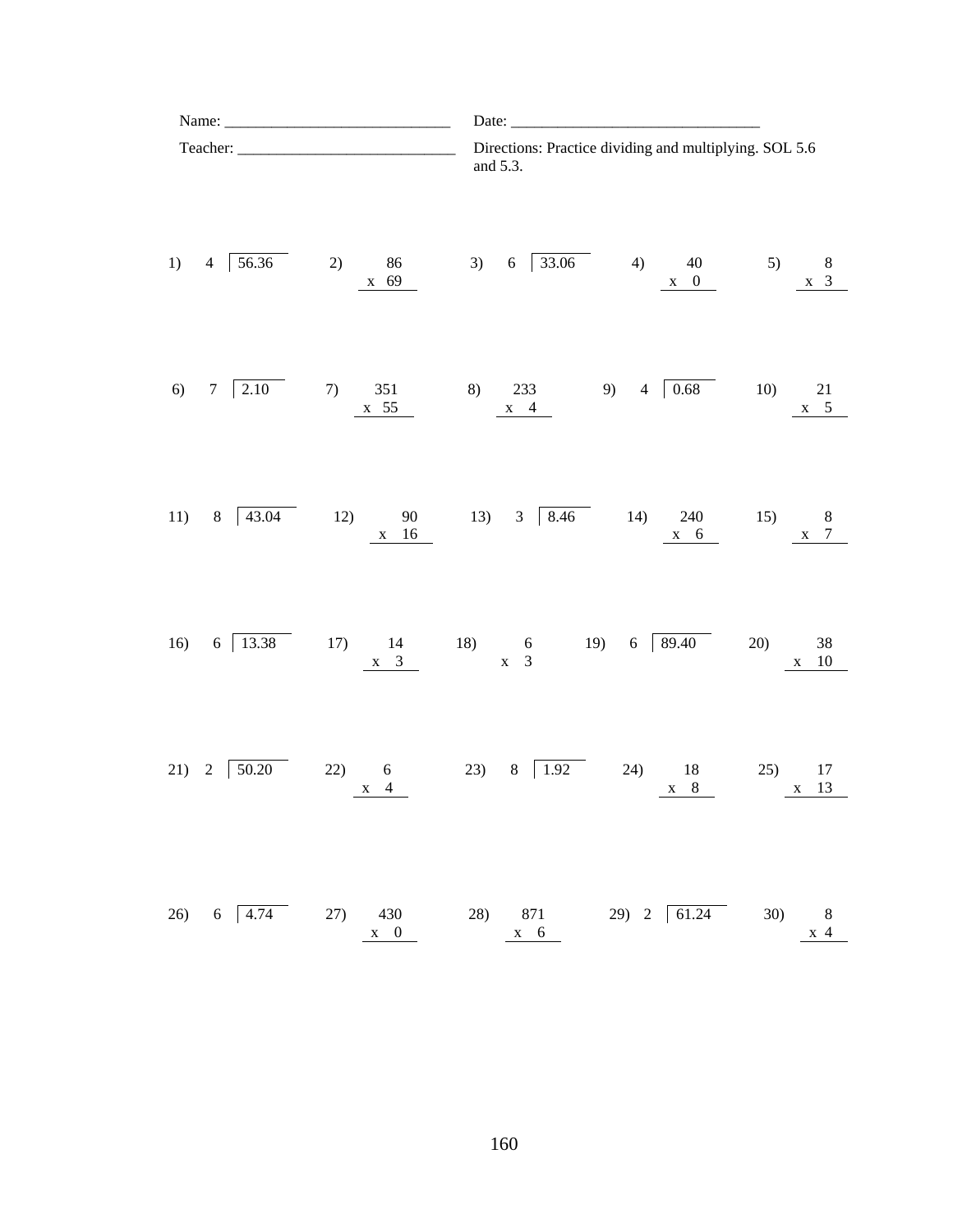|     |                       |                          | Date: $\_\_$                                                                                 |                                                                 |  |             |     |                               |  |  |  |
|-----|-----------------------|--------------------------|----------------------------------------------------------------------------------------------|-----------------------------------------------------------------|--|-------------|-----|-------------------------------|--|--|--|
|     |                       |                          |                                                                                              | Directions: Practice dividing and multiplying. SOL 5.6 and 5.3. |  |             |     |                               |  |  |  |
| 1)  | $7\overline{)25.123}$ | 2)                       | $4\overline{)56.36}$ 3) 6 $\overline{)58.374}$ 4) 6 $\overline{)33.06}$                      |                                                                 |  |             | 5)  | 412<br>70<br>$\mathbf X$      |  |  |  |
| 6)  | $1\ \overline{0.889}$ | 7) $7\overline{)2.10}$   |                                                                                              | 8) 4 $\boxed{0.68}$ 9) 3 $\boxed{5.376}$                        |  |             | 10) | 57<br>$x$ 50                  |  |  |  |
| 11) | $5 \overline{)3.980}$ | 12) $8 \overline{43.04}$ |                                                                                              | 13) 4 $\boxed{0.792}$ 14) 3 $\boxed{8.46}$                      |  |             | 15) | 218<br>$x \quad 3$            |  |  |  |
| 16) |                       |                          | $8\overline{78.072}$ 17) $6\overline{13.38}$ 18) $6\overline{89.40}$ 19) $5\overline{0.375}$ |                                                                 |  |             | 20) | 26<br>$x \quad 7$             |  |  |  |
| 21) | $5\overline{8.610}$   | 22) $2\sqrt{50.20}$      |                                                                                              | 23) 3 $\boxed{2.991}$ 24) 8 $\boxed{1.92}$                      |  |             | 25) | 60<br>$x = 2$                 |  |  |  |
| 26) | $2 \mid 6.904$        | 27) $6 \overline{)4.74}$ |                                                                                              | 28) 2 $\boxed{61.24}$                                           |  | 29) 3 0.651 | 30) | $\mathfrak{Z}$<br>$x \quad 3$ |  |  |  |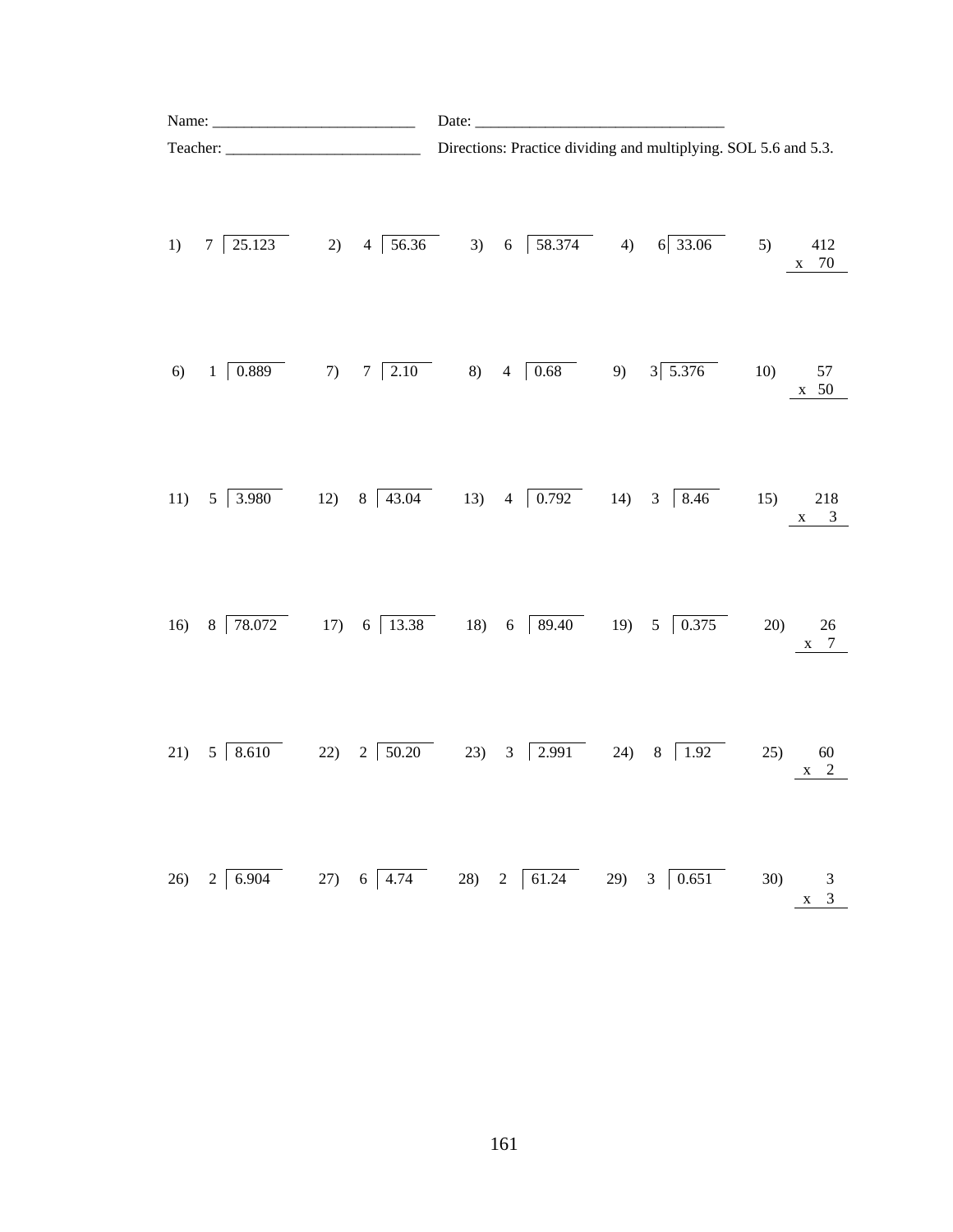|  |                                                                                                               | Directions: Practice dividing. SOL 5.6. |  |
|--|---------------------------------------------------------------------------------------------------------------|-----------------------------------------|--|
|  |                                                                                                               |                                         |  |
|  |                                                                                                               |                                         |  |
|  |                                                                                                               |                                         |  |
|  | 16) 6 $\boxed{27.924}$ 17) 6 89.40 18) 2 6.904 19) 8 4.680 20) 5 8.610                                        |                                         |  |
|  | 21) 7 $\boxed{0.938}$ 22) 2 $\boxed{50.20}$ 23) 7 $\boxed{41.370}$ 24) 6 $\boxed{4.74}$ 25) 5 $\boxed{0.375}$ |                                         |  |
|  | 26) 3 2.196 27) 2 61.24 28) 5 3.980 29) 9 32.049 30) 8 78.072                                                 |                                         |  |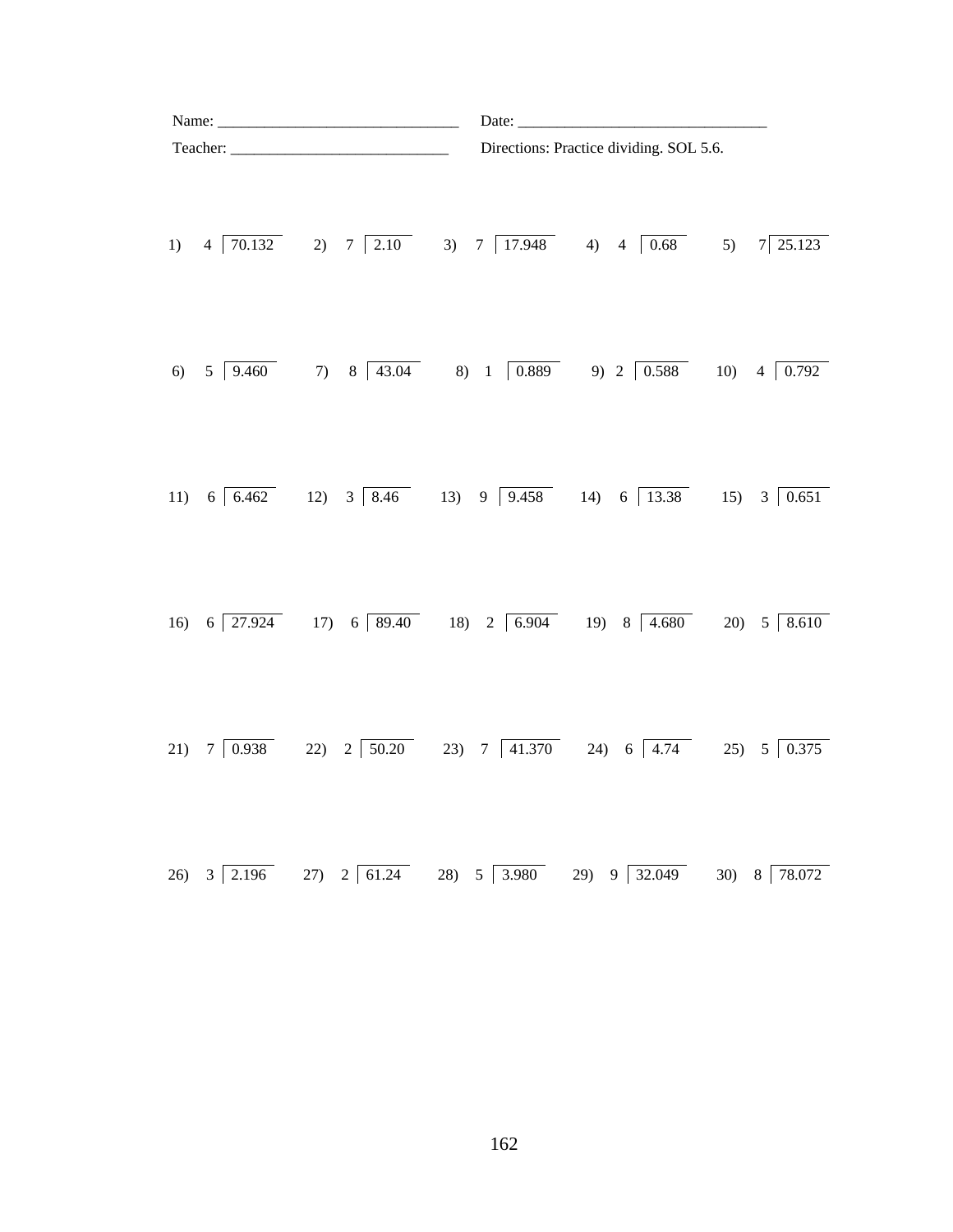|                                        | Date:                                                                                          |  |
|----------------------------------------|------------------------------------------------------------------------------------------------|--|
|                                        | Directions: Find each sum and difference. Practice<br>multiplying. SOL 5.7 and 5.3.            |  |
| 1) $\frac{2}{5}$ + $\frac{1}{5}$ =     | 3) $\frac{4}{5}$ - $\frac{2}{5}$ =<br>2)<br>93<br>x 43                                         |  |
| 4)<br>910<br>$x \quad 9$               | 5) 7<br>6)<br>$\frac{1}{12}$ + $\frac{6}{12}$<br>$=$<br>$\mathbf{x}$ 1                         |  |
| 185<br>7)<br>$x$ 16                    | 31<br>9) $\frac{3}{7}$ + $\frac{3}{7}$<br>8)<br>$=$<br>$\begin{array}{c} x & 5 \\ \end{array}$ |  |
| 10)<br>67<br>53<br>$\mathbf X$         | 11) $\frac{3}{4} - \frac{0}{4}$<br>12) 28<br>$\equiv$<br>$\mathbf{x}$ 4                        |  |
| 13)<br>$\frac{6}{6}$ - $\frac{1}{6}$ = | 14)<br>$\,8\,$<br>15)<br>12<br>$x \quad 5$<br>$x \quad 5$                                      |  |
| 16) $\frac{1}{1} + \frac{0}{1} =$      | 17) 60<br>18) 60<br>$\mathbf{x}$ 2<br>$x \quad 2$                                              |  |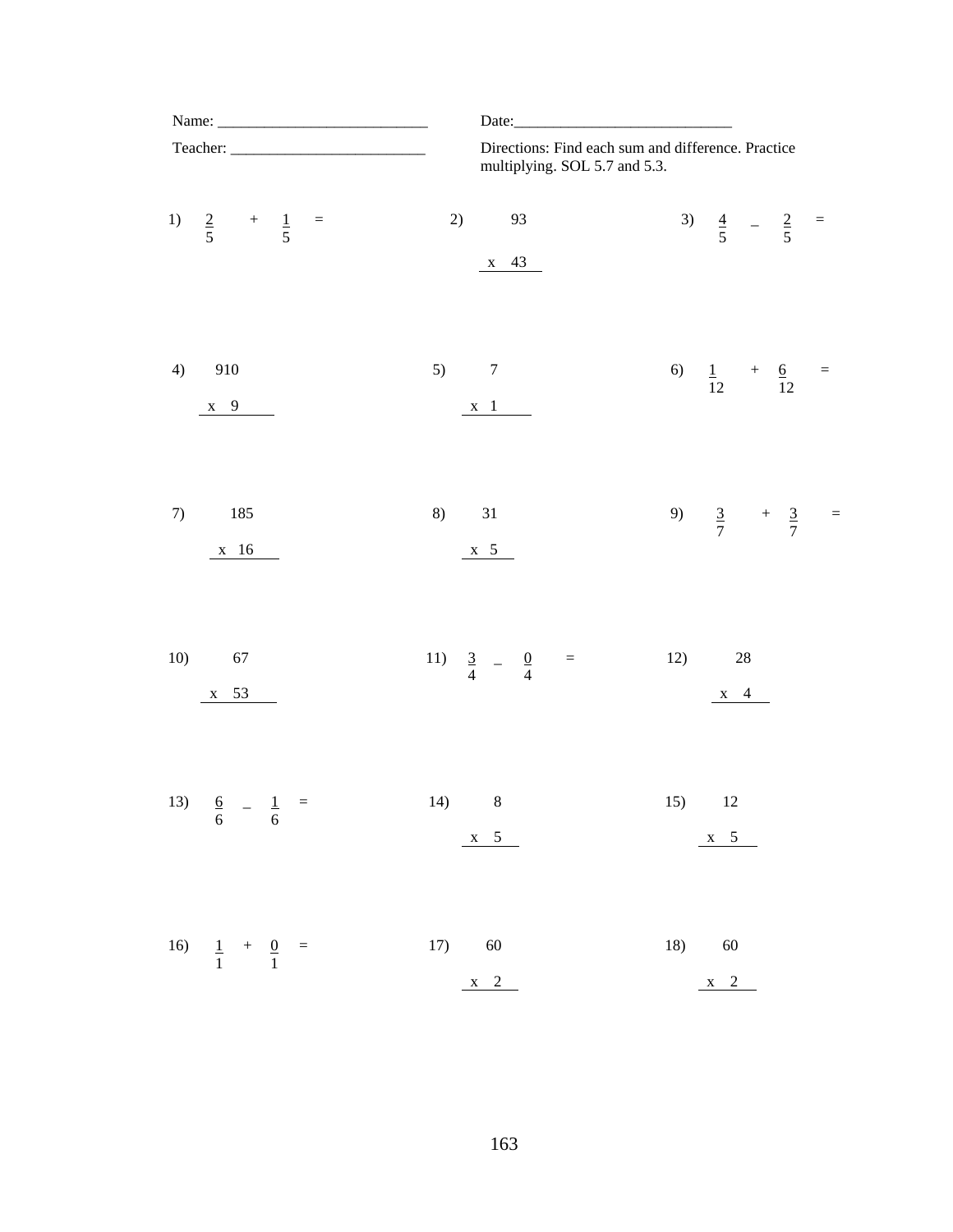|     | 19) $\frac{6}{11} + \frac{2}{11} =$         | 20) 100 | $x$ 96 |  |                                            | 21) $\frac{5}{11}$ - $\frac{1}{11}$ =         |  |
|-----|---------------------------------------------|---------|--------|--|--------------------------------------------|-----------------------------------------------|--|
| 22) | 33<br>$x \quad 3$                           |         |        |  | 23) $\frac{1}{3} + \frac{1}{3} = 24$ 50    | $\begin{array}{c} x & 3 \\ x & 3 \end{array}$ |  |
| 25) | 20<br>$\begin{array}{cc} x & 6 \end{array}$ |         |        |  | 26) $\frac{1}{2} + \frac{0}{2} = 27$ 6     | $\begin{array}{c} x & 5 \end{array}$          |  |
| 28) | 59<br>x 14                                  |         |        |  | 29) $\frac{5}{10} + \frac{4}{10} = 30$ 189 | $x \quad 6$                                   |  |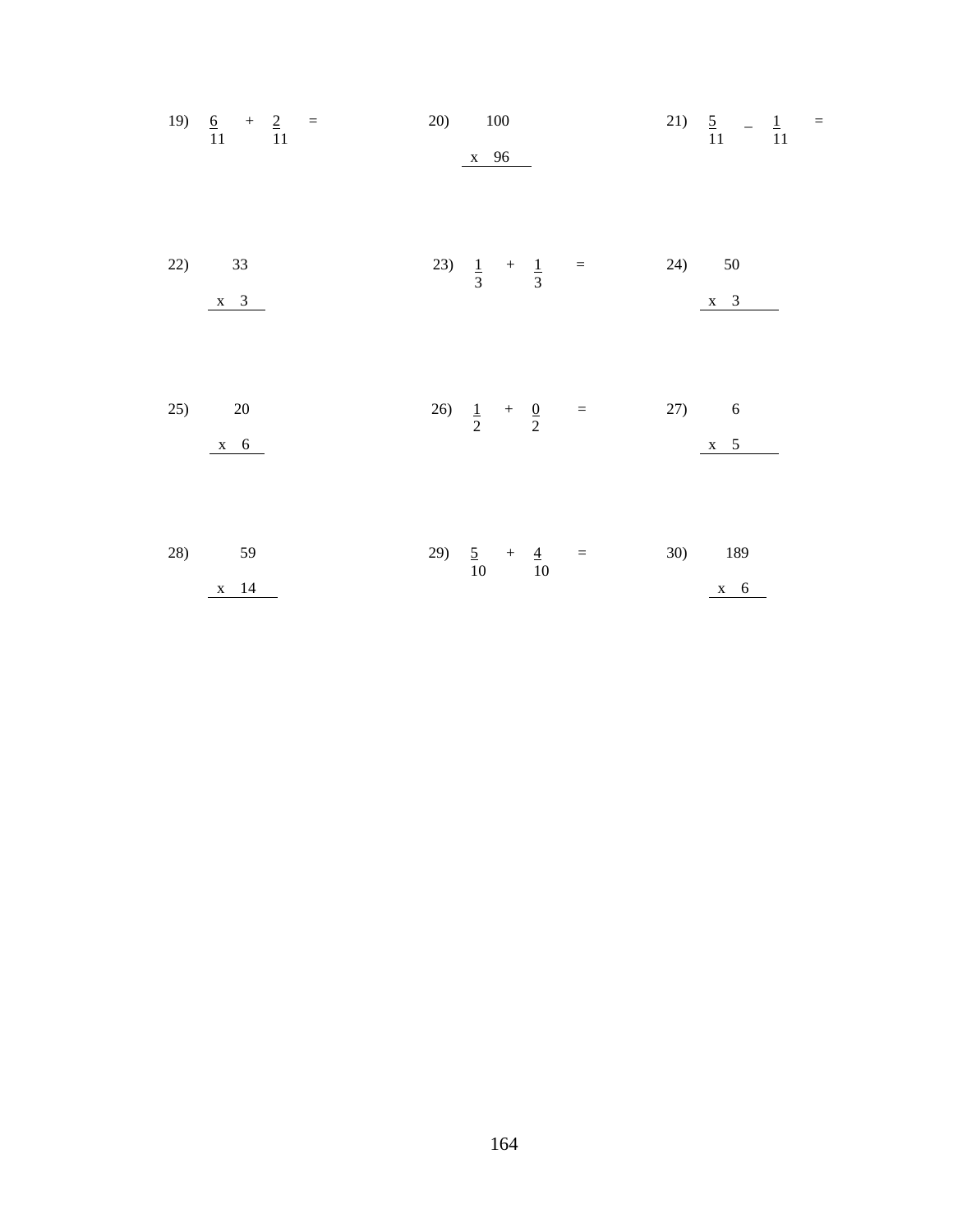|     | Name: $\frac{1}{\sqrt{1-\frac{1}{2}}\cdot\frac{1}{\sqrt{1-\frac{1}{2}}}}$ | Date:                                                                               |
|-----|---------------------------------------------------------------------------|-------------------------------------------------------------------------------------|
|     | Teacher:                                                                  | Directions: Find each sum and difference. Practice<br>multiplying. SOL 5.7 and 5.3. |
|     | 1) $\frac{3}{10}$ + $\frac{2}{5}$ =                                       | 3) $\frac{1}{3}$ + $\frac{5}{9}$ =<br>2) $\frac{2}{5}$ + $\frac{1}{5}$ =            |
|     | 4) $\frac{4}{5}$ $-\frac{2}{5}$ =                                         | 5) 87<br>6) $\frac{1}{2}$ + $\frac{2}{5}$ =<br>$x$ 51                               |
|     | 7) $\frac{1}{12} + \frac{6}{12} =$                                        | 8) $\frac{3}{4} + \frac{2}{12} =$<br>9) $\frac{1}{6}$ + $\frac{1}{9}$ =             |
| 10) | 46<br>$x \quad 3$                                                         | 12) $\frac{3}{4}$ – $\frac{0}{4}$ =<br>11) $\frac{1}{5}$ + $\frac{5}{10}$ =         |
|     | 13) $\frac{5}{8} + \frac{1}{4} =$                                         | 14) $\frac{6}{6}$ – $\frac{1}{6}$<br>15) 2<br>$=$<br>$x \quad 2$                    |
|     | 16) $\frac{1}{3}$ + $\frac{2}{5}$ =                                       | 17) $\frac{1}{1} + \frac{0}{1} = 18$ $\frac{6}{11} + \frac{2}{11} =$                |
|     | 19) $\frac{1}{4}$ + $\frac{1}{3}$ =                                       | 20) 724<br>21) $\frac{1}{2}$ + $\frac{1}{4}$ =<br>$\frac{\mathbf{x}}{2}$            |

165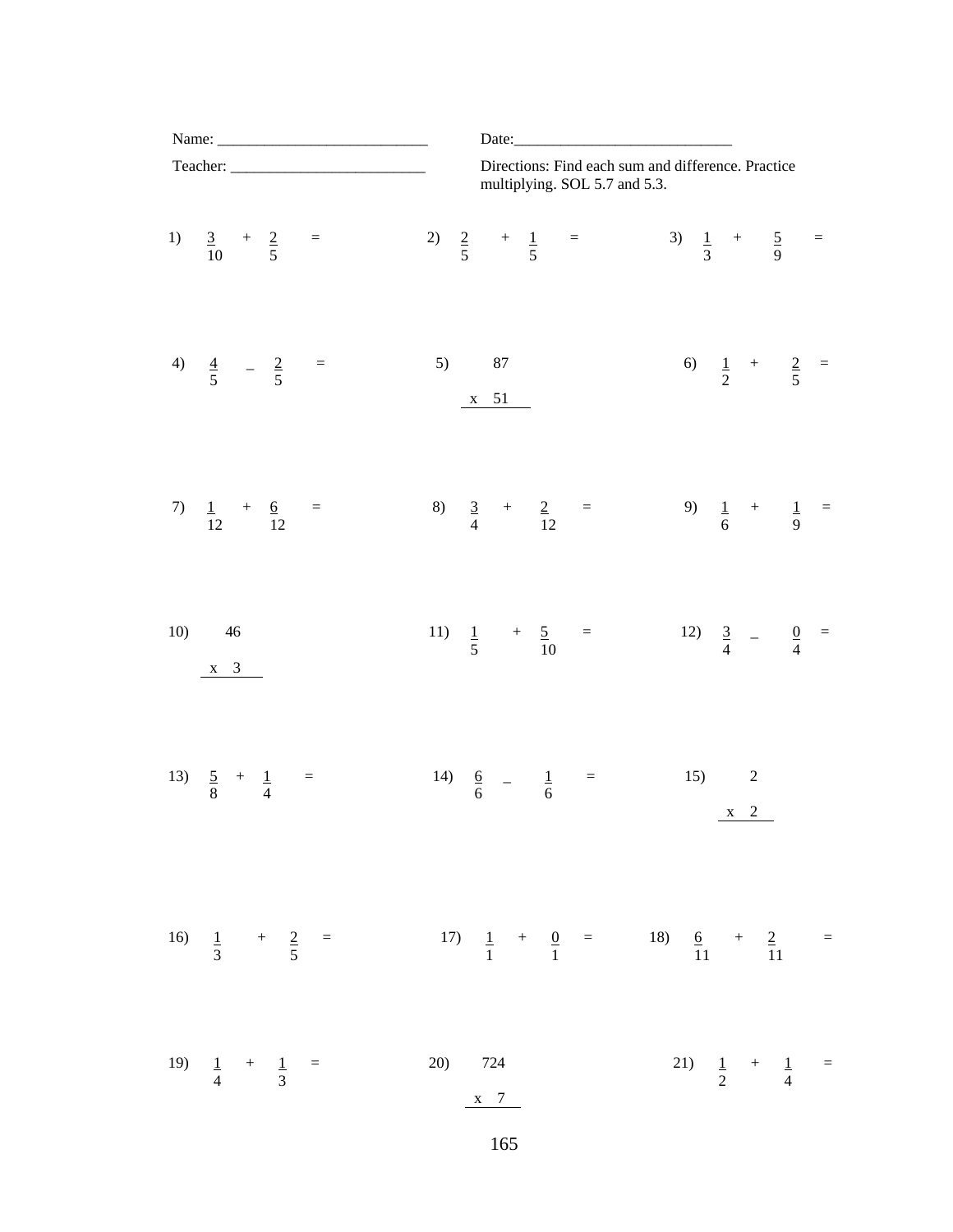|                            | 22) $\frac{5}{11}$ $\frac{1}{11}$ = 23) $\frac{1}{3}$ + $\frac{2}{9}$ = 24) $\frac{1}{3}$ + $\frac{1}{3}$ = |                |
|----------------------------|-------------------------------------------------------------------------------------------------------------|----------------|
| 25) 952<br>$\mathbf{x}$ 10 | 26) $\frac{2}{4} + \frac{1}{12} = 27$ $\frac{1}{2} + \frac{0}{2} =$                                         |                |
|                            | 28) $\frac{5}{10} + \frac{4}{10} = 29$ $\frac{1}{3} + \frac{1}{2} =$                                        | 30) 71<br>x 21 |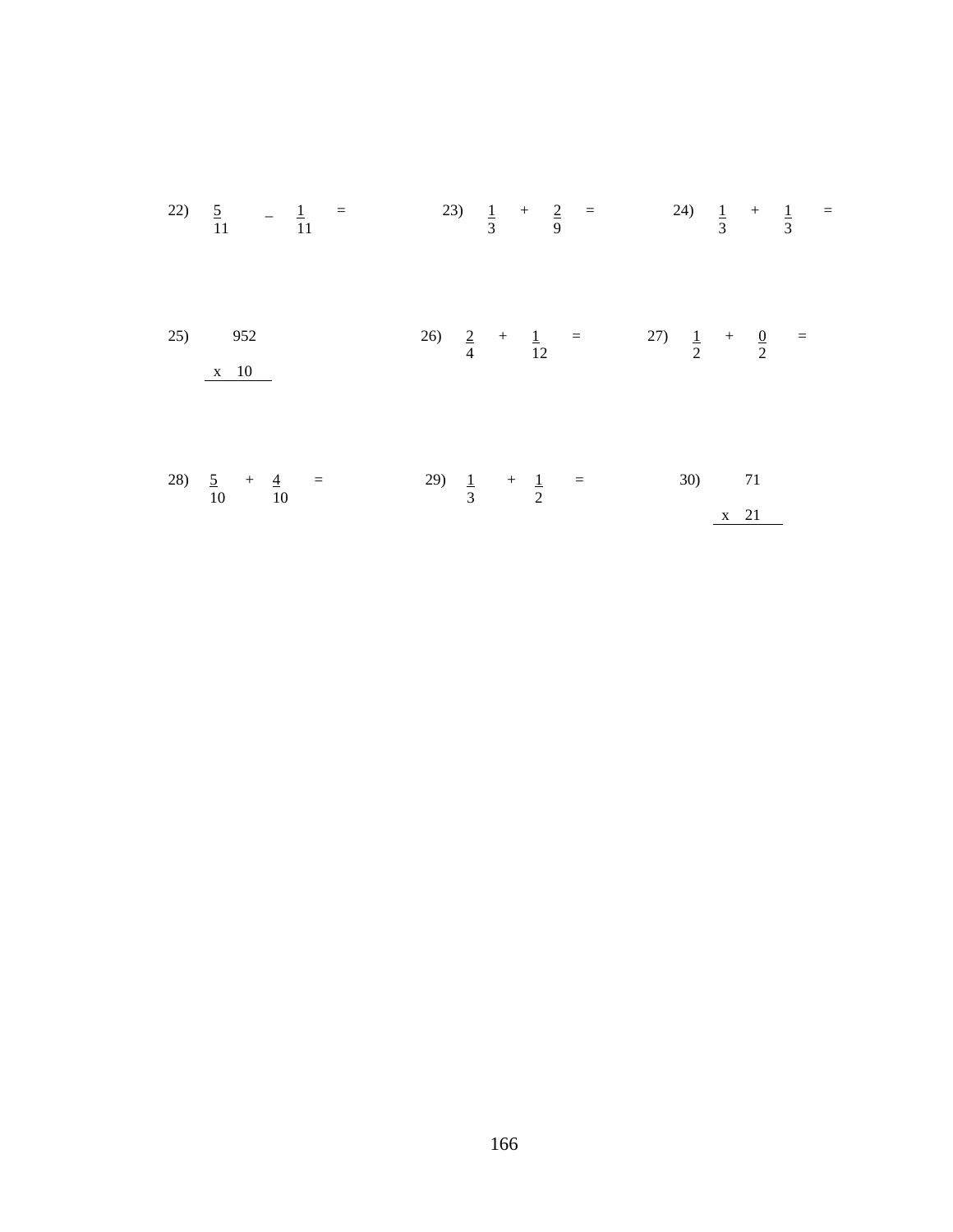|    | Name: $\frac{1}{\sqrt{1-\frac{1}{2}} \cdot \frac{1}{2}}$ |                                      | Date: $\_\_$ |                                           |     |                     |                                     |                 |  |
|----|----------------------------------------------------------|--------------------------------------|--------------|-------------------------------------------|-----|---------------------|-------------------------------------|-----------------|--|
|    | Teacher:                                                 |                                      | SOL 5.7.     | Directions: Find each sum and difference. |     |                     |                                     |                 |  |
|    | 1) $\frac{5}{7}$ - $\frac{1}{2}$ =                       | 2) $\frac{2}{5}$ + $\frac{1}{5}$ =   |              |                                           |     |                     | 3) $\frac{7}{8}$ - $\frac{8}{12}$ = |                 |  |
| 4) | $\frac{5}{11}$ $-\frac{1}{11}$ =                         | 5) $\frac{1}{3}$ + $\frac{1}{2}$ =   |              |                                           |     |                     | 6) $\frac{3}{4}$ – $\frac{1}{6}$ =  |                 |  |
|    | 7) $\frac{3}{4} - \frac{0}{4} =$                         | 8) $\frac{5}{8}$ + $\frac{1}{4}$ =   |              |                                           |     |                     | 9) $\frac{1}{3}$ – $\frac{3}{10}$   | $\equiv$        |  |
|    | 10) $\frac{1}{2} + \frac{2}{5} =$                        | 11) $\frac{6}{10}$ - $\frac{1}{4}$ = |              |                                           | 12) |                     | $\frac{1}{12}$ + $\frac{6}{12}$     | $\quad =$       |  |
|    | 13) $\frac{2}{3} - \frac{1}{9} =$                        | 14) $\frac{1}{1} + \frac{0}{1} =$    |              |                                           |     |                     | 15) $\frac{1}{4}$ + $\frac{1}{3}$ = |                 |  |
|    | 16) $\frac{7}{12} - \frac{1}{2} =$                       | 17) $\frac{4}{5}$ $-\frac{2}{5}$ =   |              |                                           |     |                     | 18) $\frac{1}{2}$ + $\frac{1}{4}$ = |                 |  |
|    | 19) $\frac{3}{8} - \frac{1}{6} =$                        | 20) $\frac{1}{3}$ + $\frac{1}{9}$ =  |              |                                           |     |                     | 21) $\frac{2}{5}$ – $\frac{2}{7}$ = |                 |  |
|    | 22) $\frac{1}{3} + \frac{1}{3} =$                        | 23) $\frac{2}{2}$ $-\frac{1}{8}$ =   |              |                                           |     |                     | 24) $\frac{1}{2}$ +                 | $\frac{0}{2}$ = |  |
|    | 25) $\frac{1}{3} + \frac{2}{5} =$                        | 26) $\frac{6}{7}$ $-\frac{2}{3}$ =   |              |                                           |     |                     | 27) $\frac{3}{7}$ +                 | $\frac{3}{7}$ = |  |
|    | 28) $\frac{1}{3} + \frac{2}{9} =$                        | 29) $\frac{8}{9}$ - $\frac{1}{5}$ =  |              |                                           |     | 30) $\frac{2}{4}$ + | $\frac{1}{12}$ =                    |                 |  |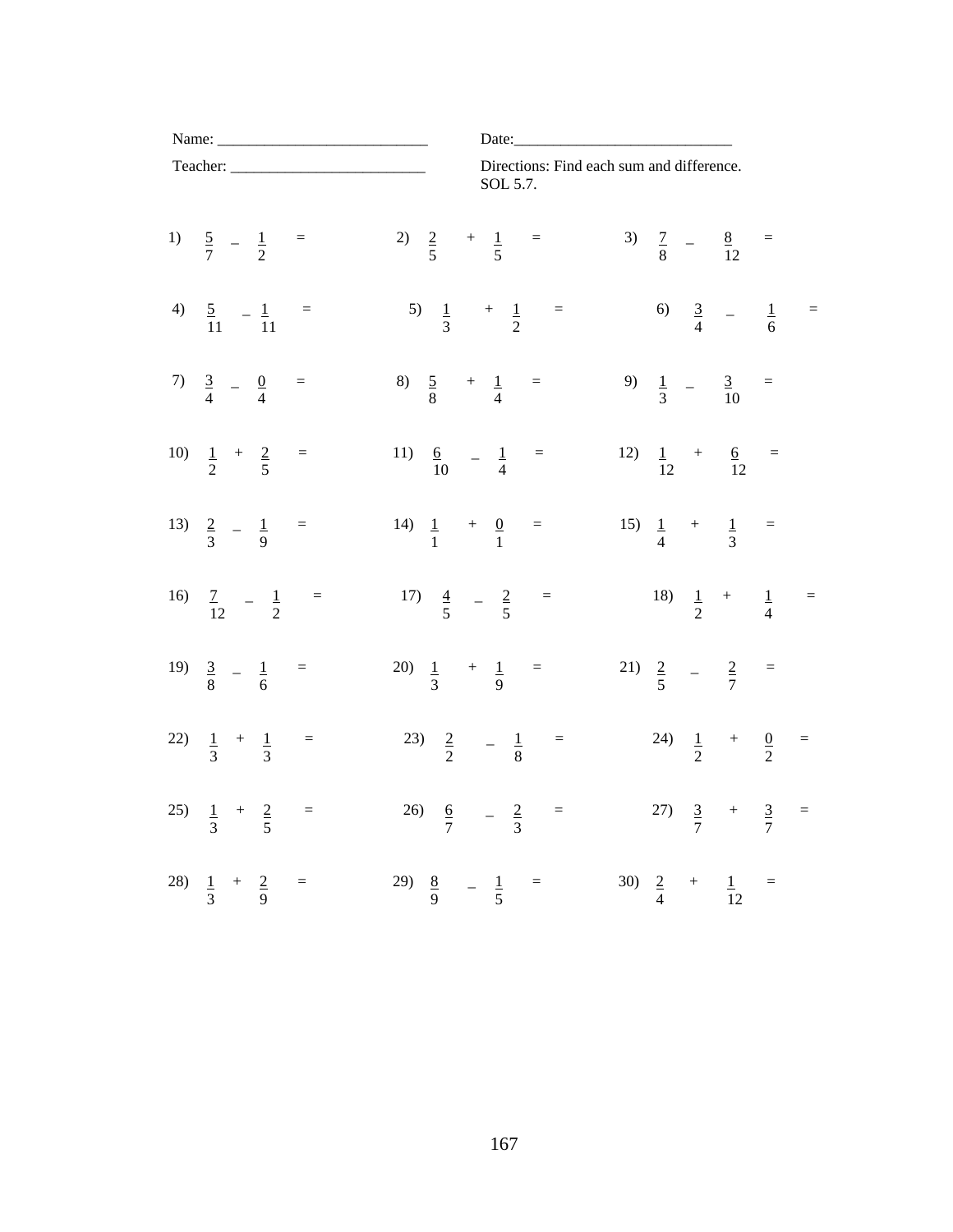|     | Name: $\frac{1}{\sqrt{1-\frac{1}{2}}\cdot\frac{1}{2}}$ | Date: $\_\_$                                                         |     |                                                     |  |
|-----|--------------------------------------------------------|----------------------------------------------------------------------|-----|-----------------------------------------------------|--|
|     | Teacher:                                               | Directions: Find each sum. Practice multiplying. SOL<br>5.7 and 5.3. |     |                                                     |  |
|     | 1) $\frac{4}{7}$ + $\frac{2}{6}$ =                     | 640<br>2)<br>$x$ 46                                                  |     | 3) $\frac{1}{3}$ + $\frac{1}{6}$ =                  |  |
| 4)  | $80\,$<br>55<br>$\mathbf X$                            | 5)<br>10<br>$x \quad 4$                                              |     | 6) $\frac{1}{6}$ + $\frac{1}{10}$ =                 |  |
| 7)  | $\overline{\mathbf{3}}$<br>$x \quad 2$                 | 8)<br>90<br>$x \quad 35$                                             |     | 9) $\frac{2}{4}$ + $\frac{3}{9}$ =                  |  |
| 10) | 736<br>$x \quad 29$                                    | 11) $\frac{1}{2}$ + $\frac{2}{8}$ =                                  |     | 12)<br>24<br>$x$ 15                                 |  |
|     | 13) $\frac{5}{10}$ + $\frac{1}{3}$ =                   | 14)<br>485<br>$x \quad 0$                                            | 15) | 20<br>$\begin{array}{c} x & 3 \\ 3 & 3 \end{array}$ |  |
|     | 16) $\frac{1}{3} + \frac{2}{8} =$                      | 17) 7<br>$x \quad 6$                                                 |     | 18) 62<br>$x \quad 61$                              |  |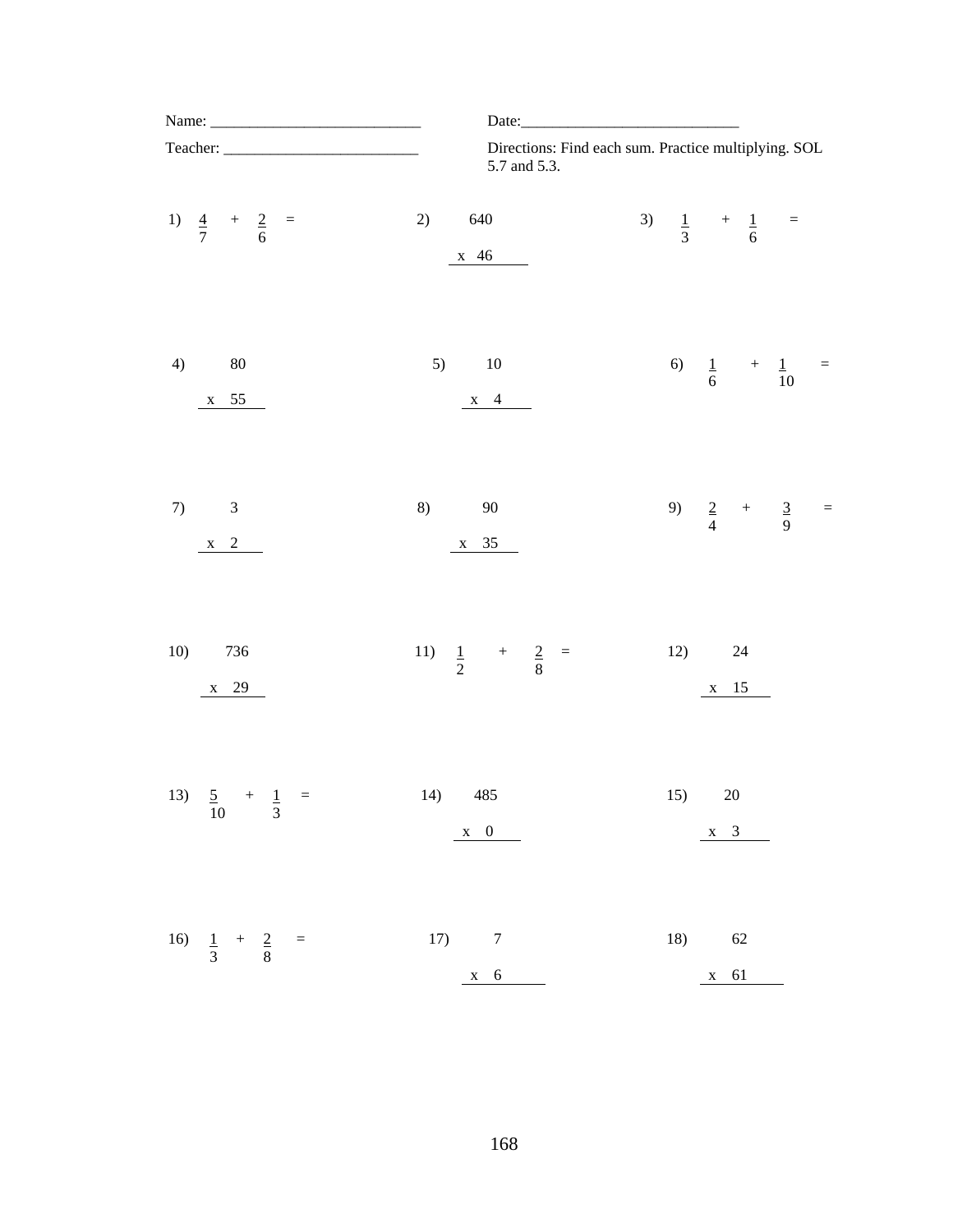|     | 19) $\frac{3}{6} + \frac{3}{12} =$ | $20)$ 13<br>$x \quad 4$                  | 21) $\frac{1}{6}$ + $\frac{1}{9}$ = |
|-----|------------------------------------|------------------------------------------|-------------------------------------|
| 22) | 806<br>$x \quad 6$                 | 23) $\frac{2}{4} + \frac{2}{8} =$        | 24) 80<br>$x = 40$                  |
|     | 25) 18<br>$x \quad 4$              | 26) $\frac{1}{3} + \frac{3}{9} = 27$ 907 | x 60                                |
| 28) | 19<br>$x \quad 8$                  | 29) $\frac{2}{8}$ + $\frac{3}{6}$ =      | 30) 20<br>x 20                      |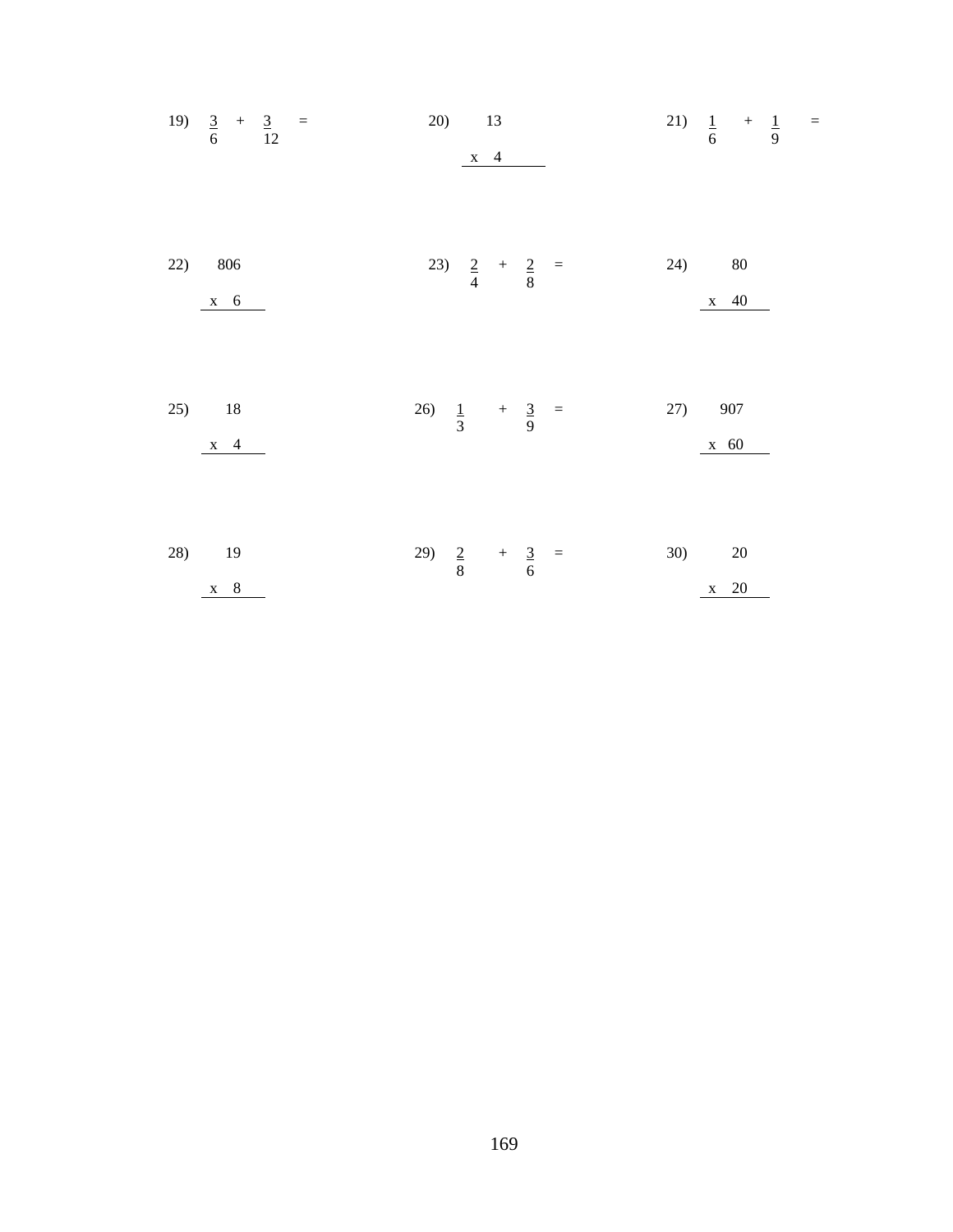| Name: $\frac{1}{\sqrt{1-\frac{1}{2}}\cdot\sqrt{1-\frac{1}{2}}\cdot\sqrt{1-\frac{1}{2}}\cdot\sqrt{1-\frac{1}{2}}\cdot\sqrt{1-\frac{1}{2}}\cdot\sqrt{1-\frac{1}{2}}\cdot\sqrt{1-\frac{1}{2}}\cdot\sqrt{1-\frac{1}{2}}\cdot\sqrt{1-\frac{1}{2}}\cdot\sqrt{1-\frac{1}{2}}\cdot\sqrt{1-\frac{1}{2}}\cdot\sqrt{1-\frac{1}{2}}\cdot\sqrt{1-\frac{1}{2}}\cdot\sqrt{1-\frac{1}{2}}\cdot\sqrt{1-\frac{1}{2}}\cdot\sqrt{1-\frac{1}{2}}\cdot\$ |          | Date:                                                                                             |
|------------------------------------------------------------------------------------------------------------------------------------------------------------------------------------------------------------------------------------------------------------------------------------------------------------------------------------------------------------------------------------------------------------------------------------|----------|---------------------------------------------------------------------------------------------------|
| Teacher:                                                                                                                                                                                                                                                                                                                                                                                                                           |          | Directions: Find each sum and difference. Practice<br>multiplying. SOL 5.7 and 5.3.               |
| 1) $\frac{4}{6} - \frac{1}{3} =$                                                                                                                                                                                                                                                                                                                                                                                                   |          | 2) $\frac{4}{7} + \frac{2}{6} =$<br>3) $\frac{2}{4} - \frac{4}{11} =$                             |
| 4) $\frac{1}{3}$ + $\frac{1}{6}$ =                                                                                                                                                                                                                                                                                                                                                                                                 |          | 5) 72<br>6) $\frac{6}{8}$ - $\frac{5}{11}$<br>$\equiv$<br>$\begin{array}{c c} x & 18 \end{array}$ |
| 7) $\frac{1}{6}$ + $\frac{1}{10}$ =                                                                                                                                                                                                                                                                                                                                                                                                |          | 8) $\frac{2}{4}$ + $\frac{3}{9}$ =<br>9) $\frac{4}{6}$ - $\frac{2}{7}$ =                          |
| 10)<br>17<br>$X \quad 5$                                                                                                                                                                                                                                                                                                                                                                                                           |          | 11) $\frac{2}{3}$ $\qquad - \frac{2}{6}$ =<br>12) $\frac{1}{2}$ + $\frac{2}{8}$ =                 |
| 13) $\frac{3}{4} - \frac{5}{12}$                                                                                                                                                                                                                                                                                                                                                                                                   | $\equiv$ | 15) 7<br>14) $\frac{5}{10}$ + $\frac{1}{3}$ =<br>$x \quad 4$                                      |
| 16) $\frac{4}{5} - \frac{3}{6} =$                                                                                                                                                                                                                                                                                                                                                                                                  |          | 17) $\frac{1}{3}$ + $\frac{2}{8}$ =<br>18) $\frac{3}{6} + \frac{3}{12} =$                         |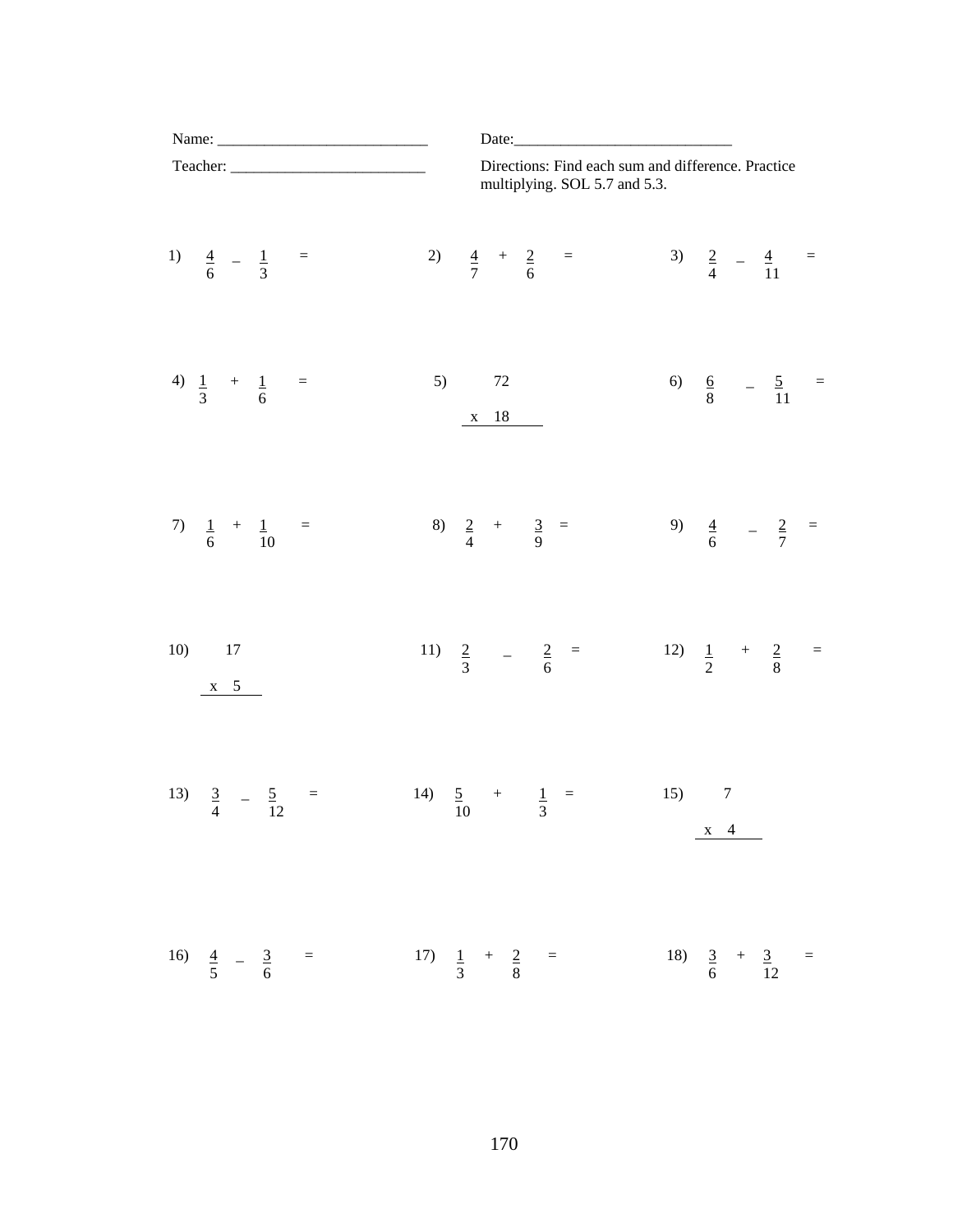|     | 19) $\frac{6}{8}$ - $\frac{3}{9}$ =           | 20) 937<br>$\frac{x}{5}$                                                                               | 21) $\frac{7}{9} - \frac{2}{6} =$ |
|-----|-----------------------------------------------|--------------------------------------------------------------------------------------------------------|-----------------------------------|
|     |                                               | 22) $\frac{1}{6} + \frac{1}{9} =$ 23) $\frac{3}{6} - \frac{2}{10} =$ 24) $\frac{2}{4} - \frac{2}{8} =$ |                                   |
| 25) | 301<br>$\begin{array}{c} x \\ 27 \end{array}$ | 26) $\frac{3}{4}$ – $\frac{6}{8}$ = 27) $\frac{1}{3}$ + $\frac{3}{9}$ =                                |                                   |
|     |                                               | 28) $\frac{2}{8}$ + $\frac{3}{6}$ = 29) $\frac{4}{6}$ - $\frac{2}{3}$ =                                | 30)<br>967<br>$x$ 98              |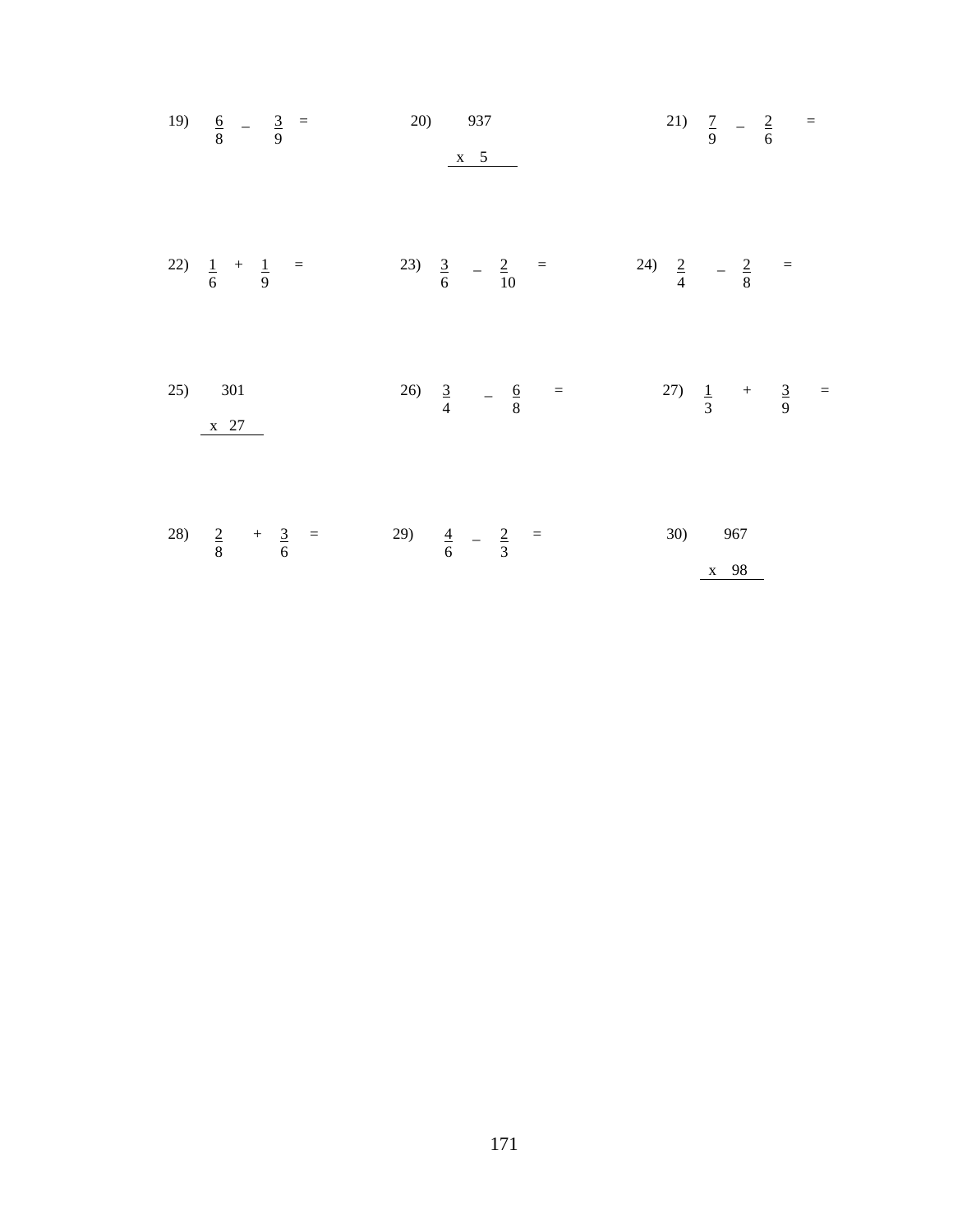| Name: $\frac{\phantom{1}}{\phantom{1}}$   | Date: $\_\_$                                          |  |  |  |  |  |  |  |
|-------------------------------------------|-------------------------------------------------------|--|--|--|--|--|--|--|
| Teacher:                                  | Directions: Find each sum and difference.<br>SOL 5.7. |  |  |  |  |  |  |  |
| 1) $1 \tfrac{2}{8} + 2 \tfrac{8}{8} =$    | 2) $\frac{5}{10}$ + $\frac{1}{3}$ =                   |  |  |  |  |  |  |  |
| 3) 12 $\frac{10}{5}$ + 7 $\frac{6}{5}$ =  | 4) $\frac{2}{8}$ + $\frac{3}{6}$ =                    |  |  |  |  |  |  |  |
| 5) $\frac{4}{6}$ - $\frac{2}{3}$ =        | 6) 7 $\frac{4}{8}$ + 6 $\frac{2}{8}$ =                |  |  |  |  |  |  |  |
| 7) $\frac{1}{3}$ + $\frac{2}{8}$ =        | 8) $\frac{3}{4}$ - $\frac{5}{12}$ =                   |  |  |  |  |  |  |  |
| 9) 9 $\frac{3}{8}$ + 6 $\frac{3}{8}$ =    | 10) $\frac{4}{5}$ $-\frac{3}{6}$ =                    |  |  |  |  |  |  |  |
| 11)<br>$10 \frac{1}{3} + 8 \frac{1}{3} =$ | 12) $\frac{1}{3}$ + $\frac{3}{9}$ =                   |  |  |  |  |  |  |  |
| 13) 9 $\frac{3}{5}$ + 4 $\frac{1}{5}$ =   | 14) $\frac{1}{6}$ + $\frac{1}{10}$ =                  |  |  |  |  |  |  |  |
| 15) $\frac{4}{6}$ - $\frac{1}{3}$ =       | 16) 2 $\frac{3}{10}$ + 9 $\frac{2}{10}$ =             |  |  |  |  |  |  |  |
| 17) $\frac{3}{6} + \frac{3}{12} =$        | 18) $\frac{2}{4} - \frac{4}{11} =$                    |  |  |  |  |  |  |  |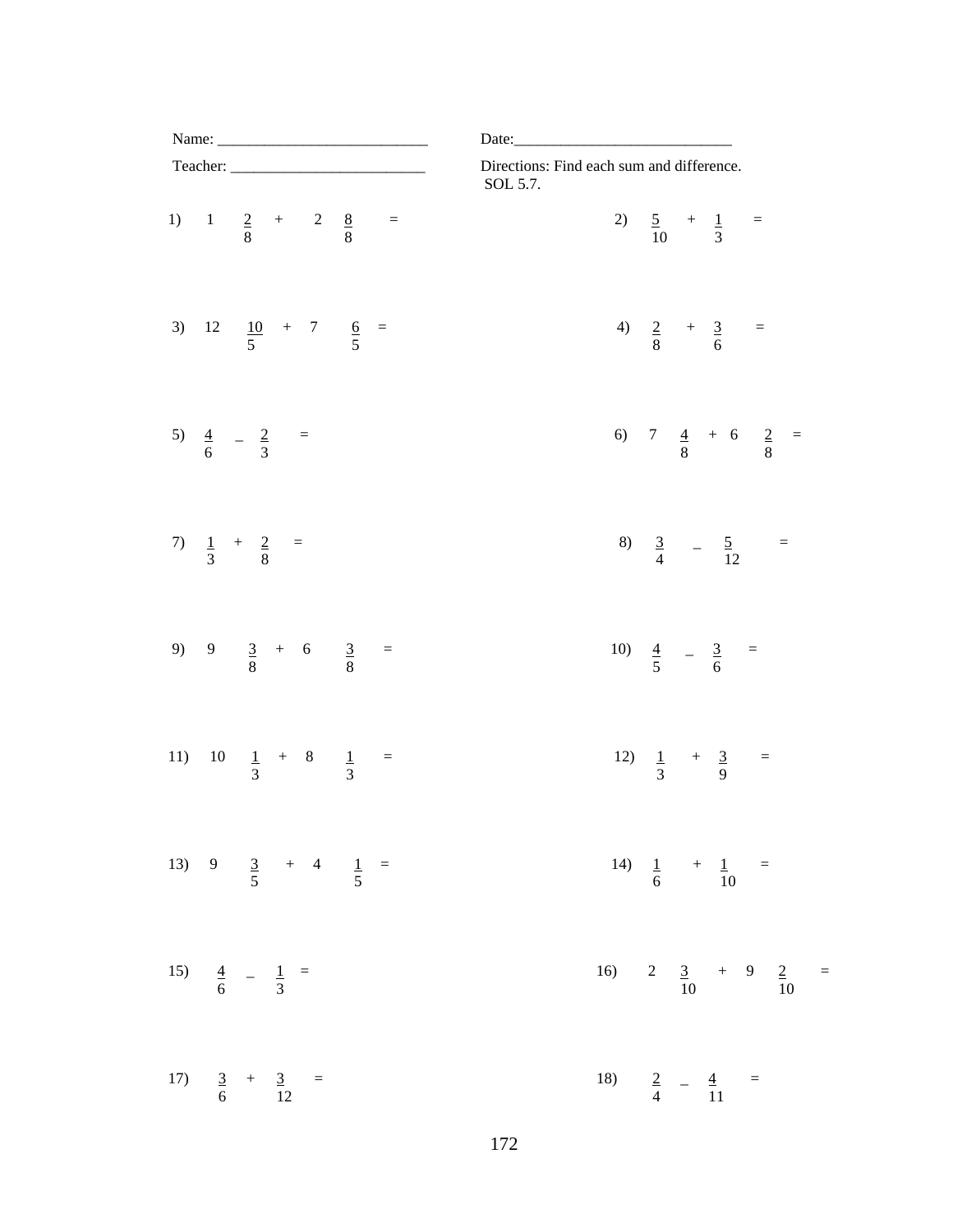|  | 19) $4 \frac{5}{9} + 2 \frac{1}{9} =$     |  |  |  | 20) $\frac{4}{6}$ - $\frac{2}{7}$ =  |                                           |  |
|--|-------------------------------------------|--|--|--|--------------------------------------|-------------------------------------------|--|
|  | 21) 5 $\frac{5}{7}$ + 5 $\frac{3}{7}$ =   |  |  |  | 22) $\frac{1}{3}$ + $\frac{1}{6}$ =  |                                           |  |
|  | 23) 6 $\frac{6}{11}$ + 7 $\frac{3}{11}$ = |  |  |  | 24) $\frac{2}{4}$ + $\frac{2}{8}$ =  |                                           |  |
|  | 25) $\frac{3}{4} - \frac{6}{8} =$         |  |  |  |                                      | 26) 9 $\frac{7}{12}$ + 5 $\frac{1}{12}$ = |  |
|  | 27) $\frac{4}{7}$ + $\frac{2}{6}$ =       |  |  |  | 28) $\frac{6}{8}$ - $\frac{5}{11}$ = |                                           |  |
|  | 29) 8 $\frac{5}{8}$ + 9 $\frac{5}{8}$ =   |  |  |  | 30) $\frac{3}{6}$ - $\frac{2}{10}$ = |                                           |  |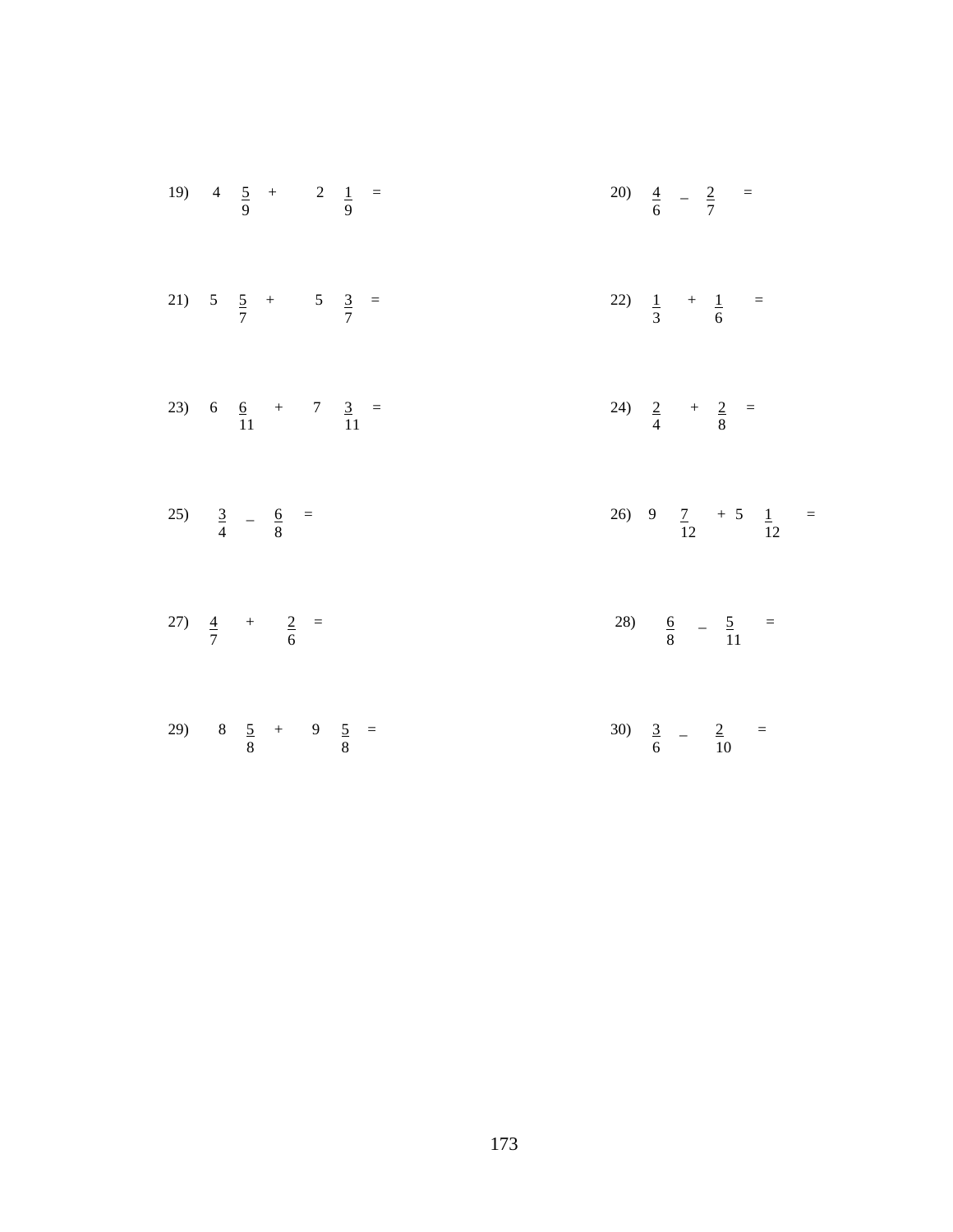|     | Teacher:                                                              |                                     |  |  |  |  |  | Date:<br>Directions: Find each difference. Simplify. Practice<br>multiplying. SOL 5.7 and 5.3. |     |                                                      |  |  |  |  |  |
|-----|-----------------------------------------------------------------------|-------------------------------------|--|--|--|--|--|------------------------------------------------------------------------------------------------|-----|------------------------------------------------------|--|--|--|--|--|
|     |                                                                       |                                     |  |  |  |  |  |                                                                                                |     |                                                      |  |  |  |  |  |
|     | 1) 4 $\frac{1}{2}$ - 2 $\frac{1}{2}$ =                                |                                     |  |  |  |  |  |                                                                                                |     | 2) 875<br>$\begin{array}{c} x \\ 7 \end{array}$      |  |  |  |  |  |
|     | 3) $12 \quad \frac{9}{11} \quad - \quad 6 \quad \frac{7}{11} \quad =$ |                                     |  |  |  |  |  |                                                                                                |     | 4) 51<br>$\begin{array}{c} x & 7 \\ \end{array}$     |  |  |  |  |  |
| 5)  | $\overline{5}$<br>$x \quad 2$                                         |                                     |  |  |  |  |  |                                                                                                |     | 6) 10 $\frac{6}{11}$ - 9 $\frac{5}{11}$ =            |  |  |  |  |  |
| 7)  | 67<br>$\frac{x}{3}$                                                   |                                     |  |  |  |  |  |                                                                                                | 8)  | 250<br>$\begin{array}{c} x & 7 \\ x & 1 \end{array}$ |  |  |  |  |  |
|     | 9) 8 $\frac{4}{5}$ $\frac{8}{5}$ $\frac{4}{5}$ $\frac{8}{5}$ =        |                                     |  |  |  |  |  |                                                                                                |     | 10) 10<br>$x \quad 8$                                |  |  |  |  |  |
| 11) |                                                                       | $\frac{9}{10}$ - 4 $\frac{1}{10}$ = |  |  |  |  |  |                                                                                                | 12) | 458<br>$x \quad 4$                                   |  |  |  |  |  |
|     | 13) 8 $\frac{7}{8}$ - 4 $\frac{3}{8}$ =                               |                                     |  |  |  |  |  |                                                                                                |     | 14) 59<br>$x$ 44                                     |  |  |  |  |  |
|     | 15) 9<br>$x \quad 9$                                                  |                                     |  |  |  |  |  |                                                                                                |     | 16) 9 $\frac{4}{6}$ - 3 $\frac{1}{6}$ =              |  |  |  |  |  |
| 17) | 10<br>$\mathbf{x} \quad 0$                                            |                                     |  |  |  |  |  |                                                                                                |     | 18) 420<br>$x \quad 3$                               |  |  |  |  |  |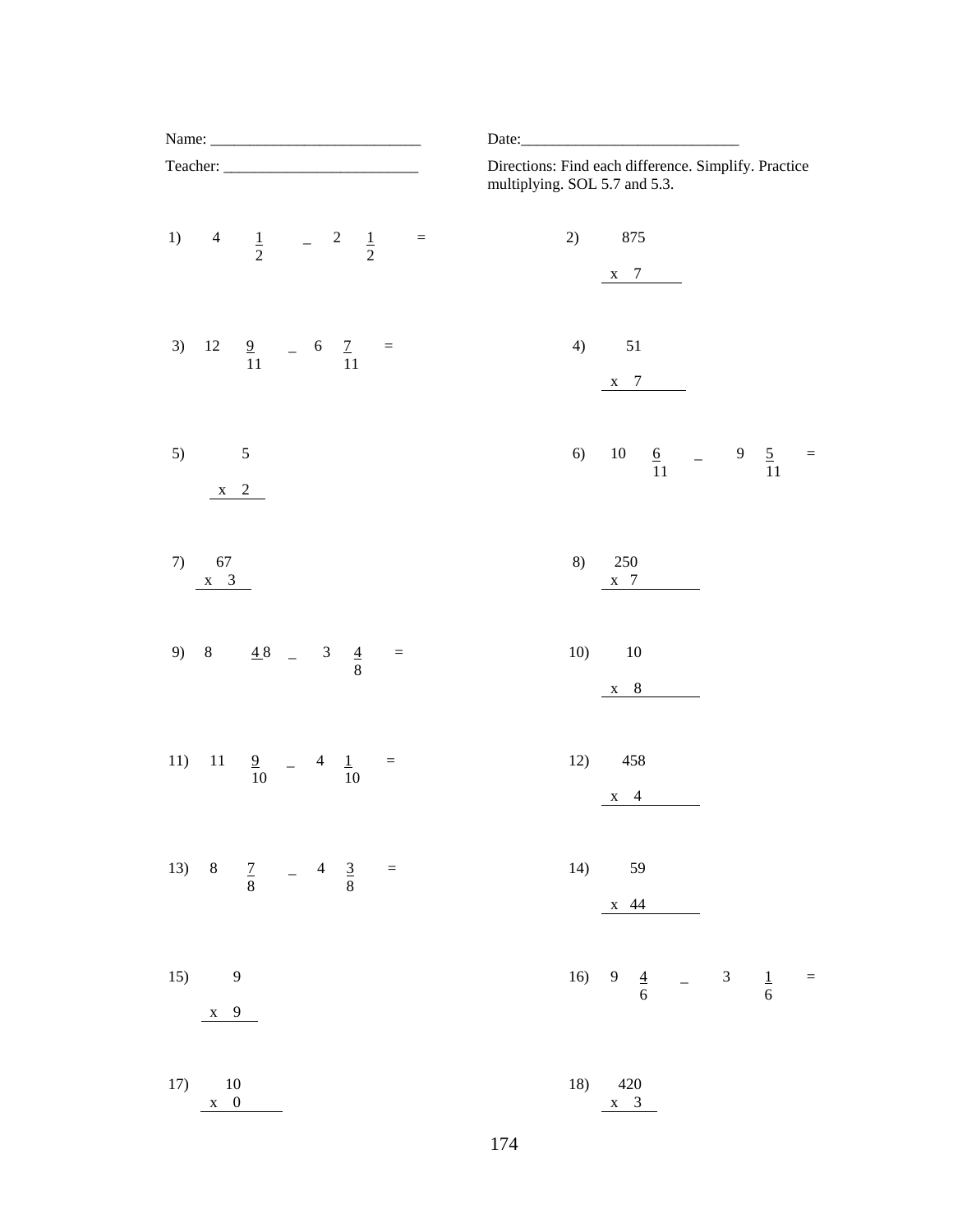| 19) 12 $\frac{9}{10}$ - 4 $\frac{4}{10}$ = |  |  | 20) 355<br>$x = 45$                             |  |
|--------------------------------------------|--|--|-------------------------------------------------|--|
| 21) 8 $\frac{6}{7}$ - 2 $\frac{4}{7}$ =    |  |  | 22) 68<br>$x \quad 24$                          |  |
| 23) 4 $\frac{7}{10}$ - 2 $\frac{3}{10}$ =  |  |  | 24) 891<br>$\begin{array}{c} x & 4 \end{array}$ |  |
| 25) 84<br>$x \quad 9$                      |  |  | 26) 10 $\frac{6}{6}$ - 2 $\frac{2}{6}$ =        |  |
| 27) $\frac{5}{x+4}$                        |  |  | 28) 193<br>$x$ 92                               |  |
| 29) 7 $\frac{8}{10}$ - 3 $\frac{6}{10}$ =  |  |  | 30) 18<br>$\begin{array}{c} x \\ 2 \end{array}$ |  |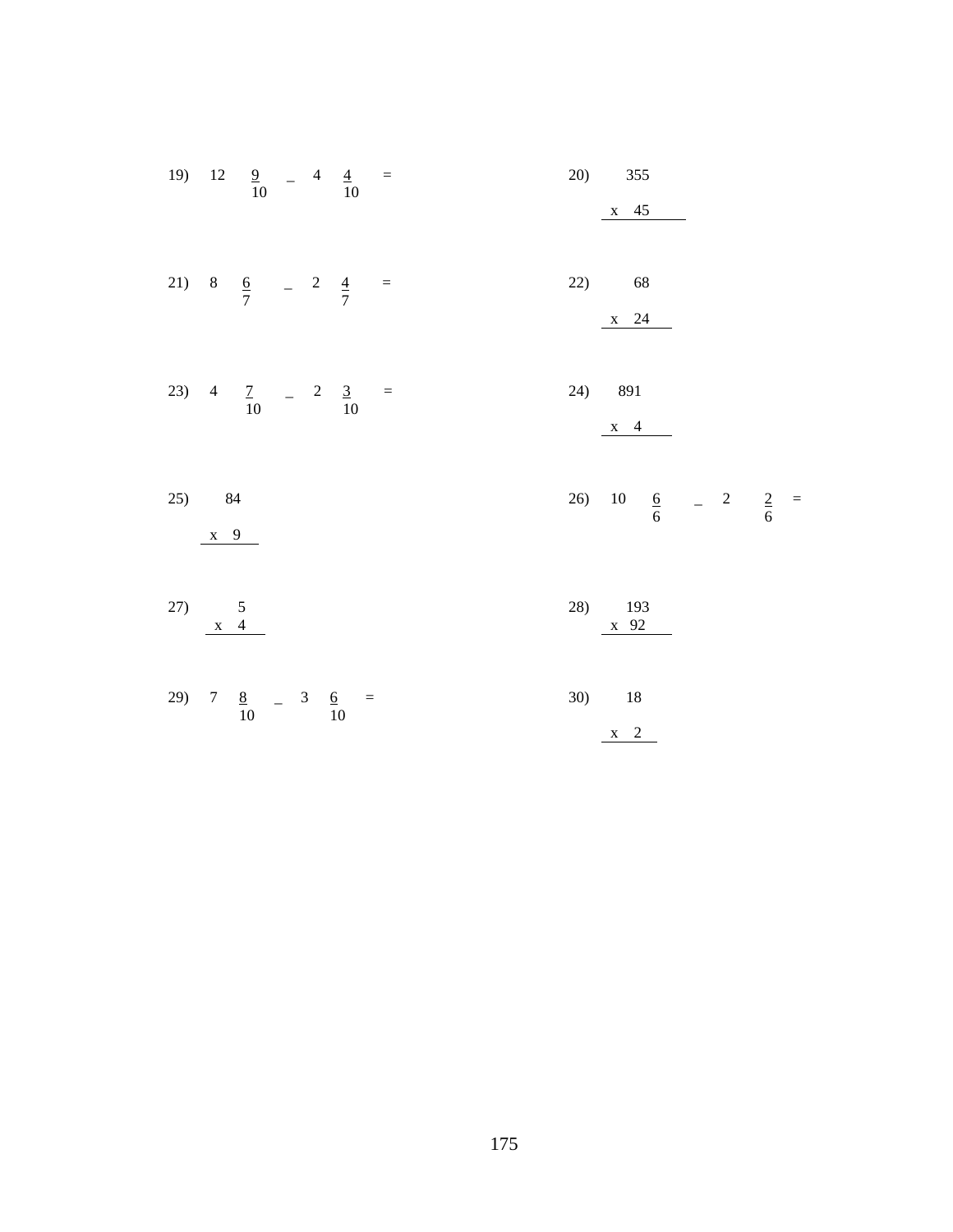| Name: $\frac{1}{\sqrt{1-\frac{1}{2}} \cdot \frac{1}{2}}$ |                                           | Date:                                                                               |  |  |  |  |  |  |  |
|----------------------------------------------------------|-------------------------------------------|-------------------------------------------------------------------------------------|--|--|--|--|--|--|--|
| Teacher:                                                 |                                           | Directions: Find each sum and difference. Practice<br>multiplying. SOL 5.7 and 5.3. |  |  |  |  |  |  |  |
|                                                          | 1) $2\frac{2}{3}$ + 4 $\frac{1}{2}$ =     | 2) 4 $\frac{1}{2}$ - 2 $\frac{1}{2}$ =                                              |  |  |  |  |  |  |  |
|                                                          | 3) 9 $\frac{1}{4}$ - 6 $\frac{1}{6}$ =    | 4) $12 \frac{9}{11}$ - 6 $\frac{7}{11}$ =                                           |  |  |  |  |  |  |  |
| 5) 75<br>$x \quad 6$                                     |                                           | 6) $12 \frac{4}{6}$ - $10 \frac{1}{3}$ =                                            |  |  |  |  |  |  |  |
|                                                          | 7) 10 $\frac{6}{11}$ - 9 $\frac{5}{11}$ = | 8) 8 $\frac{4}{8}$ - 3 $\frac{4}{8}$ =                                              |  |  |  |  |  |  |  |
|                                                          | 9) 2 $\frac{2}{4}$ + 2 $\frac{4}{10}$ =   | 10) 9<br>$\mathbf{x}$ 2                                                             |  |  |  |  |  |  |  |
|                                                          | 11) 12 $\frac{3}{4}$ - 4 $\frac{4}{8}$ =  | 12) $11 \t 9 \t - 4$<br>$\frac{1}{2}$<br>$\equiv$<br>10                             |  |  |  |  |  |  |  |
|                                                          | 13) 12 $\frac{5}{11}$ + 5 $\frac{4}{6}$ = | 14) 8 $\frac{7}{8}$ - 4 $\frac{3}{8}$<br>$\equiv$                                   |  |  |  |  |  |  |  |
| 15) 60<br>$x \quad 2$                                    |                                           | 16) 8 $\frac{7}{9}$ - 8 $\frac{2}{6}$ =                                             |  |  |  |  |  |  |  |
|                                                          | 17) 9 $\frac{4}{6}$ - 3 $\frac{1}{6}$ =   | 18) 12<br>$\frac{9}{10}$ - 4<br>$\frac{4}{10}$ =                                    |  |  |  |  |  |  |  |

176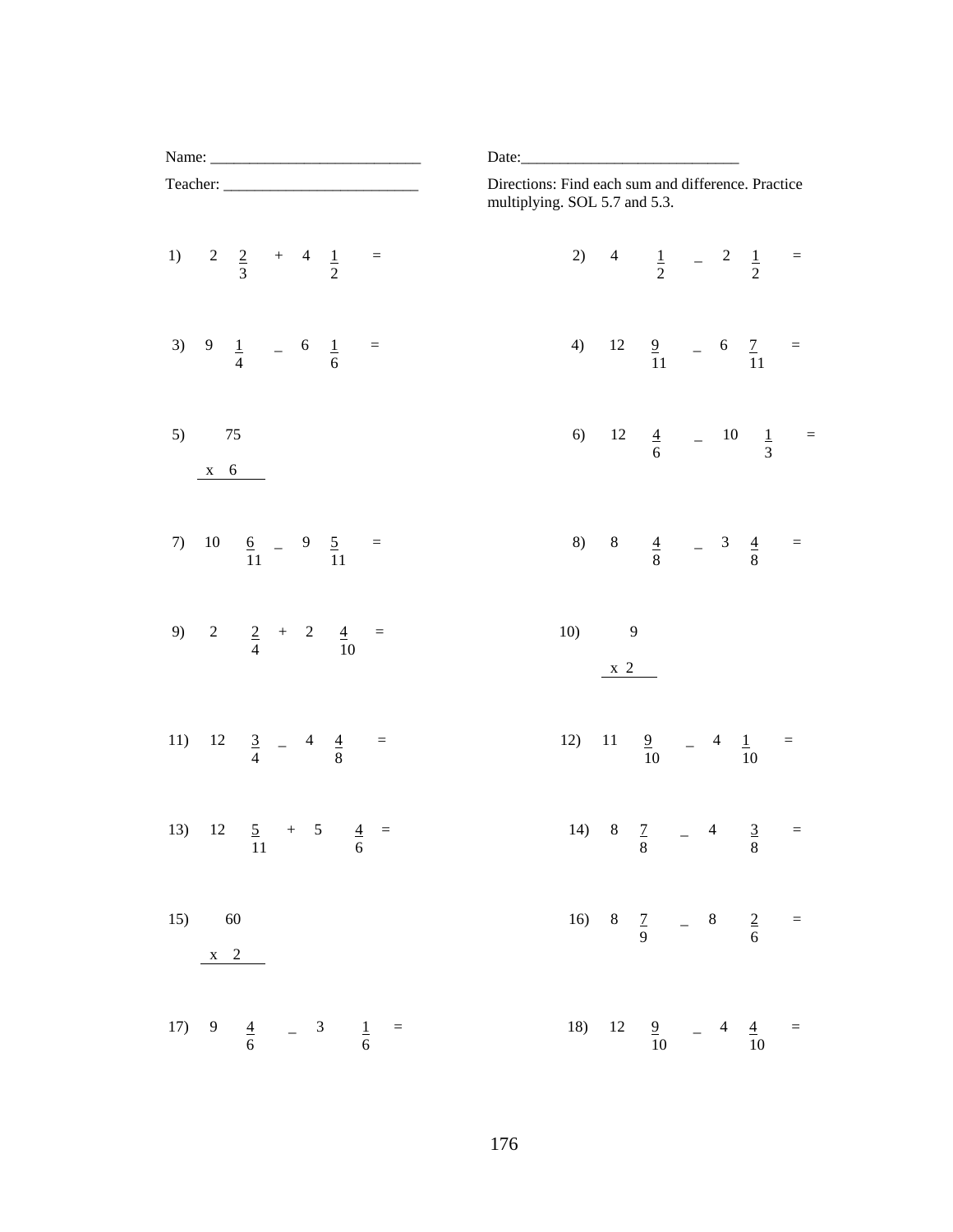| 19) $12 \frac{2}{8} + 4 \frac{3}{6} =$   | 20) 15<br>$\begin{array}{c} x & 4 \end{array}$ |
|------------------------------------------|------------------------------------------------|
| 21) 6 $\frac{2}{4}$ - 2 $\frac{2}{11}$ = | 22) 8 $\frac{6}{7}$ - 2 $\frac{4}{7}$ =        |
| 23) 2 $\frac{8}{12}$ - 1 $\frac{4}{9}$ = | 24) 4 $\frac{7}{10}$ - 2 $\frac{3}{10}$ =      |
| 25) 610<br>$x$ 26                        | 26) $1 \frac{4}{7} + 1 \frac{4}{6} =$          |
| 27) 10 $\frac{6}{6}$ - 2 $\frac{2}{6}$ = | 28) 7 $\frac{8}{10}$ - 3 $\frac{6}{10}$ =      |
| 29) 10 $\frac{6}{8}$ - 1 $\frac{2}{5}$ = | 30) 93<br>$\frac{x}{55}$                       |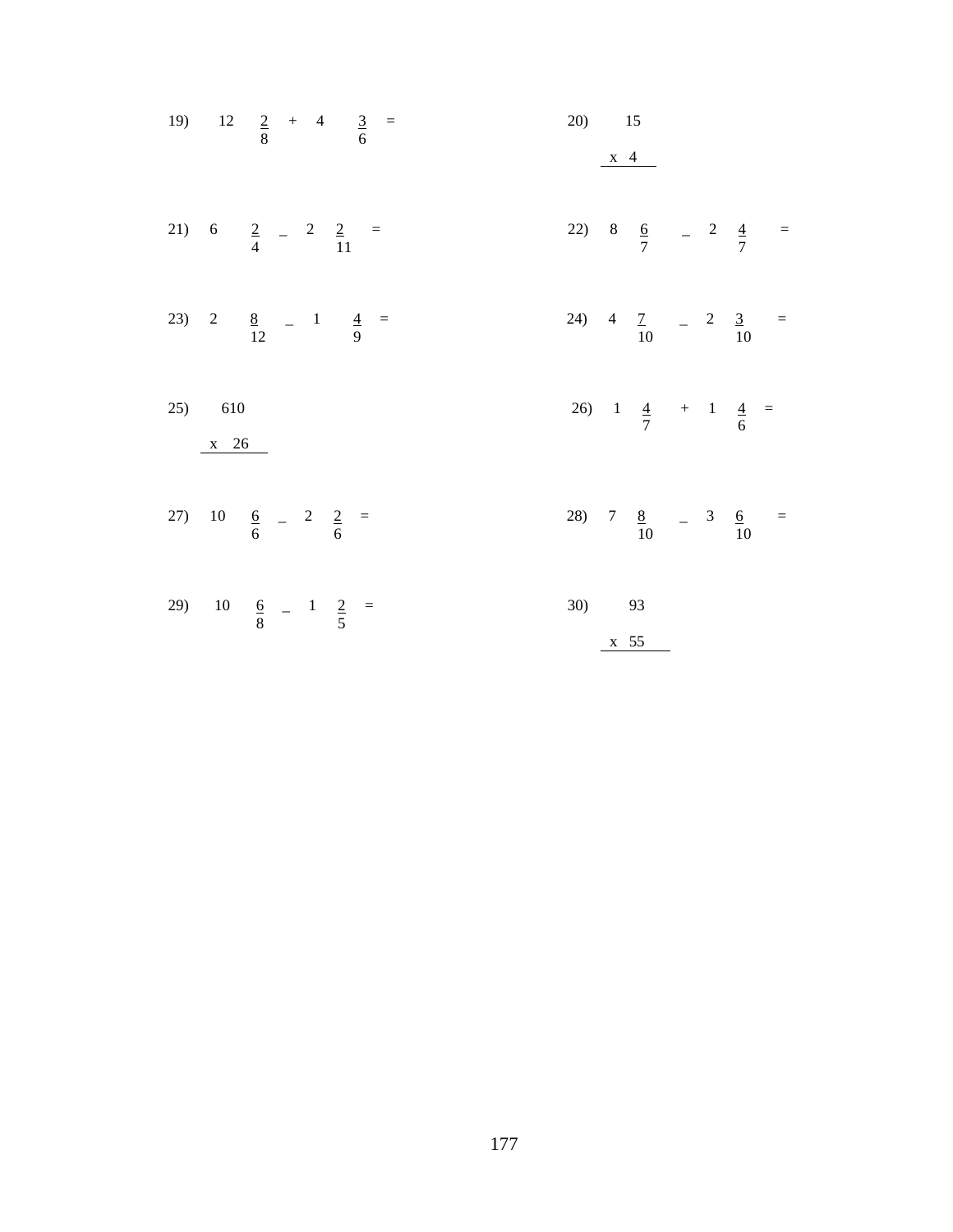|     | Name: $\frac{1}{\sqrt{1-\frac{1}{2}}\cdot\frac{1}{\sqrt{1-\frac{1}{2}}}}$ |  |  |  |                                                             | Date: $\_\_$                        |                                                       |  |  |  |                                           |  |  |  |  |
|-----|---------------------------------------------------------------------------|--|--|--|-------------------------------------------------------------|-------------------------------------|-------------------------------------------------------|--|--|--|-------------------------------------------|--|--|--|--|
|     | Teacher:                                                                  |  |  |  |                                                             |                                     | Directions: Find each sum and difference.<br>SOL 5.7. |  |  |  |                                           |  |  |  |  |
|     | 1) 3 $\frac{5}{7}$ - 1 $\frac{1}{2}$ =                                    |  |  |  |                                                             |                                     |                                                       |  |  |  | 2) 4 $\frac{7}{10}$ - 2 $\frac{3}{10}$ =  |  |  |  |  |
|     | 3) 8 $\frac{4}{10}$ + 8 $\frac{3}{5}$ =                                   |  |  |  |                                                             |                                     |                                                       |  |  |  | 4) 10 $\frac{6}{11}$ - 9 $\frac{5}{11}$ = |  |  |  |  |
|     | 5) 12 $\frac{2}{8}$ + 4 $\frac{3}{6}$ =                                   |  |  |  |                                                             |                                     |                                                       |  |  |  | 6) 12 $\frac{9}{12}$ - 8 $\frac{1}{2}$ =  |  |  |  |  |
| 7)  |                                                                           |  |  |  | $\frac{10}{6}$ $\frac{6}{6}$ $ \frac{2}{6}$ $\frac{2}{6}$ = |                                     |                                                       |  |  |  | 8) 2 $\frac{8}{12}$ - 1 $\frac{4}{9}$ =   |  |  |  |  |
| 9)  |                                                                           |  |  |  | $\frac{12}{8}$ $\frac{6}{8}$ - $\frac{9}{2}$ =              |                                     |                                                       |  |  |  | 10) 10 $\frac{6}{8}$ - 1 $\frac{2}{5}$ =  |  |  |  |  |
|     | 11) $5\frac{2}{4}$ + 1 $\frac{3}{6}$ =                                    |  |  |  |                                                             |                                     |                                                       |  |  |  | 12) 9 $\frac{4}{6}$ - 3 $\frac{1}{6}$ =   |  |  |  |  |
|     | 13) 11 $\frac{8}{12}$ - 4 $\frac{3}{10}$ =                                |  |  |  |                                                             |                                     |                                                       |  |  |  | 14) 4 $\frac{1}{2}$ - 2 $\frac{1}{2}$ =   |  |  |  |  |
|     | 15) 2 $\frac{2}{3}$ + 4 $\frac{1}{2}$ =                                   |  |  |  |                                                             |                                     |                                                       |  |  |  | 16) 8 $\frac{1}{3}$ + 4 $\frac{1}{6}$ =   |  |  |  |  |
| 17) | 11                                                                        |  |  |  |                                                             | $\frac{9}{10}$ - 4 $\frac{1}{10}$ = |                                                       |  |  |  | 18) 12 $\frac{4}{6}$ - 10 $\frac{1}{3}$ = |  |  |  |  |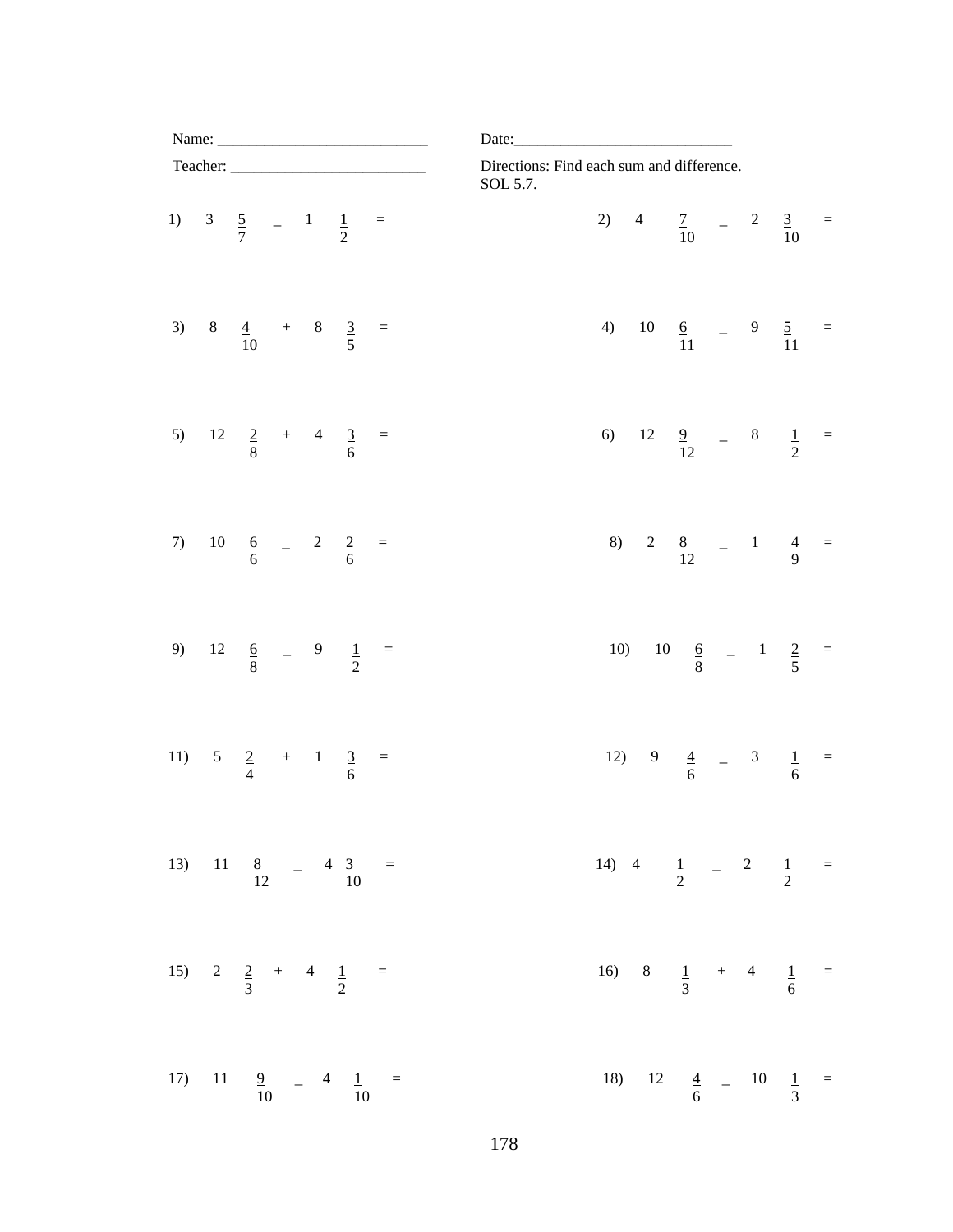|  | 19) 9 $\frac{4}{8}$ + 3 $\frac{5}{4}$ =    | 20) 2 $\frac{2}{4}$ + 2 $\frac{4}{10}$ =   |  |  |                                          |  |
|--|--------------------------------------------|--------------------------------------------|--|--|------------------------------------------|--|
|  | 21) 10 $\frac{2}{8}$ + 3 $\frac{5}{9}$ =   |                                            |  |  | 22) 8 $\frac{4}{8}$ - 3 $\frac{4}{8}$ =  |  |
|  | 23) 7 $\frac{7}{9}$ - 4 $\frac{1}{5}$ =    |                                            |  |  | 24) 8 $\frac{7}{8}$ - 4 $\frac{3}{8}$ =  |  |
|  | 25) 12 $\frac{5}{11}$ + 5 $\frac{4}{6}$ =  | 26) 11 $\frac{7}{10}$ + 12 $\frac{4}{5}$ = |  |  |                                          |  |
|  | 27) 12 $\frac{9}{11}$ - 6 $\frac{7}{11}$ = | 28) 9 $\frac{1}{4}$ - 6 $\frac{1}{6}$ =    |  |  |                                          |  |
|  | 29) 4 $\frac{3}{4}$ + 6 $\frac{7}{12}$ =   |                                            |  |  | 30) 6 $\frac{2}{4}$ - 2 $\frac{2}{11}$ = |  |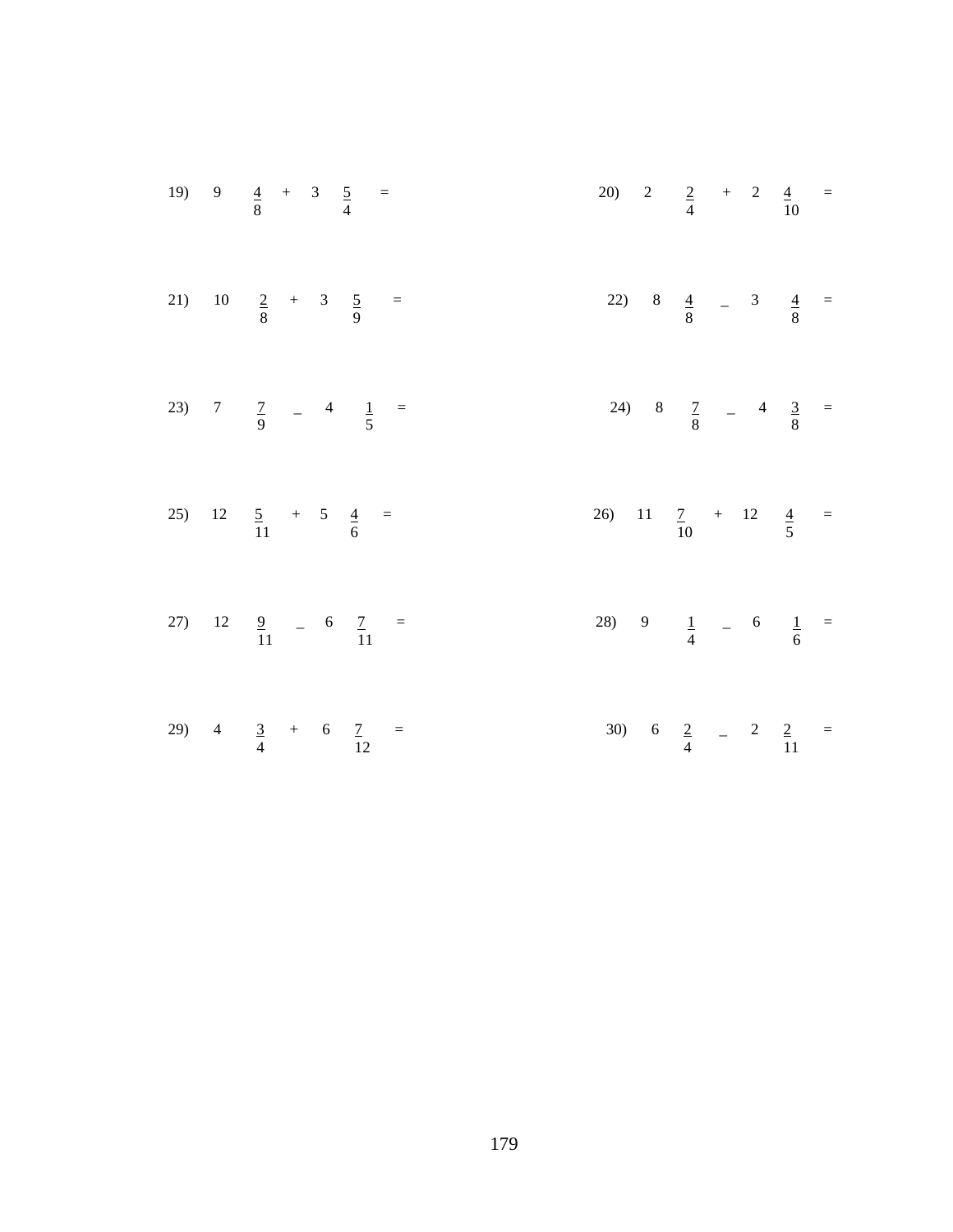**Appendix D** 

**PRETEST-POSTTEST MEASURE**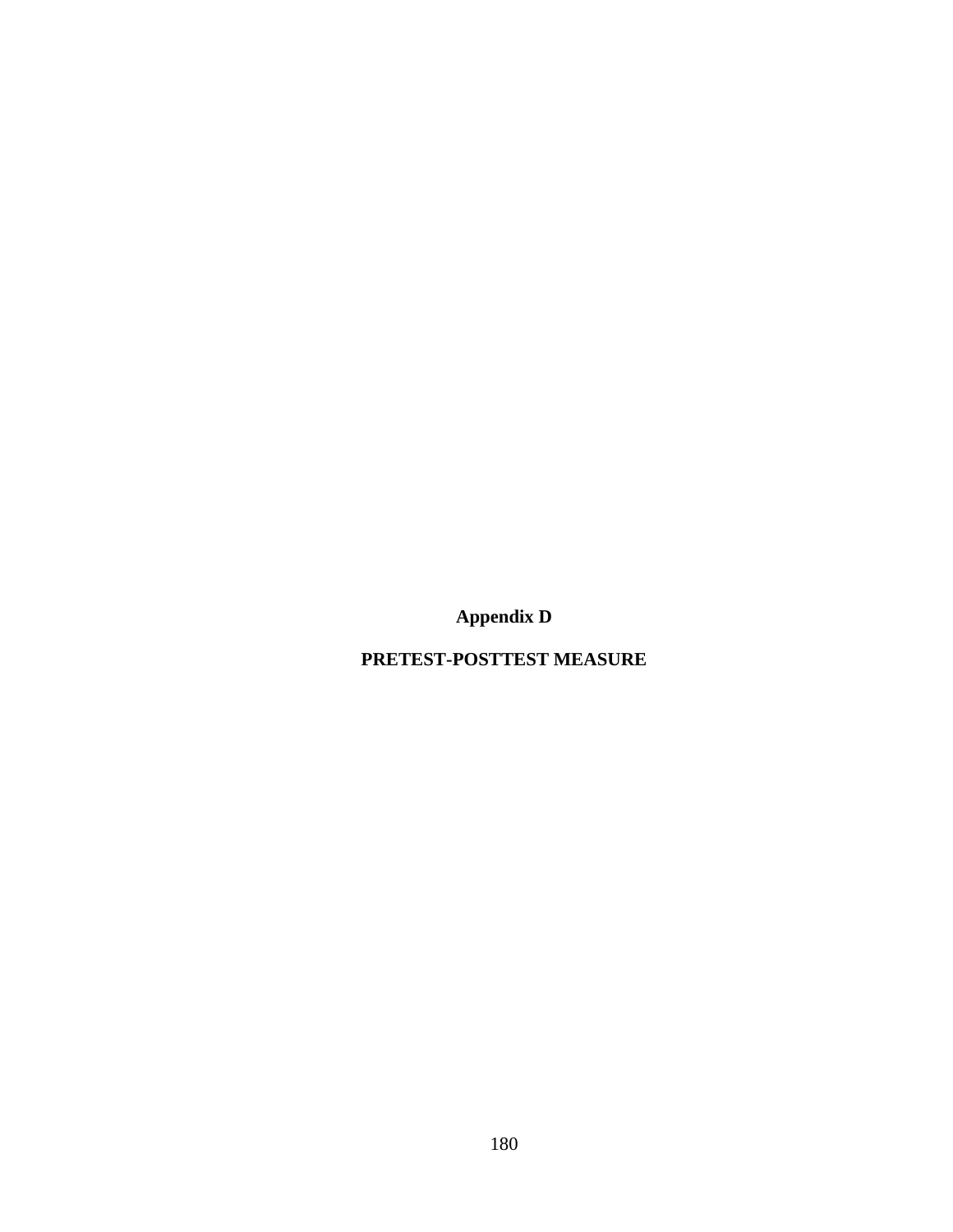|     | Name: $\frac{1}{\sqrt{1-\frac{1}{2}}\cdot\frac{1}{2}}$ | Date: $\frac{1}{\sqrt{1-\frac{1}{2}} \cdot \frac{1}{2}}$                                                    |                                              |  |  |  |  |  |
|-----|--------------------------------------------------------|-------------------------------------------------------------------------------------------------------------|----------------------------------------------|--|--|--|--|--|
|     | Teacher:                                               | Score:                                                                                                      |                                              |  |  |  |  |  |
|     |                                                        | Directions: Solve each problem and simplify.                                                                |                                              |  |  |  |  |  |
|     | 1. 9   8.316                                           | 2. $5 \mid 3000$                                                                                            | 3.<br>$\frac{11}{10}$ - $\frac{1}{2}$ =      |  |  |  |  |  |
|     | Answer: .924<br>Digits Correct: 3                      | Answer: 600<br>Digits Correct: 3                                                                            | Answer: 3/5<br>Digits Correct: 2             |  |  |  |  |  |
| 4.  |                                                        | $\frac{9}{10}$ - $\frac{6}{10}$ = 5. $8\frac{5}{8}$ - 5 $\frac{3}{6}$ = 6. 3 0.18                           |                                              |  |  |  |  |  |
|     | Answer: 3/10<br>Digits Correct: 3                      | Answer: 3 1/8<br>Digits Correct: 3                                                                          | Answer: .06<br>Digits Correct: 2             |  |  |  |  |  |
| 7.  |                                                        | 10 $\frac{7}{6}$ - 4 $\frac{5}{6}$ = 8. $\frac{1}{3}$ + $\frac{1}{6}$ = 9. $\frac{3}{4}$ - $\frac{2}{12}$ = |                                              |  |  |  |  |  |
|     | Answer: $6 \frac{1}{3}$<br>Digits Correct: 3           | Answer: 1/2<br>Digits Correct: 2                                                                            | Answer: 7/12<br>Digits Correct: 3            |  |  |  |  |  |
| 10. | $\frac{6}{8}$ - $\frac{2}{6}$ = 11. 60 480             |                                                                                                             | 12. $\frac{2}{5} + \frac{2}{5} =$            |  |  |  |  |  |
|     | Answer: 5/12<br>Digits Correct: 3                      | Answer: 8<br>Digits Correct: 1                                                                              | Answer: 4/5<br>Digits Correct: 2             |  |  |  |  |  |
|     | 13. $5 \mid 522$                                       | 14. $6 \mid 86.76$                                                                                          | 15.<br>$rac{3}{8}$<br>$+$<br>$\frac{1}{4}$ = |  |  |  |  |  |
|     | <b>Answer: 104 R2</b><br>Digits Correct: 4             | Answer: 14.46<br>Digits Correct: 4                                                                          | Answer: 5/8<br>Digits Correct: 2             |  |  |  |  |  |
| 16. | $+$<br>$\frac{1}{3}$<br>$rac{5}{12}$ =                 | 19.6<br>17. 7                                                                                               | 2518<br>3<br>18.                             |  |  |  |  |  |
|     | Answer: 3/4<br>Digits Correct: 2                       | Answer: 2.8<br>Digits Correct: 2                                                                            | Answer: 839 R1<br>Digits Correct: 4          |  |  |  |  |  |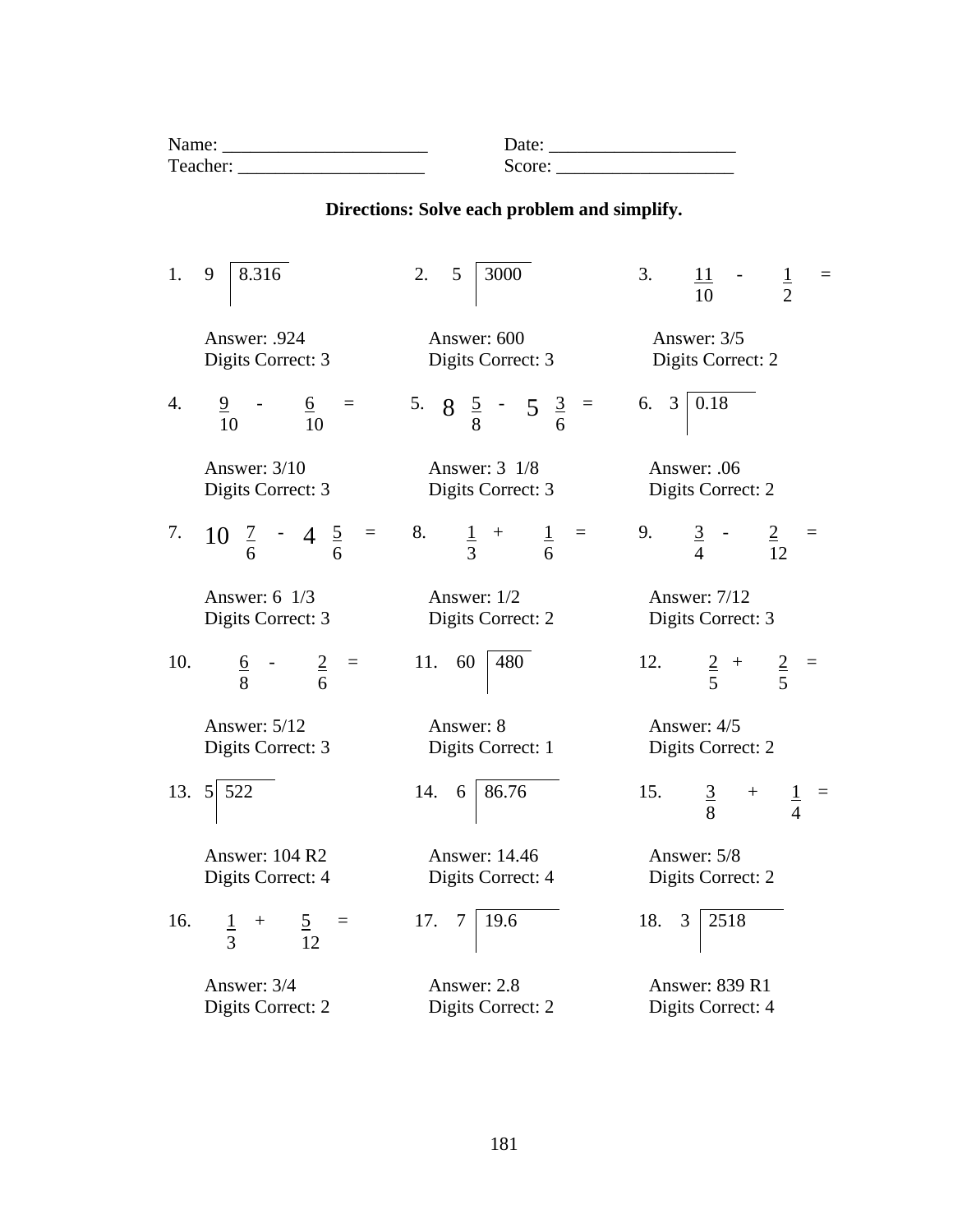| 19. | 4140                                    | 20.                                                 | 21. 17                                  |
|-----|-----------------------------------------|-----------------------------------------------------|-----------------------------------------|
|     | 46                                      | $\frac{4}{8} + \frac{3}{8} =$                       | 165                                     |
|     | Answer: 90                              | Answer: 7/8                                         | Answer: 9 R12                           |
|     | Digits Correct: 2                       | Digits Correct: 2                                   | Digits Correct: 3                       |
|     | 22. $3\frac{1}{2} + 1\frac{1}{2} =$     | 23. 20 99                                           | 24. 6 $\frac{9}{8}$ - 5 $\frac{1}{8}$ = |
|     | Answer: 5                               | Answer: 4 R19                                       | Answer: 2                               |
|     | Digits Correct: 1                       | Digits Correct: 3                                   | Digits Correct: 1                       |
| 25. | $\frac{4}{5}$ -                         | $\frac{1}{3}$ = 26. $\frac{6}{7}$ - $\frac{2}{7}$ = | 27.<br>$\frac{1}{4}$ + $\frac{4}{6}$ =  |
|     | Answer: 7/15                            | Answer: 4/7                                         | Answer: 11/12                           |
|     | Digits Correct: 3                       | Digits Correct: 2                                   | Digits Correct: 4                       |
|     | 28. 9 $\frac{6}{9}$ - 3 $\frac{1}{3}$ = | 29. $7 \mid 9.149$                                  | 30. $4 \frac{4}{9} + 5 \frac{2}{9} =$   |
|     | Answer: 6 1/3                           | Answer: 1.307                                       | Answer: 9 2/3                           |
|     | Digits Correct: 3                       | Digits Correct: 4                                   | Digits Correct: 3                       |
|     | 31. $2\frac{3}{4} + 2\frac{2}{3} =$     | 32. $5\frac{2}{3} + 3\frac{3}{5} = 33$ .            | $3 \mid 76.5$                           |
|     | Answer: 5 5/12                          | Answer: 9 4/15                                      | <b>Answer: 25.5</b>                     |
|     | Digits Correct: 4                       | Digits Correct: 4                                   | Digits Correct: 3                       |
|     | 34. 4 824                               |                                                     |                                         |
|     | Answer: 206                             |                                                     |                                         |

Digits Correct: 3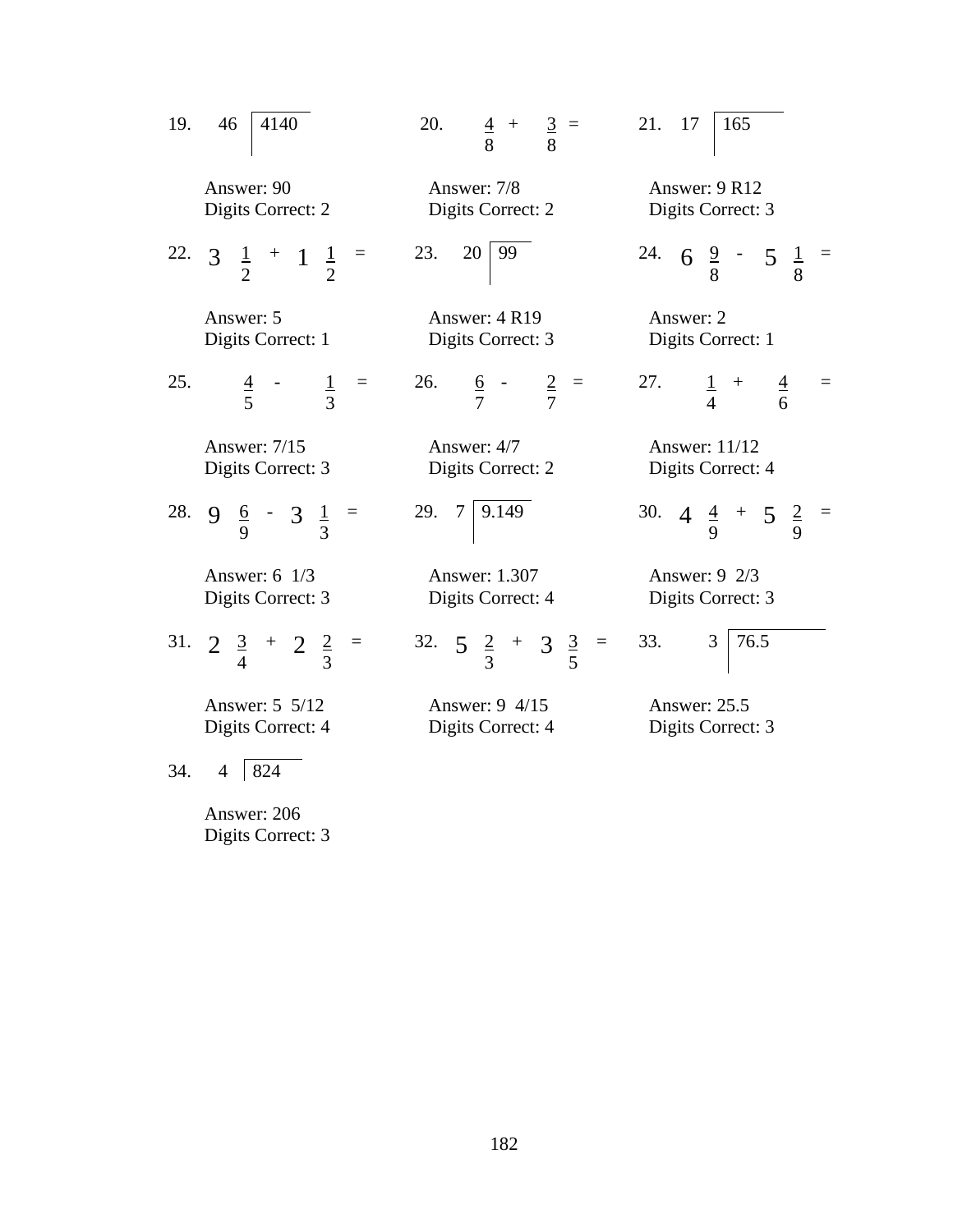**Appendix E** 

**LETTERS OF CONSENT**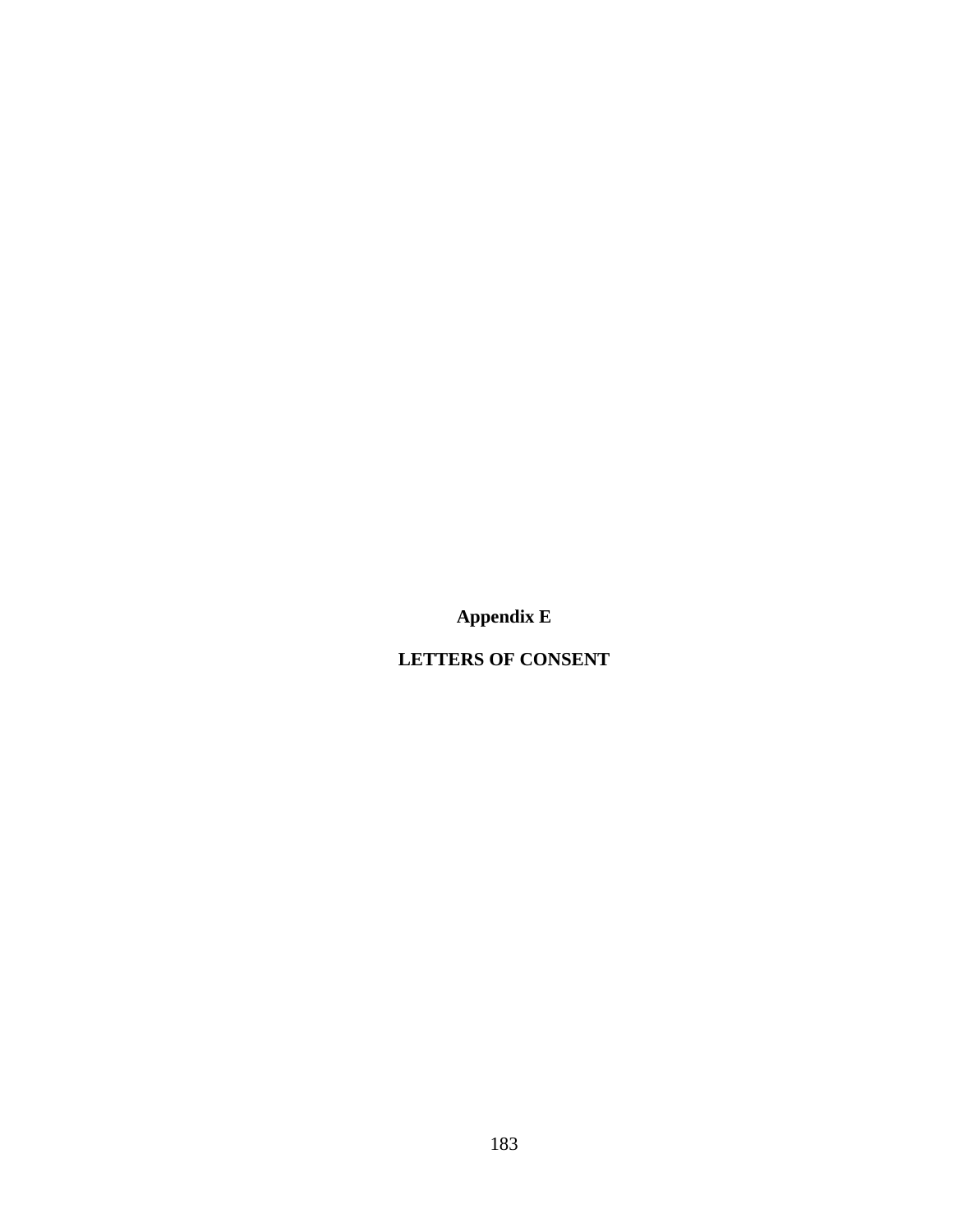## Dear Parent or Guardian:

 My name is Jill Roper and I am a Nationally Certified School Psychologist, a doctoral student at the University of Missouri-Columbia, and a School Psychologist with Prince William County Schools. Presently, I am working on a research study under the supervision of Dr. Craig Frisby and Dr. Robbie Scholes. I have presented my research study to Prince William County School's superintendent and the principal at your child's elementary school and they have expressed an interest in participating. Your child is also invited to participate in this research study. Please read the following information carefully and discuss it with your child before giving consent.

The overall purpose of the study is to learn more about the effects of homework on classroom performance and academic achievement using fifth grade students. The assignment of homework includes many of the components needed for improving classroom academic performance, such as reviewing recently learned information. The goal of this research project is to see if students of different academic performances benefit from homework in mathematics achievement. In addition, the project will examine if differences exists between students of different academic performances when given mathematics homework. As a result, we are seeking permission from you to recruit your child to assist us with this study by allowing us to collect data on your child's homework performance and a pretest-posttest measure in math.

Certain risks and discomforts may be associated with this research. They include possible boredom with the homework. Benefits of participating in this study are increased academic achievement in mathematics and the knowledge that the data collected during this study are contributing to science. Nevertheless, participation is on a completely voluntary basis for you and your child. If you and your child give consent to participate, your child's homework in math will be managed throughout the course of the 6 week study. Homework will be assigned 3 days a week as a supplement to classroom instruction. Each homework assignment would not be expected to take more than 30 to 45 minutes for the participant to complete and must be returned the next school day. Finally, during the study the participant will be asked to complete a pretest-posttest measure in math, which would take about 60 to 90 minutes to complete for each.

 All reasonable measures to protect the confidentiality of your child's records and your identity will be taken. Your child's identity will not be revealed in any publication that may result from this study. The confidentiality of all study related records will be maintained in accordance with State and Federal laws. Please note that an identification number will be assigned to each participant, and the homework assignments as well as chapter tests will be marked with the identification number. Identifying information about all participants will be kept separately, in a locked cabinet. Although you will have access to your child's homework and pretest-posttest performance through contact with his or her classroom teacher during the course of the study, Dr. Frisby, Dr. Scholes, and I are the only individuals who will have access to the information kept in the locked cabinet.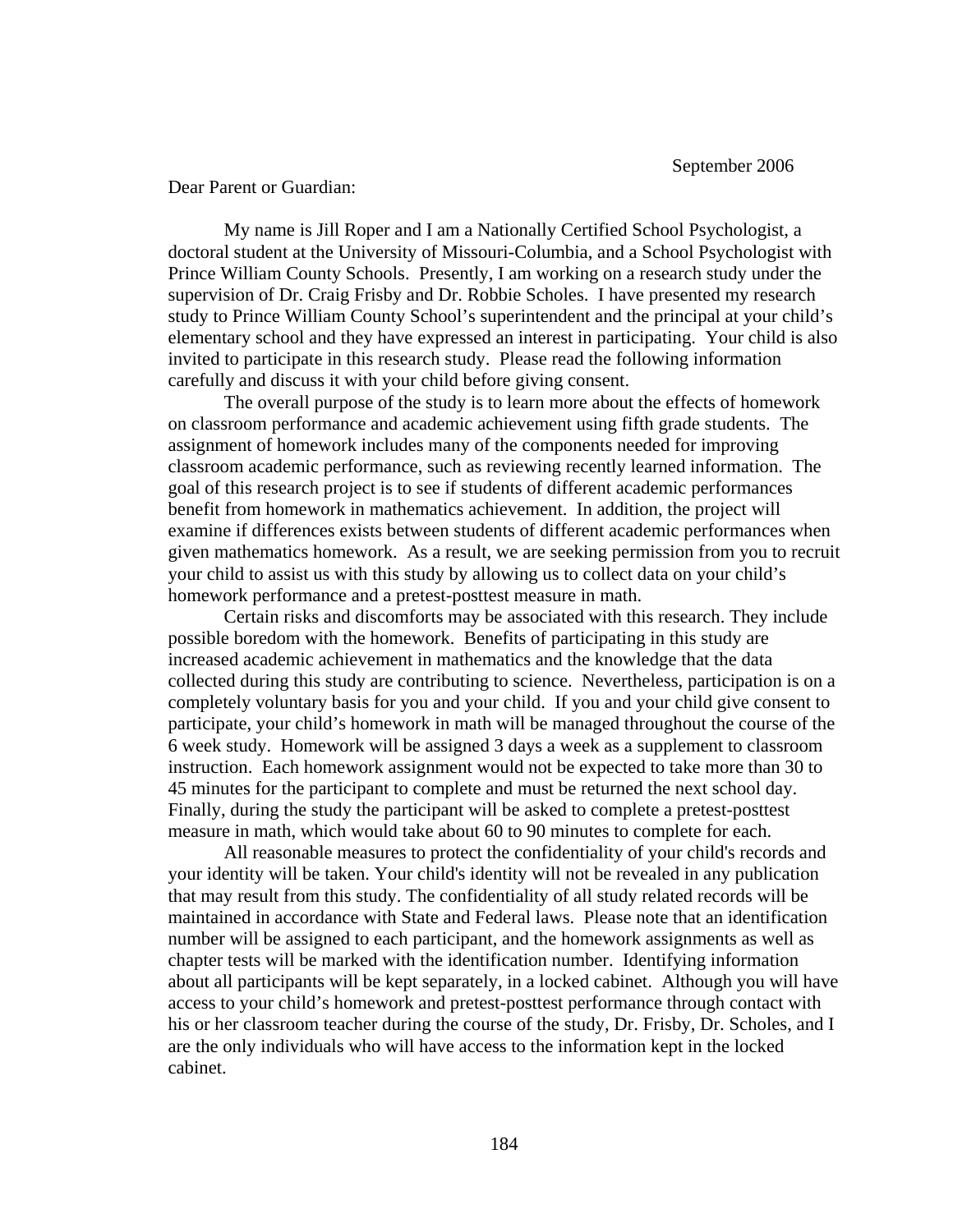You are not only free to decline consent for your child to participate in the study, but also withdraw your child from the study at any time. Your child may also choose not to participate or withdraw from the study at any time. No penalty exists for not participating or withdrawing. Thank you for your time in considering your child's involvement in this study.

If you have any questions or concerns regarding this study, or if any problems arise, you may call Dr. Craig Frisby, at (573) 885-2561, or Dr. Robie Scholes, at (573)884-6269. You may also ask questions or state concerns to Michele Reznicek, Compliance Officer for the MU Campus IRB, at (573) 884-6512. It is not the policy of the University of Missouri to compensate human subjects in the event the research results in injury. The University of Missouri does have medical, professional, and general liability self-insurance coverage for any injury caused by the negligence of its faculty and staff. Within the limitations of the laws of the State of Missouri, the University of Missouri will also provide facilities and medical attention to participants who suffer injuries while participating in the research projects of the University of Missouri. In the event you have suffered injury as the result of participating in this research program, you are to contact the Risk Management Office at (573) 882-3735 who can review the matter and provide further information. This statement is not to be construed as an admission of liability.

If you are willing to help us, please sign below and return the form in the enclosed envelop to your child's classroom teacher.

Sincerely,

Jill Roper MS, Psy.S., NCSP Craig Frisby, Ph.D. School Psychologist School Psychology Director

University of Missouri-Columbia

Robbie Scholes, Ph.D. Clinical Assistant Professor University of Missouri-Columbia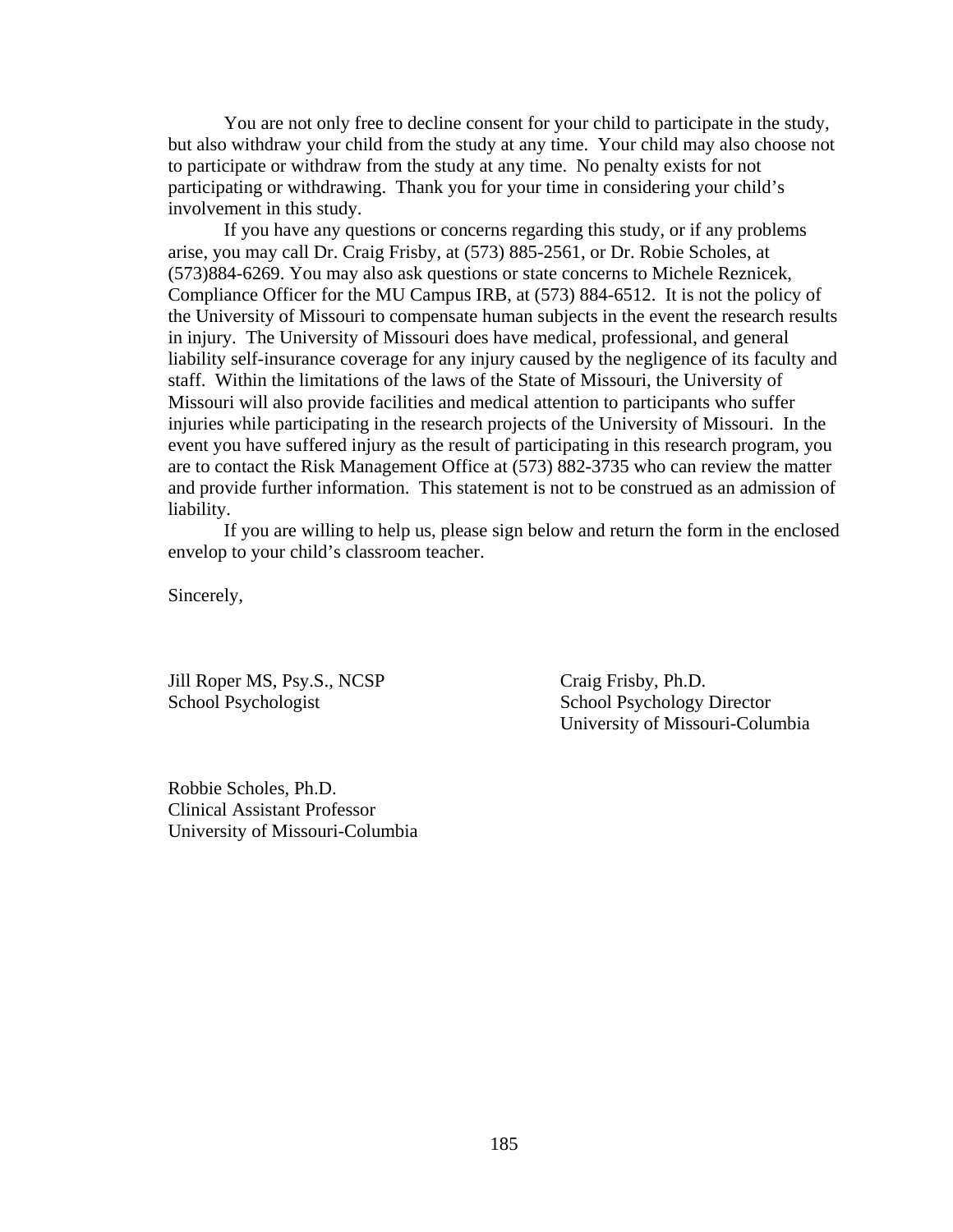**I have read this consent form and have been given the opportunity to ask questions. I will also be given a signed copy of this consent form for my records. I hereby consent to my child's participation in the research described above.**

Participant's Name:\_\_\_\_\_\_\_\_\_\_\_\_\_\_\_\_\_\_\_\_\_\_\_\_\_\_\_\_\_\_\_\_\_\_\_\_\_\_\_\_\_\_\_

Informed consent provided by: \_\_\_\_\_\_\_\_\_\_\_\_\_\_\_\_\_\_\_\_\_\_\_\_\_\_\_\_\_\_\_\_\_\_

Relationship to Participant\_\_\_\_\_\_\_\_\_\_\_\_\_\_\_\_\_\_\_\_\_\_\_\_\_\_\_\_\_\_\_\_\_\_\_\_\_\_

Date:\_\_\_\_\_\_\_\_\_\_\_\_\_\_\_\_

\_\_\_\_\_\_\_\_\_\_\_\_\_\_\_\_\_\_\_\_\_\_\_\_\_\_\_\_\_\_\_\_\_\_\_\_\_\_\_\_\_\_\_\_\_\_\_\_\_\_\_\_\_\_

Parent or legal guardian's signature is required if participant is less than 18 years of age or not legally competent.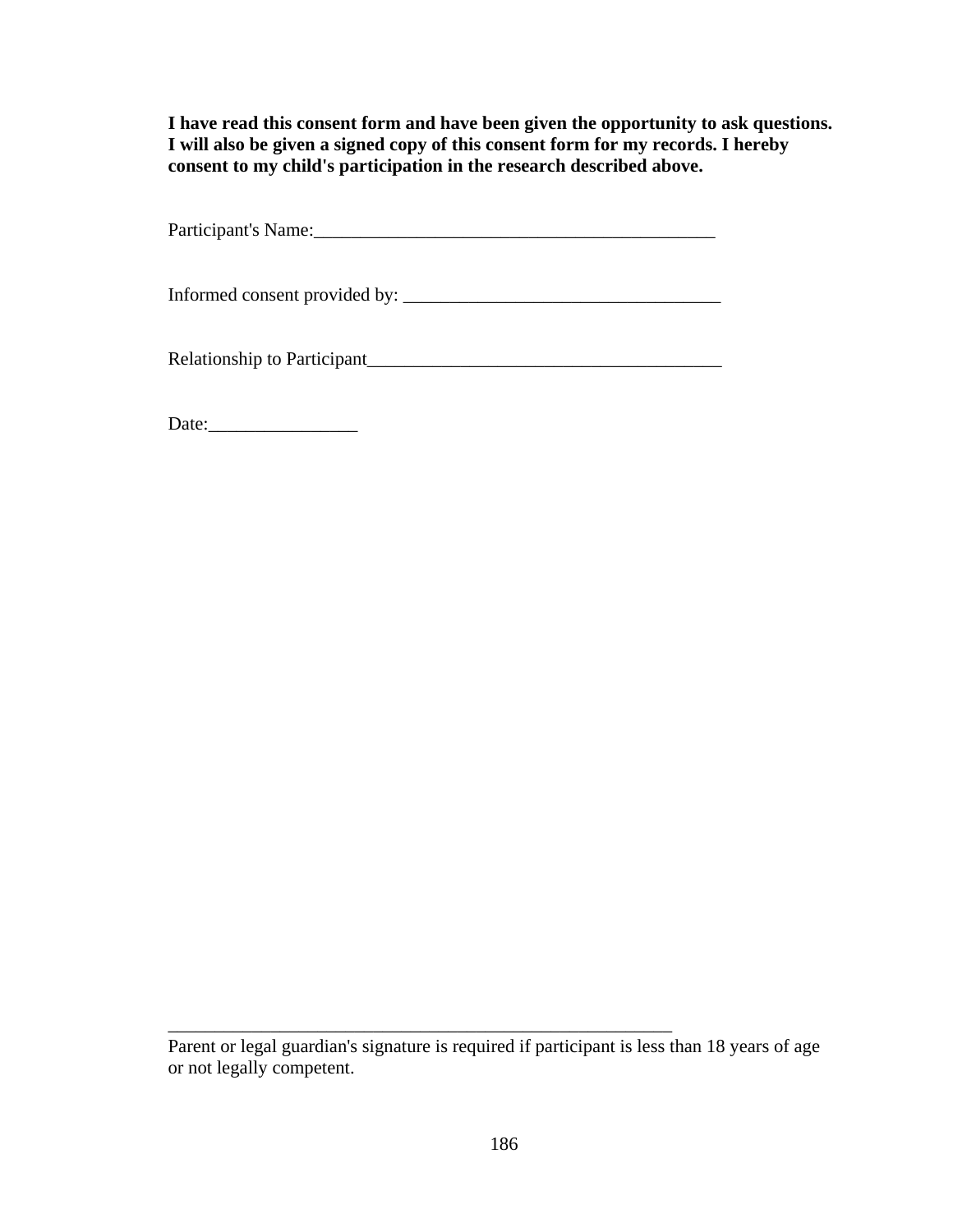## Dear Fifth Grade Students:

 My name is Jill Roper and I am a School Psychologist at your elementary school. Presently, I am working on a research study under the supervision of Dr. Craig Frisby and Dr. Robbie Scholes. I have presented my project to Prince William County School's superintendent, principal and fifth grade teachers at your school, and your parents or guardians. They have all expressed an interest in participating. You are also invited to participate in this research study. Please read the following information carefully.

We are interested in learning more about the effects of homework on classroom performance and academic achievement using fifth grade students. Homework includes many of the components needed for improving classroom performance and academic achievement, such as reviewing recent information. The goal of this project is to see if students of different academic performance benefit from homework in mathematics achievement. In addition, the project will examine if a difference exists between students of varying academic performance when assigned mathematics homework. As a result, we are seeking permission from you to assist us with this task by allowing us to collect data on your homework performance and pretest-posttest measure in math.

Certain risks and discomforts may be associated with this research. They include possible boredom with the homework. Benefits of participating in this study are increased academic achievement in mathematics and the knowledge that the data collected during this study are contributing to science. Nevertheless, participation is on a completely voluntary basis. If you agree to participate, your homework in math will be managed throughout the 6 week study. Homework will be assigned 3 days a week as a supplement to classroom instruction. Each homework assignment would not be expected to take more than 30 to 45 minutes for the participant to complete and must be returned the next school day. Finally, during the study the participant will be asked to complete a chapter pre-test and post-test in math, which would take about 60 to 90 minutes to complete for each.

 If you do not wish to be in this study or you decide you do not want to continue after you have started, just tell your teacher or me. The study will be stopped and there will be no negative consequences. That is, no one will know that you decided to stop.

If you think of questions after you leave today, you should ask one of your parents to give me a call so that I can try and answer any questions you have. If you are willing to help us, please sign below.

Sincerely,

Jill Roper MS, Psy.S., NCSP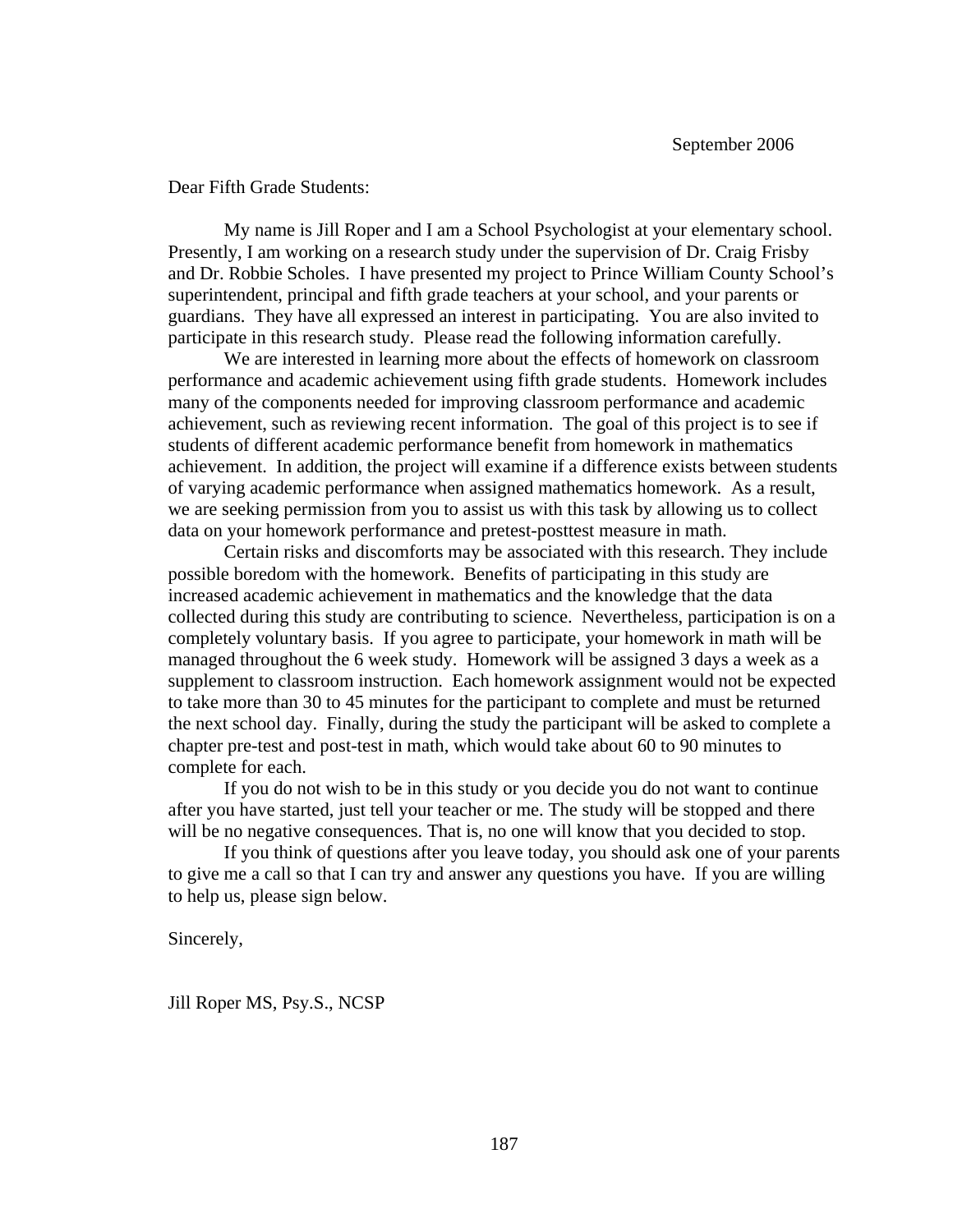**I have read this form and have been given the opportunity to ask questions. I hereby agree to participate in the research described above.** 

Participant's Signature Date

Informed assent provided by: \_\_\_\_\_\_\_\_\_\_\_\_\_\_\_\_\_\_\_\_\_\_\_\_\_

\_\_\_\_\_\_\_\_\_\_\_\_\_\_\_\_\_\_\_\_\_\_\_\_\_\_ \_\_\_\_\_\_\_\_\_\_\_\_\_\_\_\_\_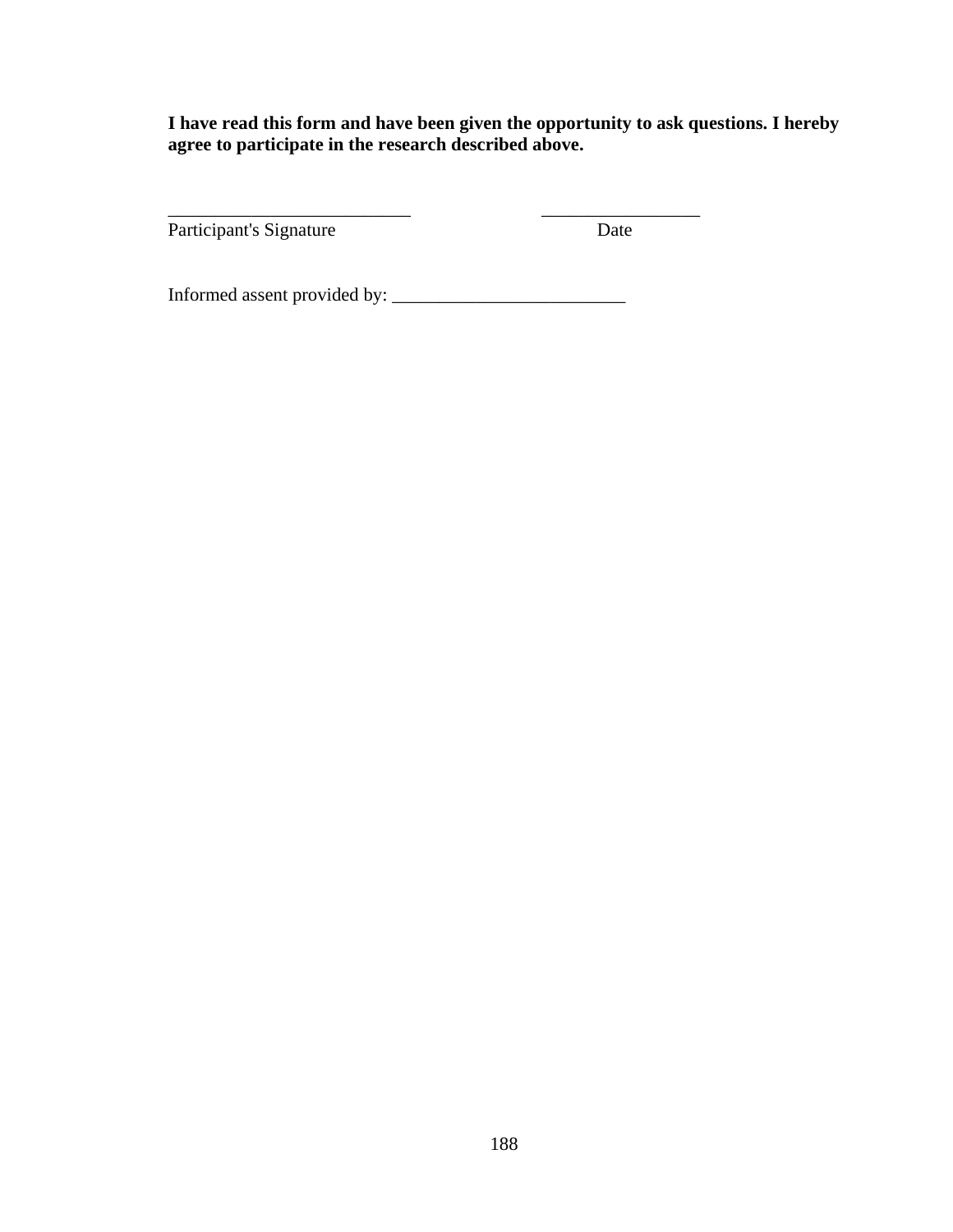**Appendix F** 

**LESSON PLAN**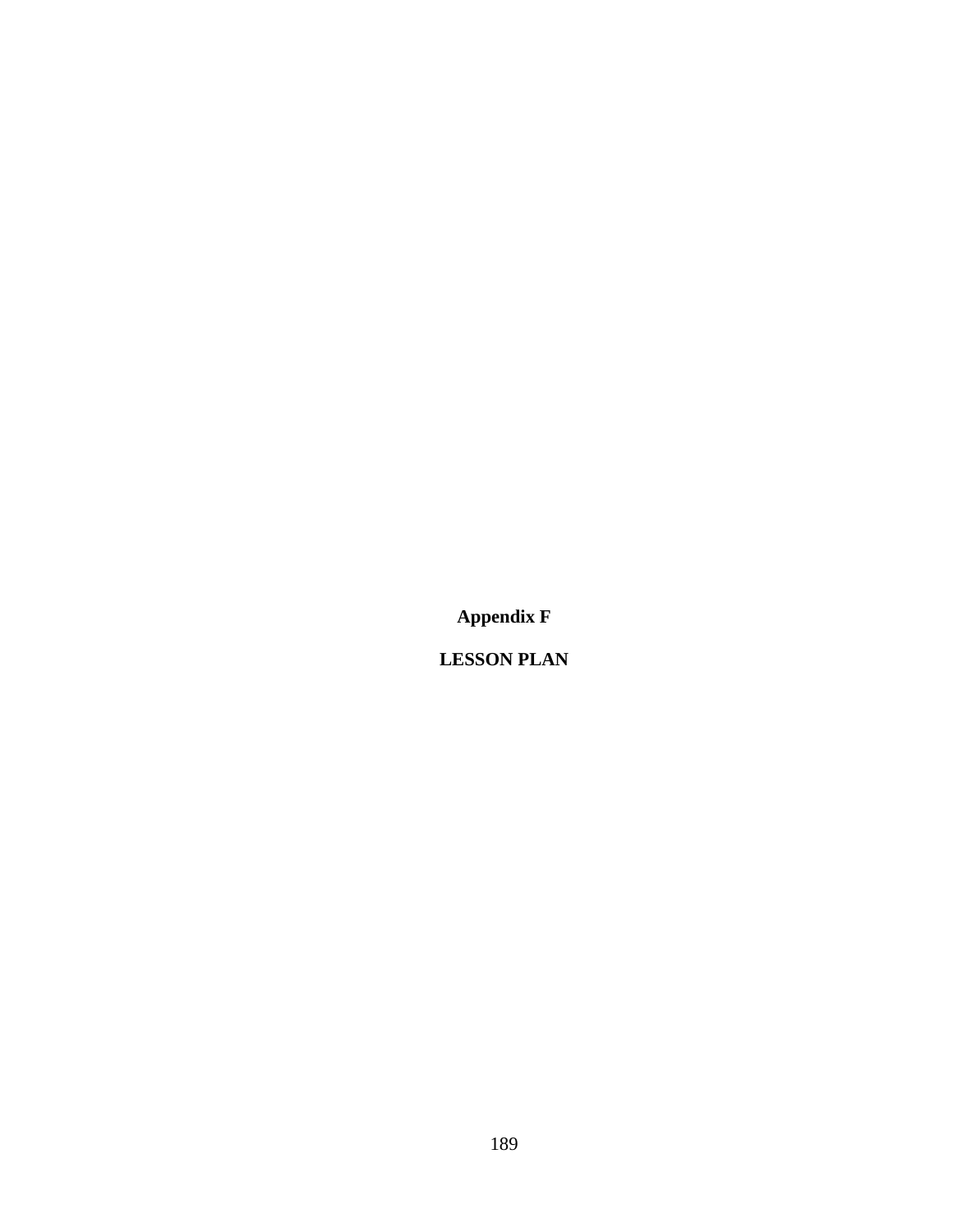## Lesson Plan: Math Curriculum Objective 5.5

Objective: Dividing 2 digit numbers by 1 digit numbers, with remainders

Resources/Materials: Teacher Sourcebook; Student Textbook; Math Journal; Pencils; White Board; Dry Erase Marker; Place Value Chart; Multiplication Charts

Date: October 2006

## Procedures and Activities:

1. State objective by writing it on the white board.

2. Review the terms used in division and how to set up a division problem on the white board. Students will copy this information into their math journal for notes.

 Quotient Remainder (R) Divisor | Dividend

3. Write

9 56

on the white board. Have students copy the problems into their math journal.

4. **Write and state, "When the tens digit is less than the divisor-Step 1: Think of multiplication facts that have products close to 56."** Have students copy Step 1 into their math journals. Draw students' attention to Step 1. Point out to the students that the place-value chart shows the value of the digits in the dividend and in the quotient. **Ask: "In what column in the place-value chart will you put the quotient?" Answer: The ones column.** 

5. Point out to the students the multiplication facts for 9. Students may use multiplication charts if necessary. **Ask: "What is the multiple of 9 nearest to, but not greater than, 56?" Answer: 54. Write and state: "9 x 5 = 45; 9 x 6 = 54; 9 x 7 = 63."**  Circle 9 x  $6 = 54$  on the white board. Have students write copy this into their math journals.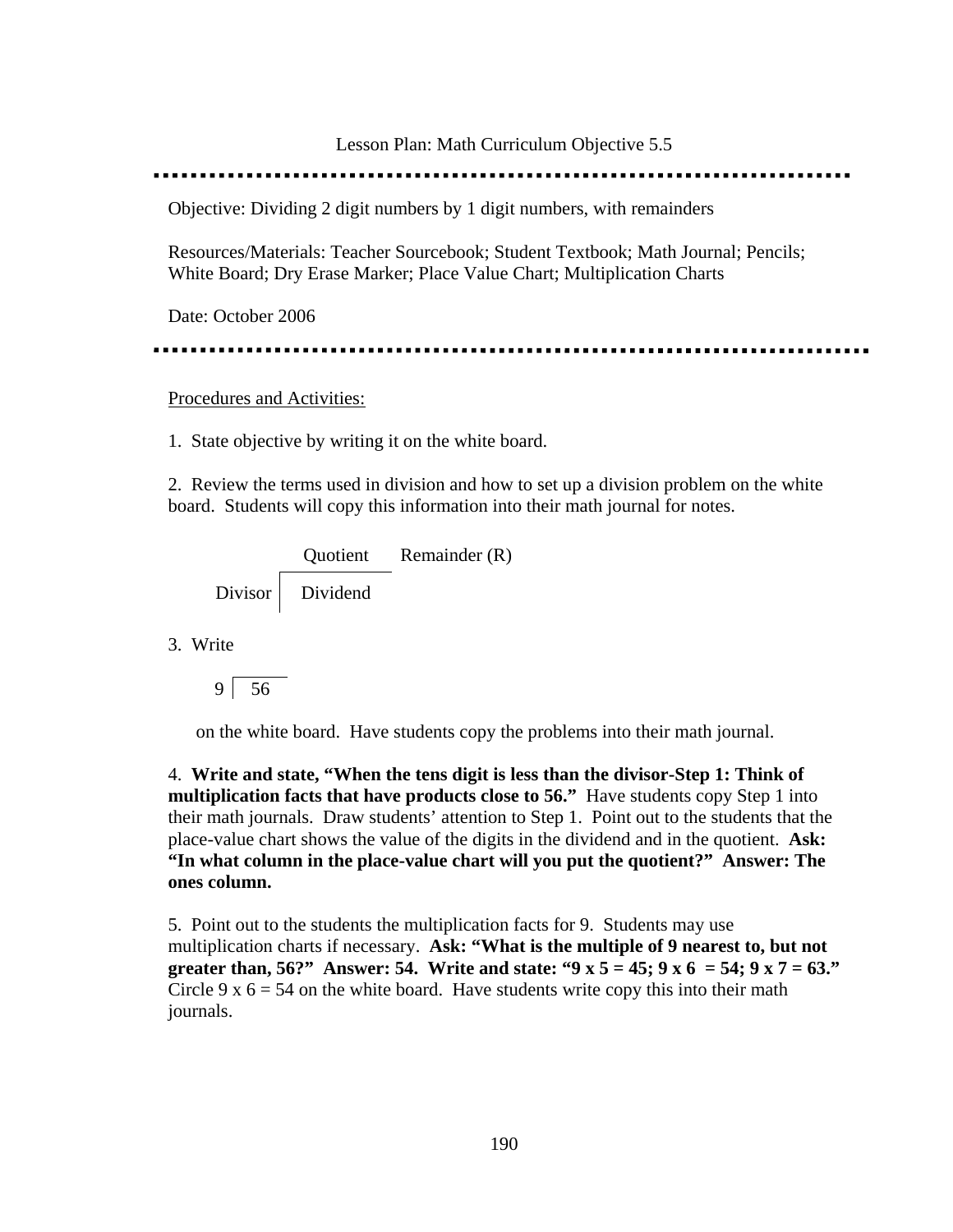6. **Write and state, "Step 2: Write 5 in the ones place in the quotient. Multiply and record the product under the dividend. Subtract."** Have students copy Step 2 into their math journals. Direct students' attention to Step 2. Focus on the quotient. **Ask: "54 is the product of 9 and what other factor?" Answer: 6. Ask: "Where do you write the number 6?"** Answer: In the ones place, in the quotient. Explain that you write the product of 6 and 9, 54, in the division problem. Then you subtract. **Ask: "What is 56 minus 54?" Answer: 2.**

$$
9 \times 6 = \frac{6}{\frac{-56}{2}} \times 6
$$

7. Write and state, **"Step 3: Compare the remainder with the divisor. If the remainder is less than the divisor, write it next to the quotient. Check your work if the remainder is greater than the divisor."** Have students copy Step 3 into their math journals.

$$
9 \times 6 = \frac{9 \overline{) 56}}{2 < 9}
$$

8. Continue with Step 3. Focus on the remainder. **Ask: "What is the remainder?" Answer: 2. Ask: "The remainder must be less than what number?" Answer: 9. Ask: "What letter is used to indicate the remainder?" Answer: R. Ask: "Where is the remainder written?" Answer: Next to the 6.** 

9. Tell students that the remainder cannot be equal to or greater than 9. Explain to the students that if the remainder is greater than the divisor, then the number in the quotient should be greater.

10. Write

2 37

on the white board. Have students copy the problems into their math journal.

11. **Write and state, "When the tens digit is greater than the divisor-Step 1: Divide the tens digit. Write 1 in the tens place in the quotient."** Have students copy Step 1 into their math journals. Draw students' attention to Step 1. Point out to the students that the place-value chart shows the value of the digits in the dividend and in the quotient. **Ask: "In what column in the place-value chart will you start this quotient?" Answer: The tens column.** 

 $3 > 2$  in 2 37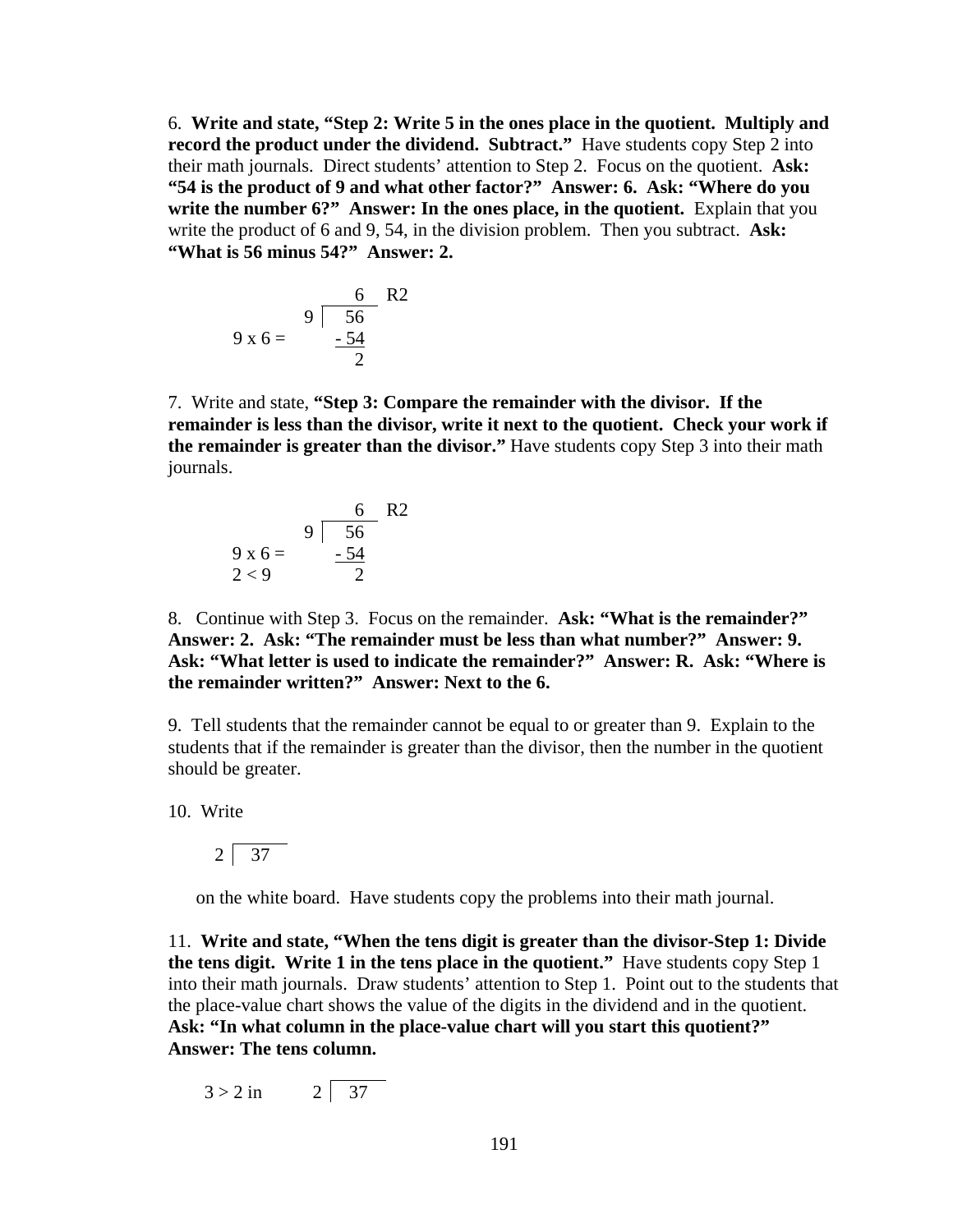12. **Write and state, "Step 2: Multiply. Record. Subtract."** Have students copy Step 2 into their math journals. Execute Step 2 on the white board. **Ask: "What is the product of 2 and 1?" Answer: 2. Ask: "What is 3 minus 2?" Answer: 1.** 

$$
2 \times 1 = \begin{array}{c} 1 \\ 2 \overline{)37} \\ -2 \\ 1 \end{array}
$$

13. Write and state, **"Step 3: Compare the remainder with the divisor."** Point out if the remainder is less than the divisor to continue the problem or to check your work if the remainder is greater than the divisor.

$$
2 \times 1 = \begin{array}{c} 1 \\ 2 \overline{)37} \\ -2 \\ 1 \end{array}
$$

14. Write and state, "**Step 4: Bring down the 7 in the ones place. Repeat Step 2."** Have students copy Step 4 into their math journals. Execute Step 4 on the white board. **Ask: "What is the multiple of 2 nearest to, but not greater than, 17?" Answer: 16. Write and state: "2 x 6= 12; 2 x 7 = 14; 2 x 8 = 18.** " Circle 2 x 8 = 16 on the white board. Have students write copy this into their math journals. **Ask: "16 is the product of 2 and what other factor?" Answer: 8. Ask: "Where do you write the number 8?" Answer: In the ones place, in the quotient.** Explain that you write the product of 2 and 8, 16, in the division problem. Then you subtract. **Ask: "What is 17 minus 16?" Answer: 1.**

$$
2 \times 1 = \begin{array}{r} 18 \\ 2 \overline{)37} \\ -2 \\ 17 \\ 2 \times 8 = \begin{array}{r} -16 \\ -16 \\ 1 \end{array} \end{array}
$$

15. Write and state, **"Step 5: Compare the remainder with the divisor. If the remainder is less than the divisor, write it next to the quotient. Check your work if the remainder is greater than the divisor."**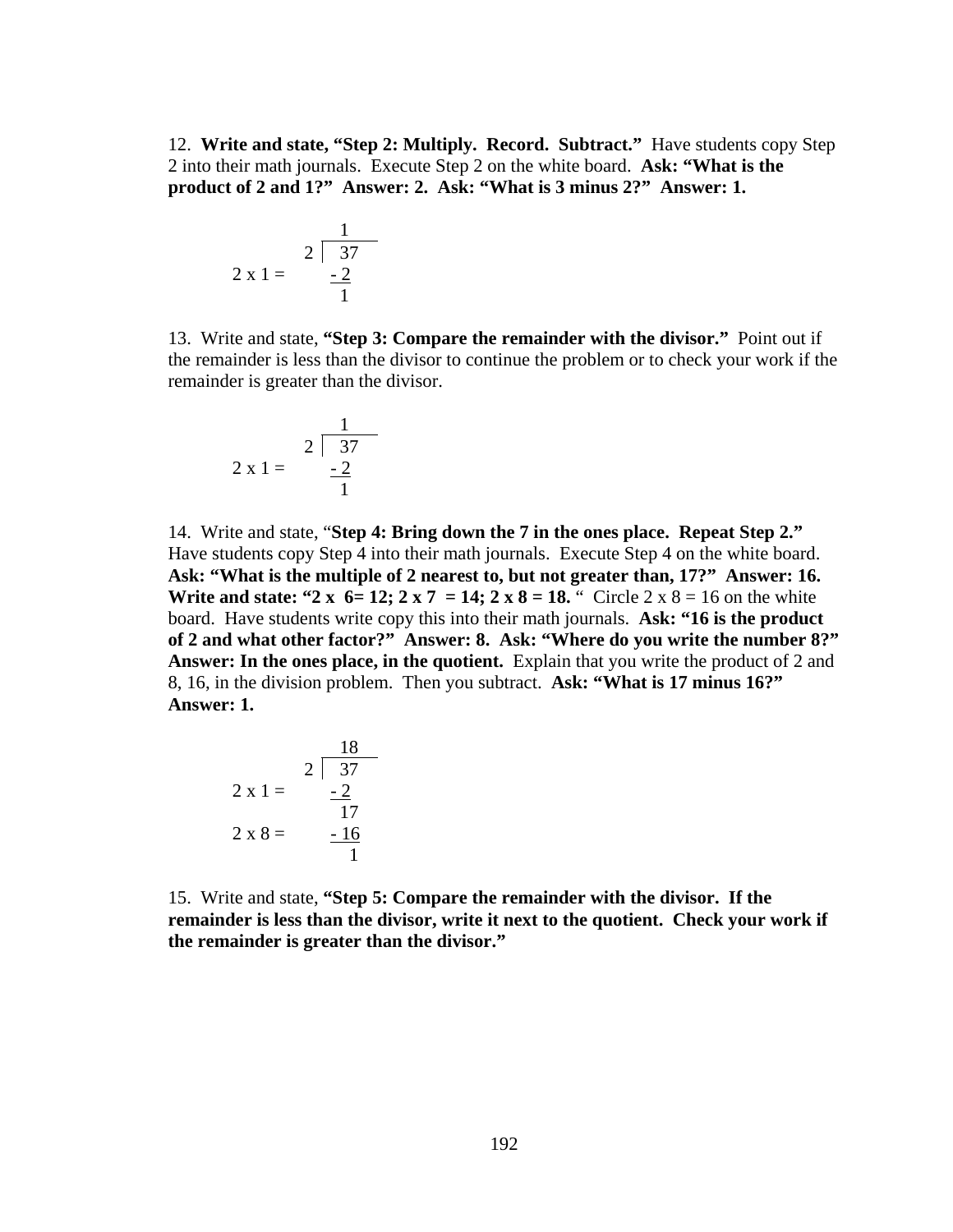16. Continue with Step 5. Focus on the remainder. **Ask: "What is the remainder?" Answer: 1. Ask: "The remainder must be less than what number?" Answer: 2. Ask: "What letter is used to indicate the remainder?" Answer: R. Ask: "Where is the remainder written?" Answer: Next to the 8.** 

$$
2 \times 1 = \begin{array}{c} 18 & R1 \\ 2 \overline{)37} \\ -2 \\ 17 \\ 2 \times 8 = \begin{array}{c} 18 & R1 \\ -2 \\ 17 \\ 1 \end{array}
$$

17. Write and state, **"Practice on your own in your text on page 111, exercises 1 through 4; use a piece of paper."** 

18. Check to determine if the students can divide two digit by 1 digit numbers, with remainders, while they are working. When most students are finished, select students to demonstrate their work on the white board for the class.

19. Write and state, **"Practice on your own in your text on page 112, exercises 5 through 8."** 

20. Check. When most students are finished, select students to demonstrate their work on the white board for the class.

# 21. Write and state, **"Practice on your own in your text on page 112, exercises 9 through 16."**

22. Check. When most students are finished, select students to demonstrate their work on the white board for the class.

23. Distribute homework and state it is due on the next school day.